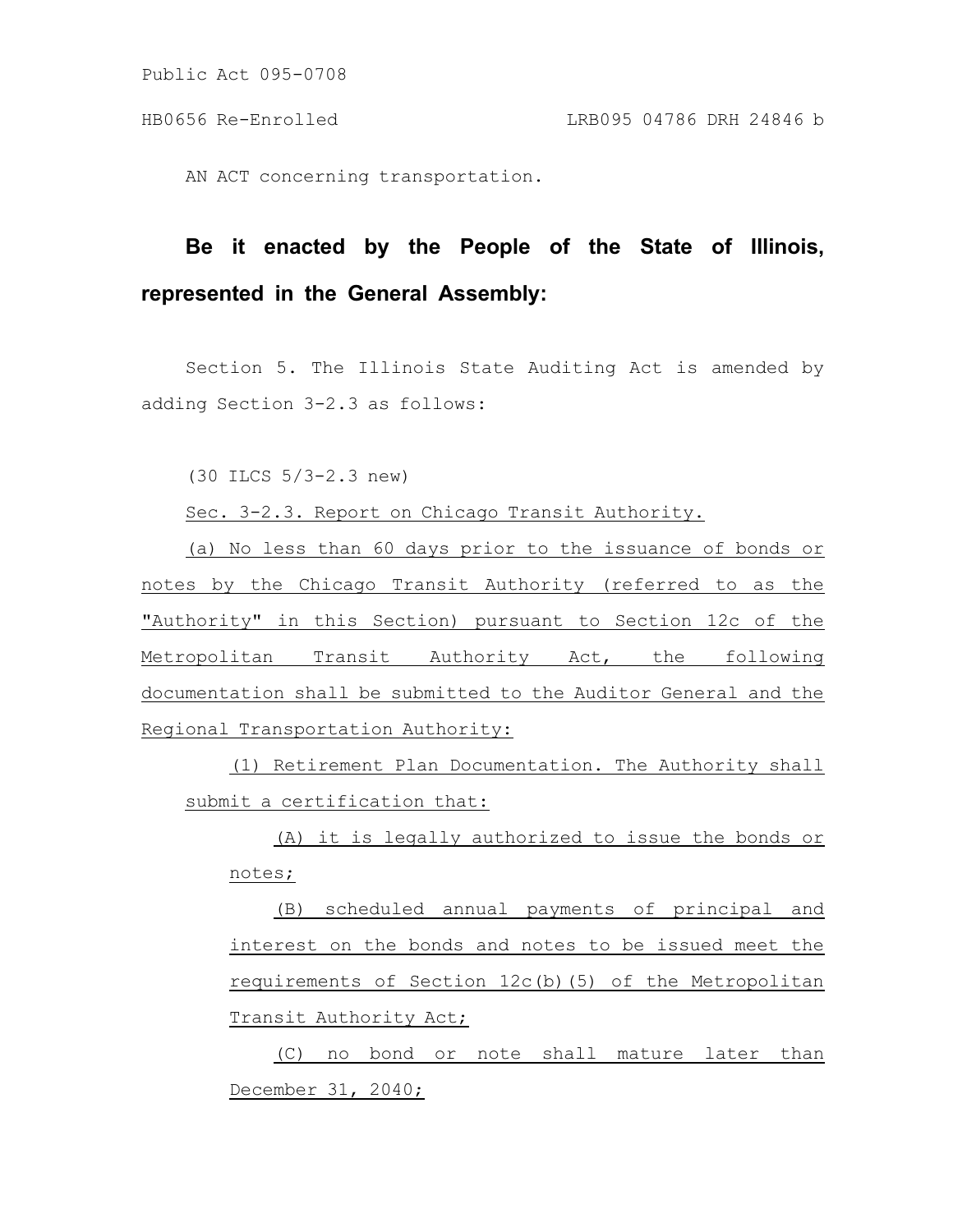(D) after payment of costs of issuance and necessary deposits to funds and accounts established with respect to debt service on the bonds or notes, the net bond and note proceeds (exclusive of any proceeds to be used to refund outstanding bonds or notes) will be deposited in the Retirement Plan for Chicago Transit Authority Employees and used only for the purposes required by Section 22-101 of the Illinois Pension Code; and

(E) it has entered into an intergovernmental agreement with the City of Chicago under which the City of Chicago will provide financial assistance to the Authority in an amount equal to the net receipts, after fees for costs of collection, from a tax on the privilege of transferring title to real estate in the City of Chicago in an amount up to \$1.50 per \$500 of value or fraction thereof under the provisions of Section 8-3-19 of the Illinois Municipal Code, which agreement shall be for a term expiring no earlier than the final maturity of bonds or notes that it proposes to issue under Section 12c of the Metropolitan Transit Authority Act.

(2) The Board of Trustees of the Retirement Plan for Chicago Transit Authority Employees shall submit a certification that the Retirement Plan for Chicago Transit Authority Employees is operating in accordance with all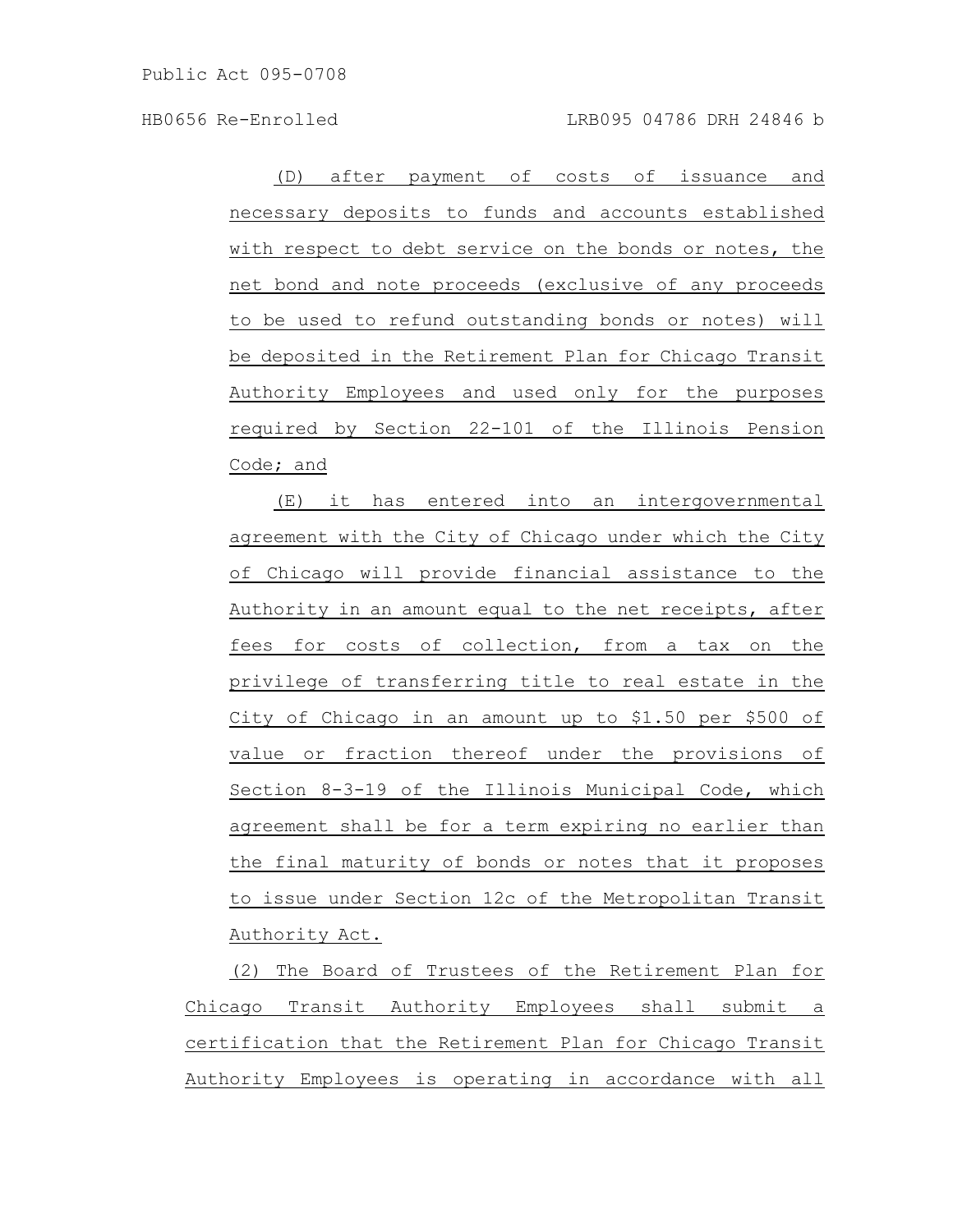applicable legal and contractual requirements, including the following:

(A) the members of a new Board of Trustees have been appointed according to the requirements of Section 22-101(b) of the Illinois Pension Code; and

(B) contribution levels for employees and the Authority have been established according to the requirements of Section 22-101(d) of the Illinois Pension Code.

(3) Actuarial Report. The Board of Trustees of the Retirement Plan for Chicago Transit Authority Employees shall submit an actuarial report prepared by an enrolled actuary setting forth:

(A) the method of valuation and the underlying assumptions;

(B) a comparison of the debt service schedules of the bonds or notes proposed to be issued to the Retirement Plan's current unfunded actuarial accrued liability amortization schedule, as required by Section 22-101(e) of the Illinois Pension Code, using the projected interest cost of the bond or note issue as the discount rate to calculate the estimated net present value savings;

(C) the amount of the estimated net present value savings comparing the true interest cost of the bonds or notes with the actuarial investment return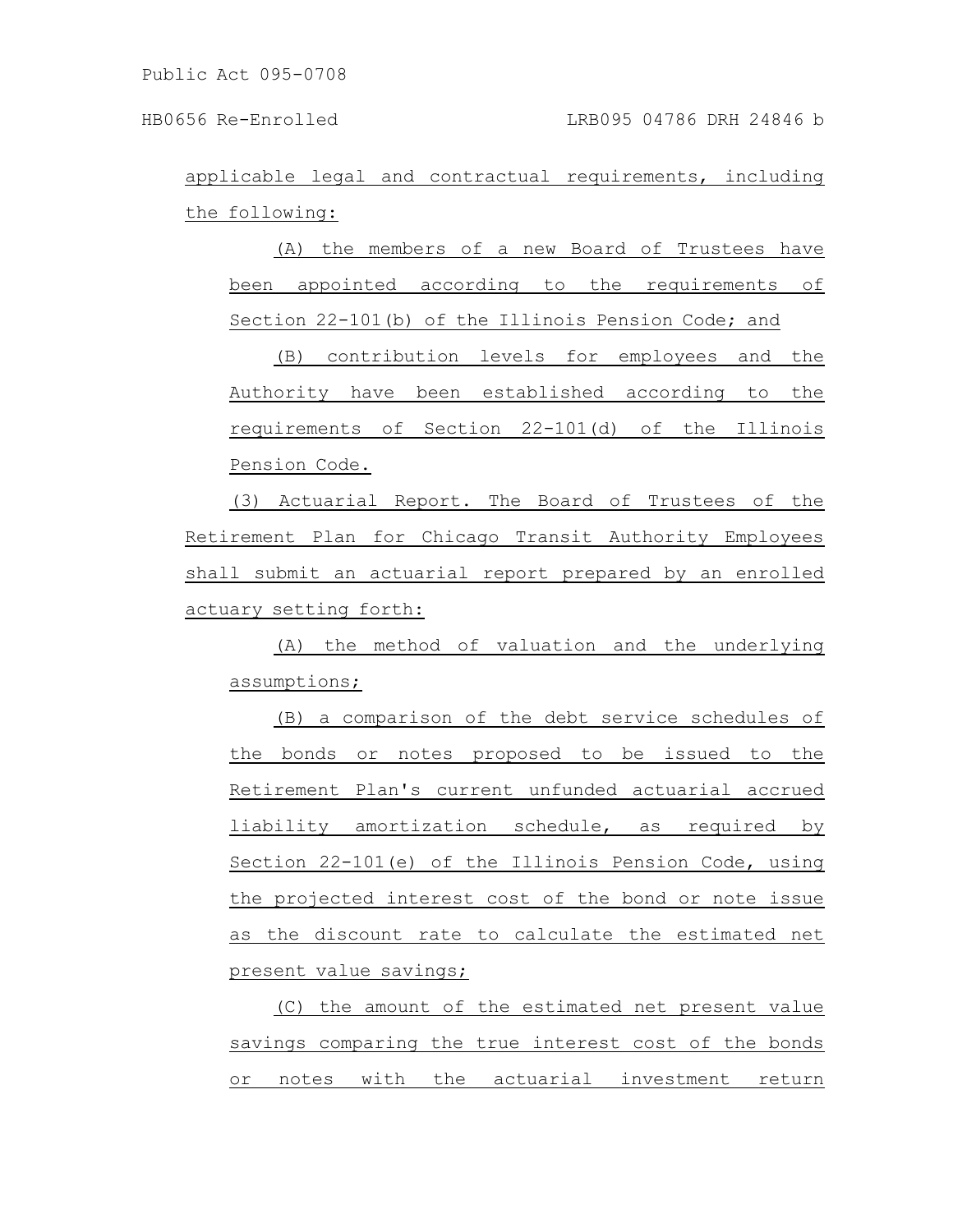assumption of the Retirement Plan; and

(D) a certification that the net proceeds of the bonds or notes, together with anticipated earnings on contributions and deposits, will be sufficient to reasonably conclude on an actuarial basis that the total retirement assets of the Retirement Plan will not be less than 90% of its liabilities by the end of fiscal year 2059.

(4) The Authority shall submit a financial analysis prepared by an independent advisor. The financial analysis must include a determination that the issuance of bonds is in the best interest of the Retirement Plan for Chicago Transit Authority Employees and the Chicago Transit Authority. The independent advisor shall not act as underwriter or receive a legal, consulting, or other fee related to the issuance of any bond or notes issued by the Authority pursuant to Section 12c of the Metropolitan Transit Authority Act except compensation due for the preparation of the financial analysis.

(5) Retiree Health Care Trust Documentation. The Authority shall submit a certification that:

(A) it is legally authorized to issue the bonds or notes;

(B) scheduled annual payments of principal and interest on the bonds and notes to be issued meets the requirements of Section 12c(b)(5) of the Metropolitan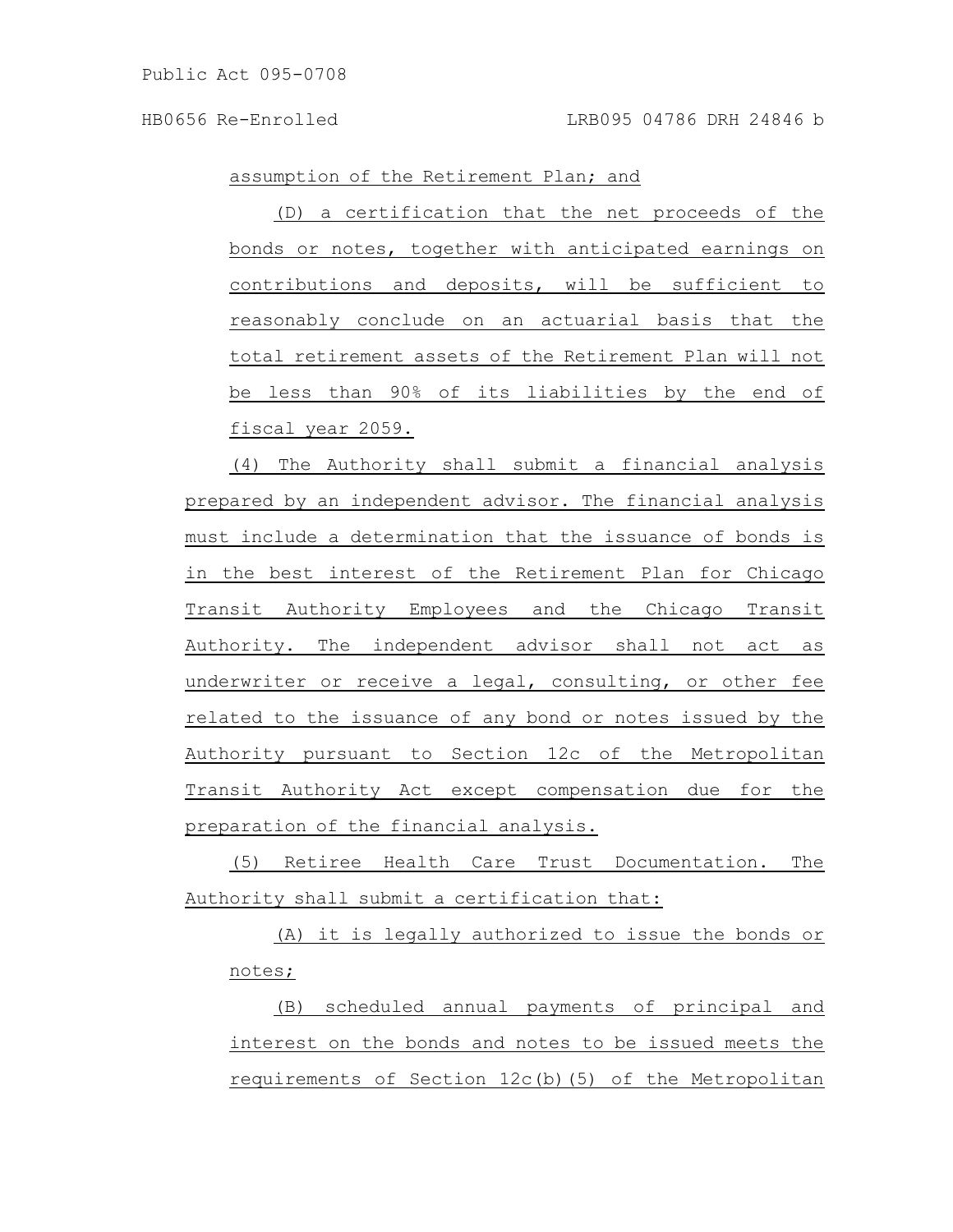Transit Authority Act;

(C) no bond or note shall mature later than December 31, 2040;

(D) after payment of costs of issuance and necessary deposits to funds and accounts established with respect to debt service on the bonds or notes, the net bond and note proceeds (exclusive of any proceeds to be used to refund outstanding bonds or notes) will be deposited in the Retiree Health Care Trust and used only for the purposes required by Section 22-101B of the Illinois Pension Code; and

(E) it has entered into an intergovernmental agreement with the City of Chicago under which the City of Chicago will provide financial assistance to the Authority in an amount equal to the net receipts, after fees for costs of collection, from a tax on the privilege of transferring title to real estate in the City of Chicago in an amount up to \$1.50 per \$500 of value or fraction thereof under the provisions of Section 8-3-19 of the Illinois Municipal Code, which agreement shall be for a term expiring no earlier than the final maturity of bonds or notes that it proposes to issue under Section 12c of the Metropolitan Transit Authority Act.

(6) The Board of Trustees of the Retiree Health Care Trust shall submit a certification that the Retiree Health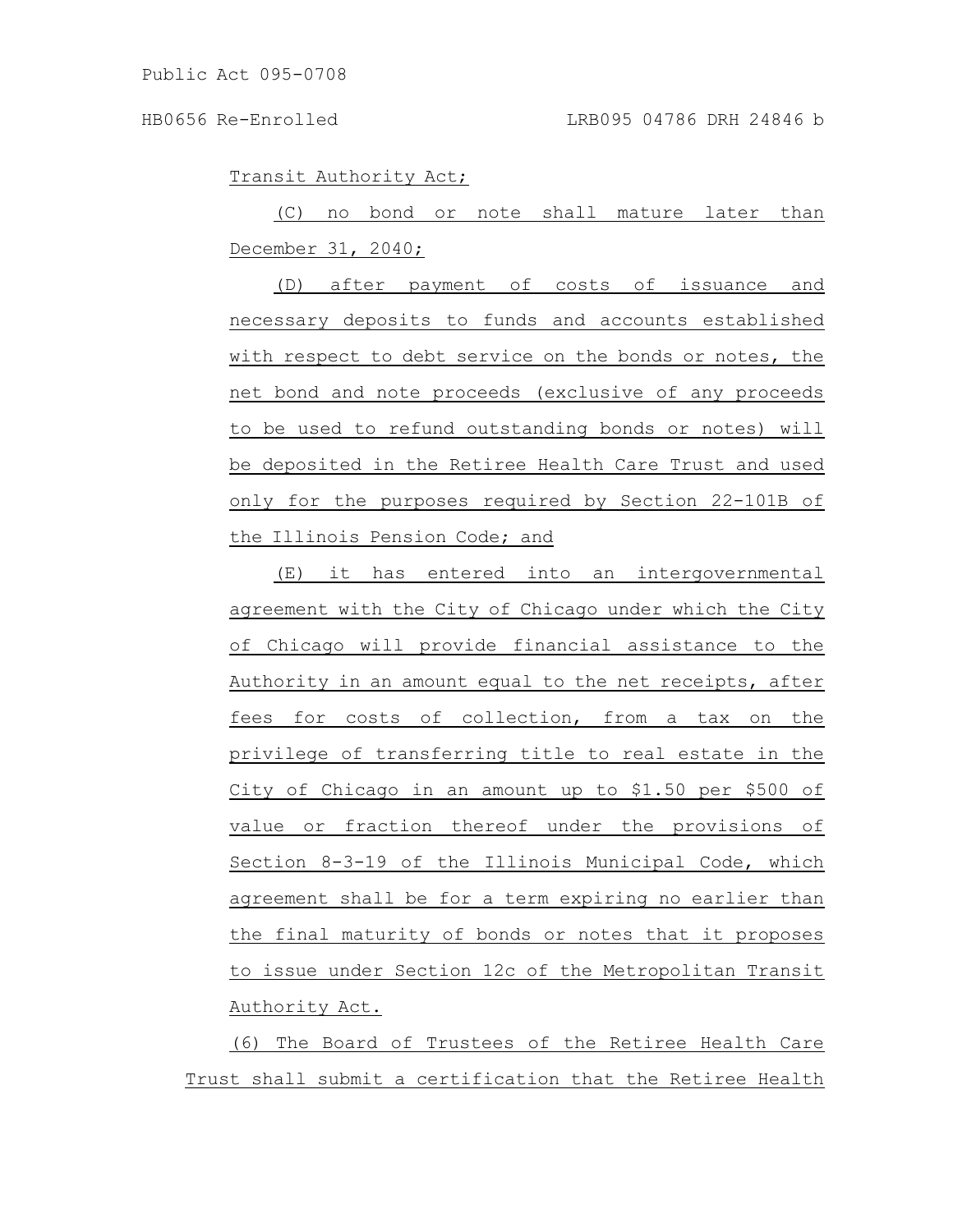(A) the Retiree Health Care Trust has been established and a Trust document is in effect to govern the Retiree Health Care Trust;

(B) the members of the Board of Trustees of the Retiree Health Care Trust have been appointed according to the requirements of Section 22-101B(b)(1) of the Illinois Pension Code;

(C) a health care benefit program for eligible retirees and their dependents and survivors has been established by the Board of Trustees according to the requirements of Section 22-101B(b)(2) of the Illinois Pension Code;

(D) contribution levels have been established for retirees, dependents and survivors according to the requirements of Section 22-101B(b)(5) of the Illinois Pension Code; and

(E) contribution levels have been established for employees of the Authority according to the requirements of Section 22-101B(b)(6) of the Illinois Pension Code.

(7) Actuarial Report. The Board of Trustees of the Retiree Health Care Trust shall submit an actuarial report prepared by an enrolled actuary setting forth:

(A) the method of valuation and the underlying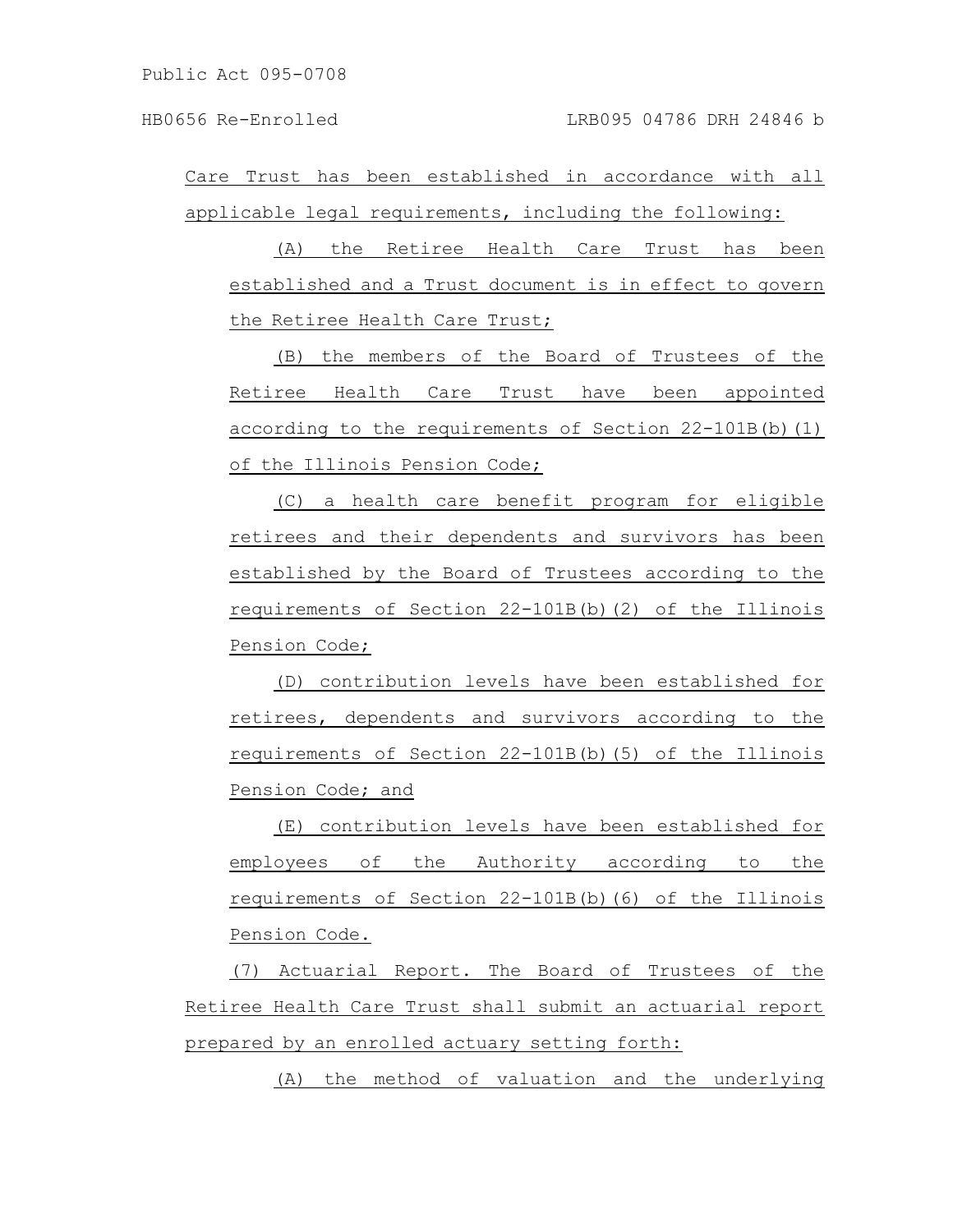assumptions;

(B) a comparison of the projected interest cost of the bonds or notes proposed to be issued with the actuarial investment return assumption of the Retiree Health Care Trust; and

(C) a certification that the net proceeds of the bonds or notes, together with anticipated earnings on contributions and deposits, will be sufficient to adequately fund the actuarial present value of projected benefits expected to be paid under the Retiree Health Care Trust, or a certification of the increases in contribution levels and decreases in benefit levels that would be required in order to cure any funding shortfall over a period of not more than 10 years.

(8) The Authority shall submit a financial analysis prepared by an independent advisor. The financial analysis must include a determination that the issuance of bonds is in the best interest of the Retiree Health Care Trust and the Chicago Transit Authority. The independent advisor shall not act as underwriter or receive a legal, consulting, or other fee related to the issuance of any bond or notes issued by the Authority pursuant to Section 12c of the Metropolitan Transit Authority Act except compensation due for the preparation of the financial analysis.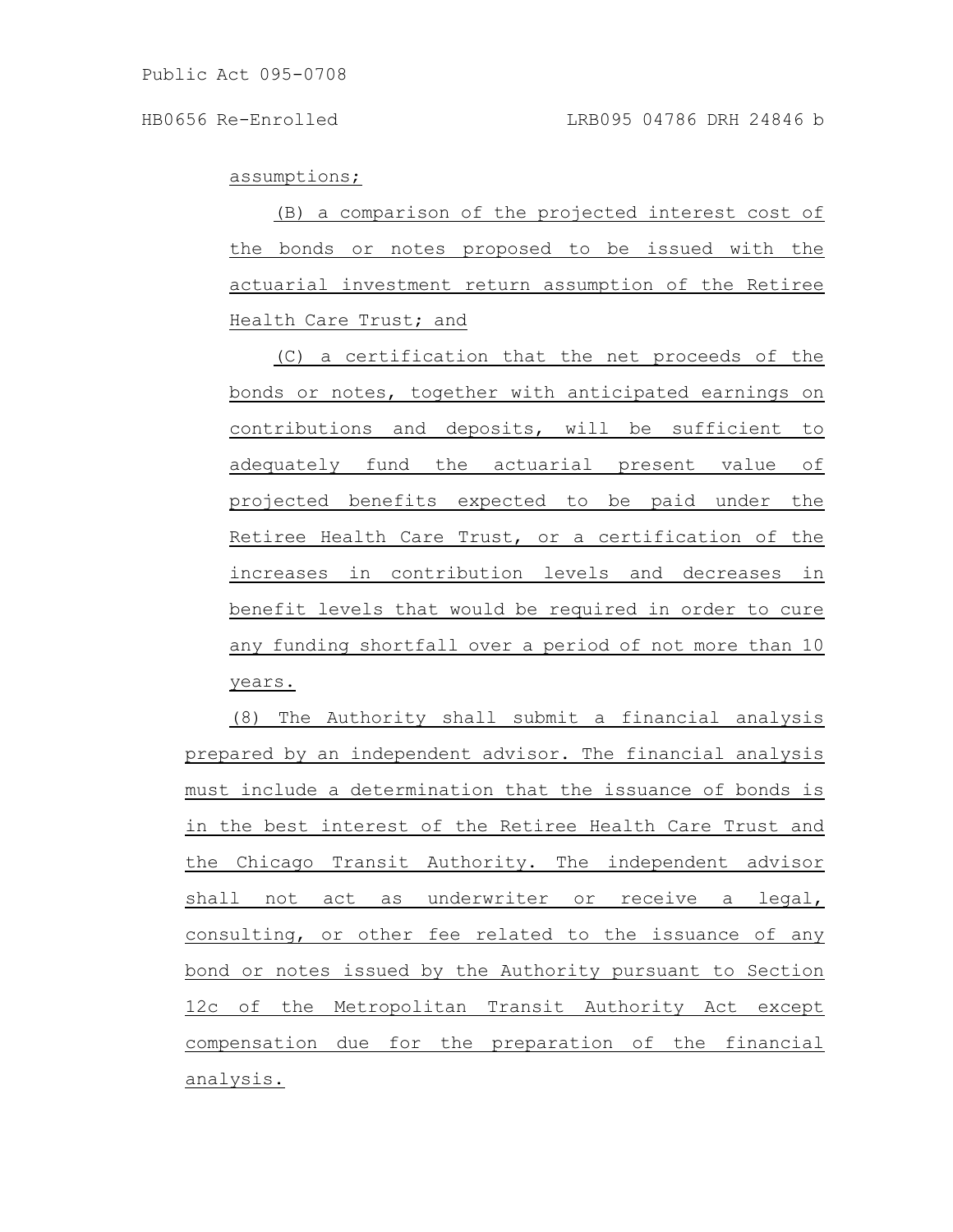(b) The Auditor General shall examine the information submitted pursuant to Section 3-2.3(a)(1) through (4) and submit a report to the General Assembly, the Legislative Audit Commission, the Governor, the Regional Transportation Authority and the Authority indicating whether (i) the required certifications by the Authority and the Board of Trustees of the Retirement Plan have been made, and (ii) the actuarial reports have been provided, the reports include all required information, the assumptions underlying those reports are not unreasonable in the aggregate, and the reports appear to comply with all pertinent professional standards, including those issued by the Actuarial Standards Board. The Auditor General shall submit such report no later than 60 days after receiving the information required to be submitted by the Authority and the Board of Trustees of the Retirement Plan. Any bonds or notes issued by the Authority under item (1) of subsection (b) of Section 12c of the Metropolitan Transit Authority Act shall be issued within 120 days after receiving such report from the Auditor General. The Authority may not issue bonds or notes until it receives the report from the Auditor General indicating the above requirements have been met.

(c) The Auditor General shall examine the information submitted pursuant to Section 3-2.3(a)(5) through (8) and submit a report to the General Assembly, the Legislative Audit Commission, the Governor, the Regional Transportation Authority and the Authority indicating whether (i) the required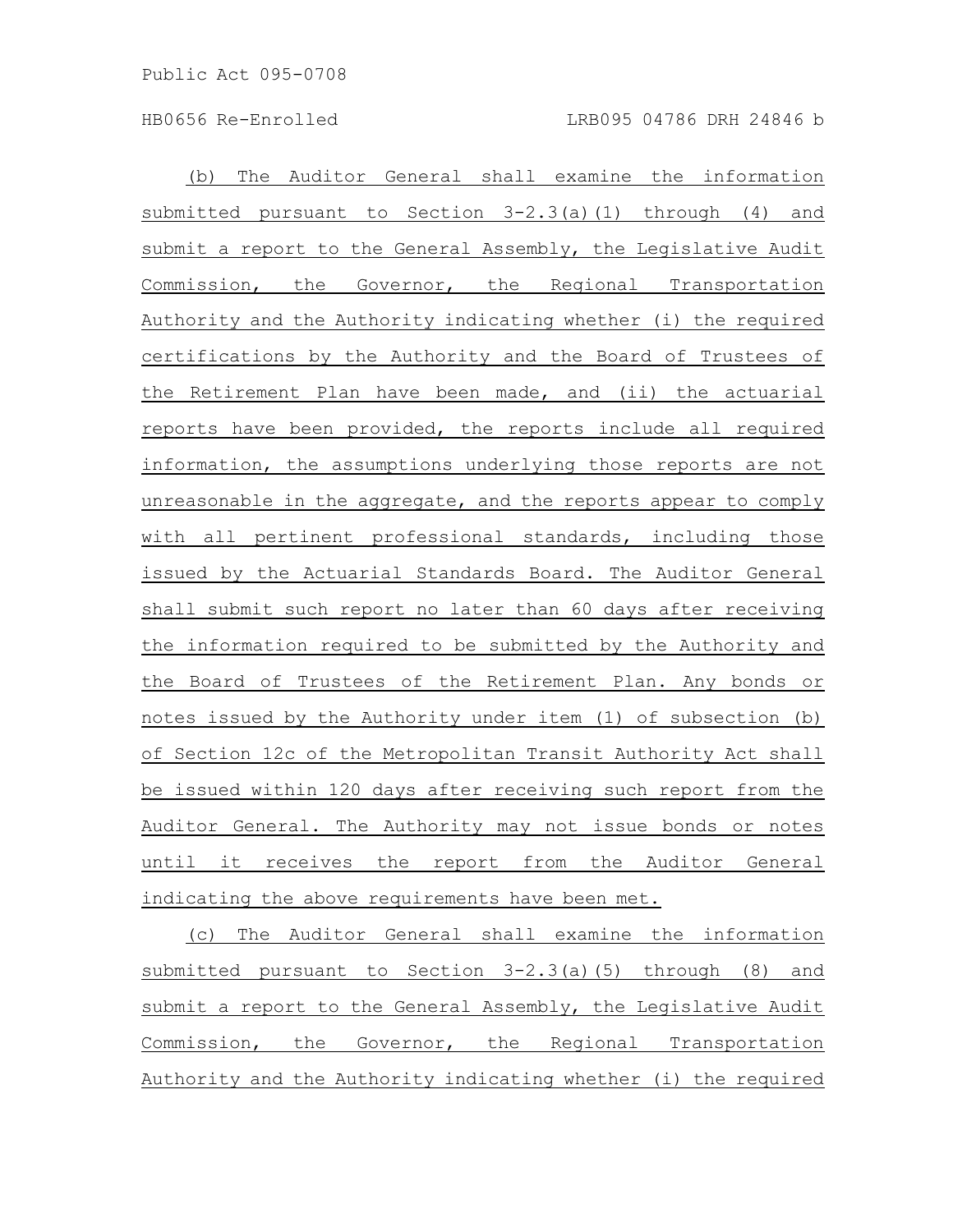certifications by the Authority and the Board of Trustees of the Retiree Health Care Trust have been made, and (ii) the actuarial reports have been provided, the reports include all required information, the assumptions underlying those reports are not unreasonable in the aggregate, and the reports appear to comply with all pertinent professional standards, including those issued by the Actuarial Standards Board. The Auditor General shall submit such report no later than 60 days after receiving the information required to be submitted by the Authority and the Board of Trustees of the Retiree Health Care Trust. Any bonds or notes issued by the Authority under item (2) of subsection (b) of Section 12c of the Metropolitan Transit Authority Act shall be issued within 120 days after receiving such report from the Auditor General. The Authority may not issue bonds or notes until it receives a report from the Auditor General indicating the above requirements have been met.

(d) In fulfilling this duty, after receiving the information submitted pursuant to Section 3-2.3(a), the Auditor General may request additional information and support pertaining to the data and conclusions contained in the submitted documents and the Authority, the Board of Trustees of the Retirement Plan and the Board of Trustees of the Retiree Health Care Trust shall cooperate with the Auditor General and provide additional information as requested in a timely manner. The Auditor General may also request from the Regional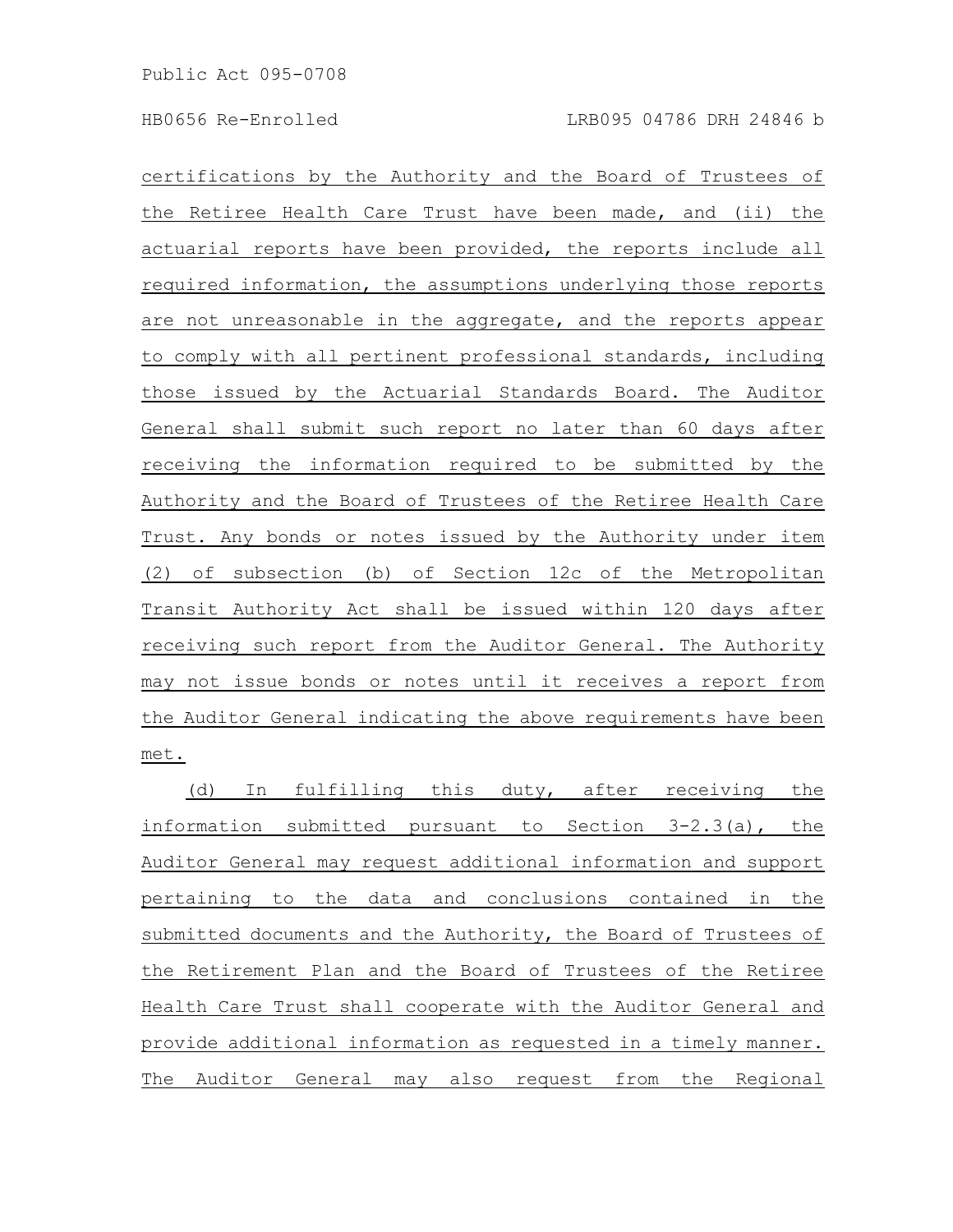Transportation Authority an analysis of the information submitted by the Authority relating to the sources of funds to be utilized for payment of the proposed bonds or notes of the Authority. The Auditor General's report shall not be in the nature of a post-audit or examination and shall not lead to the issuance of an opinion as that term is defined in generally accepted government auditing standards.

(e) Annual Retirement Plan Submission to Auditor General. The Board of Trustees of the Retirement Plan for Chicago Transit Authority Employees established by Section 22-101 of the Illinois Pension Code shall provide the following documents to the Auditor General annually no later than September 30:

(1) the most recent audit or examination of the Retirement Plan;

(2) an annual statement containing the information specified in Section 1A-109 of the Illinois Pension Code; and

(3) a complete actuarial statement applicable to the prior plan year, which may be the annual report of an enrolled actuary retained by the Retirement Plan specified in Section 22-101(e) of the Illinois Pension Code.

The Auditor General shall annually examine the information provided pursuant to this subsection and shall submit a report of the analysis thereof to the General Assembly, including the report specified in Section 22-101(e) of the Illinois Pension Code.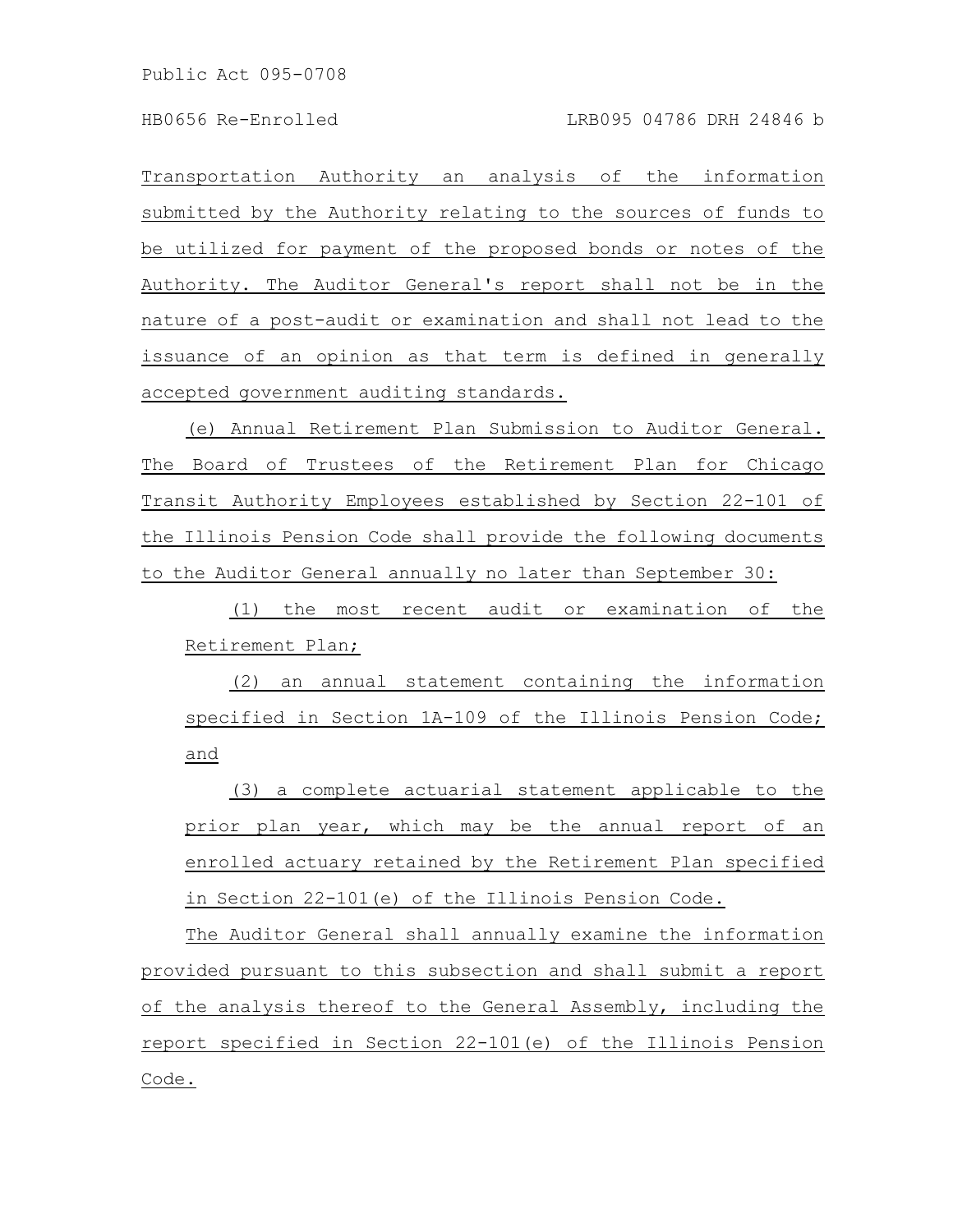(f) The Auditor General shall annually examine the information submitted pursuant to Section 22-101B(b)(3)(iii) of the Illinois Pension Code and shall prepare the determination specified in Section 22-101B(b)(3)(iv) of the Illinois Pension Code.

(g) In fulfilling the duties under Sections 3-2.3(e) and (f) the Auditor General may request additional information and support pertaining to the data and conclusions contained in the submitted documents and the Authority, the Board of Trustees of the Retirement Plan and the Board of Trustees of the Retiree Health Care Trust shall cooperate with the Auditor General and provide additional information as requested in a timely manner. The Auditor General's review shall not be in the nature of a post-audit or examination and shall not lead to the issuance of an opinion as that term is defined in generally accepted government auditing standards. Upon request of the Auditor General, the Commission on Government Forecasting and Accountability and the Public Pension Division of the Illinois Department of Financial and Professional Regulation shall cooperate with and assist the Auditor General in the conduct of his review.

(h) The Auditor General shall submit a bill to the Authority for costs associated with the examinations and reports specified in subsections (b) and (c) of this Section 3-2.3, which the Authority shall reimburse in a timely manner. The costs associated with the examinations and reports which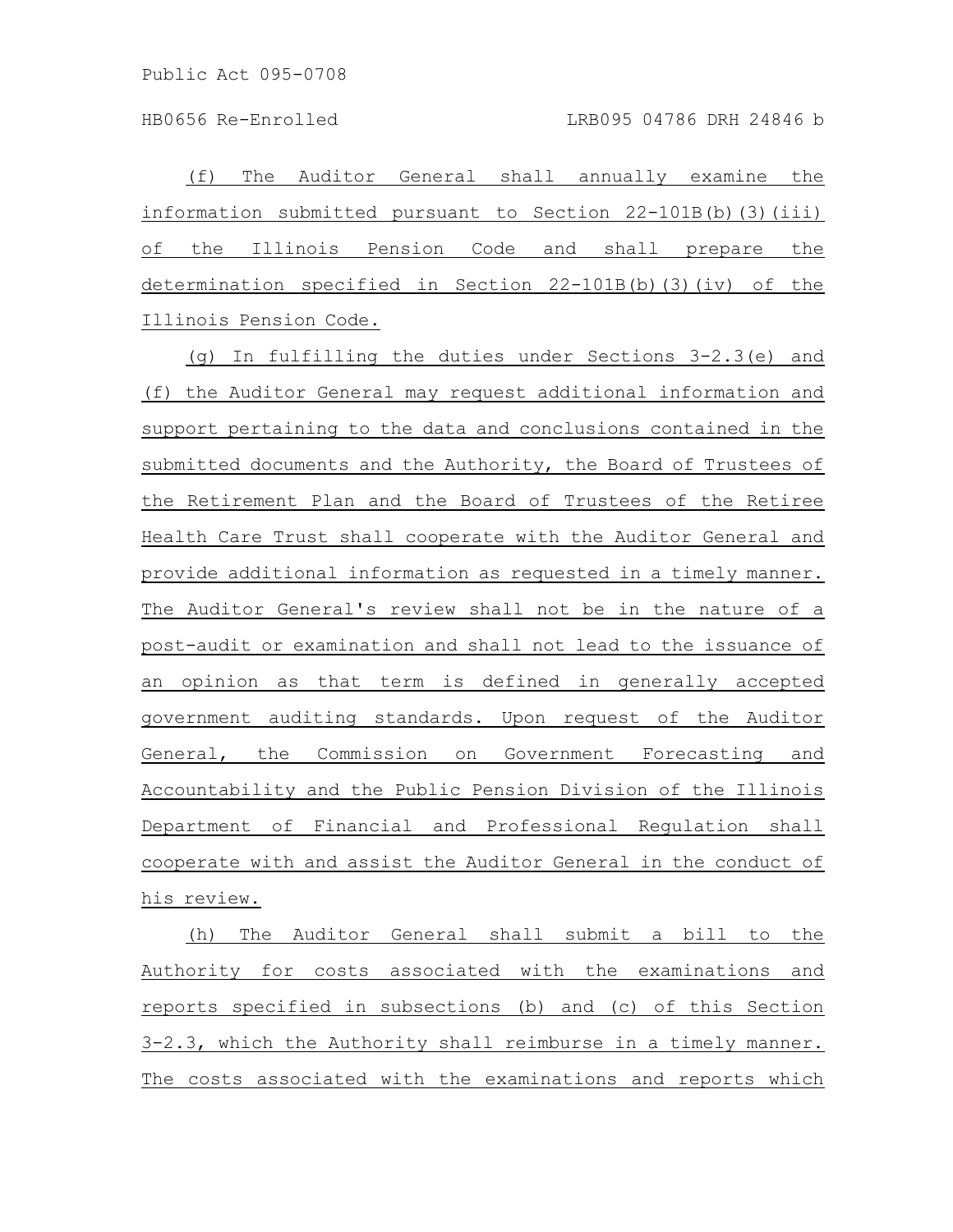are reimbursed by the Authority shall constitute a cost of issuance of the bonds or notes under Section  $12c(b)(1)$  and  $(2)$ of the Metropolitan Transit Authority Act. The amount received shall be deposited into the fund or funds from which such costs were paid by the Auditor General. The Auditor General shall submit a bill to the Retirement Plan for Chicago Transit Authority Employees for costs associated with the examinations and reports specified in subsection (e) of this Section, which the Retirement Plan for Chicago Transit Authority Employees shall reimburse in a timely manner. The amount received shall be deposited into the fund or funds from which such costs were paid by the Auditor General. The Auditor General shall submit a bill to the Retiree Health Care Trust for costs associated with the determination specified in subsection (f) of this Section, which the Retiree Health Care Trust shall reimburse in a timely manner. The amount received shall be deposited into the fund or funds from which such costs were paid by the Auditor General.

Section 6. The State Finance Act is amended by adding Section 5.708 and by changing Section 6z-17 as follows:

(30 ILCS 105/5.708 new)

Sec. 5.708. The Downstate Transit Improvement Fund.

(30 ILCS 105/6z-17) (from Ch. 127, par. 142z-17) Sec. 6z-17. Of the money paid into the State and Local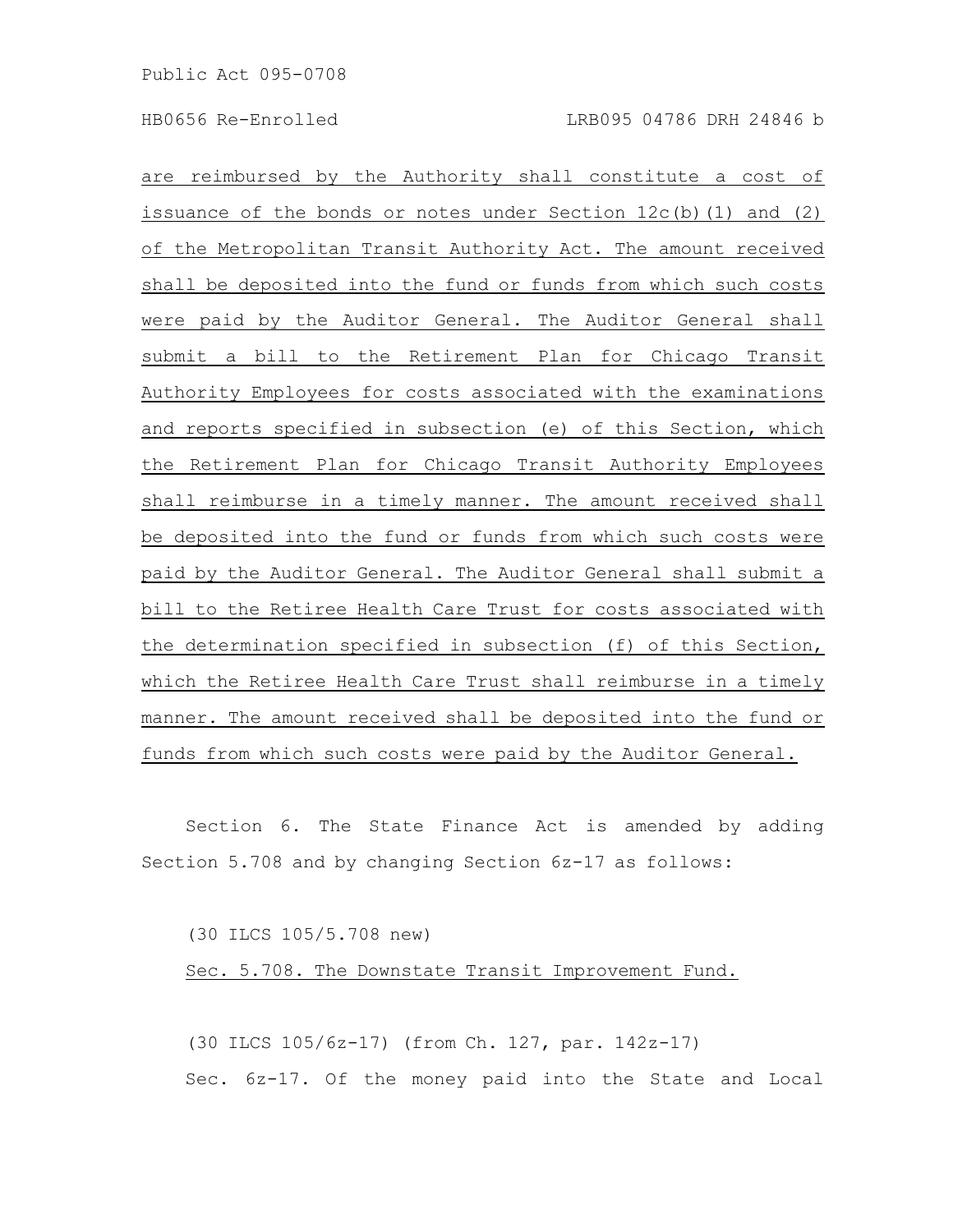### HB0656 Re-Enrolled LRB095 04786 DRH 24846 b

Sales Tax Reform Fund: (i) subject to appropriation to the Department of Revenue, Municipalities having 1,000,000 or more inhabitants shall receive 20% and may expend such amount to fund and establish a program for developing and coordinating public and private resources targeted to meet the affordable housing needs of low-income and very low-income households within such municipality, (ii) 10% shall be transferred into the Regional Transportation Authority Occupation and Use Tax Replacement Fund, a special fund in the State treasury which is hereby created, (iii) subject to appropriation to the Department of Transportation, The Madison County Metro East Mass Transit District shall receive .6%, (iv) the following amounts, plus any cumulative deficiency in such transfers for prior months, shall be transferred monthly into the Build Illinois Fund and credited to the Build Illinois Bond Account therein:

| Fiscal Year | Amount      |
|-------------|-------------|
| 1990        | \$2,700,000 |
| 1991        | 1,850,000   |
| 1992        | 2,750,000   |
| 1993        | 2,950,000   |

From Fiscal Year 1994 through Fiscal Year 2025 the transfer shall total \$3,150,000 monthly, plus any cumulative deficiency in such transfers for prior months, and (v) the remainder of the money paid into the State and Local Sales Tax Reform Fund shall be transferred into the Local Government Distributive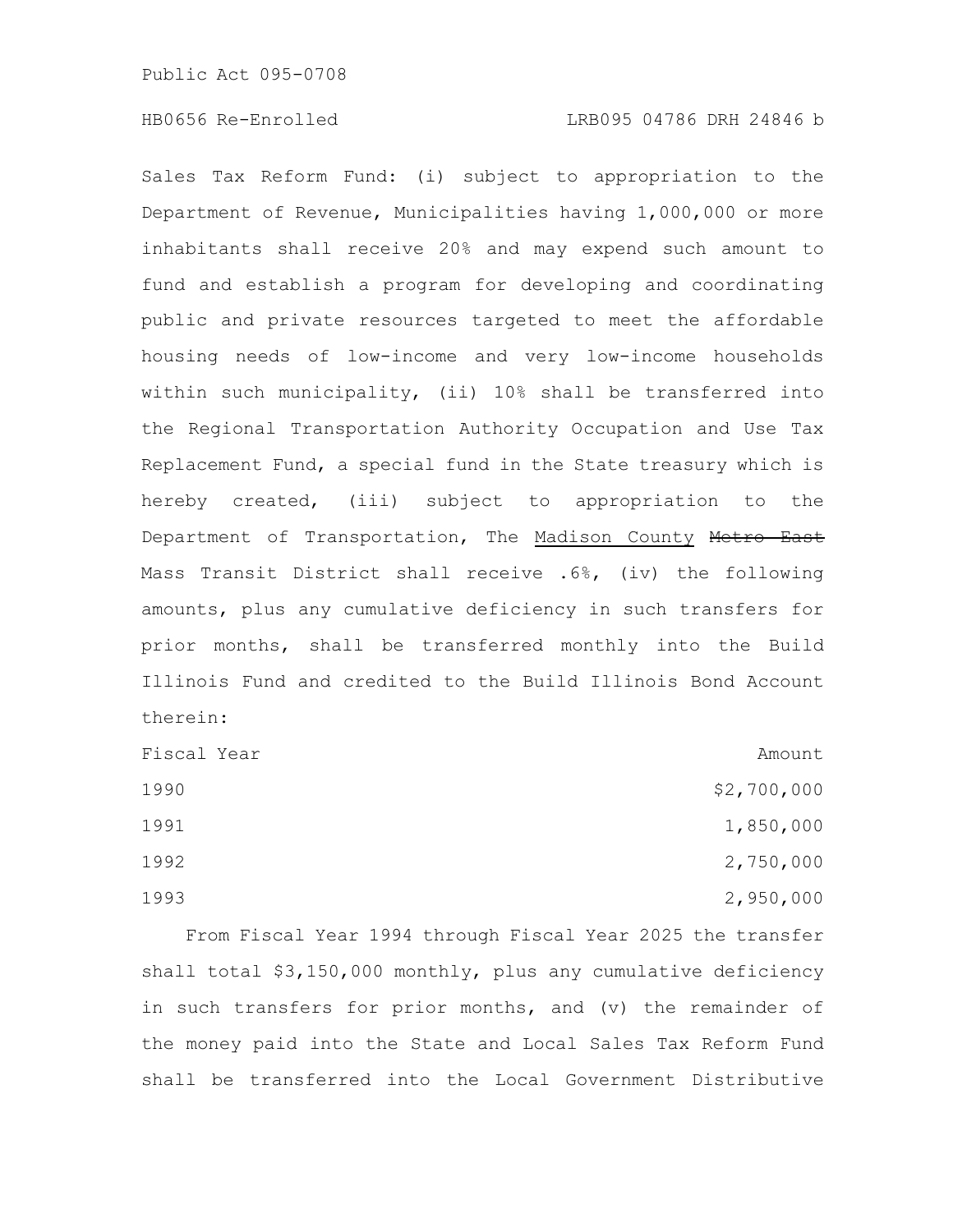Fund and, except for municipalities with 1,000,000 or more inhabitants which shall receive no portion of such remainder, shall be distributed, subject to appropriation, in the manner provided by Section 2 of "An Act in relation to State revenue sharing with local government entities", approved July 31, 1969, as now or hereafter amended. Municipalities with more than 50,000 inhabitants according to the 1980 U.S. Census and located within the Metro East Mass Transit District receiving funds pursuant to provision (v) of this paragraph may expend such amounts to fund and establish a program for developing and coordinating public and private resources targeted to meet the affordable housing needs of low-income and very low-income households within such municipality.

(Source: P.A. 91-51, eff. 6-30-99.)

Section 7. The Downstate Public Transportation Act is amended by changing Sections  $2-2.04$ ,  $2-3$ ,  $2-6$ ,  $2-7$ , and  $2-15$ and by adding Section 2-15.2 as follows:

(30 ILCS 740/2-2.04) (from Ch. 111 2/3, par. 662.04)

Sec. 2-2.04. "Eligible operating expenses" means all expenses required for public transportation, including employee wages and benefits, materials, fuels, supplies, rental of facilities, taxes other than income taxes, payment made for debt service (including principal and interest) on publicly owned equipment or facilities, and any other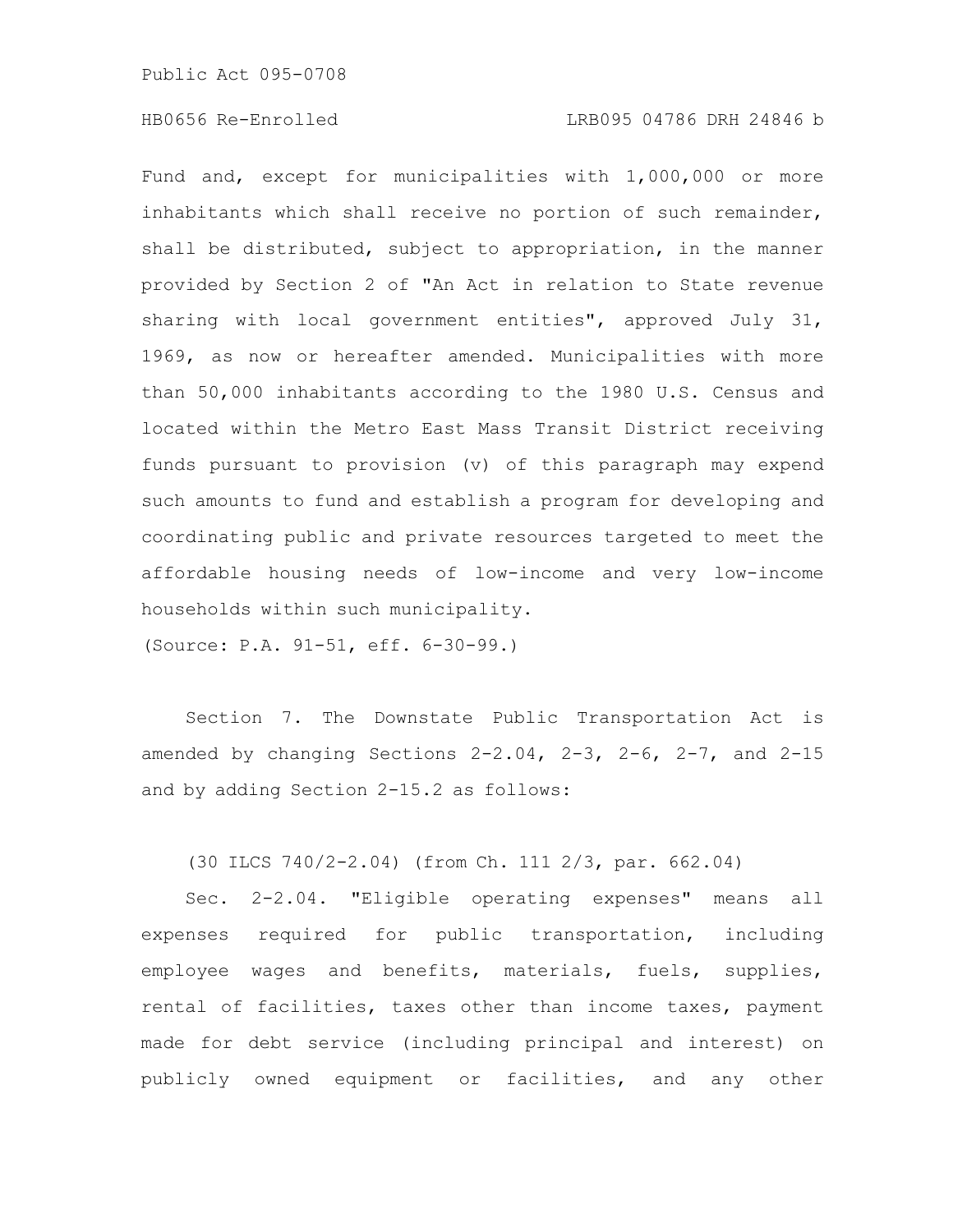expenditure which is an operating expense according to standard accounting practices for the providing of public transportation. Eligible operating expenses shall not include allowances: (a) for depreciation whether funded or unfunded; (b) for amortization of any intangible costs; (c) for debt service on capital acquired with the assistance of capital grant funds provided by the State of Illinois; (d) for profits or return on investment; (e) for excessive payment to associated entities; (f) for Comprehensive Employment Training Act expenses; (g) for costs reimbursed under Sections 6 and 8 of the "Urban Mass Transportation Act of 1964", as amended; (h) for entertainment expenses; (i) for charter expenses; (j) for fines and penalties; (k) for charitable donations; (l) for interest expense on long term borrowing and debt retirement other than on publicly owned equipment or facilities; (m) for income taxes; or (n) for such other expenses as the Department may determine consistent with federal Department of Transportation regulations or requirements. In consultation with participants, the Department shall, by October 2008, promulgate or update rules, pursuant to the Illinois Administrative Procedure Act, concerning eligible expenses to ensure consistent application of the Act, and the Department shall provide written copies of those rules to all eligible recipients. The Department shall review this process in the same manner no less frequently than every 5 years.

With respect to participants other than any Metro-East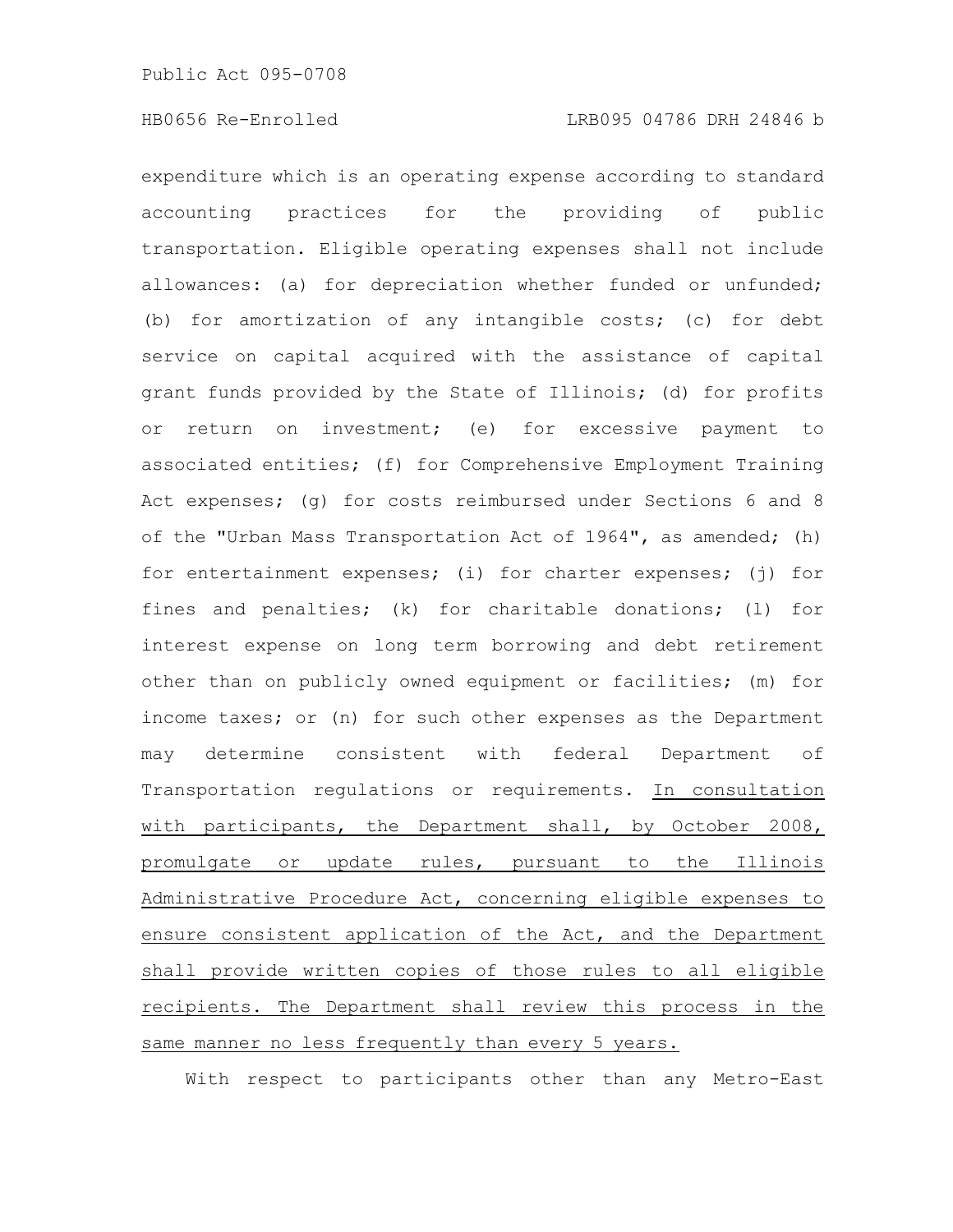#### HB0656 Re-Enrolled LRB095 04786 DRH 24846 b

Transit District participant and those receiving federal research development and demonstration funds pursuant to Section 6 of the "Urban Mass Transportation Act of 1964", as amended, during the fiscal year ending June 30, 1979, the maximum eligible operating expenses for any such participant in any fiscal year after Fiscal Year 1980 shall be the amount appropriated for such participant for the fiscal year ending June 30, 1980, plus in each year a 10% increase over the maximum established for the preceding fiscal year. For Fiscal Year 1980 the maximum eligible operating expenses for any such participant shall be the amount of projected operating expenses upon which the appropriation for such participant for Fiscal Year 1980 is based.

With respect to participants receiving federal research development and demonstration operating assistance funds for operating assistance pursuant to Section 6 of the "Urban Mass Transportation Act of 1964", as amended, during the fiscal year ending June 30, 1979, the maximum eligible operating expenses for any such participant in any fiscal year after Fiscal Year 1980 shall not exceed such participant's eligible operating expenses for the fiscal year ending June 30, 1980, plus in each year a 10% increase over the maximum established for the preceding fiscal year. For Fiscal Year 1980, the maximum eligible operating expenses for any such participant shall be the eligible operating expenses incurred during such fiscal year, or projected operating expenses upon which the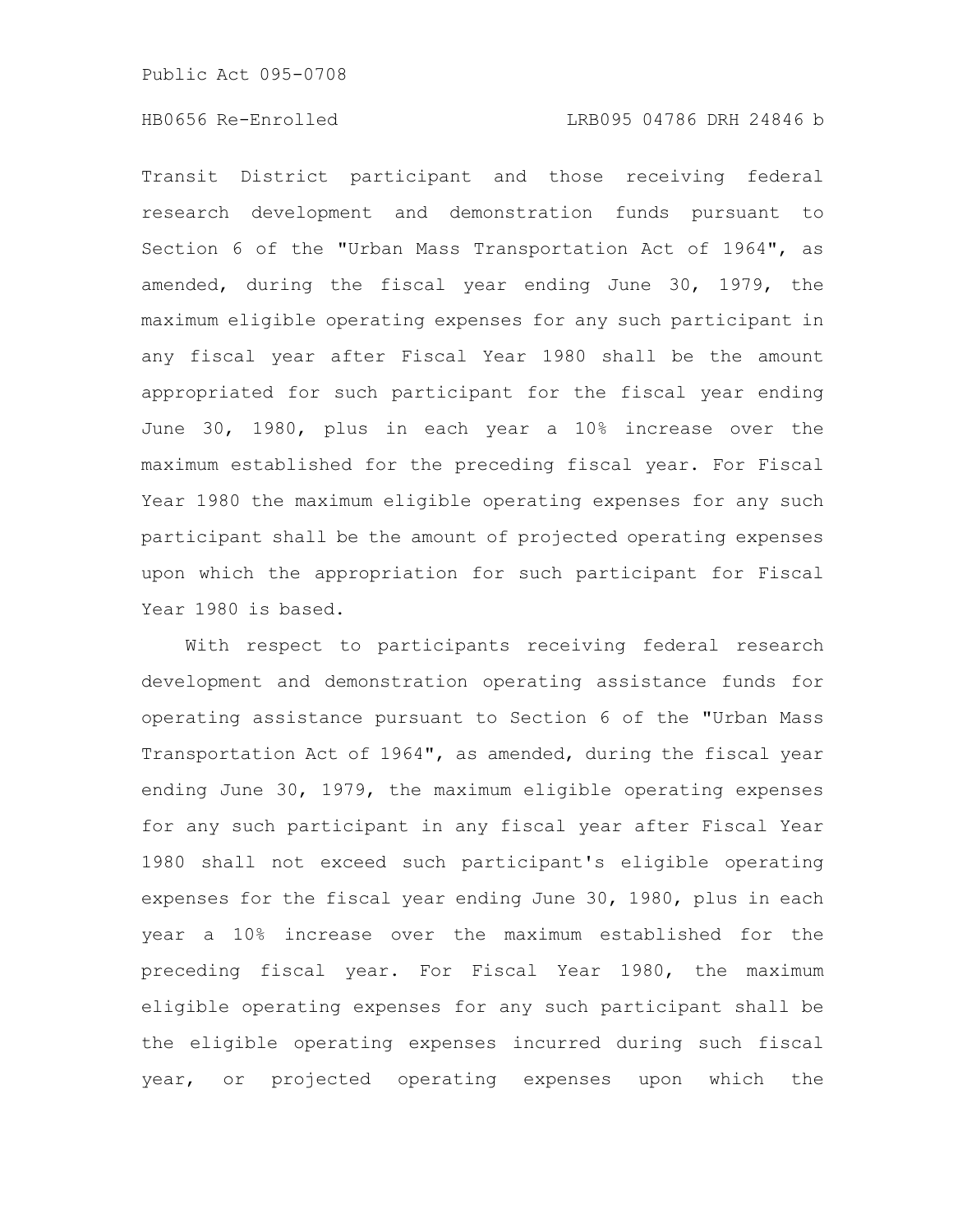appropriation for such participant for the Fiscal Year 1980 is based; whichever is less.

With respect to all participants other than any Metro-East Transit District participant, the maximum eligible operating expenses for any such participant in any fiscal year after Fiscal Year 1985 (except Fiscal Year 2008 and Fiscal Year 2009) shall be the amount appropriated for such participant for the fiscal year ending June 30, 1985, plus in each year a 10% increase over the maximum established for the preceding year. For Fiscal Year 1985, the maximum eligible operating expenses for any such participant shall be the amount of projected operating expenses upon which the appropriation for such participant for Fiscal Year 1985 is based.

With respect to any mass transit district participant that has increased its district boundaries by annexing counties since 1998 and is maintaining a level of local financial support, including all income and revenues, equal to or greater than the level in the State fiscal year ending June 30, 2001, the maximum eligible operating expenses for any State fiscal year after 2002 (except State fiscal years year 2006 through 2009) shall be the amount appropriated for that participant for the State fiscal year ending June 30, 2002, plus, in each State fiscal year, a 10% increase over the preceding State fiscal year. For State fiscal year 2002, the maximum eligible operating expenses for any such participant shall be the amount of projected operating expenses upon which the appropriation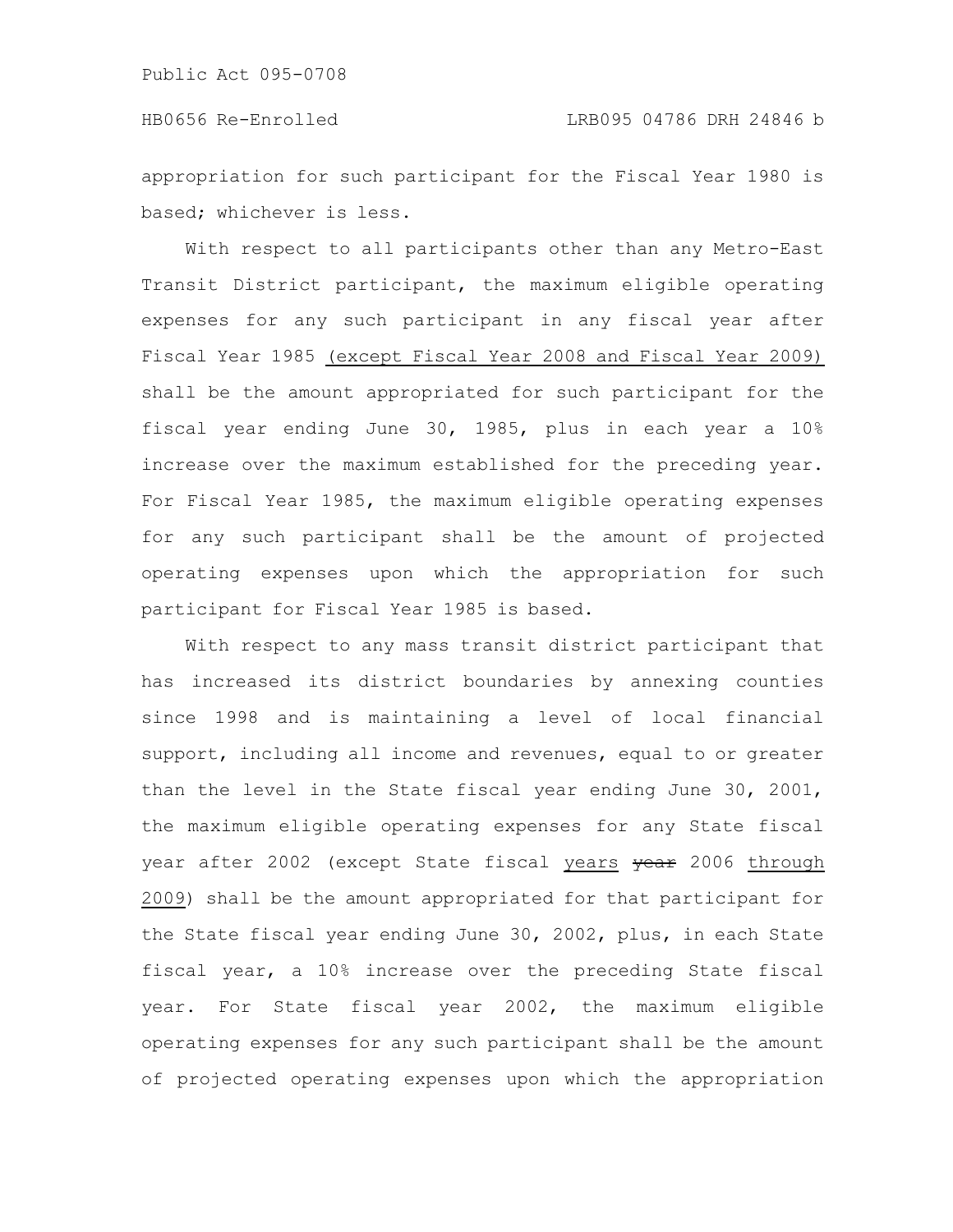for that participant for State fiscal year 2002 is based. For that participant, eligible operating expenses for State fiscal year 2002 in excess of the eligible operating expenses for the State fiscal year ending June 30, 2001, plus 10%, must be attributed to the provision of services in the newly annexed counties.

With respect to a participant that receives an initial appropriation in State fiscal year 2002 or thereafter, the maximum eligible operating expenses for any State fiscal year after 2003 (except State fiscal years vear 2006 through 2009) shall be the amount appropriated for that participant for the State fiscal year in which it received its initial appropriation, plus, in each year, a 10% increase over the preceding year. For the initial State fiscal year in which a participant received an appropriation, the maximum eligible operating expenses for any such participant shall be the amount of projected operating expenses upon which the appropriation for that participant for that State fiscal year is based.

With respect to the District serving primarily the counties of Monroe and St. Clair, beginning July 1, 2005, the St. Clair County Transit District shall no longer be included for new appropriation funding purposes as part of the Metro-East Public Transportation Fund and instead shall be included for new appropriation funding purposes as part of the Downstate Public Transportation Fund; provided, however, that nothing herein shall alter the eligibility of that District for previously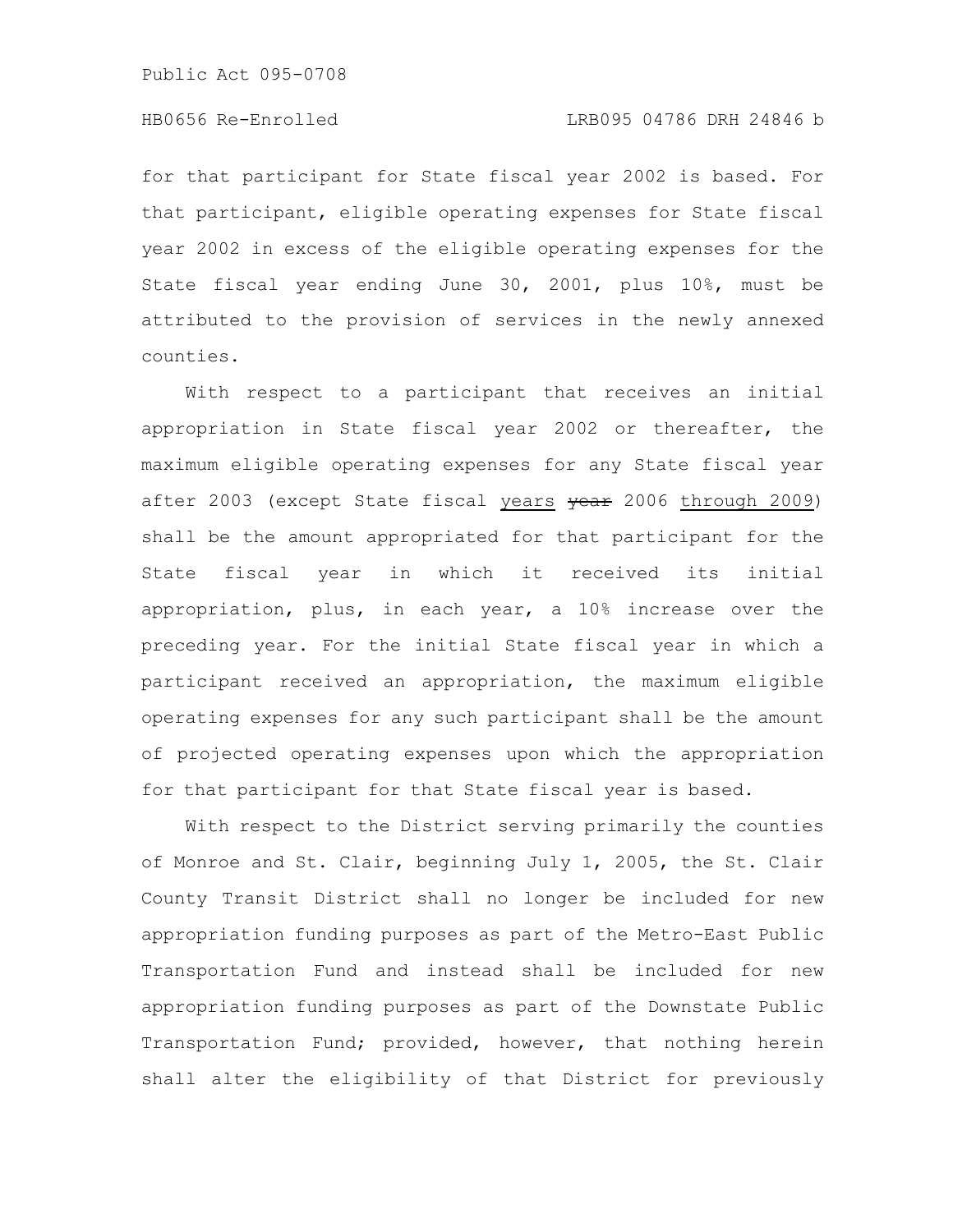appropriated funds to which it would otherwise be entitled.

With respect to the District serving primarily Madison County, beginning July 1, 2008, the Madison County Transit District shall no longer be included for new appropriation funding purposes as part of the Metro-East Public Transportation Fund and instead shall be included for new appropriation funding purposes as part of the Downstate Public Transportation Fund; provided, however, that nothing herein shall alter the eligibility of that District for previously appropriated funds to which it would otherwise be entitled.

With respect to the fiscal year beginning July 1, 2007, and thereafter, the following shall be included for new appropriation funding purposes as part of the Downstate Public Transportation Fund: Bond County; Bureau County; Coles County; Edgar County; Stephenson County and the City of Freeport; Henry County; Jo Daviess County; Kankakee and McLean Counties; Peoria County; Piatt County; Shelby County; Tazewell and Woodford Counties; Vermilion County; Williamson County; and Kendall County.

(Source: P.A. 94-70, eff. 6-22-05.)

(30 ILCS 740/2-3) (from Ch. 111 2/3, par. 663)

Sec. 2-3. (a) As soon as possible after the first day of each month, beginning July 1, 1984, upon certification of the Department of Revenue, the Comptroller shall order transferred, and the Treasurer shall transfer, from the General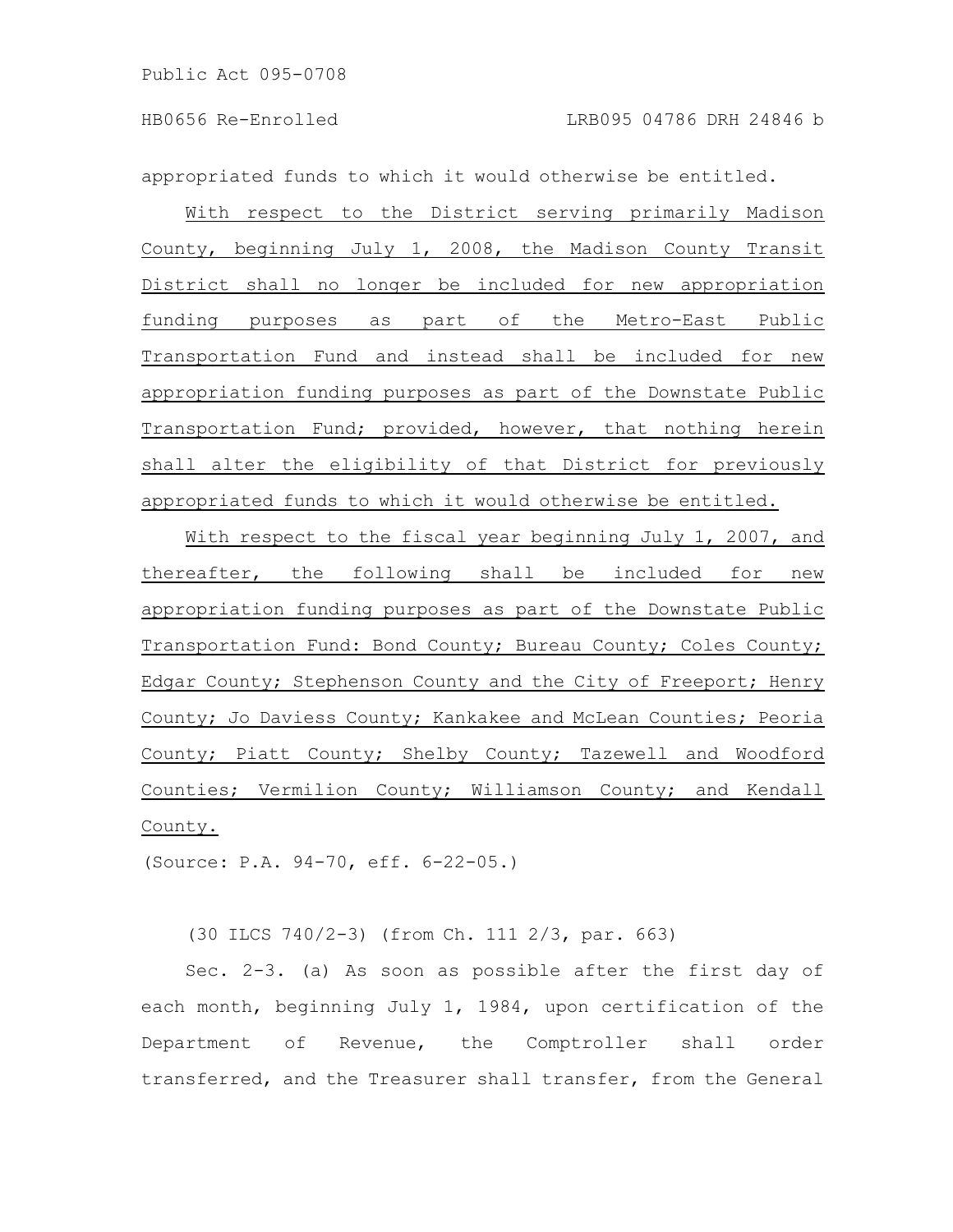Revenue Fund to a special fund in the State Treasury which is hereby created, to be known as the "Downstate Public Transportation Fund", an amount equal to 2/32 (beginning July 1, 2005, 3/32) of the net revenue realized from the "Retailers' Occupation Tax Act", as now or hereafter amended, the "Service Occupation Tax Act", as now or hereafter amended, the "Use Tax Act", as now or hereafter amended, and the "Service Use Tax Act", as now or hereafter amended, from persons incurring municipal or county retailers' or service occupation tax liability for the benefit of any municipality or county located wholly within the boundaries of each participant other than any Metro-East Transit District participant certified pursuant to subsection (c) of this Section during the preceding month, except that the Department shall pay into the Downstate Public Transportation Fund 2/32 (beginning July 1, 2005, 3/32) of 80% of the net revenue realized under the State tax Acts named above within any municipality or county located wholly within the boundaries of each participant, other than any Metro-East participant, for tax periods beginning on or after January 1, 1990<del>; provided, however, that beginning with fiscal year 1985,</del> the transfers into the Downstate Public Transportation Fund during any fiscal year shall not exceed the annual appropriation from the Downstate Public Transportation for that year. The Department of Transportation shall the Department of Revenue and the Comptroller at the beginning of each fiscal year of the amount of the annual appropriation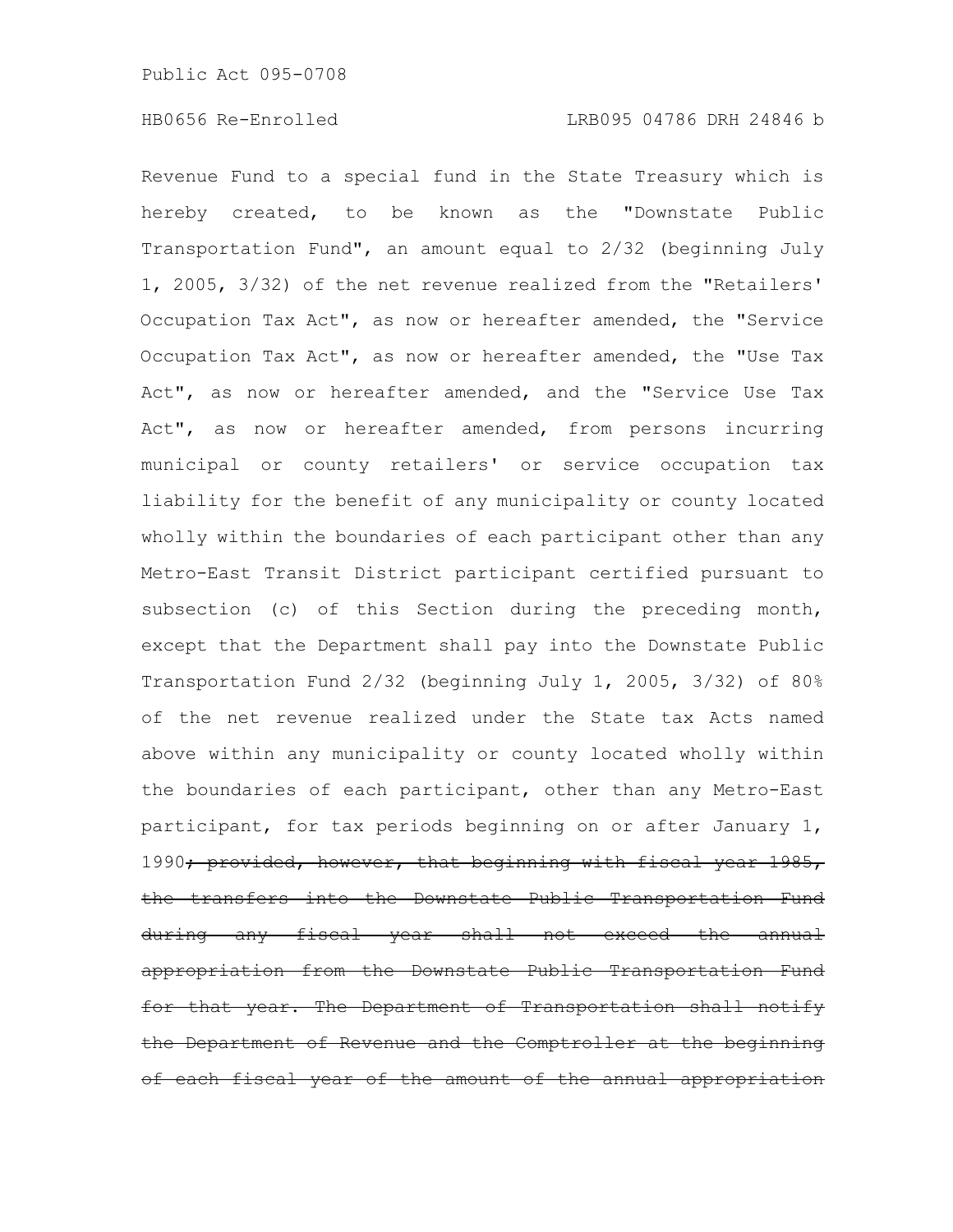#### HB0656 Re-Enrolled LRB095 04786 DRH 24846 b

from the Downstate Public Transportation Fund. Net revenue realized for a month shall be the revenue collected by the State pursuant to such Acts during the previous month from persons incurring municipal or county retailers' or service occupation tax liability for the benefit of any municipality or county located wholly within the boundaries of a participant, less the amount paid out during that same month as refunds or credit memoranda to taxpayers for overpayment of liability under such Acts for the benefit of any municipality or county located wholly within the boundaries of a participant.

(b) As soon as possible after the first day of each month, beginning July 1, 1989, upon certification of the Department of Revenue, the Comptroller shall order transferred, and the Treasurer shall transfer, from the General Revenue Fund to a special fund in the State Treasury which is hereby created, to be known as the "Metro-East Public Transportation Fund", an amount equal to 2/32 of the net revenue realized, as above, from within the boundaries of Madison, Monroe, and St. Clair Counties, except that the Department shall pay into the Metro-East Public Transportation Fund 2/32 of 80% of the net revenue realized under the State tax Acts specified in subsection (a) of this Section within the boundaries of Madison, Monroe and St. Clair Counties for tax periods beginning on or after January 1, 1990. A local match equivalent to an amount which could be raised by a tax levy at the rate of .05% on the assessed value of property within the boundaries of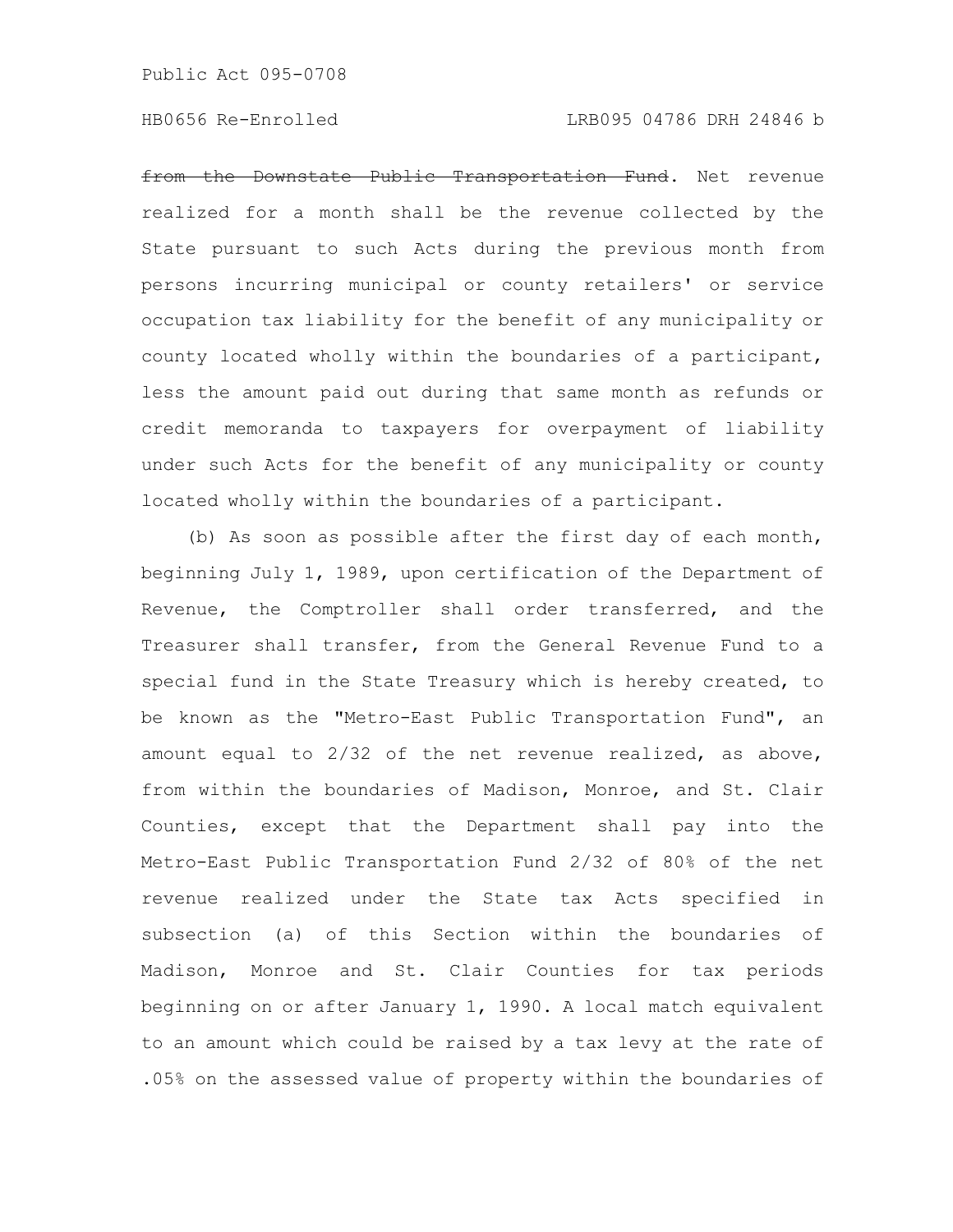Madison County is required annually to cause a total of 2/32 of the net revenue to be deposited in the Metro-East Public Transportation Fund. Failure to raise the required local match annually shall result in only 1/32 being deposited into the Metro-East Public Transportation Fund after July 1, 1989, or 1/32 of 80% of the net revenue realized for tax periods beginning on or after January 1, 1990.

(b-5) As soon as possible after the first day of each month, beginning July 1, 2005, upon certification of the Department of Revenue, the Comptroller shall order transferred, and the Treasurer shall transfer, from the General Revenue Fund to the Downstate Public Transportation Fund, an amount equal to 3/32 of 80% of the net revenue realized from within the boundaries of Monroe and St. Clair Counties under the State Tax Acts specified in subsection (a) of this Section and provided further that, beginning July 1, 2005, the provisions of subsection (b) shall no longer apply with respect to such tax receipts from Monroe and St. Clair Counties.

(b-6) As soon as possible after the first day of each month, beginning July 1, 2008, upon certification by the Department of Revenue, the Comptroller shall order transferred and the Treasurer shall transfer, from the General Revenue Fund to the Downstate Public Transportation Fund, an amount equal to 3/32 of 80% of the net revenue realized from within the boundaries of Madison County under the State Tax Acts specified in subsection (a) of this Section and provided further that,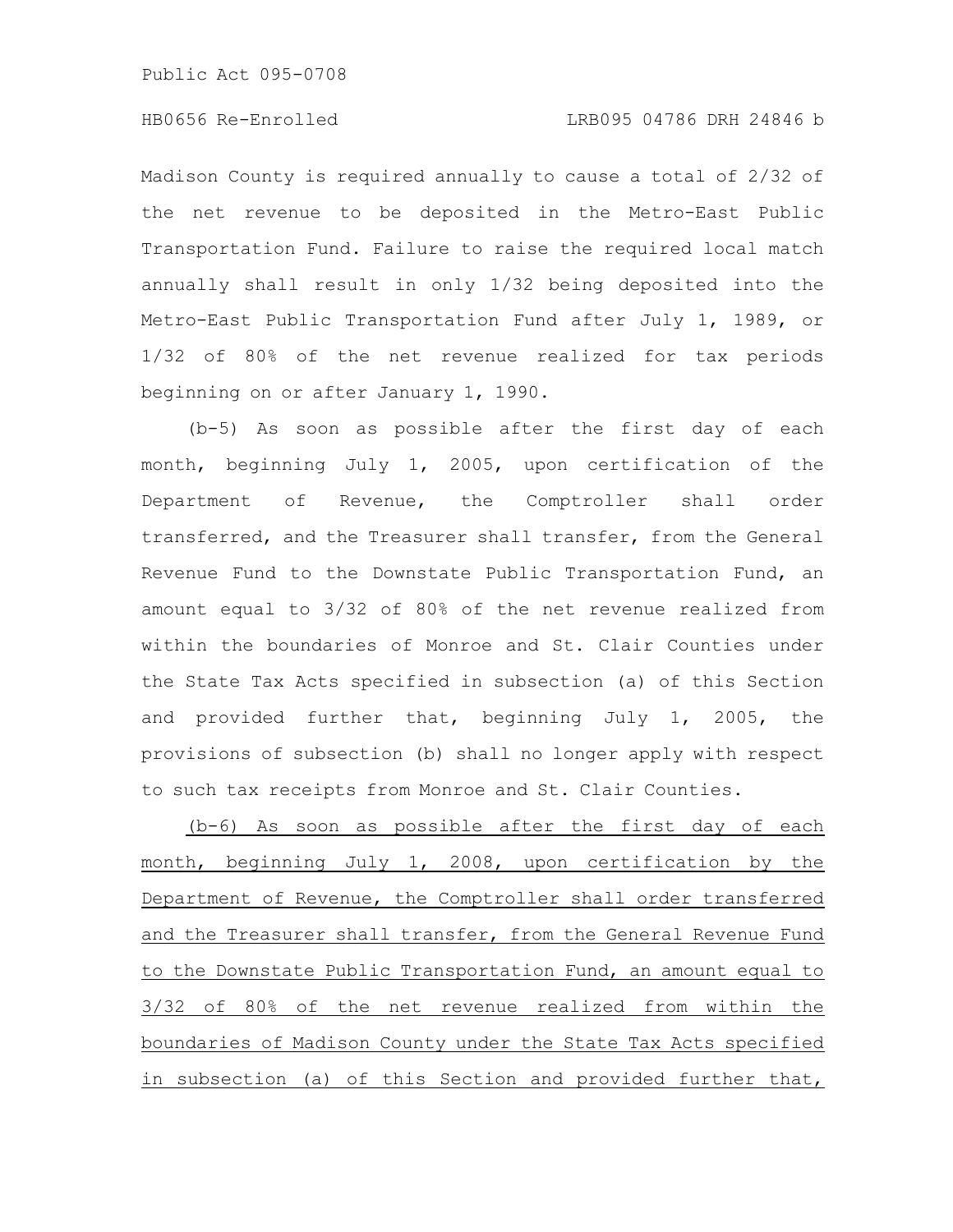beginning July 1, 2008, the provisions of subsection (b) shall no longer apply with respect to such tax receipts from Madison County.

(c) The Department shall certify to the Department of Revenue the eligible participants under this Article and the territorial boundaries of such participants for the purposes of the Department of Revenue in subsections (a) and (b) of this Section.

(d) For the purposes of this Article, beginning in fiscal year 2009 the General Assembly shall appropriate the Department shall include in its annual request for appropriation of ordinary and contingent expenses an amount from the Downstate Public Transportation Fund equal to the sum total funds projected to be paid to the participants pursuant to Section 2-7. If the General Assembly fails to make appropriations sufficient to cover the amounts projected to be paid pursuant to Section 2-7, this Act shall constitute an irrevocable and continuing appropriation from the Downstate Public Transportation Fund of all amounts necessary for those purposes.

(e) In addition to any other permitted use of moneys Fund, and notwithstanding any restriction on the use of the Fund, moneys in the Downstate Public Transportation Fund may be transferred to the General Revenue Fund as authorized by Act 87-14. The General Assembly finds that an excess existed in the Fund on July 30, 1991, and the Governor'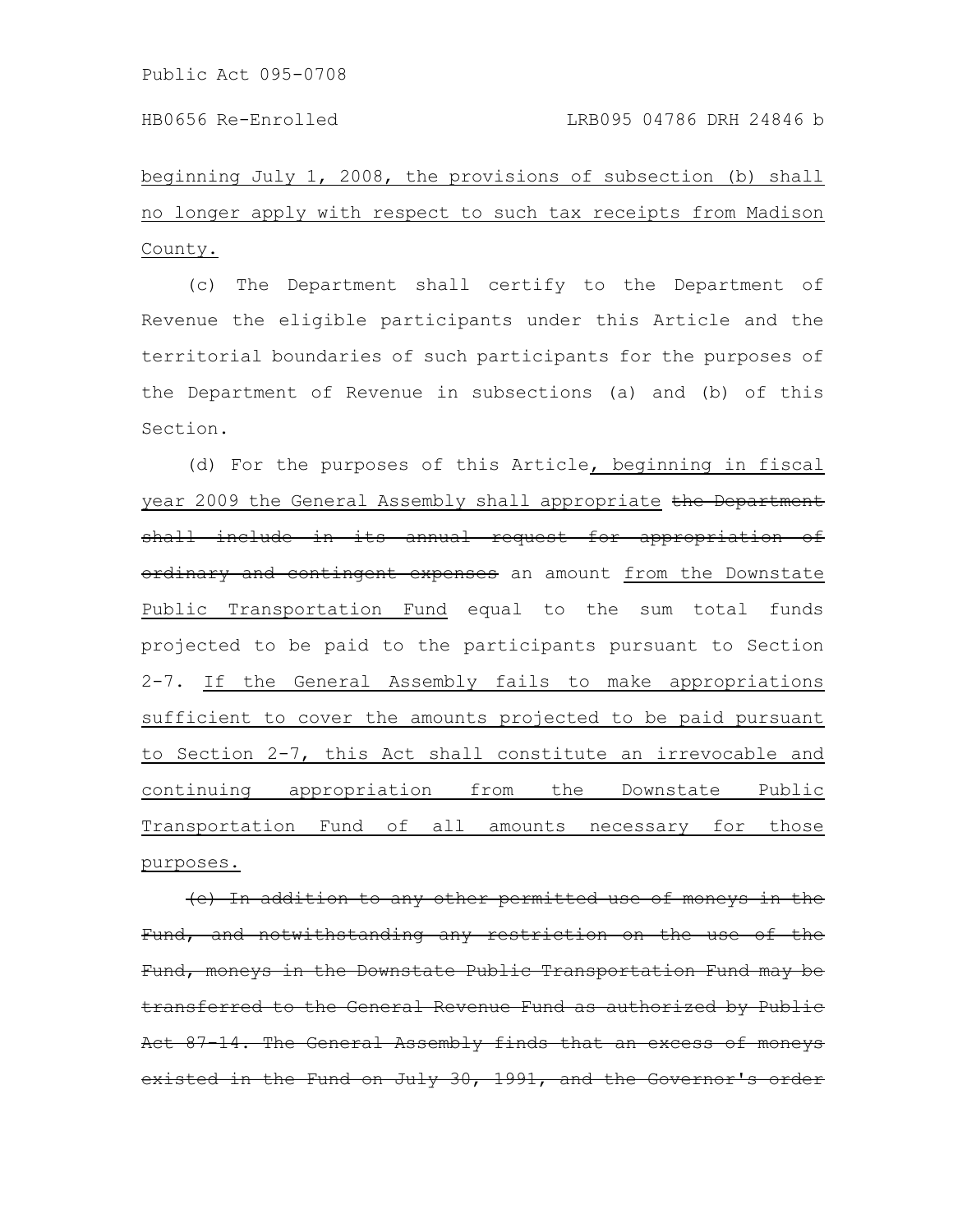of July 30, 1991, and the Governor's order of requesting the Comptroller and Treasurer to transfer an from the Fund to the General Revenue Fund is (Source: P.A. 94-70, eff. 6-22-05.)

(30 ILCS 740/2-6) (from Ch. 111 2/3, par. 666)

Sec. 2-6. Allocation of funds.

(a) With respect to all participants other than any Metro-East Transit District participant, the Department shall allocate the funds to be made available to each participant under this Article for the following fiscal year and shall notify the chief official of each participant not later than the first day of the fiscal year of this amount. For Fiscal Year 1975, notification shall be made not later than January 1, 1975, of the amount of such allocation. In determining the allocation for each participant, the Department shall estimate the funds available to the participant from the Downstate Public Transportation Fund for the purposes of this Article during the succeeding fiscal year, and shall allocate to each participant the amount attributable to it which shall be the amount paid into the Downstate Public Transportation Fund under Section 2-3 from within its boundaries. Said allocations may be exceeded for participants receiving assistance equal to one-third of their eligible operating expenses, only if an allocation is less than one-third of such participant's eligible operating expenses, provided, however, that no other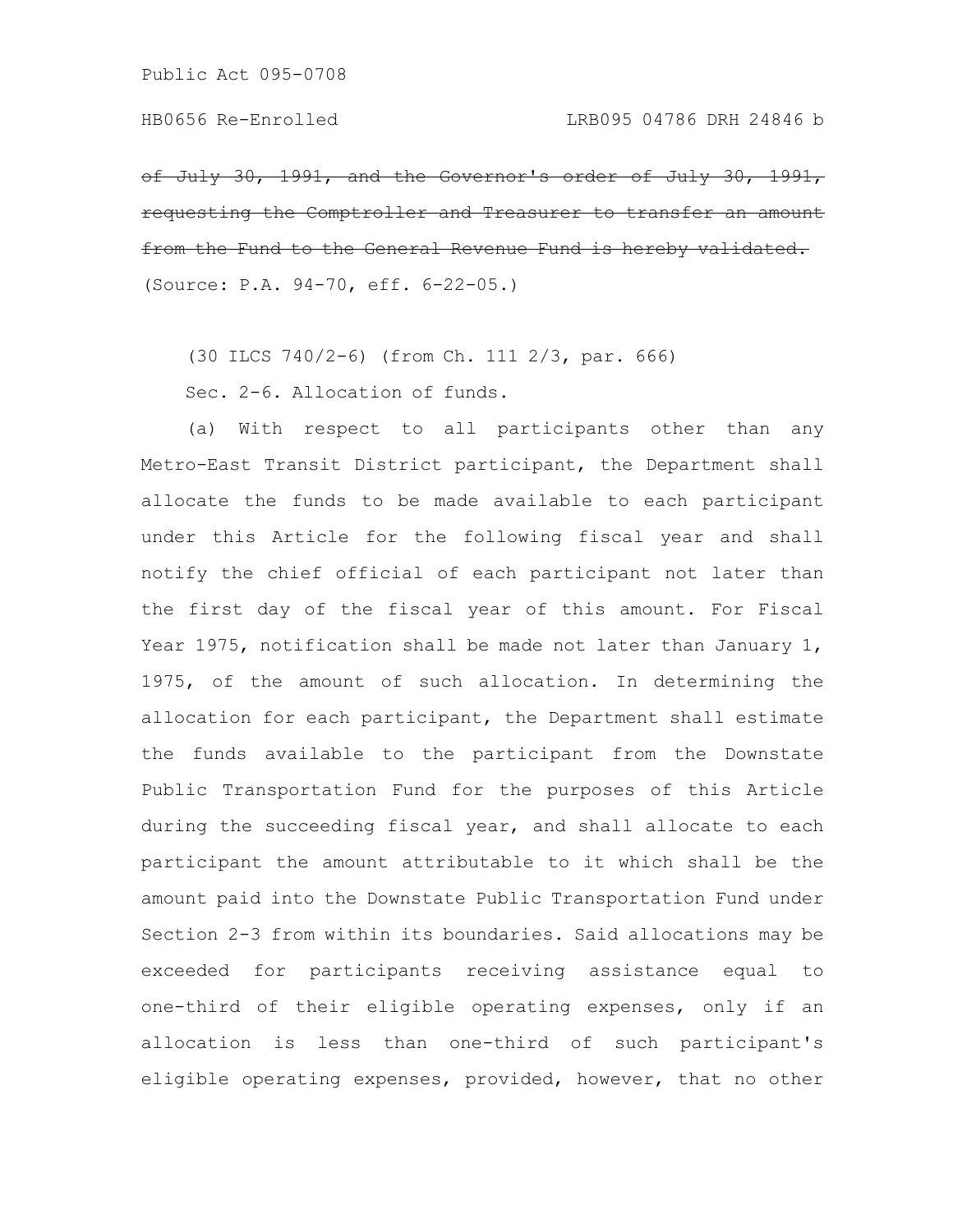participant is denied its one-third of eligible operating expenses. Beginning in Fiscal Year 1997, said allocation may be exceeded for participants receiving assistance equal to the percentage of their eligible operating expenses provided for in paragraph (b) of Section 2-7, only if allocation is less than the percentage of such participant's eligible operating expenses provided for in paragraph (b) of Section 2-7, provided however, that no other participant is denied its percentage of eligible operating expenses.

(b) With regard to any Metro-East Transit District organized under the Local Mass Transit District Act and serving one or more of the Counties of Madison, Monroe and St. Clair during Fiscal Year 1989, the Department shall allocate the funds to be made available to each participant for the following and succeeding fiscal years and shall notify the chief official of each participant not later than the first day of the fiscal year of this amount. Beginning July 1, 2005, and ending June 30, 2008, the Department shall allocate the amount paid into the Metro-East Public Transportation Fund to the District serving primarily the County of Madison.

(Source: P.A. 94-70, eff. 6-22-05.)

(30 ILCS 740/2-7) (from Ch. 111 2/3, par. 667)

Sec. 2-7. Quarterly reports; annual audit.

(a) Any Metro-East Transit District participant shall, no later than 60 days following the end of each quarter of any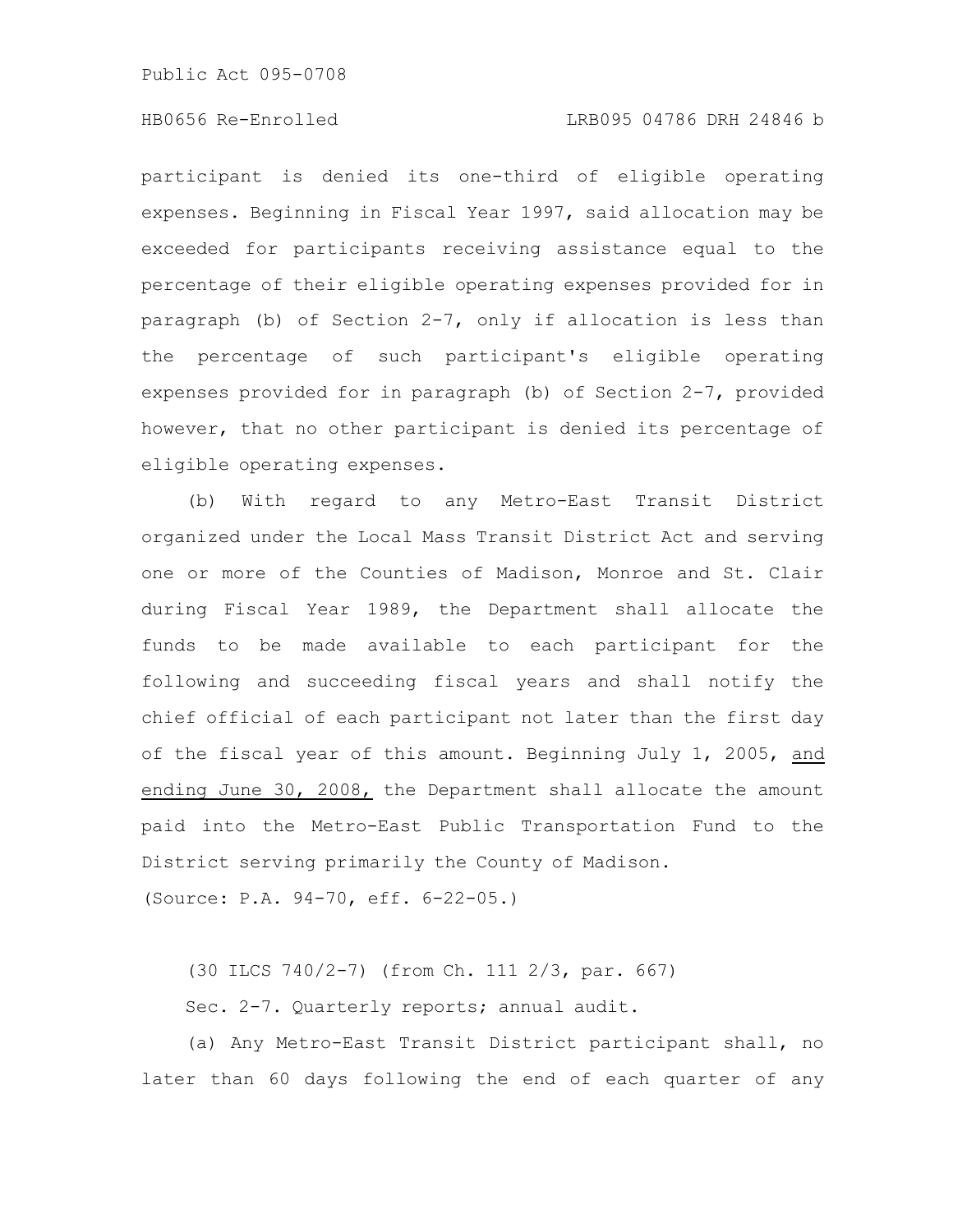fiscal year, file with the Department on forms provided by the Department for that purpose, a report of the actual operating deficit experienced during that quarter. The Department shall, upon receipt of the quarterly report, determine whether the operating deficits were incurred in conformity with the program of proposed expenditures approved by the Department pursuant to Section 2-11. Any Metro-East District may either monthly or quarterly for any fiscal year file a request for the participant's eligible share, as allocated in accordance with Section 2-6, of the amounts transferred into the Metro-East Public Transportation Fund.

(b) Each participant other than any Metro-East Transit District participant shall, 30 days before the end of each quarter, file with the Department on forms provided by the Department for such purposes a report of the projected eligible operating expenses to be incurred in the next quarter and 30 days before the third and fourth quarters of any fiscal year a statement of actual eligible operating expenses incurred in the preceding quarters. Except as otherwise provided in subsection (b-5), within 45 days of receipt by the Department of such quarterly report, the Comptroller shall order paid and the Treasurer shall pay from the Downstate Public Transportation Fund to each participant an amount equal to one-third of such participant's eligible operating expenses; provided, however, that in Fiscal Year 1997, the amount paid to each participant from the Downstate Public Transportation Fund shall be an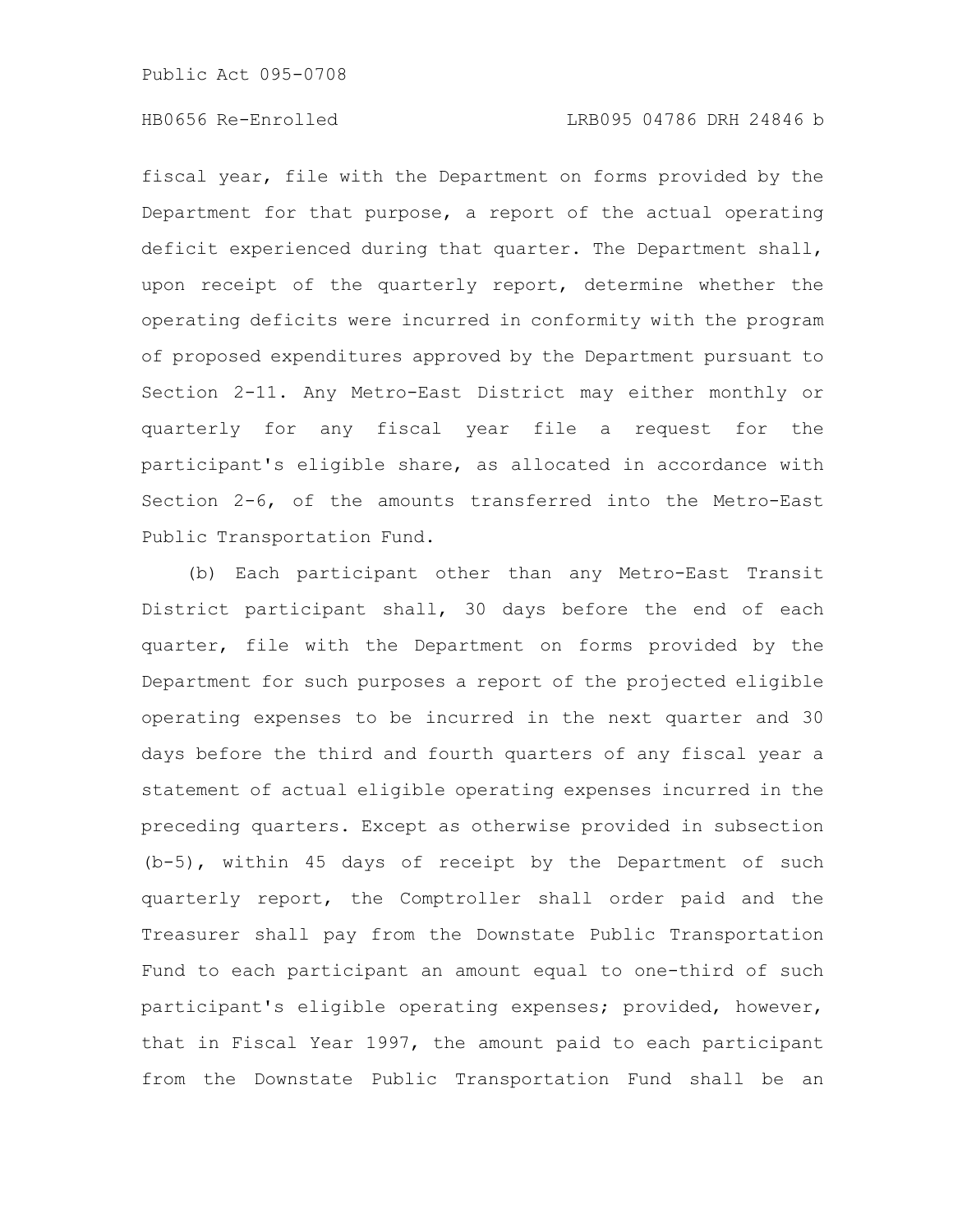amount equal to 47% of such participant's eligible operating expenses and shall be increased to 49% in Fiscal Year 1998, 51% in Fiscal Year 1999, 53% in Fiscal Year 2000, and 55% in Fiscal Years Year 2001 through 2007, and 65% in Fiscal Year 2008 and thereafter; however, in any year that a participant receives funding under subsection (i) of Section 2705-305 of the Department of Transportation Law (20 ILCS 2705/2705-305), that participant shall be eligible only for assistance equal to the following percentage of its eligible operating expenses: 42% in Fiscal Year 1997, 44% in Fiscal Year 1998, 46% in Fiscal Year 1999, 48% in Fiscal Year 2000, and 50% in Fiscal Year 2001 and thereafter. Any such payment for the third and fourth quarters of any fiscal year shall be adjusted to reflect actual eligible operating expenses for preceding quarters of such fiscal year. However, no participant shall receive an amount less than that which was received in the immediate prior year, provided in the event of a shortfall in the fund those participants receiving less than their full allocation pursuant to Section 2-6 of this Article shall be the first participants to receive an amount not less than that received in the immediate prior year.

(b-5) (Blank.) With respect to the District primarily the counties of Monroe and St. Clair, beginning July 2005 and each fiscal year thereafter, the alternative to the provisions of subsection file a request with the Department for a monthly the amount appropriated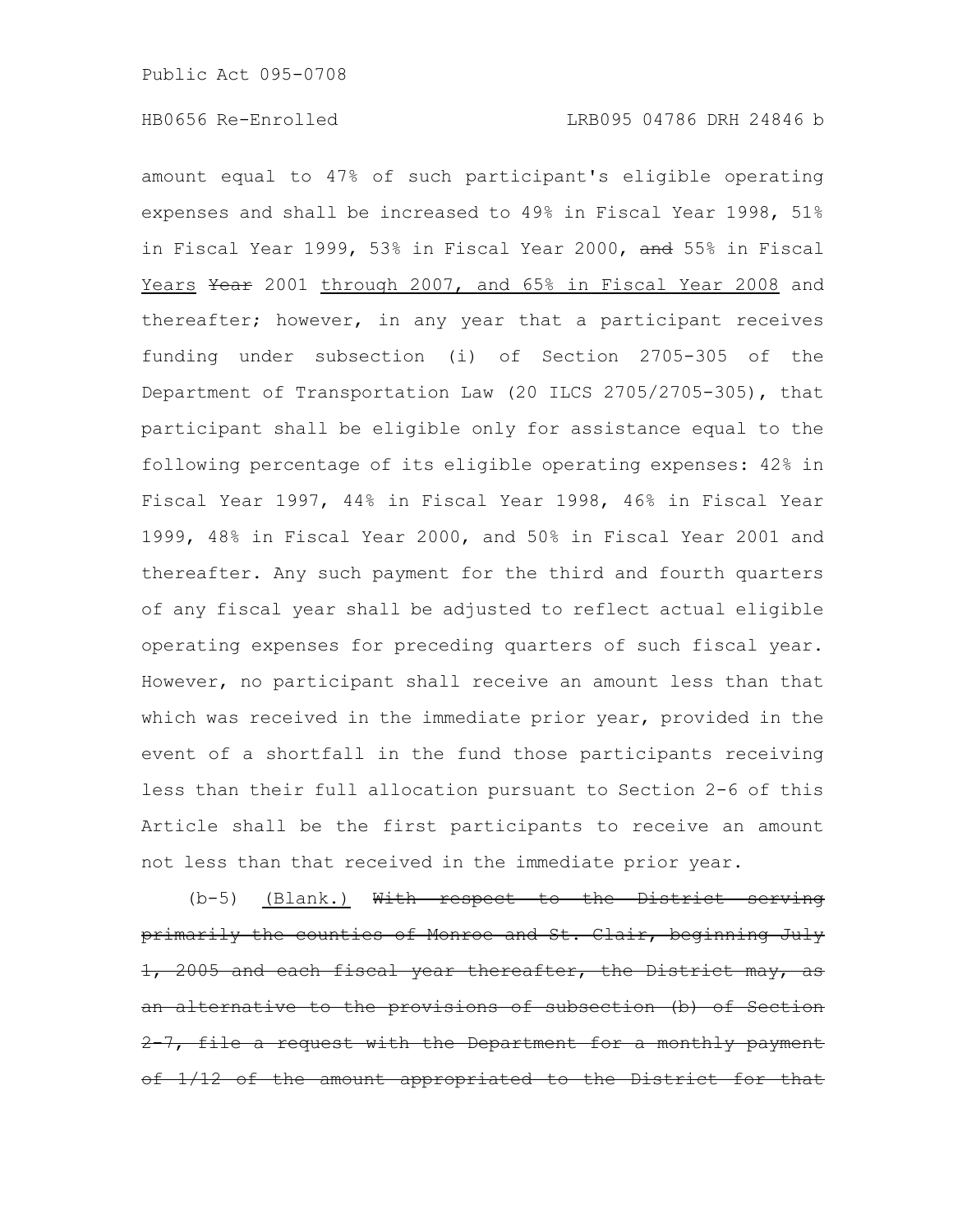year; except that, for the final month of the fiscal the District's request shall be in an amount such the total payments made to the District in that fiscal the lesser of  $(i)$  55% of the District's operating expenses for that fiscal year or (ii) the total amount appropriated to the District for that fiscal year.

(b-10) On July 1, 2008, each participant shall receive an appropriation in an amount equal to 65% of its fiscal year 2008 eligible operating expenses adjusted by the annual 10% increase required by Section 2-2.04 of this Act. In no case shall any participant receive an appropriation that is less than its fiscal year 2008 appropriation. Every fiscal year thereafter, each participant's appropriation shall increase by 10% over the appropriation established for the preceding fiscal year as required by Section 2-2.04 of this Act.

(b-15) Beginning on July 1, 2007, and for each fiscal year thereafter, each participant shall maintain a minimum local share contribution (from farebox and all other local revenues) equal to the actual amount provided in Fiscal Year 2006 or, for new recipients, an amount equivalent to the local share provided in the first year of participation.

(b-20) Any participant in the Downstate Public Transportation Fund may use State operating assistance pursuant to this Section to provide transportation services within any county that is contiguous to its territorial boundaries as defined by the Department and subject to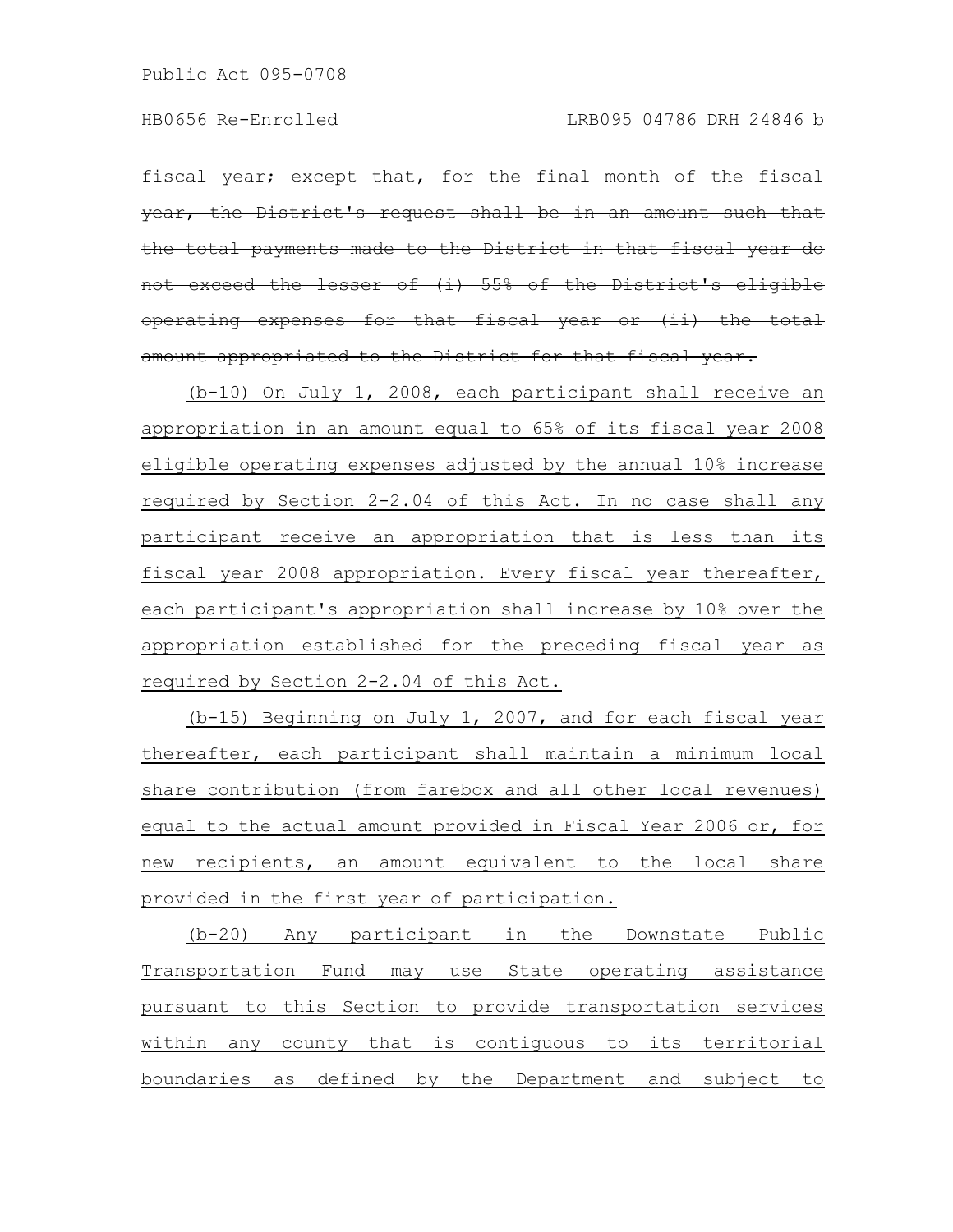Departmental approval. Any such contiguous-area service provided by a participant after July 1, 2007 must meet the requirements of subsection (a) of Section 2-5.1.

(c) No later than 180 days following the last day of the Fiscal Year each participant shall provide the Department with an audit prepared by a Certified Public Accountant covering that Fiscal Year. For those participants other than a Metro-East Transit District, any discrepancy between the grants paid and the percentage of the eligible operating expenses provided for by paragraph (b) of this Section shall be reconciled by appropriate payment or credit. In the case of any Metro-East Transit District, any amount of payments from the Metro-East Public Transportation Fund which exceed the eligible deficit of the participant shall be reconciled by appropriate payment or credit.

(Source: P.A. 94-70, eff. 6-22-05.)

(30 ILCS 740/2-15) (from Ch. 111 2/3, par. 675.1)

Sec. 2-15. Except as otherwise provided in this Section, all funds which remain in the Downstate Public Transportation Fund or the Metro-East Public Transportation Fund after the payment of the fourth quarterly payment to participants other than Metro-East Transit District participants and the last monthly payment to Metro-East Transit participants in each fiscal year shall be transferred (i) to the General Revenue Fund through fiscal year 2008 and (ii) to the Downstate Transit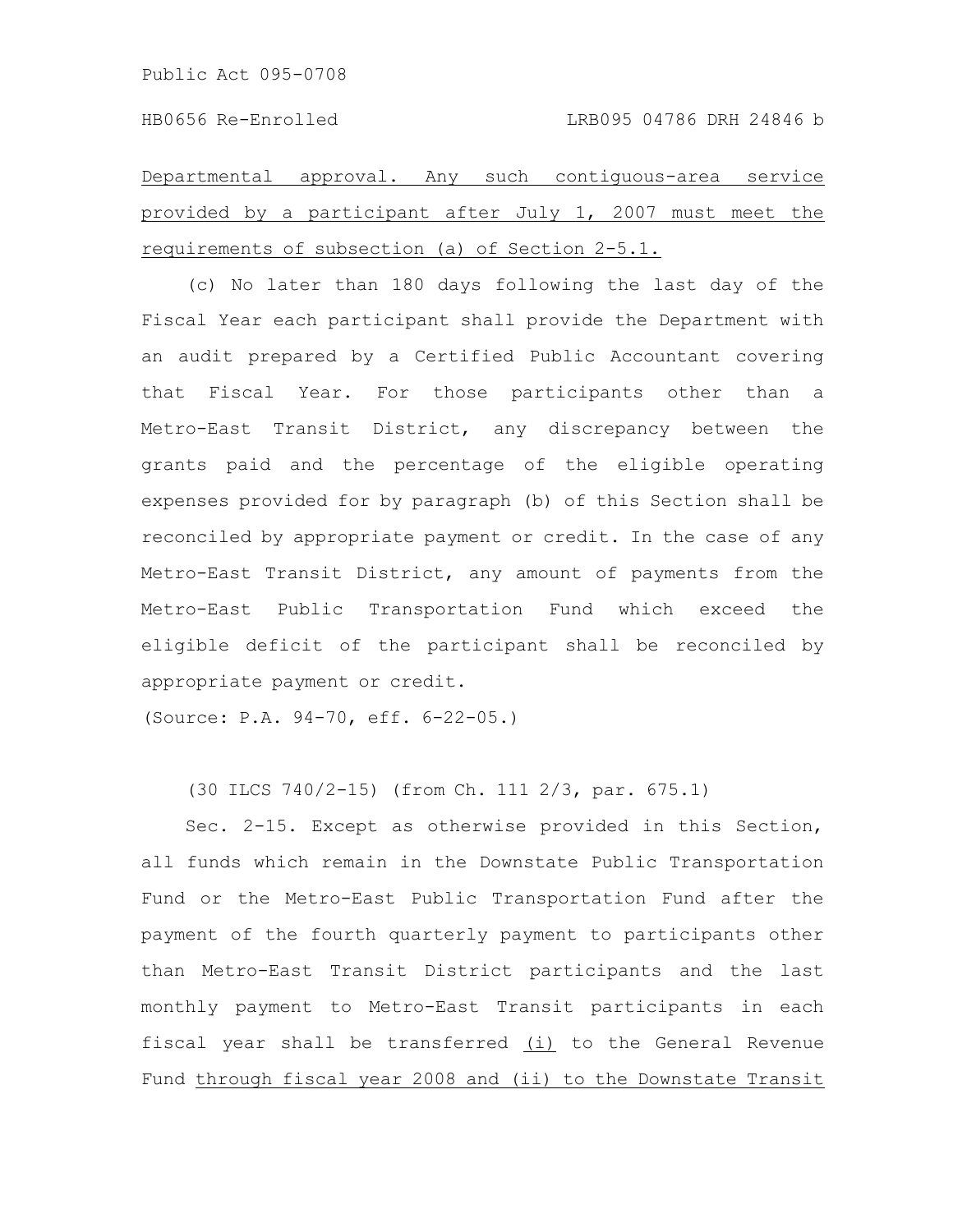Improvement Fund for fiscal year 2009 and each fiscal year thereafter. Transfers shall be made no later than 90 days following the end of such fiscal year. Beginning fiscal year 2010, all moneys each year in the Downstate Transit Improvement Fund, held solely for the benefit of the participants in the Downstate Public Transportation Fund and shall be appropriated to the Department to make competitive capital grants to the participants of the respective funds. However, such amount as the Department determines to be necessary for (1) allocation to participants for the purposes of Section 2-7 for the first quarter of the succeeding fiscal year and (2) an amount equal to 2% of the total allocations to participants in the fiscal year just ended to be used for the purpose of audit adjustments shall be retained in such Funds to be used by the Department for such purposes.

(Source: P.A. 86-590.)

(30 ILCS 740/2-15.2 new)

Sec. 2-15.2. Notwithstanding any law to the contrary, no later than 60 days following the effective date of this amendatory Act of the 95th General Assembly, any fixed route public transportation services provided by, or under grant or purchase of service contracts of, every participant, as defined in Section 2-2.02 (1)(a), shall be provided without charge to all senior citizen residents of the participant aged 65 and older, under such conditions as shall be prescribed by the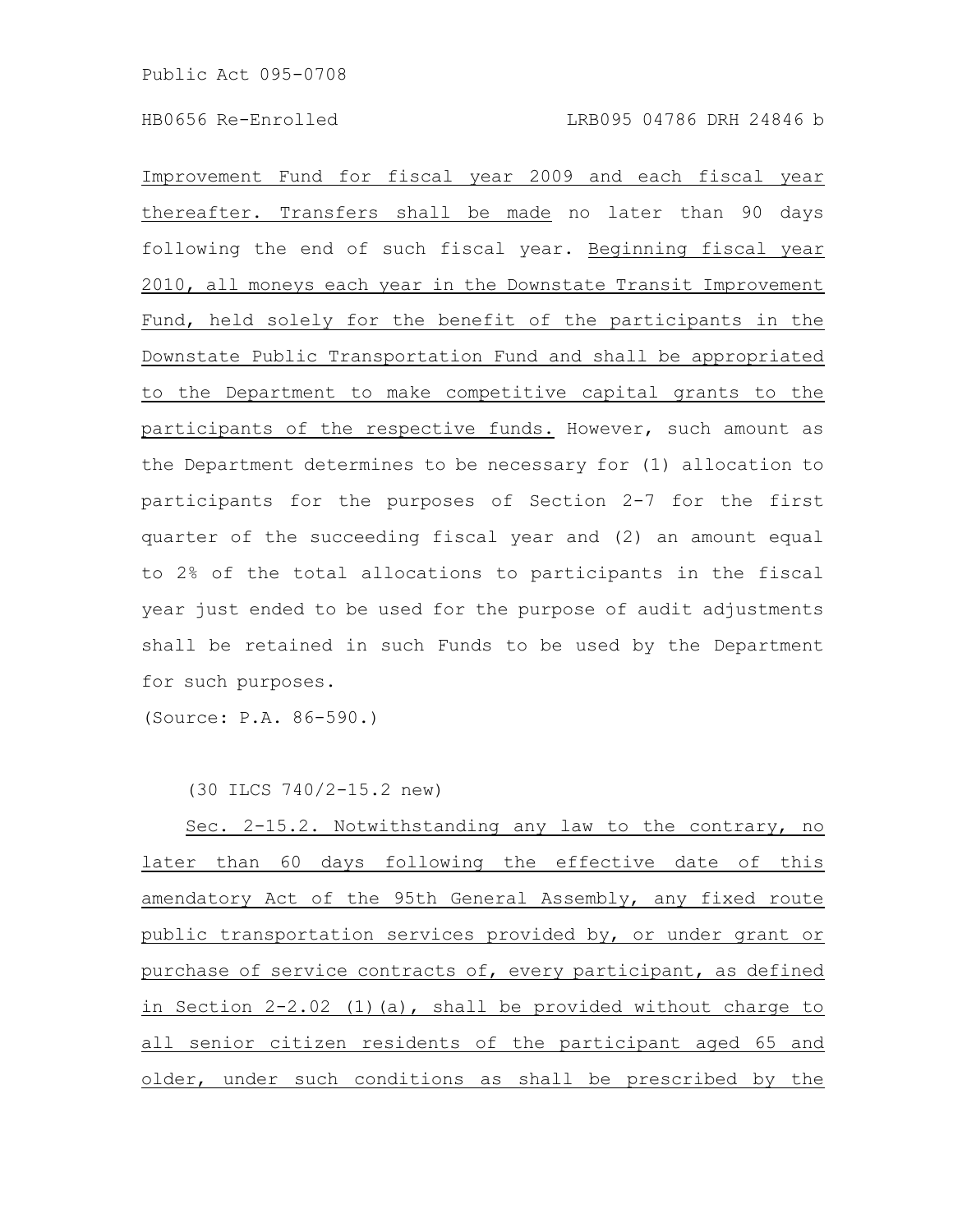#### participant.

Section 8. The Illinois Pension Code is amended by changing Section 22-101 and by adding Section 22-101B as follows:

(40 ILCS 5/22-101) (from Ch. 108 1/2, par. 22-101)

## Sec. 22-101. Retirement Plan for Chicago Transit Authority Employees. Metropolitan Transit Authority (CTA) Pension Fund.

(a) There shall be established and maintained by the Authority created by the "Metropolitan Transit Authority Act", approved April 12, 1945, as amended, (referred to in this Section as the "Authority") a financially sound pension and retirement system adequate to provide for all payments when due under such established system or as modified from time to time by ordinance of the Chicago Transit Board or collective bargaining agreement. For this purpose, the Board must make contributions to the established system as required under this Section and may make any additional contributions provided for by Board ordinance or collective bargaining agreement. The participating employees shall make such periodic payments to the established system as required under this Section and may make any additional contributions provided for may be determined by Board ordinance or collective bargaining agreement. The Board, in lieu of social security payments required to be paid by private corporations engaged activity, shall make payments into such established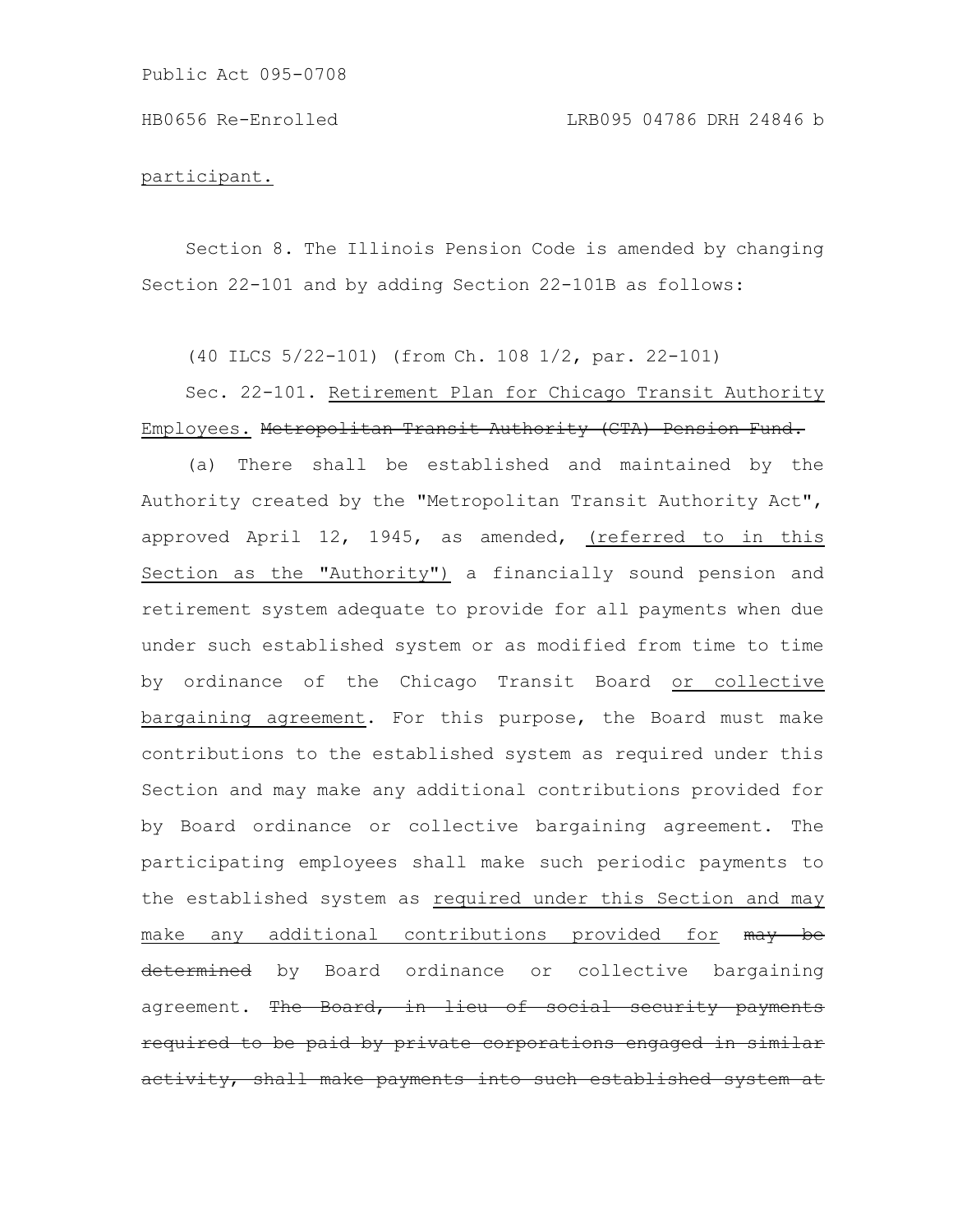least equal in amount to the amount so requ such private corporations.

Provisions shall be made by the Board for all Board members, officers and employees of the Authority appointed pursuant to the "Metropolitan Transit Authority Act" to become, subject to reasonable rules and regulations, participants members or beneficiaries of the pension or retirement system with uniform rights, privileges, obligations and status as to the class in which such officers and employees belong. The terms, conditions and provisions of any pension or retirement system or of any amendment or modification thereof affecting employees who are members of any labor organization may be established, amended or modified by agreement with such labor organization, provided the terms, conditions and provisions must be consistent with this Act, the annual funding levels for the retirement system established by law must be met and the benefits paid to future participants in the system may not exceed the benefit ceilings set for future participants under this Act and the contribution levels required by the Authority and its employees may not be less than the contribution levels established under this Act but must be consistent with the requirements of this Section.

(b) The Board of Trustees shall consist of 11 members appointed as follows: (i) 5 trustees shall be appointed by the Chicago Transit Board; (ii) 3 trustees shall be appointed by an organization representing the highest number of Chicago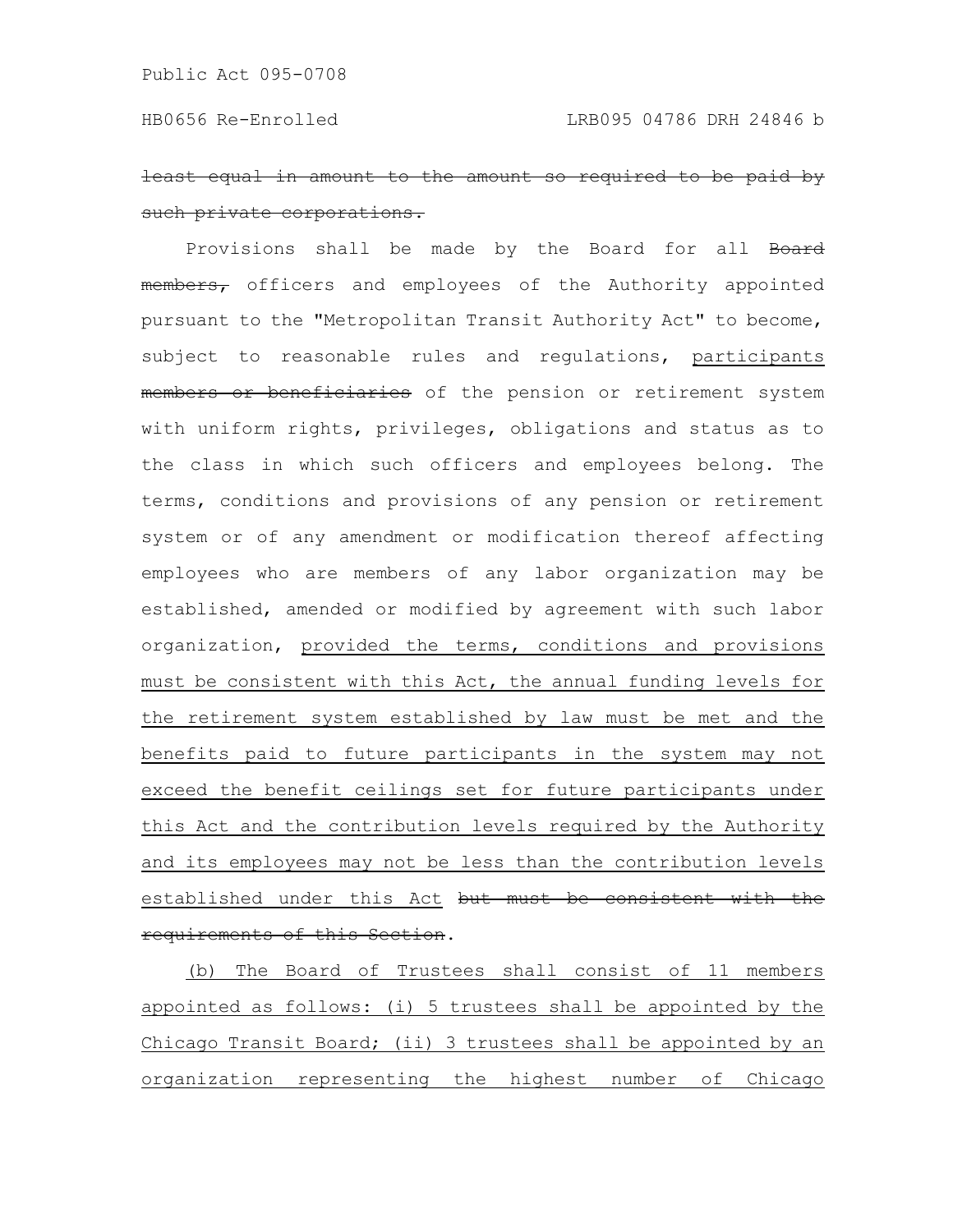Transit Authority participants; (iii) one trustee shall be appointed by an organization representing the second-highest number of Chicago Transit Authority participants; (iv) one trustee shall be appointed by the recognized coalition representatives of participants who are not represented by an organization with the highest or second-highest number of Chicago Transit Authority participants; and (v) one trustee shall be selected by the Regional Transportation Authority Board of Directors, and the trustee shall be a professional fiduciary who has experience in the area of collectively bargained pension plans. Trustees shall serve until a successor has been appointed and qualified, or until resignation, death, incapacity, or disqualification.

Any person appointed as a trustee of the board shall qualify by taking an oath of office that he or she will diligently and honestly administer the affairs of the system and will not knowingly violate or willfully permit the violation of any of the provisions of law applicable to the Plan, including Sections 1-109, 1-109.1, 1-109.2, 1-110, 1-111, 1-114, and 1-115 of the Illinois Pension Code.

Each trustee shall cast individual votes, and a majority vote shall be final and binding upon all interested parties, provided that the Board of Trustees may require a supermajority vote with respect to the investment of the assets of the Retirement Plan, and may set forth that requirement in the Retirement Plan documents, by-laws, or rules of the Board of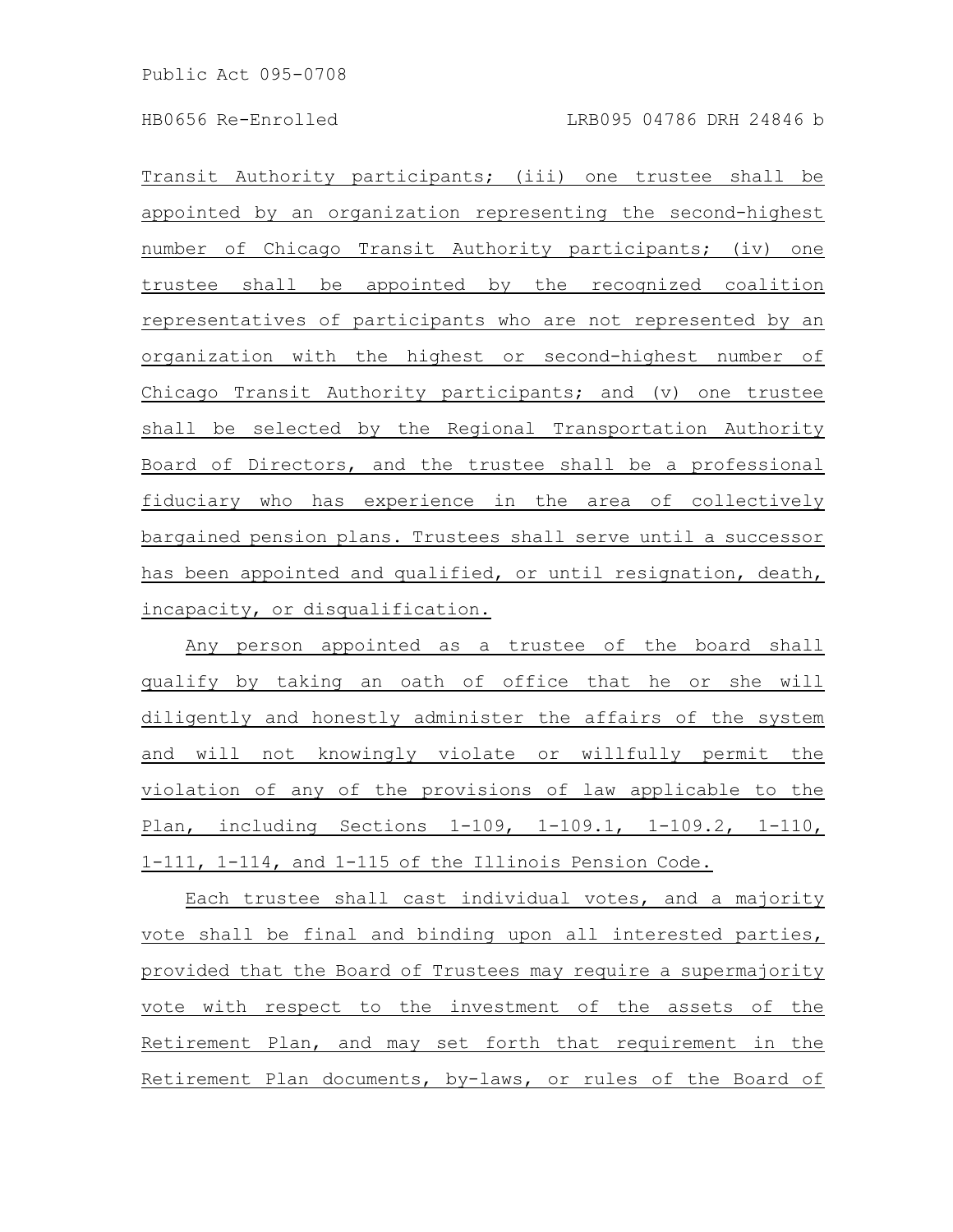Trustees. Each trustee shall have the rights, privileges, authority, and obligations as are usual and customary for such fiduciaries.

The Board of Trustees may cause amounts on deposit in the Retirement Plan to be invested in those investments that are permitted investments for the investment of moneys held under any one or more of the pension or retirement systems of the State, any unit of local government or school district, or any agency or instrumentality thereof. The Board, by a vote of at least two-thirds of the trustees, may transfer investment management to the Illinois State Board of Investment, which is hereby authorized to manage these investments when so requested by the Board of Trustees.

(c) All individuals who were previously participants in the Retirement Plan for Chicago Transit Authority Employees shall remain participants, and shall receive the same benefits established by the Retirement Plan for Chicago Transit Authority Employees, except as provided in this amendatory Act or by subsequent legislative enactment or amendment to the Retirement Plan. For Authority employees hired on or after the effective date of this amendatory Act of the 95th General Assembly, the Retirement Plan for Chicago Transit Authority Employees shall be the exclusive retirement plan and such employees shall not be eligible for any supplemental plan, except for a deferred compensation plan funded only by employee contributions.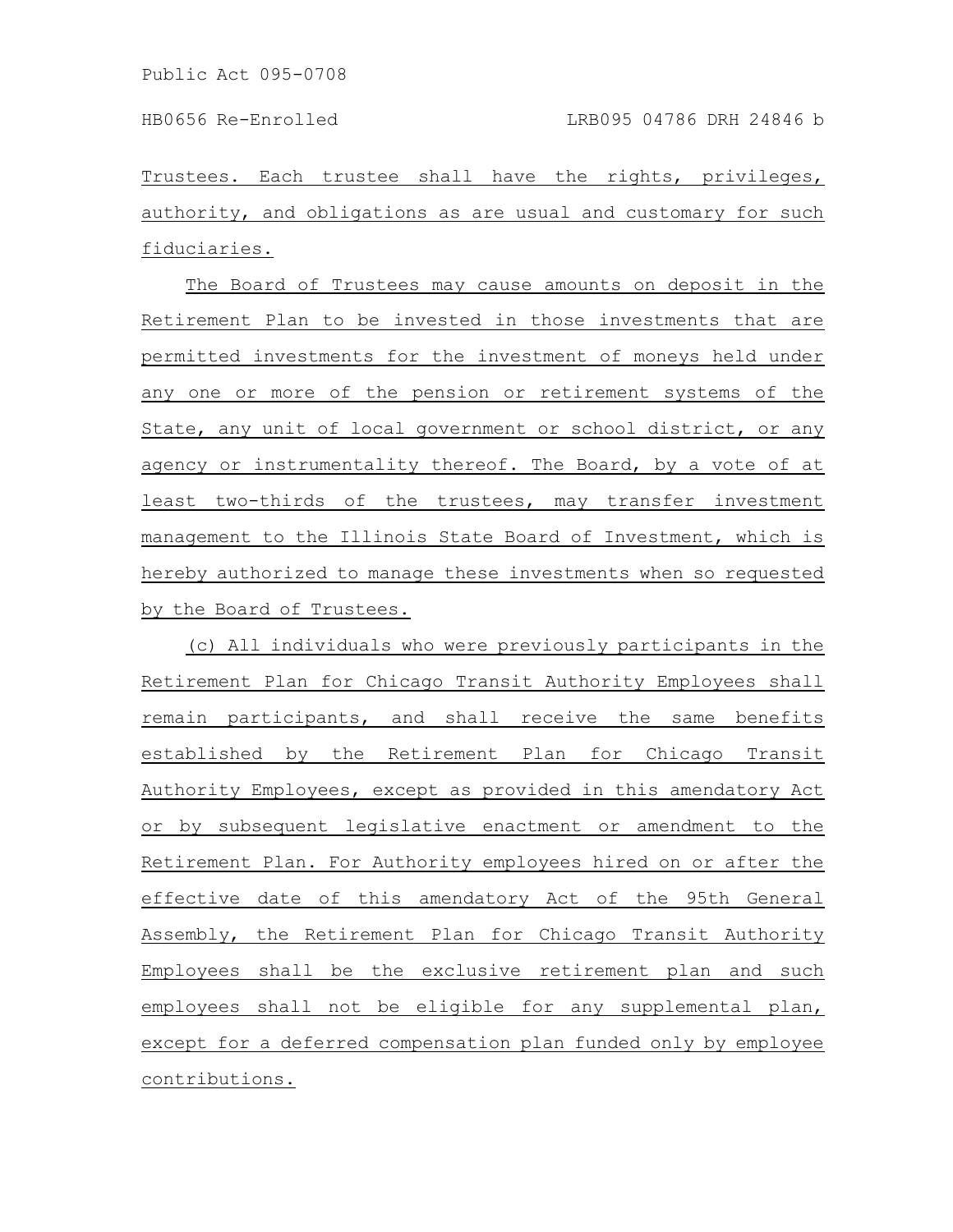For all Authority employees who are first hired on or after the effective date of this amendatory Act of the 95th General Assembly and are participants in the Retirement Plan for Chicago Transit Authority Employees, the following terms, conditions and provisions with respect to retirement shall be applicable:

(1) Such participant shall be eligible for an unreduced retirement allowance for life upon the attainment of age 64 with 25 years of continuous service.

(2) Such participant shall be eligible for a reduced retirement allowance for life upon the attainment of age 55 with 10 years of continuous service.

(3) For the purpose of determining the retirement allowance to be paid to a retiring employee, the term "Continuous Service" as used in the Retirement Plan for Chicago Transit Authority Employees shall also be deemed to include all pension credit for service with any retirement system established under Article 8 or Article 11 of this Code, provided that the employee forfeits and relinquishes all pension credit under Article 8 or Article 11 of this Code, and the contribution required under this subsection is made by the employee. The Retirement Plan's actuary shall determine the contribution paid by the employee as an amount equal to the normal cost of the benefit accrued, had the service been rendered as an employee, plus interest per annum from the time such service was rendered until the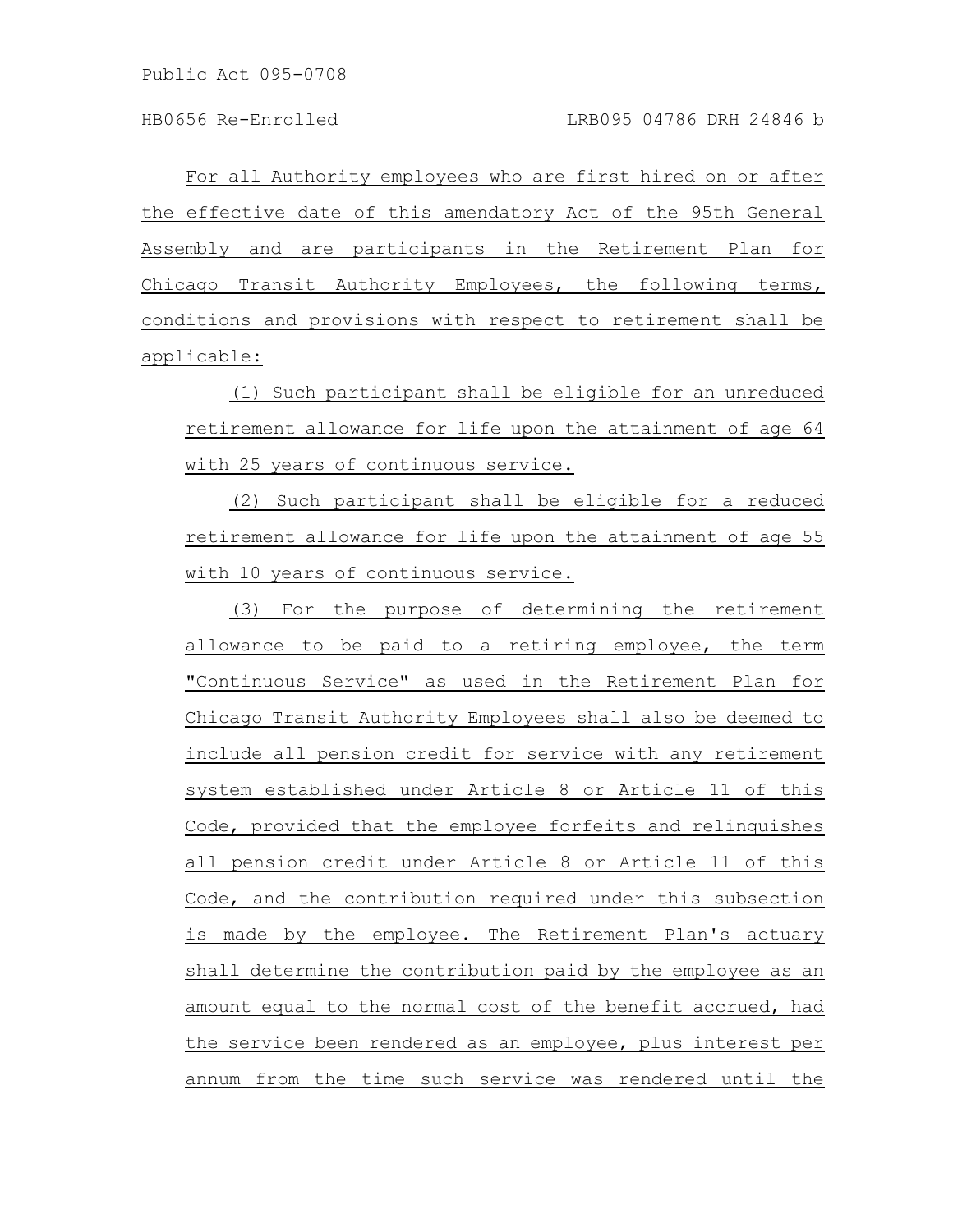date the payment is made.

(d) From the effective date of this amendatory Act through December 31, 2008, all participating employees shall contribute to the Retirement Plan in an amount not less than 6% of compensation, and the Authority shall contribute to the Retirement Plan in an amount not less than 12% of compensation.

(e)(1) Beginning January 1, 2009 the Authority shall make contributions to the Retirement Plan in an amount equal to twelve percent (12%) of compensation and participating employees shall make contributions to the Retirement Plan in an amount equal to six percent (6%) of compensation. These contributions may be paid by the Authority and participating employees on a payroll or other periodic basis, but shall in any case be paid to the Retirement Plan at least monthly.

(2) For the period ending December 31, 2040, the amount paid by the Authority in any year with respect to debt service on bonds issued for the purposes of funding a contribution to the Retirement Plan under Section 12c of the Metropolitan Transit Authority Act, other than debt service paid with the proceeds of bonds or notes issued by the Authority for any year after calendar year 2008, shall be treated as a credit against the amount of required contribution to the Retirement Plan by the Authority under subsection (e)(1) for the following year up to an amount not to exceed 6% of compensation paid by the Authority in that following year.

(3) By September 15 of each year beginning in 2009 and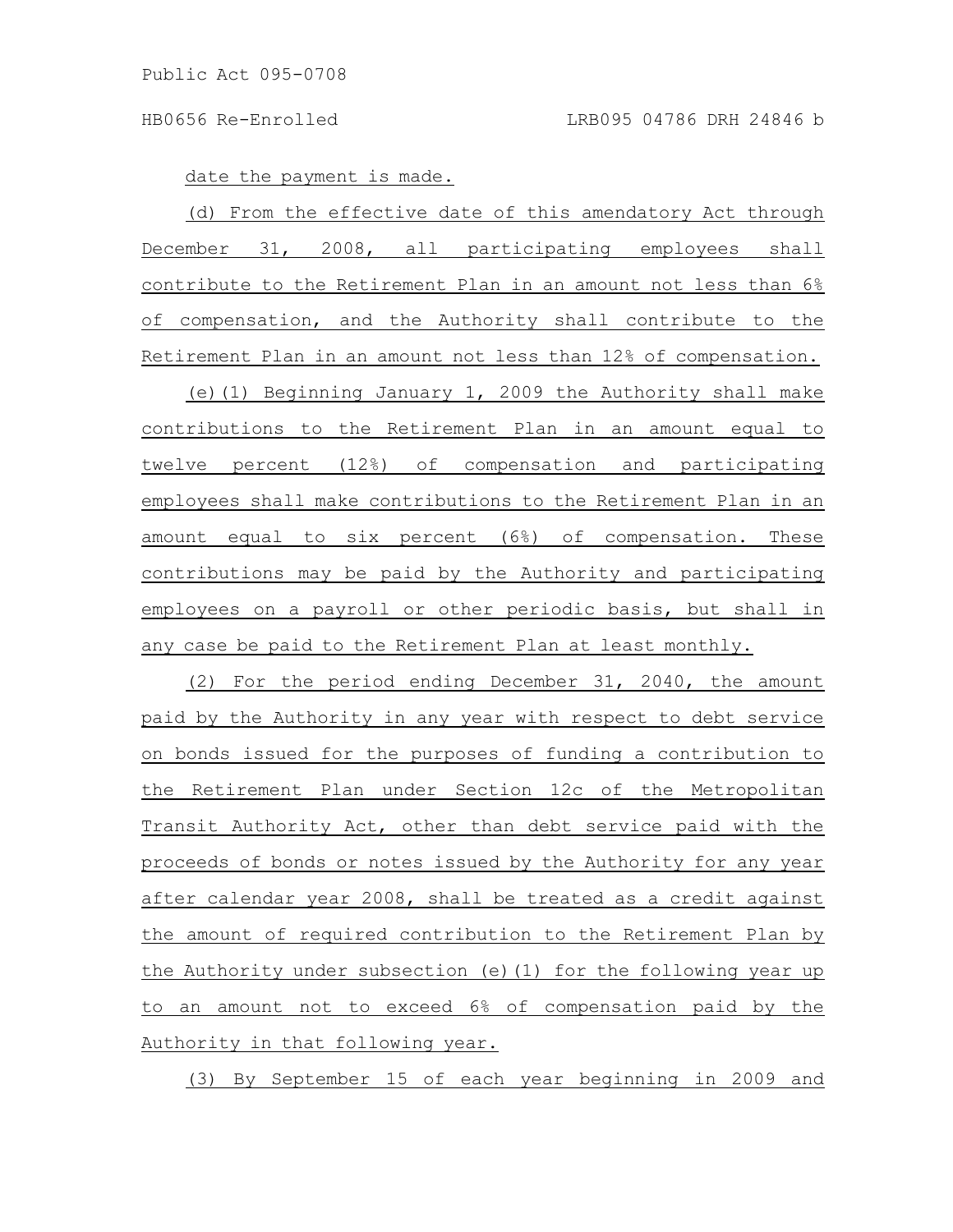ending on December 31, 2039, on the basis of a report prepared by an enrolled actuary retained by the Plan, the Board of Trustees of the Retirement Plan shall determine the estimated funded ratio of the total assets of the Retirement Plan to its total actuarially determined liabilities. A report containing that determination and the actuarial assumptions on which it is based shall be filed with the Authority, the representatives of its participating employees, the Auditor General of the State of Illinois, and the Regional Transportation Authority. If the funded ratio is projected to decline below 60% in any year before 2040, the Board of Trustees shall also determine the increased contribution required each year as a level percentage of payroll over the years remaining until 2040 using the projected unit credit actuarial cost method so the funded ratio does not decline below 60% and include that determination in its report. If the actual funded ratio declines below 60% in any year prior to 2040, the Board of Trustees shall also determine the increased contribution required each year as a level percentage of payroll during the years after the then current year using the projected unit credit actuarial cost method so the funded ratio is projected to reach at least 60% no later than 10 years after the then current year and include that determination in its report. Within 60 days after receiving the report, the Auditor General shall review the determination and the assumptions on which it is based, and if he finds that the determination and the assumptions on which it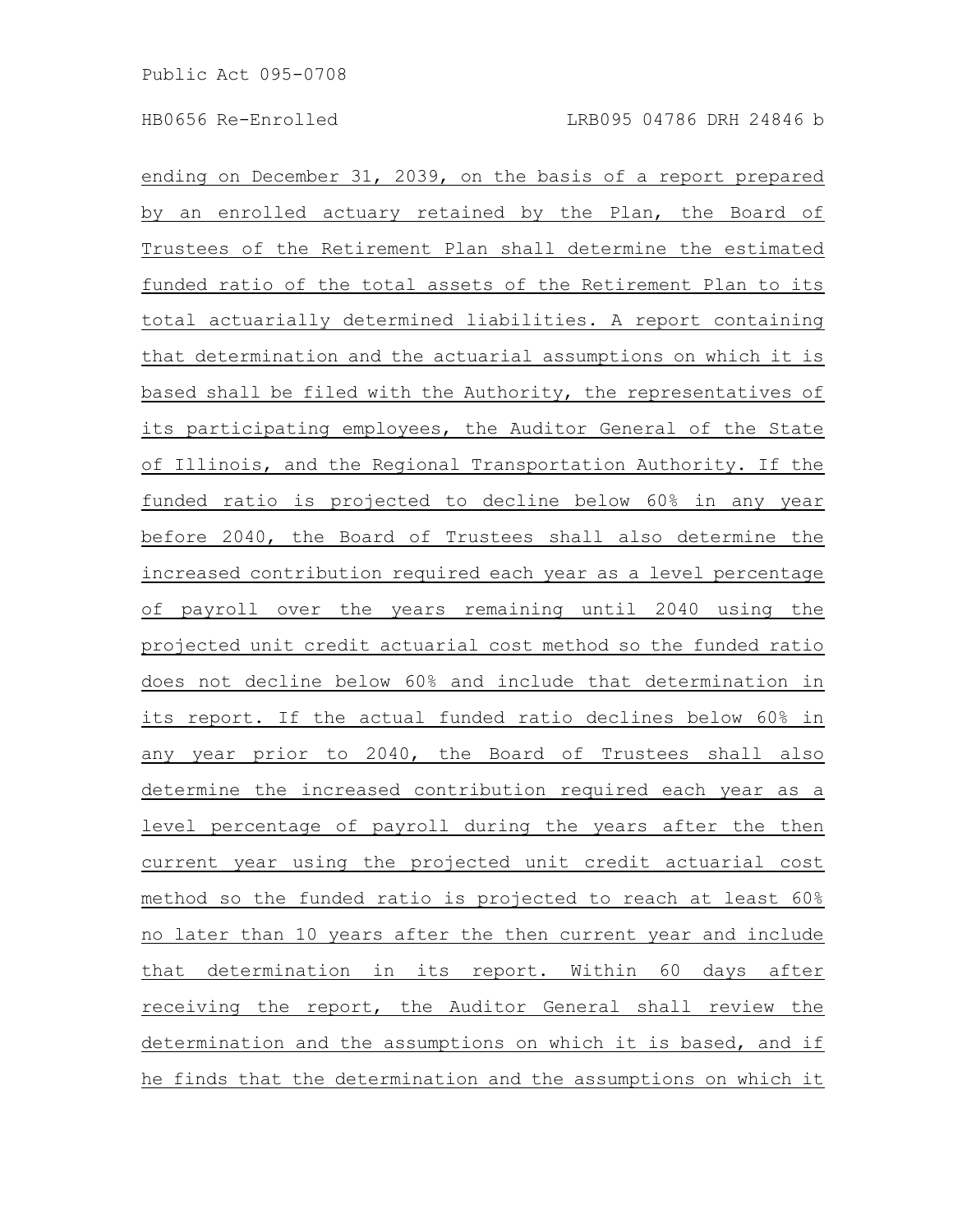is based are unreasonable in the aggregate, he shall issue a new determination of the funded ratio, the assumptions on which it is based and the increased contribution required each year as a level percentage of payroll over the years remaining until 2040 using the projected unit credit actuarial cost method so the funded ratio does not decline below 60%, or, in the event of an actual decline below 60%, so the funded ratio is projected to reach 60% by no later than 10 years after the then current year. If the Board of Trustees or the Auditor General determine that an increased contribution is required to meet the funded ratio required by the subsection, effective January 1 following the determination or 30 days after such determination, whichever is later, one-third of the increased contribution shall be paid by participating employees and two-thirds by the Authority, in addition to the contributions required by this subsection (1).

(4) For the period beginning 2040, the minimum contribution to the Retirement Plan for each fiscal year shall be an amount determined by the Board of Trustees of the Retirement Plan to be sufficient to bring the total assets of the Retirement Plan up to 90% of its total actuarial liabilities by the end of 2059. Participating employees shall be responsible for one-third of the required contribution and the Authority shall be responsible for two-thirds of the required contribution. In making these determinations, the Board of Trustees shall calculate the required contribution each year as a level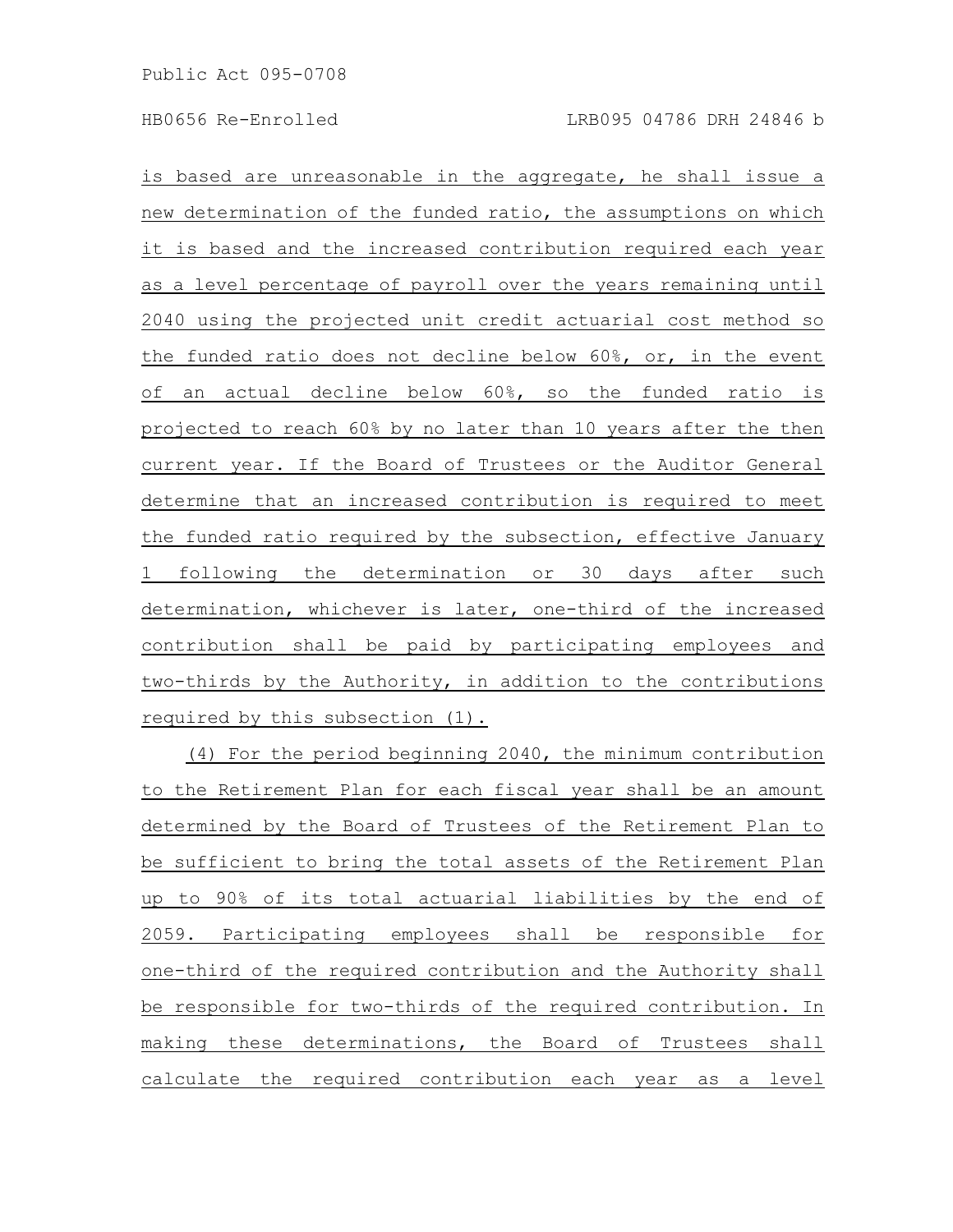percentage of payroll over the years remaining to and including fiscal year 2059 using the projected unit credit actuarial cost method. A report containing that determination and the actuarial assumptions on which it is based shall be filed by September 15 of each year with the Authority, the representatives of its participating employees, the Auditor General of the State of Illinois and the Regional Transportation Authority. If the funded ratio is projected to fail to reach 90% by December 31, 2059, the Board of Trustees shall also determine the increased contribution required each year as a level percentage of payroll over the years remaining until December 31, 2059 using the projected unit credit actuarial cost method so the funded ratio will meet 90% by December 31, 2059 and include that determination in its report. Within 60 days after receiving the report, the Auditor General shall review the determination and the assumptions on which it is based and if he finds that the determination and the assumptions on which it is based are unreasonable in the aggregate, he shall issue a new determination of the funded ratio, the assumptions on which it is based and the increased contribution required each year as a level percentage of payroll over the years remaining until December 31, 2059 using the projected unit credit actuarial cost method so the funded ratio reaches no less than 90% by December 31, 2059. If the Board of Trustees or the Auditor General determine that an increased contribution is required to meet the funded ratio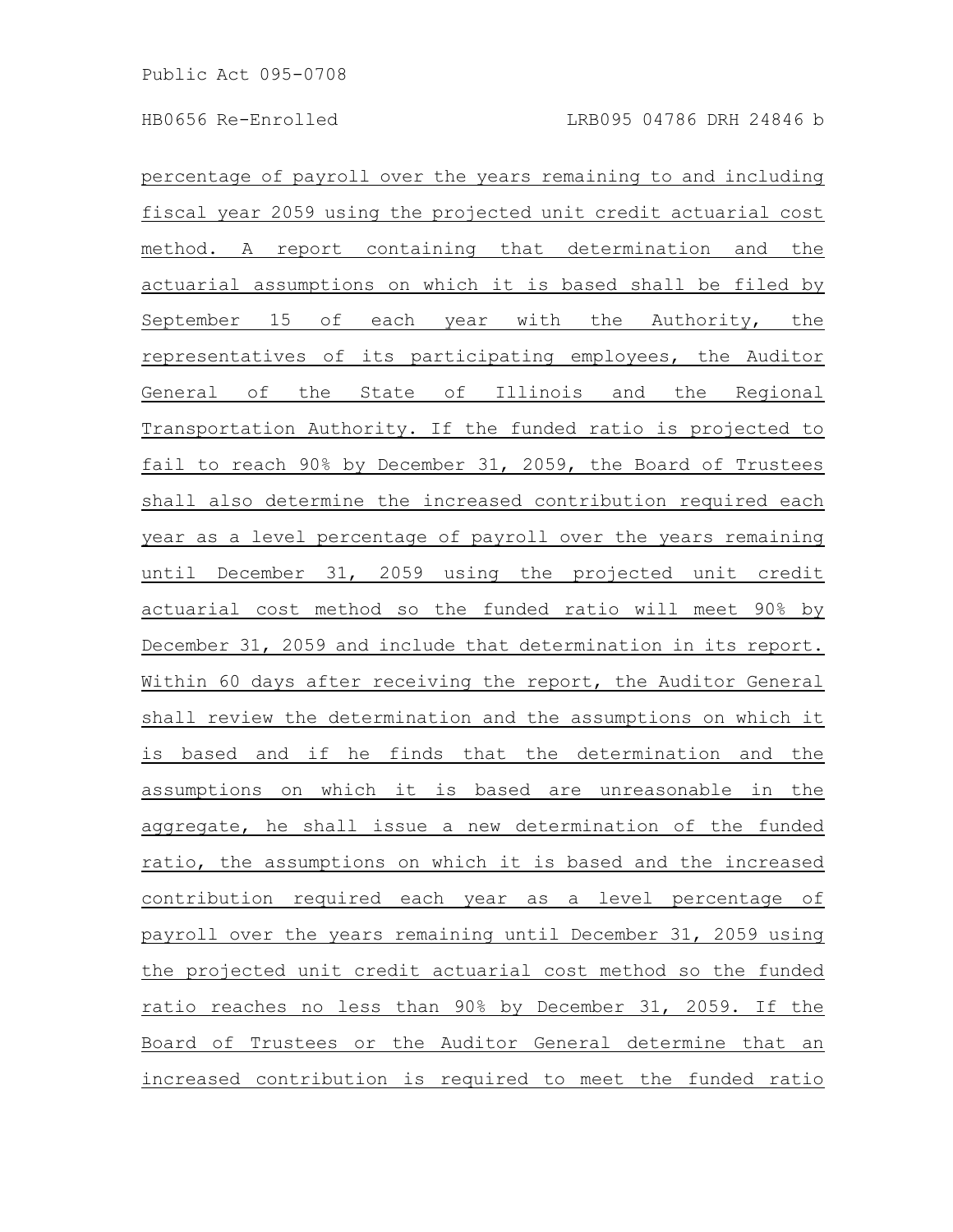required by this subsection, effective January 1 following the determination or 30 days after such determination, whichever is later, one-third of the increased contribution shall be paid by participating employees and two-thirds by the Authority, in addition to the contributions required by subsection (e)(1).

(5) Beginning in 2060, the minimum contribution for each year shall be the amount needed to maintain the total assets of the Retirement Plan at 90% of the total actuarial liabilities of the Plan, and the contribution shall be funded two-thirds by the Authority and one-third by the participating employees in accordance with this subsection.

(f) The Authority shall take the steps necessary to comply with Section 414(h)(2) of the Internal Revenue Code of 1986, as amended, to permit the pick-up of employee contributions under subsections (d) and (e) on a tax-deferred basis.

(g) The Board of Trustees shall certify to the Governor, the General Assembly, the Auditor General, the Board of the Regional Transportation Authority, and the Authority at least 90 days prior to the end of each fiscal year the amount of the required contributions to the retirement system for the next retirement system fiscal year under this Section. The certification shall include a copy of the actuarial recommendations upon which it is based. In addition, copies of the certification shall be sent to the Commission on Government Forecasting and Accountability and the Mayor of Chicago.

(h)(1) As to an employee who first becomes entitled to a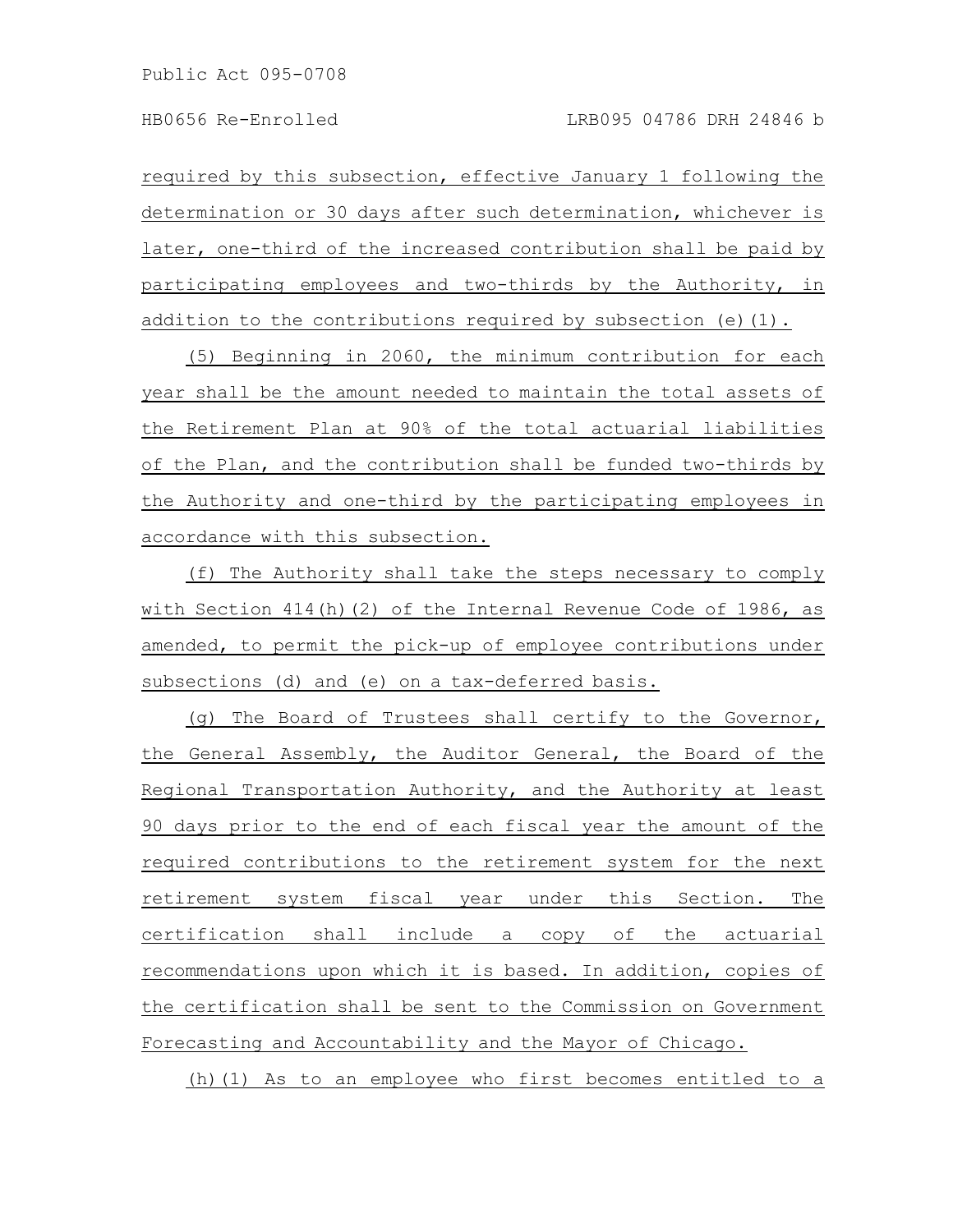retirement allowance commencing on or after November 30, 1989, the retirement allowance shall be the amount determined in accordance with the following formula:

(A) One percent (1%) of his "Average Annual Compensation in the highest four (4) completed Plan Years" for each full year of continuous service from the date of original employment to the effective date of the Plan; plus

(B) One and seventy-five hundredths percent (1.75%) of his "Average Annual Compensation in the highest four (4) completed Plan Years" for each year (including fractions thereof to completed calendar months) of continuous service as provided for in the Retirement Plan for Chicago Transit Authority Employees.

Provided, however that:

(2) As to an employee who first becomes entitled to a retirement allowance commencing on or after January 1, 1993, the retirement allowance shall be the amount determined in accordance with the following formula:

(A) One percent (1%) of his "Average Annual Compensation in the highest four (4) completed Plan Years" for each full year of continuous service from the date of original employment to the effective date of the Plan; plus

(B) One and eighty hundredths percent (1.80%) of his "Average Annual Compensation in the highest four (4) completed Plan Years" for each year (including fractions thereof to completed calendar months) of continuous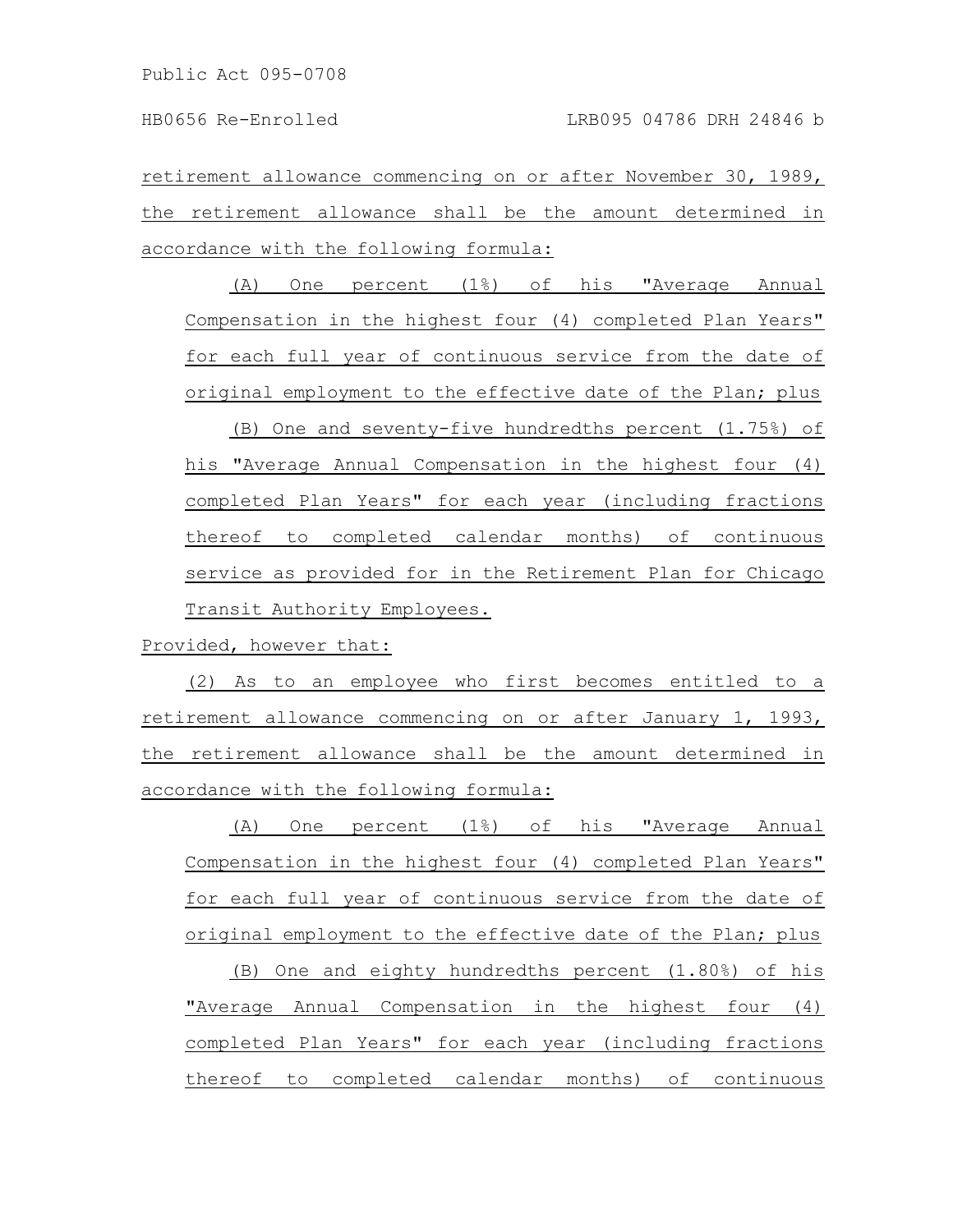service as provided for in the Retirement Plan for Chicago Transit Authority Employees.

Provided, however that:

(3) As to an employee who first becomes entitled to a retirement allowance commencing on or after January 1, 1994, the retirement allowance shall be the amount determined in accordance with the following formula:

(A) One percent (1%) of his "Average Annual Compensation in the highest four (4) completed Plan Years" for each full year of continuous service from the date of original employment to the effective date of the Plan; plus

(B) One and eighty-five hundredths percent (1.85%) of his "Average Annual Compensation in the highest four (4) completed Plan Years" for each year (including fractions thereof to completed calendar months) of continuous service as provided for in the Retirement Plan for Chicago Transit Authority Employees.

Provided, however that:

(4) As to an employee who first becomes entitled to a retirement allowance commencing on or after January 1, 2000, the retirement allowance shall be the amount determined in accordance with the following formula:

(A) One percent (1%) of his "Average Annual Compensation in the highest four (4) completed Plan Years" for each full year of continuous service from the date of original employment to the effective date of the Plan; plus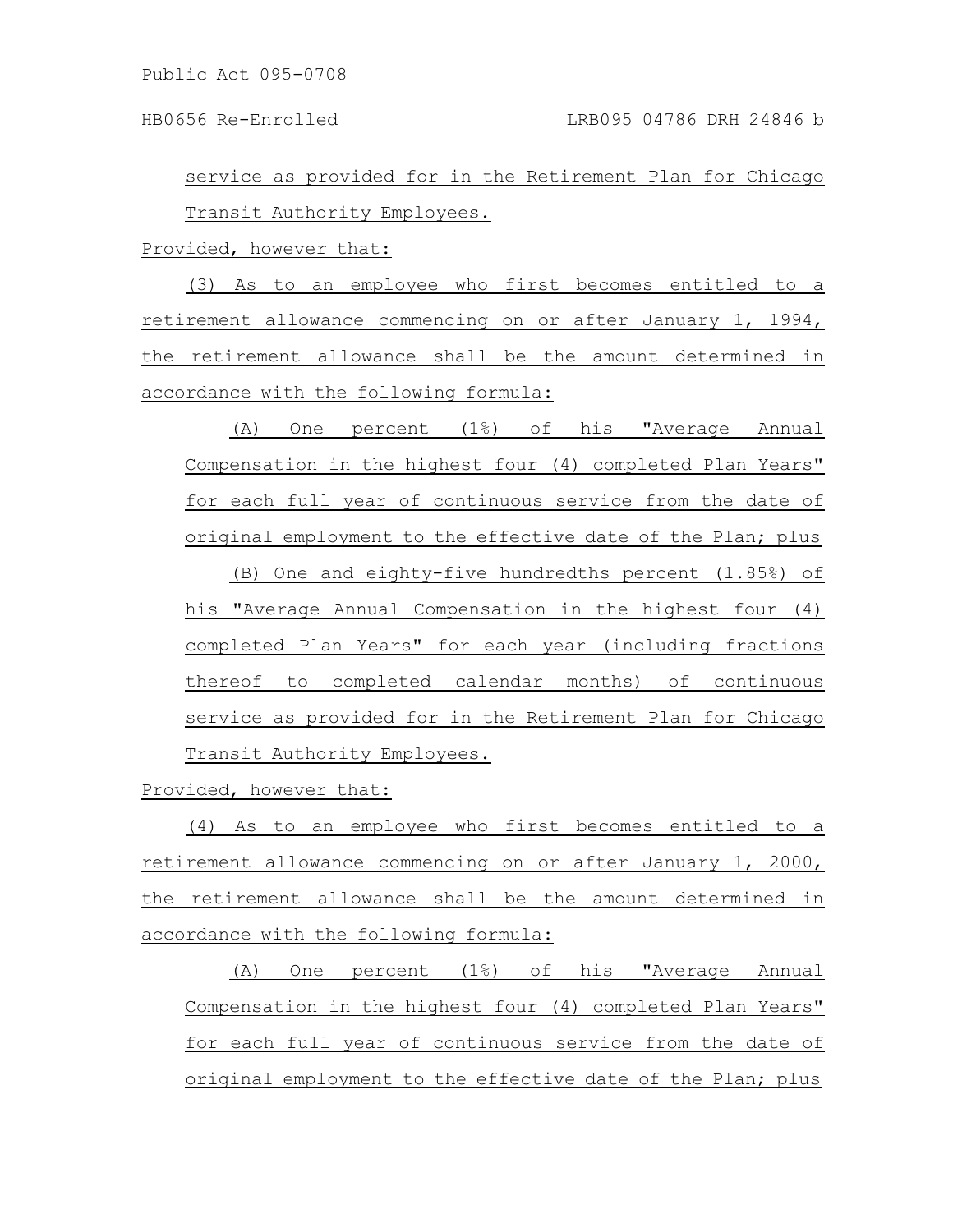(B) Two percent (2%) of his "Average Annual Compensation in the highest four (4) completed Plan Years" for each year (including fractions thereof to completed calendar months) of continuous service as provided for in the Retirement Plan for Chicago Transit Authority Employees.

Provided, however that:

(5) As to an employee who first becomes entitled to a retirement allowance commencing on or after January 1, 2001, the retirement allowance shall be the amount determined in accordance with the following formula:

(A) One percent (1%) of his "Average Annual Compensation in the highest four (4) completed Plan Years" for each full year of continuous service from the date of original employment to the effective date of the Plan; plus

(B) Two and fifteen hundredths percent (2.15%) of his "Average Annual Compensation in the highest four (4) completed Plan Years" for each year (including fractions thereof to completed calendar months) of continuous service as provided for in the Retirement Plan for Chicago Transit Authority Employees.

The changes made by this amendatory Act of the 95th General Assembly, to the extent that they affect the rights or privileges of Authority employees that are currently the subject of collective bargaining, have been agreed to between the authorized representatives of these employees and of the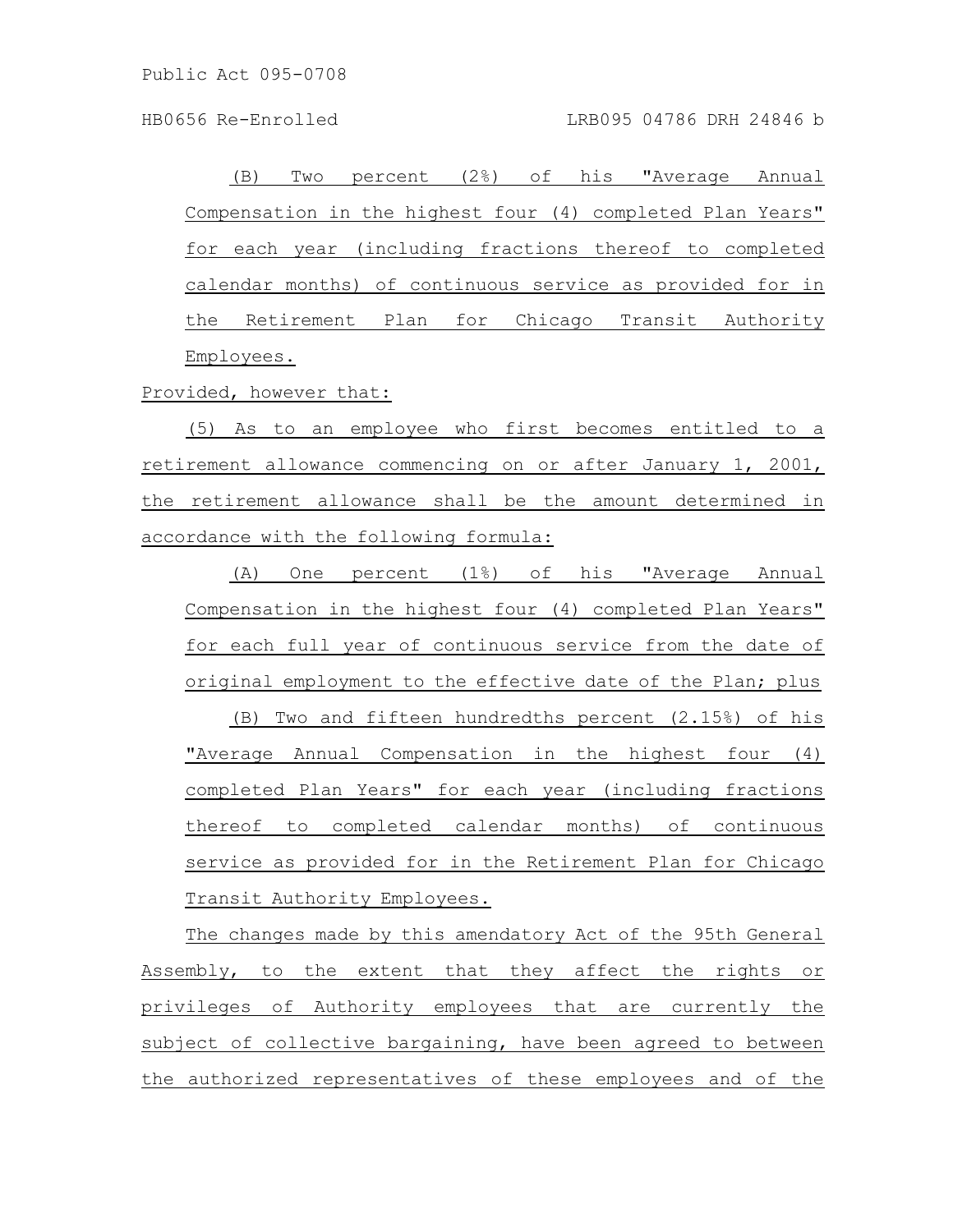Authority prior to enactment of this amendatory Act, as evidenced by a Memorandum of Understanding between these representatives that will be filed with the Secretary of State Index Department and designated as "95-GA-C05". The General Assembly finds and declares that those changes are consistent with 49 U.S.C. 5333(b) (also known as Section 13(c) of the Federal Transit Act) because of this agreement between authorized representatives of these employees and of the Authority, and that any future amendments to the provisions of this amendatory Act of the 95th General Assembly, to the extent those amendments would affect the rights and privileges of Authority employees that are currently the subject of collective bargaining, would be consistent with 49 U.S.C. 5333(b) if and only if those amendments were agreed to between these authorized representatives prior to enactment.

(i) Early retirement incentive plan; funded ratio.

(1) Beginning on the effective date of this Section, no early retirement incentive shall be offered to participants of the Plan unless the Funded Ratio of the Plan is at least 80% or more.

(2) For the purposes of this Section, the Funded Ratio shall be the Adjusted Assets divided by the Actuarial Accrued Liability developed in accordance with Statement #25 promulgated by the Government Accounting Standards Board and the actuarial assumptions described in the Plan. The Adjusted Assets shall be calculated based on the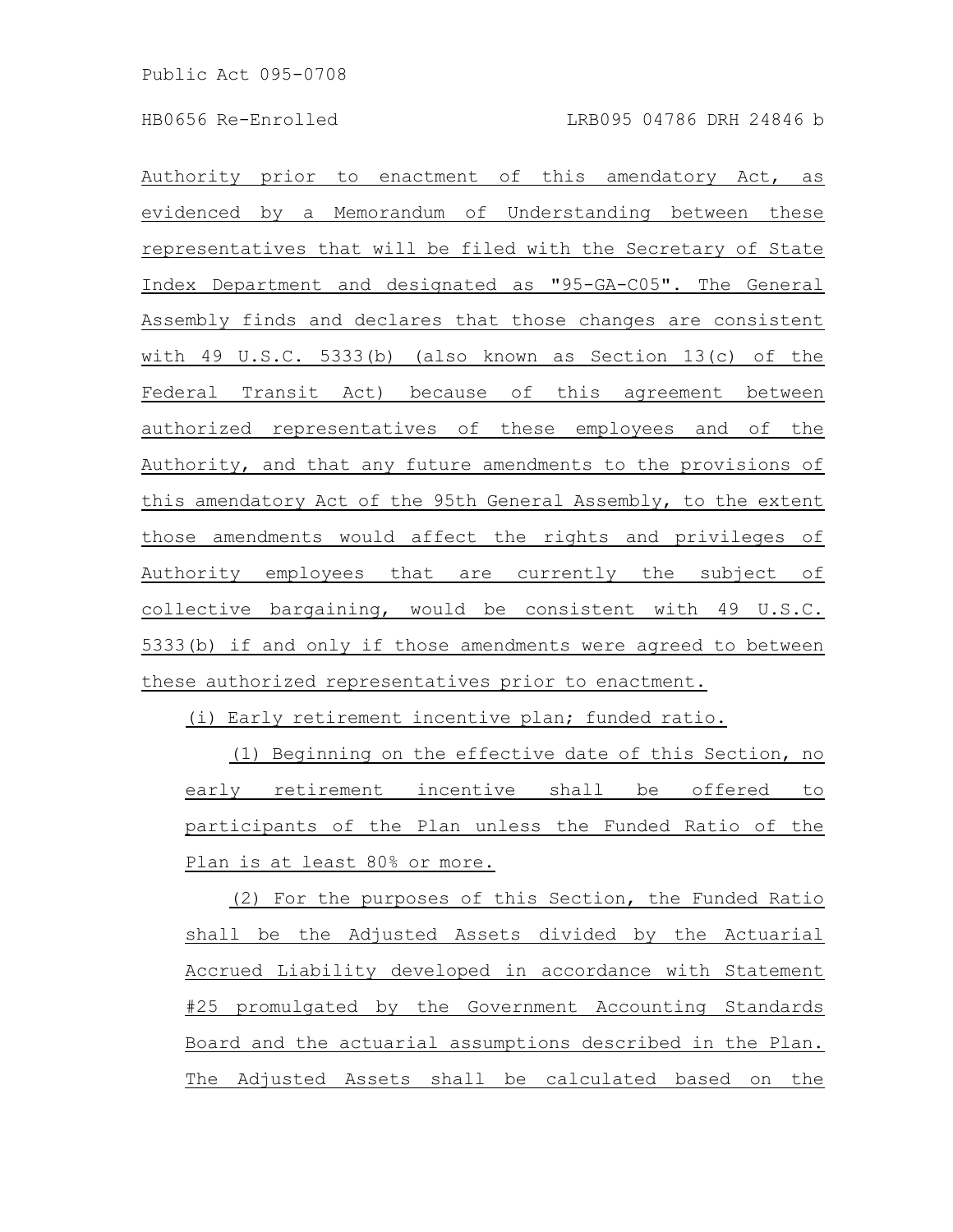methodology described in the Plan.

(j) Nothing in this amendatory Act of the 95th General Assembly shall impair the rights or privileges of Authority employees under any other law.

(b) Beginning January 1, 2009, the Authority shall make contributions to the retirement system in an amount which, together with the contributions of participants, interest earned on investments, and other income, will meet the cost of maintaining and administering the retirement plan in accordance with applicable actuarial recommendations and assumptions and the requirements of this Section. These contributions may be paid on a payroll or other periodic basis, but shall in any case be paid at least monthly.

For retirement system fiscal years 2009 through 2058, the minimum contribution to the retirement system to be made by the Authority for each fiscal year shall be an amount determined jointly by the Authority and the trustee of the retirement system to be sufficient to bring the total assets of the retirement system up to 90% of its total actuarial liabilities by the end of fiscal year 2058. In making these determinations, the required Authority contribution shall be calculated each year as a level percentage of payroll over the years remaining to and including fiscal year 2058 and shall be determined under the projected unit credit actuarial cost method. Beginning in retirement system fiscal year 2059, the minimum Authority contribution for each fiscal year shall be the amount needed to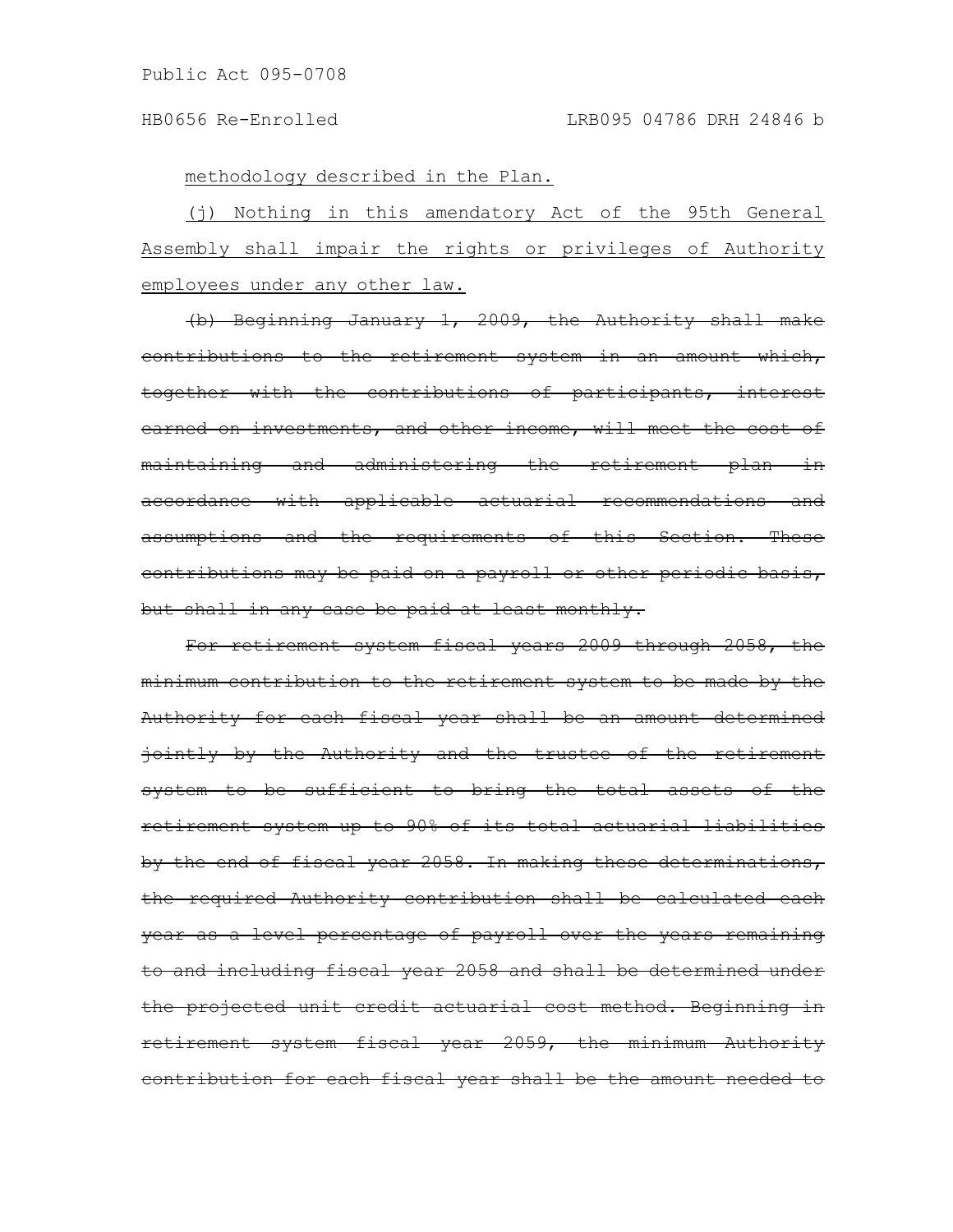maintain the total assets of the retirement system at 90% of the total actuarial liabilities of the system.

For purposes of determining employer contributions and actuarial liabilities under this subsection, contributions and liabilities relating to health care benefits shall not be included. As used in this Section, "retirement system fiscal year" means the calendar year, or such other plan year as may be defined from time to time in the agreement known as the Retirement Plan for Chicago Transit Authority Employees, or its successor agreement.

(c) The Authority and the trustee shall jointly certify to the Governor, the General Assembly, and the Board of the Regional Transportation Authority on or before November 15 of 2008 and of each year thereafter the amount of the required Authority contributions to the retirement system for the next retirement system fiscal year under subsection (b). The certification shall include a copy of the actuarial recommendations upon which it is based. In addition, copies of the certification shall be sent to the Commission on Government Forecasting and Accountability, the Mayor of Chicago, the Chicago City Council, and the Cook County Board.

(d) The Authority shall take all actions lawfully available to it to separate the funding of health care benefits for retirees and their dependents and survivors from the funding for its retirement system. The Authority shall endeavor to achieve this separation as soon as possible, and in any event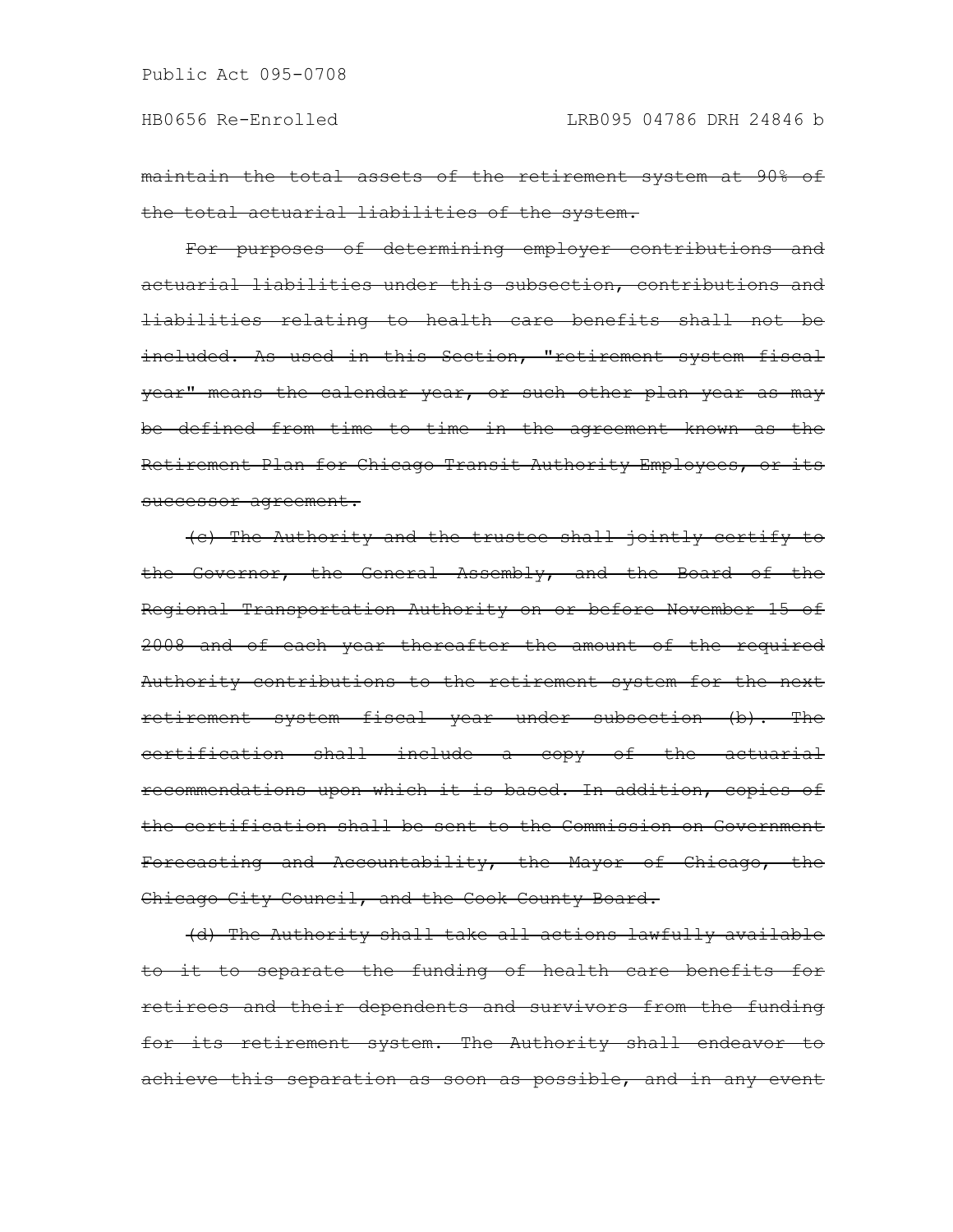no later than January 1, 2009.

This amendatory Act of the 94th General Assembly affect or impair the right of either the Authority eyees to collectively bargain the amount employee contributions to the retirement system.

(Source: P.A. 94-839, eff. 6-6-06.)

(40 ILCS 5/22-101B new)

Sec. 22-101B. Health Care Benefits.

(a) The Chicago Transit Authority (hereinafter referred to in this Section as the "Authority") shall take all actions lawfully available to it to separate the funding of health care benefits for retirees and their dependents and survivors from the funding for its retirement system. The Authority shall endeavor to achieve this separation as soon as possible, and in any event no later than July 1, 2009.

(b) Effective 90 days after the effective date of this amendatory Act of the 95th General Assembly, a Retiree Health Care Trust is established for the purpose of providing health care benefits to eligible retirees and their dependents and survivors in accordance with the terms and conditions set forth in this Section 22-101B. The Retiree Health Care Trust shall be solely responsible for providing health care benefits to eligible retirees and their dependents and survivors by no later than July 1, 2009, but no earlier than January 1, 2009.

(1) The Board of Trustees shall consist of 7 members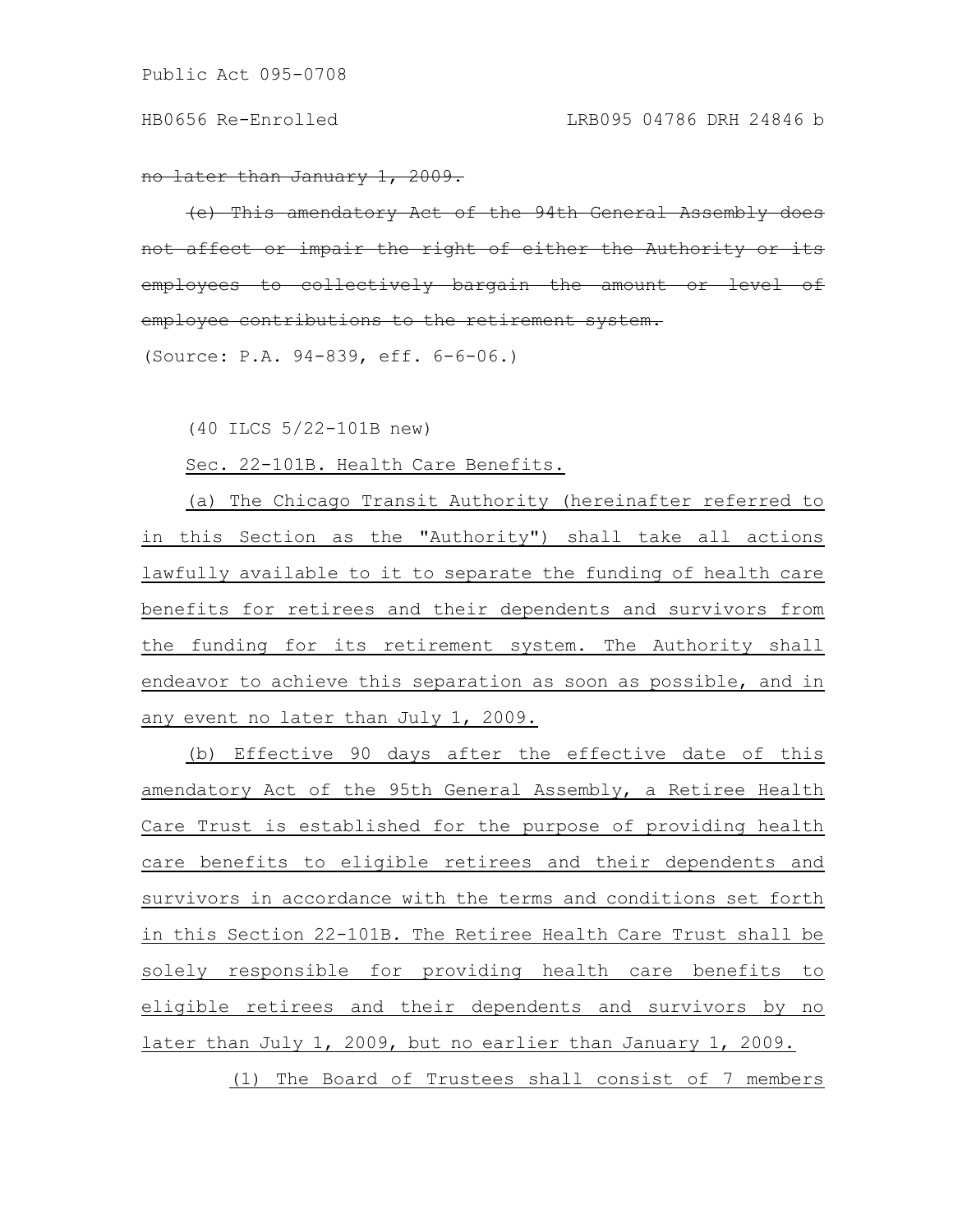appointed as follows:  $(i)$  3 trustees shall be appointed by the Chicago Transit Board; (ii) one trustee shall be appointed by an organization representing the highest number of Chicago Transit Authority participants; (iii) one trustee shall be appointed by an organization representing the second-highest number of Chicago Transit Authority participants; (iv) one trustee shall be appointed by the recognized coalition representatives of participants who are not represented by an organization with the highest or second-highest number of Chicago Transit Authority participants; and (v) one trustee shall be selected by the Regional Transportation Authority Board of Directors, and the trustee shall be a professional fiduciary who has experience in the area of collectively bargained retiree health plans. Trustees shall serve until a successor has been appointed and qualified, or until resignation, death, incapacity, or disqualification.

Any person appointed as a trustee of the board shall qualify by taking an oath of office that he or she will diligently and honestly administer the affairs of the system, and will not knowingly violate or willfully permit the violation of any of the provisions of law applicable to the Plan, including Sections 1-109, 1-109.1, 1-109.2, 1-110, 1-111, 1-114, and 1-115 of Article 1 of the Illinois Pension Code.

Each trustee shall cast individual votes, and a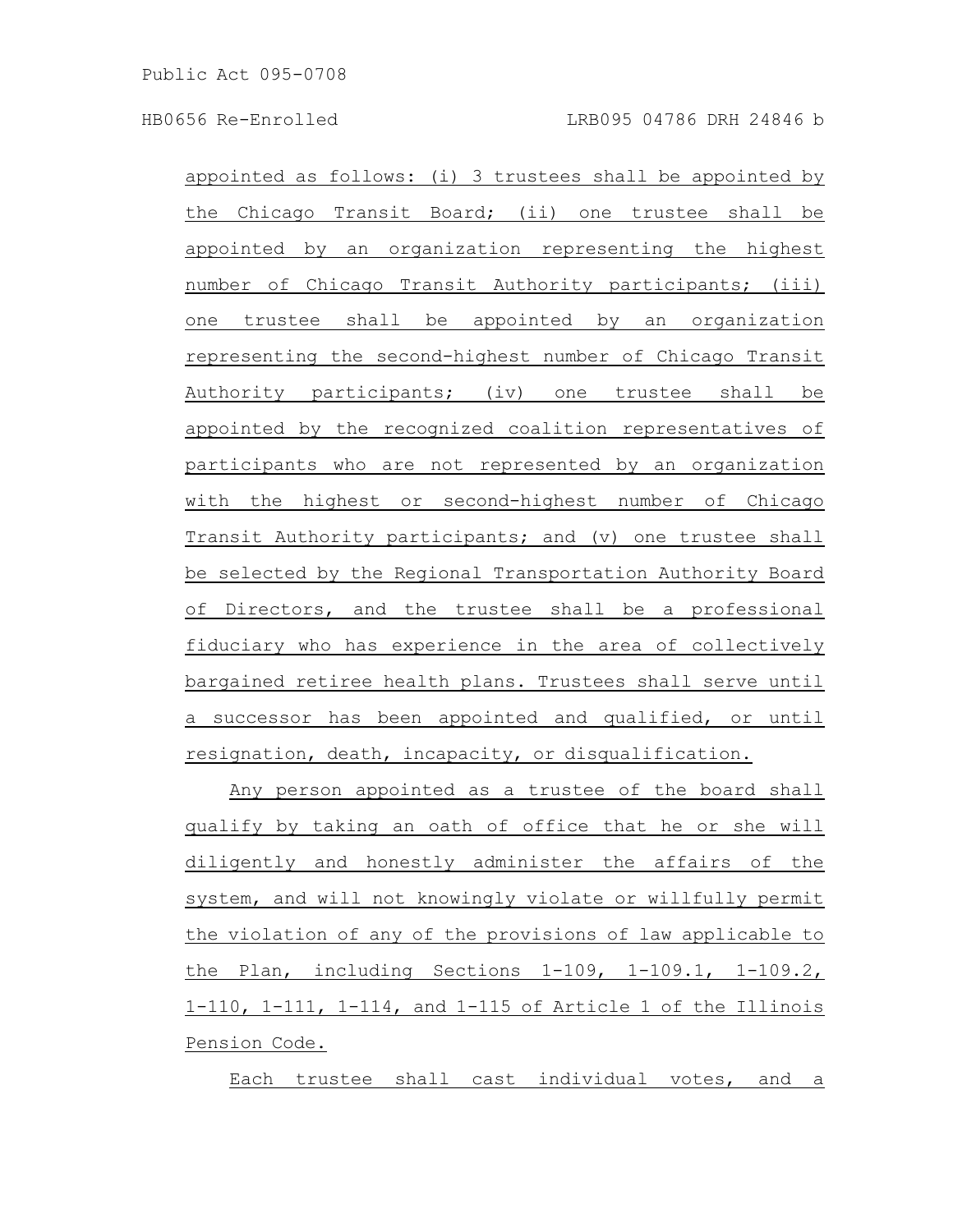majority vote shall be final and binding upon all interested parties, provided that the Board of Trustees may require a supermajority vote with respect to the investment of the assets of the Retiree Health Care Trust, and may set forth that requirement in the trust agreement or by-laws of the Board of Trustees. Each trustee shall have the rights, privileges, authority and obligations as are usual and customary for such fiduciaries.

(2) The Board of Trustees shall establish and administer a health care benefit program for eligible retirees and their dependents and survivors. The health care benefit program for eligible retirees and their dependents and survivors shall not contain any plan which provides for more than 90% coverage for in-network services or 70% coverage for out-of-network services after any deductible has been paid.

(3) The Retiree Health Care Trust shall be administered by the Board of Trustees according to the following requirements:

(i) The Board of Trustees may cause amounts on deposit in the Retiree Health Care Trust to be invested in those investments that are permitted investments for the investment of moneys held under any one or more of the pension or retirement systems of the State, any unit of local government or school district, or any agency or instrumentality thereof. The Board, by a vote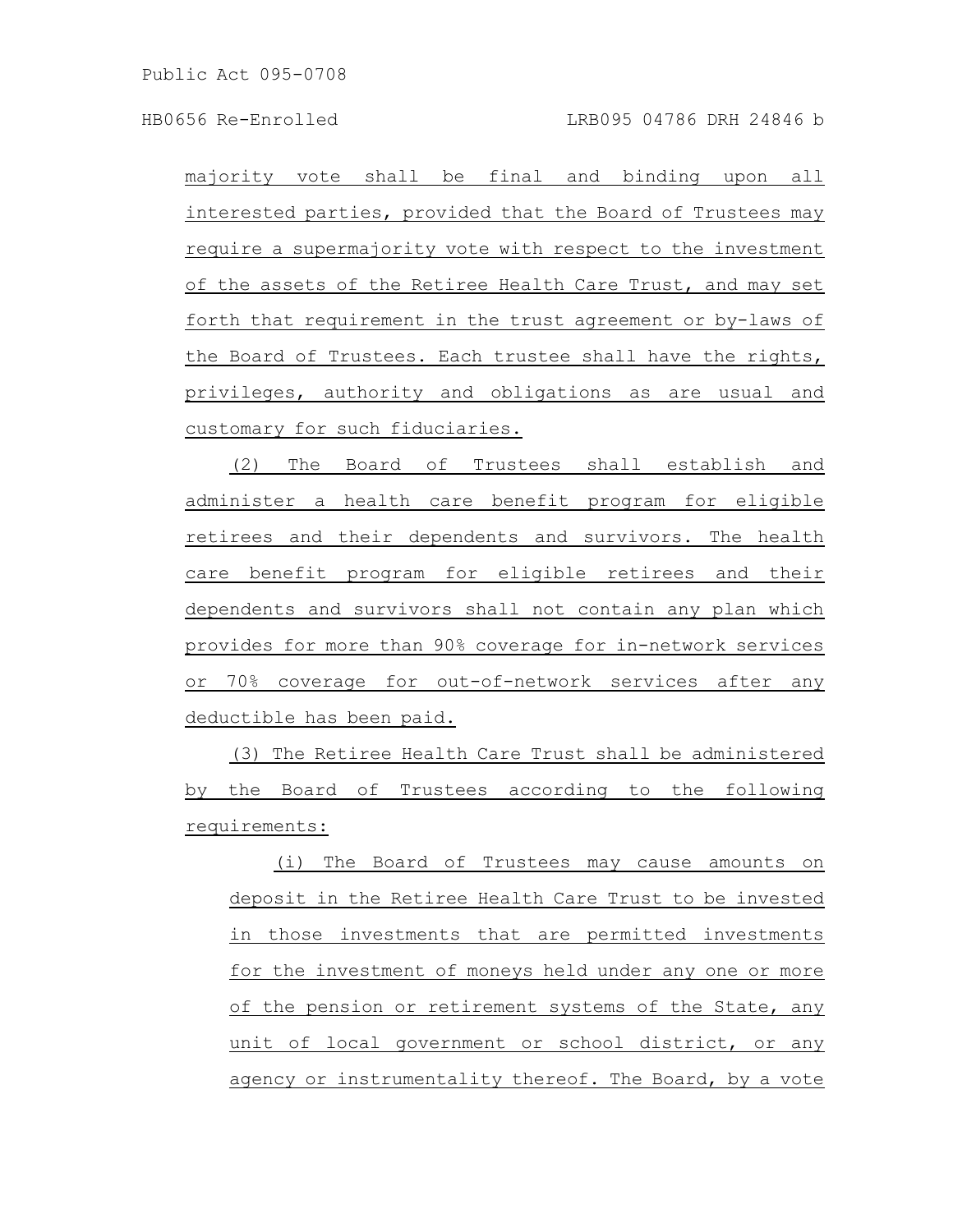of at least two-thirds of the trustees, may transfer investment management to the Illinois State Board of Investment, which is hereby authorized to manage these investments when so requested by the Board of Trustees.

(ii) The Board of Trustees shall establish and maintain an appropriate funding reserve level which shall not be less than the amount of incurred and unreported claims plus 12 months of expected claims and administrative expenses.

(iii) The Board of Trustees shall make an annual assessment of the funding levels of the Retiree Health Care Trust and shall submit a report to the Auditor General at least 90 days prior to the end of the fiscal year. The report shall provide the following:

(A) the actuarial present value of projected benefits expected to be paid to current and future retirees and their dependents and survivors;

(B) the actuarial present value of projected contributions and trust income plus assets;

(C) the reserve required by subsection (b) $(3)(iii);$  and

(D) an assessment of whether the actuarial present value of projected benefits expected to be paid to current and future retirees and their dependents and survivors exceeds or is less than the actuarial present value of projected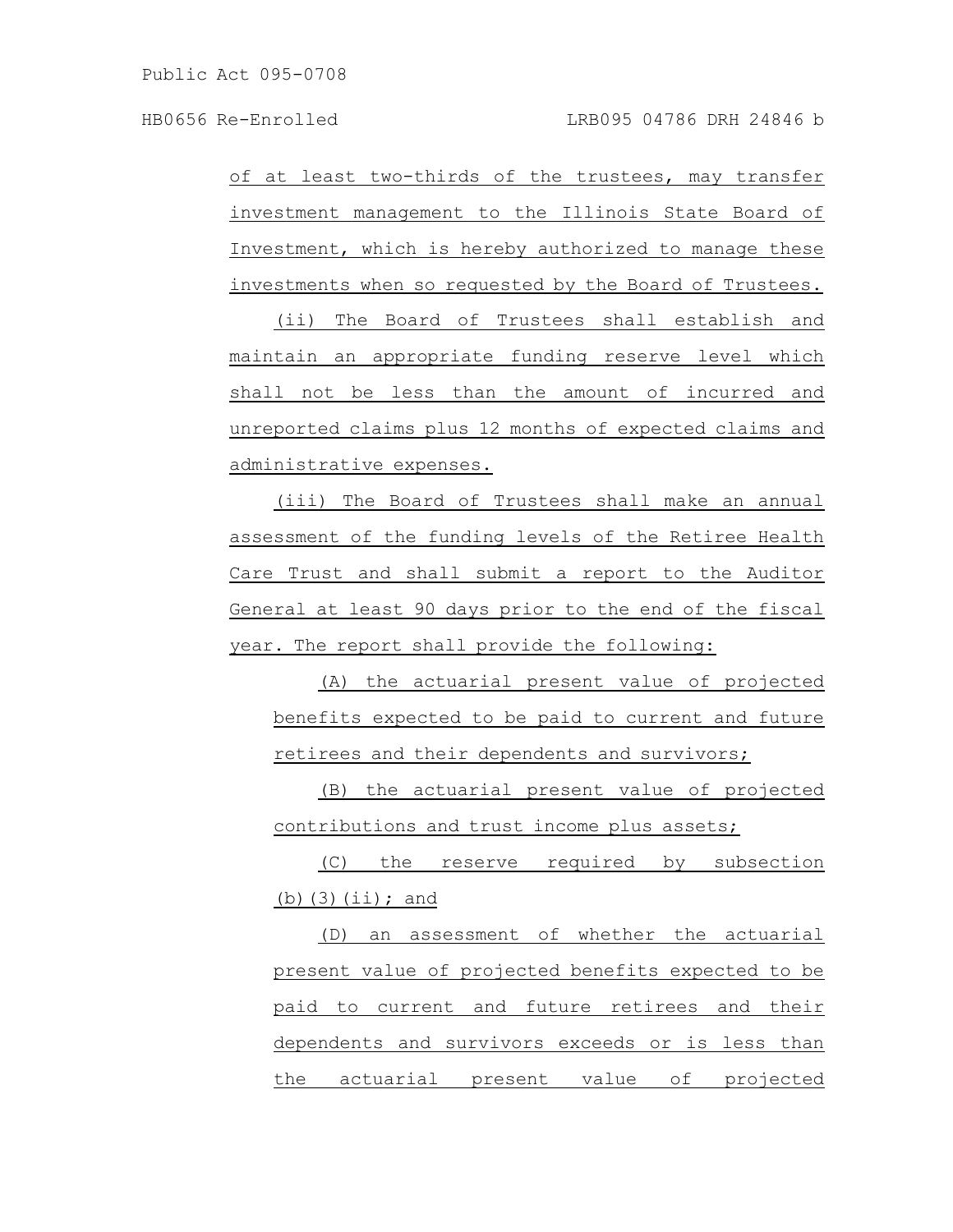contributions and trust income plus assets in excess of the reserve required by subsection (b)(3)(ii).

If the actuarial present value of projected benefits expected to be paid to current and future retirees and their dependents and survivors exceeds the actuarial present value of projected contributions and trust income plus assets in excess of the reserve required by subsection (b)(3)(ii), then the report shall provide a plan of increases in employee, retiree, dependent, or survivor contribution levels, decreases in benefit levels, or both, which is projected to cure the shortfall over a period of not more than 10 years. If the actuarial present value of projected benefits expected to be paid to current and future retirees and their dependents and survivors is less than the actuarial present value of projected contributions and trust income plus assets in excess of the reserve required by subsection (b)(3)(ii), then the report may provide a plan of decreases in employee, retiree, dependent, or survivor contribution levels, increases in benefit levels, or both, to the extent of the surplus.

(iv) The Auditor General shall review the report and plan provided in subsection (b)(3)(iii) and issue a determination within 90 days after receiving the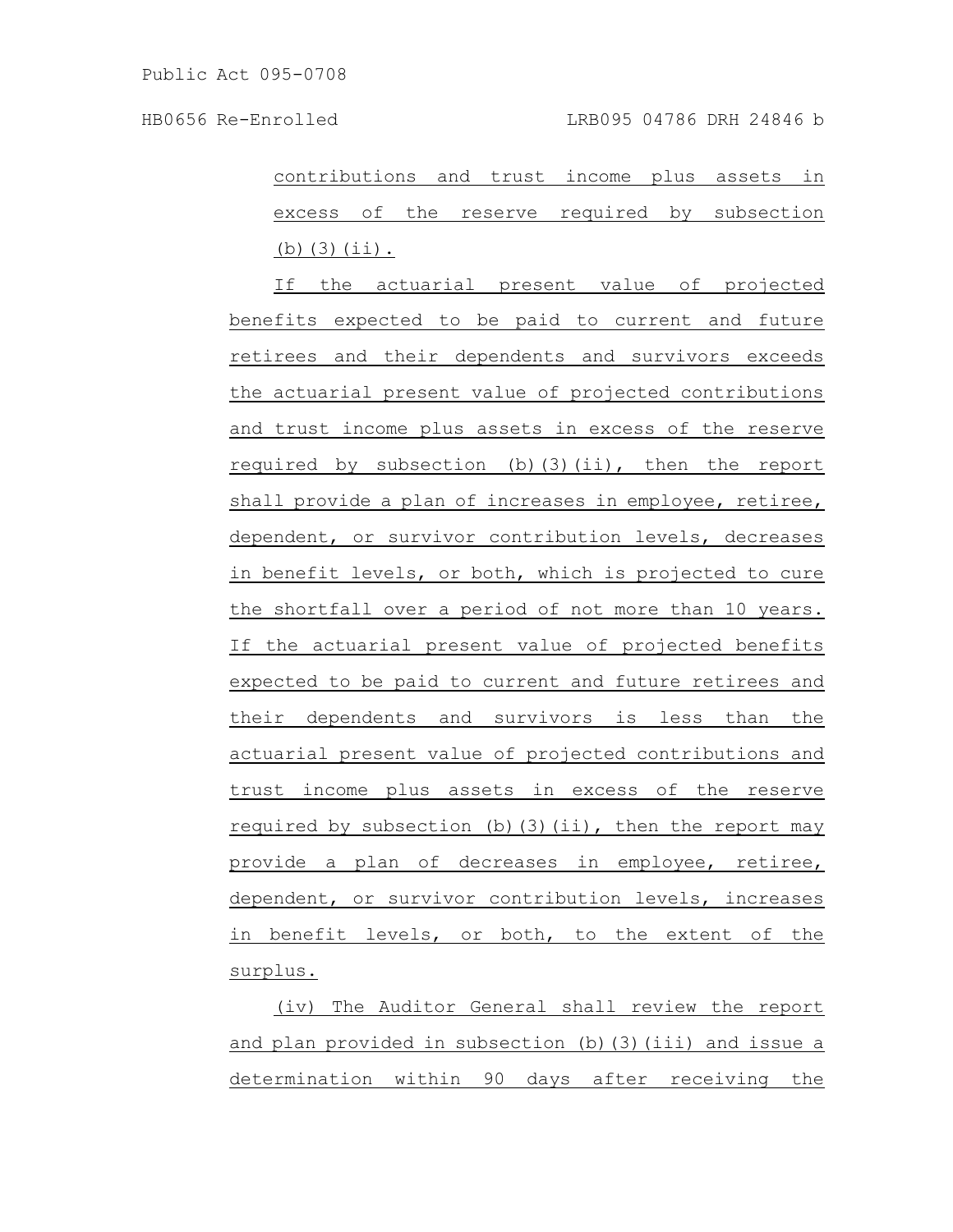report and plan, with a copy of such determination provided to the General Assembly and the Regional Transportation Authority, as follows:

(A) In the event of a projected shortfall, if the Auditor General determines that the assumptions stated in the report are not unreasonable in the aggregate and that the plan of increases in employee, retiree, dependent, or survivor contribution levels, decreases in benefit levels, or both, is reasonably projected to cure the shortfall over a period of not more than 10 years, then the Board of Trustees shall implement the plan. If the Auditor General determines that the assumptions stated in the report are unreasonable in the aggregate, or that the plan of increases in employee, retiree, dependent, or survivor contribution levels, decreases in benefit levels, or both, is not reasonably projected to cure the shortfall over a period of not more than 10 years, then the Board of Trustees shall not implement the plan, the Auditor General shall explain the basis for such determination to the Board of Trustees, and the Auditor General may make recommendations as to an alternative report and plan.

(B) In the event of a projected surplus, if the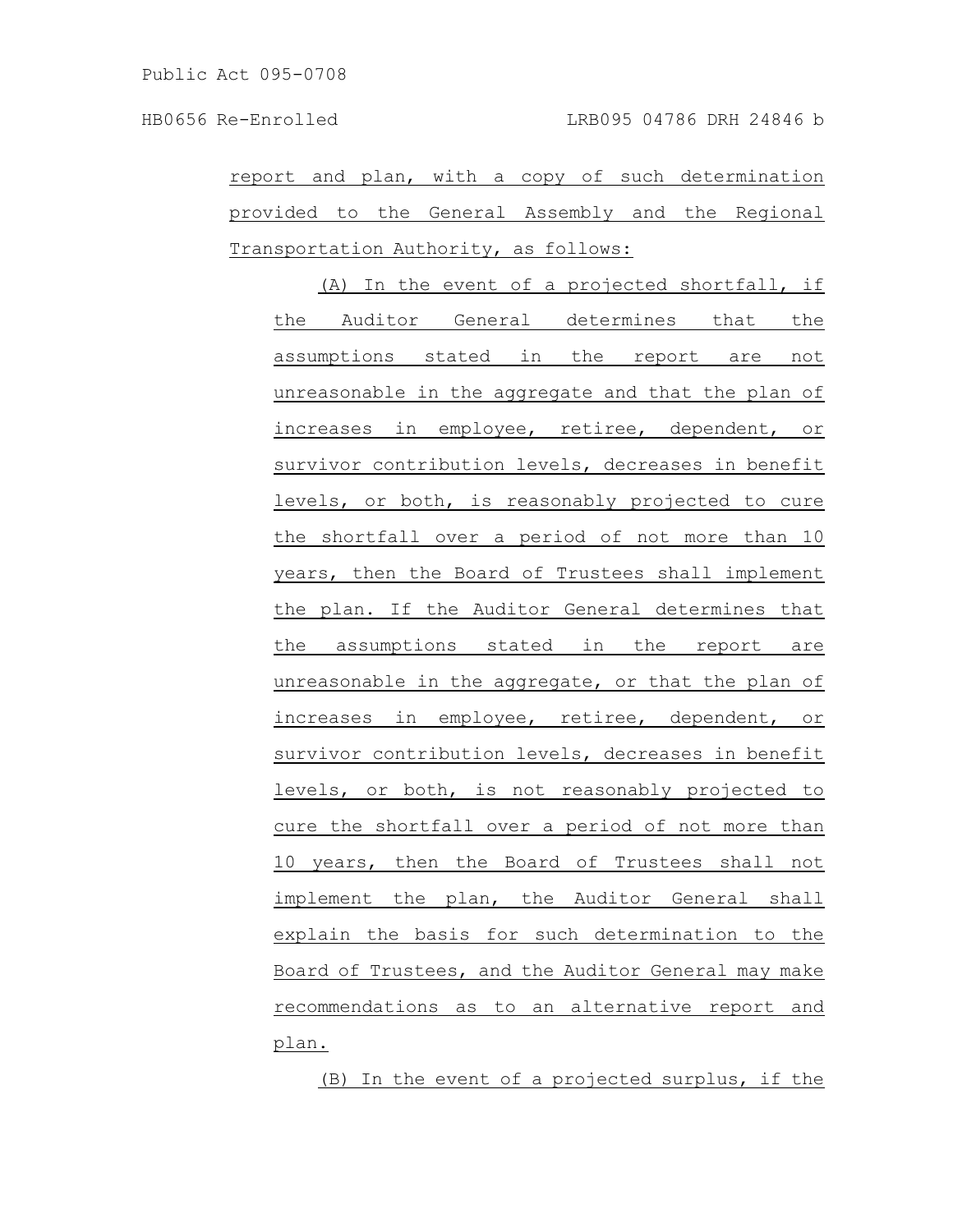Auditor General determines that the assumptions stated in the report are not unreasonable in the aggregate and that the plan of decreases in employee, retiree, dependent, or survivor contribution levels, increases in benefit levels, or both, is not unreasonable in the aggregate, then the Board of Trustees shall implement the plan. If the Auditor General determines that the assumptions stated in the report are unreasonable in the aggregate, or that the plan of decreases in employee, retiree, dependent, or survivor contribution levels, increases in benefit levels, or both, is unreasonable in the aggregate, then the Board of Trustees shall not implement the plan, the Auditor General shall explain the basis for such determination to the Board of Trustees, and the Auditor General may make recommendations as to an alternative report and plan.

(C) The Board of Trustees shall submit an alternative report and plan within 45 days after receiving a rejection determination by the Auditor General. A determination by the Auditor General on any alternative report and plan submitted by the Board of Trustees shall be made within 90 days after receiving the alternative report and plan, and shall be accepted or rejected according to the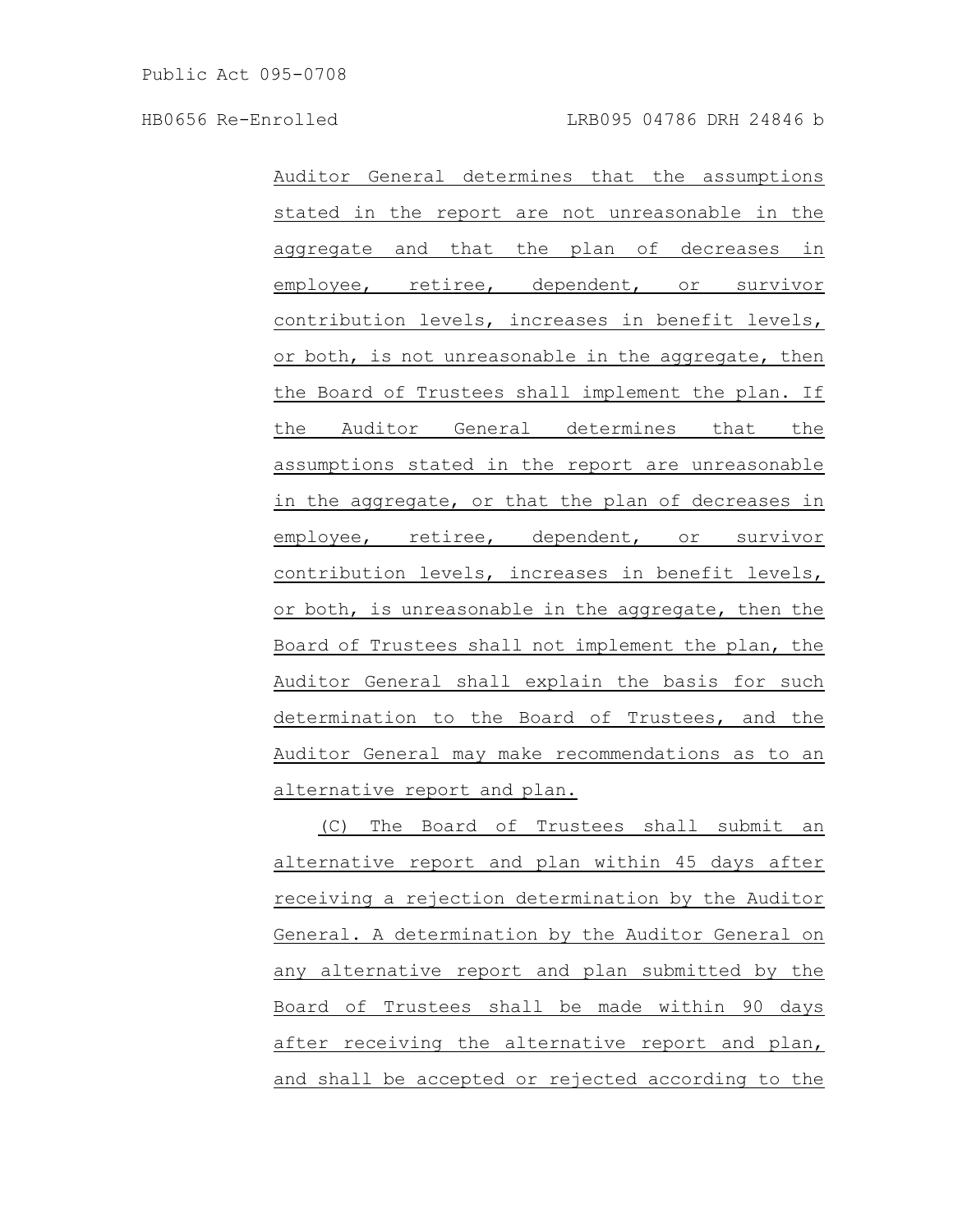requirements of this subsection  $(b)$  (3)(iv). The Board of Trustees shall continue to submit alternative reports and plans to the Auditor General, as necessary, until a favorable determination is made by the Auditor General.

(4) For any retiree who first retires effective on or after the effective date of this amendatory Act of the 95th General Assembly, to be eligible for retiree health care benefits upon retirement, the retiree must be at least 55 years of age, retire with 10 or more years of continuous service and satisfy the preconditions established by this amendatory Act in addition to any rules or regulations promulgated by the Board of Trustees. This paragraph (4) shall not apply to a disability allowance.

(5) Effective January 1, 2009, the aggregate amount of retiree, dependent and survivor contributions to the cost of their health care benefits shall not exceed more than 45% of the total cost of such benefits. The Board of Trustees shall have the discretion to provide different contribution levels for retirees, dependents and survivors based on their years of service, level of coverage or Medicare eligibility, provided that the total contribution from all retirees, dependents, and survivors shall be not more than 45% of the total cost of such benefits. The term "total cost of such benefits" for purposes of this subsection shall be the total amount expended by the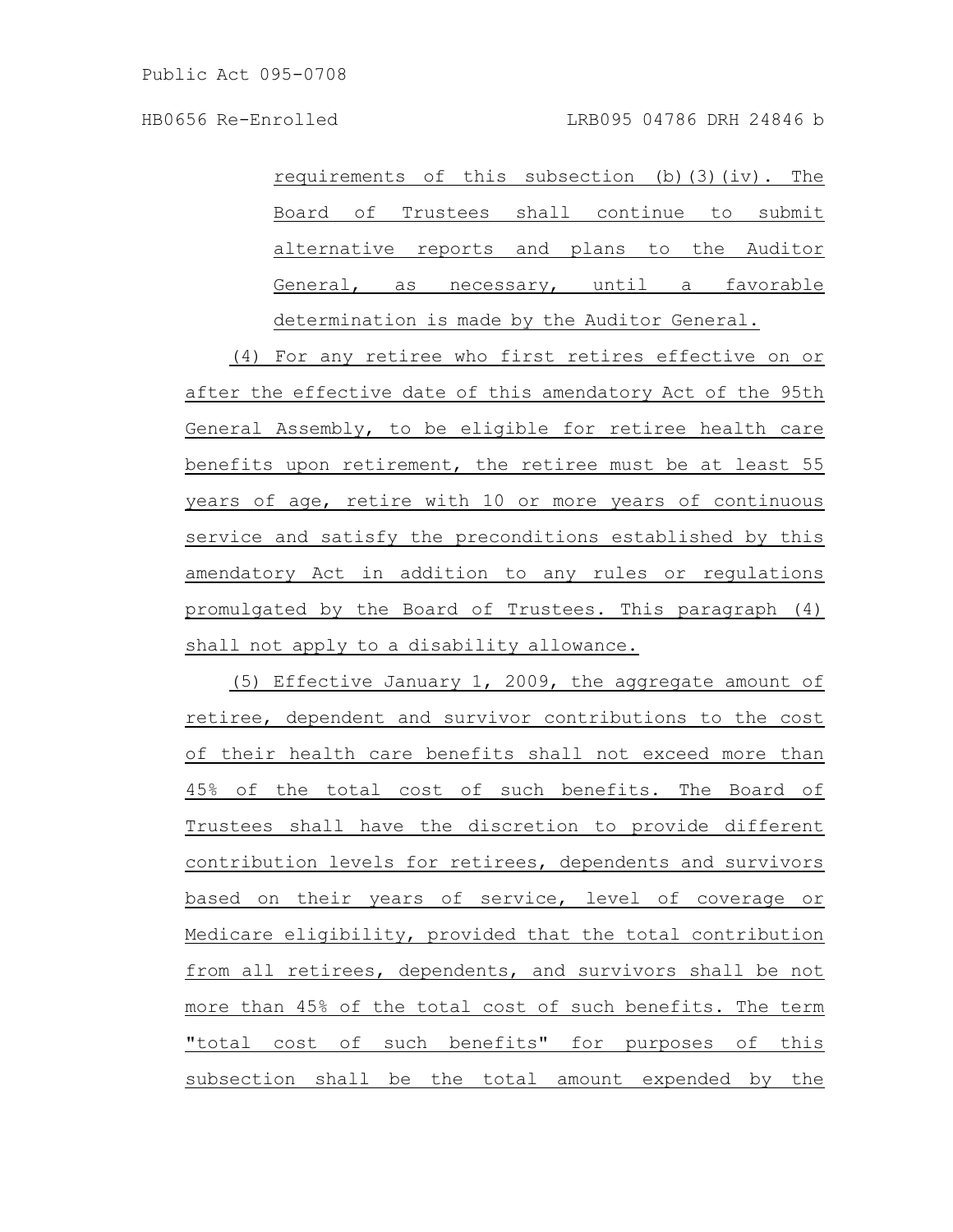retiree health benefit program in the prior plan year, as calculated and certified in writing by the Retiree Health Care Trust's enrolled actuary to be appointed and paid for by the Board of Trustees.

(6) Effective 30 days after the establishment of the Retiree Health Care Trust, all employees of the Authority shall contribute to the Retiree Health Care Trust in an amount not less than 3% of compensation.

(7) No earlier than January 1, 2009 and no later than July 1, 2009 as the Retiree Health Care Trust becomes solely responsible for providing health care benefits to eligible retirees and their dependents and survivors in accordance with subsection (b) of this Section 22-101B, the Authority shall not have any obligation to provide health care to current or future retirees and their dependents or survivors. Employees, retirees, dependents, and survivors who are required to make contributions to the Retiree Health Care Trust shall make contributions at the level set by the Board of Trustees pursuant to the requirements of this Section 22-101B.

Section 10. The Illinois Municipal Code is amended by changing Section 8-3-19 as follows:

(65 ILCS 5/8-3-19) Sec. 8-3-19. Home rule real estate transfer taxes.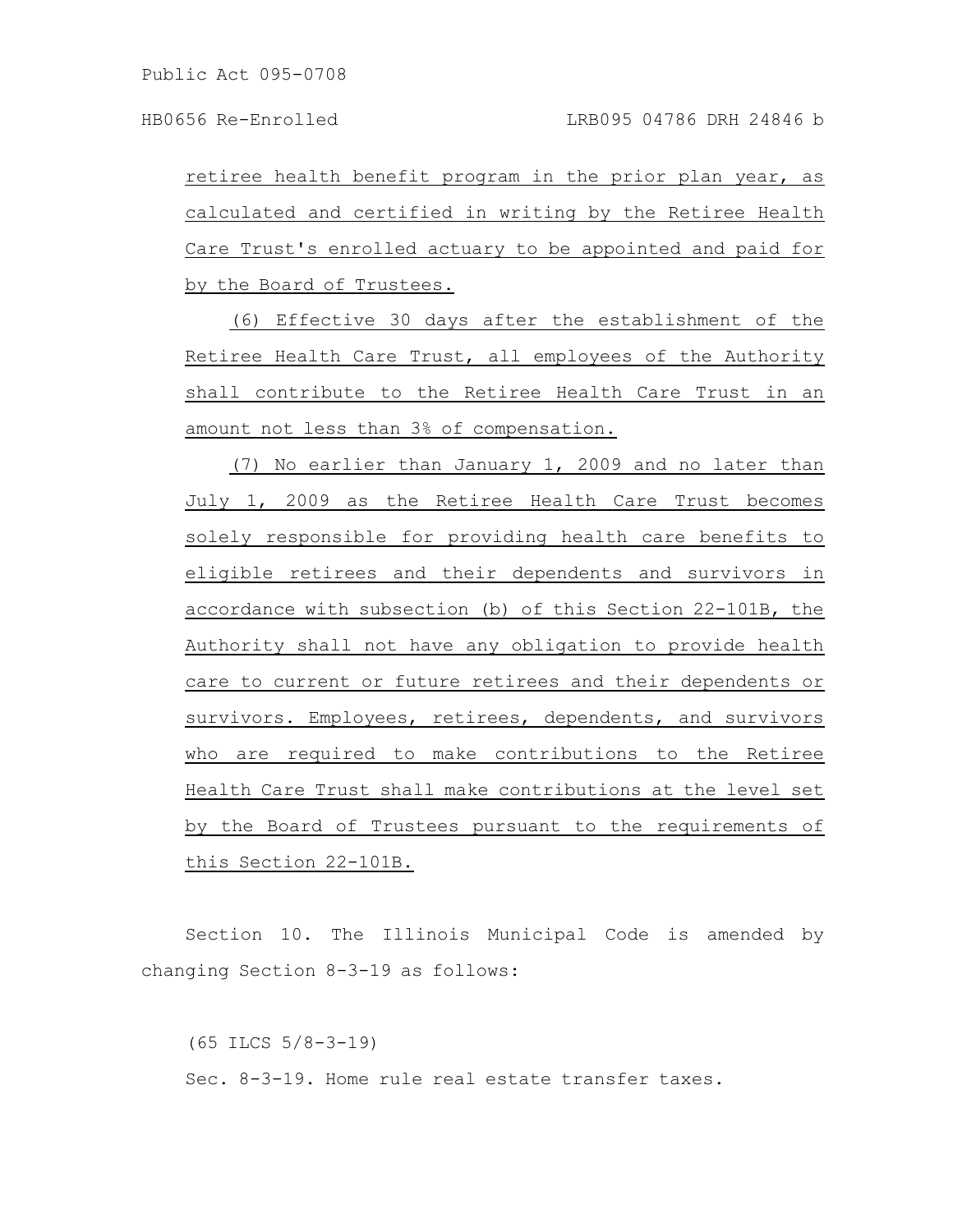## HB0656 Re-Enrolled LRB095 04786 DRH 24846 b

(a) After the effective date of this amendatory Act of the 93rd General Assembly and subject to this Section, a home rule municipality may impose or increase a tax or other fee on the privilege of transferring title to real estate, on the privilege of transferring a beneficial interest in real property, and on the privilege of transferring a controlling interest in a real estate entity, as the terms "beneficial interest", "controlling interest", and "real estate entity" are defined in Article 31 of the Property Tax Code. Such a tax or other fee shall hereafter be referred to as a real estate transfer tax.

(b) Before adopting a resolution to submit the question of imposing or increasing a real estate transfer tax to referendum, the corporate authorities shall give public notice of and hold a public hearing on the intent to submit the question to referendum. This hearing may be part of a regularly scheduled meeting of the corporate authorities. The notice shall be published not more than 30 nor less than 10 days prior to the hearing in a newspaper of general circulation within the municipality. The notice shall be published in the following form:

Notice of Proposed (Increased) Real Estate Transfer Tax for (commonly known name of municipality).

A public hearing on a resolution to submit to referendum the question of a proposed (increased) real estate transfer tax for (legal name of the municipality) in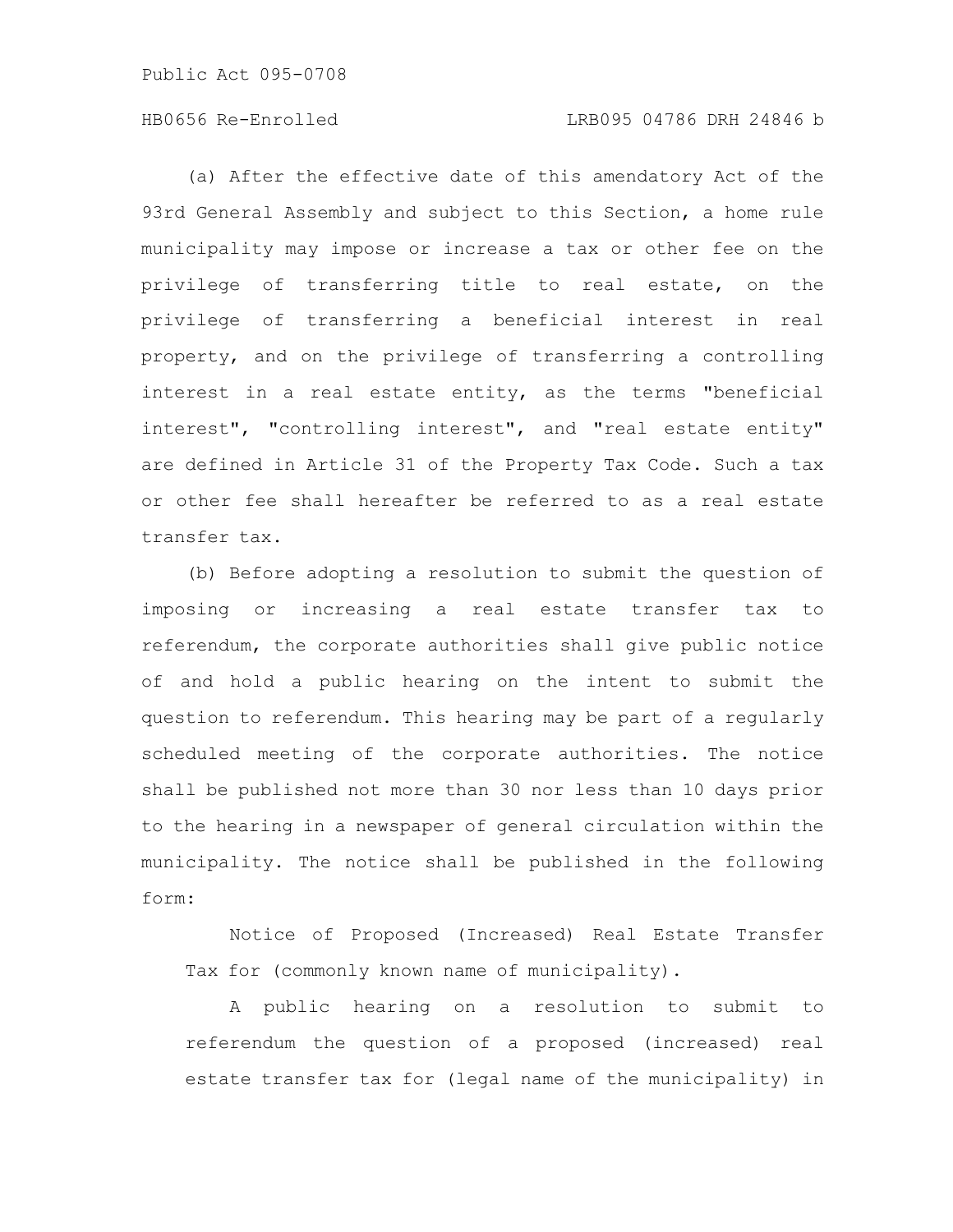an amount of (rate) to be paid by the buyer (seller) of the real estate transferred will be held on (date) at (time) at (location). The current rate of real estate transfer tax imposed by (name of municipality) is (rate).

Any person desiring to appear at the public hearing and present testimony to the taxing district may do so.

(c) A notice that includes any information not specified and required by this Section is an invalid notice. All hearings shall be open to the public. At the public hearing, the corporate authorities of the municipality shall explain the reasons for the proposed or increased real estate transfer tax and shall permit persons desiring to be heard an opportunity to present testimony within reasonable time limits determined by the corporate authorities. A copy of the proposed ordinance shall be made available to the general public for inspection before the public hearing.

(d) Except as provided in subsection (i), no  $H\rightarrow$  home rule municipality shall impose a new real estate transfer tax after the effective date of this amendatory Act of 1996 without prior approval by referendum. Except as provided in subsection (i), no No home rule municipality shall impose an increase of the rate of a current real estate transfer tax without prior approval by referendum. A home rule municipality may impose a new real estate transfer tax or may increase an existing real estate transfer tax with prior referendum approval. The referendum shall be conducted as provided in subsection (e). An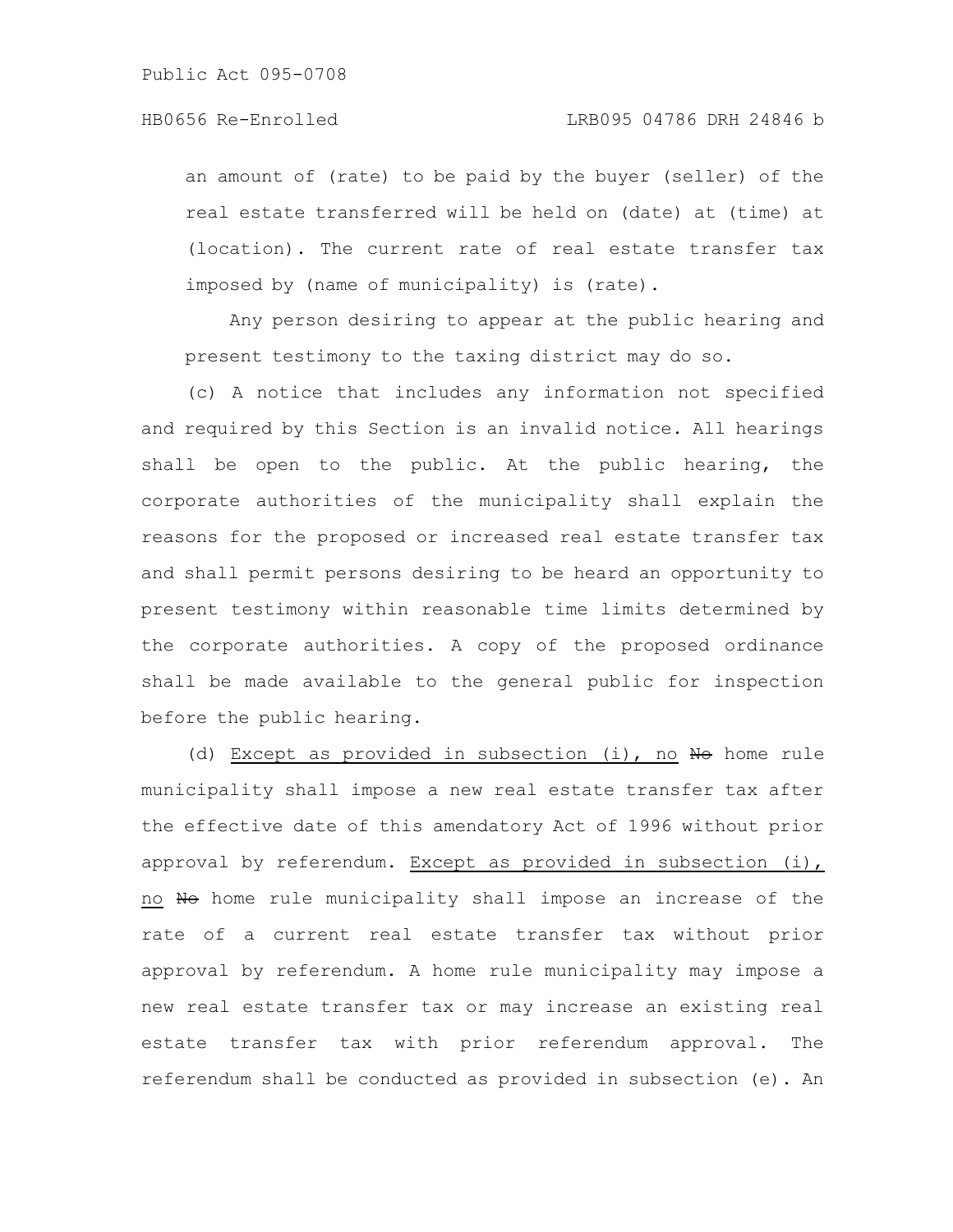existing ordinance or resolution imposing a real estate transfer tax may be amended without approval by referendum if the amendment does not increase the rate of the tax or add transactions on which the tax is imposed.

(e) The home rule municipality shall, by resolution, provide for submission of the proposition to the voters. The home rule municipality shall certify the resolution and the proposition to the proper election officials in accordance with the general election law. If the proposition is to impose a new real estate transfer tax, it shall be in substantially the following form: "Shall (name of municipality) impose a real estate transfer tax at a rate of (rate) to be paid by the buyer (seller) of the real estate transferred, with the revenue of the proposed transfer tax to be used for (purpose)?". If the proposition is to increase an existing real estate transfer tax, it shall be in the following form: "Shall (name of municipality) impose a real estate transfer tax increase of (percent increase) to establish a new transfer tax rate of (rate) to be paid by the buyer (seller) of the real estate transferred? The current rate of the real estate transfer tax is (rate), and the revenue is used for (purpose). The revenue from the increase is to be used for (purpose).".

If a majority of the electors voting on the proposition vote in favor of it, the municipality may impose or increase the municipal real estate transfer tax or fee.

(f) Nothing in this amendatory Act of 1996 shall limit the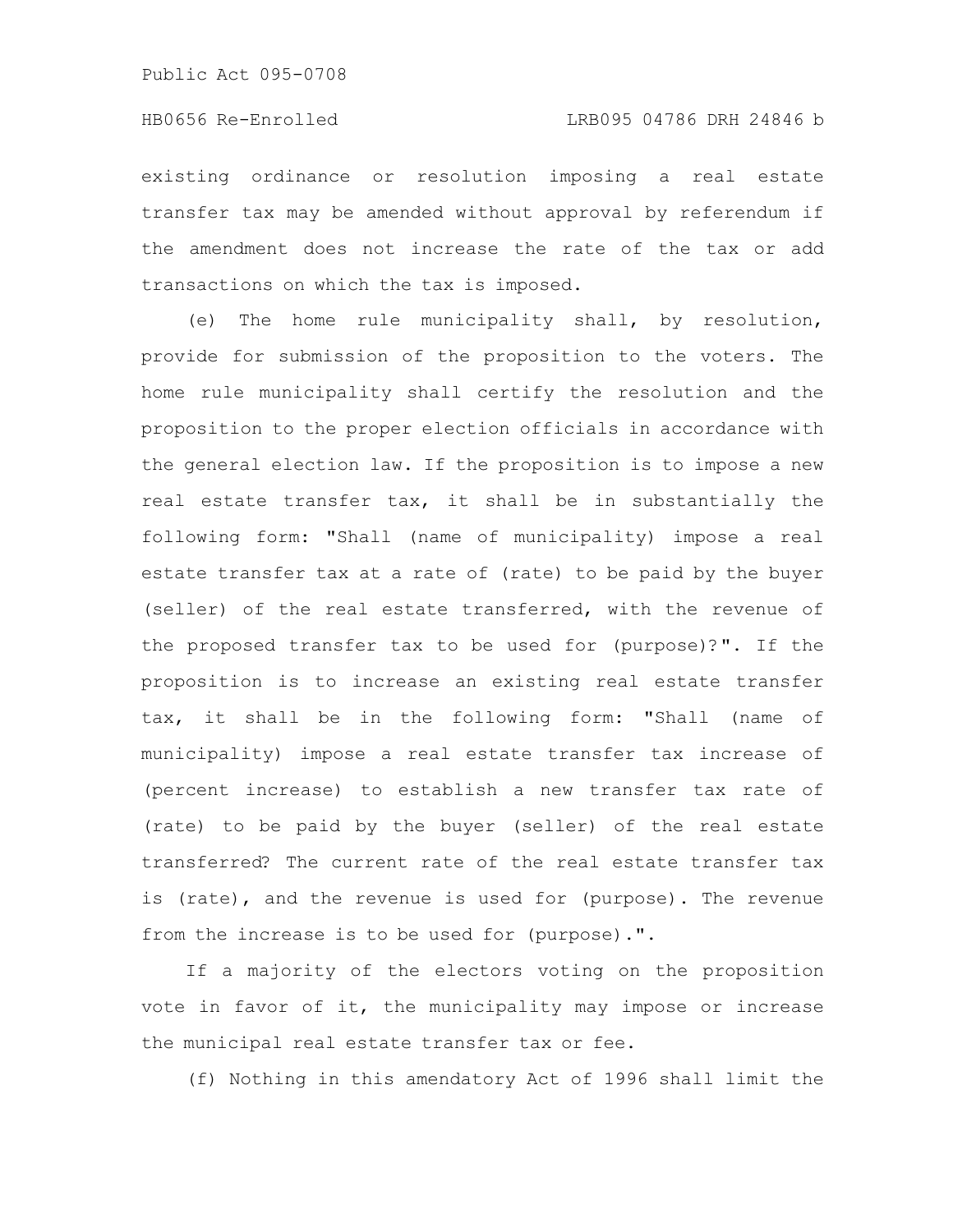purposes for which real estate transfer tax revenues may be collected or expended.

(g) A home rule municipality may not impose real estate transfer taxes other than as authorized by this Section. This Section is a denial and limitation of home rule powers and functions under subsection (g) of Section 6 of Article VII of the Illinois Constitution.

(h) Notwithstanding subsection (g) of this Section, any real estate transfer taxes adopted by a municipality at any time prior to January 17, 1997 (the effective date of Public Act 89-701) and any amendments to any existing real estate transfer tax ordinance adopted after that date, in accordance with the law in effect at the time of the adoption of the amendments, are not preempted by this amendatory Act of the 93rd General Assembly.

(i) Within 6 months after the effective date of this amendatory Act of the 95th General Assembly, by ordinance adopted without a referendum, a home rule municipality with a population in excess of 1,000,000 may increase the rate of an existing real estate transfer tax by a rate of up to \$1.50 for each \$500 of value or fraction thereof, or in the alternative may impose a real estate transfer tax at a rate of up to \$1.50 for each \$500 of value or fraction thereof, which may be on the buyer or seller of real estate, or jointly and severally on both, for the sole purpose of providing financial assistance to the Chicago Transit Authority. All amounts collected under such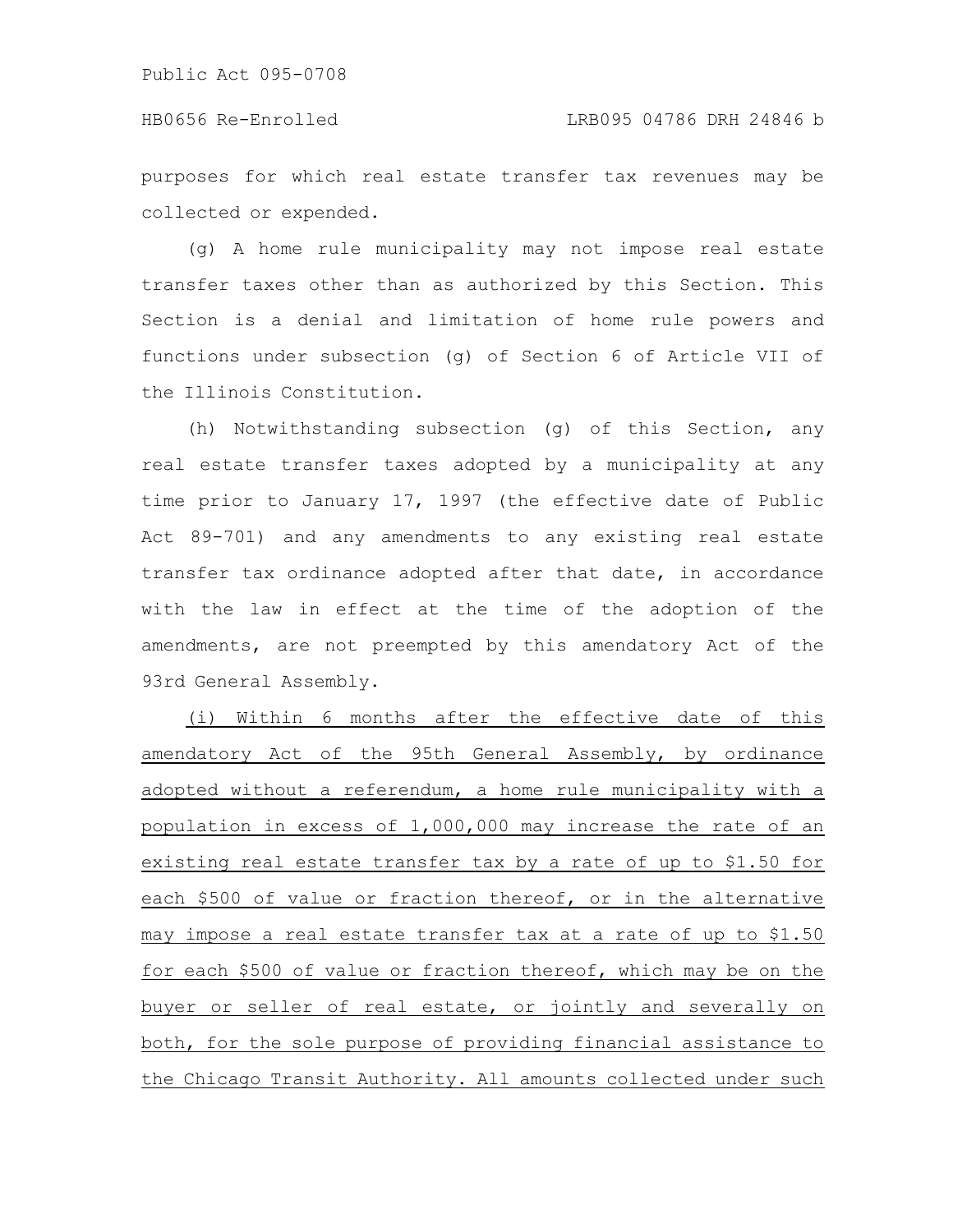supplemental tax, after fees for costs of collection, shall be provided to the Chicago Transit Authority pursuant to an intergovernmental agreement as promptly as practicable upon their receipt. Such municipality shall file a copy of any ordinance imposing or increasing such tax with the Illinois Department of Revenue and shall file a report with the Department each month certifying the amount paid to the Chicago Transit Authority in the previous month from the proceeds of such tax.

(Source: P.A. 93-657, eff. 6-1-04.)

Section 15. The Metropolitan Transit Authority Act is amended by changing Sections 15, 28a, 34, and 46 and by adding Sections 12c, 50, and 51 as follows:

(70 ILCS 3605/12c new)

Sec. 12c. Retiree Benefits Bonds and Notes.

(a) In addition to all other bonds or notes that it is authorized to issue, the Authority is authorized to issue its bonds or notes for the purposes of providing funds for the Authority to make the deposits described in Section 12c(b)(1) and (2), for refunding any bonds authorized to be issued under this Section, as well as for the purposes of paying costs of issuance, obtaining bond insurance or other credit enhancement or liquidity facilities, paying costs of obtaining related swaps as authorized in the Bond Authorization Act ("Swaps"),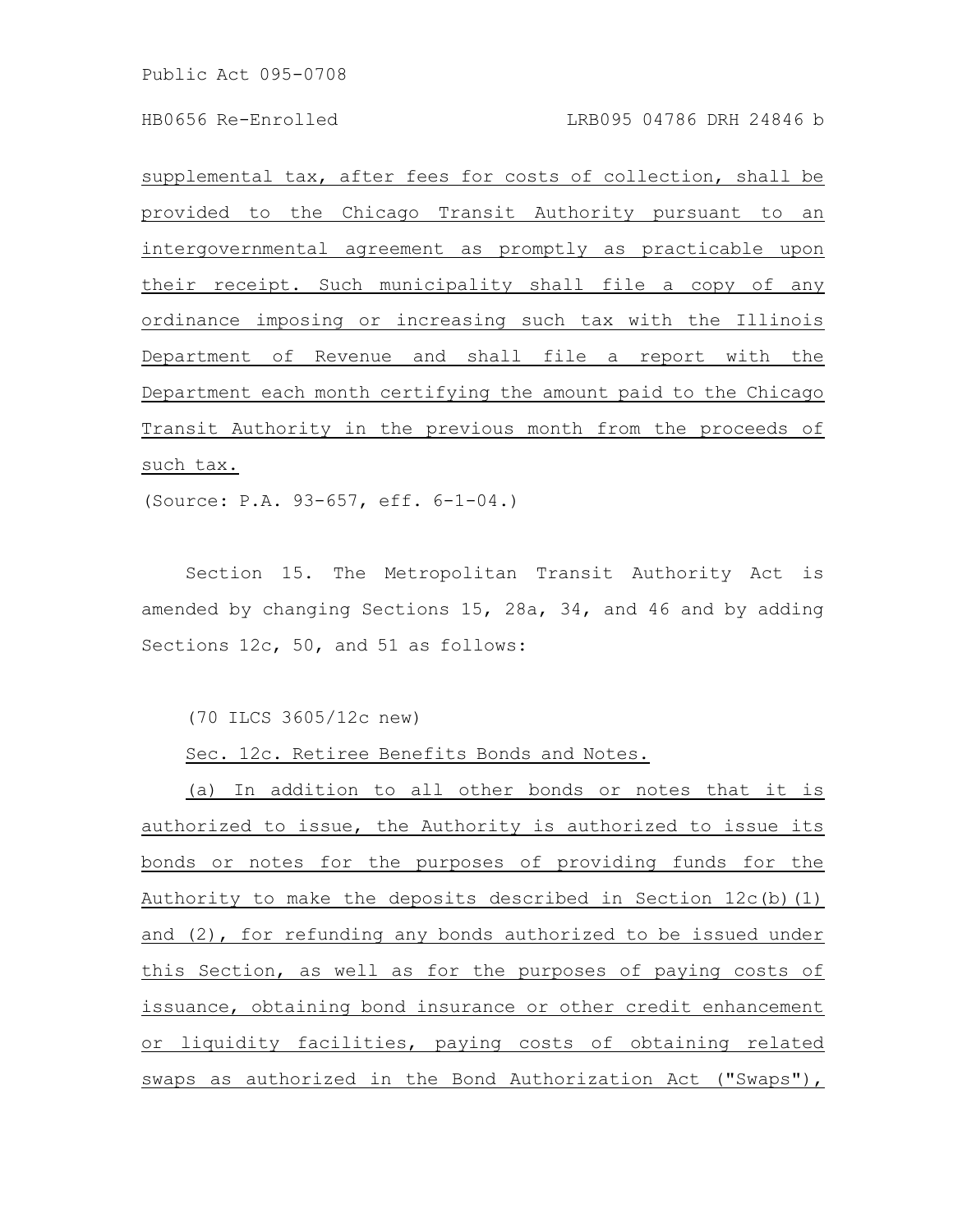providing a debt service reserve fund, paying Debt Service (as defined in paragraph (i) of this Section 12c), and paying all other costs related to any such bonds or notes.

(b)(1) After its receipt of a certified copy of a report of the Auditor General of the State of Illinois meeting the requirements of Section 3-2.3 of the Illinois State Auditing Act, the Authority may issue \$1,348,550,000 aggregate original principal amount of bonds and notes. After payment of the costs of issuance and necessary deposits to funds and accounts established with respect to debt service, the net proceeds of such bonds or notes shall be deposited only in the Retirement Plan for Chicago Transit Authority Employees and used only for the purposes required by Section 22-101 of the Illinois Pension Code. Provided that no less than \$1,110,500,000 has been deposited in the Retirement Plan, remaining proceeds of bonds issued under this subparagraph (b)(1) may be used to pay costs of issuance and make necessary deposits to funds and accounts with respect to debt service for bonds and notes issued under this subparagraph or subparagraph (b)(2).

(2) After its receipt of a certified copy of a report of the Auditor General of the State of Illinois meeting the requirements of Section 3-2.3 of the Illinois State Auditing Act, the Authority may issue \$639,680,000 aggregate original principal amount of bonds and notes. After payment of the costs of issuance and necessary deposits to funds and accounts established with respect to debt service, the net proceeds of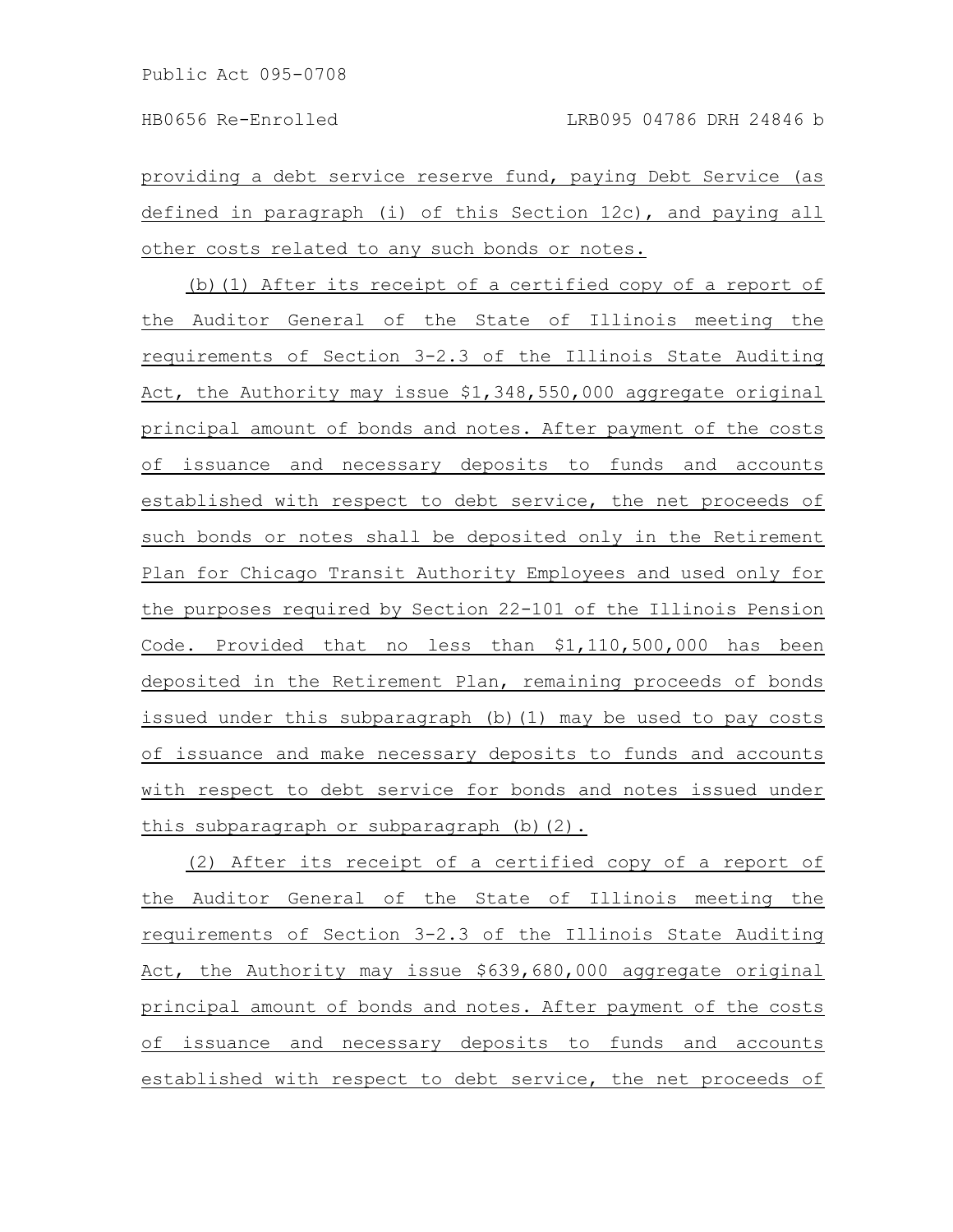such bonds or notes shall be deposited only in the Retiree Health Care Trust and used only for the purposes required by Section 22-101B of the Illinois Pension Code. Provided that no less than \$528,800,000 has been deposited in the Retiree Health Care Trust, remaining proceeds of bonds issued under this subparagraph (b)(2) may be used to pay costs of issuance and make necessary deposits to funds and accounts with respect to debt service for bonds and notes issued under this subparagraph or subparagraph (b)(1).

(3) In addition, refunding bonds are authorized to be issued for the purpose of refunding outstanding bonds or notes issued under this Section 12c.

(4) The bonds or notes issued under 12c(b)(1) shall be issued as soon as practicable after the Auditor General issues the report provided in Section 3-2.3(b) of the Illinois State Auditing Act. The bonds or notes issued under 12c(b)(2) shall be issued as soon as practicable after the Auditor General issues the report provided in Section 3-2.3(c) of the Illinois State Auditing Act.

(5) With respect to bonds and notes issued under subparagraph (b), scheduled aggregate annual payments of interest or deposits into funds and accounts established for the purpose of such payment shall commence within one year after the bonds and notes are issued. With respect to principal and interest, scheduled aggregate annual payments of principal and interest or deposits into funds and accounts established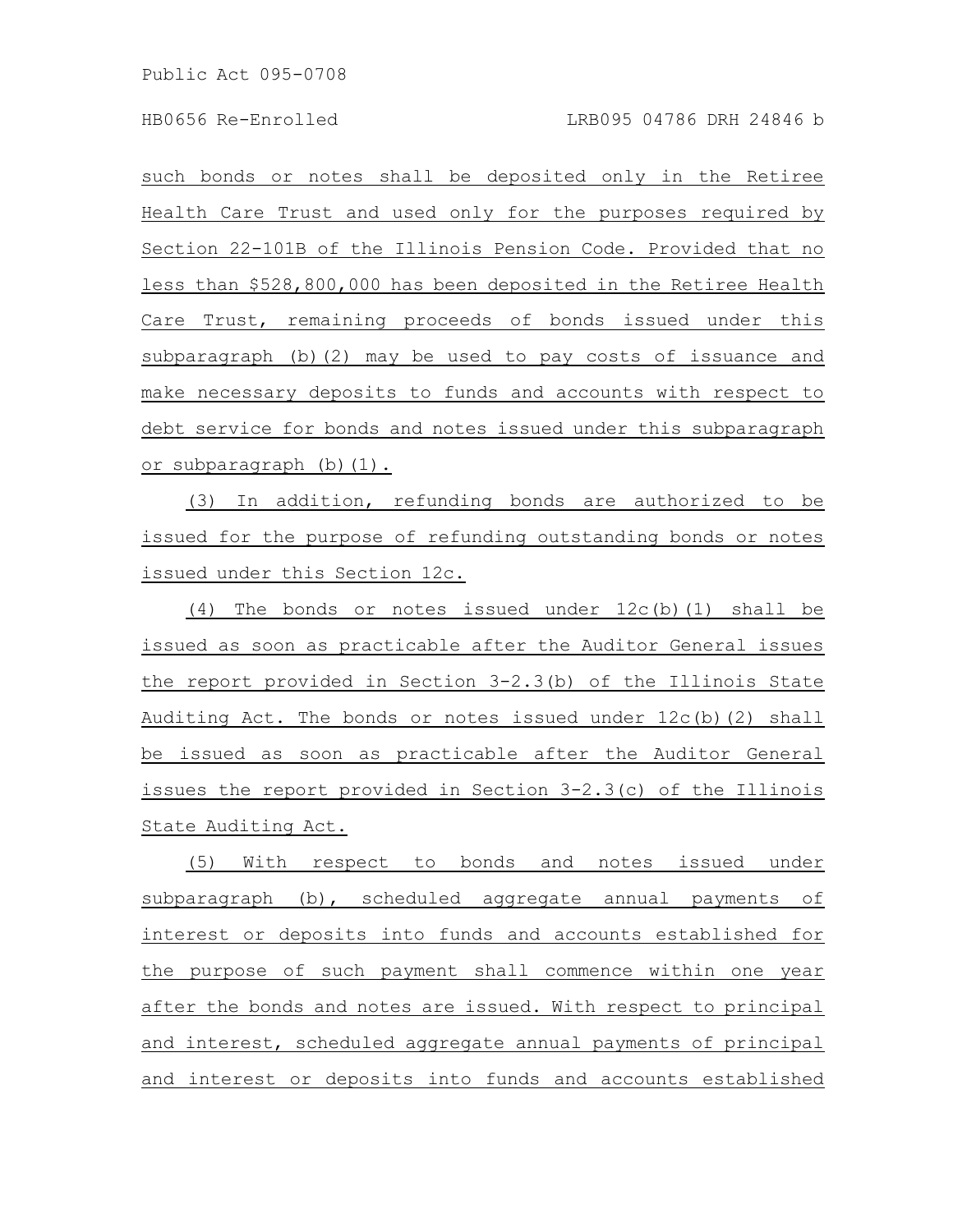for the purpose of such payment shall be not less than 70% in 2009, 80% in 2010, and 90% in 2011, respectively, of scheduled payments or deposits of principal and interest in 2012 and shall be substantially equal beginning in 2012 and each year thereafter. For purposes of this subparagraph (b), "substantially equal" means that debt service in any full year after calendar year 2011 is not more than 115% of debt service in any other full year after calendar year 2011 during the term of the bonds or notes. For the purposes of this subsection (b), with respect to bonds and notes that bear interest at a variable rate, interest shall be assumed at a rate equal to the rate for United States Treasury Securities - State and Local Government Series for the same maturity, plus 75 basis points. If the Authority enters into a Swap with a counterparty requiring the Authority to pay a fixed interest rate on a notional amount, and the Authority has made a determination that such Swap was entered into for the purpose of providing substitute interest payments for variable interest rate bonds or notes of a particular maturity or maturities in a principal amount equal to the notional amount of the Swap, then during the term of the Swap for purposes of any calculation of interest payable on such bonds or notes, the interest rate on the bonds or notes of such maturity or maturities shall be determined as if such bonds or notes bore interest at the fixed interest rate payable by the Authority under such Swap.

(6) No bond or note issued under this Section 12c shall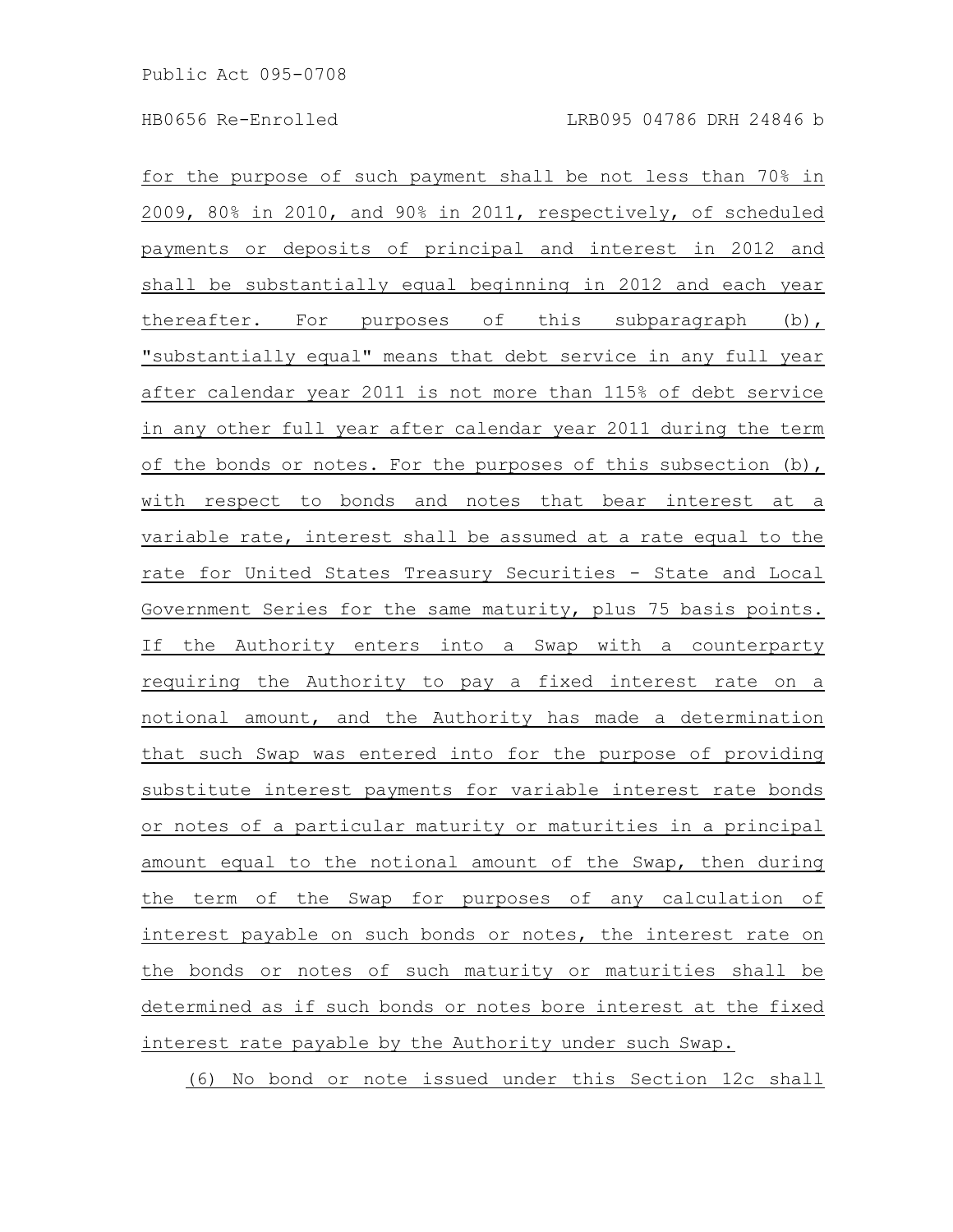mature later than December 31, 2040.

(c) The Chicago Transit Board shall provide for the issuance of bonds or notes as authorized in this Section 12c by the adoption of an ordinance. The ordinance, together with the bonds or notes, shall constitute a contract among the Authority, the owners from time to time of the bonds or notes, any bond trustee with respect to the bonds or notes, any related credit enhancer and any provider of any related Swaps.

(d) The Authority is authorized to cause the proceeds of the bonds or notes, and any interest or investment earnings on the bonds or notes, and of any Swaps, to be invested until the proceeds and any interest or investment earnings have been deposited with the Retirement Plan or the Retiree Health Care Trust.

(e) Bonds or notes issued pursuant to this Section 12c may be general obligations of the Authority, to which shall be pledged the full faith and credit of the Authority, or may be obligations payable solely from particular sources of funds all as may be provided in the authorizing ordinance. The authorizing ordinance for the bonds and notes, whether or not general obligations of the Authority, may provide for the Debt Service (as defined in paragraph (i) of this Section 12c) to have a claim for payment from particular sources of funds, including, without limitation, amounts to be paid to the Authority or a bond trustee. The authorizing ordinance may provide for the means by which the bonds or notes (and any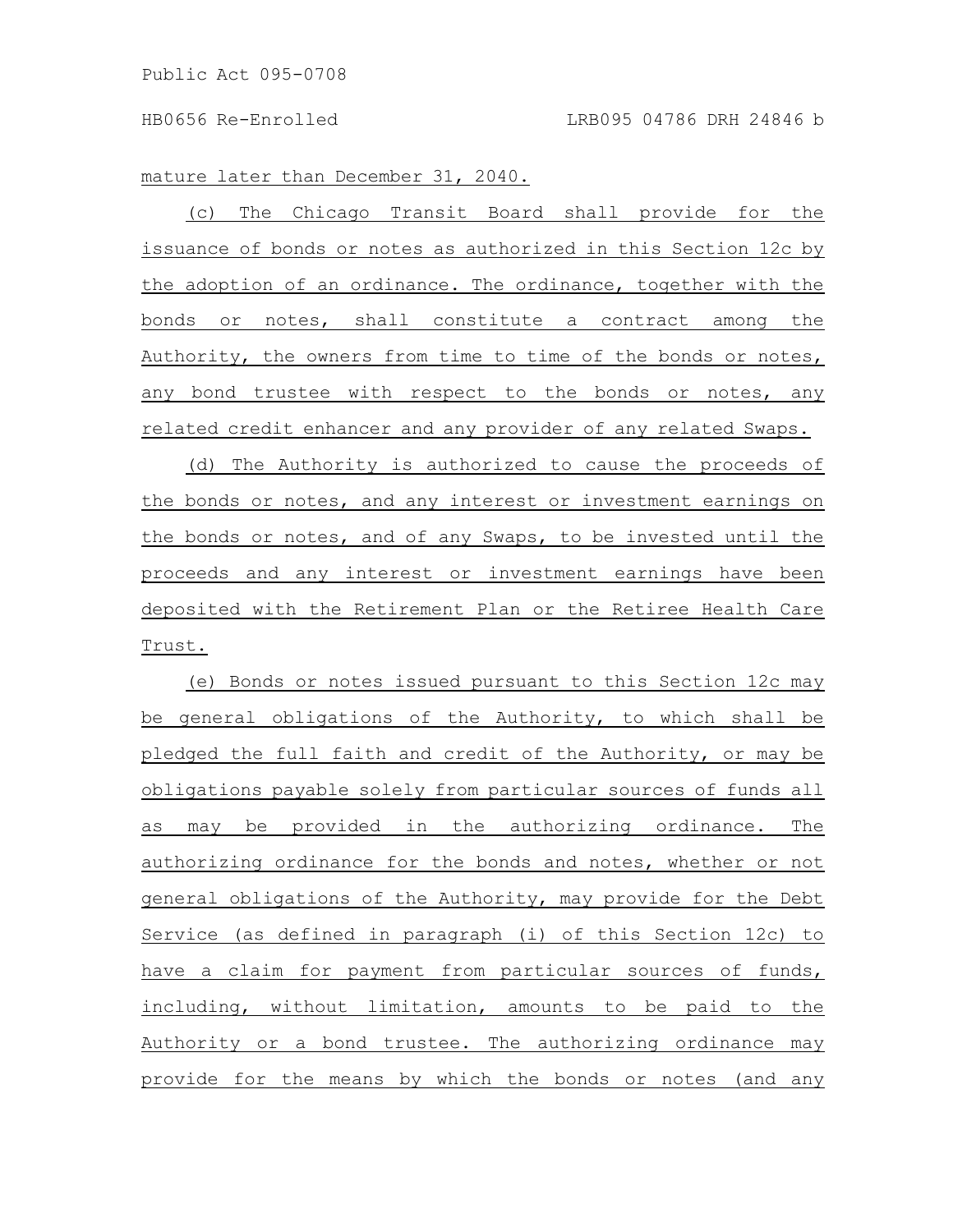related Swaps) may be secured, which may include, a pledge of any revenues or funds of the Authority from whatever source which may by law be utilized for paying Debt Service. In addition to any other security, upon the written approval of the Regional Transportation Authority by the affirmative vote of 12 of its then Directors, the ordinance may provide a specific pledge or assignment of and lien on or security interest in amounts to be paid to the Authority by the Regional Transportation Authority and direct payment thereof to the bond trustee for payment of Debt Service with respect to the bonds or notes, subject to the provisions of existing lease agreements of the Authority with any public building commission. The authorizing ordinance may also provide a specific pledge or assignment of and lien on or security interest in and direct payment to the trustee of all or a portion of the moneys otherwise payable to the Authority from the City of Chicago pursuant to an intergovernmental agreement with the Authority to provide financial assistance to the Authority. Any such pledge, assignment, lien or security interest for the benefit of owners of bonds or notes shall be valid and binding from the time the bonds or notes are issued, without any physical delivery or further act, and shall be valid and binding as against and prior to the claims of all other parties having claims of any kind against the Authority or any other person, irrespective of whether such other parties have notice of such pledge, assignment, lien or security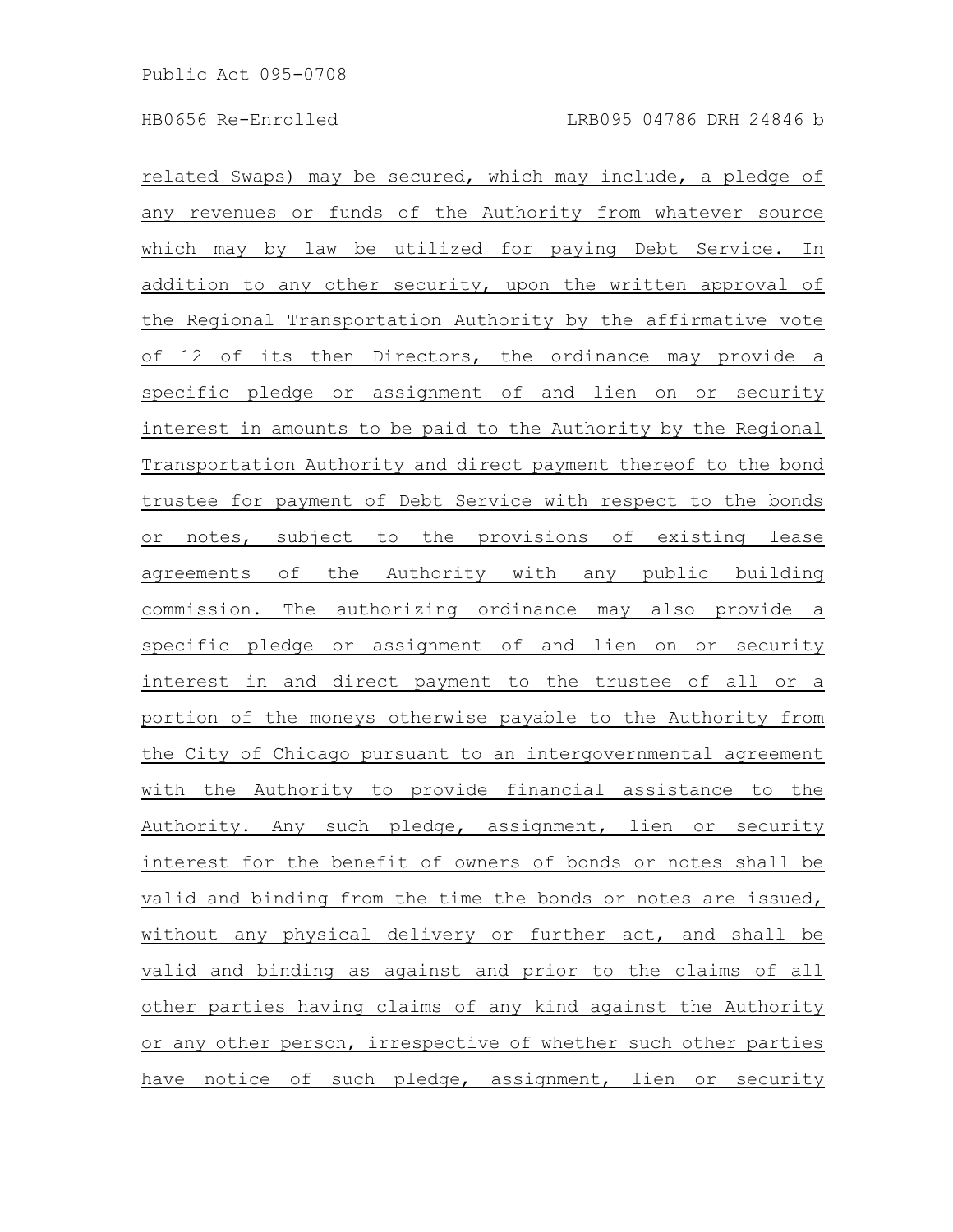interest, all as provided in the Local Government Debt Reform Act, as it may be amended from time to time. The bonds or notes of the Authority issued pursuant to this Section 12c shall have such priority of payment and as to their claim for payment from particular sources of funds, including their priority with respect to obligations of the Authority issued under other Sections of this Act, all as shall be provided in the ordinances authorizing the issuance of the bonds or notes. The ordinance authorizing the issuance of any bonds or notes under this Section may provide for the creation of, deposits in, and regulation and disposition of sinking fund or reserve accounts relating to those bonds or notes and related agreements. The ordinance authorizing the issuance of any such bonds or notes authorized under this Section 12c may contain provisions for the creation of a separate fund to provide for the payment of principal of and interest on those bonds or notes and related agreements. The ordinance may also provide limitations on the issuance of additional bonds or notes of the Authority.

(f) Bonds or notes issued under this Section 12c shall not constitute an indebtedness of the Regional Transportation Authority, the State of Illinois, or of any other political subdivision of or municipality within the State, except the Authority.

(g) The ordinance of the Chicago Transit Board authorizing the issuance of bonds or notes pursuant to this Section 12c may provide for the appointment of a corporate trustee (which may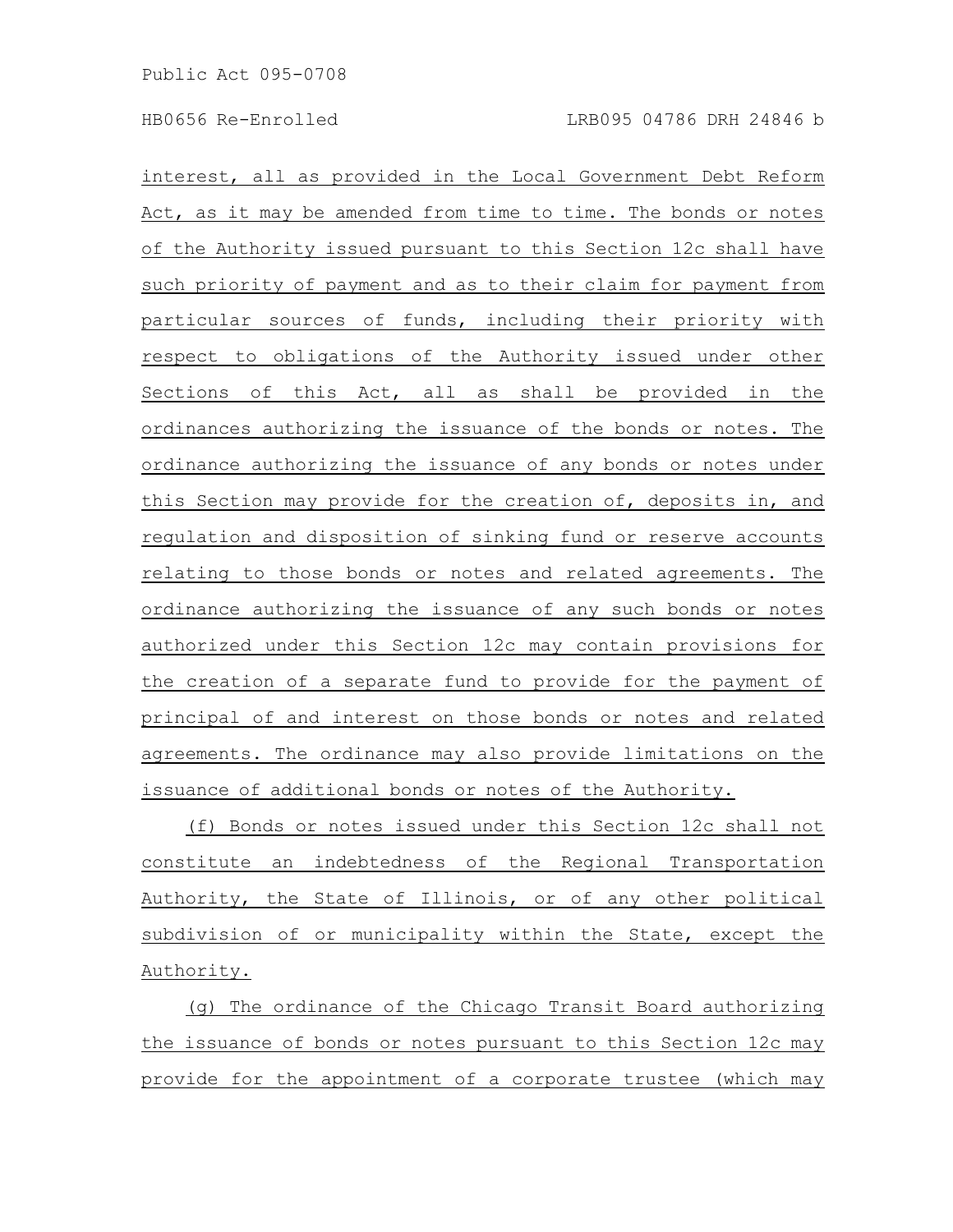be any trust company or bank having the powers of a trust company within Illinois) with respect to bonds or notes issued pursuant to this Section 12c. The ordinance shall prescribe the rights, duties, and powers of the trustee to be exercised for the benefit of the Authority and the protection of the owners of bonds or notes issued pursuant to this Section 12c. The ordinance may provide for the trustee to hold in trust, invest and use amounts in funds and accounts created as provided by the ordinance with respect to the bonds or notes in accordance with this Section 12c. The Authority may apply, as it shall determine, any amounts received upon the sale of the bonds or notes to pay any Debt Service on the bonds or notes. The ordinance may provide for a trust indenture to set forth terms of, sources of payment for and security for the bonds and notes.

(h) The State of Illinois pledges to and agrees with the owners of the bonds or notes issued pursuant to Section 12c that the State of Illinois will not limit the powers vested in the Authority by this Act to pledge and assign its revenues and funds as security for the payment of the bonds or notes, or vested in the Regional Transportation Authority by the Regional Transportation Authority Act or this Act, so as to materially impair the payment obligations of the Authority under the terms of any contract made by the Authority with those owners or to materially impair the rights and remedies of those owners until those bonds or notes, together with interest and any redemption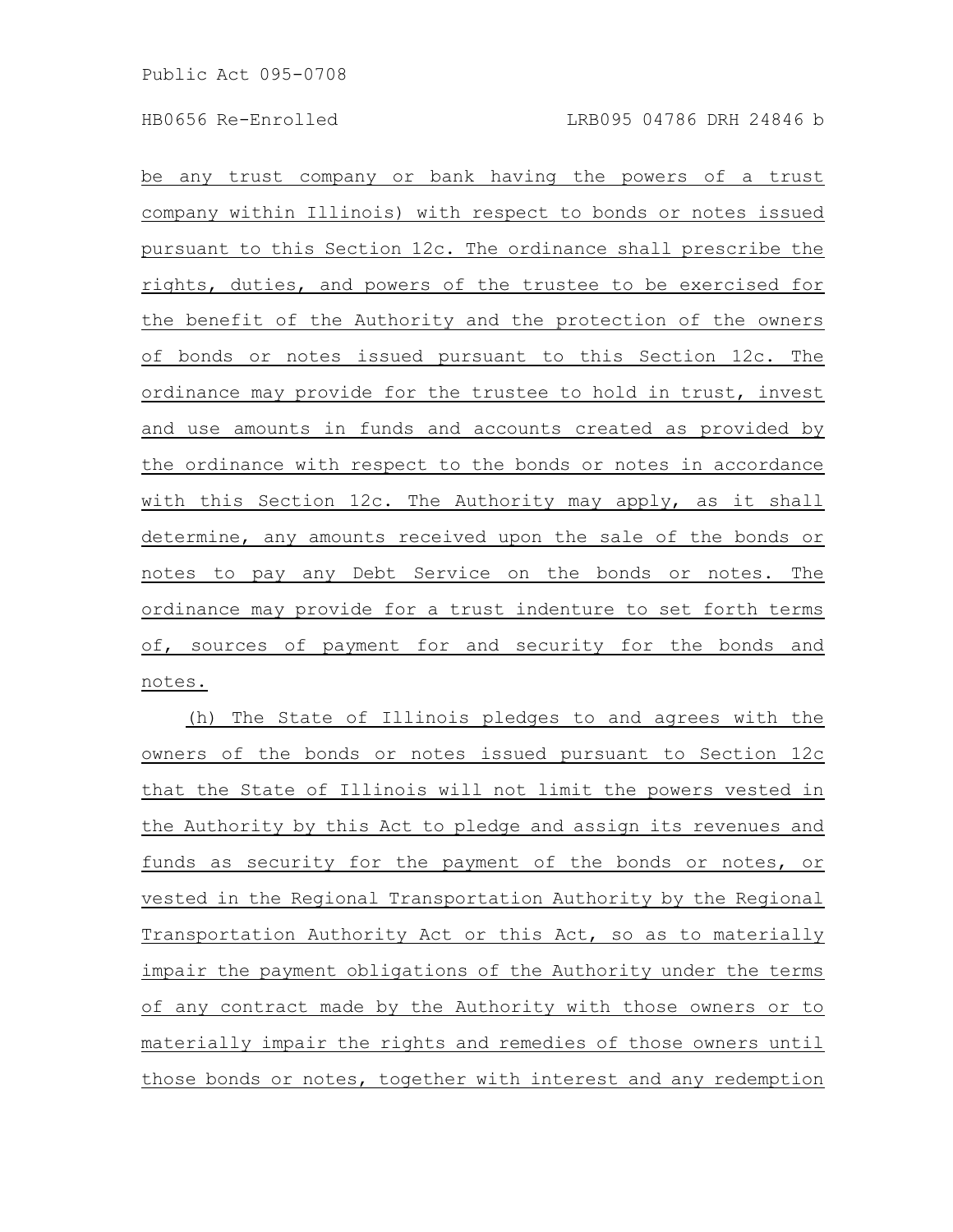premium, and all costs and expenses in connection with any action or proceedings by or on behalf of such owners are fully met and discharged. The Authority is authorized to include these pledges and agreements of the State of Illinois in any contract with owners of bonds or notes issued pursuant to this Section 12c.

(i) For purposes of this Section, "Debt Service" with respect to bonds or notes includes, without limitation, principal (at maturity or upon mandatory redemption), redemption premium, interest, periodic, upfront, and termination payments on Swaps, fees for bond insurance or other credit enhancement, liquidity facilities, the funding of bond or note reserves, bond trustee fees, and all other costs of providing for the security or payment of the bonds or notes.

(j) The Authority shall adopt a procurement program with respect to contracts relating to the following service providers in connection with the issuance of debt for the benefit of the Retirement Plan for Chicago Transit Authority Employees: underwriters, bond counsel, financial advisors, and accountants. The program shall include goals for the payment of not less than 30% of the total dollar value of the fees from these contracts to minority owned businesses and female owned businesses as defined in the Business Enterprise for Minorities, Females, and Persons with Disabilities Act. The Authority shall conduct outreach to minority owned businesses and female owned businesses. Outreach shall include, but is not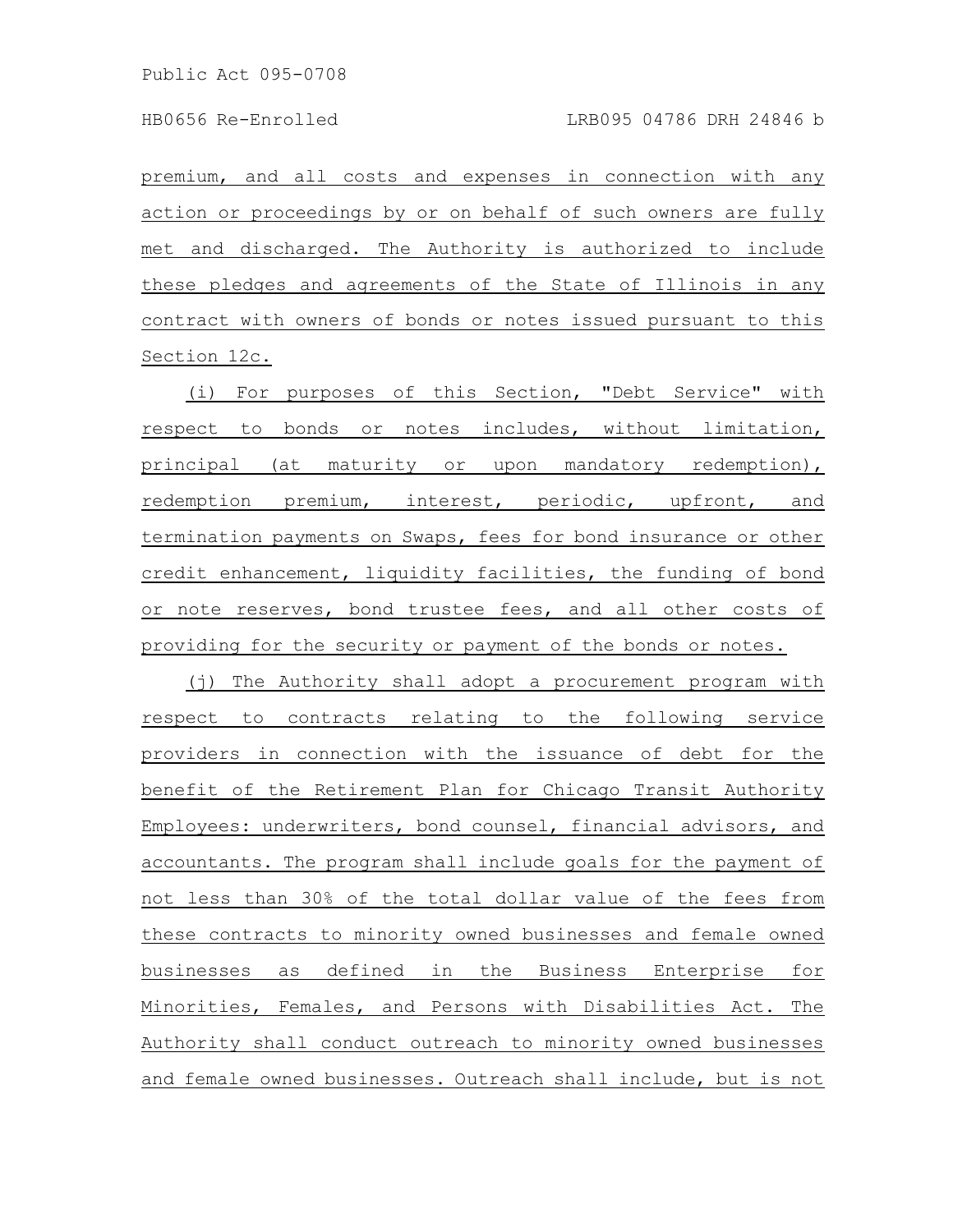limited to, advertisements in periodicals and newspapers, mailings, and other appropriate media. The Authority shall submit to the General Assembly a comprehensive report that shall include, at a minimum, the details of the procurement plan, outreach efforts, and the results of the efforts to achieve goals for the payment of fees. The service providers selected by the Authority pursuant to such program shall not be subject to approval by the Regional Transportation Authority, and the Regional Transportation Authority's approval pursuant to subsection (e) of this Section 12c related to the issuance of debt shall not be based in any way on the service providers selected by the Authority pursuant to this Section.

(k) No person holding an elective office in this State, holding a seat in the General Assembly, serving as a director, trustee, officer, or employee of the Regional Transportation Authority or the Chicago Transit Authority, including the spouse or minor child of that person, may receive a legal, banking, consulting, or other fee related to the issuance of any bond issued by the Chicago Transit Authority pursuant to this Section.

(70 ILCS 3605/15) (from Ch. 111 2/3, par. 315)

Sec. 15. The Authority shall have power to apply for and accept grants and loans from the Federal Government or any agency or instrumentality thereof, from the State, or from any county, municipal corporation or other political subdivision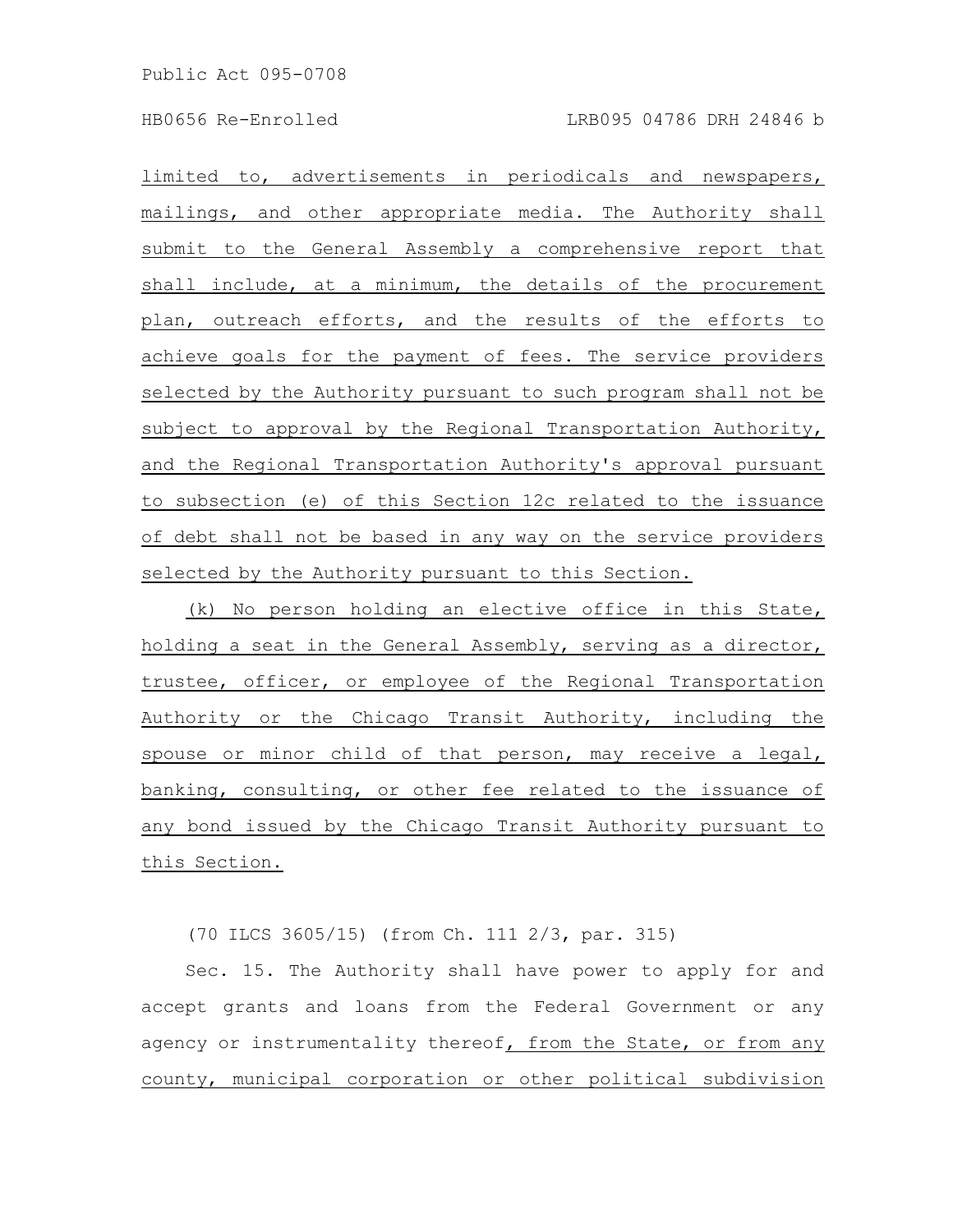## HB0656 Re-Enrolled LRB095 04786 DRH 24846 b

of the State to be used for any of the purposes of the Authority, including, but not by way of limitation, grants and loans in aid of mass transportation and for studies in mass transportation, and may provide matching funds when necessary to qualify for such grants or loans. The Authority may enter into any agreement with the Federal Government, the State, and any county, municipal corporation or other political subdivision of the State in relation to such grants or loans; provided that such agreement does not conflict with any of the provisions of any trust agreement securing the payment of bonds or certificates of the Authority.

The Authority may also accept from the state, or from any county or other political subdivision, or from any municipal corporation, or school district, or school authorities, grants or other funds authorized by law to be paid to the Authority for any of the purposes of this Act.

(Source: Laws 1961, p. 3135.)

(70 ILCS 3605/28a) (from Ch. 111 2/3, par. 328a)

Sec. 28a. (a) The Board may deal with and enter into written contracts with the employees of the Authority through accredited representatives of such employees or representatives of any labor organization authorized to act for such employees, concerning wages, salaries, hours, working conditions and pension or retirement provisions; provided, nothing herein shall be construed to permit hours of labor in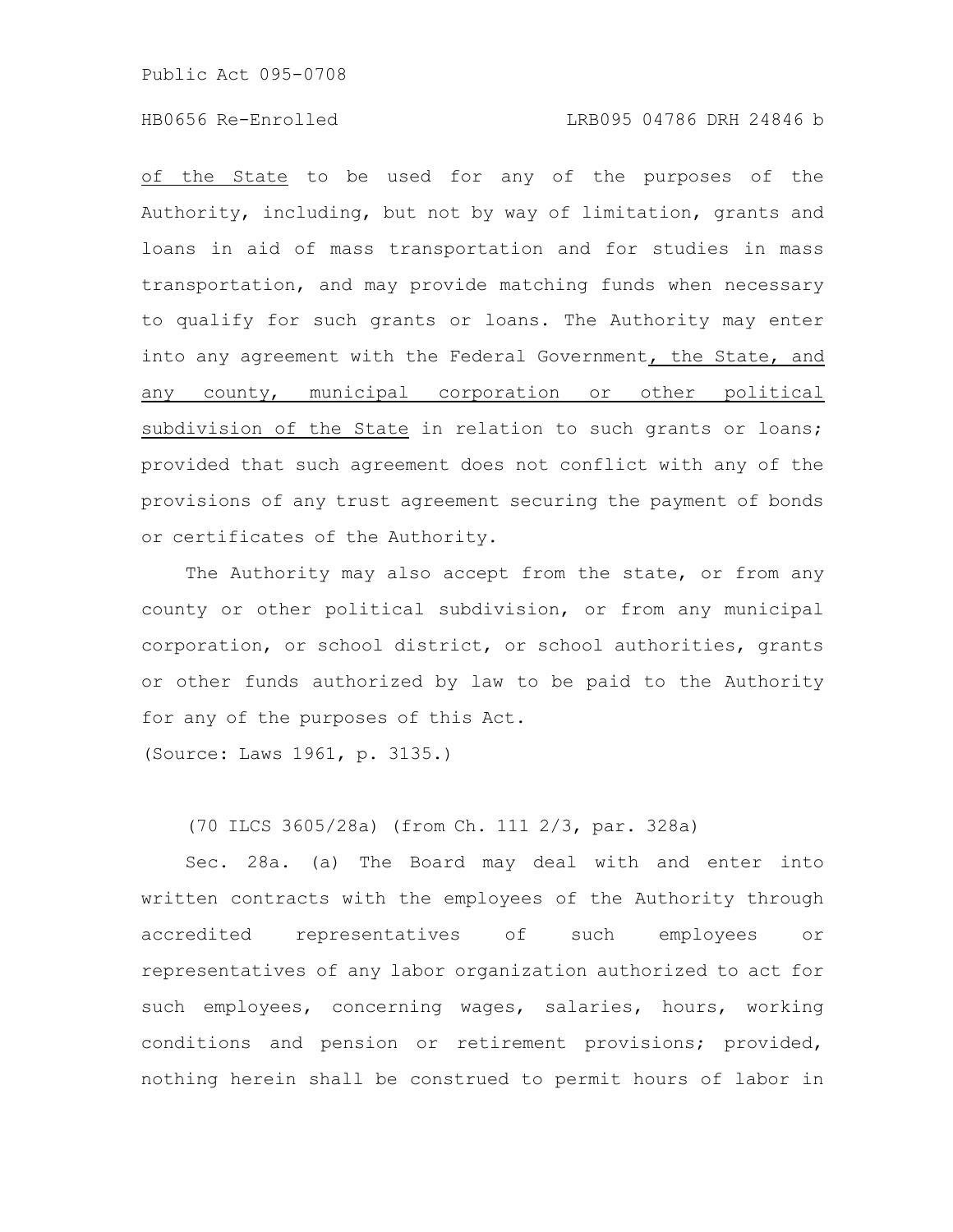## HB0656 Re-Enrolled LRB095 04786 DRH 24846 b

excess of those provided by law or to permit working conditions prohibited by law. In case of dispute over wages, salaries, hours, working conditions, or pension or retirement provisions the Board may arbitrate any question or questions and may agree with such accredited representatives or labor organization that the decision of a majority of any arbitration board shall be final, provided each party shall agree in advance to pay half of the expense of such arbitration.

No contract or agreement shall be made with any labor organization, association, group or individual for the employment of members of such organization, association, group or individual for the construction, improvement, maintenance, operation or administration of any property, plant or facilities under the jurisdiction of the Authority, where such organization, association, group or individual denies on the ground of race, creed, color, sex, religion, physical or mental handicap unrelated to ability, or national origin membership and equal opportunities for employment to any citizen of Illinois.

(b)(1) The provisions of this paragraph (b) apply to collective bargaining agreements (including extensions and amendments of existing agreements) entered into on or after January 1, 1984.

(2) The Board shall deal with and enter into written contracts with their employees, through accredited representatives of such employees authorized to act for such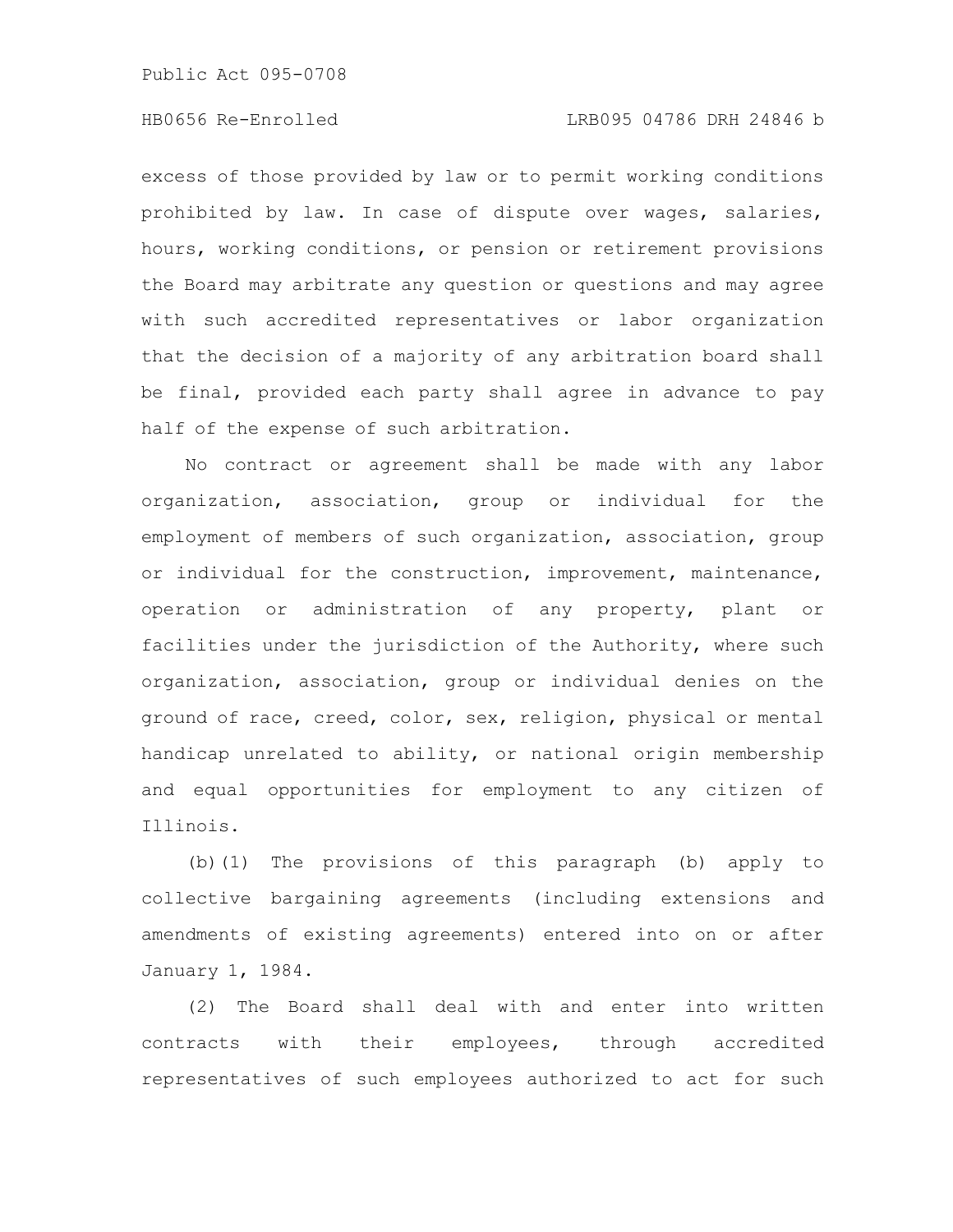employees concerning wages, salaries, hours, working conditions, and pension or retirement provisions about which a collective bargaining agreement has been entered prior to the effective date of this amendatory Act of 1983. Any such agreement of the Authority shall provide that the agreement may be reopened if the amended budget submitted pursuant to Section 2.18a of the Regional Transportation Authority Act is not approved by the Board of the Regional Transportation Authority. The agreement may not include a provision requiring the payment of wage increases based on changes in the Consumer Price Index. The Board shall not have the authority to enter into collective bargaining agreements with respect to inherent management rights, which include such areas of discretion or policy as the functions of the employer, standards of services, its overall budget, the organizational structure and selection of new employees and direction of personnel. Employers, however, shall be required to bargain collectively with regard to policy matters directly affecting wages, hours and terms and conditions of employment, as well as the impact thereon upon request by employee representatives. To preserve the rights of employers and exclusive representatives which have established collective bargaining relationships or negotiated collective bargaining agreements prior to the effective date of this amendatory Act of 1983, employers shall be required to bargain collectively with regard to any matter concerning wages, hours or conditions of employment about which they have bargained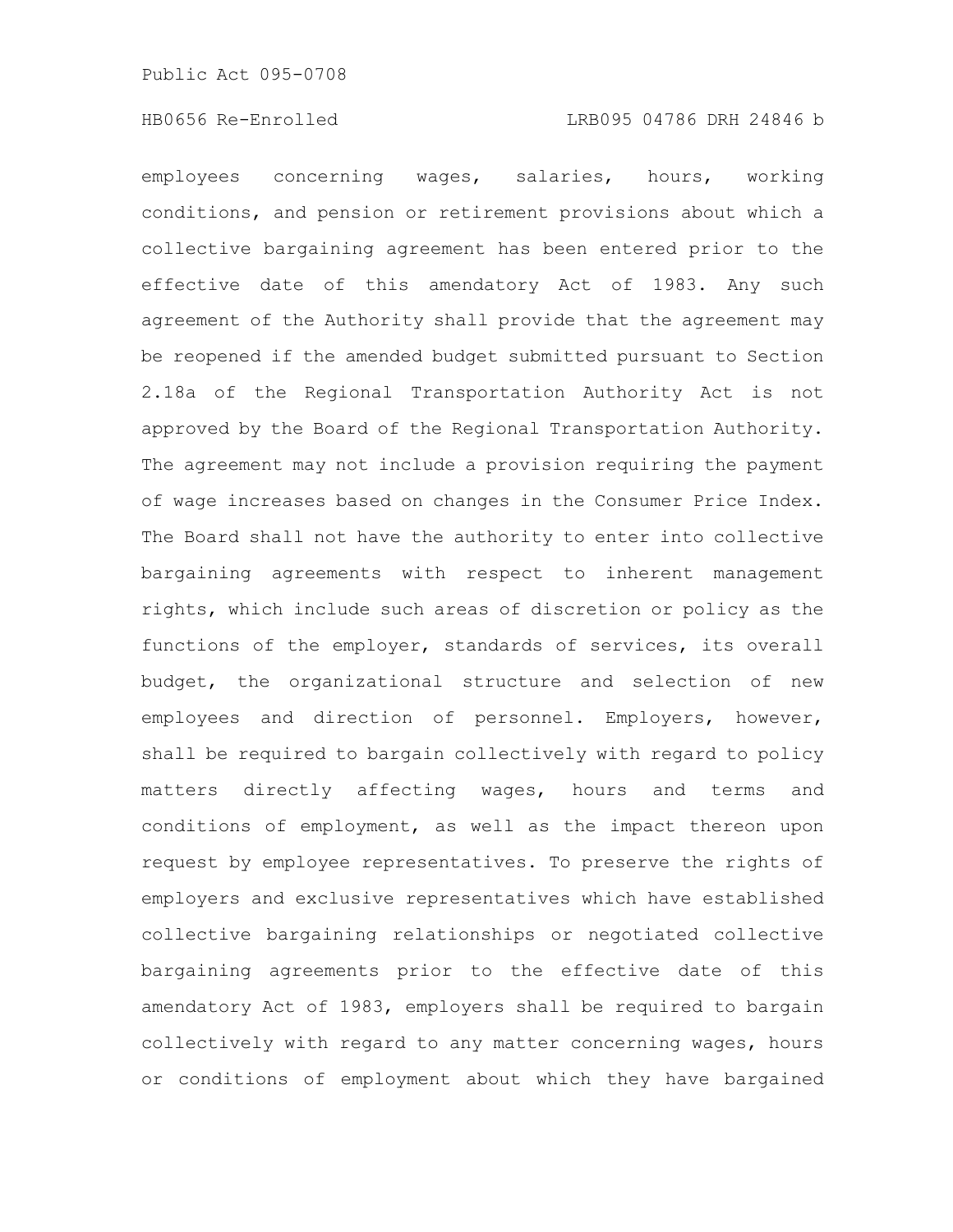prior to the effective date of this amendatory Act of 1983.

(3) The collective bargaining agreement may not include a prohibition on the use of part-time operators on any service operated by or funded by the Board, except where prohibited by federal law.

(4) Within 30 days of the signing of any such collective bargaining agreement, the Board shall determine the costs of each provision of the agreement, prepare an amended budget incorporating the costs of the agreement, and present the amended budget to the Board of the Regional Transportation Authority for its approval under Section 4.11 of the Regional Transportation Act. The Board of the Regional Transportation Authority may approve the amended budget by an affirmative vote of 12 two-thirds of its then Directors. If the budget is not approved by the Board of the Regional Transportation Authority, the agreement may be reopened and its terms may be renegotiated. Any amended budget which may be prepared following renegotiation shall be presented to the Board of the Regional Transportation Authority for its approval in like manner.

(Source: P.A. 83-886.)

(70 ILCS 3605/34) (from Ch. 111 2/3, par. 334)

Sec. 34. Budget and Program. The Authority, subject to the powers of the Regional Transportation Authority in Section 4.11 of the Regional Transportation Authority Act, shall control the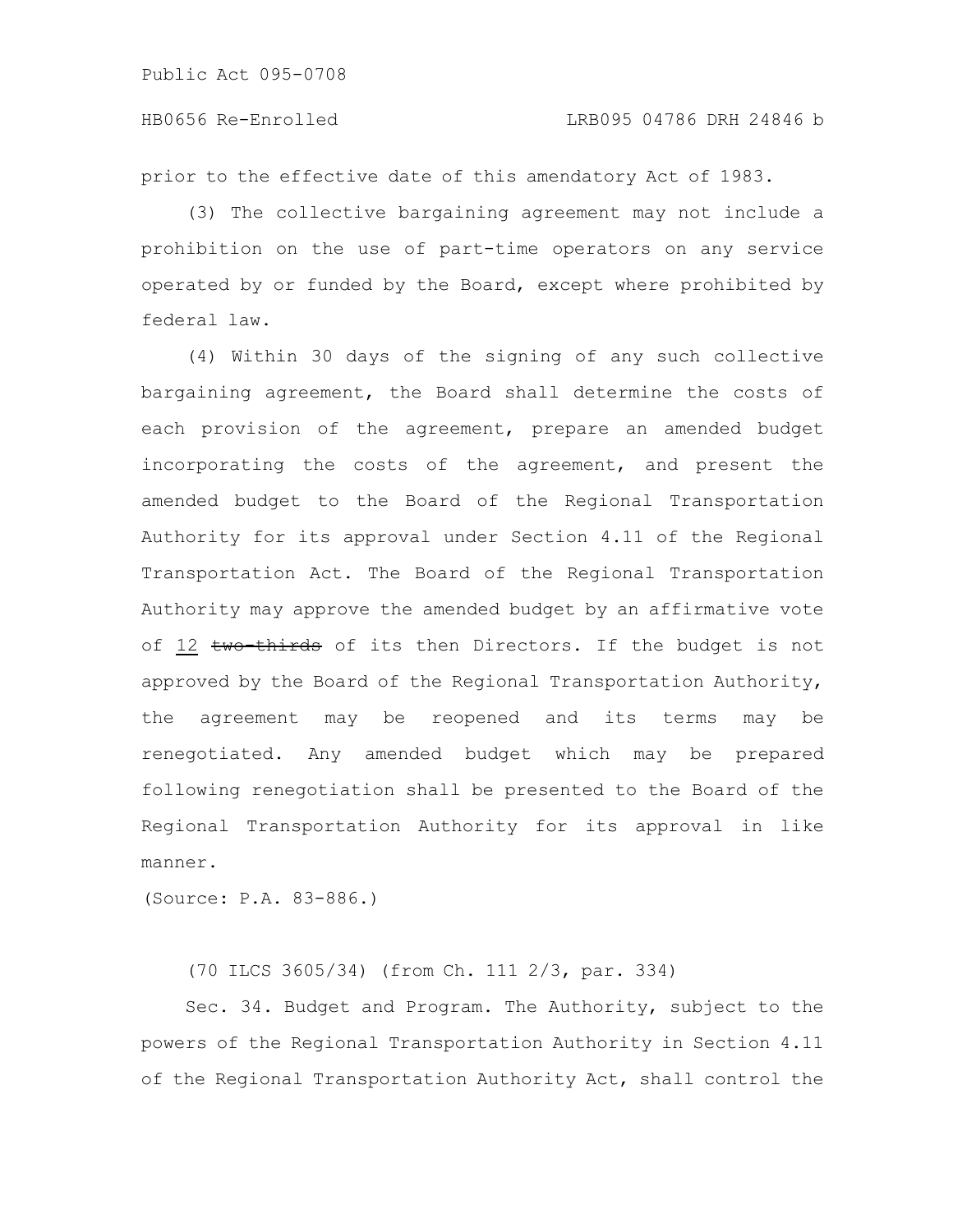finances of the Authority. It shall by ordinance appropriate money to perform the Authority's purposes and provide for payment of debts and expenses of the Authority. Each year the Authority shall prepare and publish a comprehensive annual budget and five-year capital program document, and a financial plan for the 2 years thereafter describing the state of the Authority and presenting for the forthcoming fiscal year and the two following years the Authority's plans for such operations and capital expenditures as it intends to undertake and the means by which it intends to finance them. The proposed budget, and financial plan, and five-year capital program shall be based on the Regional Transportation Authority's estimate of funds to be made available to the Authority by or through the Regional Transportation Authority and shall conform in all respects to the requirements established by the Regional Transportation Authority. The proposed program and budget, financial plan, and five-year capital program shall contain a statement of the funds estimated to be on hand at the beginning of the fiscal year, the funds estimated to be received from all sources for such year and the funds estimated to be on hand at the end of such year. After adoption of the Regional Transportation Authority's first Five-Year Program, as provided in Section 2.01 of the Regional Transportation Authority Act, the proposed program and budget shall specifically identify any respect in which the recommended program deviates from the Regional Transportation Authority's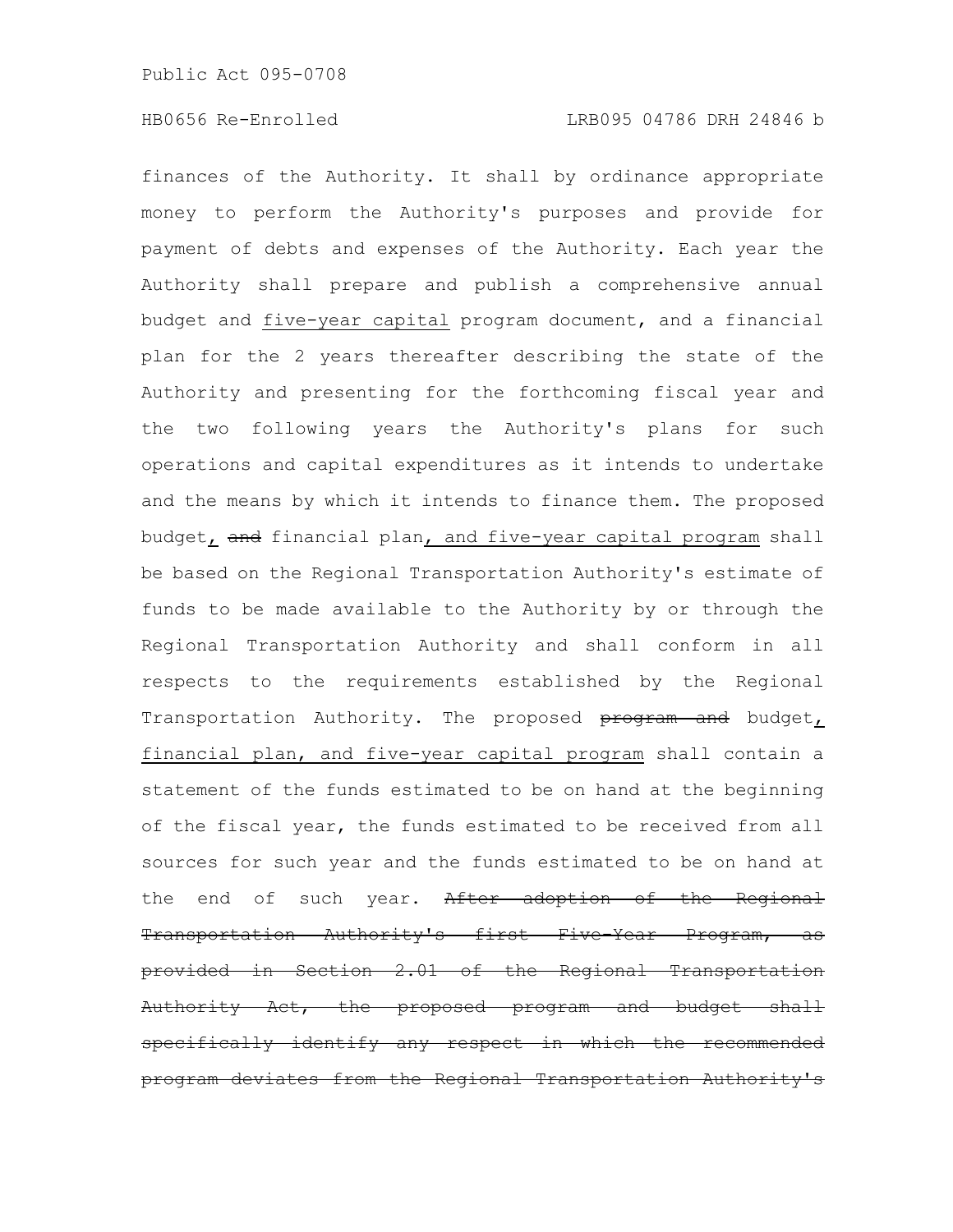then existing Five-Year Program, giving the reasons for such deviation. The proposed program and budget, financial plan, and five-year capital program shall be available at no cost for public inspection at the Authority's main office and at the Regional Transportation Authority's main office at least 3 weeks prior to any public hearing. Before the proposed budget, and program and financial plan, and five-year capital program are submitted to the Regional Transportation Authority, the Authority shall hold at least one public hearing thereon in each of the counties in which the Authority provides service. All Board members of the Authority shall attend a majority of the public hearings unless reasonable cause is given for their absence. After the public hearings, the Board of the Authority shall hold at least one meeting for consideration of the proposed program and budget with the Cook County Board. After conducting such hearings and holding such meetings and after making such changes in the proposed program and budget, financial plan, and five-year capital program as the Board deems appropriate, it shall adopt an annual budget ordinance at least by November 15th preceding the beginning of each fiscal year. The budget, and program, and financial plan, and five-year capital program shall then be submitted to the Regional Transportation Authority as provided in Section 4.11 of the Regional Transportation Authority Act. In the event that the Board of the Regional Transportation Authority determines that the budget, and program, and financial plan, and five-year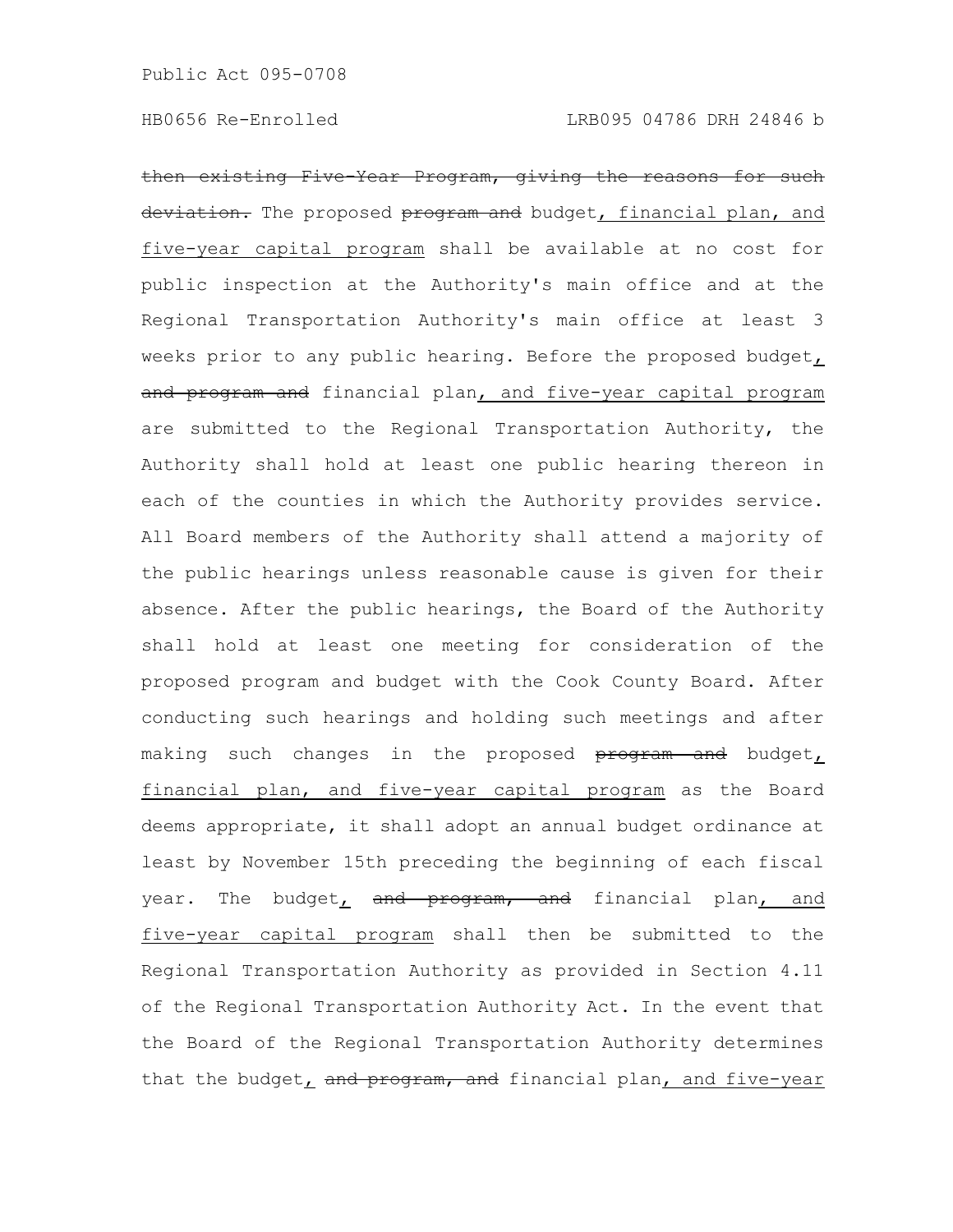capital program do not meet the standards of said Section 4.11, the Board of the Authority shall make such changes as are necessary to meet such requirements and adopt an amended budget ordinance. The amended budget ordinance shall be resubmitted to the Regional Transportation Authority pursuant to said Section 4.11. The ordinance shall appropriate such sums of money as are deemed necessary to defray all necessary expenses and obligations of the Authority, specifying purposes and the objects or programs for which appropriations are made and the amount appropriated for each object or program. Additional appropriations, transfers between items and other changes in such ordinance which do not alter the basis upon which the balanced budget determination was made by the Regional Transportation Authority may be made from time to time by the Board.

The budget shall:

(i) show a balance between (A) anticipated revenues from all sources including operating subsidies and (B) the costs of providing the services specified and of funding any operating deficits or encumbrances incurred in prior periods, including provision for payment when due of principal and interest on outstanding indebtedness;

(ii) show cash balances including the proceeds of any anticipated cash flow borrowing sufficient to pay with reasonable promptness all costs and expenses as incurred;

(iii) provide for a level of fares or charges and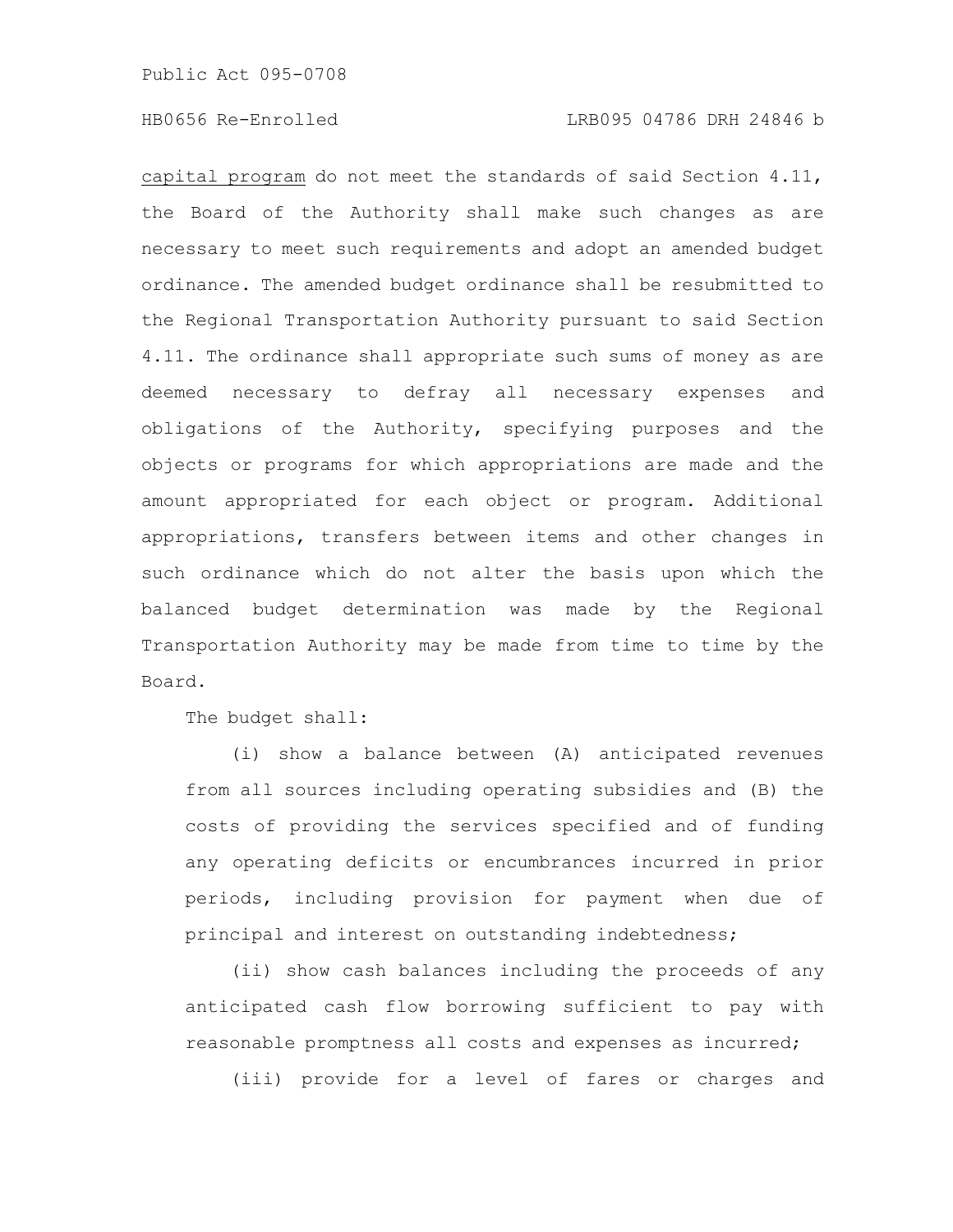## HB0656 Re-Enrolled LRB095 04786 DRH 24846 b

operating or administrative costs for the public transportation provided by or subject to the jurisdiction of the Board sufficient to allow the Board to meet its required system generated revenue recovery ratio as determined in accordance with subsection (a) of Section 4.11 of the Regional Transportation Authority Act;

(iv) be based upon and employ assumptions and projections which are reasonable and prudent;

(v) have been prepared in accordance with sound financial practices as determined by the Board of the Regional Transportation Authority; and

(vi) meet such other financial, budgetary, or fiscal requirements that the Board of the Regional Transportation Authority may by rule or regulation establish; and  $\div$ 

(vii) be consistent with the goals and objectives adopted by the Regional Transportation Authority in the Strategic Plan.

The Board shall establish a fiscal operating year. At least thirty days prior to the beginning of the first full fiscal year after the creation of the Authority, and annually thereafter, the Board shall cause to be prepared a tentative budget which shall include all operation and maintenance expense for the ensuing fiscal year. The tentative budget shall be considered by the Board and, subject to any revision and amendments as may be determined, shall be adopted prior to the first day of the ensuing fiscal year as the budget for that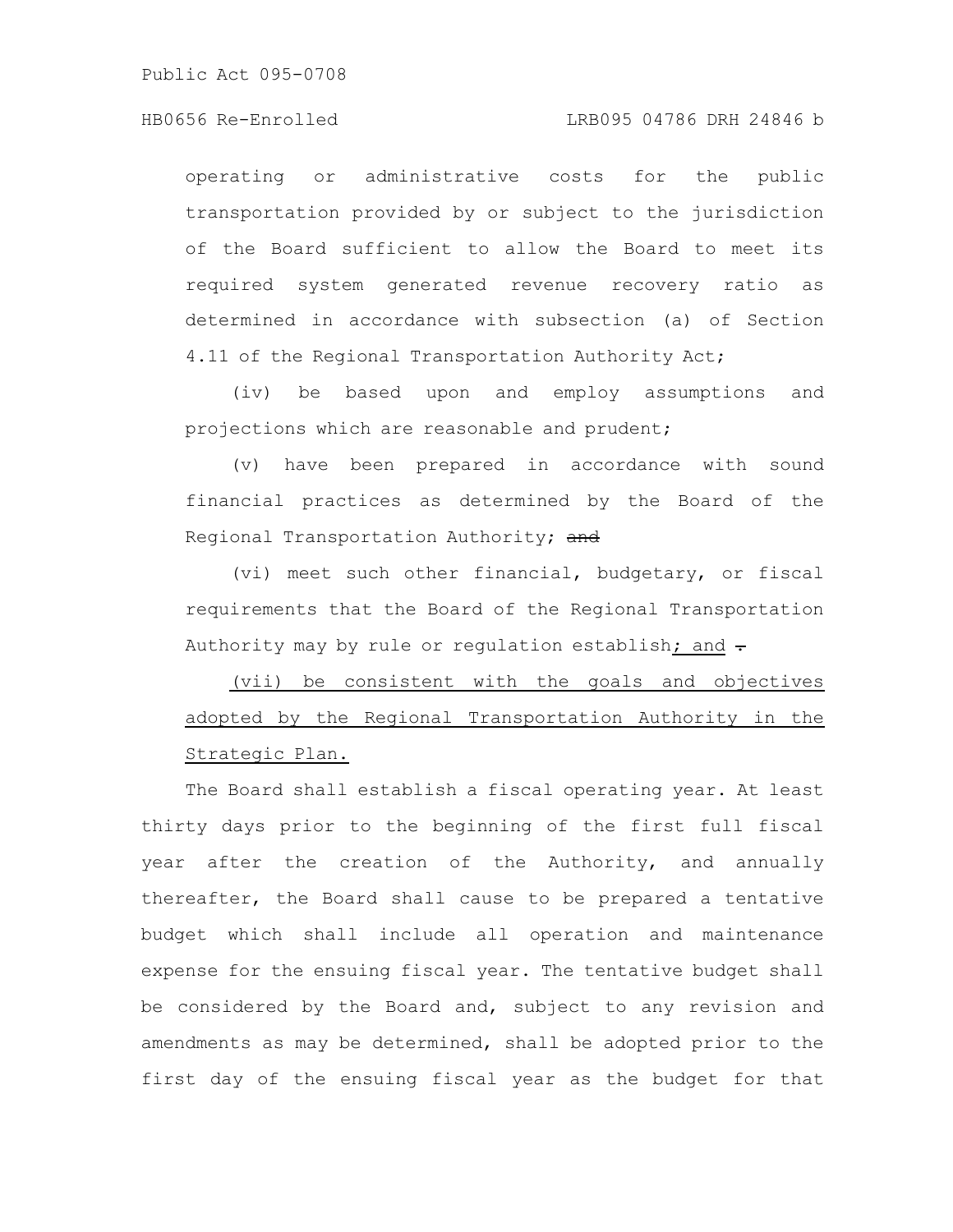## HB0656 Re-Enrolled LRB095 04786 DRH 24846 b

year. No expenditures for operations and maintenance in excess of the budget shall be made during any fiscal year except by the affirmative vote of at least five members of the Board. It shall not be necessary to include in the annual budget any statement of necessary expenditures for pensions or retirement annuities, or for interest or principal payments on bonds or certificates, or for capital outlays, but it shall be the duty of the Board to make provision for payment of same from appropriate funds. The Board may not alter its fiscal year without the prior approval of the Board of the Regional Transportation Authority.

(Source: P.A. 87-1249.)

#### (70 ILCS 3605/46) (from Ch. 111 2/3, par. 346)

Sec. 46. Citizens Advisory Board. The Board shall establish a citizens advisory board composed of 11 residents of those portions of the metropolitan region in which the Authority provides service who have an interest in public transportation, one of whom shall be at least 65 years of age. The members of the advisory board shall be named for 2 year terms, shall select one of their members to serve as chairman and shall serve without compensation. The citizens advisory board shall meet with Board at least quarterly and advise the Board of the impact of its policies and programs on the communities it serves. Appointments to the citizens advisory board should, to the greatest extent possible, reflect the ethnic, cultural, and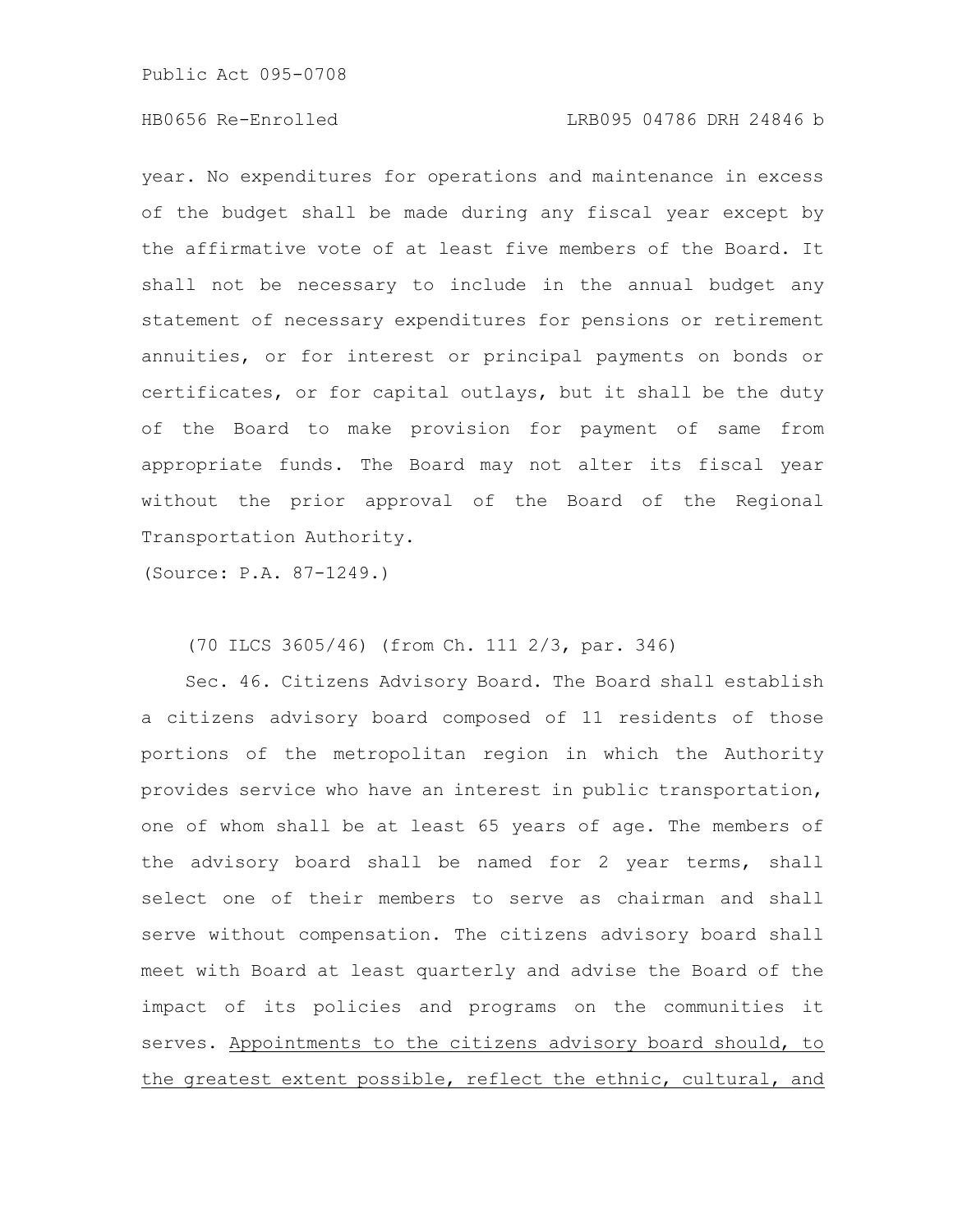geographic diversity of all persons residing within the metropolitan region in which the Authority provides service. (Source: P.A. 87-226.)

(70 ILCS 3605/50 new)

Sec. 50. Disadvantaged Business Enterprise Contracting and Equal Employment Opportunity Programs. The Authority shall, as soon as is practicable but in no event later than two years after the effective date of this amendatory Act of the 95th General Assembly, establish and maintain a disadvantaged business enterprise contracting program designed to ensure non-discrimination in the award and administration of contracts not covered under a federally mandated disadvantaged business enterprise program. The program shall establish narrowly tailored goals for the participation of disadvantaged business enterprises as the Authority determines appropriate. The goals shall be based on demonstrable evidence of the availability of ready, willing, and able disadvantaged business enterprises relative to all businesses ready, willing, and able to participate on the program's contracts. The program shall require the Authority to monitor the progress of the contractors' obligations with respect to the program's goals. Nothing in this program shall conflict with or interfere with the maintenance or operation of, or compliance with, any federally mandated disadvantaged business enterprise program. The Authority shall establish and maintain a program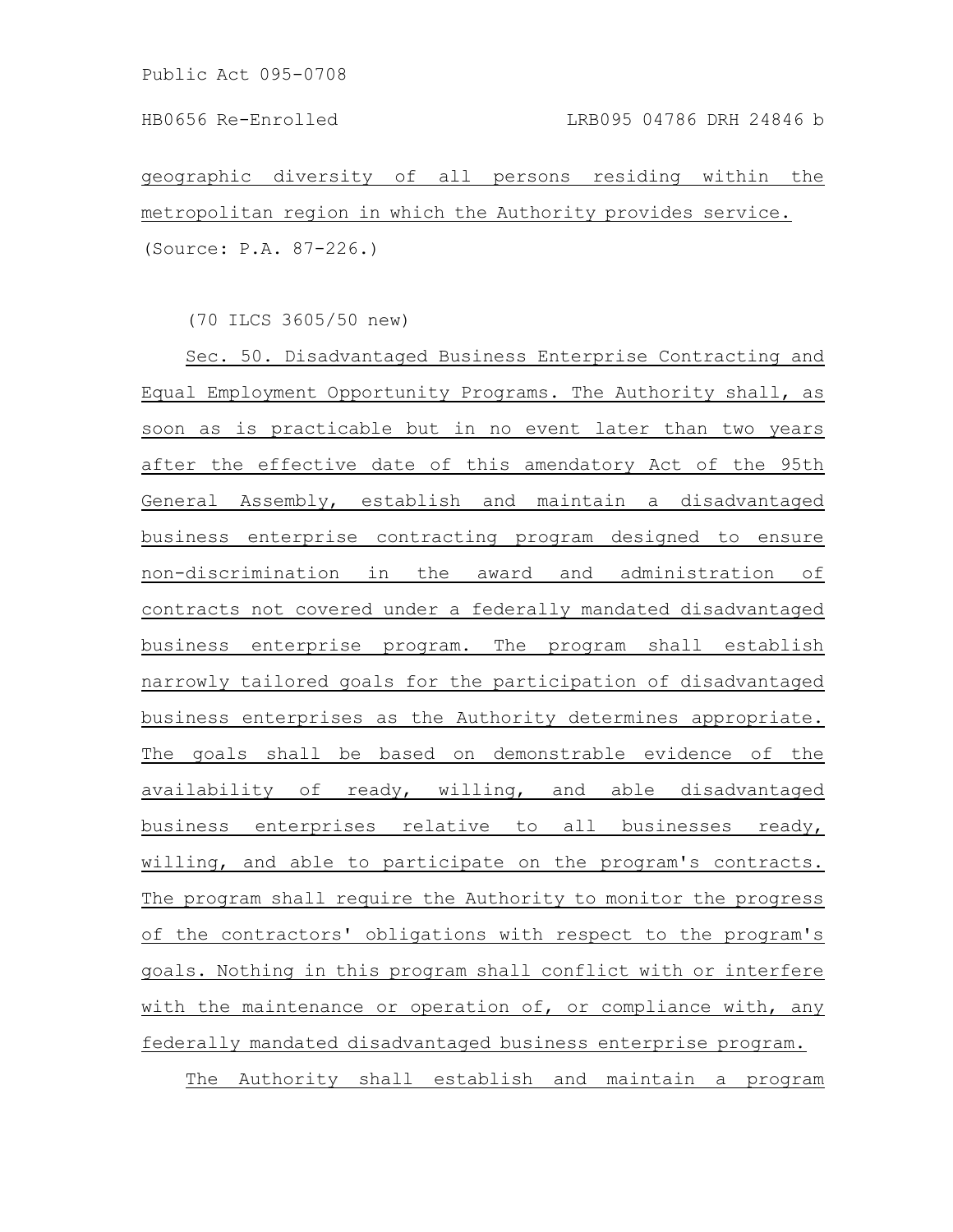designed to promote equal employment opportunity. Each year, no later than October 1, the Authority shall report to the General Assembly on the number of employees of the Authority and the number of employees who have designated themselves as members of a minority group and gender.

Each year no later than October 1, and starting no later than the October 1 after the establishment of the disadvantaged business enterprise contracting program, the Authority shall submit a report with respect to such program to the General Assembly. In addition, no later than October 1 of each year, the Authority shall submit a copy of its federally mandated semi-annual Uniform Report of Disadvantaged Business Enterprises Awards or Commitments and Payments to the General Assembly.

(70 ILCS 3605/51 new)

Sec. 51. Notwithstanding any law to the contrary, no later than 60 days following the effective date of this amendatory Act of the 95th General Assembly, any fixed route public transportation services provided by, or under grant or purchase of service contracts of, the Board shall be provided without charge to all senior citizens of the Metropolitan Region (as such term is defined in 70 ILCS 3615/1.03) aged 65 and older, under such conditions as shall be prescribed by the Board.

Section 16. The Local Mass Transit District Act is amended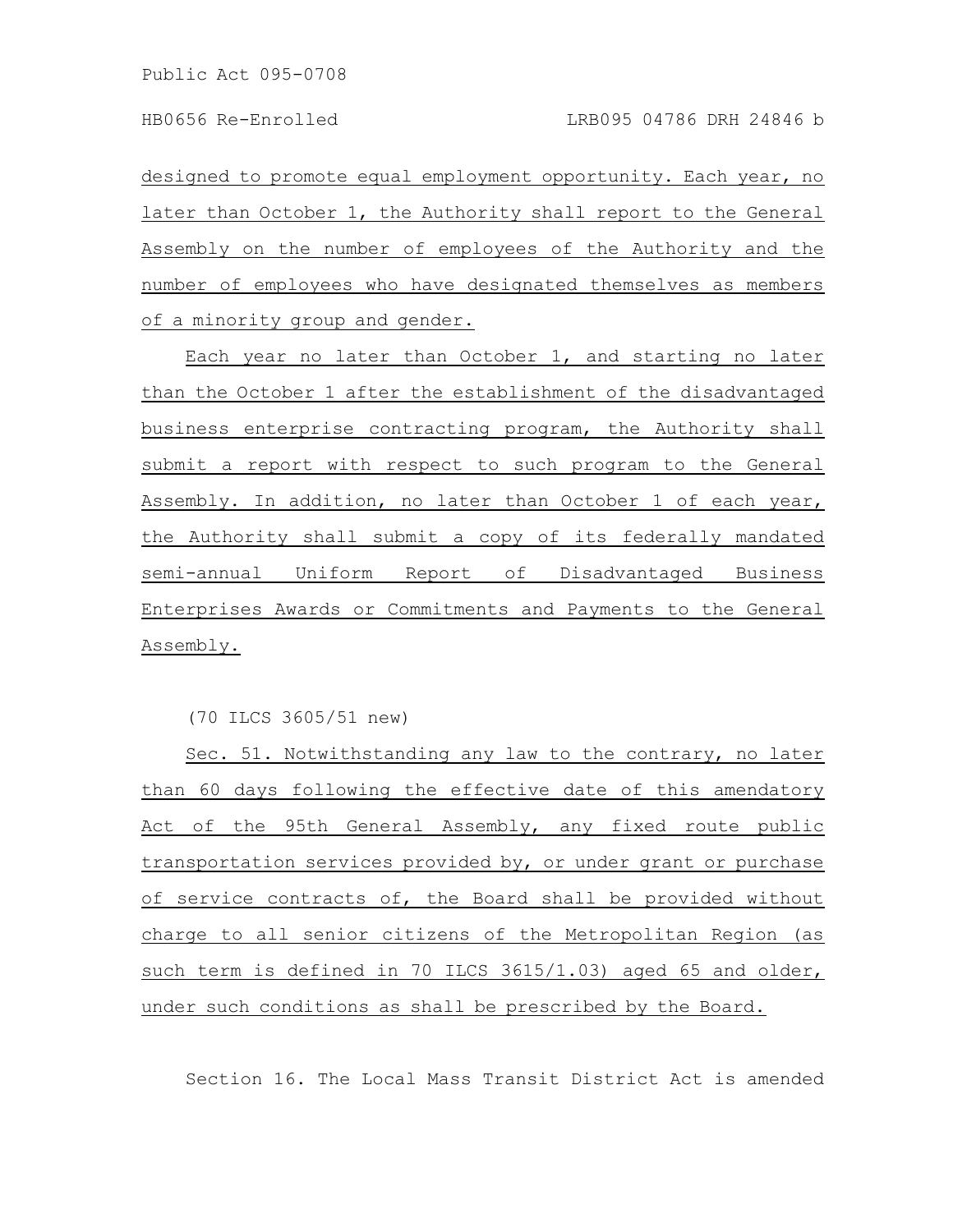by adding Section 8.6 as follows:

(70 ILCS 3610/8.6 new)

Sec. 8.6. Notwithstanding any law to the contrary, no later than 60 days following the effective date of this amendatory Act of the 95th General Assembly, any fixed route public transportation services provided by, or under grant or purchase of service contracts of, every District shall be provided without charge to all senior citizens of the District aged 65 and older, under such conditions as shall be prescribed by the District.

Section 20. The Regional Transportation Authority Act is amended by changing Sections 1.02, 2.01, 2.04, 2.05, 2.09, 2.12, 2.14, 2.18a, 2.30, 3.01, 3.03, 3.05, 3A.10, 3A.11, 3A.14, 3B.02, 3B.03, 3B.05, 3B.07, 3B.09, 3B.10, 3B.11, 3B.12, 3B.13, 4.01, 4.02, 4.02a, 4.02b, 4.03, 4.04, 4.09, 4.11, 4.13, 4.14, and 5.01 and by adding Sections 2.01a, 2.01b, 2.01c, 2.01d, 2.01e, 2.12b, 2.31, 3A.15, 3B.14, and 4.03.3 as follows:

(70 ILCS 3615/1.02) (from Ch. 111 2/3, par. 701.02)

Sec. 1.02. Findings and Purpose. (a) The General Assembly finds;

(i) Public transportation is, as provided in Section 7 of Article XIII of the Illinois Constitution, an essential public purpose for which public funds may be expended and that Section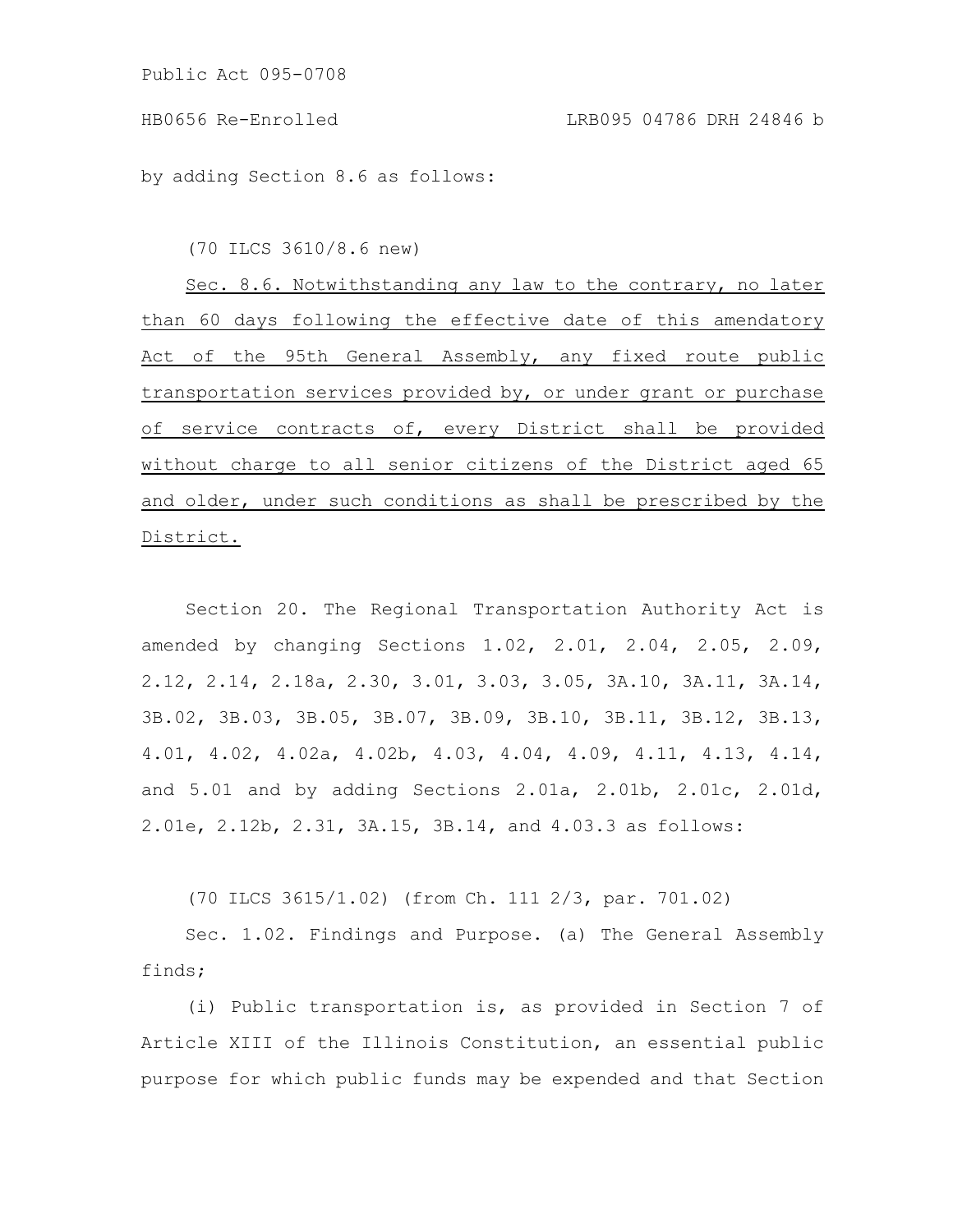authorizes the State to provide financial assistance to units of local government for distribution to providers of public transportation. There is an urgent need to reform and continue a unit of local government to assure the proper management of public transportation and to receive and distribute State or federal operating assistance and to raise and distribute revenues for local operating assistance. System generated revenues are not adequate for such service and a public need exists to provide for, aid and assist public transportation in the northeastern area of the State, consisting of Cook, DuPage, Kane, Lake, McHenry and Will Counties.

(ii) Comprehensive and coordinated regional public transportation is essential to the public health, safety and welfare. It is essential to economic well-being, maintenance of full employment, conservation of sources of energy and land for open space and reduction of traffic congestion and for providing and maintaining a healthful environment for the benefit of present and future generations in the metropolitan region. Public transportation improves the mobility of the public and improves access to jobs, commercial facilities, schools and cultural attractions. Public transportation decreases air pollution and other environmental hazards resulting from excessive use of automobiles and allows for more efficient land use and planning.

(iii) Because system generated receipts are not presently adequate, public transportation facilities and services in the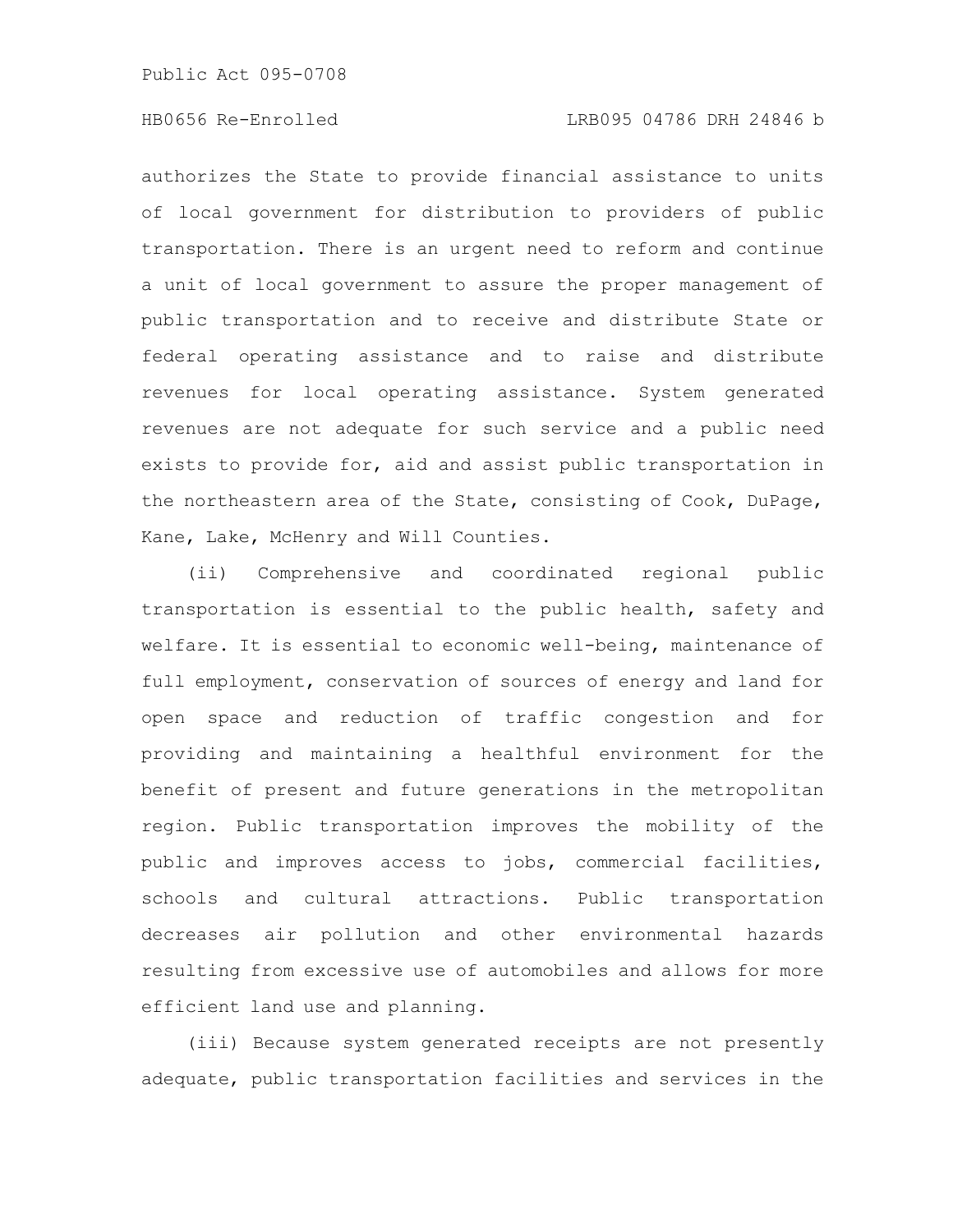## HB0656 Re-Enrolled LRB095 04786 DRH 24846 b

northeastern area are in grave financial condition. With existing methods of financing, coordination and management, and relative convenience of automobiles, such public transportation facilities are not providing adequate public transportation to insure the public health, safety and welfare.

(iv) Additional commitments to the special public transportation needs problems of the disabled handicapped, the economically disadvantaged, and the elderly are necessary.

(v) To solve these problems, it is necessary to provide for the creation of a regional transportation authority with the powers necessary to insure adequate public transportation.

(b) The General Assembly further finds, in connection with this amendatory Act of 1983:

(i) Substantial, recurring deficits in the operations of public transportation services subject to the jurisdiction of the Regional Transportation Authority and periodic cash shortages have occurred either of which could bring about a loss of public transportation services throughout the metropolitan region at any time;

(ii) A substantial or total loss of public transportation services or any segment thereof would create an emergency threatening the safety and well-being of the people in the northeastern area of the State; and

(iii) To meet the urgent needs of the people of the metropolitan region that such an emergency be averted and to provide financially sound methods of managing the provision of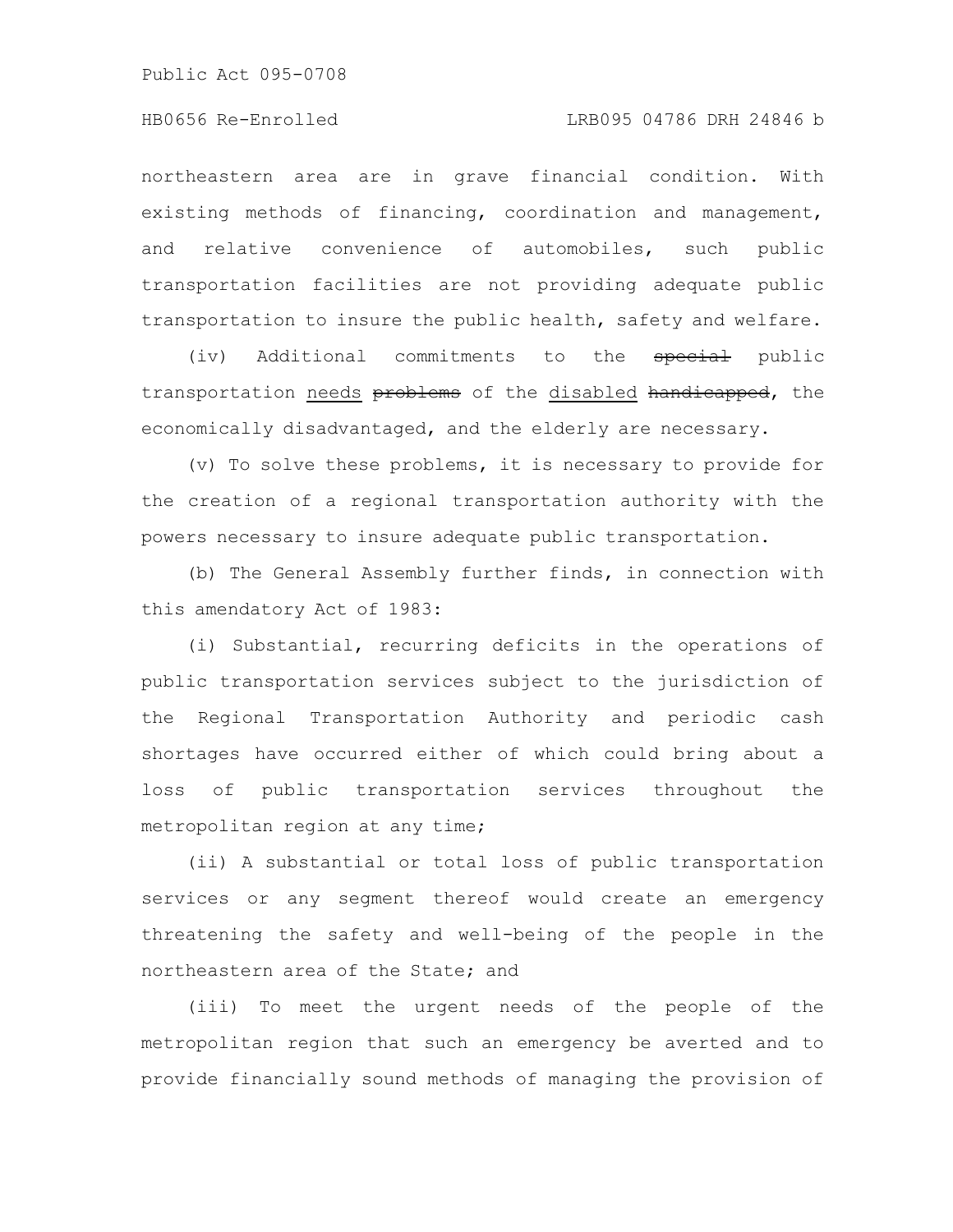## HB0656 Re-Enrolled LRB095 04786 DRH 24846 b

public transportation services in the northeastern area of the State, it is necessary, while maintaining and continuing the existing Authority, to modify the powers and responsibilities of the Authority, to reallocate responsibility for operating decisions, to change the composition and appointment of the Board of Directors thereof, and to immediately establish a new Board of Directors.

(c) The General Assembly further finds in connection with this amendatory Act of the 95th General Assembly:

(i) The economic vitality of northeastern Illinois requires regionwide and systemwide efforts to increase ridership on the transit systems, constrain road congestion within the metropolitan region, and allocate resources for transportation so as to assist in the development of an adequate, efficient, and coordinated regional transportation system that is in a state of good repair.

(ii) To achieve the purposes of this amendatory Act of the 95th General Assembly, the powers and duties of the Authority must be enhanced to improve overall planning and coordination, to achieve an integrated and efficient regional transit system, to advance the mobility of transit users, and to increase financial transparency of the Authority and the Service Boards.

(d)  $\left\lbrace e \right\rbrace$  It is the purpose of this Act to provide for, aid and assist public transportation in the northeastern area of the State without impairing the overall quality of existing public transportation by providing for the creation of a single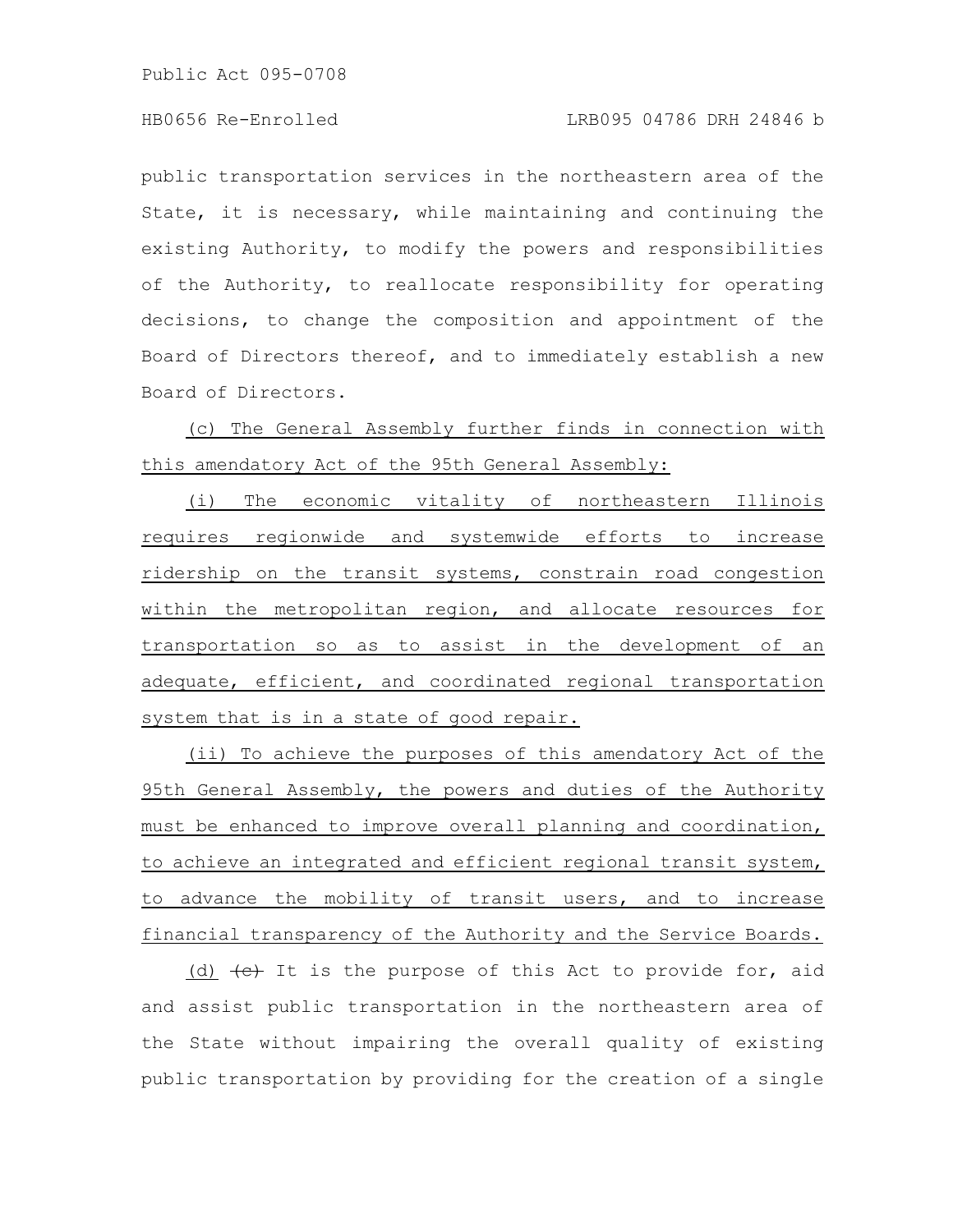authority responsive to the people and elected officials of the area and with the power and competence to develop, implement, and enforce plans that promote adequate, efficient, and coordinated public transportation, provide financial review of the providers of public transportation in the metropolitan region and facilitate public transportation provided by Service Boards which is attractive and economical to users, comprehensive, coordinated among its various elements, economical, safe, efficient and coordinated with area and State plans.

(Source: P.A. 83-885; 83-886.)

(70 ILCS 3615/2.01) (from Ch. 111 2/3, par. 702.01)

Sec. 2.01. General Allocation of Responsibility for Public Transportation. Provision of Public Transportation and Program.

(a) In order to accomplish the  $\frac{1}{10}$  purposes as set forth in this Act, the responsibility for planning, operating, and funding public transportation in the metropolitan region shall be allocated as described in this Act. The Authority shall:

(i) adopt plans that implement the public policy of the State to provide adequate, efficient, and coordinated public transportation throughout the metropolitan region;

(ii) set goals, objectives, and standards for the Authority, the Service Boards, and transportation agencies;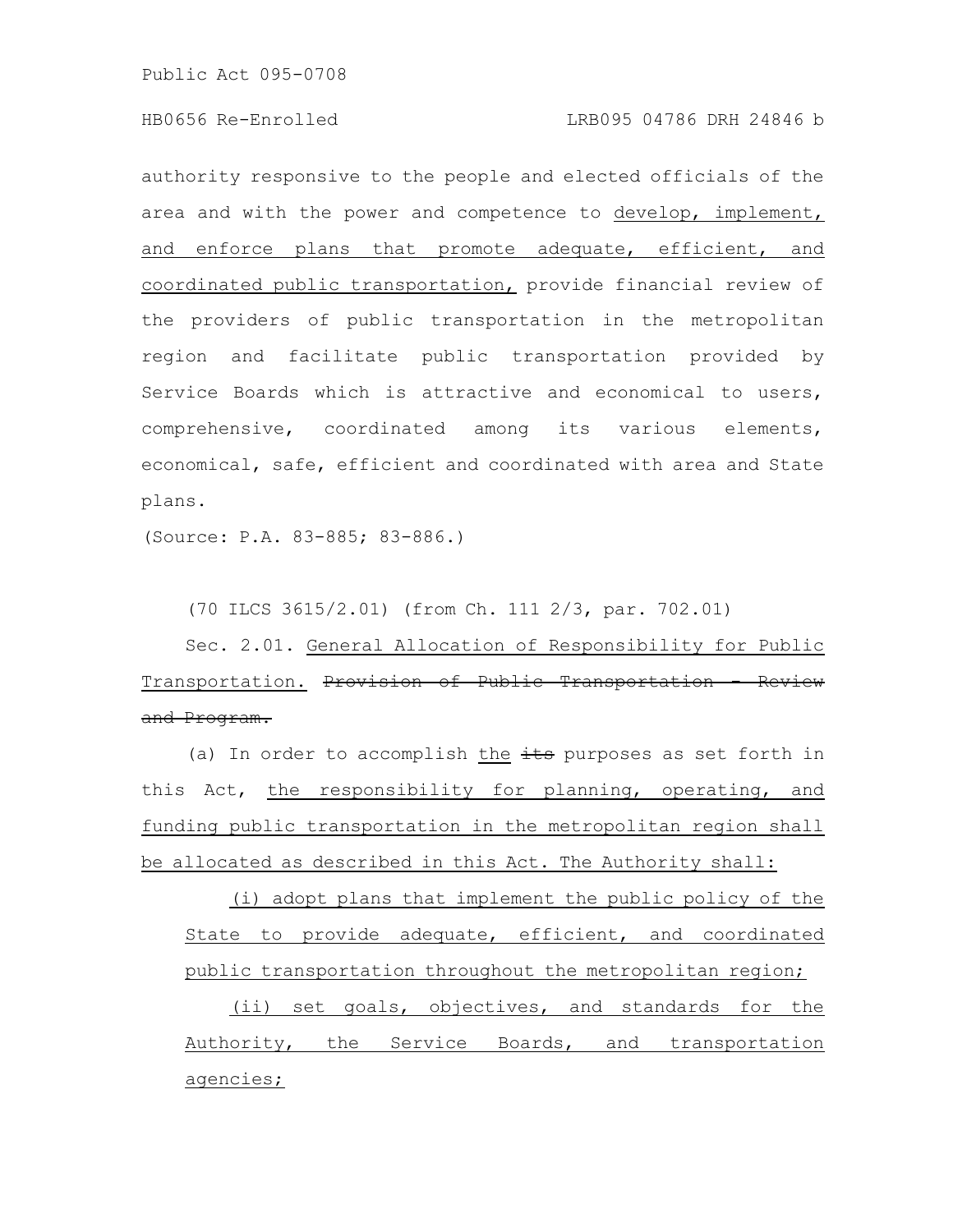HB0656 Re-Enrolled LRB095 04786 DRH 24846 b

(iii) develop performance measures to inform the public about the extent to which the provision of public transportation in the metropolitan region meets those goals, objectives, and standards;

(iv) allocate operating and capital funds made available to support public transportation in the metropolitan region;

(v) provide financial oversight of the Service Boards; and

(vi) coordinate the provision of public transportation and the investment in public transportation facilities to enhance the integration of public transportation throughout the metropolitan region, all as provided in this Act.

The the Service Boards shall, on a continuing basis determine the level, nature and kind of public transportation which should be provided for the metropolitan region in order to meet the plans, goals, objectives, and standards adopted by the Authority. The Service Boards may provide public transportation by purchasing such service from transportation agencies through purchase of service agreements, by grants to such agencies or by operating such service, all pursuant to this Act and the "Metropolitan Transit Authority Act", as now or hereafter amended. Certain of its actions to implement the responsibilities allocated to the Authority in this subsection (a) shall be taken in 3 public documents adopted by the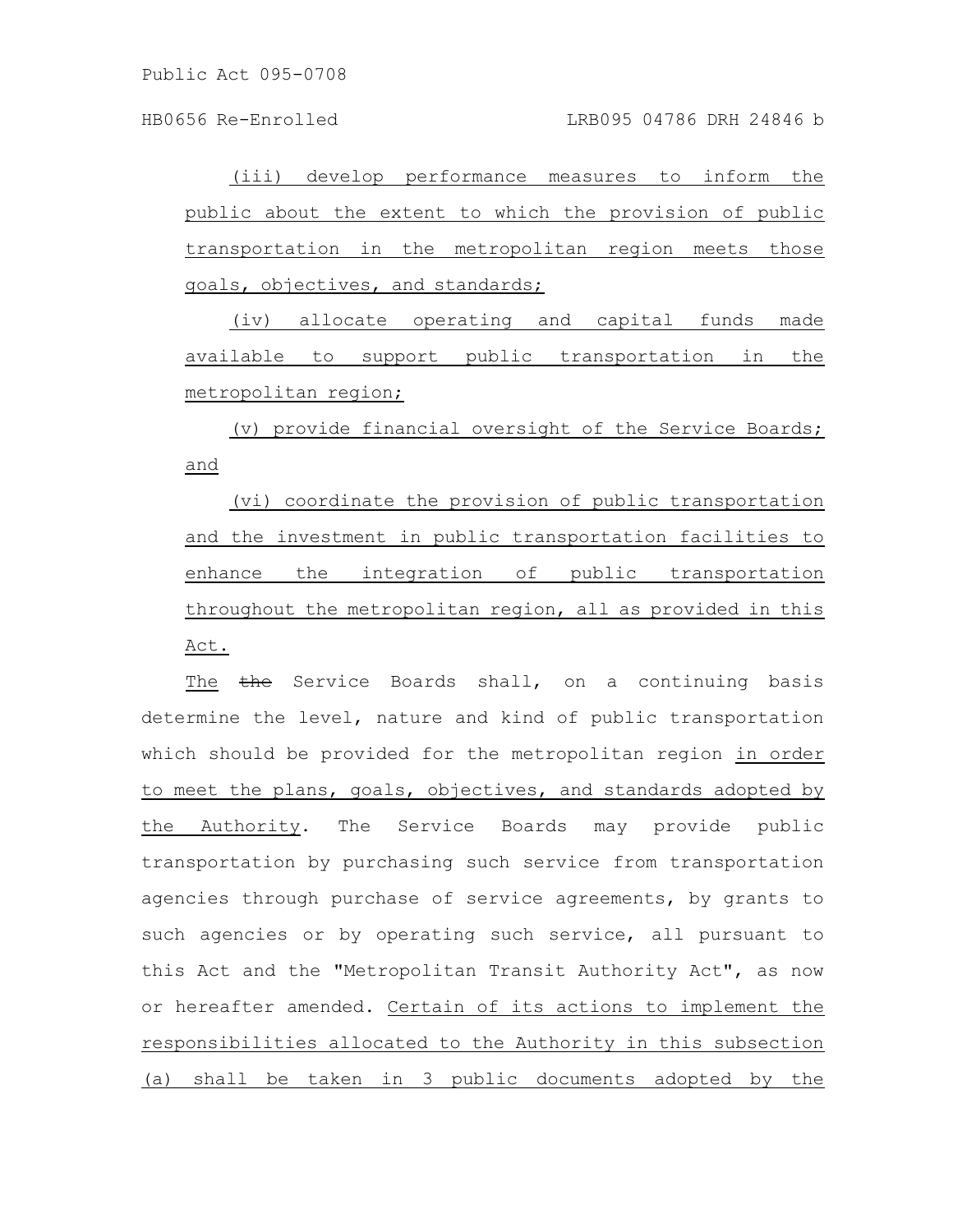affirmative vote of at least 12 of its then Directors: A Strategic Plan; a Five-Year Capital Program; and an Annual Budget and Two-Year Financial Plan. The Authority establish a policy to provide adequate public transportat throughout the metropolitan region.

(b) The Authority shall subject the operating and capital plans and expenditures of the Service Boards in the metropolitan region with regard to public transportation to continuing review so that the Authority may budget and expend its funds with maximum effectiveness and efficiency. The Authority shall conduct audits of each of the Service Boards no less than every 5 years. Such audits may include management, performance, financial, and infrastructure condition audits. The Authority may conduct management, performance, financial, and infrastructure condition audits of transportation agencies that receive funds from the Authority. The Authority may direct a Service Board to conduct any such audit of a transportation agency that receives funds from such Service Board, and the Service Board shall comply with such request to the extent it has the right to do so. These audits of the Service Boards or transportation agencies may be project or service specific audits to evaluate their achievement of the goals and objectives of that project or service and their compliance with any applicable requirements. Certain of its recommendations this regard shall be set forth in 2 public documents, Five-Year Program provided for in this Section and an Annual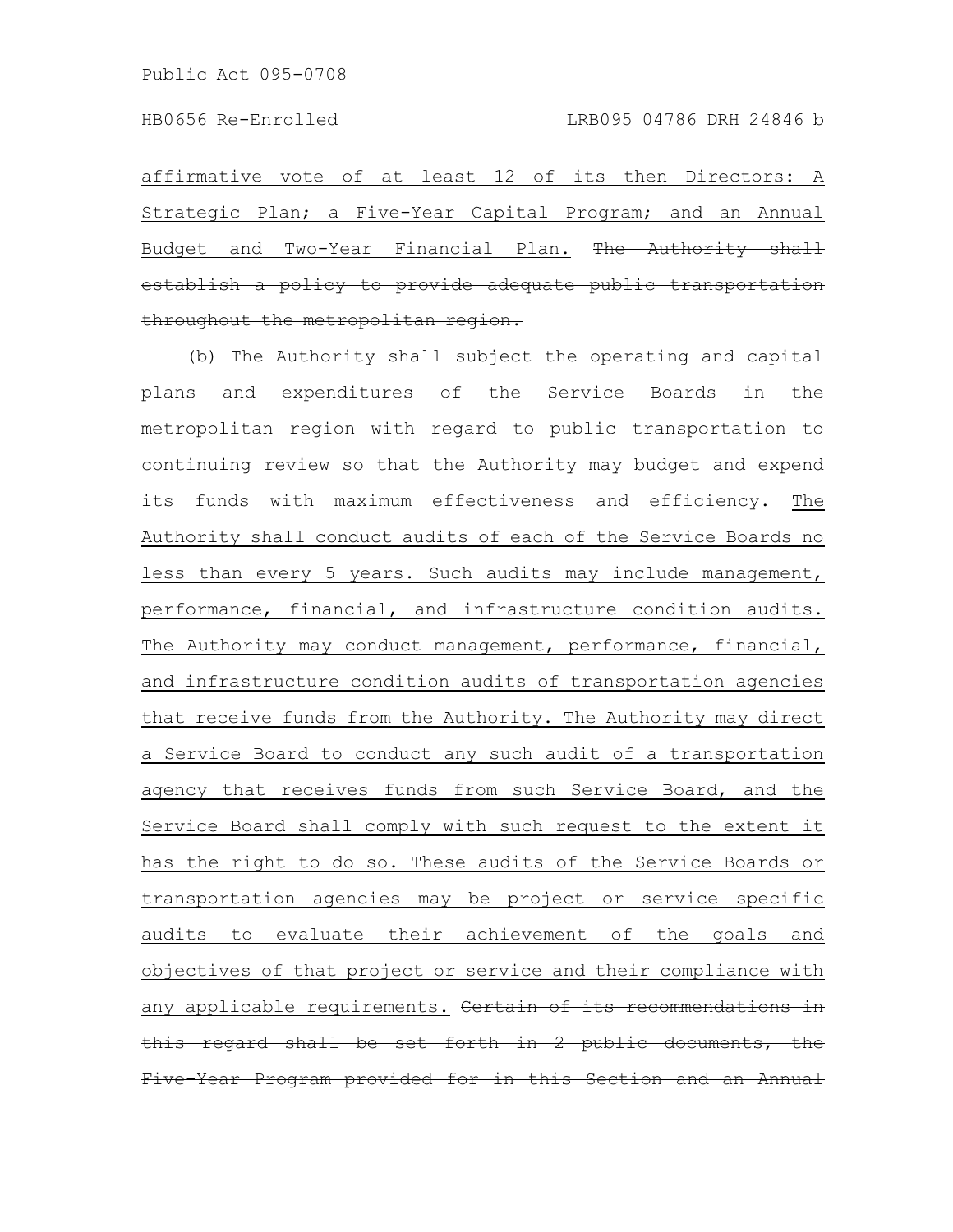Budget and Program provided for in Section 4.01.

(c) The Authority shall, in consultation with the Service Boards, each year prepare and, by ordinance, adopt, after public hearings held in each county in the metropolitan region, a Five-Year Program to inform the public and government officials of the Authority's objectives and program for operations and capital development during the forthcoming five-year period. The Five-Year Program shall set forth the standards of service which the public may expect; each Service Board's plans for coordinating routes and service of the various transportation agencies; the anticipated expense of providing public transportation at standards of service then existing and under alternative operating programs; the nature, location and expense of anticipated capital improvements exceeding \$250,000, by specific item and by fiscal year; and such demographic and other data developed by planning and other related agencies, as the Authority shall consider pertinent to the Service Boards' decisions as to levels and nature of service, including without limitation the patterns of population density and growth, projected commercial and residential development, environmental factors and the availability of alternative modes of transportation. The Five-Year Program shall be adopted on the affirmative votes of 9 of the then Directors.

(Source: P.A. 83-886.)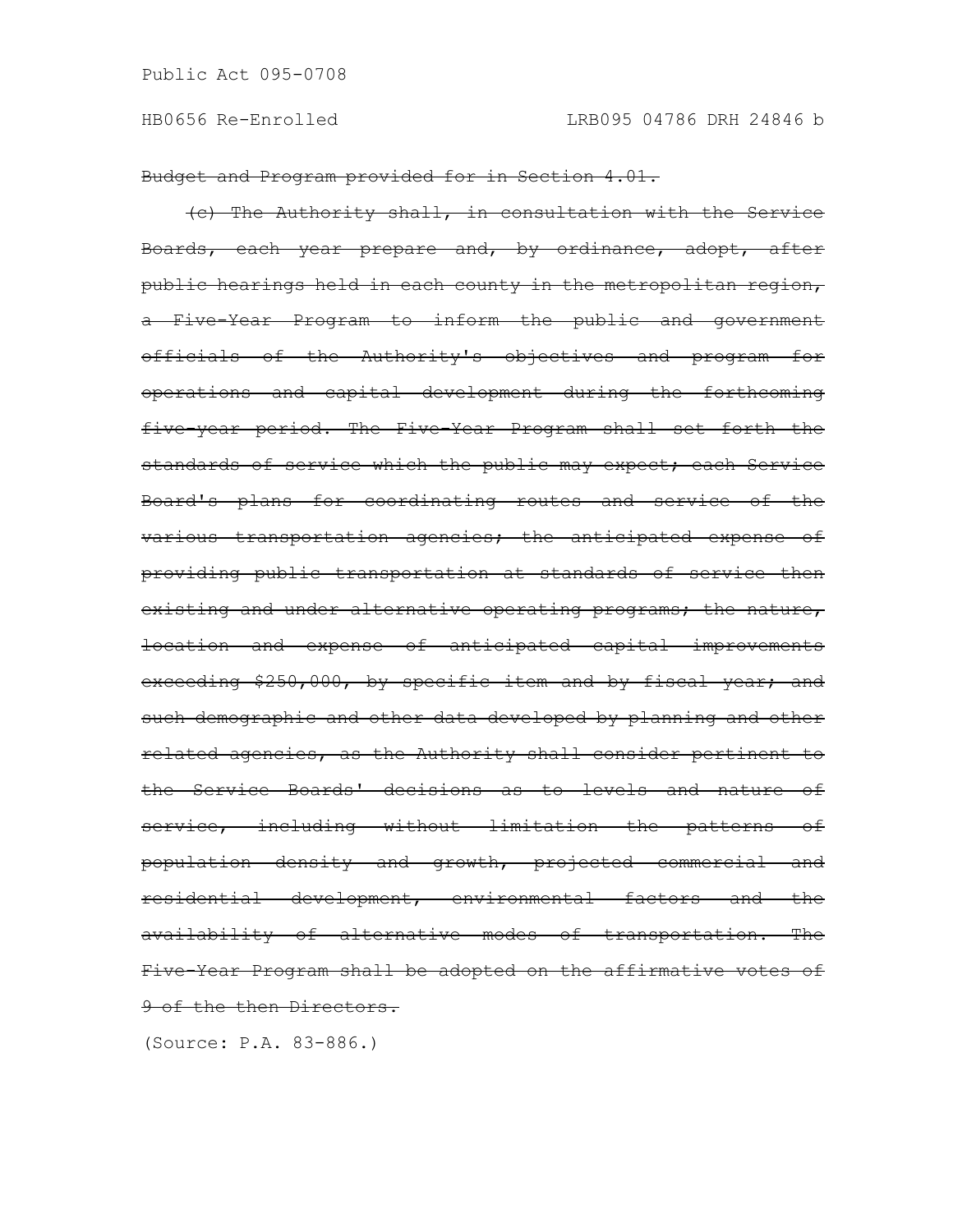(70 ILCS 3615/2.01a new)

Sec. 2.01a. Strategic Plan.

(a) By the affirmative vote of at least 12 of its then Directors, the Authority shall adopt a Strategic Plan, no less than every 5 years, after consultation with the Service Boards and after holding a minimum of 3 public hearings in Cook County and one public hearing in each of the other counties in the region. The Executive Director of the Authority shall review the Strategic Plan on an ongoing basis and make recommendations to the Board of the Authority with respect to any update or amendment of the Strategic Plan. The Strategic Plan shall describe the specific actions to be taken by the Authority and the Service Boards to provide adequate, efficient, and coordinated public transportation.

(b) The Strategic Plan shall identify goals and objectives with respect to:

(i) increasing ridership and passenger miles on public transportation funded by the Authority;

(ii) coordination of public transportation services and the investment in public transportation facilities to enhance the integration of public transportation throughout the metropolitan region;

(iii) coordination of fare and transfer policies to promote transfers by riders among Service Boards, transportation agencies, and public transportation modes, which may include goals and objectives for development of a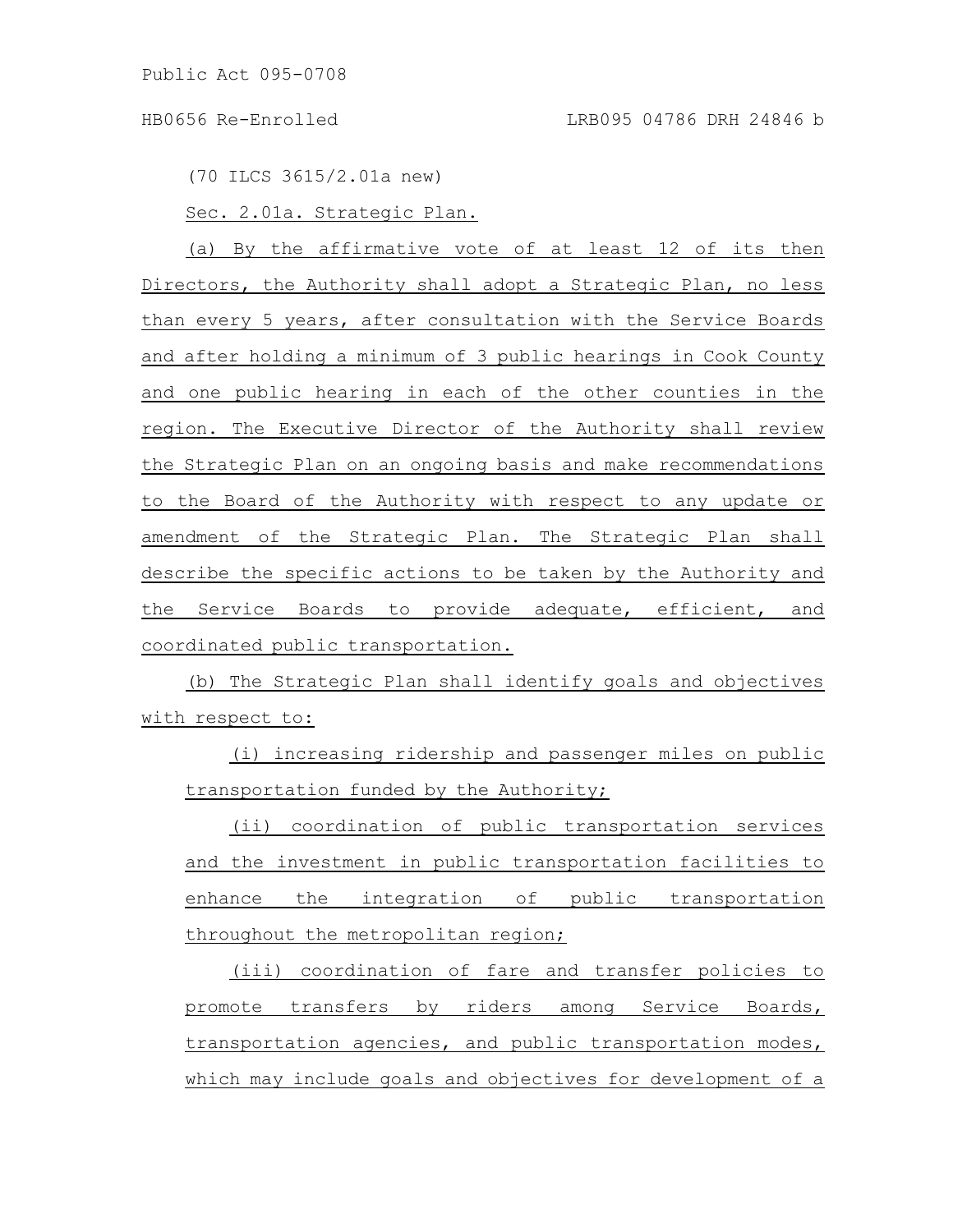universal fare instrument that riders may use interchangeably on all public transportation funded by the Authority, and methods to be used to allocate revenues from transfers;

(iv) improvements in public transportation facilities to bring those facilities into a state of good repair, enhancements that attract ridership and improve customer service, and expansions needed to serve areas with sufficient demand for public transportation;

(v) access for transit-dependent populations, including access by low-income communities to places of employment, utilizing analyses provided by the Chicago Metropolitan Agency for Planning regarding employment and transportation availability, and giving consideration to the location of employment centers in each county and the availability of public transportation at off-peak hours and on weekends;

(vi) the financial viability of the public transportation system, including both operating and capital programs;

(vii) limiting road congestion within the metropolitan region and enhancing transit options to improve mobility; and

(viii) such other goals and objectives that advance the policy of the State to provide adequate, efficient, and coordinated public transportation in the metropolitan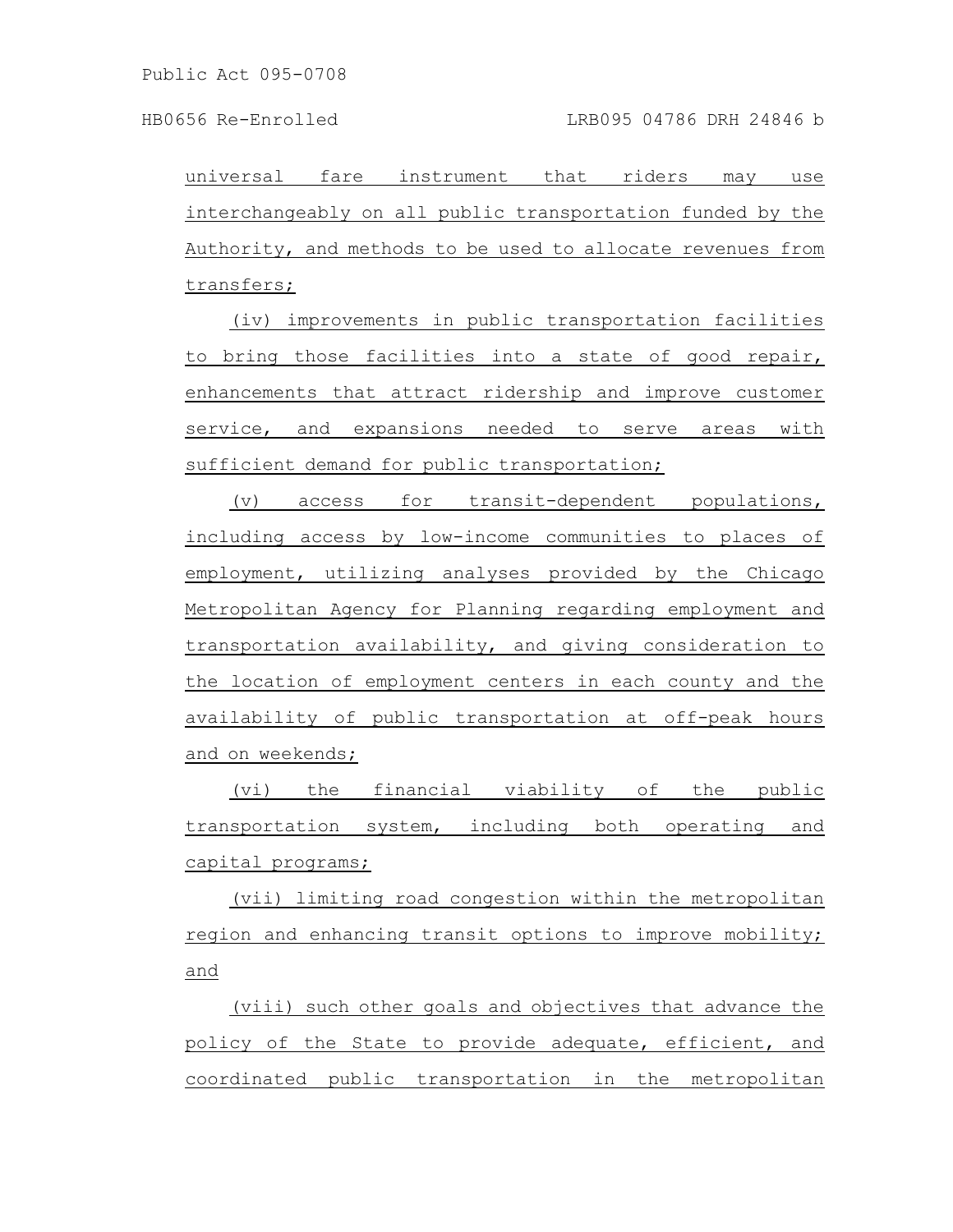### region.

(c) The Strategic Plan shall establish the process and criteria by which proposals for capital improvements by a Service Board or a transportation agency will be evaluated by the Authority for inclusion in the Five-Year Capital Program, which may include criteria for:

(i) allocating funds among maintenance, enhancement, and expansion improvements;

(ii) projects to be funded from the Innovation, Coordination, and Enhancement Fund;

(iii) projects intended to improve or enhance ridership or customer service;

(iv) design and location of station or transit improvements intended to promote transfers, increase ridership, and support transit-oriented land development;

(v) assessing the impact of projects on the ability to operate and maintain the existing transit system; and

(vi) other criteria that advance the goals and objectives of the Strategic Plan.

(d) The Strategic Plan shall establish performance standards and measurements regarding the adequacy, efficiency, and coordination of public transportation services in the region and the implementation of the goals and objectives in the Strategic Plan. At a minimum, such standards and measures shall include customer-related performance data measured by line, route, or sub-region, as determined by the Authority, on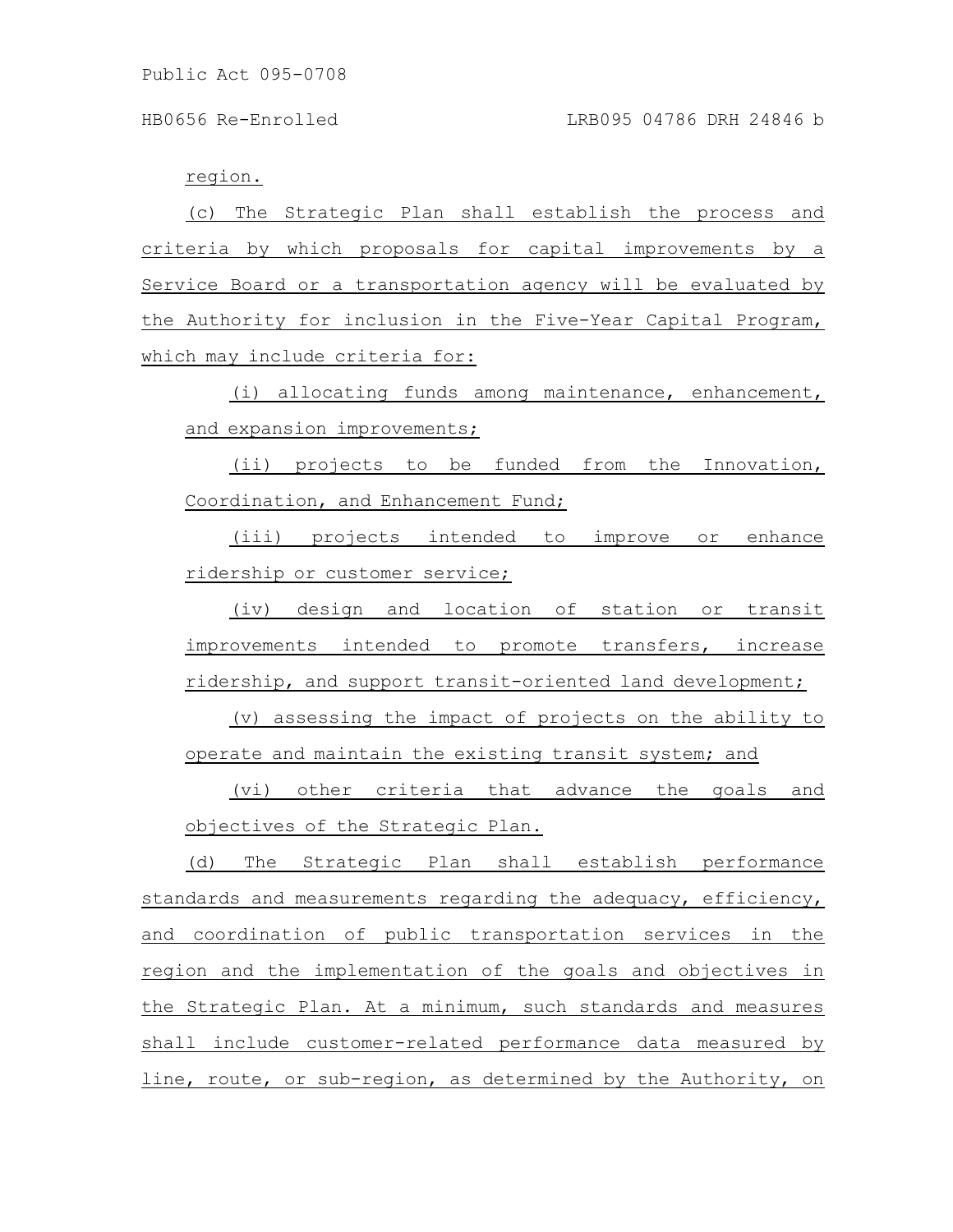the following:

(i) travel times and on-time performance;

(ii) ridership data;

(iii) equipment failure rates;

(iv) employee and customer safety; and

(v) customer satisfaction.

The Service Boards and transportation agencies that receive funding from the Authority or Service Boards shall prepare, publish, and submit to the Authority such reports with regard to these standards and measurements in the frequency and form required by the Authority; however, the frequency of such reporting shall be no less than annual. The Service Boards shall publish such reports on their respective websites. The Authority shall compile and publish such reports on its website. Such performance standards and measures shall not be used as the basis for disciplinary action against any employee of the Authority or Service Boards, except to the extent the employment and disciplinary practices of the Authority or Service Board provide for such action.

(e) The Strategic Plan shall identify innovations to improve the delivery of public transportation and the construction of public transportation facilities.

(f) The Strategic Plan shall describe the expected financial condition of public transportation in the metropolitan region prospectively over a 10-year period, which may include information about the cash position and all known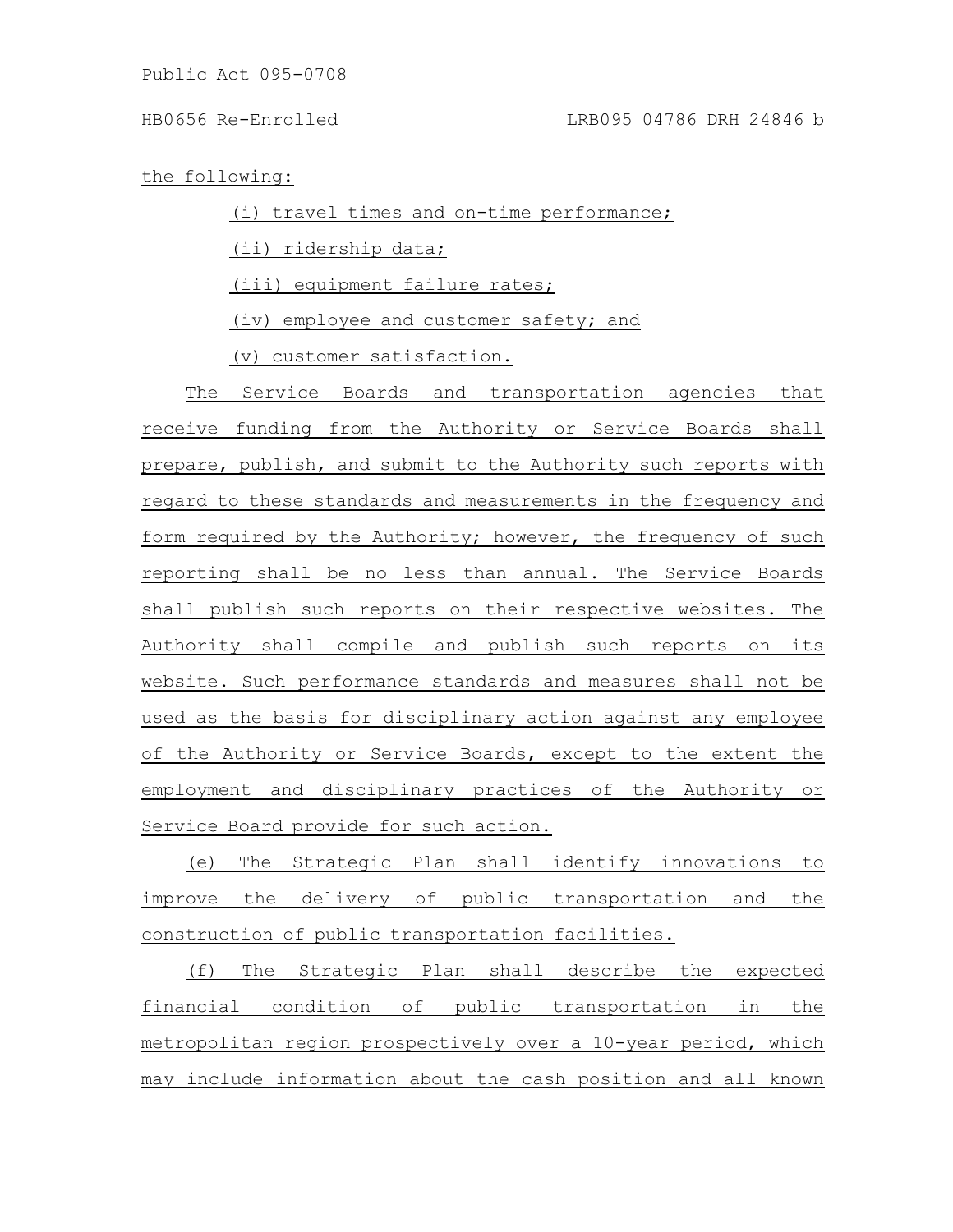obligations of the Authority and the Service Boards including operating expenditures, debt service, contributions for payment of pension and other post-employment benefits, the expected revenues from fares, tax receipts, grants from the federal, State, and local governments for operating and capital purposes and issuance of debt, the availability of working capital, and the resources needed to achieve the goals and objectives described in the Strategic Plan.

(g) In developing the Strategic Plan, the Authority shall rely on such demographic and other data, forecasts, and assumptions developed by the Chicago Metropolitan Agency for Planning with respect to the patterns of population density and growth, projected commercial and residential development, and environmental factors, within the metropolitan region and in areas outside the metropolitan region that may impact public transportation utilization in the metropolitan region. Before adopting or amending any Strategic Plan, the Authority shall consult with the Chicago Metropolitan Agency for Planning regarding the consistency of the Strategic Plan with the Regional Comprehensive Plan adopted pursuant to the Regional Planning Act.

(h) The Authority may adopt, by the affirmative vote of at least 12 of its then Directors, sub-regional or corridor plans for specific geographic areas of the metropolitan region in order to improve the adequacy, efficiency, and coordination of existing, or the delivery of new, public transportation. Such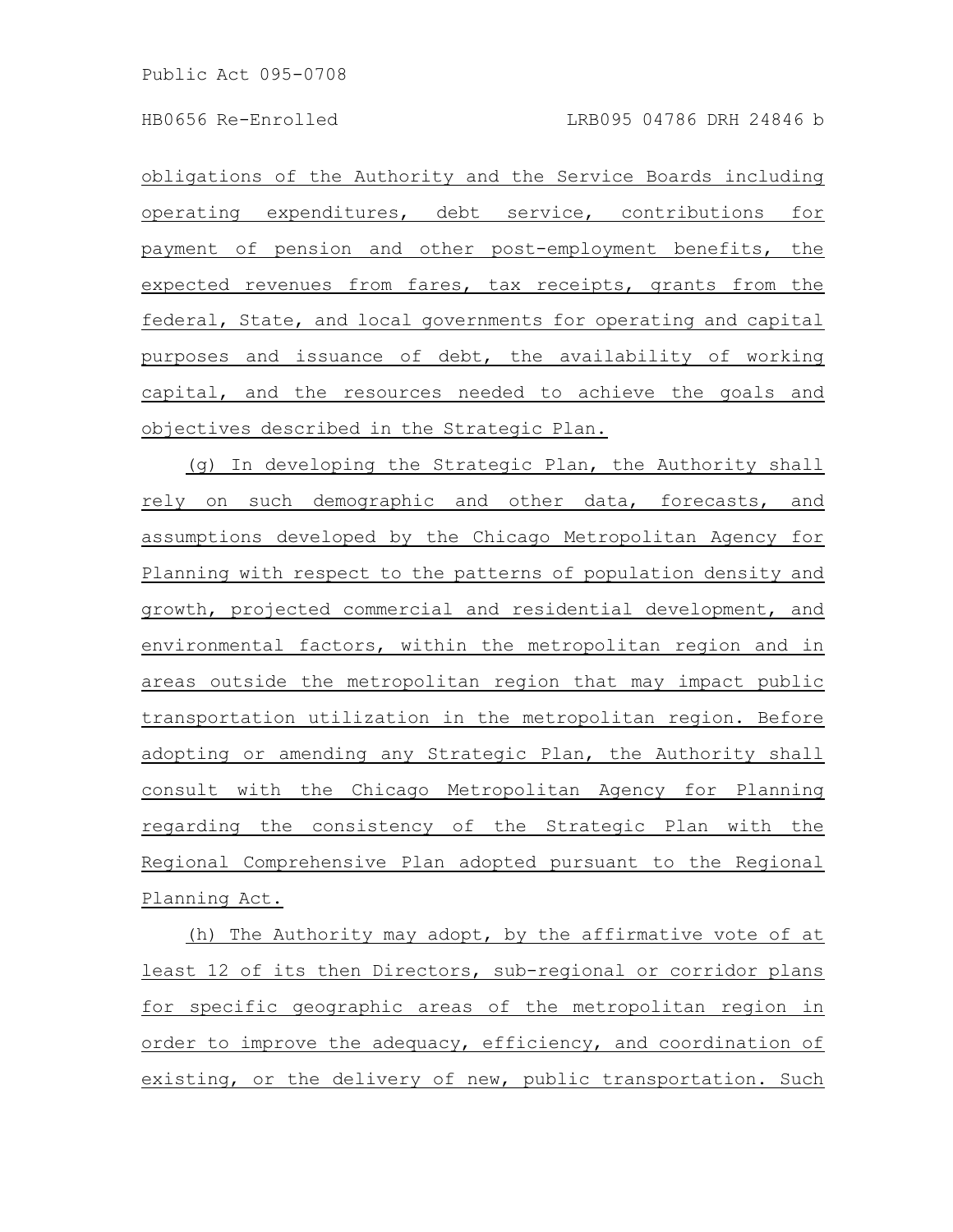plans may also address areas outside the metropolitan region that may impact public transportation utilization in the metropolitan region. In preparing a sub-regional or corridor plan, the Authority may *identify changes in operating practices* or capital investment in the sub-region or corridor that could increase ridership, reduce costs, improve coordination, or enhance transit-oriented development. The Authority shall consult with any affected Service Boards in the preparation of any sub-regional or corridor plans.

(i) If the Authority determines, by the affirmative vote of at least 12 of its then Directors, that, with respect to any proposed new public transportation service or facility, (i) multiple Service Boards or transportation agencies are potential service providers and (ii) the public transportation facilities to be constructed or purchased to provide that service have an expected construction cost of more than \$25,000,000, the Authority shall have sole responsibility for conducting any alternatives analysis and preliminary environmental assessment required by federal or State law. Nothing in this subparagraph (i) shall prohibit a Service Board from undertaking alternatives analysis and preliminary environmental assessment for any public transportation service or facility identified in items (i) and (ii) above that is included in the Five-Year Capital Program as of the effective date of this amendatory Act of the 95th General Assembly; however, any expenditure related to any such public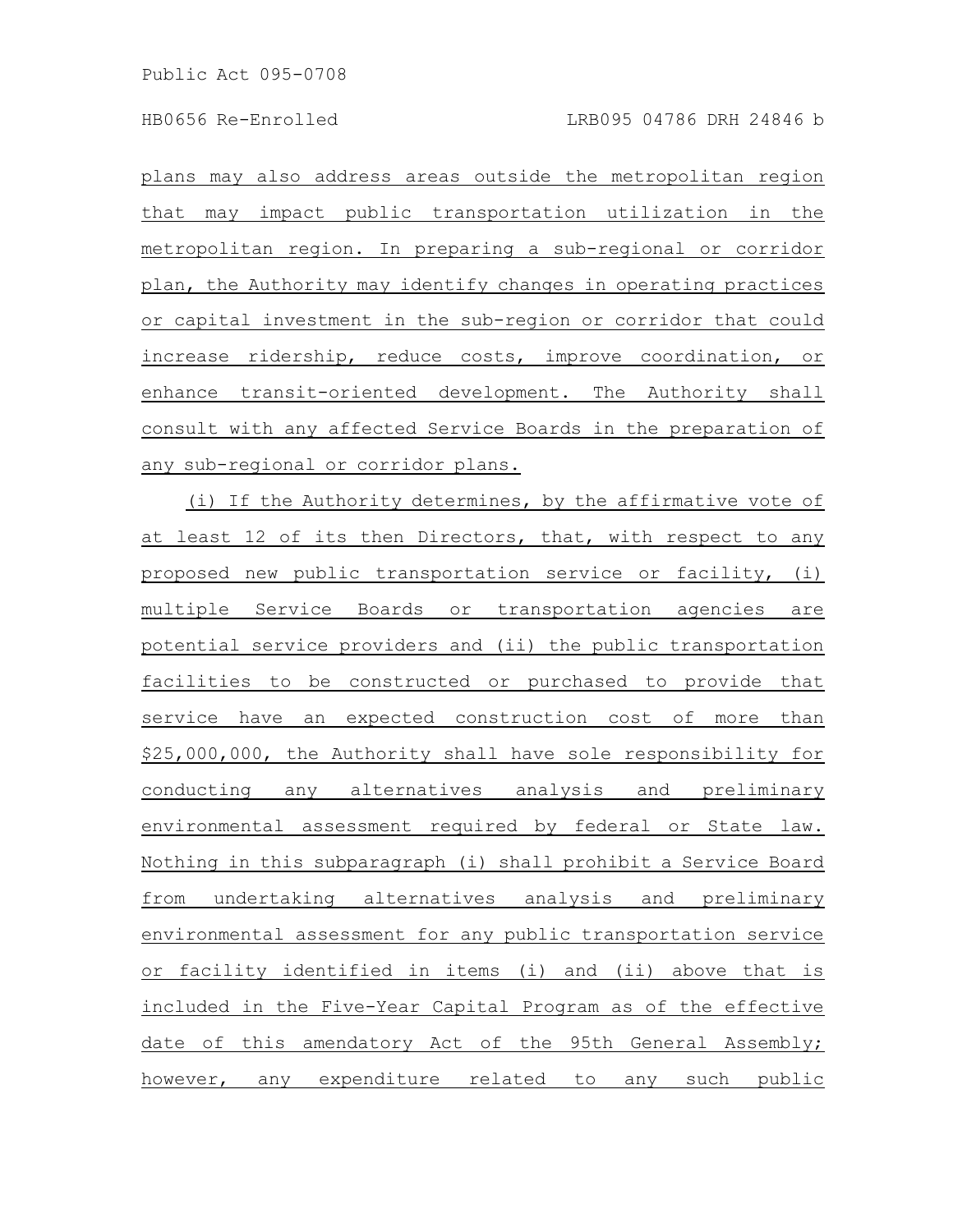transportation service or facility must be included in a Five-Year Capital Program under the requirements of Sections 2.01b and 4.02 of this Act.

(70 ILCS 3615/2.01b new)

Sec. 2.01b. The Five-Year Capital Program. By the affirmative vote of at least 12 of its then Directors, the Authority, after consultation with the Service Boards and after holding a minimum of 3 public hearings in Cook County and one public hearing in each of the other counties in the metropolitan region, shall each year adopt a Five-Year Capital Program that shall include each capital improvement to be undertaken by or on behalf of a Service Board provided that the Authority finds that the improvement meets any criteria for capital improvements contained in the Strategic Plan, is not inconsistent with any sub-regional or corridor plan adopted by the Authority, and can be funded within amounts available with respect to the capital and operating costs of such improvement. In reviewing proposals for improvements to be included in a Five-Year Capital Program, the Authority may give priority to improvements that are intended to bring public transportation facilities into a state of good repair. The Five-Year Capital Program shall also identify capital improvements to be undertaken by a Service Board, a transportation agency, or a unit of local government and funded by the Authority from amounts in the Innovation, Coordination, and Enhancement Fund,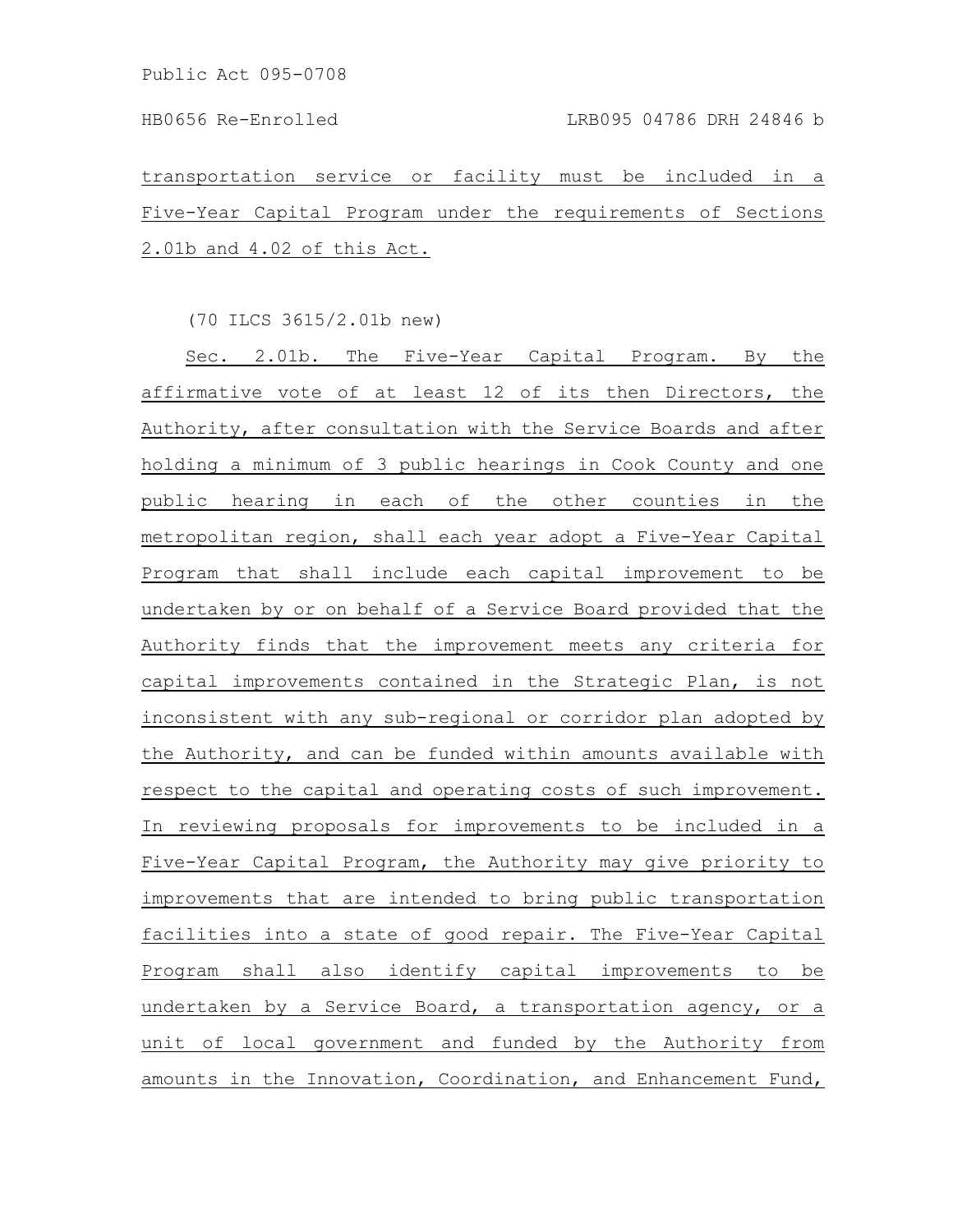provided that no improvement that is included in the Five-Year Capital Program as of the effective date of this amendatory Act of the 95th General Assembly may receive funding from the Innovation, Coordination, and Enhancement Fund. Before adopting a Five-Year Capital Program, the Authority shall consult with the Chicago Metropolitan Agency for Planning regarding the consistency of the Five-Year Capital Program with the Regional Comprehensive Plan adopted pursuant to the Regional Planning Act.

(70 ILCS 3615/2.01c new)

Sec. 2.01c. Innovation, Coordination, and Enhancement Fund.

(a) The Authority shall establish an Innovation, Coordination, and Enhancement Fund and each year deposit into the Fund the amounts directed by Section 4.03.3 of this Act. Amounts on deposit in such Fund and interest and other earnings on those amounts may be used by the Authority, upon the affirmative vote of 12 of its then Directors, and after a public participation process, for operating or capital grants or loans to Service Boards, transportation agencies, or units of local government that advance the goals and objectives identified by the Authority in its Strategic Plan, provided that no improvement that has been included in a Five-Year Capital Program as of the effective date of this amendatory Act of the 95th General Assembly may receive any funding from the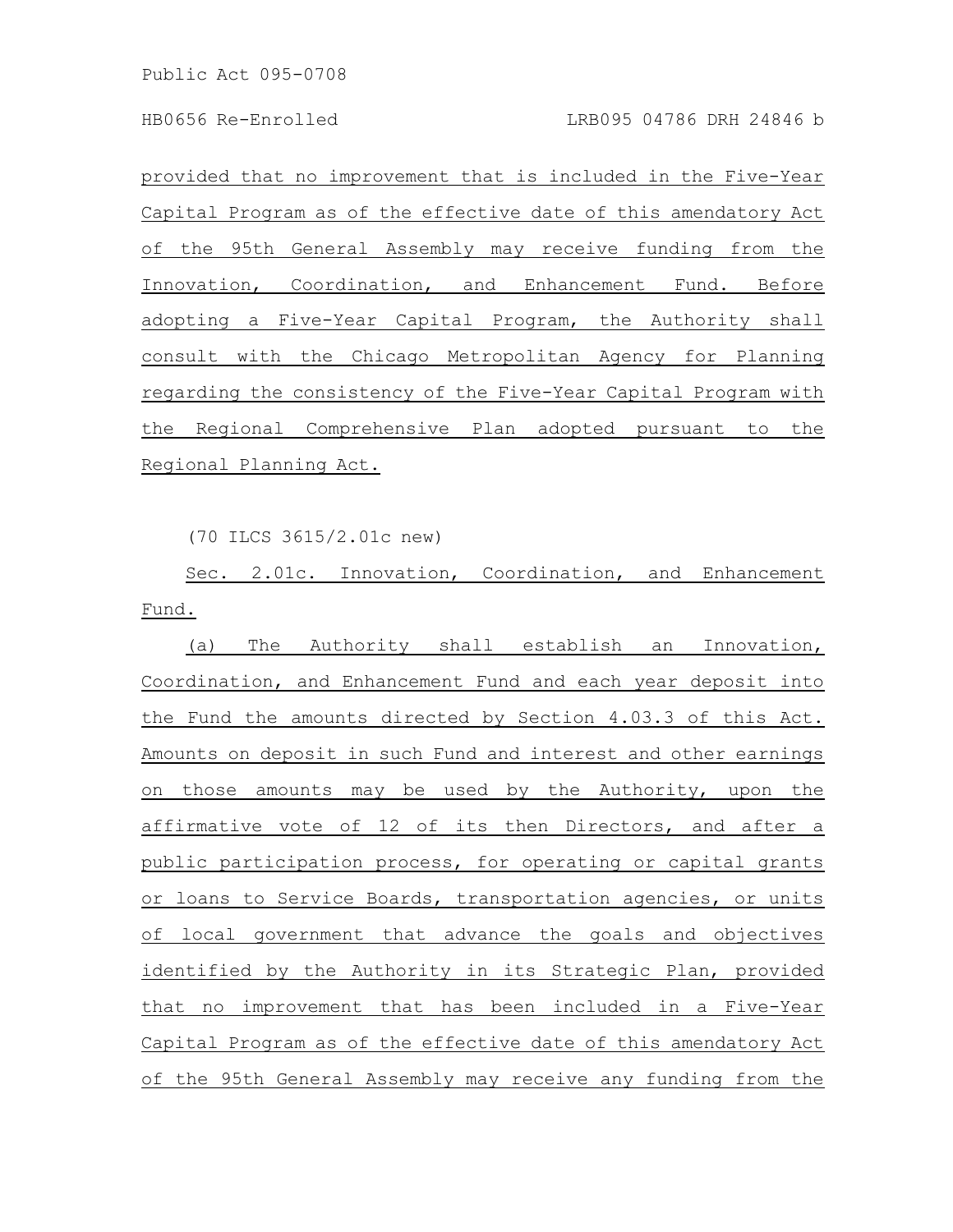Innovation, Coordination, and Enhancement Fund. Unless the Board has determined by a vote of 12 of its then Directors that an emergency exists requiring the use of some or all of the funds then in the Innovation, Coordination, and Enhancement Fund, such funds may only be used to enhance the coordination and integration of public transportation and develop and implement innovations to improve the quality and delivery of public transportation.

(b) Any grantee that receives funds from the Innovation, Coordination, and Enhancement Fund for the operation of eligible programs must (i) implement such programs within one year of receipt of such funds and (ii) within 2 years following commencement of any program utilizing such funds, determine whether it is desirable to continue the program, and upon such a determination, either incorporate such program into its annual operating budget and capital program or discontinue such program. No additional funds from the Innovation, Coordination, and Enhancement Fund may be distributed to a grantee for any individual program beyond 2 years unless the Authority by the affirmative vote of at least 12 of its then Directors waives this limitation. Any such waiver will be with regard to an individual program and with regard to a one year-period, and any further waivers for such individual program require a subsequent vote of the Board.

(70 ILCS 3615/2.01d new)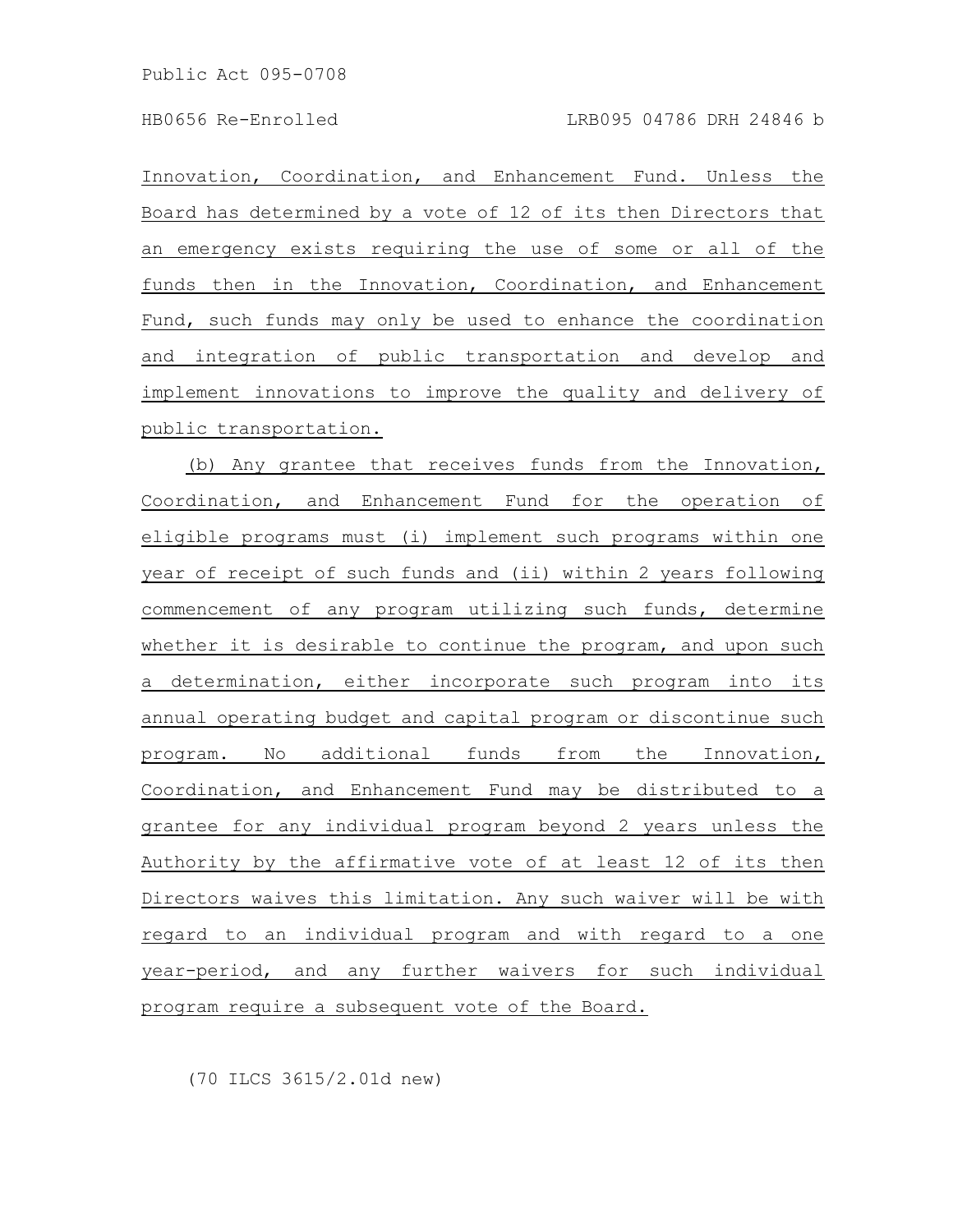Sec. 2.01d. ADA Paratransit Fund. The Authority shall establish an ADA Paratransit Fund and, each year, deposit into that Fund the amounts directed by Section 4.03.3 of this Act and any funds received from the State pursuant to appropriations for the purpose of funding ADA paratransit services. The amounts on deposit in the Fund and interest and other earnings on those amounts shall be used by the Authority to make grants to the Suburban Bus Board for ADA paratransit services provided pursuant to plans approved by the Authority under Section 2.30 of this Act. Funds received by the Suburban Bus Board from the Authority's ADA Paratransit Fund shall be used only to provide ADA paratransit services to individuals who are determined to be eligible for such services by the Authority under the Americans with Disabilities Act of 1990 and its implementing regulations. Revenues from and costs of services provided by the Suburban Bus Board with grants made under this Section shall be included in the Annual Budget and Two-Year Financial Program of the Suburban Bus Board and shall be subject to all budgetary and financial requirements under this Act that apply to ADA paratransit services. Beginning in 2008, the Executive Director shall, no later than August 15 of each year, provide to the Board a written determination of the projected annual costs of ADA paratransit services that are required to be provided pursuant to the Americans with Disabilities Act of 1990 and its implementing regulations. The Authority shall conduct triennial financial, compliance, and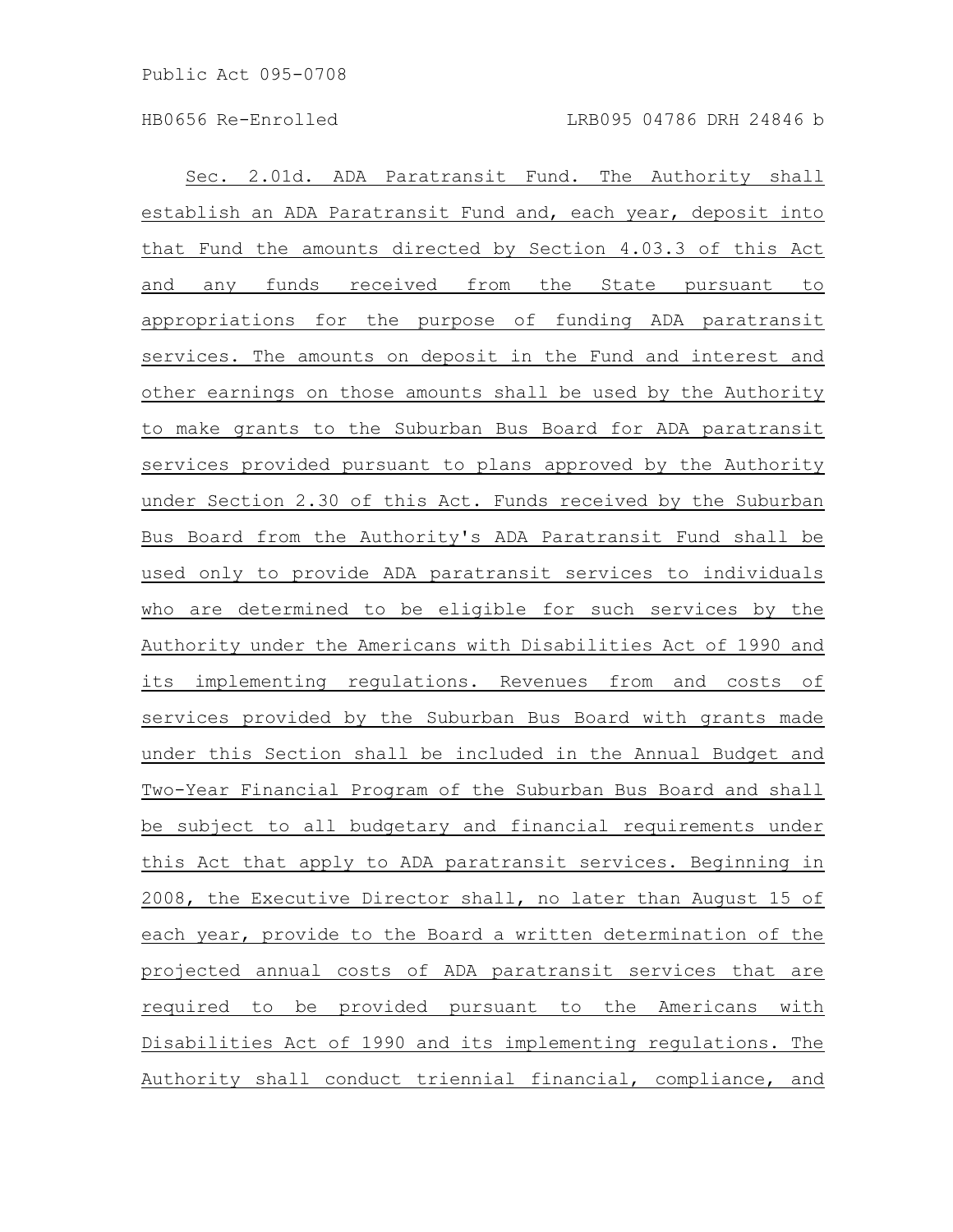performance audits of ADA paratransit services to assist in this determination.

# (70 ILCS 3615/2.01e new)

Sec. 2.01e. Suburban Community Mobility Fund. The Authority shall establish a Suburban Community Mobility Fund and, each year, deposit into that Fund the amounts directed by Section 4.03.3 of this Act. The amounts on deposit in the Fund and interest and other earnings on those amounts shall be used by the Authority to make grants to the Suburban Bus Board for the purpose of operating transit services, other than traditional fixed-route services, that enhance suburban mobility, including, but not limited to, demand-responsive transit services, ride sharing, van pooling, service coordination, centralized dispatching and call taking, reverse commuting, service restructuring, and bus rapid transit. Revenues from and costs of services provided by the Suburban Bus Board with moneys from the Suburban Community Mobility Fund shall be included in the Annual Budget and Two-Year Financial Program of the Suburban Bus Board and shall be subject to all budgetary and financial requirements under this Act.

(70 ILCS 3615/2.04) (from Ch. 111 2/3, par. 702.04)

Sec. 2.04. Fares and Nature of Service.

(a) Whenever a Service Board provides any public transportation by operating public transportation facilities,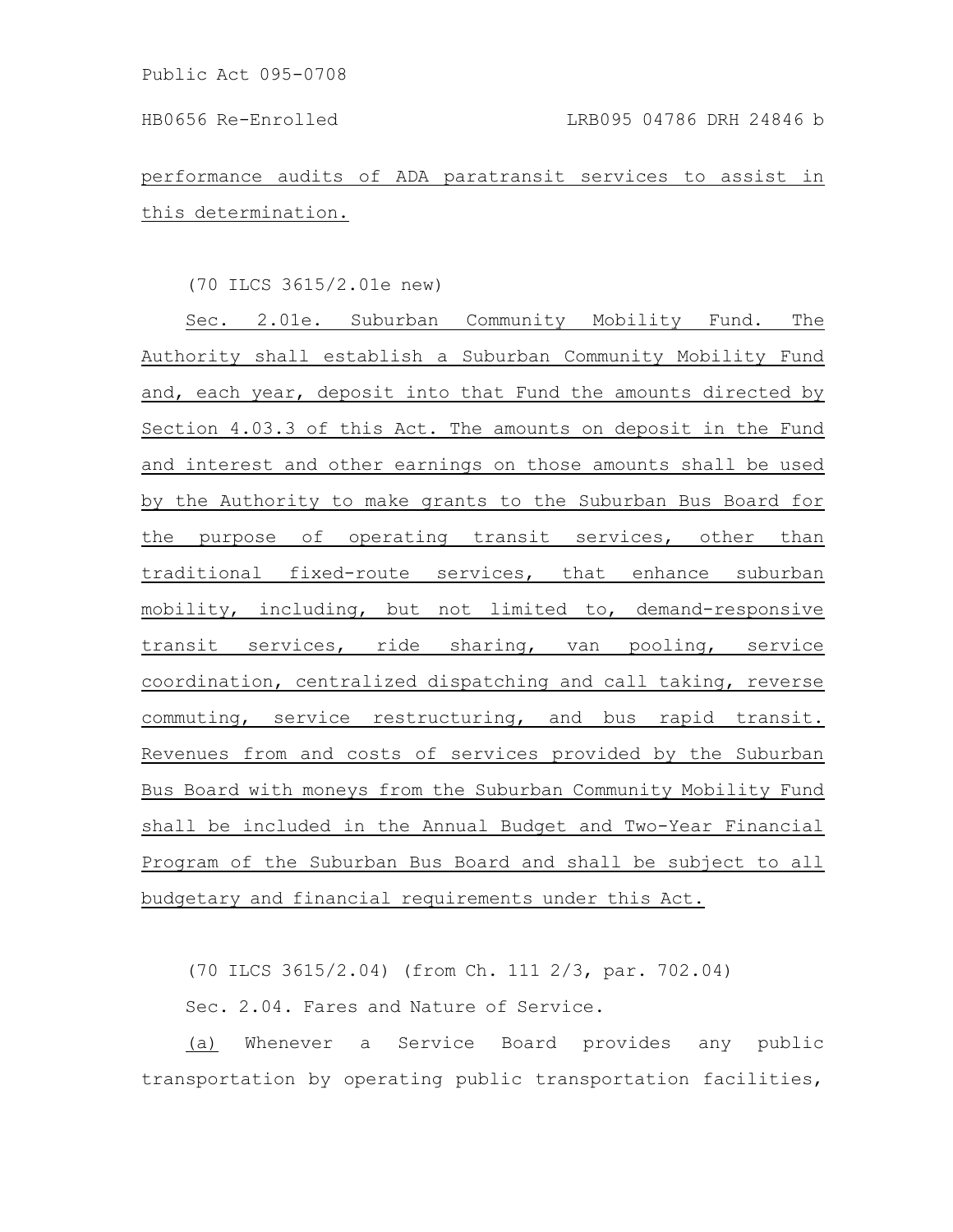the Service Board shall provide for the level and nature of fares or charges to be made for such services, and the nature and standards of public transportation to be so provided that meet the goals and objectives adopted by the Authority in the Strategic Plan. Provided, however that if the Board adopts a budget and financial plan for a Service Board in accordance with the provisions in Section  $4.11(b)(5)$ , the Board may consistent with the terms of any purchase of service contract provide for the level and nature of fares to be made for such services under the jurisdiction of that Service Board, and the nature and standards of public transportation to be so provided.

(b) Whenever a Service Board provides any public transportation pursuant to grants made after June 30, 1975, to transportation agencies for operating expenses (other than with regard to experimental programs) or pursuant to any purchase of service agreement, the purchase of service agreement or grant contract shall provide for the level and nature of fares or charges to be made for such services, and the nature and standards of public transportation to be so provided. A Service Board shall require all transportation agencies with which it contracts, or from which it purchases transportation services or to which it makes grants to provide half fare transportation for their student riders if any of such agencies provide for half fare transportation to their student riders.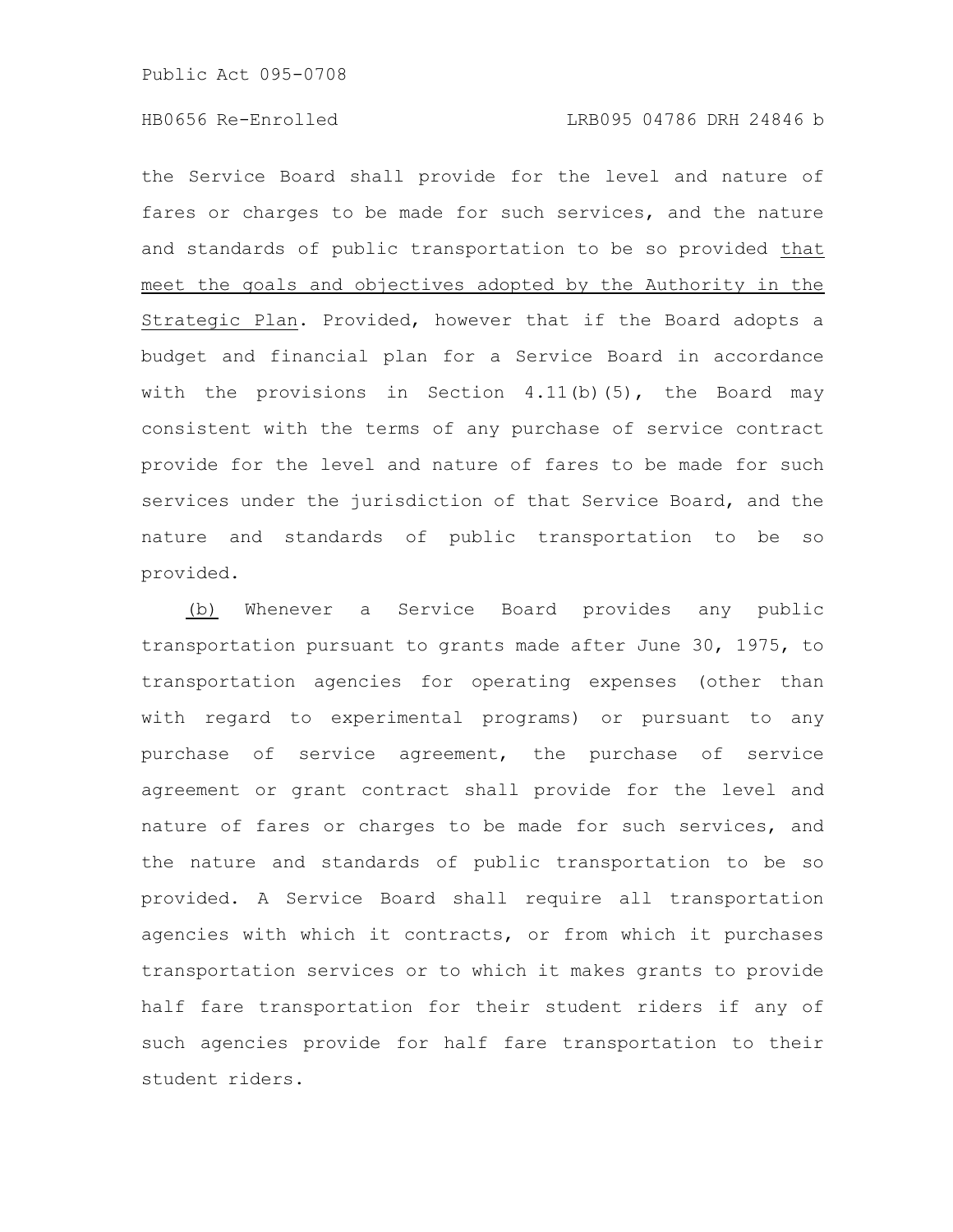(c) In so providing for the fares or charges and the nature and standards of public transportation, any purchase of service agreements or grant contracts shall provide, among other matters, for the terms or cost of transfers or interconnections between different modes of transportation and different public transportation agencies, schedules or routes of such service, changes which may be made in such service, the nature and condition of the facilities used in providing service, the manner of collection and disposition of fares or charges, the records and reports to be kept and made concerning such service, and for interchangeable tickets or other coordinated or uniform methods of collection of charges, and shall further require that the transportation agency comply with any determination made by the Board of the Authority under and subject to the provisions of Section 2.12b of this Act. In regard to any such service, the Authority and the Service Boards shall give attention to and may undertake programs to promote use of public transportation and to provide coordinated ticket sales and passenger information. In the case of a grant to a transportation agency which remains subject to Illinois Commerce Commission supervision and regulation, the Service Boards shall exercise the powers set forth in this Section in a manner consistent with such supervision and regulation by the Illinois Commerce Commission.

(Source: P.A. 83-886.)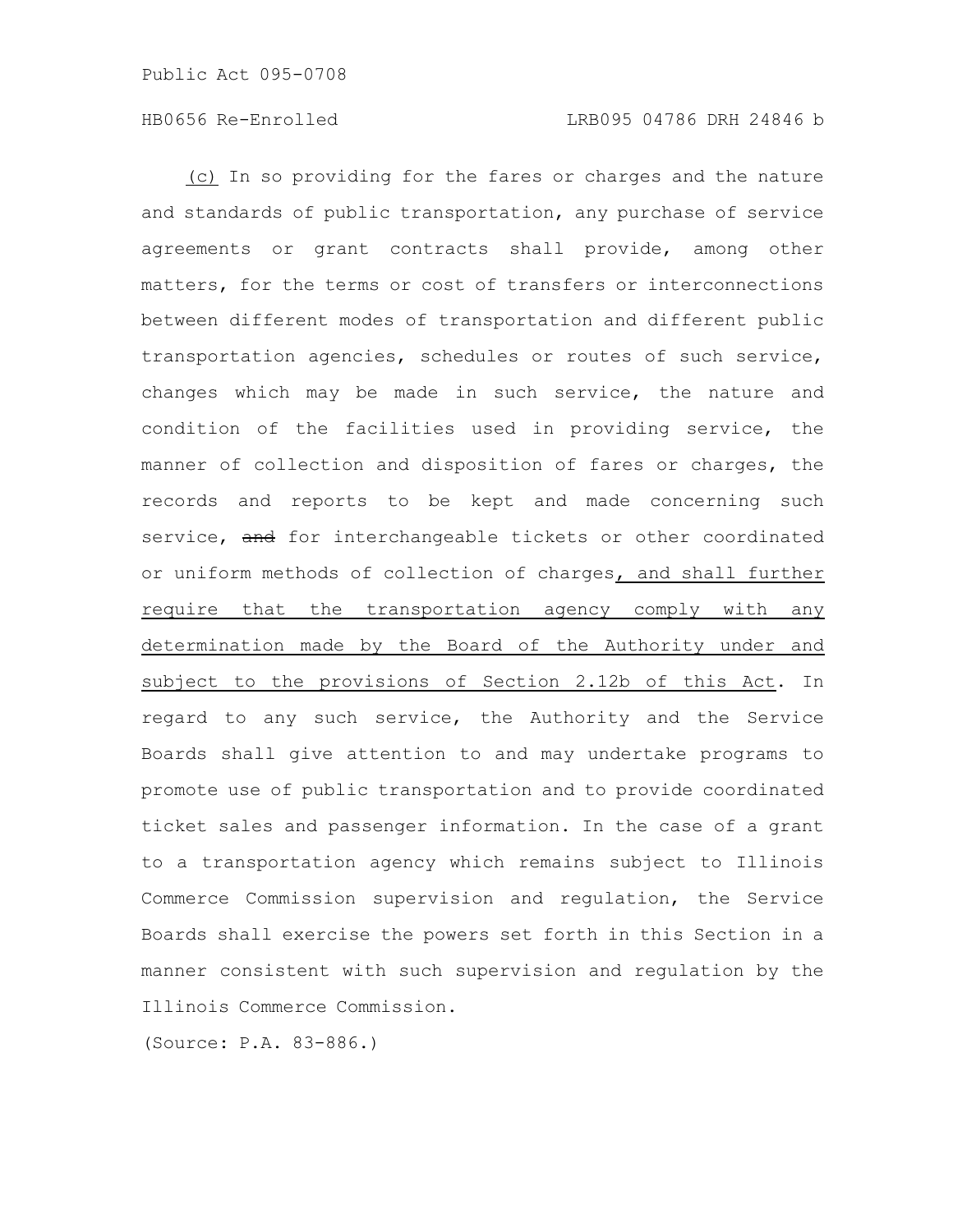### HB0656 Re-Enrolled LRB095 04786 DRH 24846 b

(70 ILCS 3615/2.05) (from Ch. 111 2/3, par. 702.05)

Sec. 2.05. Centralized Services; Acquisition and Construction.

(a) The Authority may at the request of two or more Service Boards, serve, or designate a Service Board to serve, as a centralized purchasing agent for the Service Boards so requesting.

(b) The Authority may at the request of two or more Service Boards perform other centralized services such as ridership information and transfers between services under the jurisdiction of the Service Boards where such centralized services financially benefit the region as a whole. Provided, however, that the Board may require transfers only upon an affirmative vote of 12 9 of its then Directors.

(c) A Service Board or the Authority may for the benefit of a Service Board, to meet its purposes, construct or acquire any public transportation facility for use by a Service Board or for use by any transportation agency and may acquire any such facilities from any transportation agency, including also without limitation any reserve funds, employees' pension or retirement funds, special funds, franchises, licenses, patents, permits and papers, documents and records of the agency. In connection with any such acquisition from a transportation agency the Authority may assume obligations of the transportation agency with regard to such facilities or property or public transportation operations of such agency.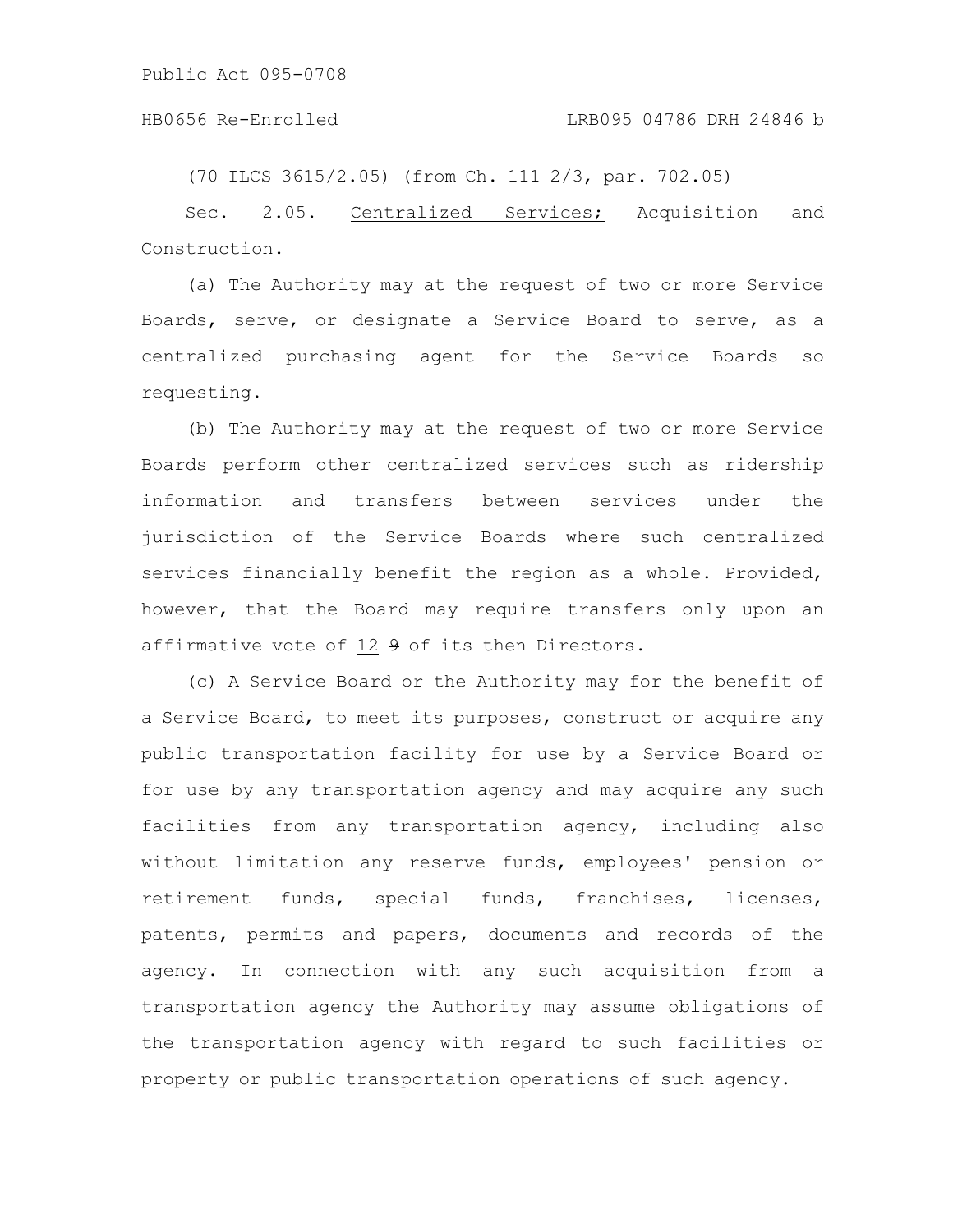In connection with any construction or acquisition, the Authority shall make relocation payments as may be required by federal law or by the requirements of any federal agency authorized to administer any federal program of aid.

(d) The Authority shall, after consulting with the Service Boards, develop regionally coordinated and consolidated sales, marketing, advertising, and public information programs that promote the use and coordination of, and transfers among, public transportation services in the metropolitan region. The Authority shall develop and adopt, with the affirmative vote of at least 12 of its then Directors, rules and regulations for the Authority and the Service Boards regarding such programs to ensure that the Service Boards' independent programs conform with the Authority's regional programs.

(Source: P.A. 83-886.)

(70 ILCS 3615/2.09) (from Ch. 111 2/3, par. 702.09)

Sec. 2.09. Research and Development.

(a) The Authority and the Service Boards shall study public transportation problems and developments; encourage experimentation in developing new public transportation technology, financing methods, and management procedures; conduct, in cooperation with other public and private agencies, studies and demonstration and development projects to test and develop methods for improving public transportation, for reducing its costs to users or for increasing public use; and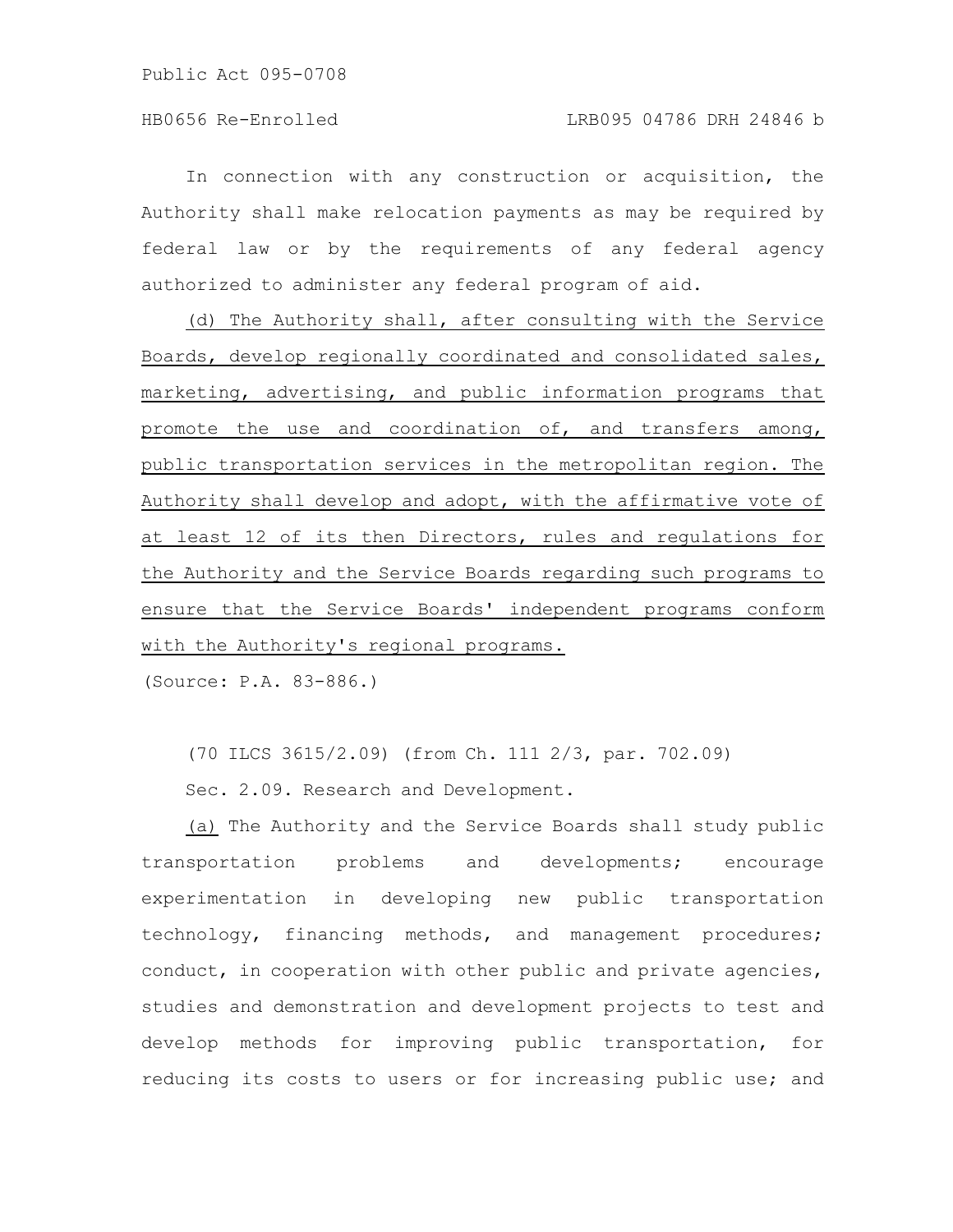conduct, sponsor, and participate in other studies and experiments, which may include fare demonstration programs, useful to achieving the purposes of this Act. The cost for any such item authorized by this Section may be exempted by the Board in a budget ordinance from the "costs" included in determining that the Authority and its service boards meet the farebox recovery ratio or system generated revenues recovery ratio requirements of Sections 3A.10, 3B.10, 4.01(b), 4.09 and 4.11 of this Act and Section 34 of the Metropolitan Transit Authority Act during the Authority's fiscal year which begins January 1, 1986 and ends December 31, 1986, provided that the cost of any item authorized herein must be specifically approved within the budget adopted pursuant to Sections 4.01 and 4.11 of this Act for that fiscal year.

(b) To improve public transportation service in areas of the metropolitan region with limited access to commuter rail service, the Authority and the Suburban Bus Division shall evaluate the feasibility of implementing new bus rapid transit services using the expressway and tollway systems in the metropolitan region. The Illinois Department of Transportation and the Illinois Toll Highway Authority shall work cooperatively with the Authority and the Suburban Bus Division in that evaluation and in the implementation of bus rapid transit services. The Authority and the Suburban Bus Division, in cooperation with the Illinois Department of Transportation, shall develop a bus rapid transit demonstration project on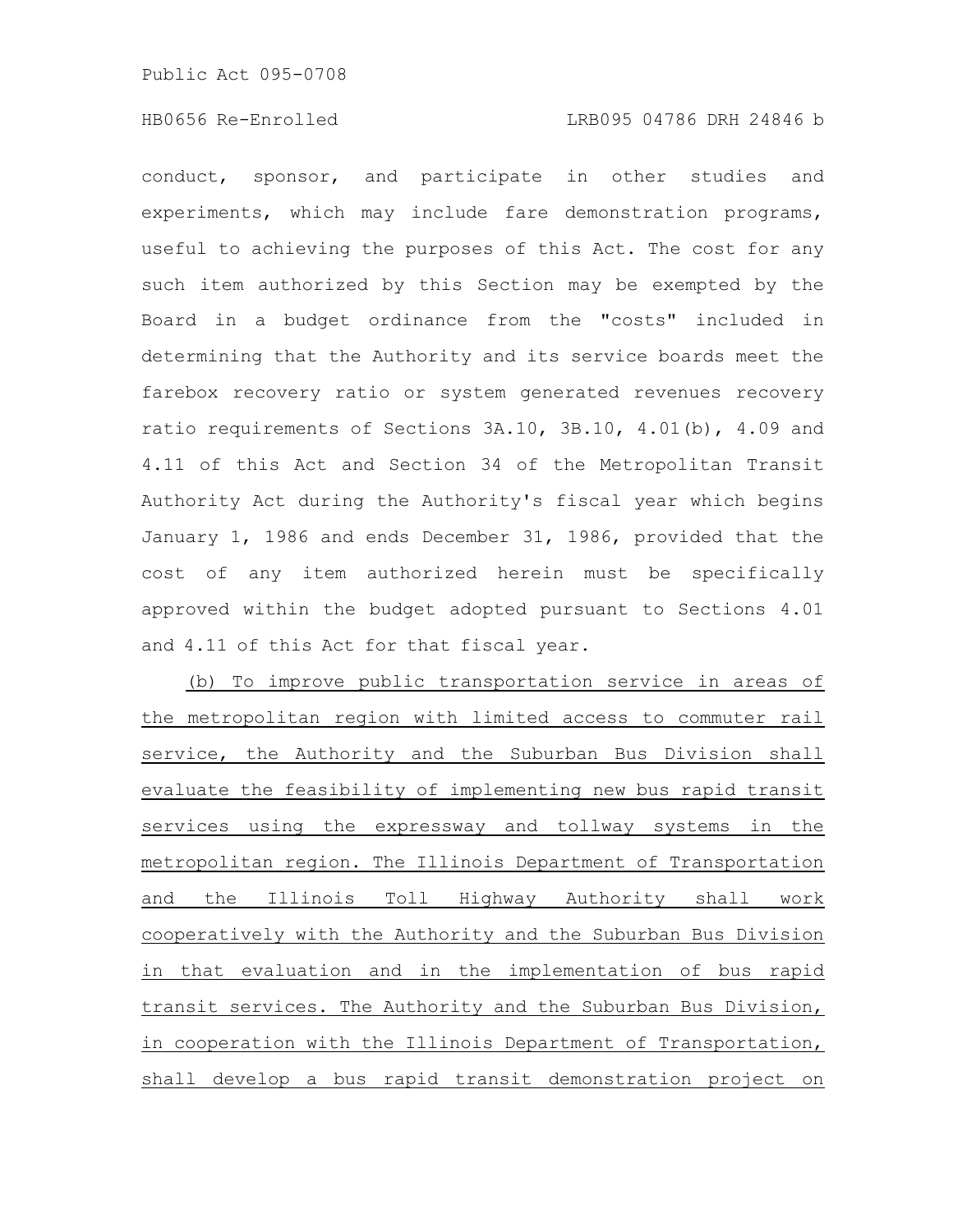Interstate 55 located in Will, DuPage, and Cook Counties. This demonstration project shall test and refine approaches to bus rapid transit operations in the expressway or tollway shoulder or regular travel lanes and shall investigate technology options that facilitate the shared use of the transit lane and provide revenue for financing construction and operation of public transportation facilities.

(c) The Suburban Bus Division and the Authority shall cooperate in the development, funding, and operation of programs to enhance access to job markets for residents in south suburban Cook County. Beginning in 2008, the Authority shall allocate to the Suburban Bus Division an amount not less than \$3,750,000, and beginning in 2009 an amount not less than \$7,500,000 annually for the costs of such programs.

(Source: P.A. 84-939.)

(70 ILCS 3615/2.12) (from Ch. 111 2/3, par. 702.12)

Sec. 2.12. Coordination with Planning Agencies. The Authority and the Service Boards shall cooperate with the various public agencies charged with responsibility for long-range or comprehensive planning for the metropolitan region. The Authority shall utilize the official forecasts and plans of the Chicago Metropolitan Agency for Planning in developing the Strategic Plan and the Five-Year Capital Program. The Authority and the Service Boards shall, prior to the adoption of any Strategic Plan, as provided in Section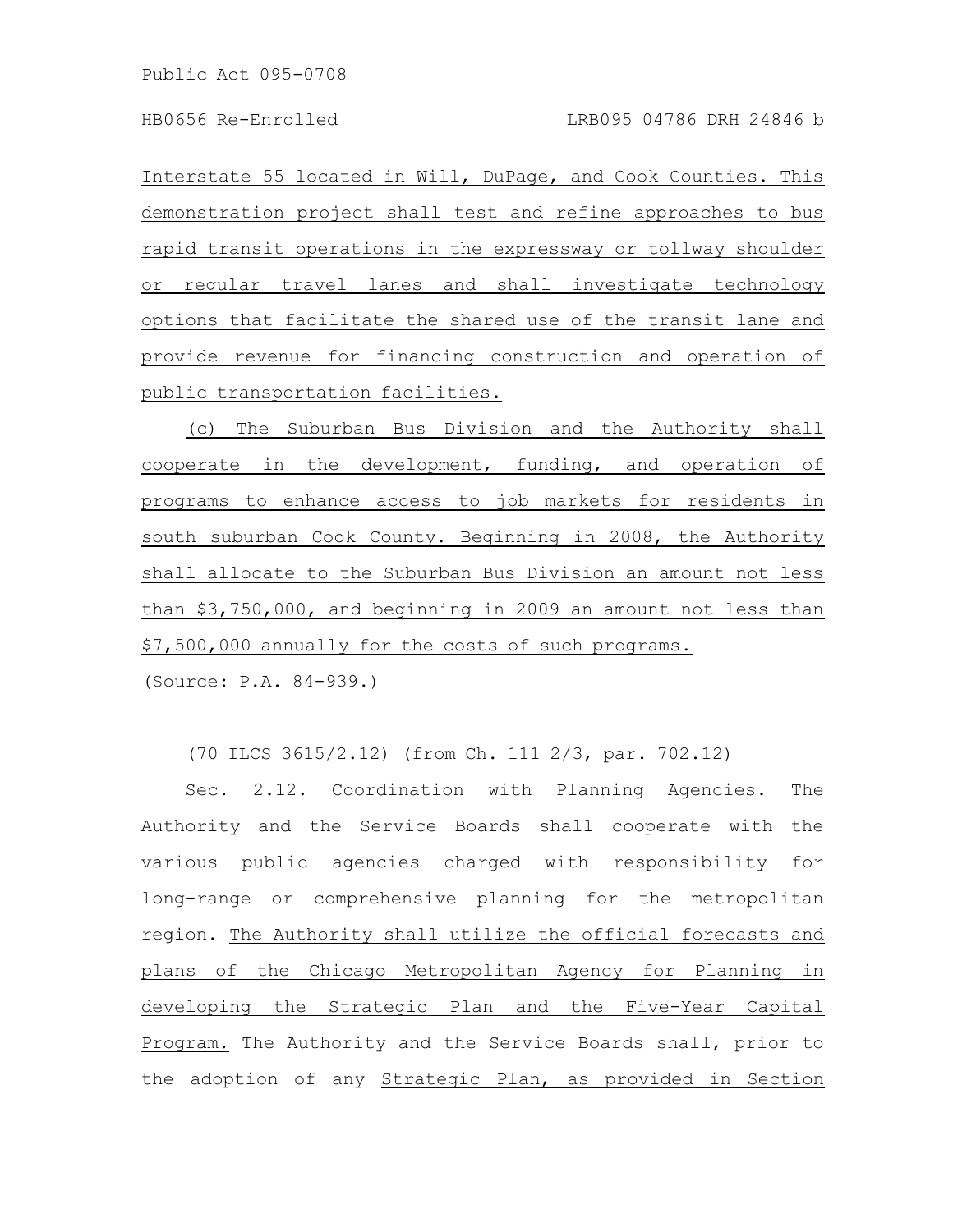## HB0656 Re-Enrolled LRB095 04786 DRH 24846 b

2.01a of this Act, or the adoption of any Five-Year Capital Program, as provided in paragraph (b) of Section 2.01b 2.01 of this Act, submit its proposals to such agencies for review and comment. The Authority and the Service Boards may make use of existing studies, surveys, plans, data and other materials in the possession of any State agency or department, any planning agency or any unit of local government.

(Source: P.A. 83-886.)

(70 ILCS 3615/2.12b new)

Sec. 2.12b. Coordination of Fares and Service. Upon the request of a Service Board, the Executive Director of the Authority may, upon the affirmative vote of 9 of the then Directors of the Authority, intervene in any matter involving (i) a dispute between Service Boards or a Service Board and a transportation agency providing service on behalf of a Service Board with respect to the terms of transfer between, and the allocation of revenues from fares and charges for, transportation services provided by the parties or (ii) a dispute between 2 Service Boards with respect to coordination of service, route duplication, or a change in service. Any Service Board or transportation agency involved in such dispute shall meet with the Executive Director, cooperate in good faith to attempt to resolve the dispute, and provide any books, records, and other information requested by the Executive Director. If the Executive Director is unable to mediate a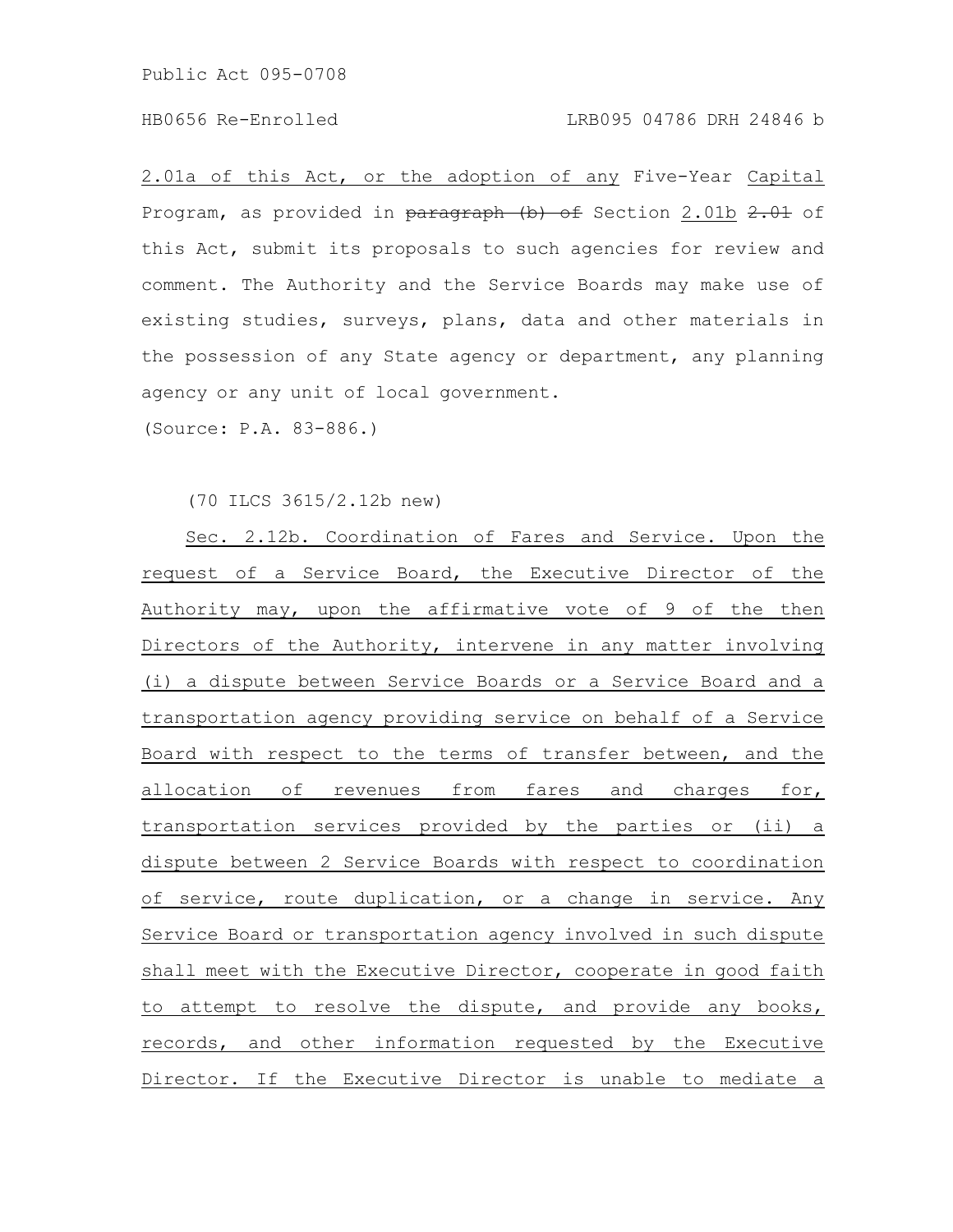resolution of any dispute, he or she may provide a written determination recommending a change in the fares or charges or the allocation of revenues for such service or directing a change in the nature or provider of service that is the subject of the dispute. The Executive Director shall base such determination upon the goals and objectives of the Strategic Plan established pursuant to Section 2.01a(b). Such determination shall be presented to the Board of the Authority and, if approved by the affirmative vote of at least 9 of the then Directors of the Authority, shall be final and shall be implemented by any affected Service Board and transportation agency within the time frame required by the determination.

(70 ILCS 3615/2.14) (from Ch. 111 2/3, par. 702.14)

Sec. 2.14. Appointment of Officers and Employees. The Authority may appoint, retain and employ officers, attorneys, agents, engineers and employees. The officers shall include an Executive Director, who shall be the chief executive officer of the Authority, appointed by the Chairman with the concurrence of 11 9 of the other then Directors of the Board. The Executive Director shall organize the staff of the Authority, shall allocate their functions and duties, shall transfer such staff to the Suburban Bus Division and the Commuter Rail Division as is sufficient to meet their purposes, shall fix compensation and conditions of employment of the staff of the Authority, and consistent with the policies of and direction from the Board,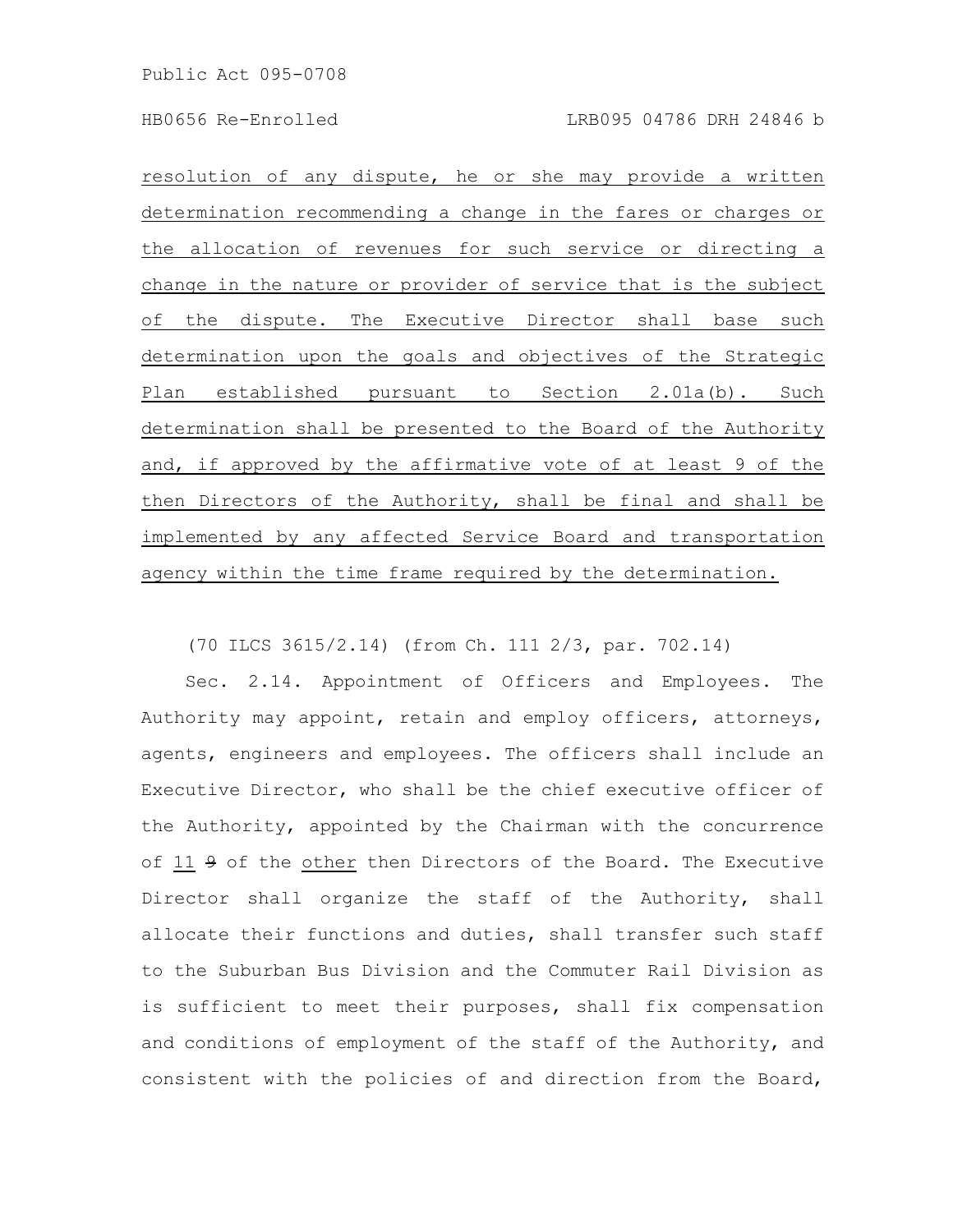take all actions necessary to achieve its purposes, fulfill its responsibilities and carry out its powers, and shall have such other powers and responsibilities as the Board shall determine. The Executive Director must be an individual of proven transportation and management skills and may not be a member of the Board. The Authority may employ its own professional management personnel to provide professional and technical expertise concerning its purposes and powers and to assist it in assessing the performance of the Service Boards in the metropolitan region.

No unlawful discrimination, as defined and prohibited in the Illinois Human Rights Act, shall be made in any term or aspect of employment nor shall there be discrimination based upon political reasons or factors. The Authority shall establish regulations to insure that its discharges shall not be arbitrary and that hiring and promotion are based on merit.

The Authority shall be subject to the "Illinois Human Rights Act", as now or hereafter amended, and the remedies and procedure established thereunder. The Authority shall file an affirmative action program for employment by it with the Department of Human Rights to ensure that applicants are employed and that employees are treated during employment, without regard to unlawful discrimination. Such affirmative action program shall include provisions relating to hiring, upgrading, demotion, transfer, recruitment, recruitment advertising, selection for training and rates of pay or other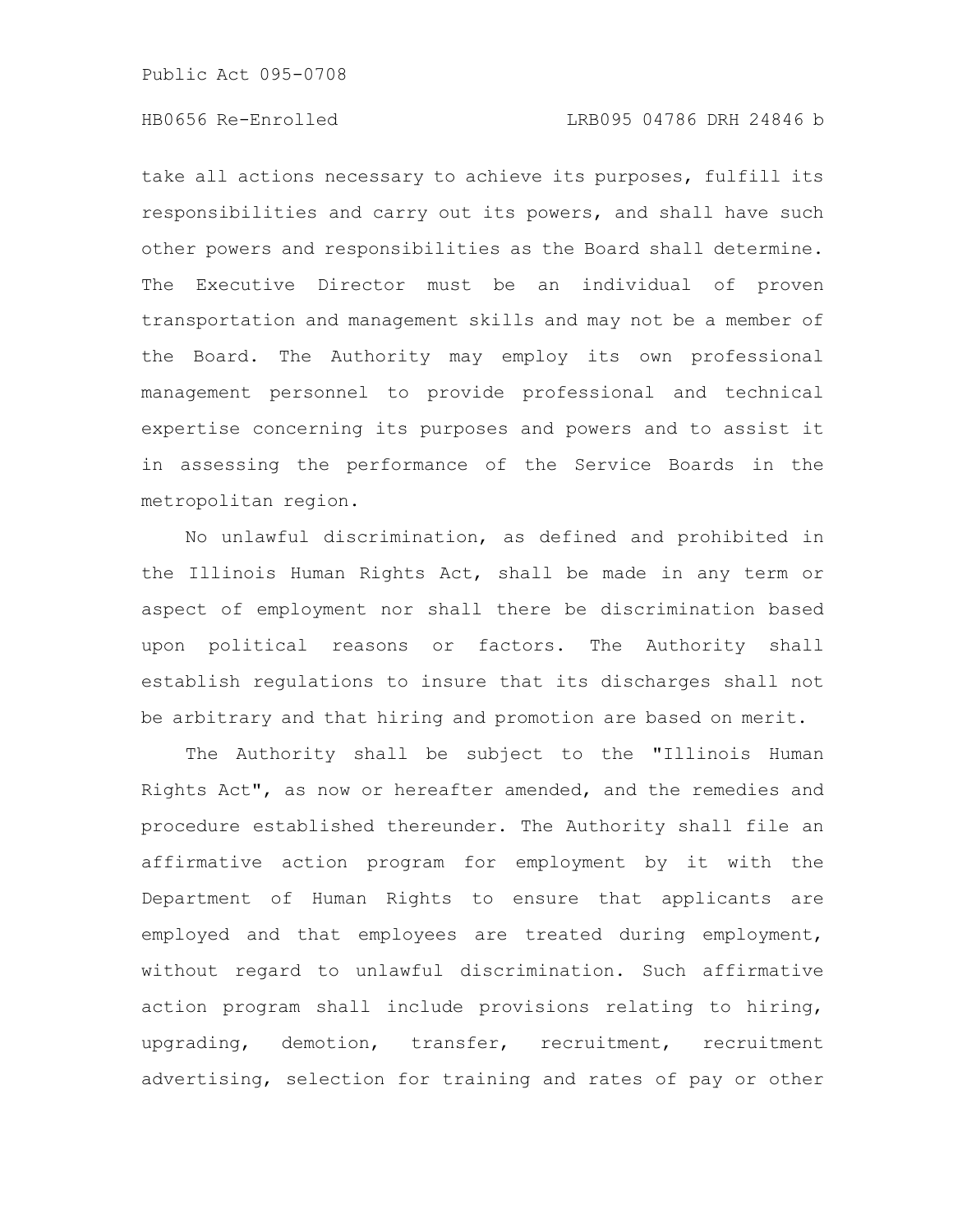Public Act 095-0708

HB0656 Re-Enrolled LRB095 04786 DRH 24846 b

forms of compensation. (Source: P.A. 83-886.)

(70 ILCS 3615/2.18a) (from Ch. 111 2/3, par. 702.18a)

Sec. 2.18a. (a) The provisions of this Section apply to collective bargaining agreements (including extensions and amendments to existing agreements) between Service Boards or transportation agencies subject to the jurisdiction of Service Boards and their employees, which are entered into after January 1, 1984.

(b) The Authority shall approve amended budgets prepared by Service Boards which incorporate the costs of collective bargaining agreements between Service Boards and their employees. The Authority shall approve such an amended budget provided that it determines by the affirmative vote of 12 9 of its then members that the amended budget meets the standards established in Section 4.11.

(Source: P.A. 83-886.)

(70 ILCS 3615/2.30)

Sec. 2.30. Paratransit services.

(a) For purposes of this Act, "ADA paratransit services" shall mean those comparable or specialized transportation services provided by, or under grant or purchase of service contracts of, the Service Boards to individuals with disabilities who are unable to use fixed route transportation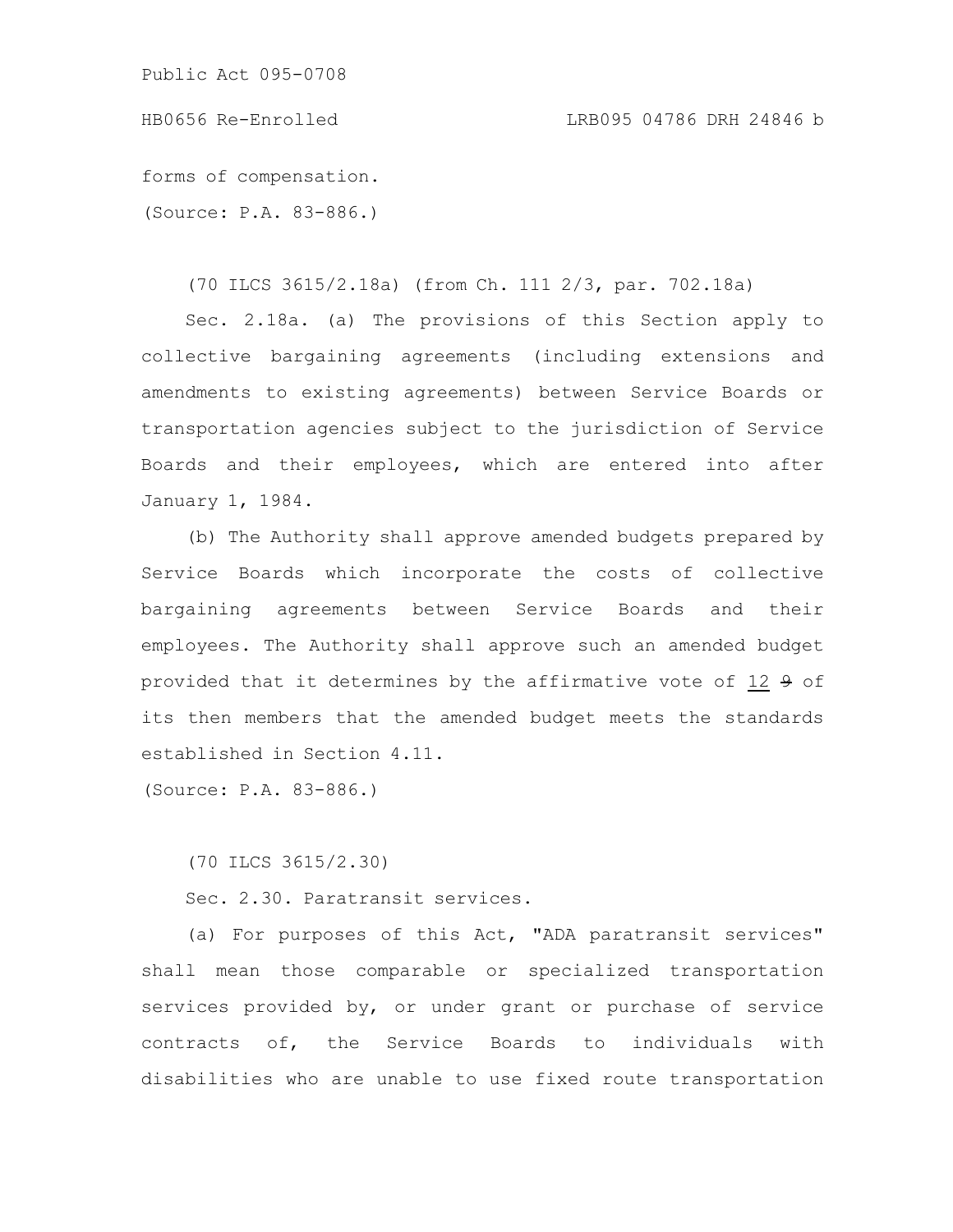systems and who are determined to be eligible, for some or all of their trips, for such services under the Americans with Disabilities Act of 1990 and its implementing regulations.

(b) Beginning July 1, 2005, the Authority is responsible for the funding, from amounts on deposit in the ADA Paratransit Fund established under Section 2.01d of this Act, financial review and oversight of all ADA paratransit services that are provided by the Authority or by any of the Service Boards. The Suburban Bus Board shall operate or provide for the operation of all ADA paratransit services by no later than July 1, 2006, except that this date may be extended to the extent necessary to obtain approval from the Federal Transit Administration of the plan prepared pursuant to subsection (c).

(c) No later than January 1, 2006, the Authority, in collaboration with the Suburban Bus Board and the Chicago Transit Authority, shall develop a plan for the provision of ADA paratransit services and submit such plan to the Federal Transit Administration for approval. Approval of such plan by the Authority shall require the affirmative votes of  $12$   $9$  of the then Directors. The Suburban Bus Board, the Chicago Transit Authority and the Authority shall comply with the requirements of the Americans with Disabilities Act of 1990 and its implementing regulations in developing and approving such plan including, without limitation, consulting with individuals with disabilities and groups representing them in the community, and providing adequate opportunity for public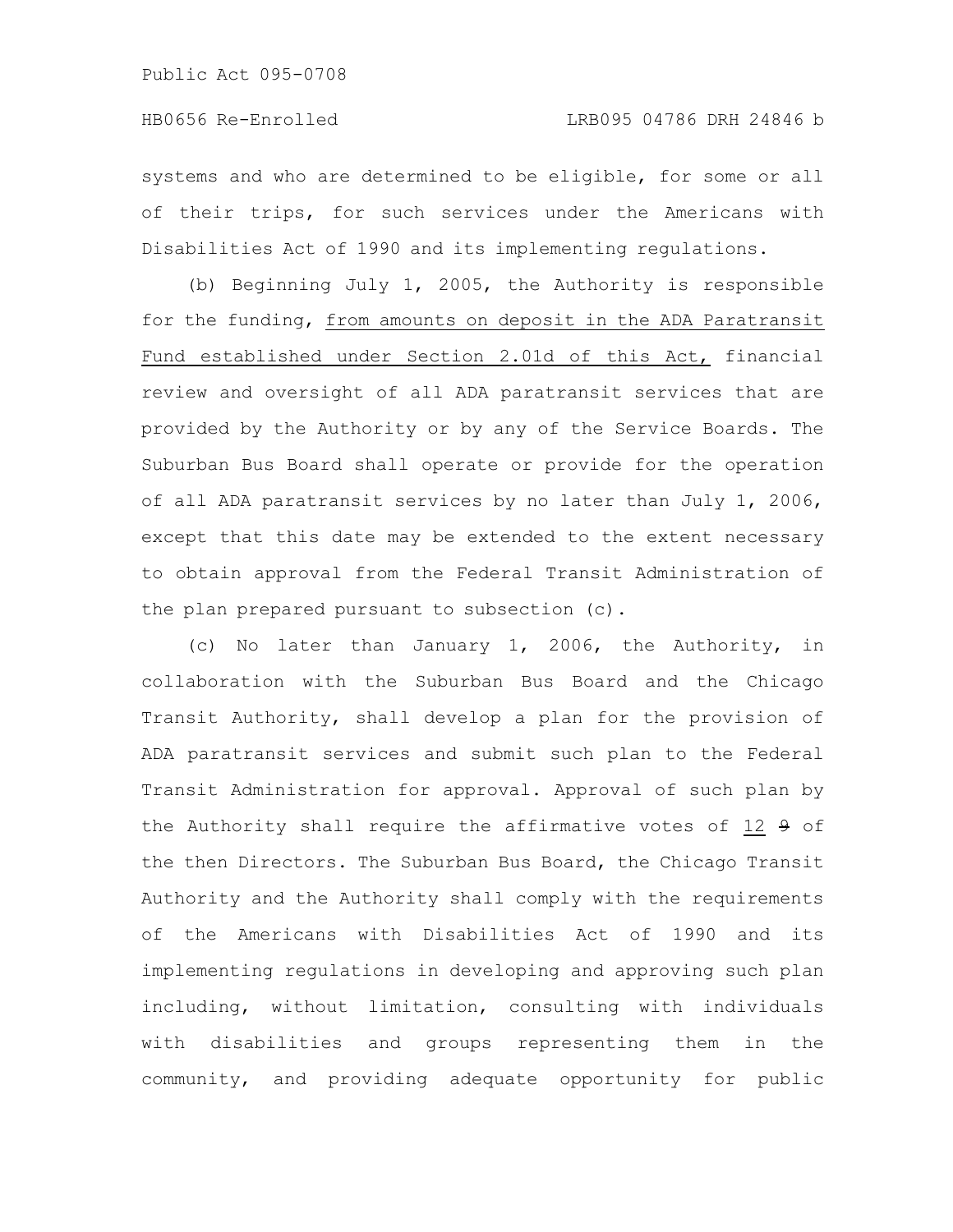Public Act 095-0708

comment and public hearings. The plan shall include the contents required for a paratransit plan pursuant to the Americans with Disabilities Act of 1990 and its implementing regulations. The plan shall also include, without limitation, provisions to:

(1) maintain, at a minimum, the levels of ADA paratransit service that are required to be provided by the Service Boards pursuant to the Americans with Disabilities Act of 1990 and its implementing regulations;

(2) transfer the appropriate ADA paratransit services, management, personnel, service contracts and assets from the Chicago Transit Authority to the Authority or the Suburban Bus Board, as necessary, by no later than July 1, 2006, except that this date may be extended to the extent necessary to obtain approval from the Federal Transit Administration of the plan prepared pursuant to this subsection (c);

(3) provide for consistent policies throughout the metropolitan region for scheduling of ADA paratransit service trips to and from destinations, with consideration of scheduling of return trips on a "will-call" open-ended basis upon request of the rider, if practicable, and with consideration of an increased number of trips available by subscription service than are available as of the effective date of this amendatory Act;

(4) provide that service contracts and rates, entered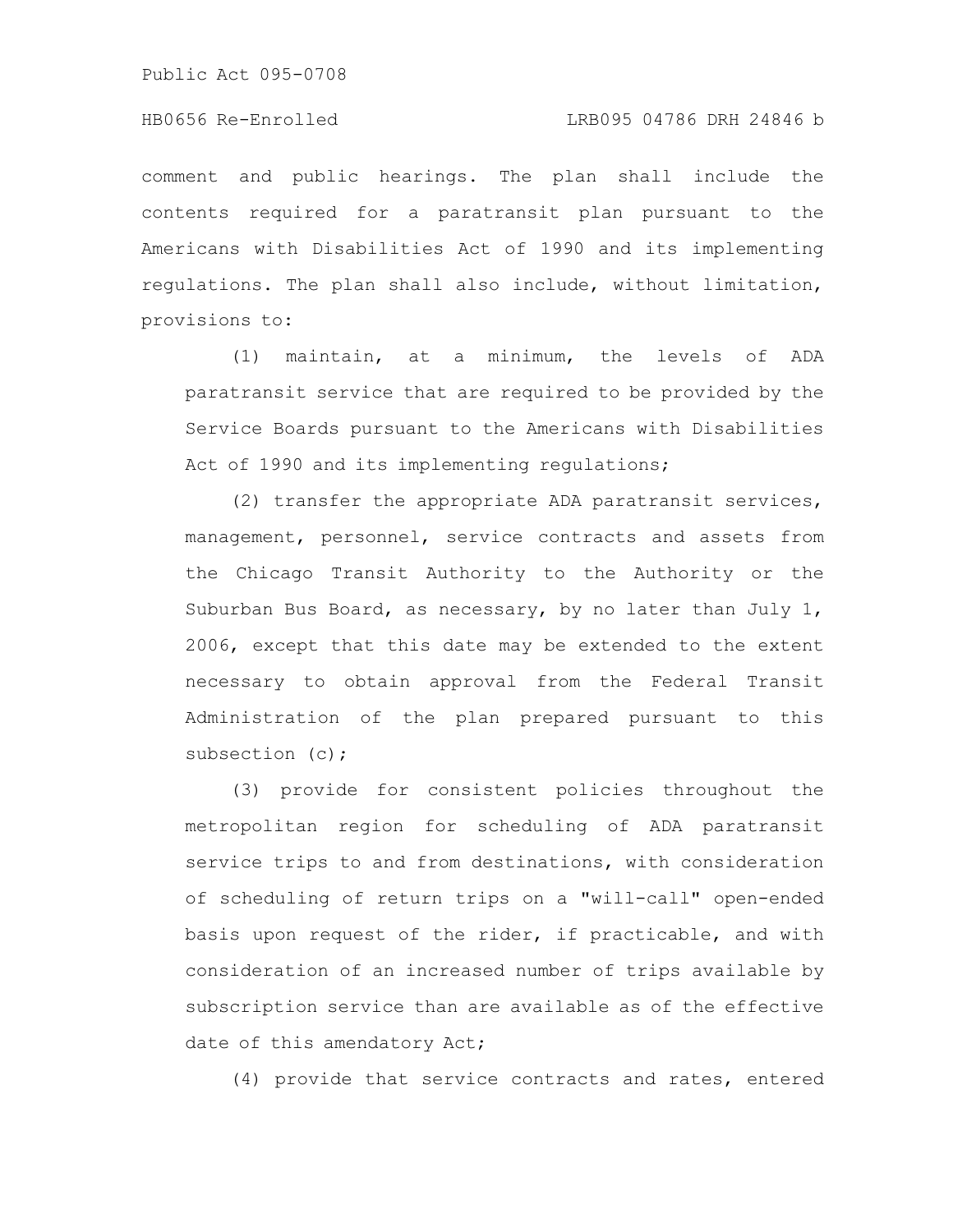into or set after the approval by the Federal Transit Administration of the plan prepared pursuant to subsection (c) of this Section, with private carriers and taxicabs for ADA paratransit service are procured by means of an open procurement process;

(5) provide for fares, fare collection and billing procedures for ADA paratransit services throughout the metropolitan region;

(6) provide for performance standards for all ADA paratransit service transportation carriers, with consideration of door-to-door service;

(7) provide, in cooperation with the Illinois Department of Transportation, the Illinois Department of Public Aid and other appropriate public agencies and private entities, for the application and receipt of grants, including, without limitation, reimbursement from Medicaid or other programs for ADA paratransit services;

(8) provide for a system of dispatch of ADA paratransit services transportation carriers throughout the metropolitan region, with consideration of county-based dispatch systems already in place as of the effective date of this amendatory Act;

(9) provide for a process of determining eligibility for ADA paratransit services that complies with the Americans with Disabilities Act of 1990 and its implementing regulations;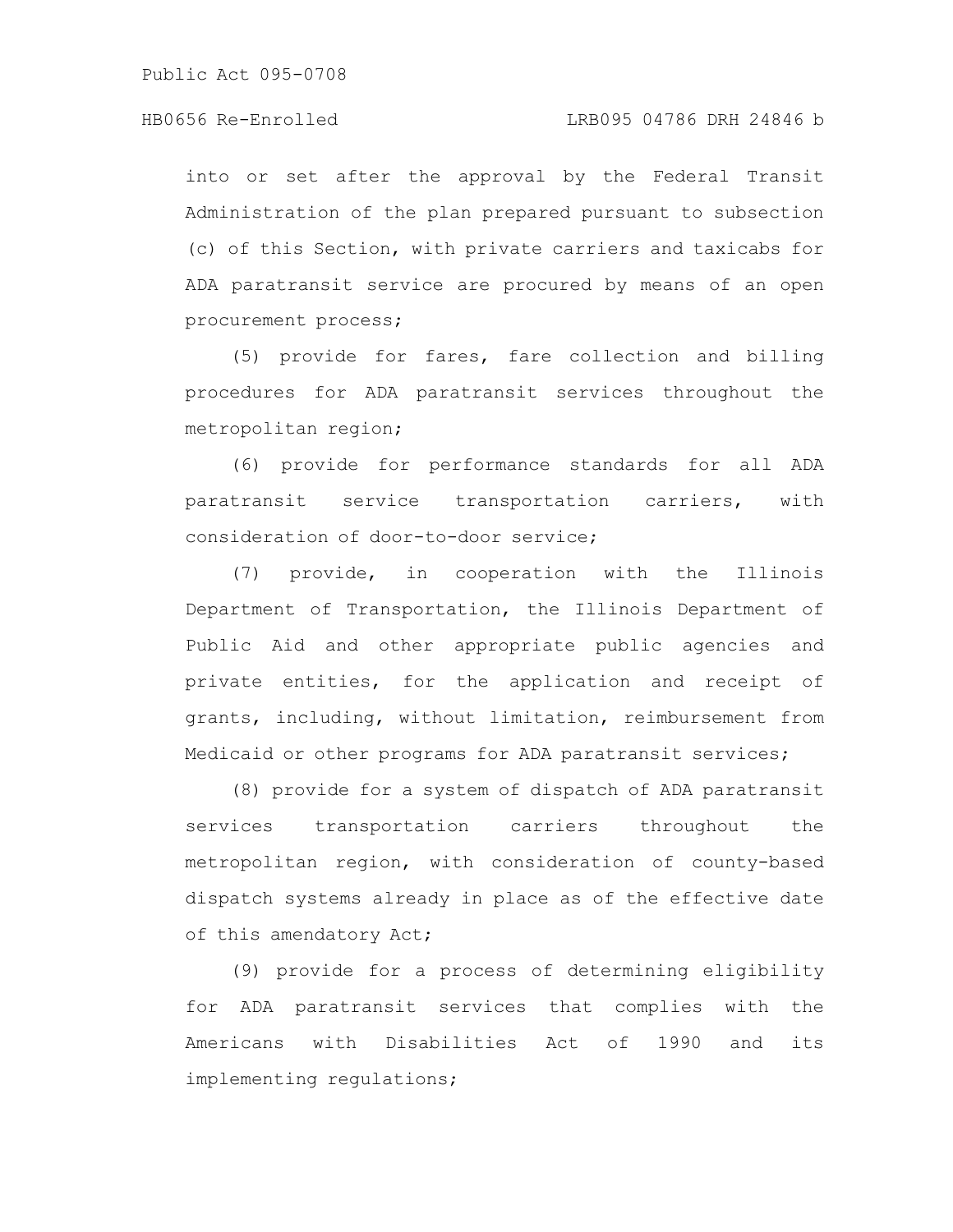(10) provide for consideration of innovative methods to provide and fund ADA paratransit services; and

(11) provide for the creation of one or more ADA advisory boards, or the reconstitution of the existing ADA advisory boards for the Service Boards, to represent the diversity of individuals with disabilities in the metropolitan region and to provide appropriate ongoing input from individuals with disabilities into the operation of ADA paratransit services.

(d) All revisions and annual updates to the ADA paratransit services plan developed pursuant to subsection (c) of this Section, or certifications of continued compliance in lieu of plan updates, that are required to be provided to the Federal Transit Administration shall be developed by the Authority, in collaboration with the Suburban Bus Board and the Chicago Transit Authority, and the Authority shall submit such revision, update or certification to the Federal Transit Administration for approval. Approval of such revisions, updates or certifications by the Authority shall require the affirmative votes of 12 9 of the then Directors.

(e) The Illinois Department of Transportation, the Illinois Department of Public Aid, the Authority, the Suburban Bus Board and the Chicago Transit Authority shall enter into intergovernmental agreements as may be necessary to provide funding and accountability for, and implementation of, the requirements of this Section.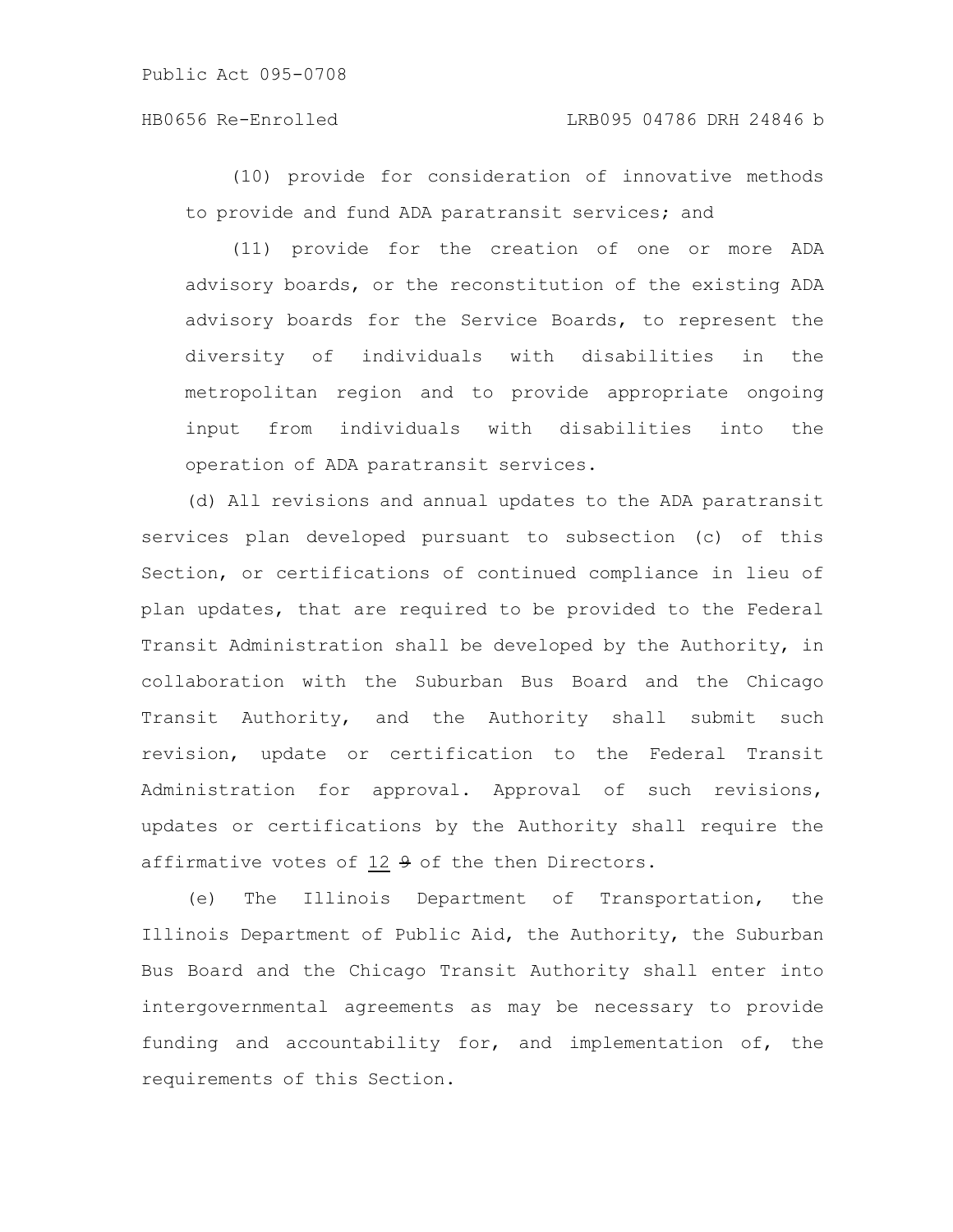## HB0656 Re-Enrolled LRB095 04786 DRH 24846 b

(f) By no later than April 1, 2007, the Authority shall develop and submit to the General Assembly and the Governor a funding plan for ADA paratransit services. Approval of such plan by the Authority shall require the affirmative votes of 12 9 of the then Directors. The funding plan shall, at a minimum, contain an analysis of the current costs of providing ADA paratransit services, projections of the long-term costs of providing ADA paratransit services, identification of and recommendations for possible cost efficiencies in providing ADA paratransit services, and identification of and recommendations for possible funding sources for providing ADA paratransit services. The Illinois Department of Transportation, the Illinois Department of Public Aid, the Suburban Bus Board, the Chicago Transit Authority and other State and local public agencies as appropriate shall cooperate with the Authority in the preparation of such funding plan.

(g) Any funds derived from the federal Medicaid program for reimbursement of the costs of providing ADA paratransit services within the metropolitan region shall be directed to the Authority and shall be used to pay for or reimburse the costs of providing such services.

(h) Nothing in this amendatory Act shall be construed to conflict with the requirements of the Americans with Disabilities Act of 1990 and its implementing regulations. (Source: P.A. 94-370, eff. 7-29-05.)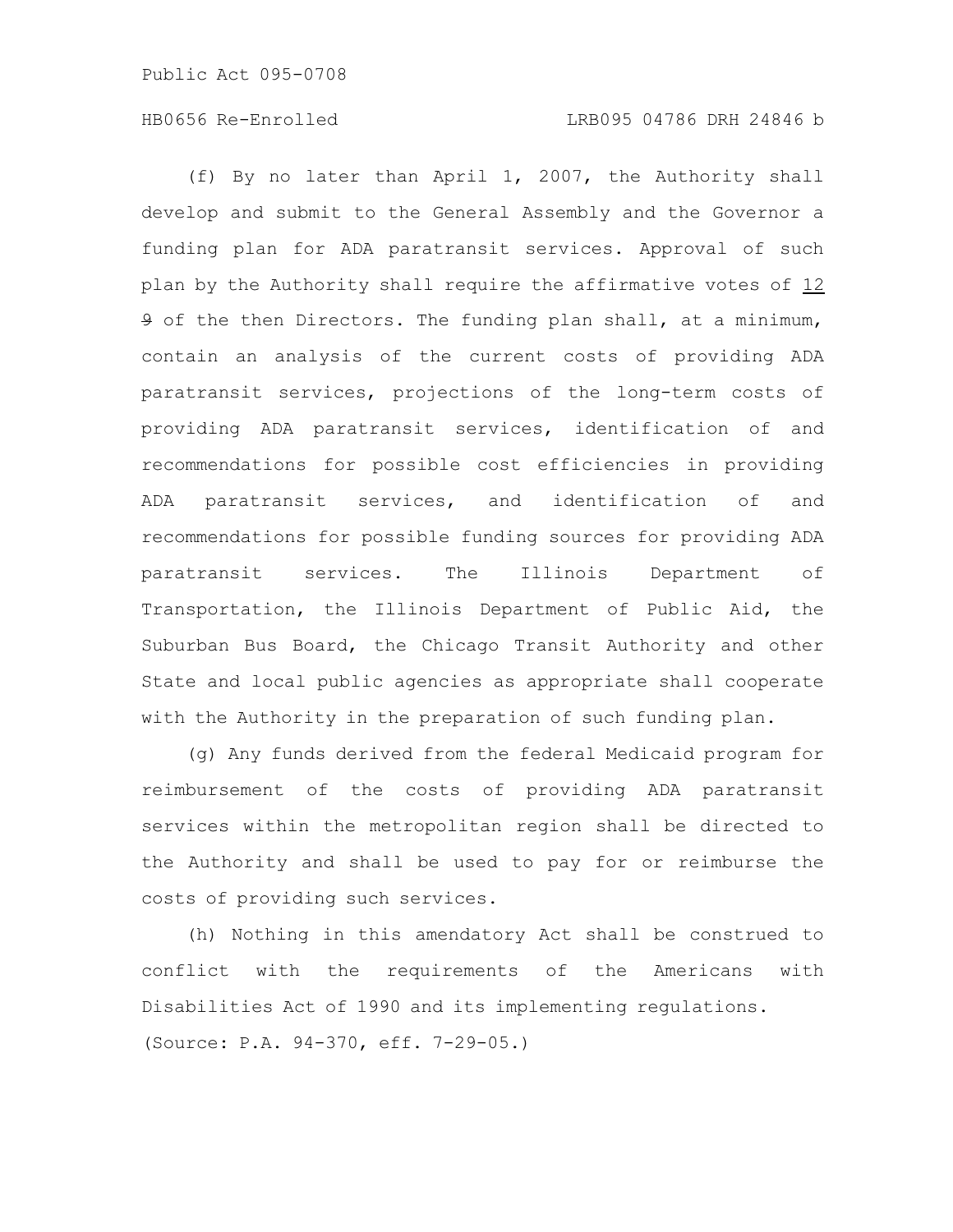(70 ILCS 3615/2.31 new)

Sec. 2.31. Disadvantaged Business Enterprise Contracting and Equal Employment Opportunity Programs. The Authority and each Service Board shall, as soon as is practicable but in no event later than two years after the effective date of this amendatory Act of the 95th General Assembly, establish and maintain a disadvantaged business enterprise contracting program designed to ensure non-discrimination in the award and administration of contracts not covered under a federally mandated disadvantaged business enterprise program. The program shall establish narrowly tailored goals for the participation of disadvantaged business enterprises as the Authority and each Service Board determines appropriate. The goals shall be based on demonstrable evidence of the availability of ready, willing, and able disadvantaged business enterprises relative to all businesses ready, willing, and able to participate on the program's contracts. The program shall require the Authority and each Service Board to monitor the progress of the contractors' obligations with respect to the program's goals. Nothing in this program shall conflict with or interfere with the maintenance or operation of, or compliance with, any federally mandated disadvantaged business enterprise program.

The Authority and each Service Board shall establish and maintain a program designed to promote equal employment opportunity. Each year, no later than October 1, the Authority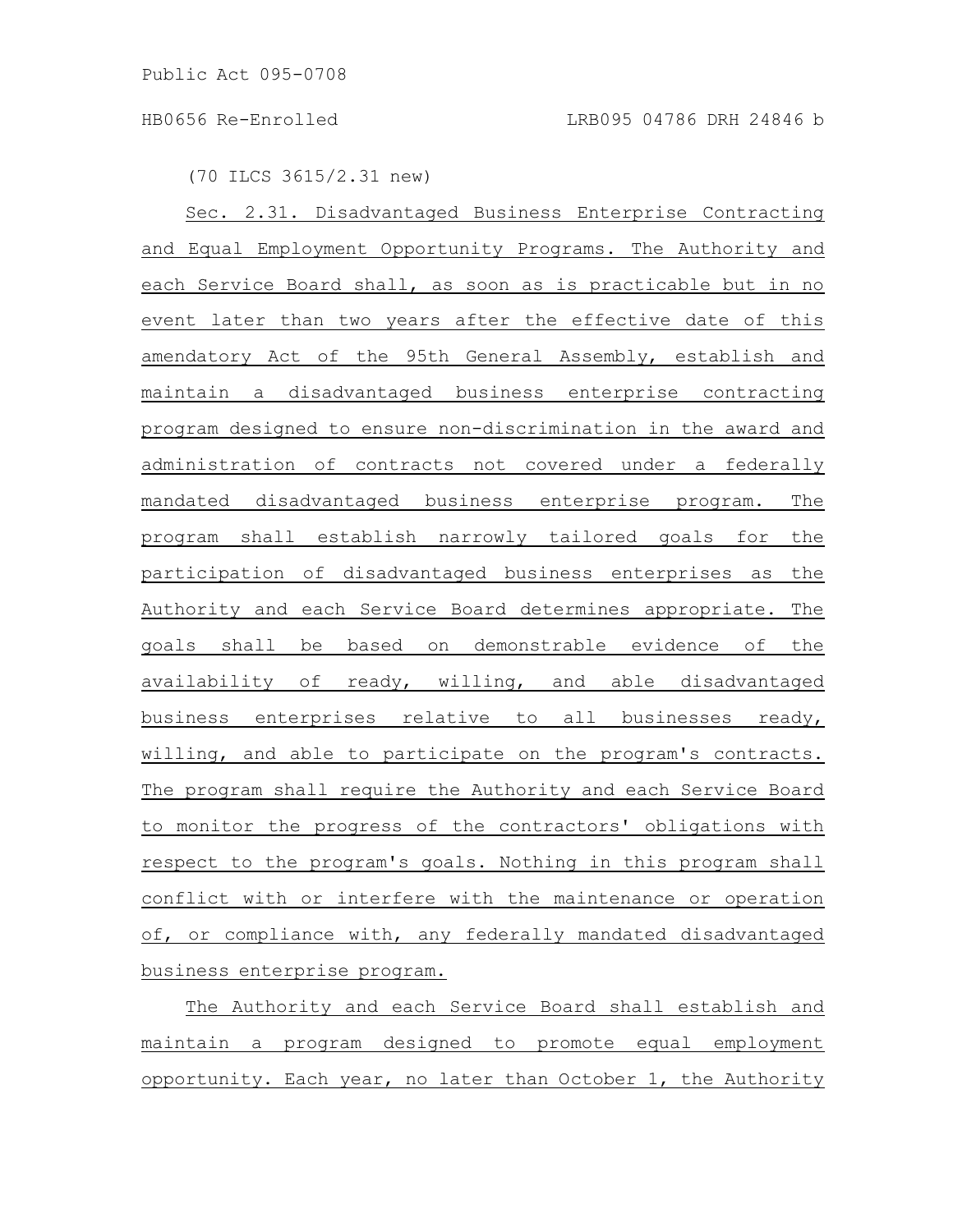and each Service Board shall report to the General Assembly on the number of their respective employees and the number of their respective employees who have designated themselves as members of a minority group and gender.

Each year no later than October 1, and starting no later than the October 1 after the establishment of their disadvantaged business enterprise contracting programs, the Authority and each Service Board shall submit a report with respect to such program to the General Assembly. In addition, each year no later than October 1, the Authority and each Service Board shall submit a copy of its federally mandated semi-annual Uniform Report of Disadvantaged Business Enterprises Awards or Commitments and Payments to the General Assembly.

(70 ILCS 3615/3.01) (from Ch. 111 2/3, par. 703.01)

Sec. 3.01. Board of Directors. The Upon expiration of the term of the members of the Transition Board as provided for in Section 3.09, the corporate authorities and governing body of the Authority shall be a Board consisting of 13 Directors until April 1, 2008, and 16 Directors thereafter, appointed as follows:

(a) Four Directors appointed by the Mayor of the City of Chicago, with the advice and consent of the City Council of the City of Chicago, and, only until April 1, 2008, a fifth director who shall be the Chairman of the Chicago Transit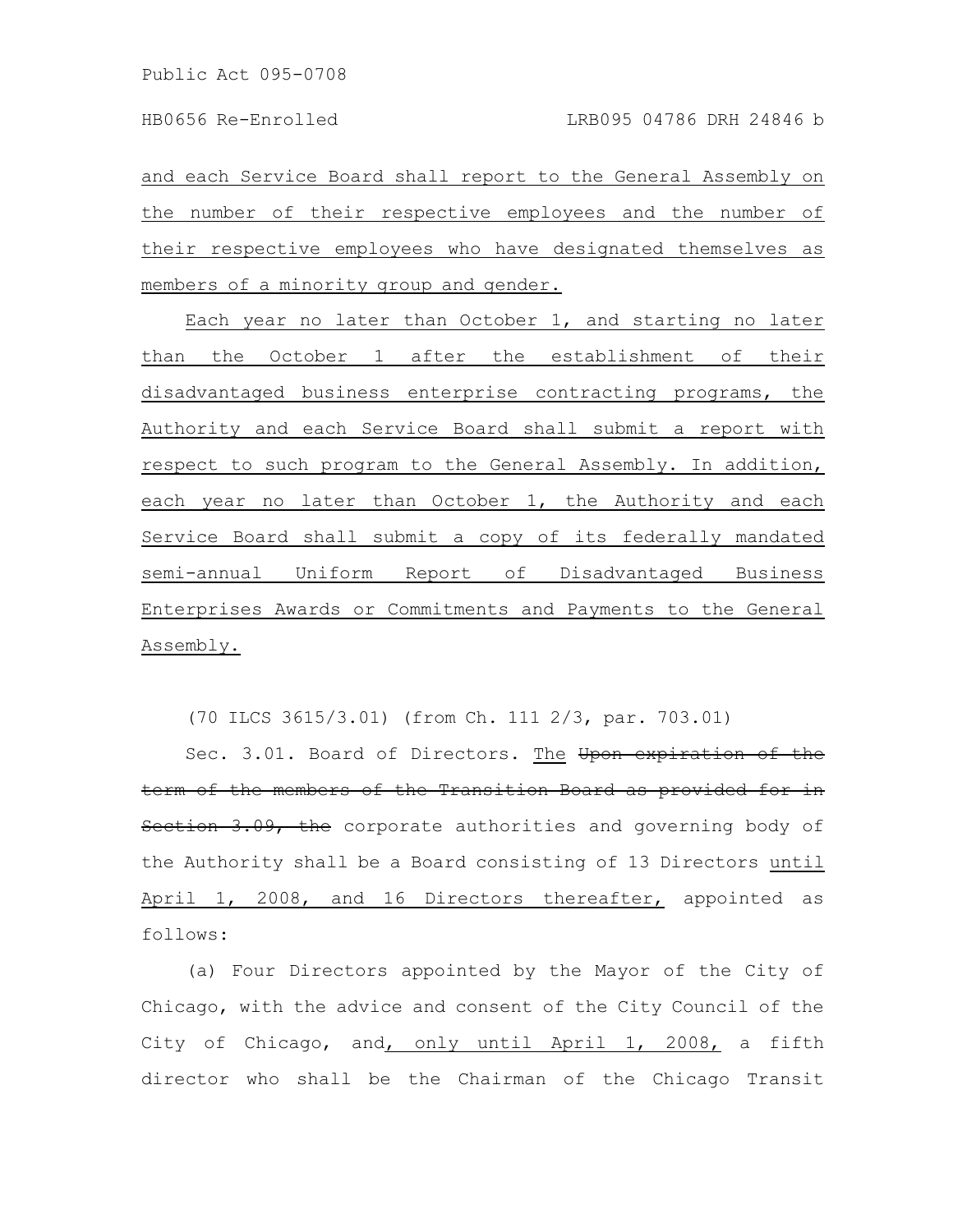Authority. After April 1, 2008, the Mayor of the City of Chicago, with the advice and consent of the City Council of the City of Chicago, shall appoint a fifth Director. The Directors appointed by the Mayor of the City of Chicago shall not be the Chairman or a Director of the Chicago Transit Authority. Each such Director shall reside in the City of Chicago except the Chairman of the Chicago Transit Authority who shall reside within the metropolitan area as defined in the Metropolitan Transit Authority Act.

(b) Four Directors appointed by the votes of a majority of the members of the Cook County Board elected from that part of Cook County outside of Chicago, or, in the event such Board of Commissioners becomes elected from single member districts, by those Commissioners elected from districts, a majority of the electors of which reside outside Chicago. After April 1, 2008, a fifth Director appointed by the President of the Cook County Board with the advice and consent of the members of the Cook County Board. In either case, such appointment shall be with the concurrence of four such Commissioners. Each such Director appointed under this subparagraph shall reside in that part of Cook County outside Chicago.

(c) Until April 1, 2008, 3 Directors appointed by the Chairmen of the County Boards of DuPage, Kane, Lake, McHenry, and Will Counties, as follows:

(i) Two Directors appointed by the Chairmen of the county boards of Kane, Lake, McHenry and Will Counties,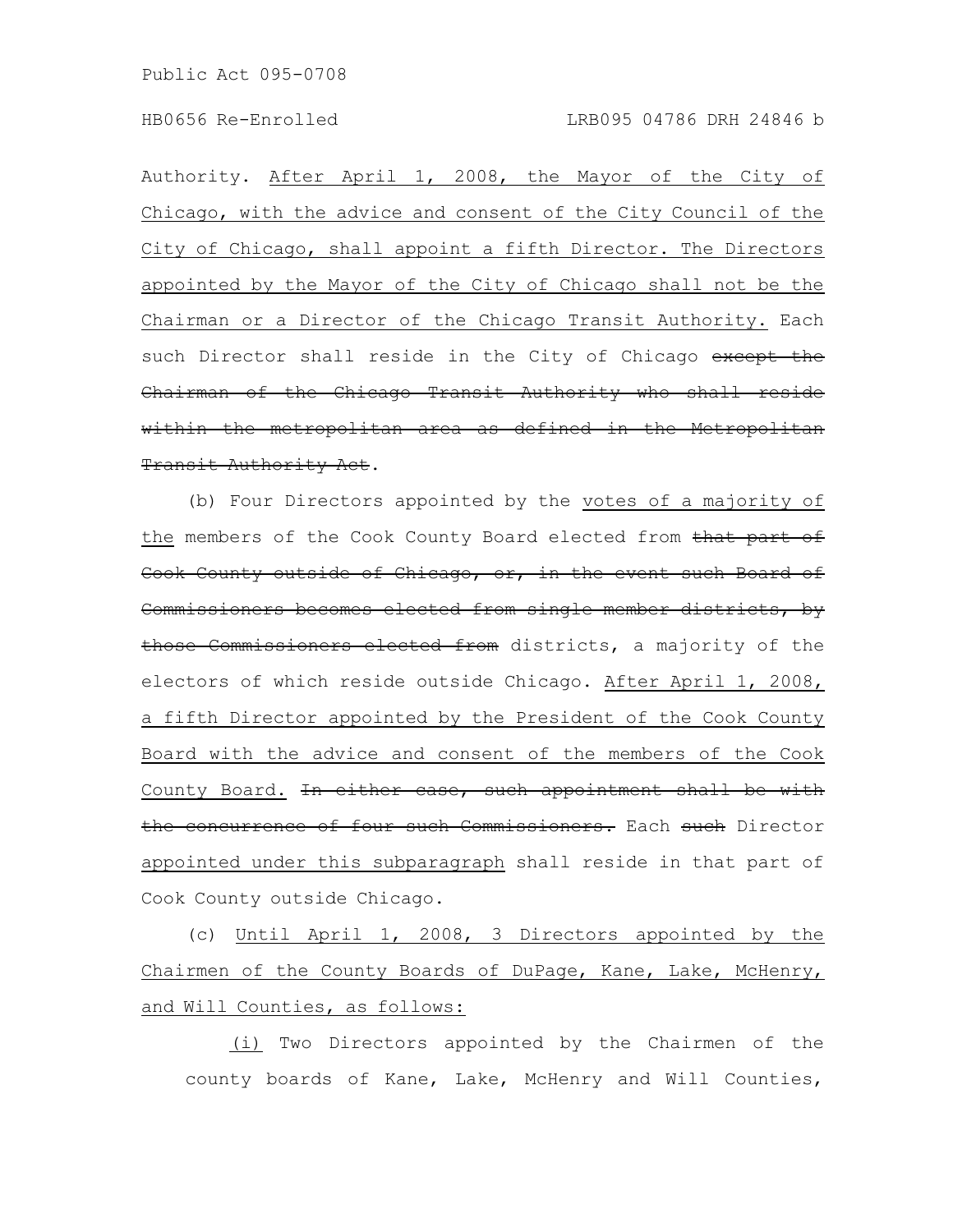with the concurrence of not less than a majority of the Chairmen from such counties, from nominees by the Chairmen. Each such Chairman may nominate not more than 2 persons for each position. Each such Director shall reside in a county in the metropolitan region other than Cook or DuPage Counties.

(ii)  $\left(\text{d}\right)$  One Director shall be appointed by the Chairman of the Board of DuPage County Board with the advice and consent of the County Board of DuPage County Board. Such Director and shall reside in DuPage County.

(d) After April 1, 2008, 5 Directors appointed by the Chairmen of the County Boards of DuPage, Kane, Lake and McHenry Counties and the County Executive of Will County, as follows:

(i) One Director appointed by the Chairman of the Kane County Board with the advice and consent of the Kane County Board. Such Director shall reside in Kane County.

(ii) One Director appointed by the County Executive of Will County with the advice and consent of the Will County Board. Such Director shall reside in Will County.

(iii) One Director appointed by the Chairman of the DuPage County Board with the advice and consent of the DuPage County Board. Such Director shall reside in DuPage County.

(iv) One Director appointed by the Chairman of the Lake County Board with the advice and consent of the Lake County Board. Such Director shall reside in Lake County.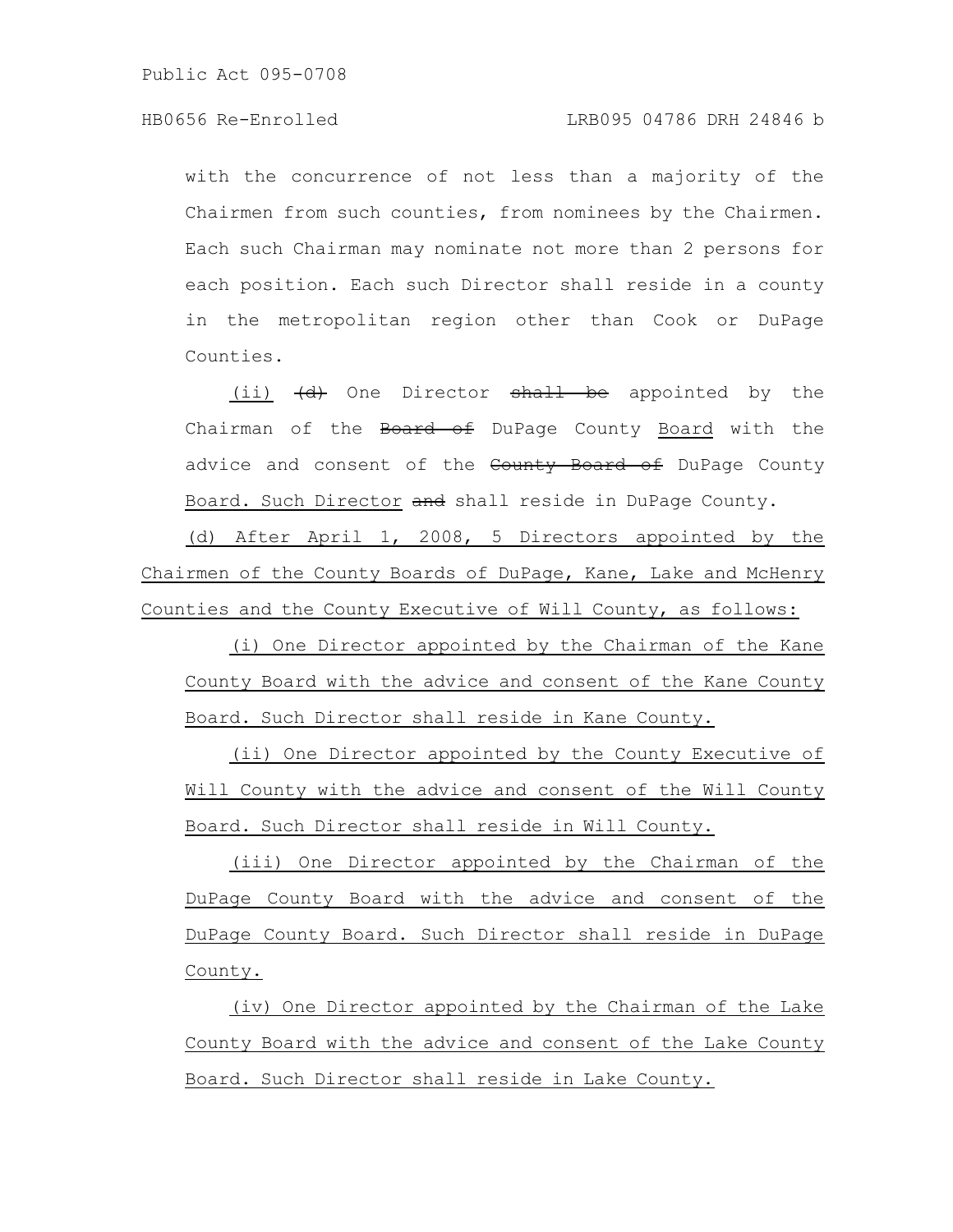(v) One Director appointed by the Chairman of the McHenry County Board with the advice and consent of the McHenry County Board. Such Director shall reside in McHenry County.

(vi) To implement the changes in appointing authority under this subparagraph (d) the three Directors appointed under subparagraph (c) and residing in Lake County, DuPage County, and Kane County respectively shall each continue to serve as Director until the expiration of their respective term of office and until his or her successor is appointed and qualified or a vacancy occurs in the office. Thereupon, the appointment shall be made by the officials given appointing authority with respect to the Director whose term has expired or office has become vacant.

(e) The Chairman serving on the effective date of this amendatory Act of the 95th General Assembly shall continue to serve as Chairman until the expiration of his or her term of office and until his or her successor is appointed and qualified or a vacancy occurs in the office Before January 1, 1987, for the term expiring July 1, 1989, the Chairman shall be appointed by the Governor. Thereafter the Chairman shall be appointed by the other 12 Directors with the concurrence of three-fourths of such Directors. Upon the expiration or vacancy of the term of the Chairman then serving upon the effective date of this amendatory Act of the 95th General Assembly, the Chairman shall be appointed by the other Directors, by the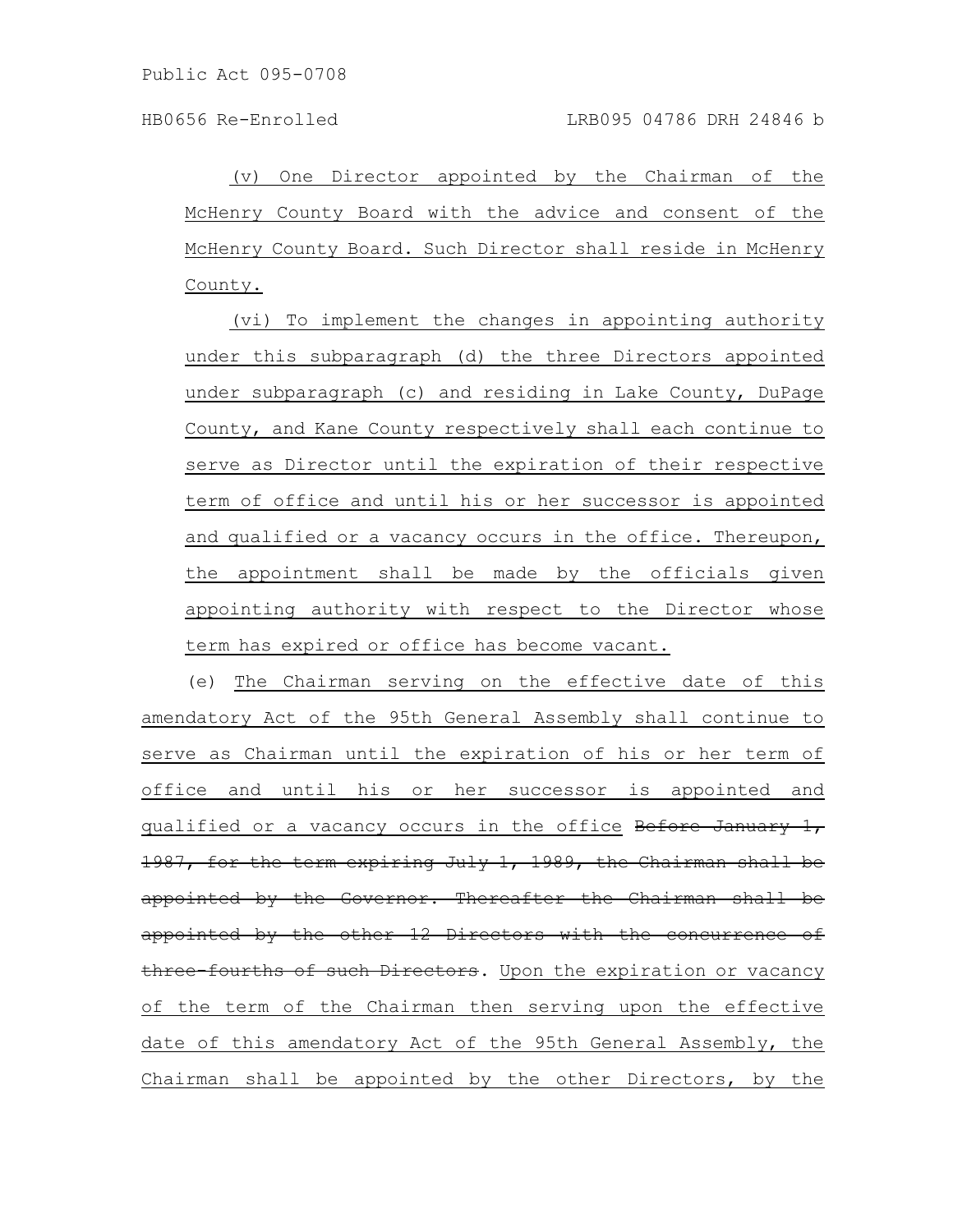affirmative vote of at least 11 of the then Directors with at least 2 affirmative votes from Directors who reside in the City of Chicago, at least 2 affirmative votes from Directors who reside in Cook County outside the City of Chicago, and at least 2 affirmative votes from Directors who reside in the Counties of DuPage, Lake, Will, Kane, or McHenry. The chairman shall not be appointed from among the other Directors. The chairman shall be a resident of the metropolitan region.

(f) Except as otherwise provided by this Act no Director shall, while serving as such, be an officer, a member of the Board of Directors or Trustees or an employee of any Service Board or transportation agency, or be an employee of the State of Illinois or any department or agency thereof, or of any unit of local government or receive any compensation from any elected or appointed office under the Constitution and laws of Illinois; except that a Director may be a member of a school board.

(g) Each appointment made under this Section and under Section 3.03 shall be certified by the appointing authority to the Board, which shall maintain the certifications as part of the official records of the Authority, provided that the initial appointments shall be certified to the Secretary of State, who shall transmit the certifications to following its organization. All appointments made  $\frac{1}{2}$  shall be made with the advice and consent Senate.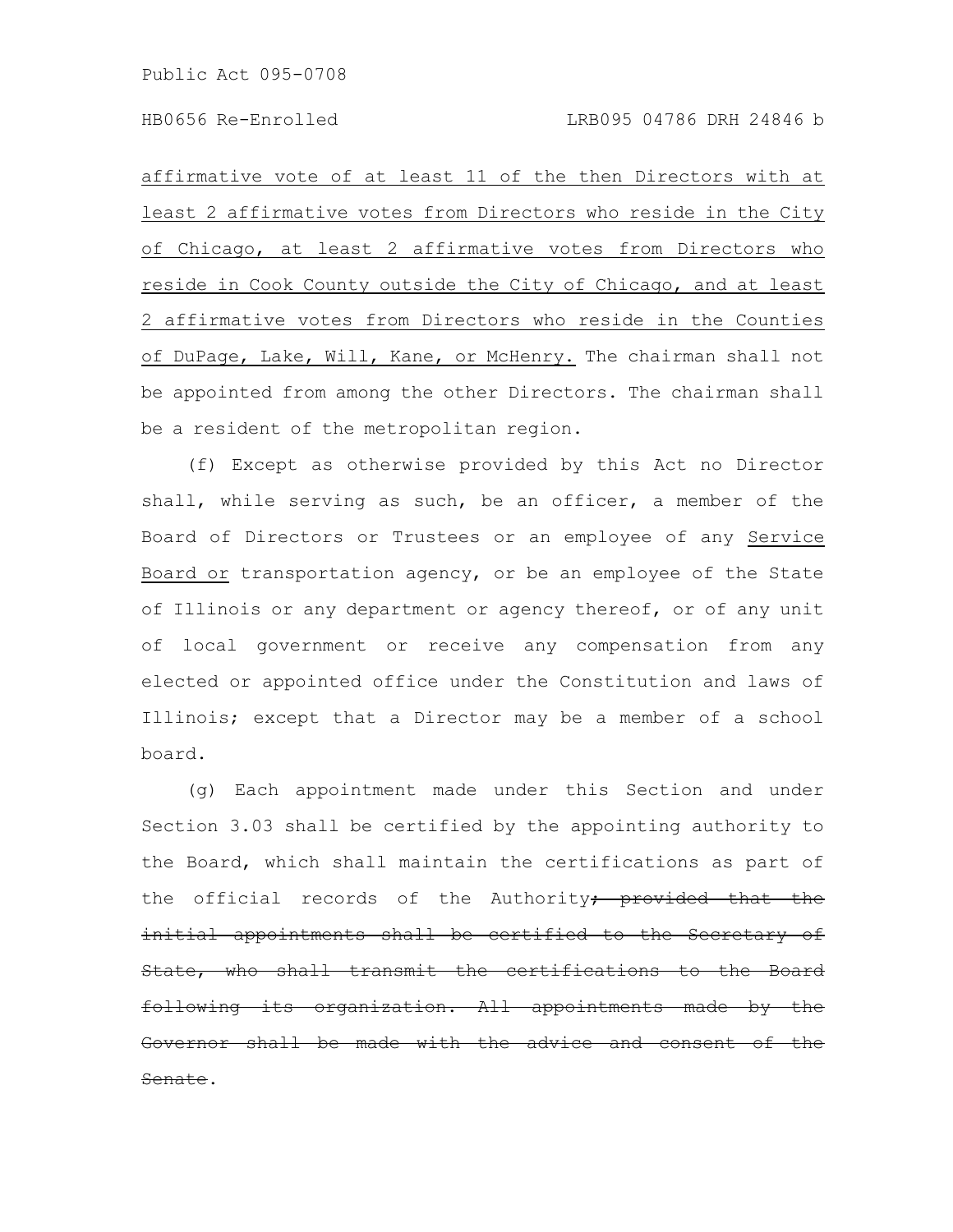(h) <u>(Blank).</u> The Board of Directors shall be so appointed as to represent the City of Chicago, that part of Cook County outside the City of Chicago, and that part of the metropolitan region outside Cook County on the one man one vote basis. After each Federal decennial census the General Assembly shall review the composition of the Board and, if a change is needed to comply with this requirement, shall provide for the necessary revision by July 1 of the third year after such census. Provided, however, that the Chairman of the Chicago Transit Authority shall be a Director of the Authority and shall be considered as representing the City of Chicago for purposes of this paragraph.

Insofar as may be practicable, the changes in Board membership necessary to achieve this purpose shall take effect as appropriate members terms expire, no member's term being reduced by reason of such revision of the composition of the Board.

(Source: P.A. 83-1417.)

(70 ILCS 3615/3.03) (from Ch. 111 2/3, par. 703.03)

Sec. 3.03. Terms, vacancies. Each Director, including the Chairman, shall be appointed for an initial term as provided for in Section 3.10 of this Act. Thereafter, each Director shall hold office for a term of 5 years, and until his successor has been appointed and has qualified. A vacancy shall occur upon resignation, death, conviction of a felony, or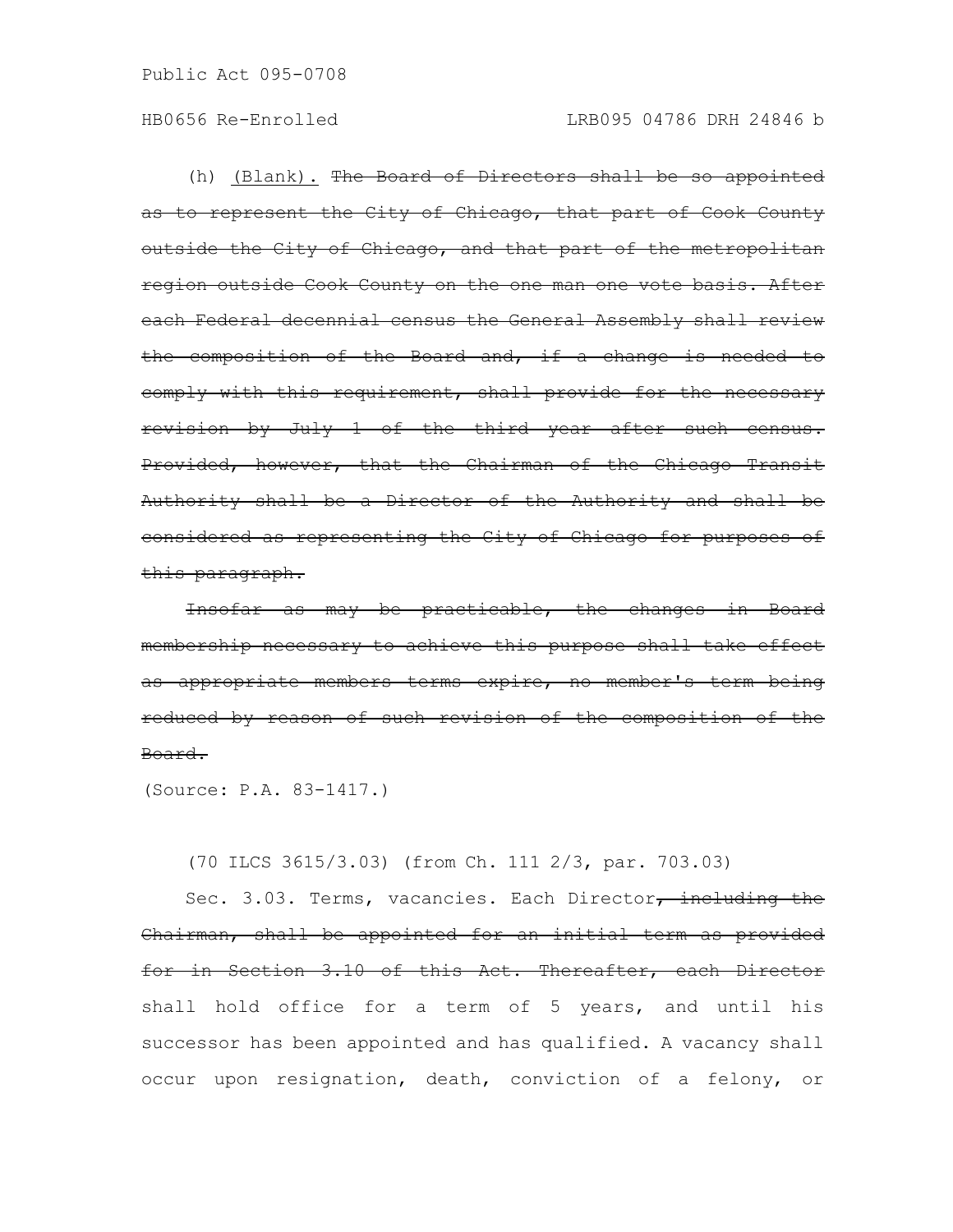Public Act 095-0708

removal from office of a Director. Any Director may be removed from office upon concurrence of not less than 11 9 Directors, on a formal finding of incompetence, neglect of duty, or malfeasance in office. Within 30 days after the office of any member becomes vacant for any reason, the appointing authorities of such member shall make an appointment to fill the vacancy. A vacancy shall be filled for the unexpired term.

Whenever After October 1, 1984, whenever a vacancy for a Director, except as to the Chairman or those Directors appointed by the Governor or the Mayor of the City of Chicago, exists for longer than 4 months, the new Director shall be chosen by election by all legislative members in the General Assembly representing the affected area. In order to qualify as a voting legislative member in this matter, the affected area must be more than 50% of the geographic area of the legislative district.

(Source: P.A. 86-1475.)

(70 ILCS 3615/3.05) (from Ch. 111 2/3, par. 703.05)

Sec. 3.05. Meetings. The Board shall prescribe the times and places for meetings and the manner in which special meetings may be called. The Board shall comply in all respects with the "Open Meetings Act", approved July 11, 1957, as now or hereafter amended. All records, documents and papers of the Authority, other than those relating to matters concerning which closed sessions of the Board may be held, shall be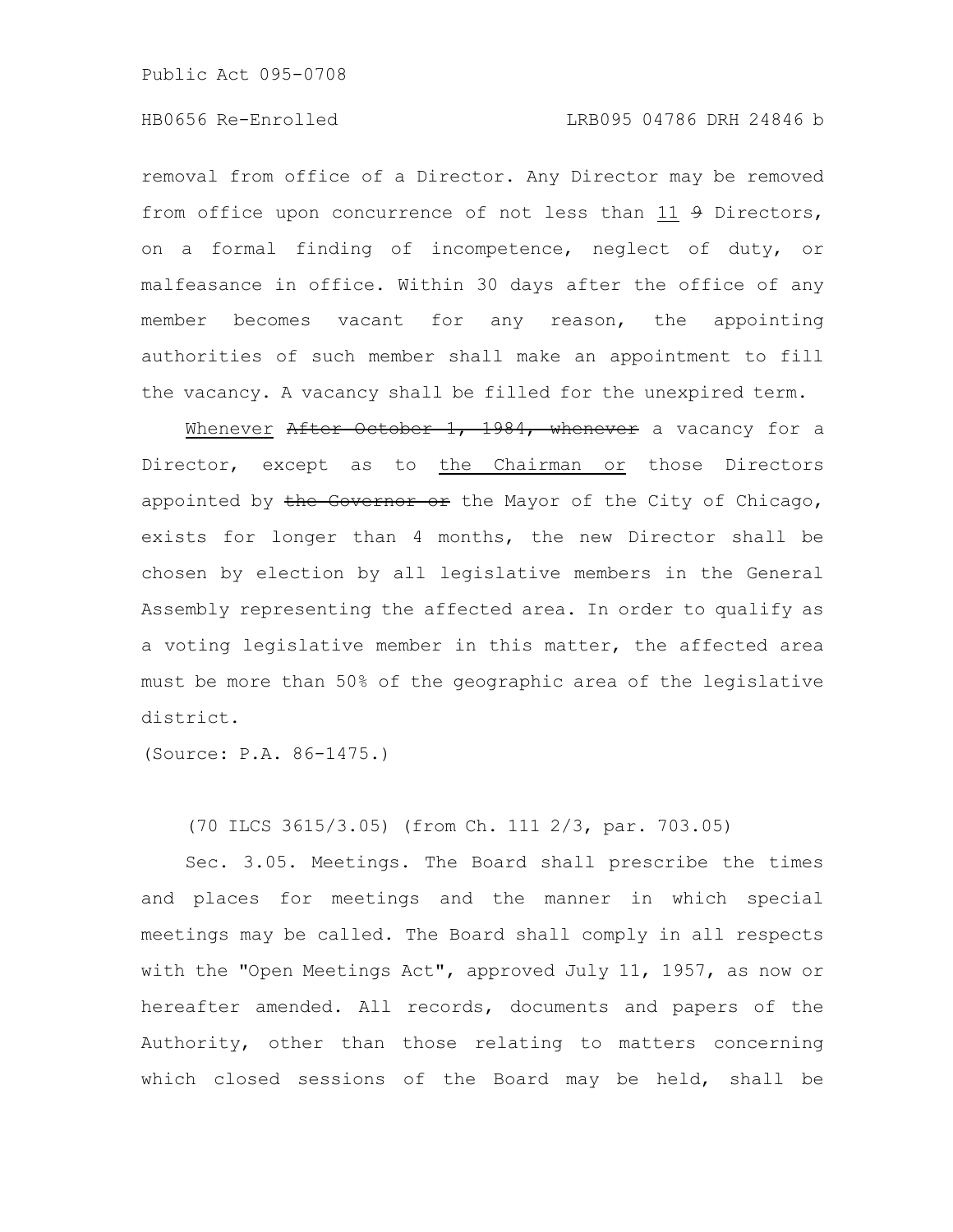available for public examination, subject to such reasonable regulations as the Board may adopt.

A majority of the Directors holding office shall constitute a quorum for the conduct of business. Except as otherwise provided in this Act, the affirmative votes of at least 9  $\frac{1}{7}$ Directors shall be necessary for approving any contract or agreement, adopting any rule or regulation, and any other action required by this Act to be taken by resolution or ordinance.

The Board shall meet with the Regional Citizens Advisory Board at least once every 4 months.

(Source: P.A. 83-886.)

(70 ILCS 3615/3A.10) (from Ch. 111 2/3, par. 703A.10)

Sec. 3A.10. Budget and Program. The Suburban Bus Board, subject to the powers of the Authority in Section 4.11, shall control the finances of the Division. It shall by ordinance appropriate money to perform the Division's purposes and provide for payment of debts and expenses of the Division. Each year the Suburban Bus Board shall prepare and publish a comprehensive annual budget and proposed five-year capital program document, and a financial plan for the 2 years thereafter describing the state of the Division and presenting for the forthcoming fiscal year and the 2 following years the Suburban Bus Board's plans for such operations and capital expenditures as it intends to undertake and the means by which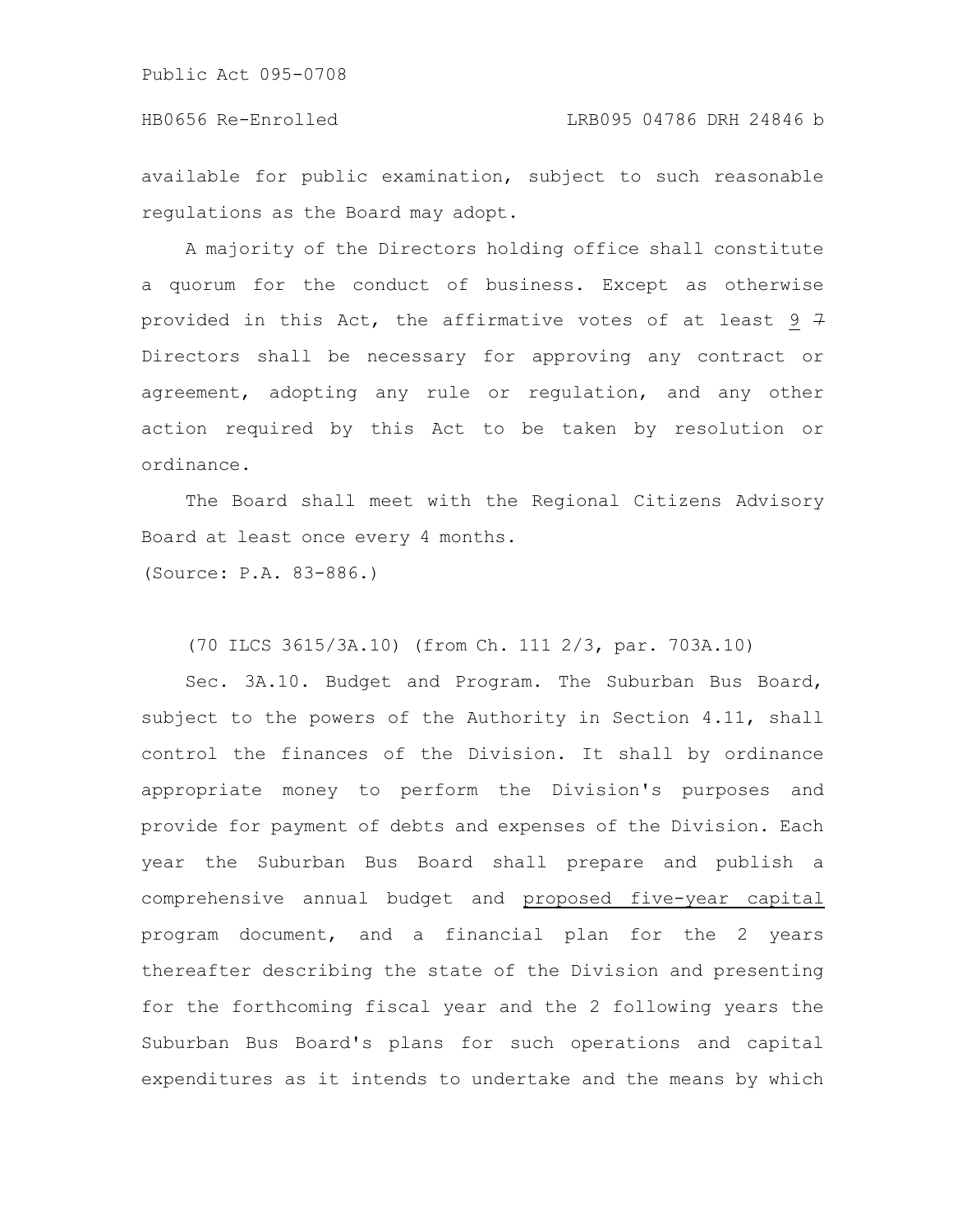it intends to finance them. The proposed budget, and financial plan, and five-year capital program shall be based on the Authority's estimate of funds to be made available to the Suburban Bus Board by or through the Authority and shall conform in all respects to the requirements established by the Authority. The proposed program and budget, financial plan, and five-year capital program shall contain a statement of the funds estimated to be on hand at the beginning of the fiscal year, the funds estimated to be received from all sources for such year and the funds estimated to be on hand at the end of such year. After adoption of the Authority's first Five-Year Program, as provided in Section 2.01 of this Act, the proposed program and budget shall specifically identify any respect in which the recommended program deviates from the Authority's then existing Five-Year Program, giving the reasons for such deviation. The fiscal year of the Division shall be the same as the fiscal year of the Authority. Before the proposed budget, and program and financial plan, and five-year capital program are submitted to the Authority, the Suburban Bus Board shall hold at least one public hearing thereon in each of the counties in the metropolitan region in which the Division provides service. The Suburban Bus Board shall hold at least one meeting for consideration of the proposed program and budget, financial plan, and five-year capital program with the county board of each of the several counties in the metropolitan region in which the Division provides service.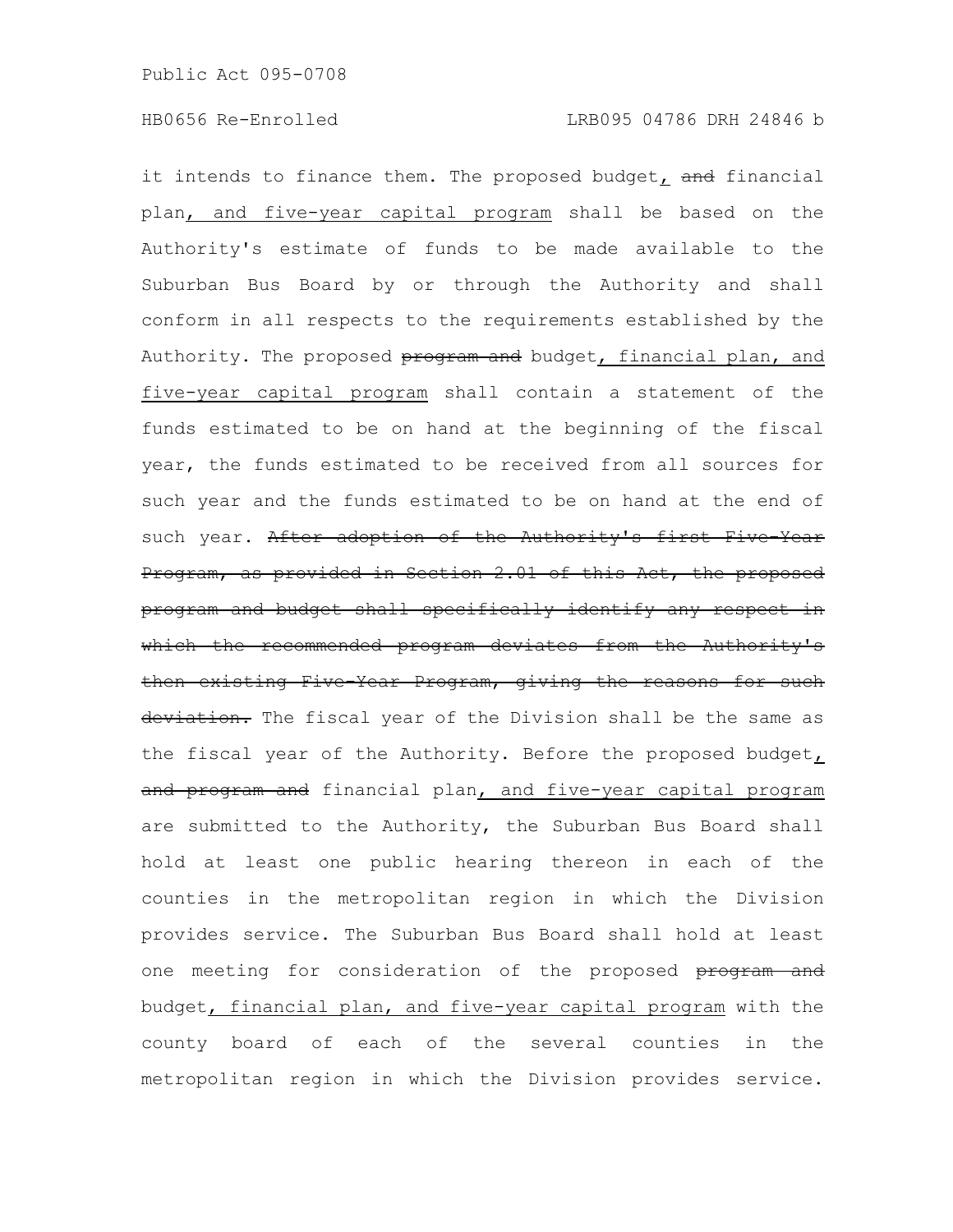After conducting such hearings and holding such meetings and after making such changes in the proposed program and budget, financial plan, and five-year capital program as the Suburban Bus Board deems appropriate, it shall adopt an annual budget ordinance at least by November 15 next preceding the beginning of each fiscal year. The budget, and program, and financial plan, and five-year capital program shall then be submitted to the Authority as provided in Section 4.11. In the event that the Board of the Authority determines that the budget and program, and financial plan do not meet the standards of Section 4.11, the Suburban Bus Board shall make such changes as are necessary to meet such requirements and adopt an amended budget ordinance. The amended budget ordinance shall be resubmitted to the Authority pursuant to Section 4.11. The ordinance shall appropriate such sums of money as are deemed necessary to defray all necessary expenses and obligations of the Division, specifying purposes and the objects or programs for which appropriations are made and the amount appropriated for each object or program. Additional appropriations, transfers between items and other changes in such ordinance which do not alter the basis upon which the balanced budget determination was made by the Board of the Authority may be made from time to time by the Suburban Bus Board.

The budget shall:

(i) show a balance between (A) anticipated revenues from all sources including operating subsidies and (B) the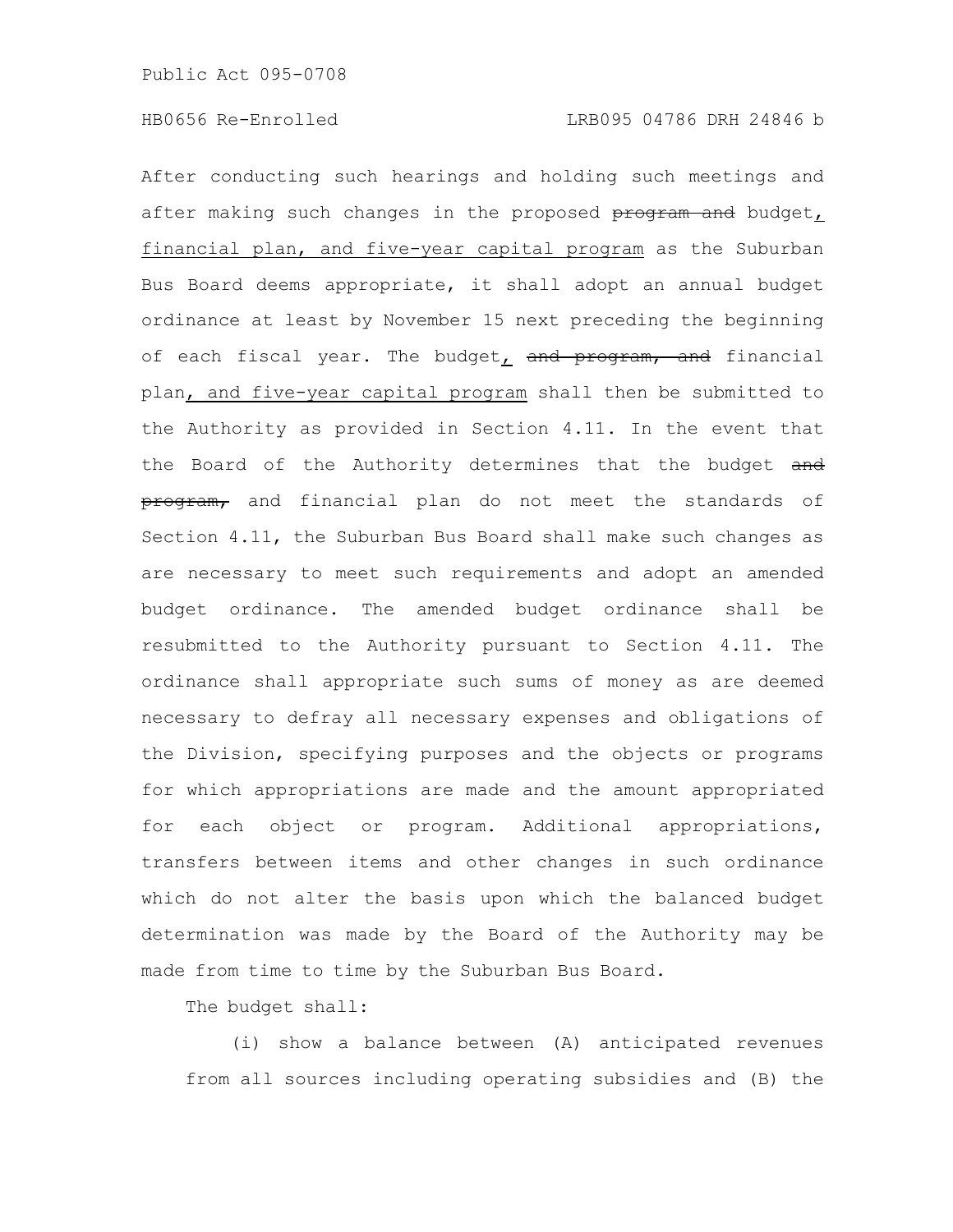costs of providing the services specified and of funding any operating deficits or encumbrances incurred in prior periods, including provision for payment when due of principal and interest on outstanding indebtedness;

(ii) show cash balances including the proceeds of any anticipated cash flow borrowing sufficient to pay with reasonable promptness all costs and expenses as incurred;

(iii) provide for a level of fares or charges and operating or administrative costs for the public transportation provided by or subject to the jurisdiction of the Suburban Bus Board sufficient to allow the Suburban Bus Board to meet its required system generated revenues recovery ratio and, beginning with the 2007 fiscal year, its system generated ADA paratransit services revenue recovery ratio;

(iv) be based upon and employ assumptions and projections which are reasonable and prudent;

(v) have been prepared in accordance with sound financial practices as determined by the Board of the Authority; and

(vi) meet such other uniform financial, budgetary, or fiscal requirements that the Board of the Authority may by rule or regulation establish; and  $\div$ 

(vii) be consistent with the goals and objectives adopted by the Regional Transportation Authority in the Strategic Plan.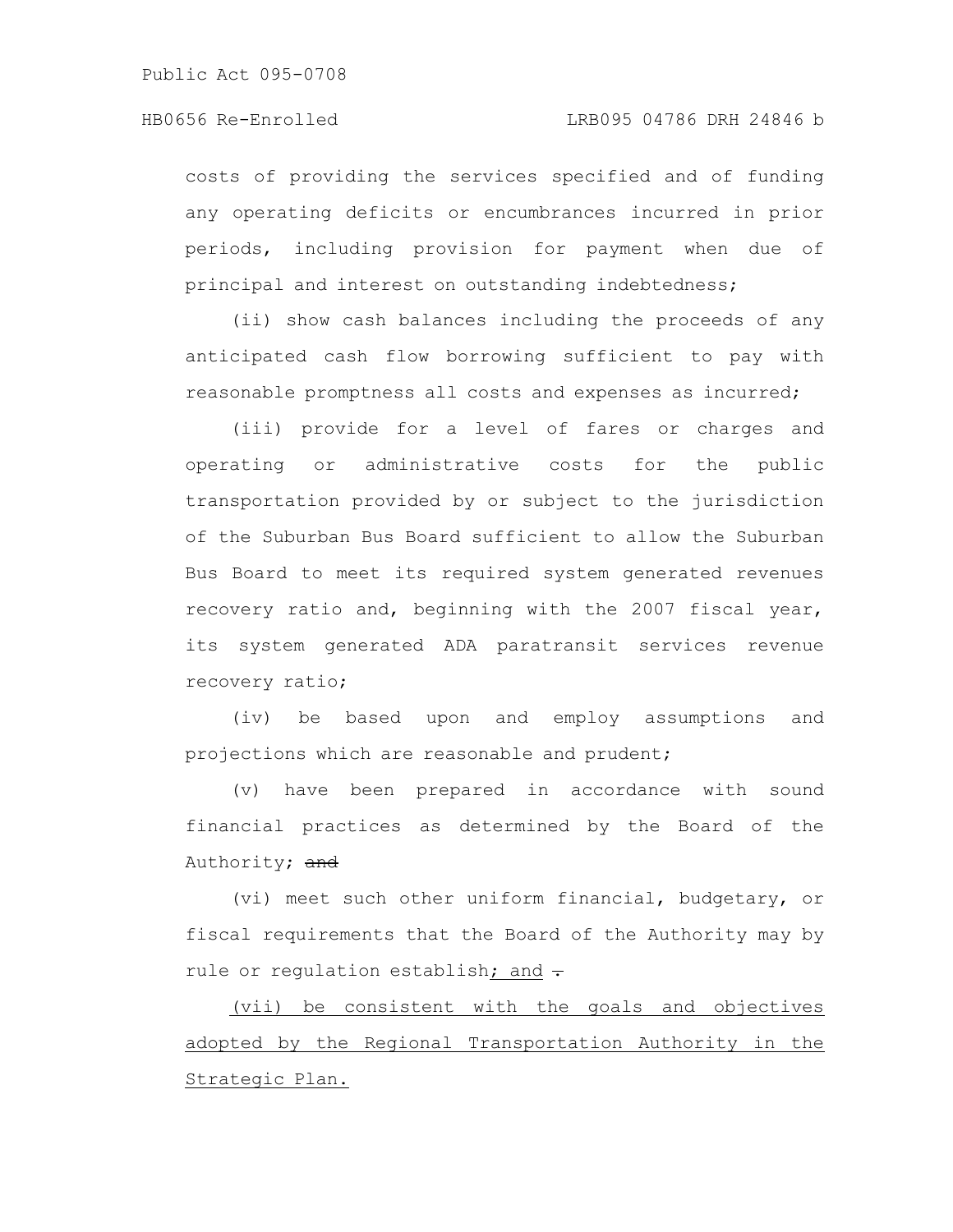(Source: P.A. 94-370, eff. 7-29-05.)

(70 ILCS 3615/3A.11) (from Ch. 111 2/3, par. 703A.11)

Sec. 3A.11. Citizens Advisory Board. The Suburban Bus Board shall establish a citizens advisory board composed of 10 residents of those portions of the metropolitan region in which the Suburban Bus Board provides service who have an interest in public transportation. The members of the advisory board shall be named for 2 year terms, shall select one of their members to serve as chairman and shall serve without compensation. The citizens advisory board shall meet with the Suburban Bus Board at least quarterly and advise the Suburban Bus Board of the impact of its policies and programs on the communities it serves. Appointments to the citizens advisory board should, to the greatest extent possible, reflect the ethnic, cultural, and geographic diversity of all persons residing within the Suburban Bus Board's jurisdiction.

(Source: P.A. 83-886.)

(70 ILCS 3615/3A.14) (from Ch. 111 2/3, par. 703A.14)

Sec. 3A.14. Labor. (a) The provisions of this Section apply to collective bargaining agreements (including extensions and amendments of existing agreements) entered into on or after January 1, 1984.

(b) The Suburban Bus Board shall deal with and enter into written contracts with their employees, through accredited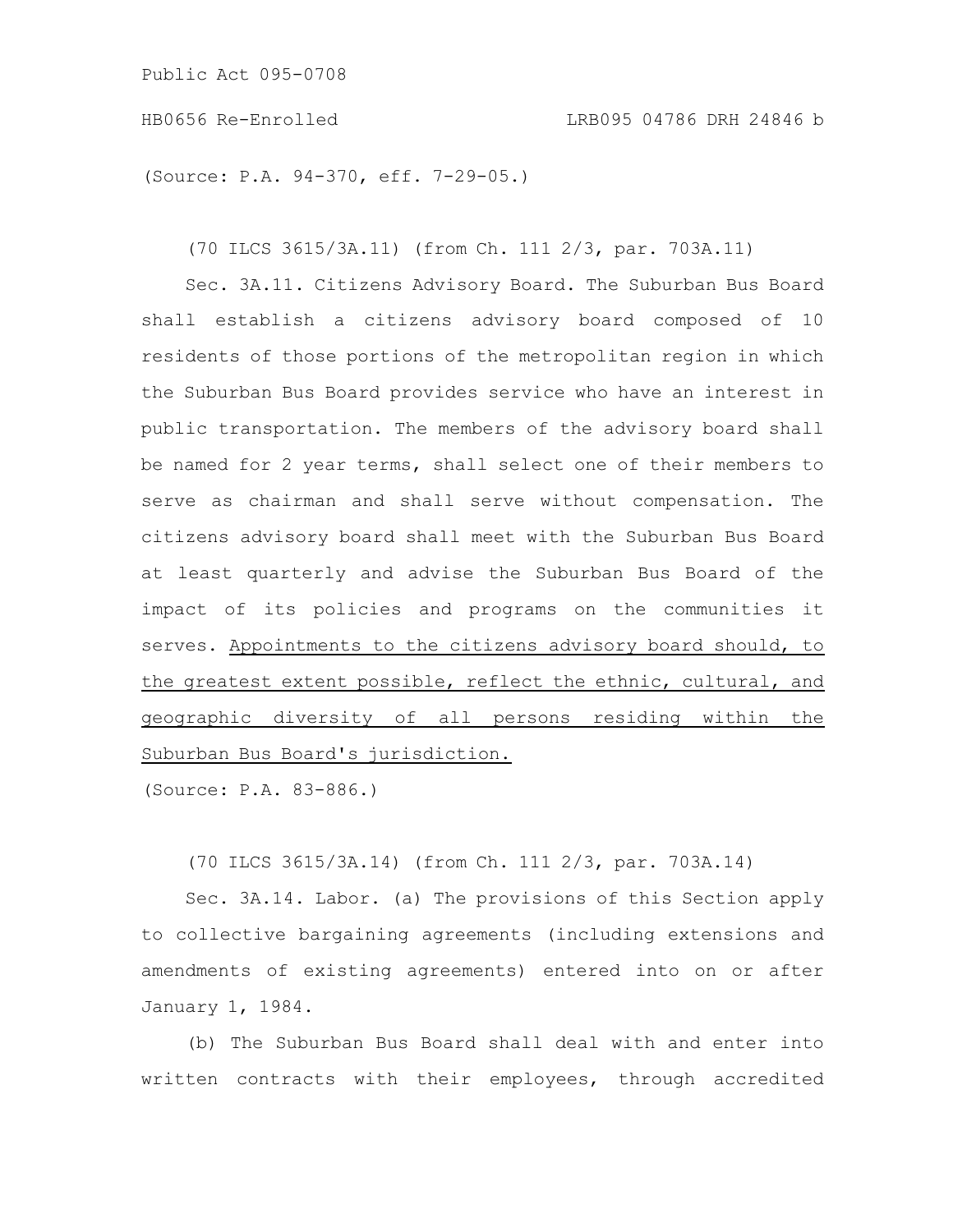representatives of such employees authorized to act for such employees concerning wages, salaries, hours, working conditions, and pension or retirement provisions about which a collective bargaining agreement has been entered prior to the effective date of this amendatory Act of 1983. Any such agreement of the Suburban Bus Board shall provide that the agreement may be reopened if the amended budget submitted pursuant to Section 2.18a of this Act is not approved by the Board of the Authority. The agreement may not include a provision requiring the payment of wage increases based on changes in the Consumer Price Index. The Suburban Bus Board shall not have the authority to enter collective bargaining agreements with respect to inherent management rights, which include such areas of discretion or policy as the functions of the employer, standards of services, its overall budget, the organizational structure and selection of new employees and direction of personnel. Employers, however, shall be required to bargain collectively with regard to policy matters directly affecting wages, hours and terms and conditions of employment, as well as the impact thereon, upon request by employee representatives. To preserve the rights of employers and exclusive representatives which have established collective bargaining relationships or negotiated collective bargaining agreements prior to the effective date of this amendatory Act of 1983, employers shall be required to bargain collectively with regard to any matter concerning wages, hours or conditions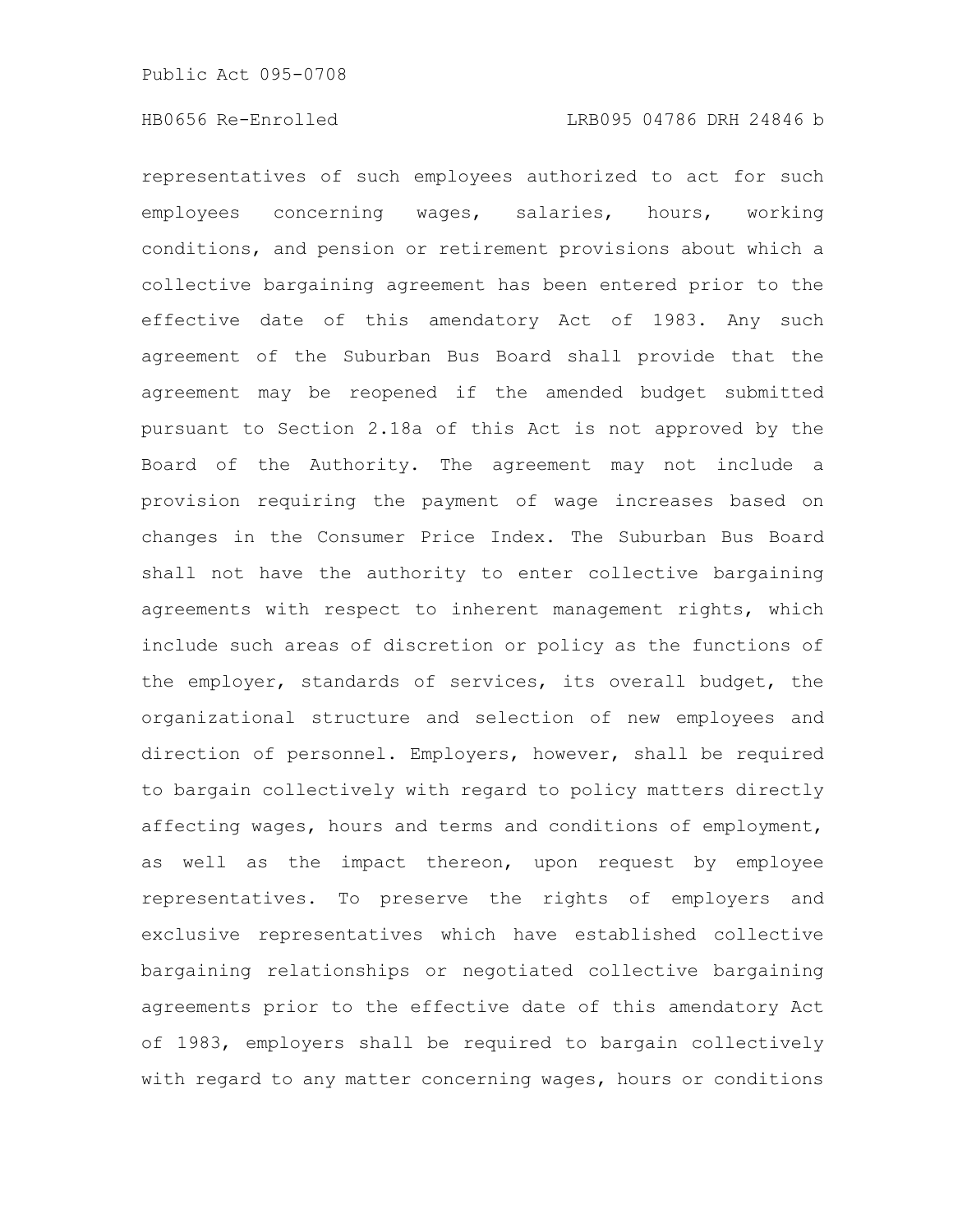of employment about which they have bargained prior to the effective date of this amendatory Act of 1983.

(c) The collective bargaining agreement may not include a prohibition on the use of part-time operators on any service operated by the Suburban Bus Board except where prohibited by federal law.

(d) Within 30 days of the signing of any such collective bargaining agreement, the Suburban Bus Board shall determine the costs of each provision of the agreement, prepare an amended budget incorporating the costs of the agreement, and present the amended budget to the Board of the Authority for its approval under Section 4.11. The Board may approve the amended budget by an affirmative vote of  $12$   $9$  of its then Directors. If the budget is not approved by the Board of the Authority, the agreement may be reopened and its terms may be renegotiated. Any amended budget which may be prepared following renegotiation shall be presented to the Board of the Authority for its approval in like manner.

(Source: P.A. 83-886.)

(70 ILCS 3615/3A.15 new)

Sec. 3A.15. Notwithstanding any law to the contrary, no later than 60 days following the effective date of this amendatory Act of the 95th General Assembly, any fixed route public transportation services provided by, or under grant or purchase of service contracts of, the Suburban Bus Board shall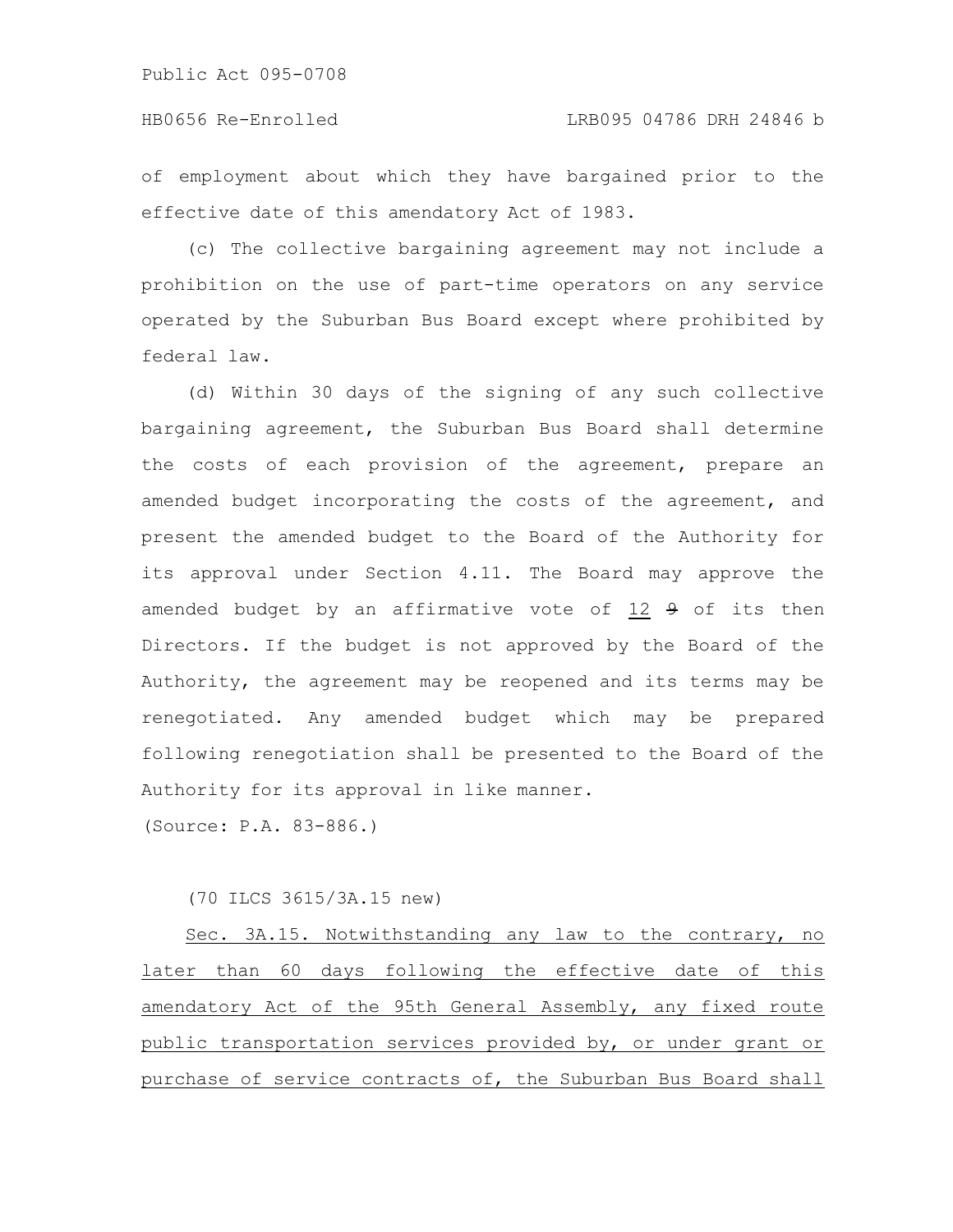be provided without charge to all senior citizens of the Metropolitan Region aged 65 and older, under such conditions as shall be prescribed by the Suburban Bus Board.

(70 ILCS 3615/3B.02) (from Ch. 111 2/3, par. 703B.02)

Sec. 3B.02. Commuter Rail Board.

(a) Until April 1, 2008, the The governing body of the Commuter Rail Division shall be a board consisting of 7 directors appointed pursuant to Sections 3B.03 and 3B.04, as follows:

(1)  $\leftrightarrow$  One director shall be appointed by the Chairman of the Board of DuPage County with the advice and consent of the County Board of DuPage County and shall reside in DuPage County.  $\div$ 

(2)  $\leftrightarrow$  Two directors appointed by the Chairmen of the County Boards of Kane, Lake, McHenry and Will Counties with the concurrence of not less than a majority of the chairmen from such counties, from nominees by the Chairmen. Each such chairman may nominate not more than two persons for each position. Each such director shall reside in a county in the metropolitan region other than Cook or DuPage County.

(3)  $\leftrightarrow$  Three directors appointed by the members of the Cook County Board elected from that part of Cook County outside of Chicago, or, in the event such Board of Commissioners becomes elected from single member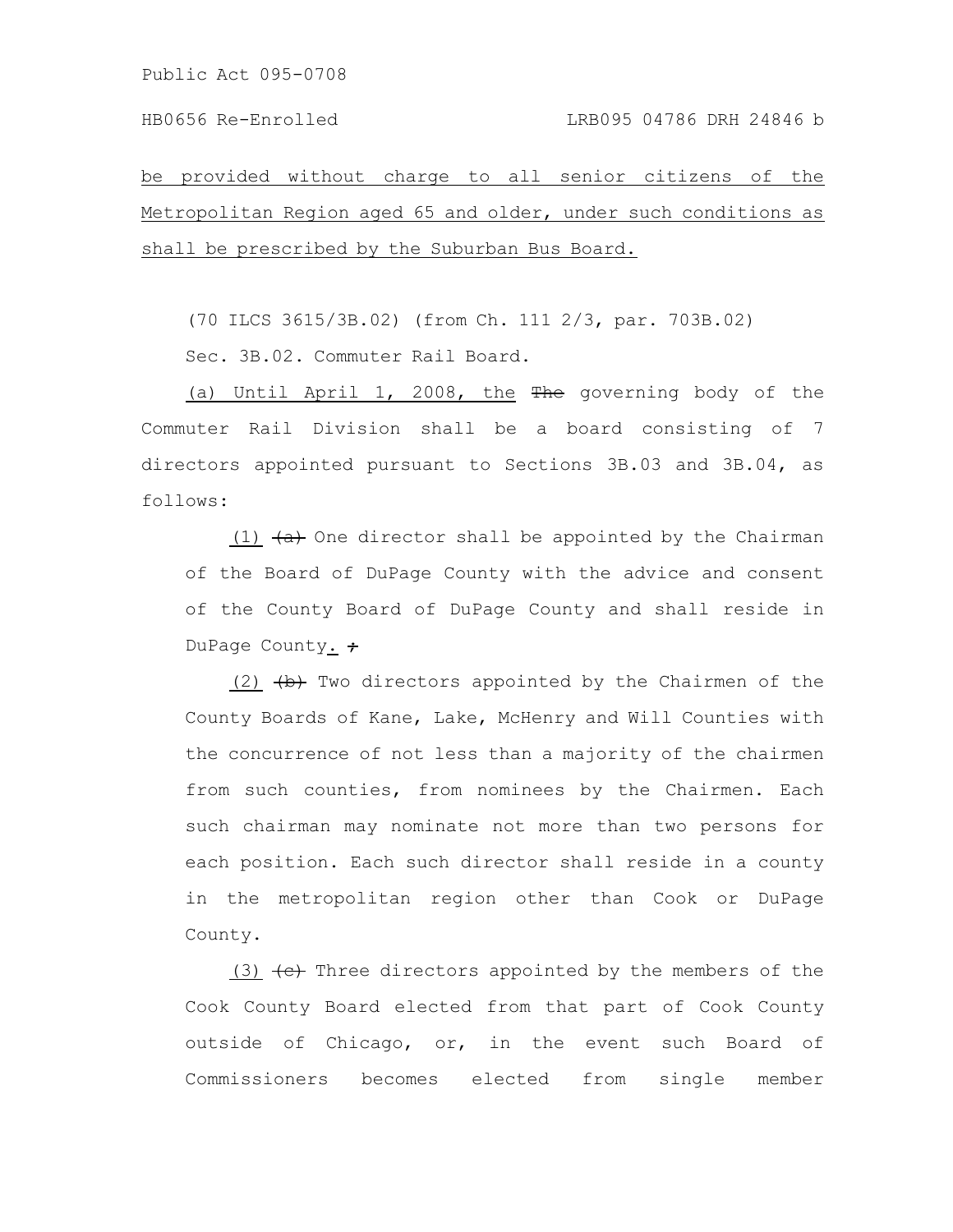districts, by those Commissioners elected from districts, a majority of the residents of which reside outside Chicago. In either case, such appointment shall be with the concurrence of four such Commissioners. Each such director shall reside in that part of Cook County outside Chicago.

(4)  $\left(\frac{d}{dt}\right)$  One director appointed by the Mayor of the City of Chicago, with the advice and consent of the City Council of the City of Chicago. Such director shall reside in the City of Chicago.

(5) The chairman shall be appointed by the directors, from the members of the board, with the concurrence of 5 of such directors.

(b) After April 1, 2008 the governing body of the Commuter Rail Division shall be a board consisting of 11 directors appointed, pursuant to Sections 3B.03 and 3B.04, as follows:

(1) One Director shall be appointed by the Chairman of the DuPage County Board with the advice and consent of the DuPage County Board and shall reside in DuPage County. To implement the changes in appointing authority under this Section, upon the expiration of the term of or vacancy in office of the Director appointed under item (1) of subsection (a) of this Section who resides in DuPage County, a Director shall be appointed under this subparagraph.

(2) One Director shall be appointed by the Chairman of the McHenry County Board with the advice and consent of the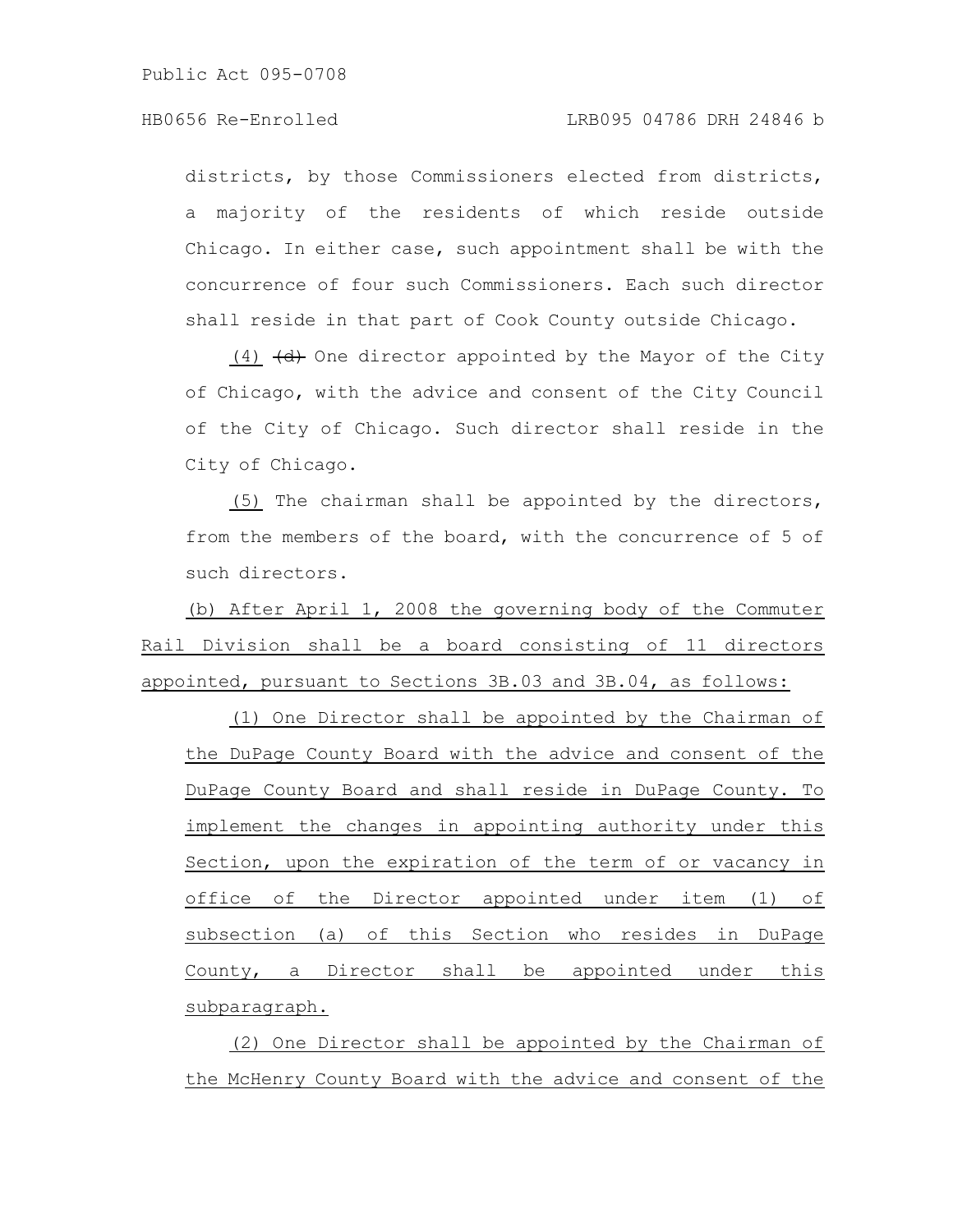McHenry County Board and shall reside in McHenry County. To implement the change in appointing authority under this Section, upon the expiration of the term of or vacancy in office of the Director appointed under item (2) of subsection (a) of this Section who resides in McHenry County, a Director shall be appointed under this subparagraph.

(3) One Director shall be appointed by the Will County Executive with the advice and consent of the Will County Board and shall reside in Will County. To implement the change in appointing authority under this Section, upon the expiration of the term of or vacancy in office of the Director appointed under item (2) of subsection (a) of this Section who resides in Will County, a Director shall be appointed under this subparagraph.

(4) One Director shall be appointed by the Chairman of the Lake County Board with the advice and consent of the Lake County Board and shall reside in Lake County.

(5) One Director shall be appointed by the Chairman of the Kane County Board with the advice and consent of the Kane County Board and shall reside in Kane County.

(6) One Director shall be appointed by the Mayor of the City of Chicago with the advice and consent of the City Council of the City of Chicago and shall reside in the City of Chicago. To implement the changes in appointing authority under this Section, upon the expiration of the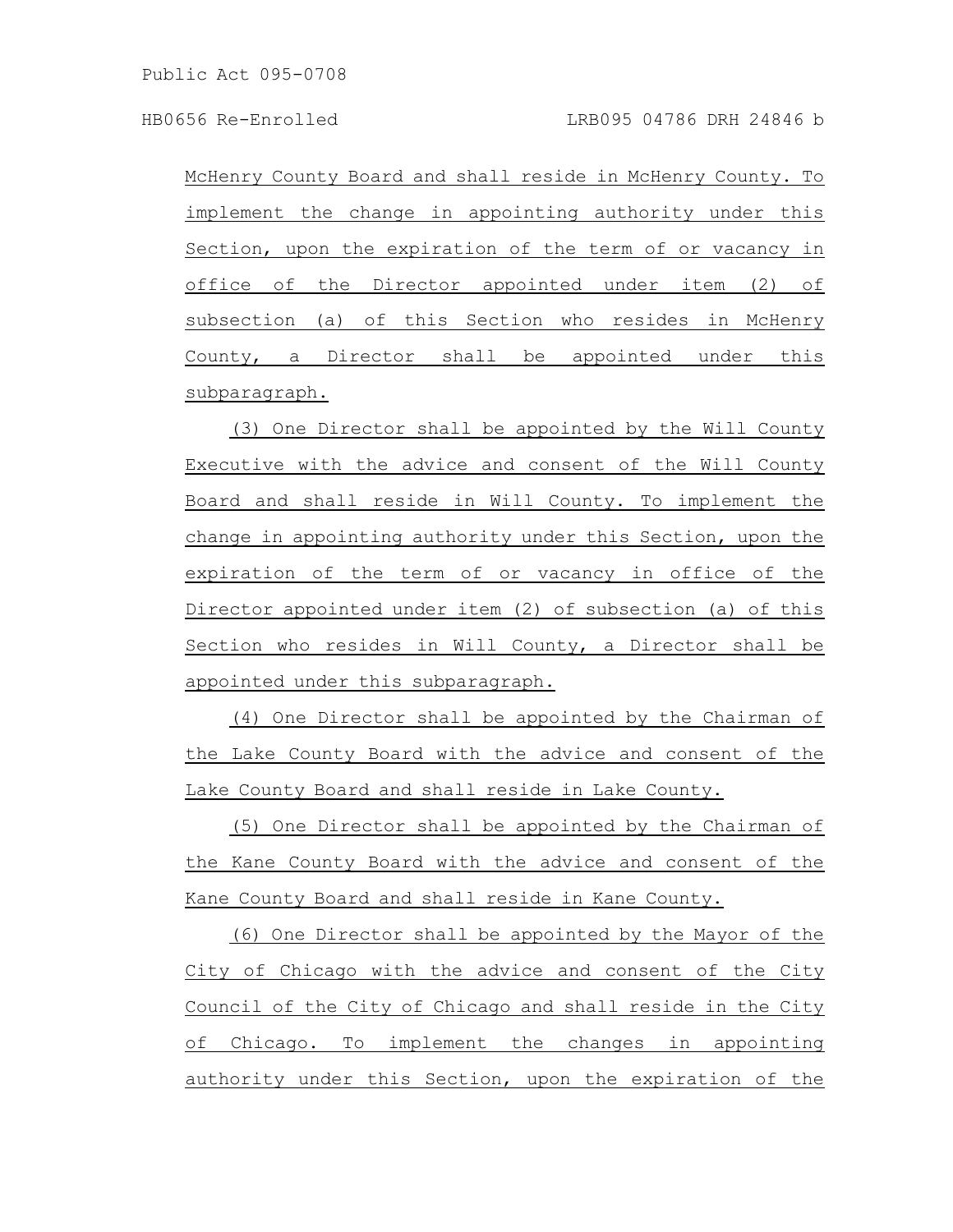term of or vacancy in office of the Director appointed under item (4) of subsection (a) of this Section who resides in the City of Chicago, a Director shall be appointed under this subparagraph.

(7) Five Directors residing in Cook County outside of the City of Chicago, as follows:

(i) One Director who resides in Cook County outside of the City of Chicago, appointed by the President of the Cook County Board with the advice and consent of the members of the Cook County Board.

(ii) One Director who resides in the township of Barrington, Palatine, Wheeling, Hanover, Schaumburg, or Elk Grove. To implement the changes in appointing authority under this Section, upon the expiration of the term of or vacancy in office of the Director appointed under paragraph (3) of subsection (a) of this Section who resides in the geographic area described in this subparagraph, a Director shall be appointed under this subparagraph.

(iii) One Director who resides in the township of Northfield, New Trier, Maine, Niles, Evanston, Leyden, Norwood Park, River Forest, or Oak Park.

(iv) One Director who resides in the township of Proviso, Riverside, Berwyn, Cicero, Lyons, Stickney, Lemont, Palos, or Orland. To implement the changes in appointing authority under this Section, upon the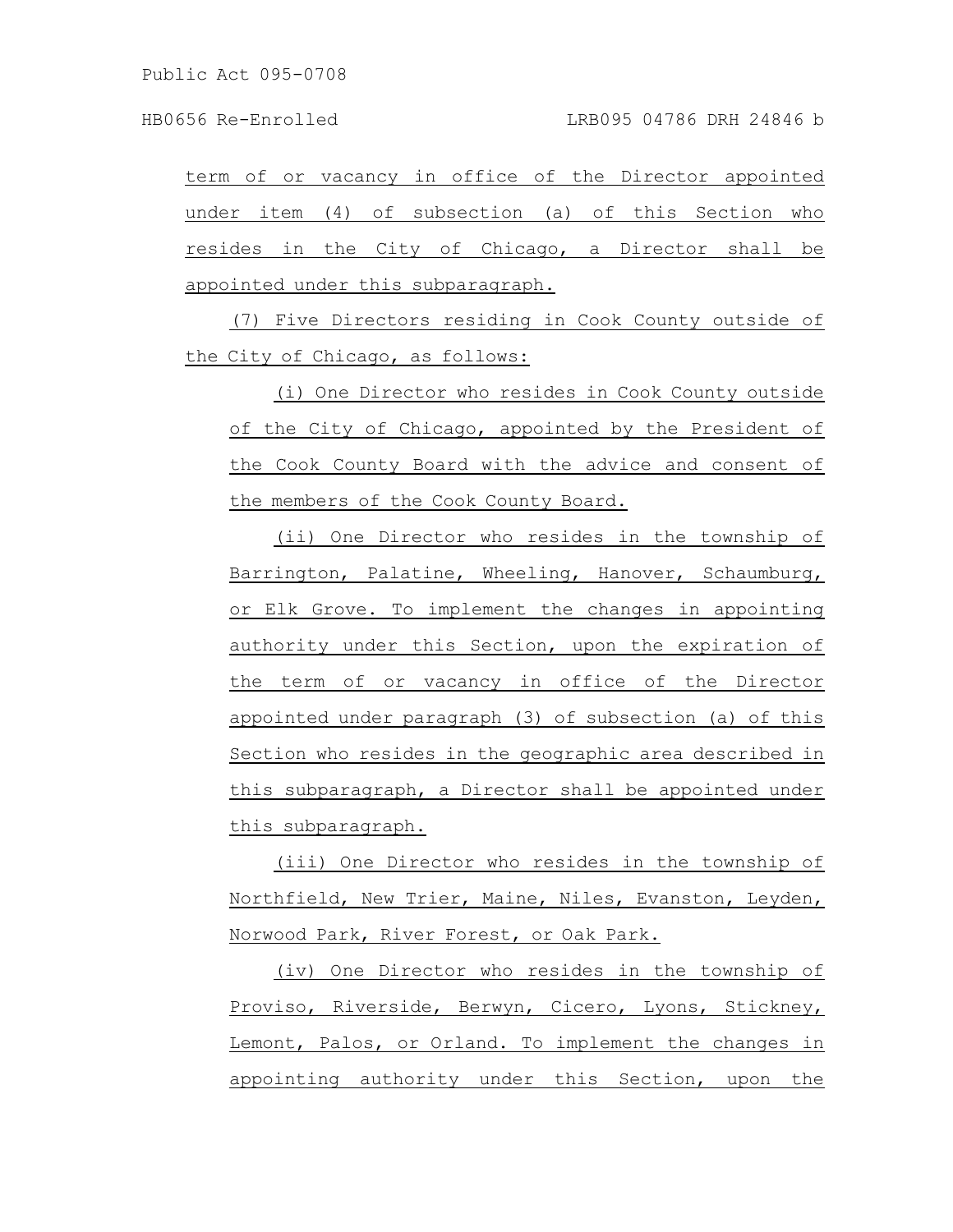expiration of the term of or vacancy in office of the Director appointed under paragraph (3) of subsection (a) of this Section who resides in the geographic area described in this subparagraph and whose term of office had not expired as of August 1, 2007, a Director shall be appointed under this subparagraph.

(v) One Director who resides in the township of Worth, Calumet, Bremen, Thornton, Rich, or Bloom. To implement the changes in appointing authority under this Section, upon the expiration of the term of or vacancy in office of the Director appointed under paragraph (3) of subsection (a) of this Section who resides in the geographic area described in this subparagraph and whose term of office had expired as of August 1, 2007, a Director shall be appointed under this subparagraph.

(vi) The Directors identified under the provisions of subparagraphs (ii) through (v) of this paragraph (7) shall be appointed by the members of the Cook County Board. Each individual Director shall be appointed by those members of the Cook County Board whose Board districts overlap in whole or in part with the geographic territory described in the relevant subparagraph. The vote of County Board members eligible to appoint directors under the provisions of subparagraphs (ii) through (v) of this paragraph (7)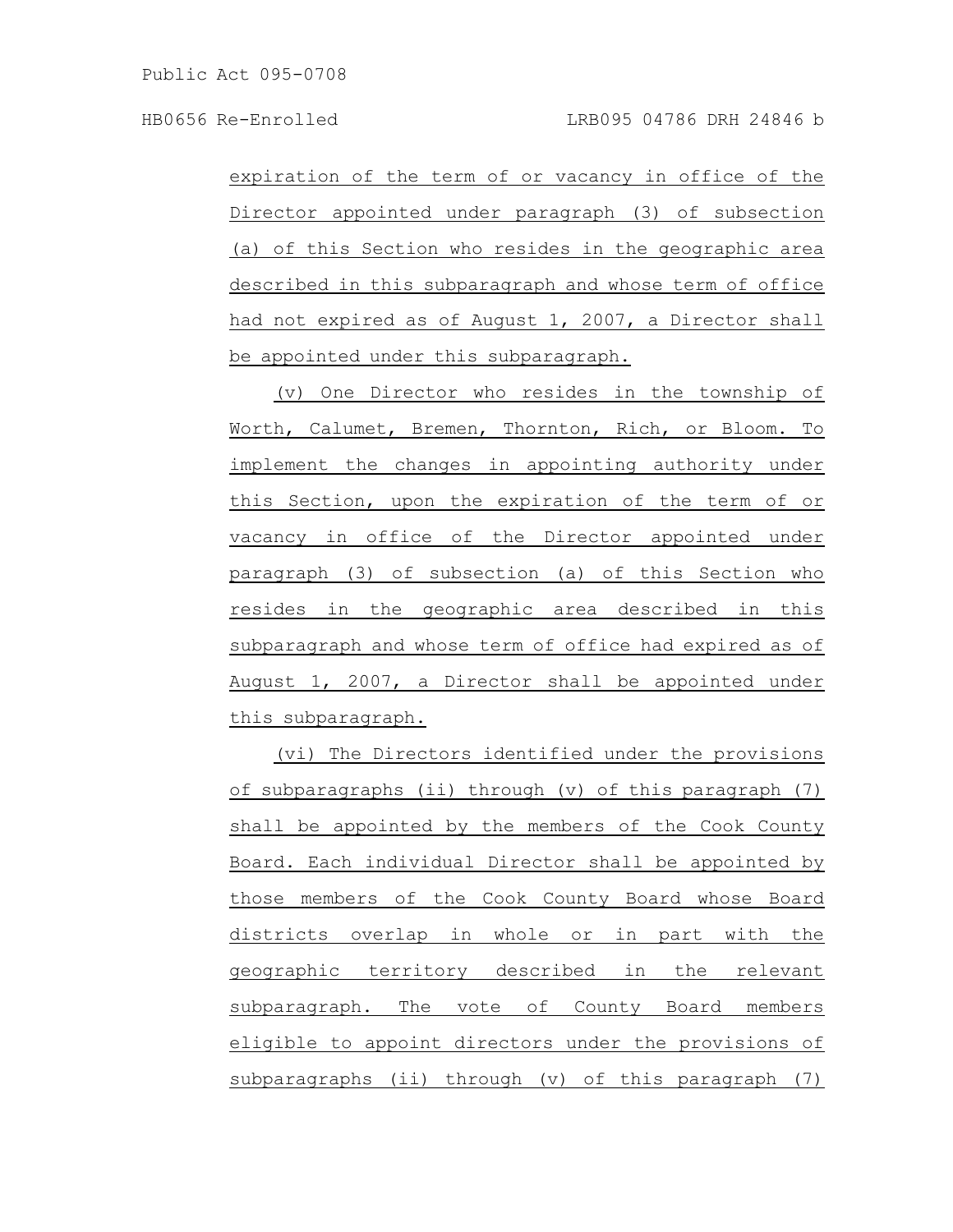shall be weighted by the number of electors residing in those portions of their Board districts within the geographic territory described in the relevant subparagraph (ii) through (v) of this paragraph (7).

(8) The Chairman shall be appointed by the Directors, from the members of the Board, with the concurrence of 8 of such Directors. To implement the changes in appointing authority under this Section, upon the expiration of the term of or vacancy in office of the Chairman appointed under item (5) of subsection (a) of this Section, a Chairman shall be appointed under this subparagraph.

(c) No director, while serving as such, shall be an officer, a member of the board of directors or trustee or an employee of any transportation agency, or be an employee of the State of Illinois or any department or agency thereof, or of any unit of local government or receive any compensation from any elected or appointed office under the Constitution and laws of Illinois.

(d) Each appointment made under subsections (a) and (b) of this Section paragraphs (a) through (d) and under Section 3B.03 shall be certified by the appointing authority to the Commuter Rail Board which shall maintain the certifications as part of the official records of the Commuter Rail Board, provided the initial appointments shall be certified to the Secretary of State, who shall transmit the certifications to the Commuter ail Board following its organization.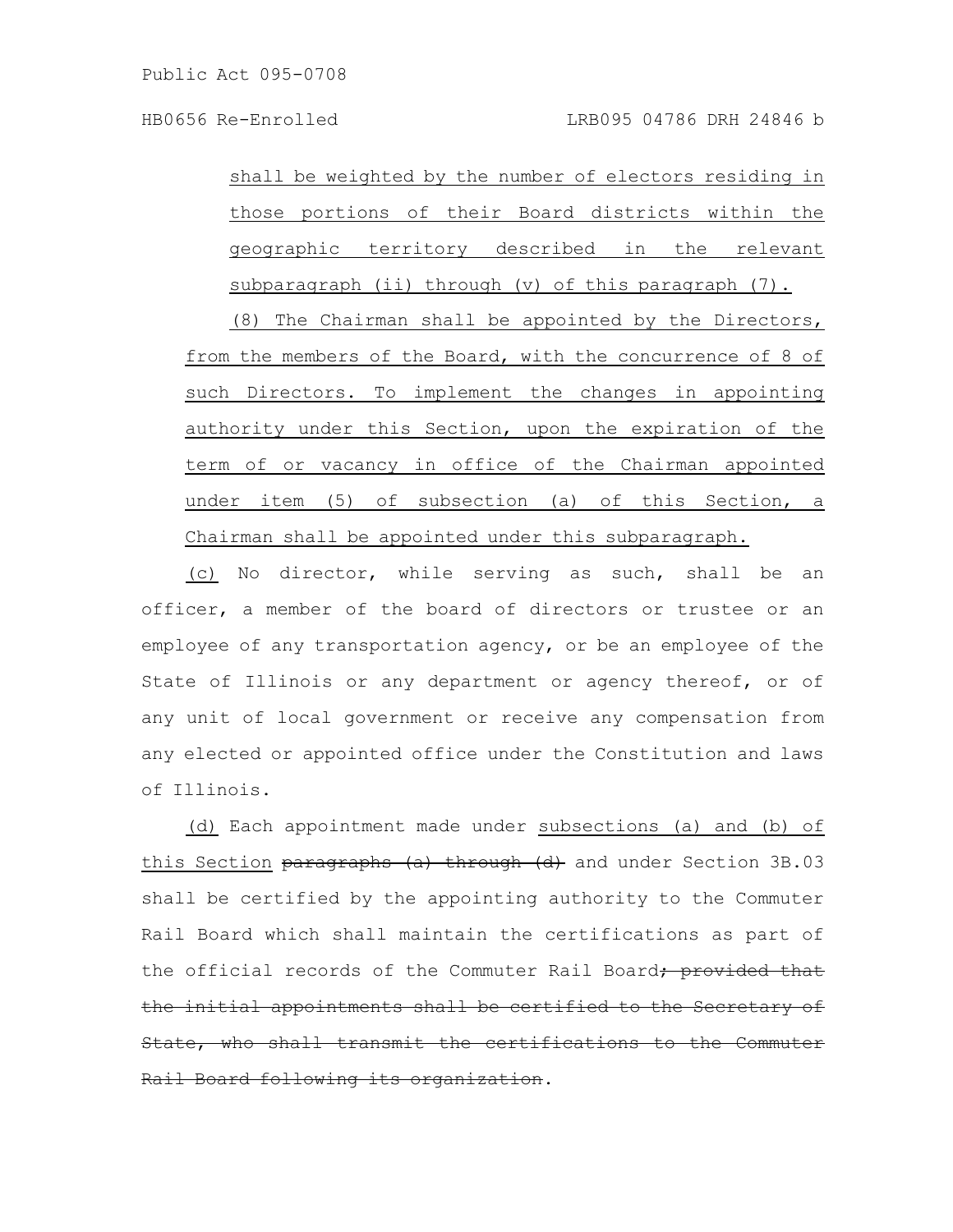Appointments to the Commuter Rail Board shall be apportioned so as to represent the City of Chicago, that part of Cook County outside of the City of Chicago, and DuPage County and that part of the metropolitan region other than Cook and DuPage Counties based on morning boardings of the services provided by the Commuter Rail Division as certified to the Board of the Authority by the Commuter Rail Board, provided however that the Mayor of the City of Chicago shall appoint no fewer than 1 member of the Commuter Rail Board. Within two years after each federal decennial census, the Board of the Authority shall review the composition of the Commuter Rail Board and, if change is needed to comply with this requirement, shall provide for the necessary reapportionment by July 1 of the second year after such census. Insofar as may be practicable, the changes in board membership necessary to achieve this purpose shall take effect as appropriate members terms expire, no member's term being reduced by reason of such revision of the composition of the Commuter Rail Board. (Source: P.A. 83-886.)

(70 ILCS 3615/3B.03) (from Ch. 111 2/3, par. 703B.03)

Sec. 3B.03. Terms, Vacancies. Each The initial term of the director appointed pursuant to subdivision (a) of Section 3B.02 and the initial term of one of the directors appointed pursuant to subdivision (b) of Section 3B.02 shall expire on June 30, 1985; the initial term of one of the directors appointed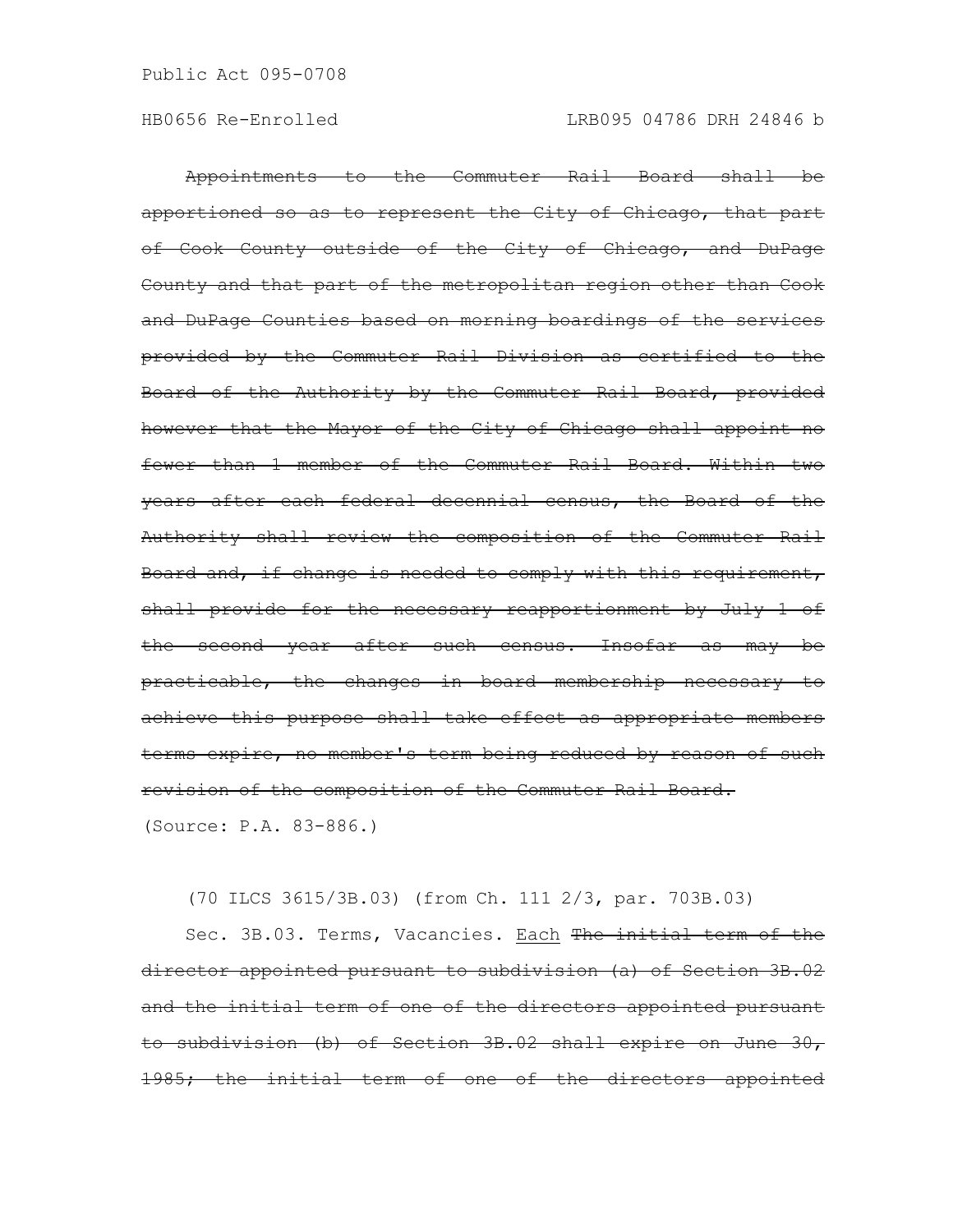pursuant to subdivision (b) of Section 3B.02 and the initial term of one of the directors appointed pursuant to subdivision (c) of Section 3B.02 shall expire on June 30, 1986; the initial the directors appointed pursuant  $(e)$  of Section 3B.02 shall expire on June 30, 1987; term of the director appointed pursuant to subdivision (d) of Section 3B.02 shall expire on June 30, 1988. Thereafter, each director shall be appointed for a term of 4 years, and until his successor has been appointed and qualified. A vacancy shall occur upon the resignation, death, conviction of a felony, or removal from office of a director. Any director may be removed from office upon the concurrence of not less than  $8 \div 6$ directors, on a formal finding of incompetence, neglect of duty, or malfeasance in office. Within 30 days after the office of any director becomes vacant for any reason, the appropriate appointing authorities of such director, as provided in Section 3B.02, shall make an appointment to fill the vacancy. A vacancy shall be filled for the unexpired term.

(Source: P.A. 84-939.)

(70 ILCS 3615/3B.05) (from Ch. 111 2/3, par. 703B.05)

Sec. 3B.05. Appointment of officers and employees. The Commuter Rail Board shall appoint an Executive Director who shall be the chief executive officer of the Division, appointed, retained or dismissed with the concurrence of  $8 \div 6$ the directors of the Commuter Rail Board. The Executive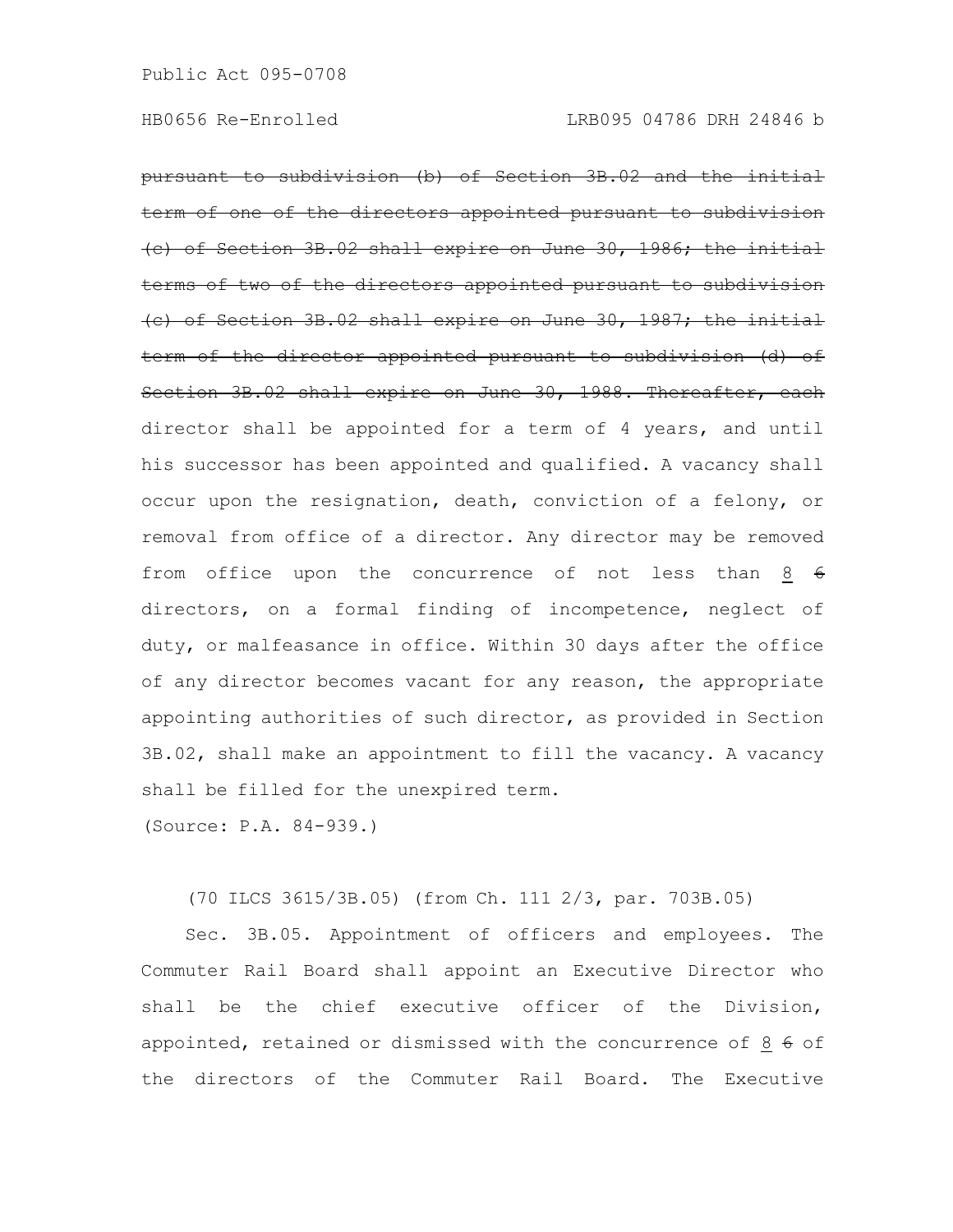Director shall appoint, retain and employ officers, attorneys, agents, engineers, employees and shall organize the staff, shall allocate their functions and duties, fix compensation and conditions of employment, and consistent with the policies of and direction from the Commuter Rail Board take all actions necessary to achieve its purposes, fulfill its responsibilities and carry out its powers, and shall have such other powers and responsibilities as the Commuter Rail Board shall determine. The Executive Director shall be an individual of proven transportation and management skills and may not be a member of the Commuter Rail Board. The Division may employ its own professional management personnel to provide professional and technical expertise concerning its purposes and powers and to assist it in assessing the performance of transportation agencies in the metropolitan region.

No unlawful discrimination, as defined and prohibited in the Illinois Human Rights Act, shall be made in any term or aspect of employment nor shall there be discrimination based upon political reasons or factors. The Commuter Rail Board shall establish regulations to insure that its discharges shall not be arbitrary and that hiring and promotion are based on merit.

The Division shall be subject to the "Illinois Human Rights Act", as now or hereafter amended, and the remedies and procedure established thereunder. The Commuter Rail Board shall file an affirmative action program for employment by it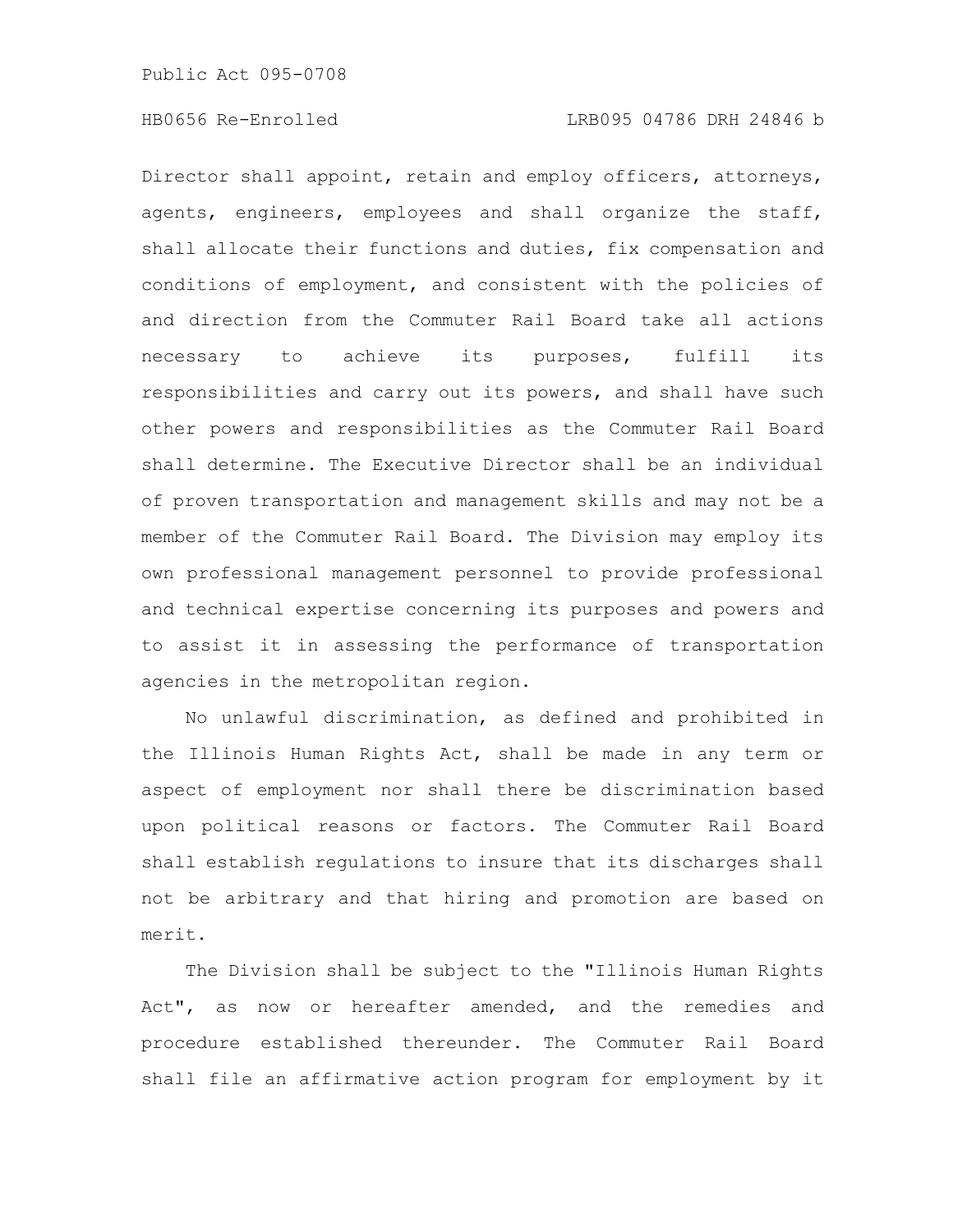Public Act 095-0708

## HB0656 Re-Enrolled LRB095 04786 DRH 24846 b

with the Department of Human Rights to ensure that applicants are employed and that employees are treated during employment, without regard to unlawful discrimination. Such affirmative action program shall include provisions relating to hiring, upgrading, demotion, transfer, recruitment, recruitment advertising, selection for training and rates of pay or other forms of compensation.

(Source: P.A. 83-885; 83-886.)

#### (70 ILCS 3615/3B.07) (from Ch. 111 2/3, par. 703B.07)

Sec. 3B.07. Meetings. The Commuter Rail Board shall prescribe the times and places for meetings and the manner in which special meetings may be called. The Commuter Rail Board shall comply in all respects with the "Open Meetings Act", as now or hereafter amended. All records, documents and papers of the Commuter Rail Division, other than those relating to matters concerning which closed sessions of the Commuter Rail Board may be held, shall be available for public examination, subject to such reasonable regulations as the board may adopt.

A majority of the members shall constitute a quorum for the conduct of business. The affirmative votes of at least 6 4 members shall be necessary for any action required by this Act to be taken by ordinance.

(Source: P.A. 83-886.)

(70 ILCS 3615/3B.09) (from Ch. 111 2/3, par. 703B.09)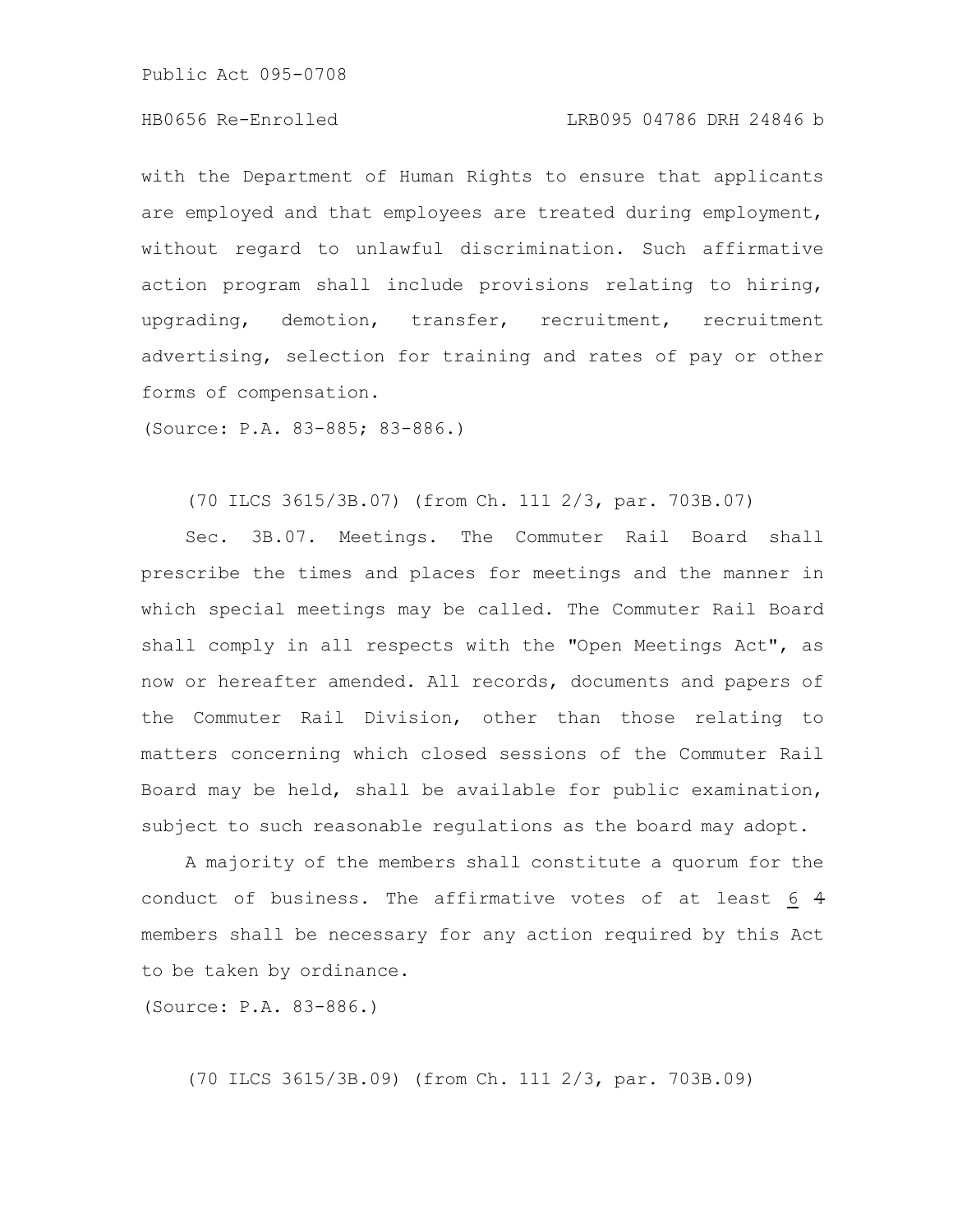# HB0656 Re-Enrolled LRB095 04786 DRH 24846 b

Sec. 3B.09. General Powers. In addition to any powers elsewhere provided to the Commuter Rail Board, it shall have all of the powers specified in Section 2.20 of this Act except for the powers specified in Section 2.20(a)(v). The Board shall also have the power:

(a) to cooperate with the Regional Transportation Authority in the exercise by the Regional Transportation Authority of all the powers granted it by such Act;

(b) to receive funds from the Regional Transportation Authority pursuant to Sections 2.02, 4.01, 4.02, 4.09 and 4.10 of the "Regional Transportation Authority Act", all as provided in the "Regional Transportation Authority Act"; and

(c) to receive financial grants from the Regional Transportation Authority or a Service Board, as defined in the "Regional Transportation Authority Act", upon such terms and conditions as shall be set forth in a grant contract between either the Division and the Regional Transportation Authority or the Division and another Service Board, which contract or agreement may be for such number of years or duration as the parties may agree, all as provided in the "Regional Transportation Authority Act"; and-

(d) to borrow money for the purpose of acquiring, constructing, reconstructing, extending, or improving any Public Transportation Facilities (as defined in Section 1.03 of the Regional Transportation Authority Act) operated by or to be operated by or on behalf of the Commuter Rail Division. For the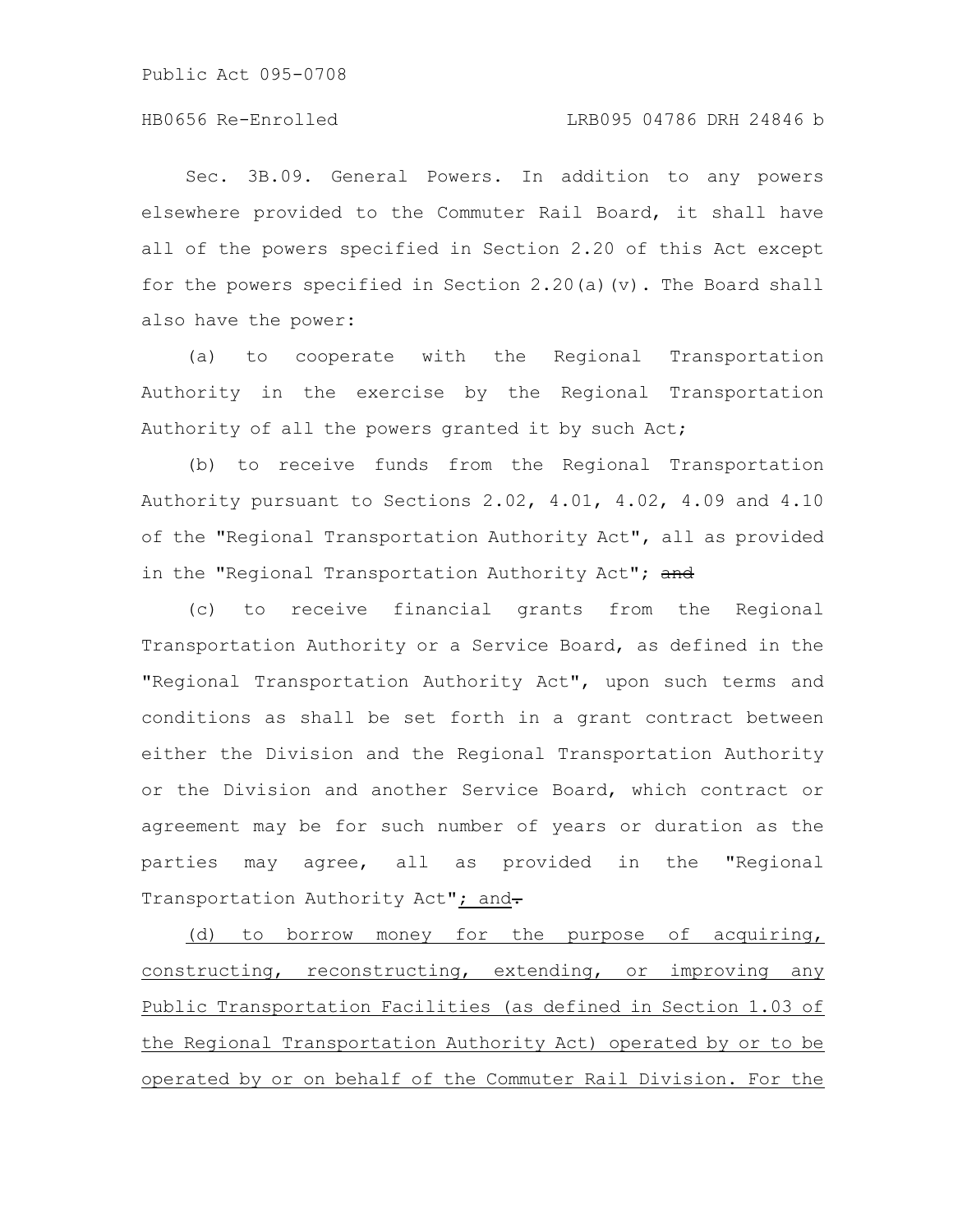purpose of evidencing the obligation of the Commuter Rail Board to repay any money borrowed as provided in this subsection, the Commuter Rail Board may issue revenue bonds from time to time pursuant to ordinance adopted by the Commuter Rail Board, subject to the approval of the Regional Transportation Authority of each such issuance by the affirmative vote of 12 of its then Directors; provided that the Commuter Rail Board may not issue bonds for the purpose of financing the acquisition, construction, or improvement of a corporate headquarters building. All such bonds shall be payable solely from the revenues or income or any other funds that the Commuter Rail Board may receive, provided that the Commuter Rail Board may not pledge as security for such bonds the moneys, if any, that the Commuter Rail Board receives from the Regional Transportation Authority pursuant to Section 4.03.3(f) of the Regional Transportation Authority Act. The bonds shall bear interest at a rate not to exceed the maximum rate authorized by the Bond Authorization Act and shall mature at such time or times not exceeding 25 years from their respective dates. Bonds issued pursuant to this paragraph must be issued with scheduled principal or mandatory redemption payments in equal amounts in each fiscal year over the term of the bonds, with the first principal or mandatory redemption payment scheduled within the fiscal year in which bonds are issued or within the next succeeding fiscal year. At least 25%, based on total principal amount, of all bonds authorized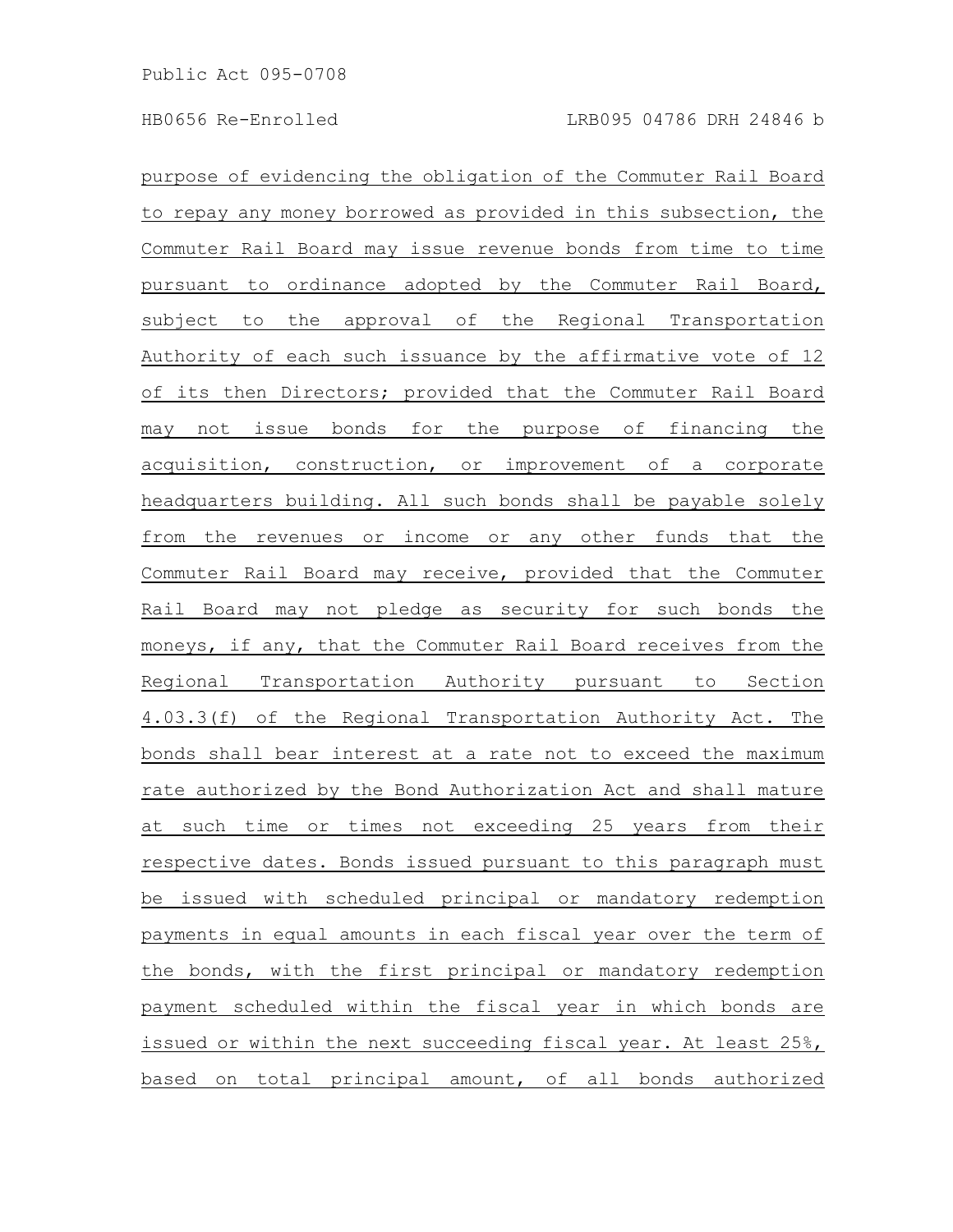pursuant to this Section shall be sold pursuant to notice of sale and public bid. No more than 75%, based on total principal amount, of all bonds authorized pursuant to this Section shall be sold by negotiated sale. The maximum principal amount of the bonds that may be issued and outstanding at any time may not exceed \$1,000,000,000. The bonds shall have all the qualities of negotiable instruments under the laws of this State. To secure the payment of any or all of such bonds and for the purpose of setting forth the covenants and undertakings of the Commuter Rail Board in connection with the issuance thereof and the issuance of any additional bonds payable from such revenue or income as well as the use and application of the revenue or income received by the Commuter Rail Board, the Commuter Rail Board may execute and deliver a trust agreement or agreements; provided that no lien upon any physical property of the Commuter Rail Board shall be created thereby. A remedy for any breach or default of the terms of any such trust agreement by the Commuter Rail Board may be by mandamus proceedings in any court of competent jurisdiction to compel performance and compliance therewith, but the trust agreement may prescribe by whom or on whose behalf such action may be instituted. Under no circumstances shall any bonds issued by the Commuter Rail Board or any other obligation of the Commuter Rail Board in connection with the issuance of such bonds be or become an indebtedness or obligation of the State of Illinois, the Regional Transportation Authority, or any other political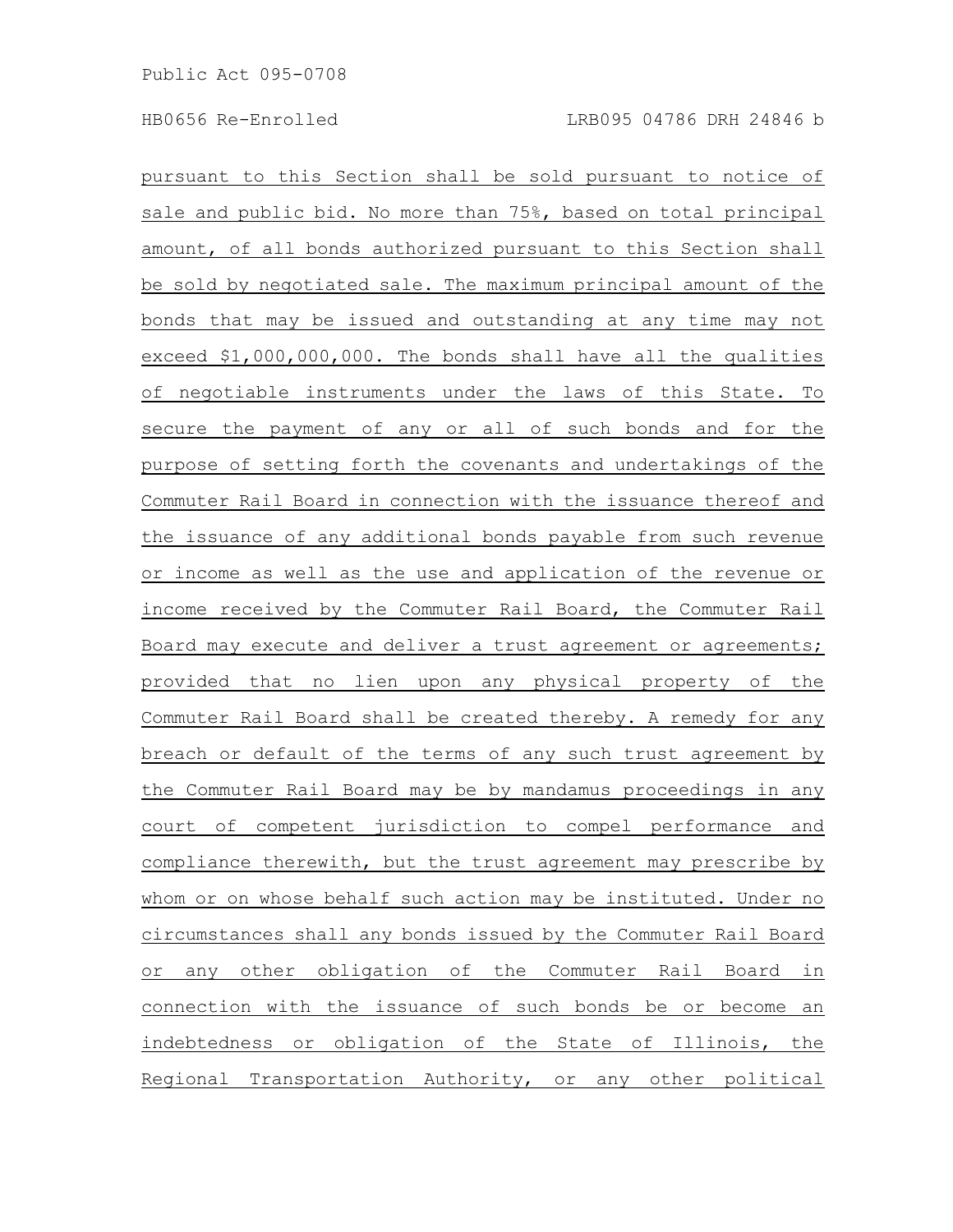Public Act 095-0708

subdivision of or municipality within the State, nor shall any such bonds or obligations be or become an indebtedness of the Commuter Rail Board within the purview of any constitutional limitation or provision, and it shall be plainly stated on the face of each bond that it does not constitute such an indebtedness or obligation but is payable solely from the revenues or income as aforesaid.

(Source: P.A. 83-885; 83-886.)

(70 ILCS 3615/3B.10) (from Ch. 111 2/3, par. 703B.10)

Sec. 3B.10. Budget and Program. The Commuter Rail Board, subject to the powers of the Authority in Section 4.11, shall control the finances of the Division. It shall by ordinance appropriate money to perform the Division's purposes and provide for payment of debts and expenses of the Division. Each year the Commuter Rail Board shall prepare and publish a comprehensive annual budget and proposed five-year capital program document, and a financial plan for the two years thereafter describing the state of the Division and presenting for the forthcoming fiscal year and the two following years the Commuter Rail Board's plans for such operations and capital expenditures as the Commuter Rail Board intends to undertake and the means by which it intends to finance them. The proposed budget, and financial plan, and five-year capital program shall be based on the Authority's estimate of funds to be made available to the Commuter Rail Board by or through the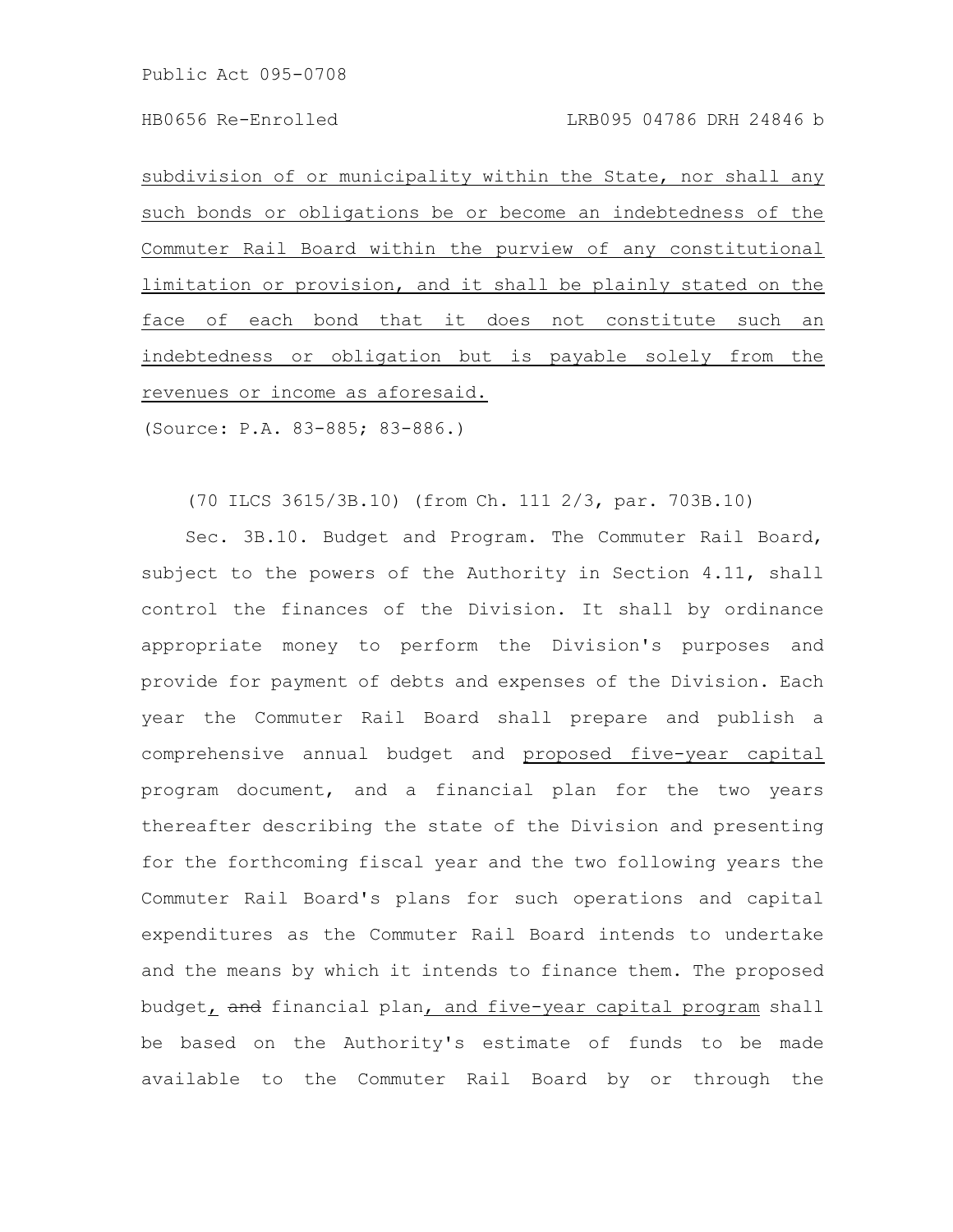Authority and shall conform in all respects to the requirements established by the Authority. The proposed program and budget, financial plan, and five-year capital program shall contain a statement of the funds estimated to be on hand at the beginning of the fiscal year, the funds estimated to be received from all sources for such year and the funds estimated to be on hand at the end of such year. After adoption of the Authority's first Five-Year Program, as provided in Section 2.01 of this Act, the proposed program and budget shall specifically identify any respect in which the recommended program deviates from the Authority's then existing Five-Year Program, giving the reasons for such deviation. The fiscal year of the Division shall be the same as the fiscal year of the Authority. Before the proposed budget, and program and financial plan, and five-year capital program are submitted to the Authority, the Commuter Rail Board shall hold at least one public hearing thereon in each of the counties in the metropolitan region in which the Division provides service. The Commuter Rail Board shall hold at least one meeting for consideration of the proposed **program and** budget, financial plan, and five-year capital plan with the county board of each of the several counties in the metropolitan region in which the Division provides service. After conducting such hearings and holding such meetings and after making such changes in the proposed program and budget, financial plan, and five-year capital plan as the Commuter Rail Board deems appropriate, the board shall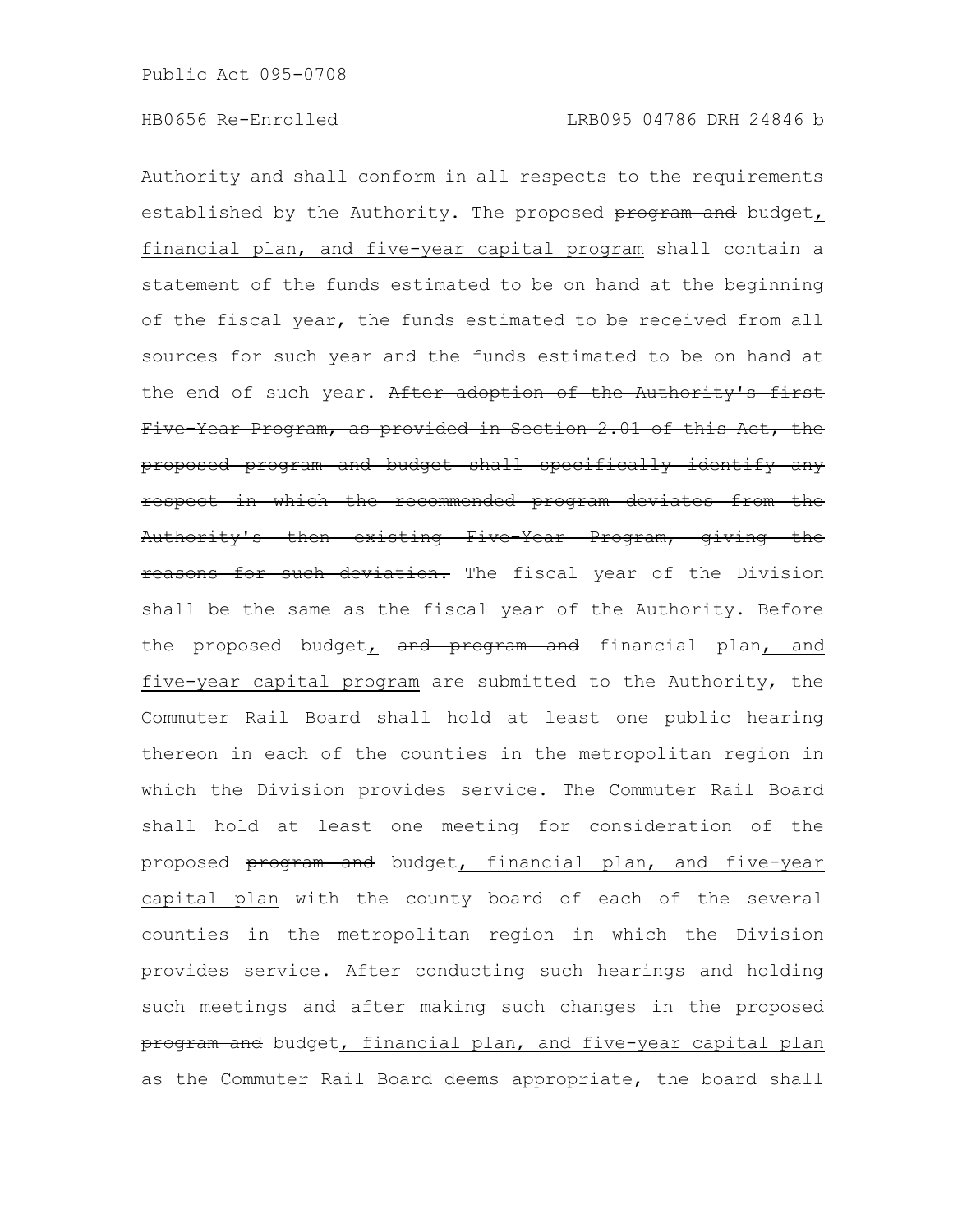adopt its annual budget ordinance at least by November 15 next preceding the beginning of each fiscal year. The budget, and program, and financial plan, and five-year capital program shall then be submitted to the Authority as provided in Section 4.11. In the event that the Board of the Authority determines that the budget and program, and financial plan do not meet the standards of Section 4.11, the Commuter Rail Board shall make such changes as are necessary to meet such requirements and adopt an amended budget ordinance. The amended budget ordinance shall be resubmitted to the Authority pursuant to Section 4.11. The ordinance shall appropriate such sums of money as are deemed necessary to defray all necessary expenses and obligations of the Division, specifying purposes and the objects or programs for which appropriations are made and the amount appropriated for each object or program. Additional appropriations, transfers between items and other changes in such ordinance which do not alter the basis upon which the balanced budget determination was made by the Board of the Authority may be made from time to time by the Commuter Rail Board.

The budget shall:

(i) show a balance between (A) anticipated revenues from all sources including operating subsidies and (B) the costs of providing the services specified and of funding any operating deficits or encumbrances incurred in prior periods, including provision for payment when due of principal and interest on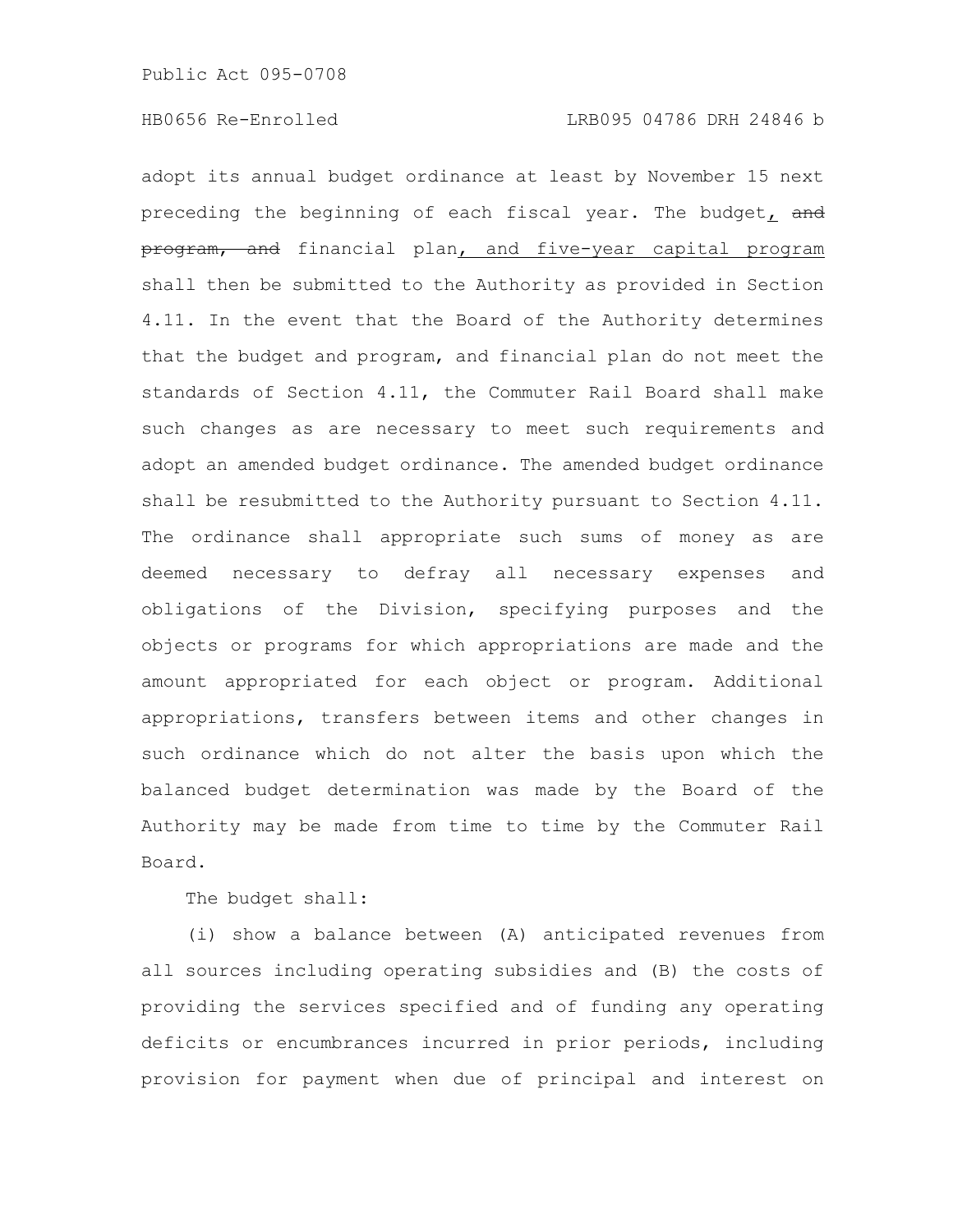outstanding indebtedness;

(ii) show cash balances including the proceeds of any anticipated cash flow borrowing sufficient to pay with reasonable promptness all costs and expenses as incurred;

(iii) provide for a level of fares or charges for the public transportation provided by or subject to the jurisdiction of such Commuter Rail Board sufficient to allow the Commuter Rail Board to meet its required system generated revenue recovery ratio;

(iv) be based upon and employ assumptions and projections which the Board of the Authority finds to be reasonable and prudent;

(v) have been prepared in accordance with sound financial practices as determined by the Board of the Authority; and

(vi) meet such other uniform financial, budgetary, or fiscal requirements that the Board of the Authority may by rule or regulation establish; and -

(vii) be consistent with the goals and objectives adopted by the Regional Transportation Authority in the Strategic Plan. (Source: P.A. 83-885; 83-886.)

(70 ILCS 3615/3B.11) (from Ch. 111 2/3, par. 703B.11)

Sec. 3B.11. Citizens Advisory Board. The Commuter Rail Board shall establish a citizens advisory board composed of ten residents of those portions of the metropolitan region in which the Commuter Rail Board provides service who have an interest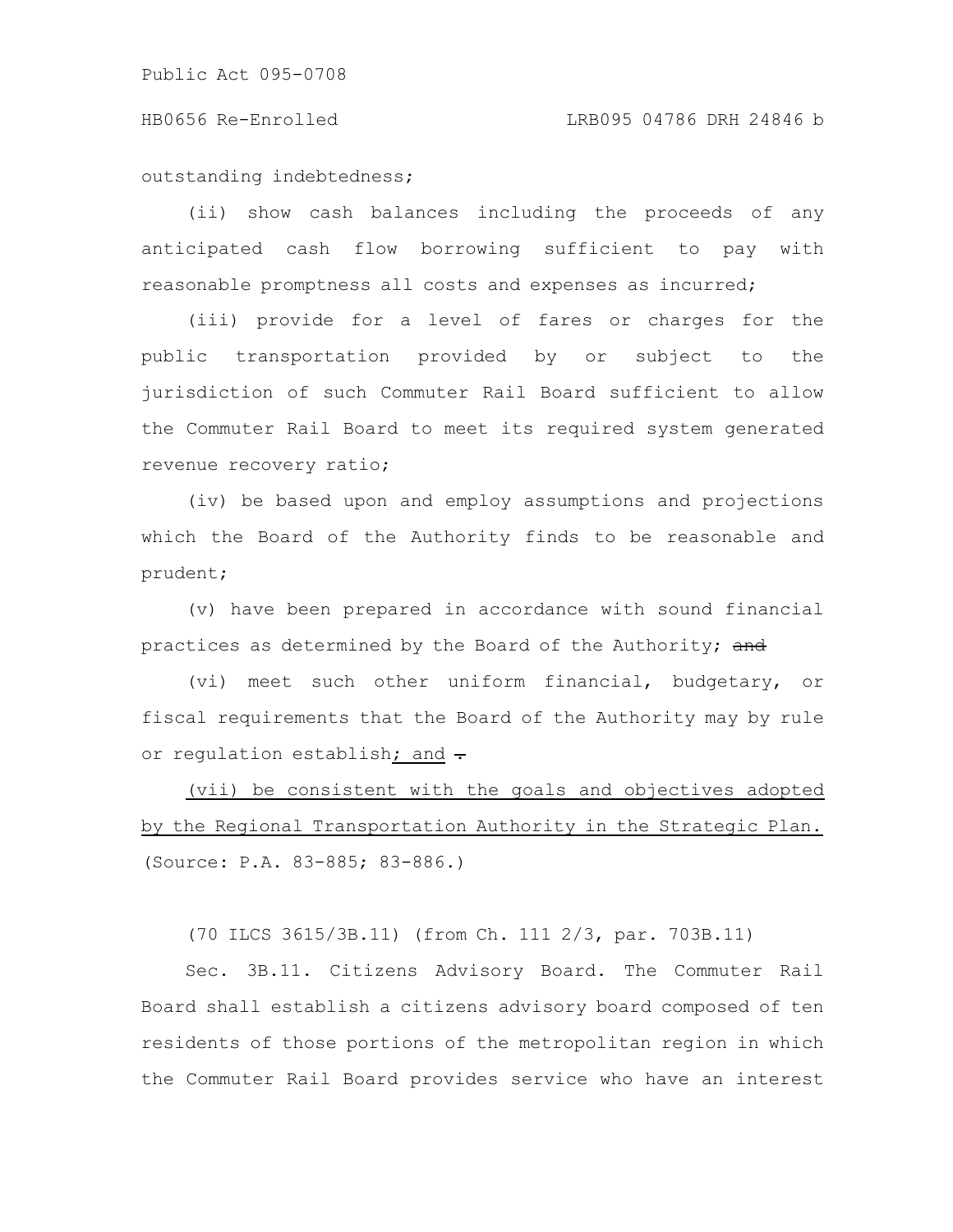Public Act 095-0708

## HB0656 Re-Enrolled LRB095 04786 DRH 24846 b

in public transportation. The members of the advisory board shall be named for two year terms, shall select one of their members to serve as chairman and shall serve without compensation. The citizens advisory board shall meet with the Commuter Rail Board at least quarterly and advise the Commuter Rail Board of the impact of its policies and programs on the communities it serves. Appointments to the citizens advisory board should, to the greatest extent possible, reflect the ethnic, cultural, and geographic diversity of all persons residing within the Commuter Rail Division's jurisdiction. (Source: P.A. 83-886.)

(70 ILCS 3615/3B.12) (from Ch. 111 2/3, par. 703B.12)

Sec. 3B.12. Working Cash Borrowing. The Commuter Rail Board with the affirmative vote of  $7 + 5$  of its Directors may demand and direct the Board of the Authority to issue Working Cash Notes at such time and in such amounts and having such maturities as the Commuter Rail Board deems proper, provided however any such borrowing shall have been specifically identified in the budget of the Commuter Rail Board as approved by the Board of the Authority. Provided further, that the Commuter Rail Board may not demand and direct the Board of the Authority to have issued and have outstanding at any time in excess of \$20,000,000 in Working Cash Notes.

(Source: P.A. 83-886.)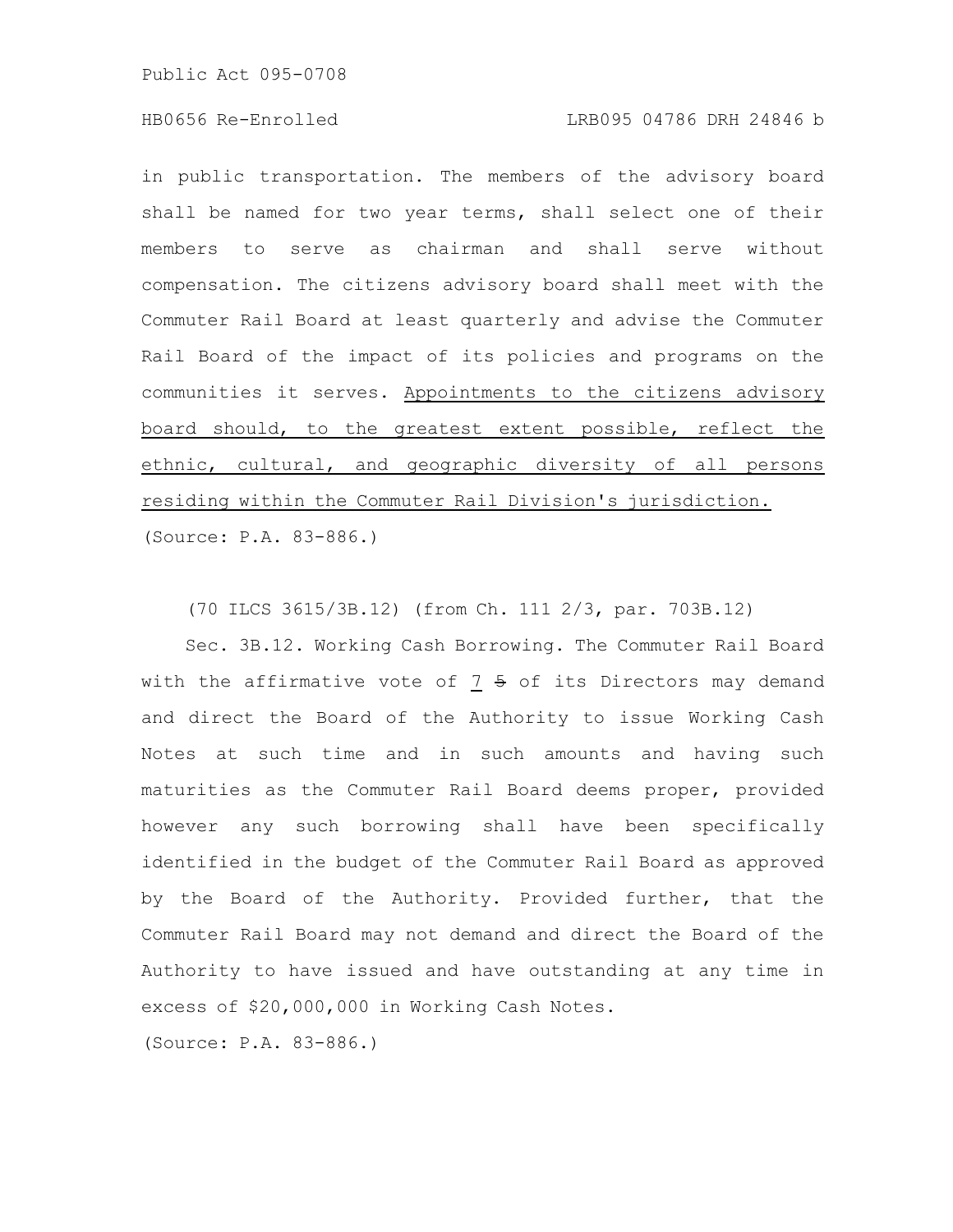(70 ILCS 3615/3B.13) (from Ch. 111 2/3, par. 703B.13) Sec. 3B.13. Labor.

(a) The provisions of this Section apply to collective bargaining agreements (including extensions and amendments of existing agreements) entered into on or after January 1, 1984. This Section does not apply to collective bargaining agreements that are subject to the provisions of the Railway Labor Act, as now or hereafter amended.

(b) The Commuter Rail Board shall deal with and enter into written contracts with their employees, through accredited representatives of such employees authorized to act for such employees concerning wages, salaries, hours, working conditions, and pension or retirement provisions about which a collective bargaining agreement has been entered prior to the effective date of this amendatory Act of 1983. Any such agreement of the Commuter Rail Board shall provide that the agreement may be reopened if the amended budget submitted pursuant to Section 2.18a of this Act is not approved by the Board of the Authority. The agreement may not include a provision requiring the payment of wage increases based on changes in the Consumer Price Index. The Commuter Rail Board shall not have the authority to enter collective bargaining agreements with respect to inherent management rights which include such areas of discretion or policy as the functions of the employer, standards of services, its overall budget, the organizational structure and selection of new employees and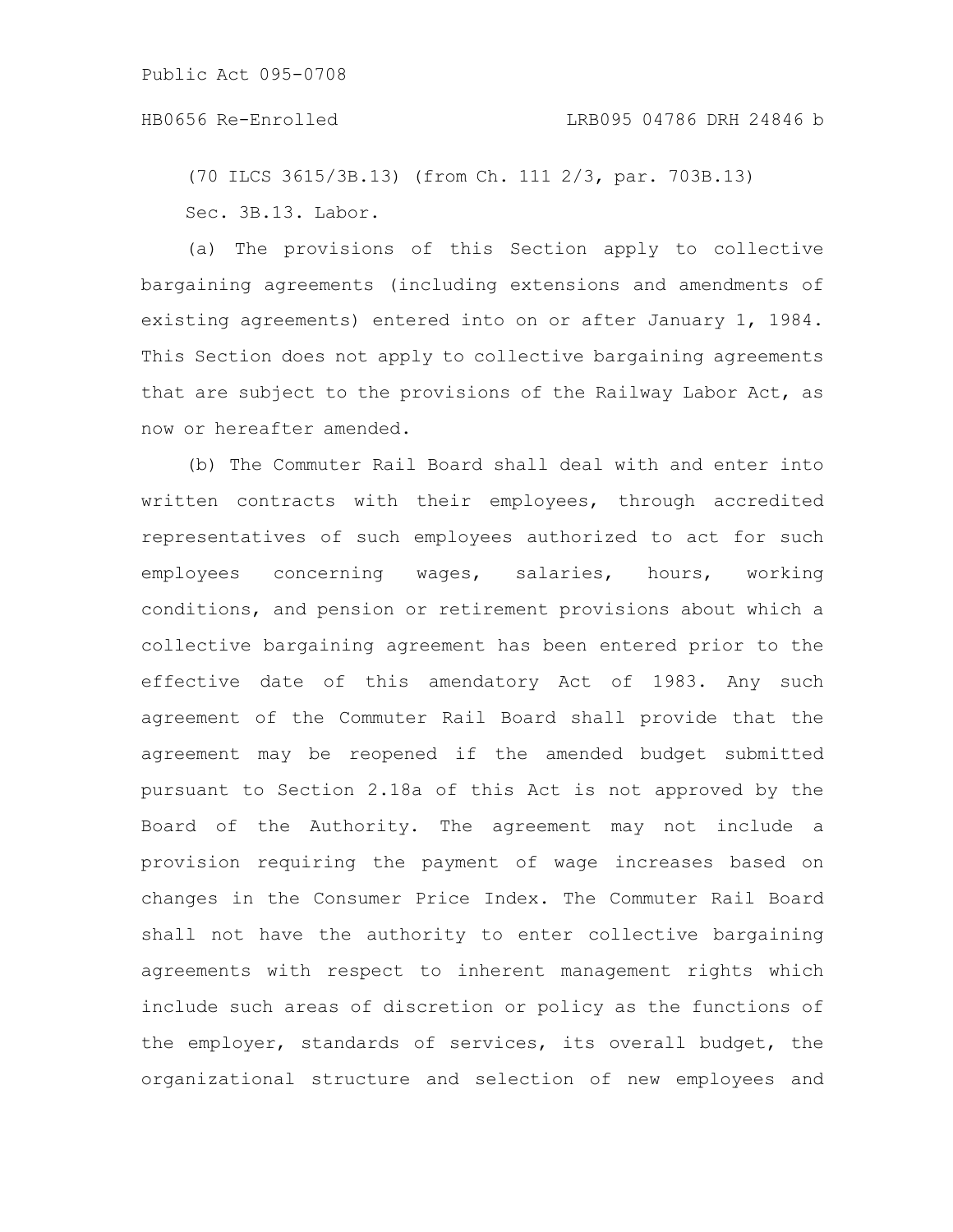Public Act 095-0708

## HB0656 Re-Enrolled LRB095 04786 DRH 24846 b

direction of personnel. Employers, however, shall be required to bargain collectively with regard to policy matters directly affecting wages, hours and terms and conditions of employment, as well as the impact thereon, upon request by employee representatives. To preserve the rights of the Commuter Rail Board and exclusive representatives which have established collective bargaining relationships or negotiated collective bargaining agreements prior to the effective date of this amendatory Act of 1983, the Commuter Rail Board shall be required to bargain collectively with regard to any matter concerning wages, hours or conditions of employment about which they have bargained prior to the effective date of this amendatory Act of 1983.

(c) The collective bargaining agreement may not include a prohibition on the use of part-time operators on any service operated by the Commuter Rail Board except where prohibited by federal law.

(d) Within 30 days of the signing of any such collective bargaining agreement, the Commuter Rail Board shall determine the costs of each provision of the agreement, prepare an amended budget incorporating the costs of the agreement, and present the amended budget to the Board of the Authority for its approval under Section 4.11. The Board may approve the amended budget by an affirmative vote of 12 9 of its then Directors. If the budget is not approved by the Board of the Authority, the agreement may be reopened and its terms may be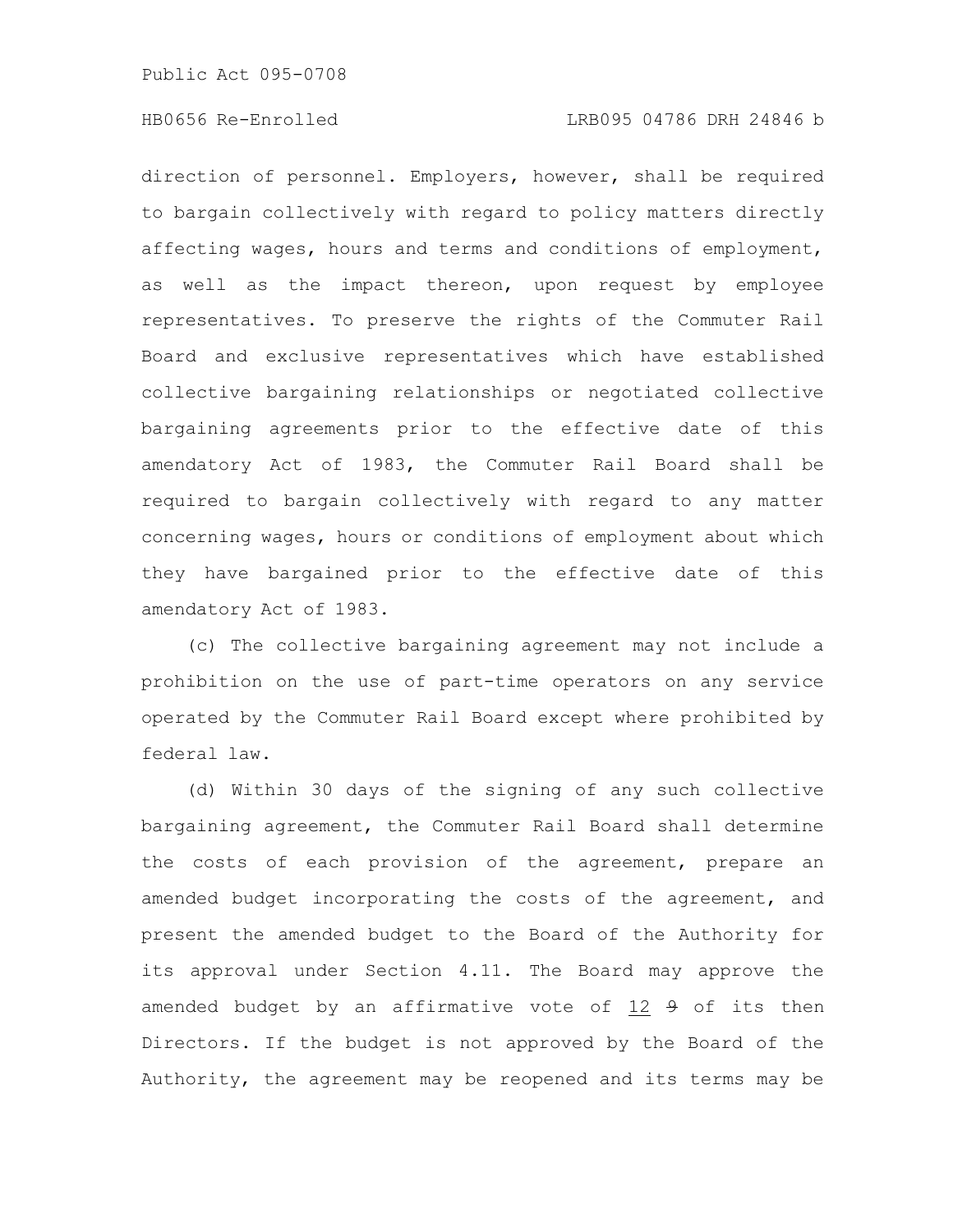Public Act 095-0708

## HB0656 Re-Enrolled LRB095 04786 DRH 24846 b

renegotiated. Any amended budget which may be prepared following renegotiation shall be presented to the Board of the Authority for its approval in like manner.

(Source: P.A. 84-1308.)

(70 ILCS 3615/3B.14 new)

Sec. 3B.14. Notwithstanding any law to the contrary, no later than 60 days following the effective date of this amendatory Act of the 95th General Assembly, any fixed route public transportation services provided by, or under grant or purchase of service contracts of, the Commuter Rail Board shall be provided without charge to all senior citizens of the Metropolitan Region aged 65 and older, under such conditions as shall be prescribed by the Commuter Rail Board.

(70 ILCS 3615/4.01) (from Ch. 111 2/3, par. 704.01)

Sec. 4.01. Budget and Program.

(a) The Board shall control the finances of the Authority. It shall by ordinance adopted by the affirmative vote of at least 12 of its then Directors (i) appropriate money to perform the Authority's purposes and provide for payment of debts and expenses of the Authority, (ii) take action with respect to the budget and two-year financial plan of each Service Board, as provided in Section 4.11, and (iii) adopt an Annual Budget and Two-Year Financial Plan for the Authority that includes the annual budget and two-year financial plan of each Service Board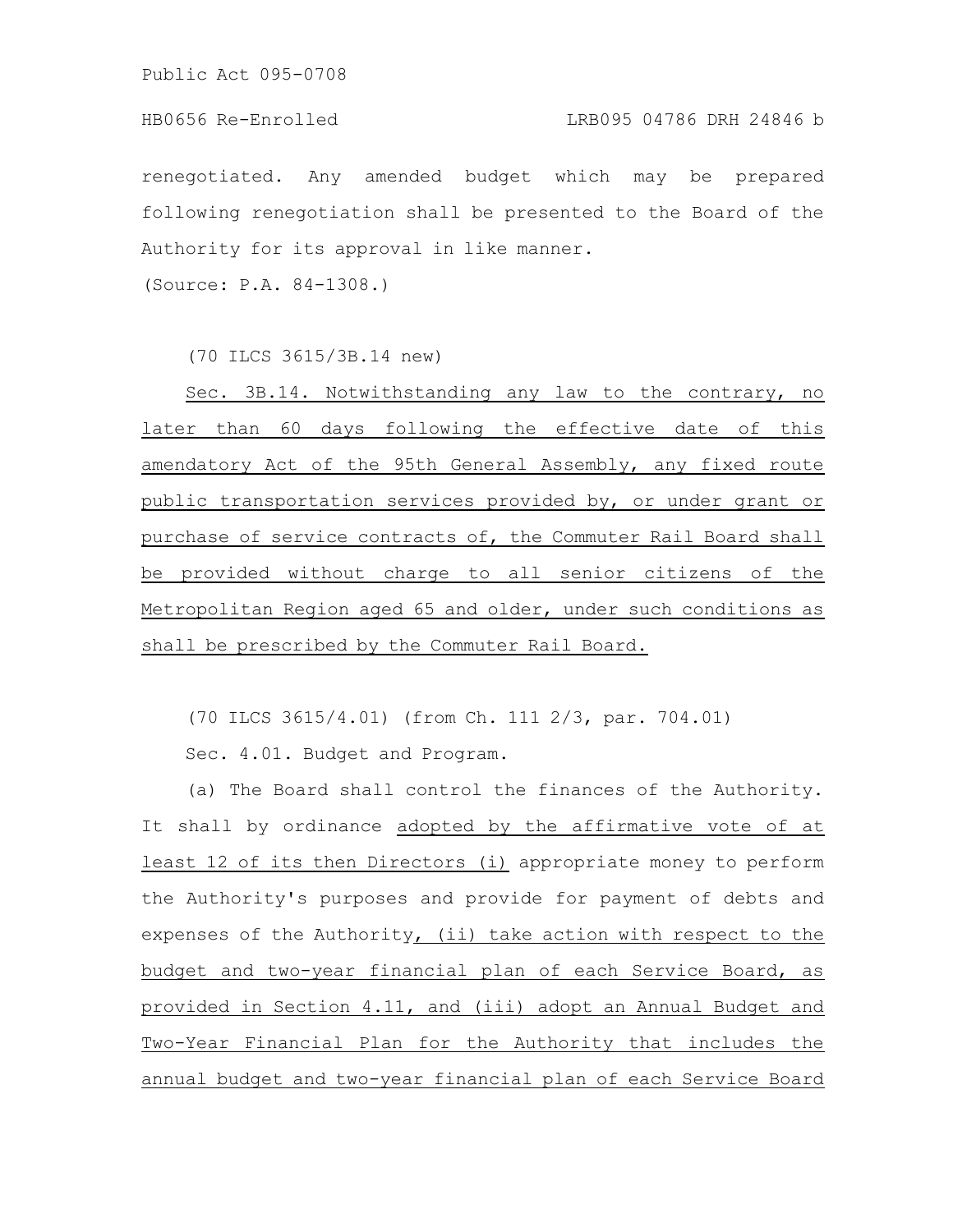that has been approved by the Authority. Each year the Authority shall prepare and publish a comprehensive annual budget and program document describing the state of the Authority and presenting for the forthcoming fiscal year the Authority's plans for such operations and capital expenditures as the Authority intends to undertake and the means by which it intends to finance them. The Annual Budget and Two-Year Financial Plan proposed program and budget shall contain a statement of the funds estimated to be on hand for the Authority and each Service Board at the beginning of the fiscal year, the funds estimated to be received from all sources for such year, the estimated expenses and obligations of the Authority and each Service Board for all purposes, including expenses for contributions to be made with respect to pension and other employee benefits, and the funds estimated to be on hand at the end of such year. After adoption of the Authority's first Five Year Program, as provided in Section 2.01 of this Act, the proposed program and budget shall specifically identify any respect in which the recommended program deviates from the Authority's then existing Five-Year Program, giving the reasons for such deviation. The fiscal year of the Authority and each Service Board shall begin on January 1st and end on the succeeding December 31st except that the fiscal year that began October 1, 1982, shall end December 31, 1983. By July 1st 1981 and July 1st of each year thereafter the Director of the Illinois Governor's Office of Management and Budget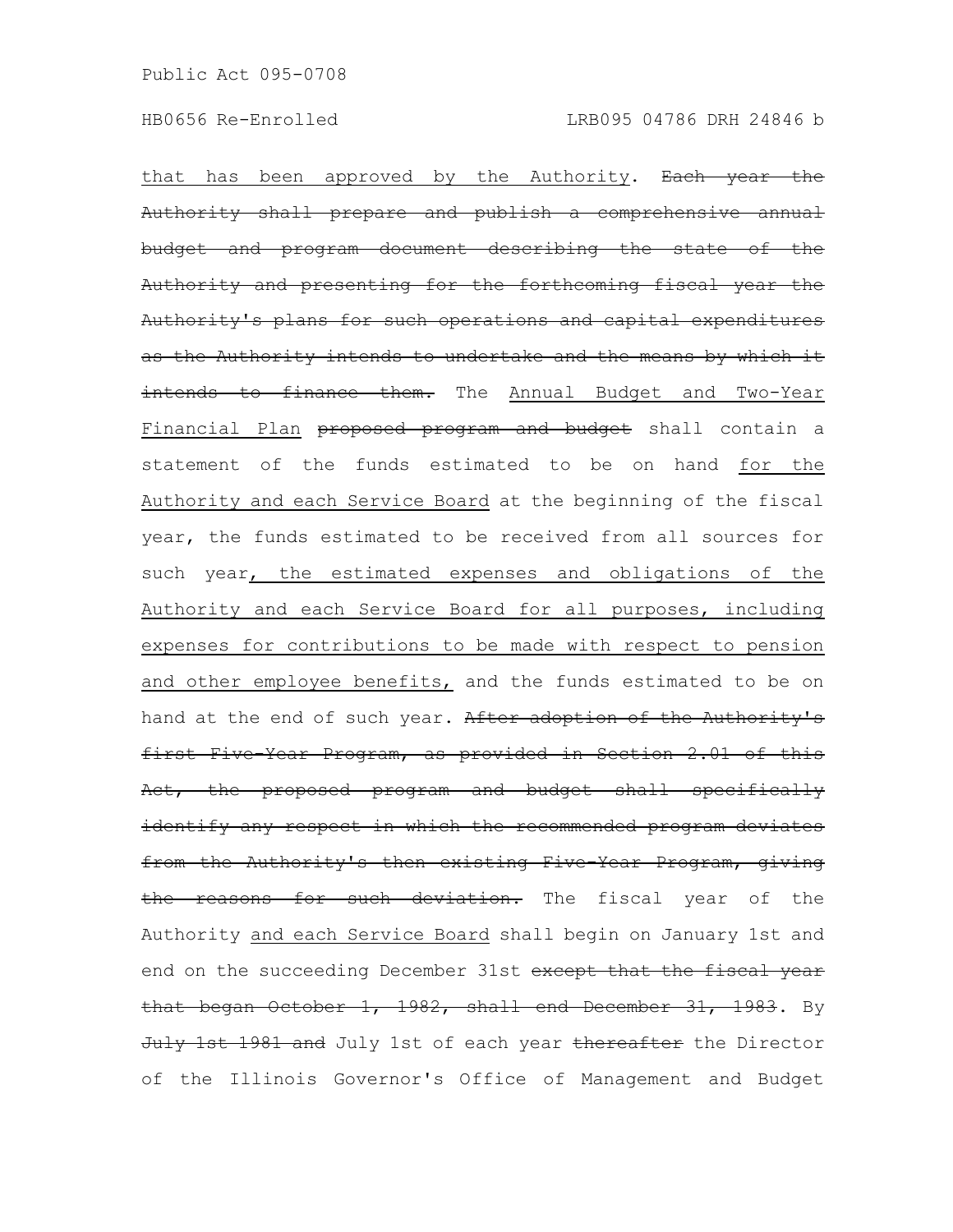(formerly Bureau of the Budget) shall submit to the Authority an estimate of revenues for the next fiscal year of the Authority to be collected from the taxes imposed by the Authority and the amounts to be available in the Public Transportation Fund and the Regional Transportation Authority Occupation and Use Tax Replacement Fund and the amounts otherwise to be appropriated by the State to the Authority for its purposes. The Authority shall file a copy of its Annual Budget and Two-Year Financial Plan with For the fiscal year ending on December 31, 1983, the Board shall report its results from operations and financial condition to the General Assembly and the Governor by January 31. For the fiscal year beginning January 1, 1984, and thereafter, the budget and program shall be presented to the General Assembly and the Governor after its adoption not later than the preceding December 31st. Before the proposed Annual Budget and Two-Year Financial Plan budget and program is adopted, the Authority shall hold at least one public hearing thereon in the metropolitan region, and shall meet . The Board shall hold at least one meeting for consideration of the proposed program and budget with the county board or its designee of each of the several counties in the metropolitan region. After conducting such hearings and holding such meetings and after making such changes in the proposed Annual Budget and Two-Year Financial Plan program and budget as the Board deems appropriate, the Board shall adopt its annual appropriation and Annual Budget and Two-Year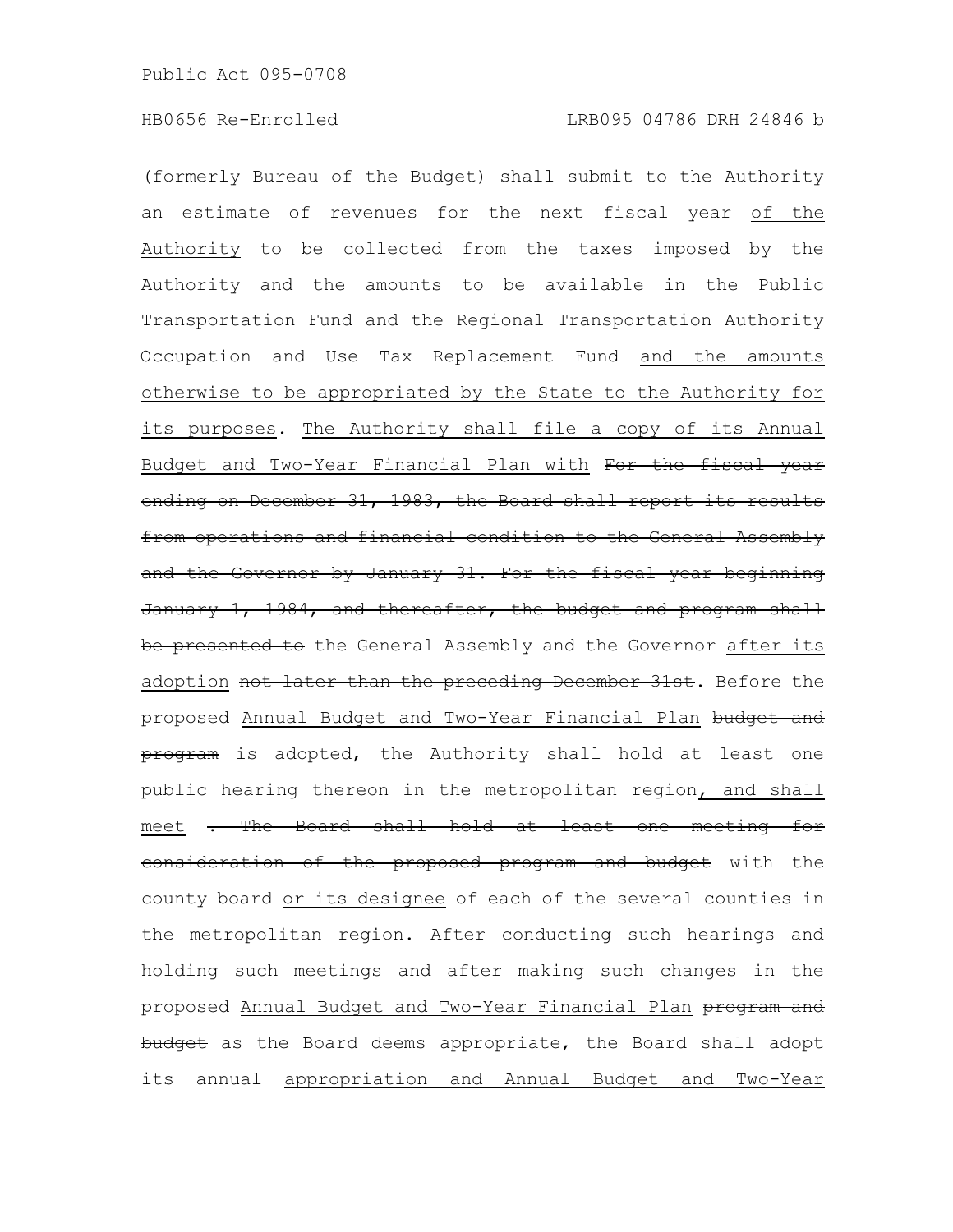Public Act 095-0708

## HB0656 Re-Enrolled LRB095 04786 DRH 24846 b

Financial Plan budget ordinance. The ordinance may be adopted only upon the affirmative votes of 12 9 of its then Directors. The ordinance shall appropriate such sums of money as are deemed necessary to defray all necessary expenses and obligations of the Authority, specifying purposes and the objects or programs for which appropriations are made and the amount appropriated for each object or program. Additional appropriations, transfers between items and other changes in such ordinance may be made from time to time by the Board upon the affirmative votes of  $12 + 9$  of its then Directors.

(b) The Annual Budget and Two-Year Financial Plan budget shall show a balance between anticipated revenues from all sources and anticipated expenses including funding of operating deficits or the discharge of encumbrances incurred in prior periods and payment of principal and interest when due, and shall show cash balances sufficient to pay with reasonable promptness all obligations and expenses as incurred.

The Annual Budget and Two-Year Financial Plan annual budget and financial plan must show:

(i) that the level of fares and charges for mass transportation provided by, or under grant or purchase of service contracts of, the Service Boards is sufficient to cause the aggregate of all projected fare revenues from such fares and charges received in each fiscal year to equal at least 50% of the aggregate costs of providing such public transportation in such fiscal year. "Fare revenues"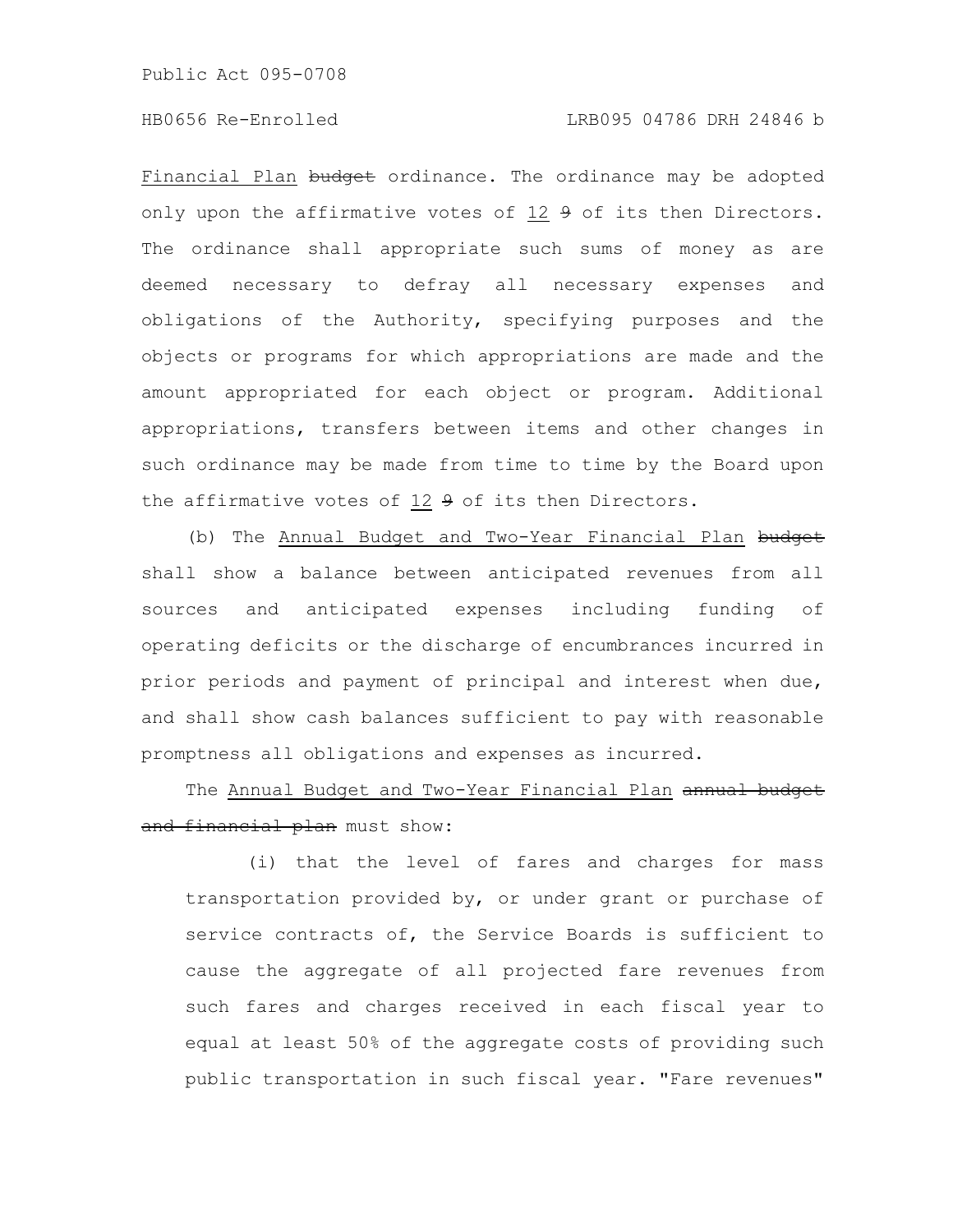include the proceeds of all fares and charges for services provided, contributions received in connection with public transportation from units of local government other than the Authority, except for contributions received by the Chicago Transit Authority from a real estate transfer tax imposed under subsection (i) of Section 8-3-19 of the Illinois Municipal Code, and from the State pursuant to subsection (i) of Section 2705-305 of the Department of Transportation Law (20 ILCS 2705/2705-305), and all other operating revenues properly included consistent with generally accepted accounting principles but do not include: the proceeds of any borrowings, and, beginning with the 2007 fiscal year, all revenues and receipts, including but not limited to fares and grants received from the federal, State or any unit of local government or other entity, derived from providing ADA paratransit service pursuant to Section 2.30 of the Regional Transportation Authority Act. "Costs" include all items properly included as operating costs consistent with generally accepted accounting principles, including administrative costs, but do not include: depreciation; payment of principal and interest on bonds, notes or other evidences of obligation for borrowed money issued by the Authority; payments with respect to public transportation facilities made pursuant to subsection (b) of Section 2.20 of this Act; any payments with respect to rate protection contracts, credit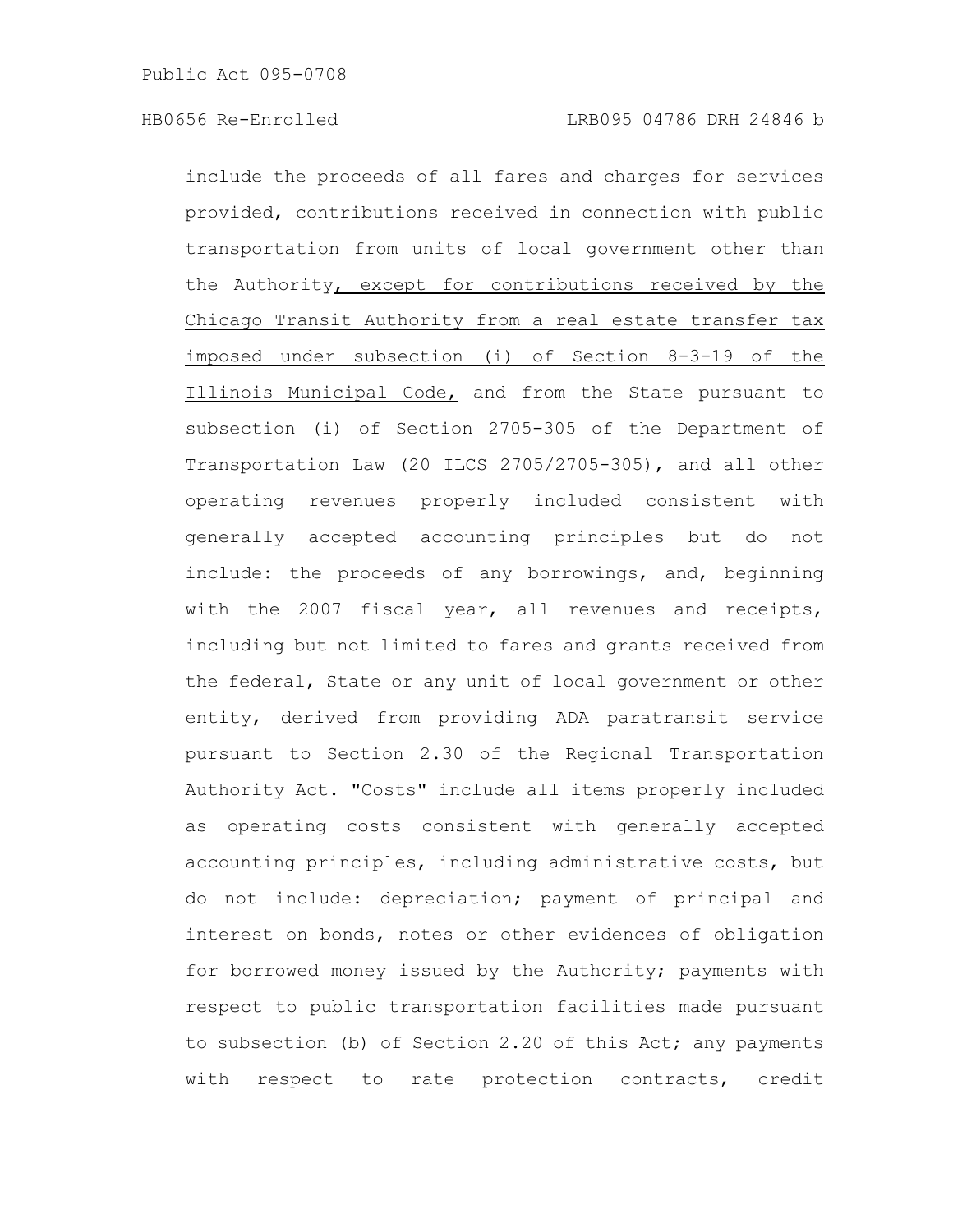enhancements or liquidity agreements made under Section 4.14; any other cost to which it is reasonably expected that a cash expenditure will not be made; costs  $up$  to \$5,000,000 annually for passenger security including grants, contracts, personnel, equipment and administrative expenses, except in the case of the Chicago Transit Authority, in which case the term does not include costs spent annually by that entity for protection against crime as required by Section 27a of the Metropolitan Transit Authority Act; the payment by the Chicago Transit Authority of Debt Service, as defined in Section 12c of the Metropolitan Transit Authority Act, on bonds or notes issued pursuant to that Section; the payment by the Commuter Rail Division of debt service on bonds issued pursuant to Section 3B.09; expenses incurred by the Suburban Bus Division for the cost of new public transportation services funded from grants pursuant to Section 2.01e of this amendatory Act of the 95th General Assembly for a period of 2 years from the date of initiation of each such service; costs as exempted by the Board for projects pursuant to Section 2.09 of this Act; or, beginning with the 2007 fiscal year, expenses related to providing ADA paratransit service pursuant to Section 2.30 of the Regional Transportation Authority Act; and in fiscal years 2008 through 2012 inclusive, costs in the amount of \$200,000,000 in fiscal year 2008, reducing by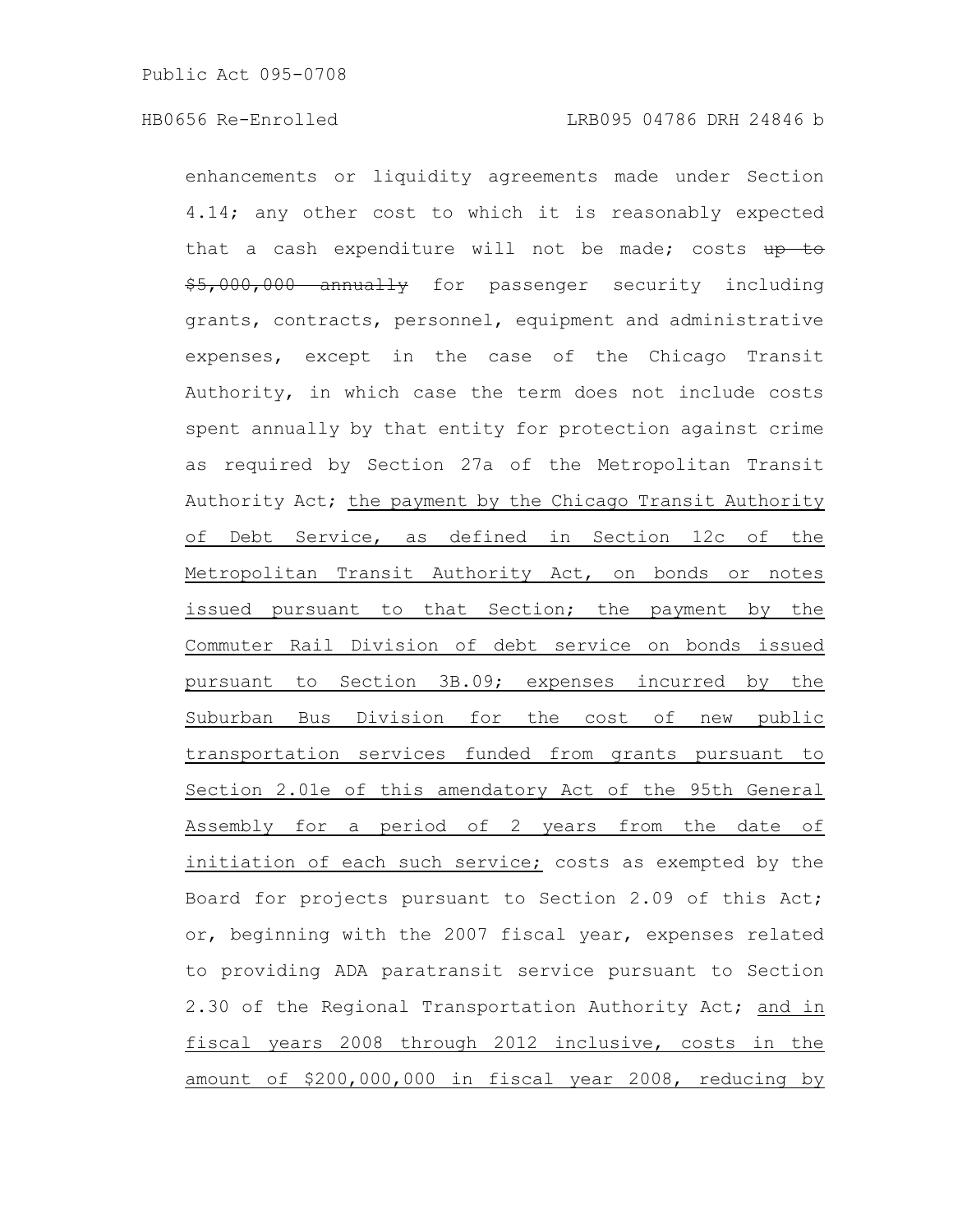# \$40,000,000 in each fiscal year thereafter until this exemption is eliminated; and

(ii) that the level of fares charged for ADA paratransit services is sufficient to cause the aggregate of all projected revenues from such fares charged and received in each fiscal year to equal at least 10% of the aggregate costs of providing such ADA paratransit services in fiscal years 2007 and 2008 and at least 12% of the aggregate costs of providing such ADA paratransit services in fiscal years 2009 and thereafter; for purposes of this Act, the percentages in this subsection (b)(ii) shall be referred to as the "system generated ADA paratransit services revenue recovery ratio".

(c) The actual administrative expenses of the Authority for the fiscal year commencing January 1, 1985 may not exceed \$5,000,000. The actual administrative expenses of the Authority for the fiscal year commencing January 1, 1986, and for each fiscal year thereafter shall not exceed the maximum administrative expenses for the previous fiscal year plus 5%. "Administrative expenses" are defined for purposes of this Section as all expenses except: (1) capital expenses and purchases of the Authority on behalf of the Service Boards; (2) payments to Service Boards; and (3) payment of principal and interest on bonds, notes or other evidence of obligation for borrowed money issued by the Authority; (4) costs for passenger security including grants, contracts, personnel, equipment and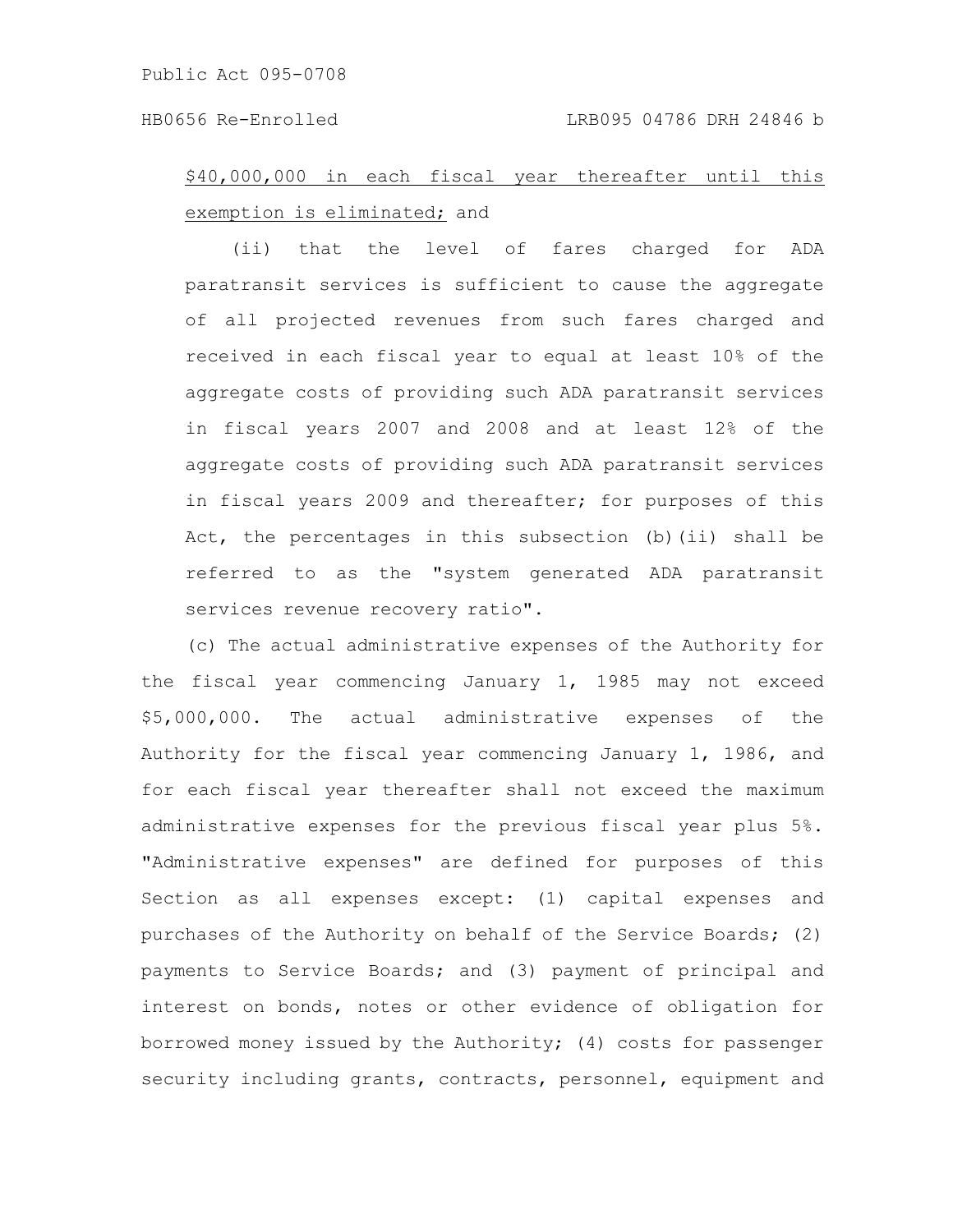administrative expenses; (5) payments with respect to public transportation facilities made pursuant to subsection (b) of Section 2.20 of this Act; and (6) any payments with respect to rate protection contracts, credit enhancements or liquidity agreements made pursuant to Section 4.14.

(d) This subsection applies only until the Department begins administering and enforcing an increased tax under Section 4.03(m) as authorized by this amendatory Act of the 95th General Assembly. After withholding 15% of the proceeds of any tax imposed by the Authority and 15% of money received by the Authority from the Regional Transportation Authority Occupation and Use Tax Replacement Fund, the Board shall allocate the proceeds and money remaining to the Service Boards as follows: (1) an amount equal to 85% of the proceeds of those taxes collected within the City of Chicago and 85% of the money received by the Authority on account of transfers to the Regional Transportation Authority Occupation and Use Tax Replacement Fund from the County and Mass Transit District Fund attributable to retail sales within the City of Chicago shall be allocated to the Chicago Transit Authority; (2) an amount equal to 85% of the proceeds of those taxes collected within Cook County outside the City of Chicago and 85% of the money received by the Authority on account of transfers to the Regional Transportation Authority Occupation and Use Tax Replacement Fund from the County and Mass Transit District Fund attributable to retail sales within Cook County outside of the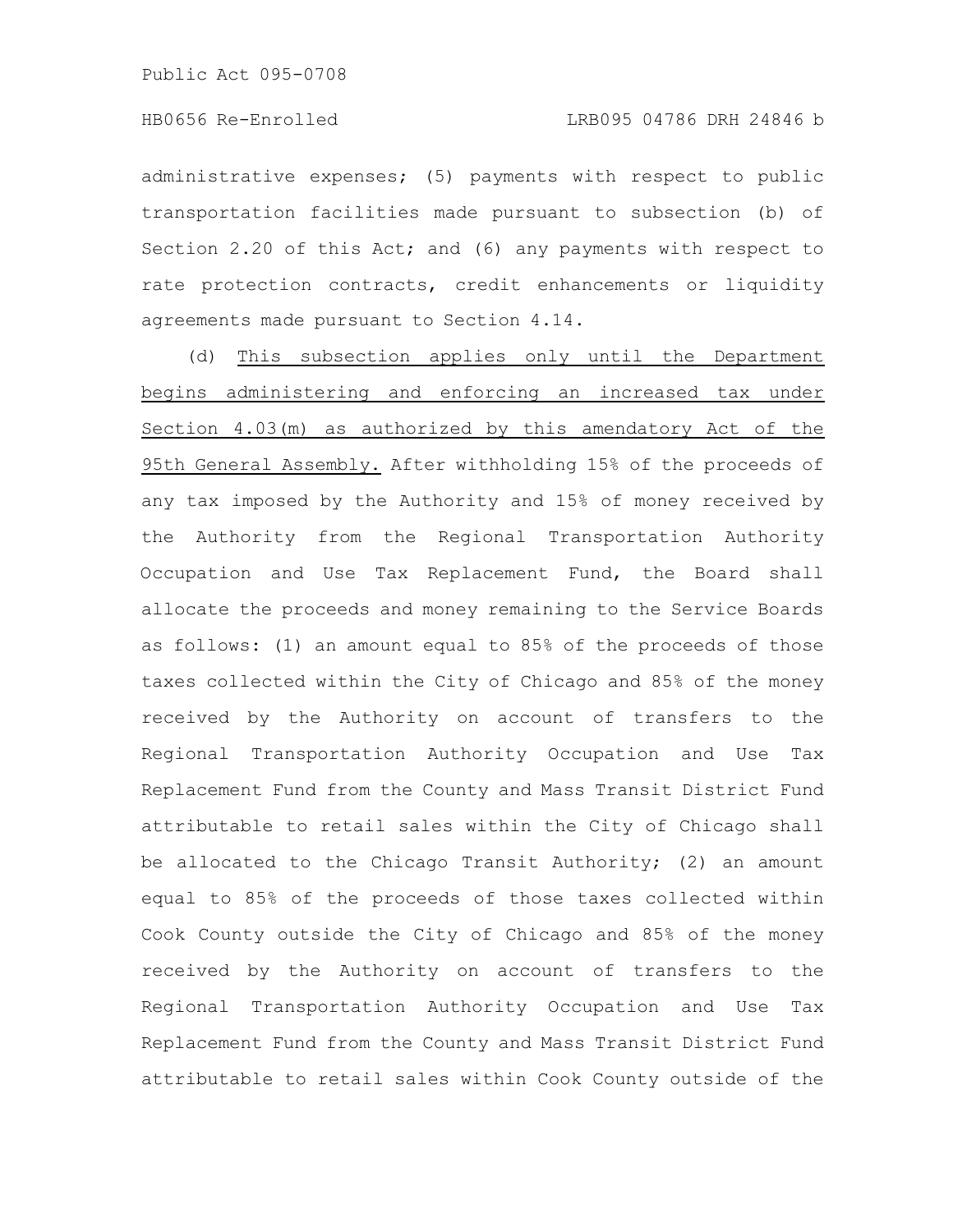city of Chicago shall be allocated 30% to the Chicago Transit Authority, 55% to the Commuter Rail Board and 15% to the Suburban Bus Board; and (3) an amount equal to 85% of the proceeds of the taxes collected within the Counties of DuPage, Kane, Lake, McHenry and Will shall be allocated 70% to the Commuter Rail Board and 30% to the Suburban Bus Board.

(e) This subsection applies only until the Department begins administering and enforcing an increased tax under Section 4.03(m) as authorized by this amendatory Act of the 95th General Assembly. Moneys received by the Authority on account of transfers to the Regional Transportation Authority Occupation and Use Tax Replacement Fund from the State and Local Sales Tax Reform Fund shall be allocated among the Authority and the Service Boards as follows: 15% of such moneys shall be retained by the Authority and the remaining 85% shall be transferred to the Service Boards as soon as may be practicable after the Authority receives payment. Moneys which are distributable to the Service Boards pursuant to the preceding sentence shall be allocated among the Service Boards on the basis of each Service Board's distribution ratio. The term "distribution ratio" means, for purposes of this subsection (e) of this Section 4.01, the ratio of the total amount distributed to a Service Board pursuant to subsection (d) of Section 4.01 for the immediately preceding calendar year to the total amount distributed to all of the Service Boards pursuant to subsection (d) of Section 4.01 for the immediately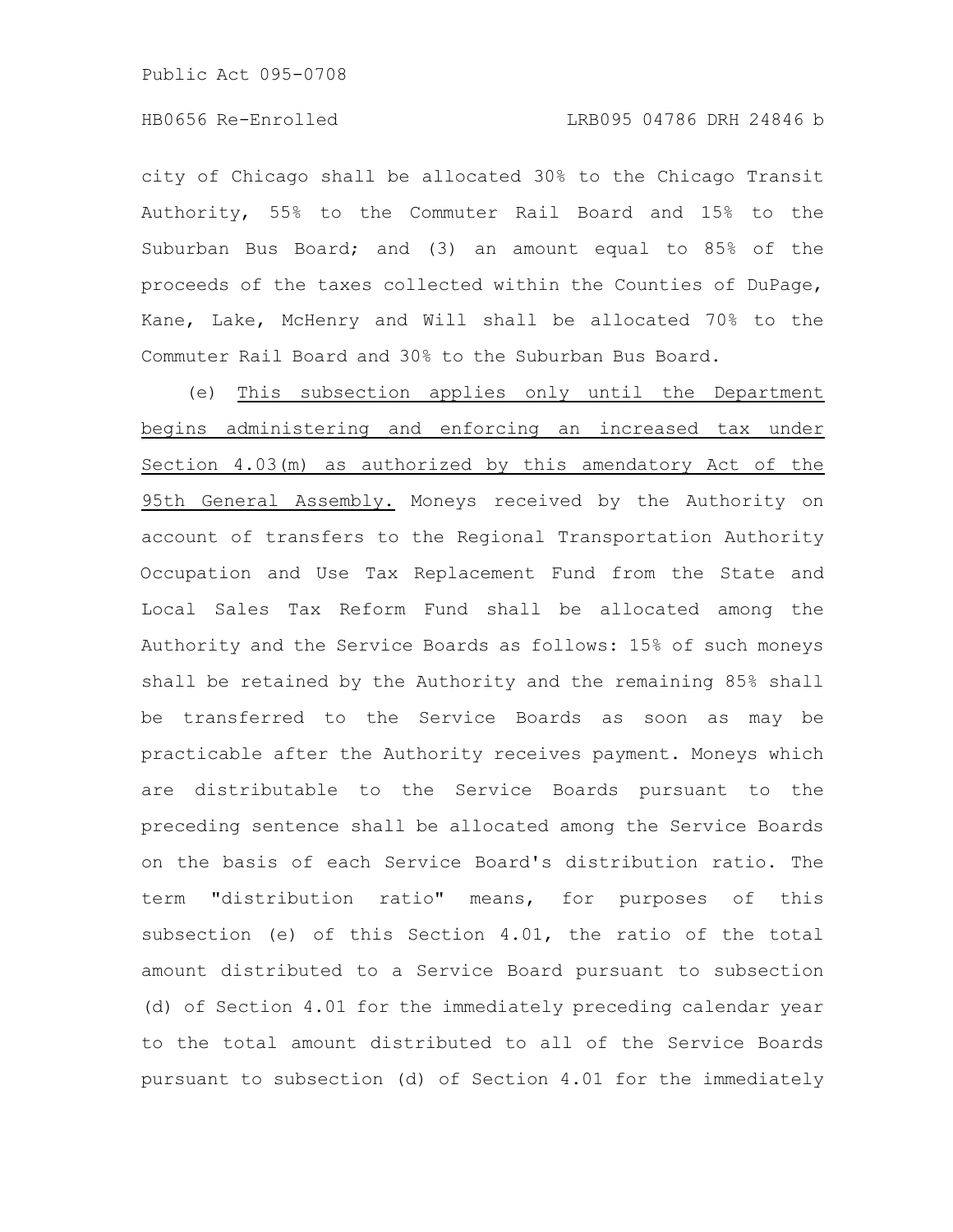preceding calendar year.

(f) To carry out its duties and responsibilities under this Act, further and accomplish the preparation of the annual budget and program as well as the Five-Year Program provide for in Section 2.01 of this Act and to make management decisions as may be necessary, the Board shall employ staff which shall: (1) propose for adoption by the Board of the Authority rules for the Service Boards that establish (i) forms and schedules to be used and information required to be provided with respect to a five-year capital program, annual budgets, and two-year financial plans and regular reporting of actual results against adopted budgets and financial plans, (ii) financial practices to be followed in the budgeting and expenditure of public funds, (iii) assumptions and projections that must be followed in preparing and submitting its annual budget and two-year financial plan or a five-year capital program; (2) evaluate for the Board public transportation programs operated or proposed by the Service Boards and transportation agencies in terms of the goals and objectives set out in the Strategic Plan , costs and relative priorities; (3)  $(2)$  keep the Board and the public informed of the extent to which the Service Boards and transportation agencies are meeting the goals and objectives adopted by the Authority in the Strategic Plan public transportation programs and accomplishments of such transportation agencies; and (4) assess the efficiency or adequacy of public transportation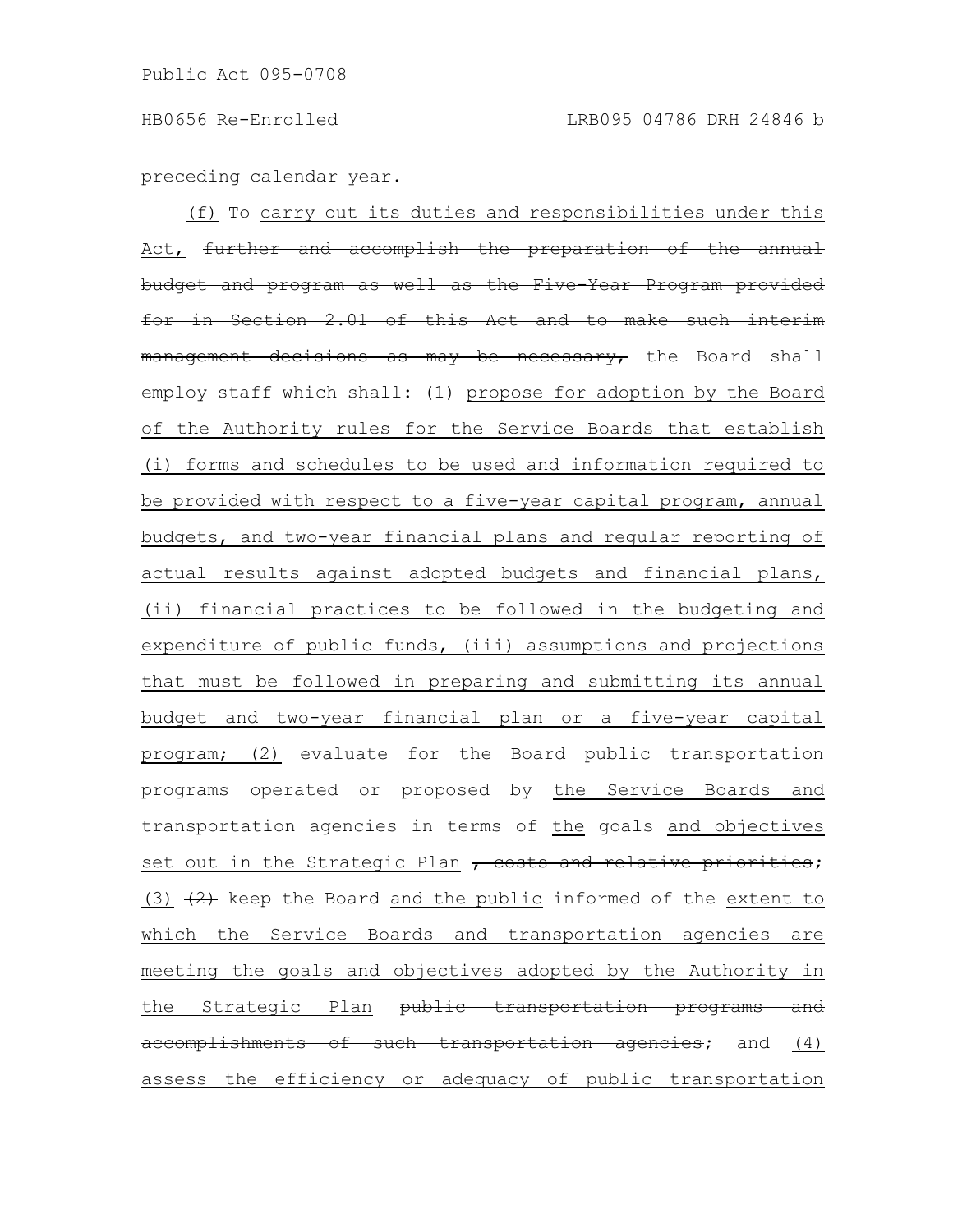services provided by a Service Board and make recommendations for change in that service  $(3)$  coordinate the development and implementation of public transportation programs to the end that the moneys monics available to the Authority may be expended in the most economical manner possible with the least possible duplication.

(g) All Under such regulations as the Board may prescribe, all Service Boards, transportation agencies, comprehensive planning agencies, including the Chicago Metropolitan Agency for Planning, or transportation planning agencies in the metropolitan region shall furnish to the Authority Board such information pertaining to public transportation or relevant for plans therefor as it may from time to time require. The Executive Director, or his or her designee, upon payment to any such agency or Service Board of the reasonable additional cost of its so providing such information except as may otherwise be provided by agreement with the Authority, and the Board or any duly authorized employee of the Board shall, for the purpose of securing any such information necessary or appropriate to carry out any of the powers and responsibilities of the Authority under this Act, have access to, and the right to examine, all books, documents, papers or records of a Service Board or any transportation such agency receiving funds from the Authority or Service Board, and such Service Board or transportation agency shall comply with any request by the Executive Director, or his or her designee, within 30 days or an extended time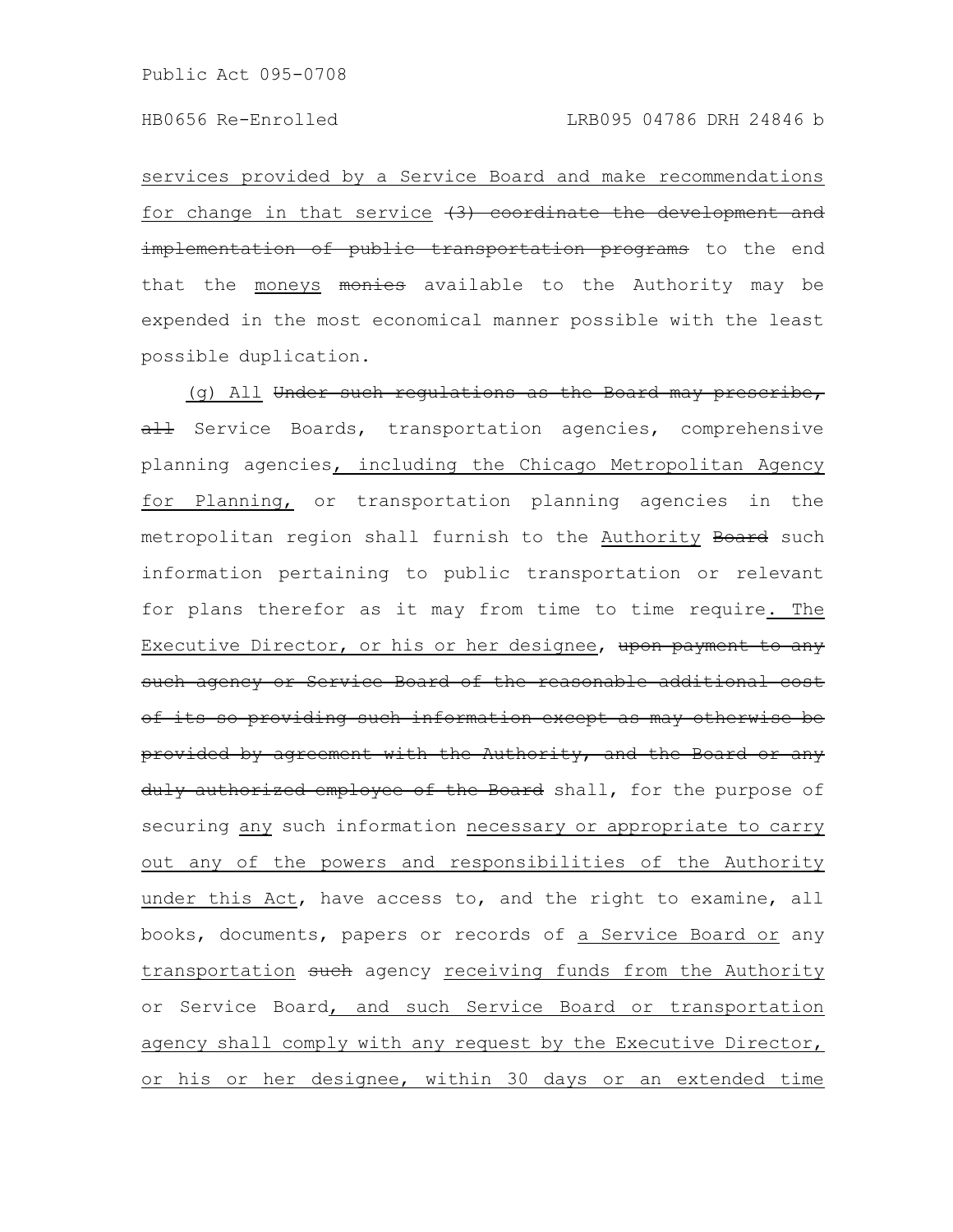Public Act 095-0708

provided by the Executive Director pertaining transportation or relevant for plans therefor.

(h) No Service Board shall undertake any capital improvement which is not identified in the Five-Year Capital Program.

(Source: P.A. 94-370, eff. 7-29-05.)

(70 ILCS 3615/4.02) (from Ch. 111 2/3, par. 704.02)

Sec. 4.02. Federal, State and Other Funds.

(a) The Authority shall have the power to apply for, receive and expend grants, loans or other funds from the State of Illinois or any department or agency thereof, from any unit of local government, from the federal government or any department or agency thereof, for use in connection with any of the powers or purposes of the Authority as set forth in this Act. The Authority shall have power to make such studies as may be necessary and to enter into contracts or agreements with the State of Illinois or any department or agency thereof, with any unit of local government, or with the federal government or any department or agency thereof, concerning such grants, loans or other funds, or any conditions relating thereto, including obligations to repay such funds. The Authority may make such covenants concerning such grants, loans and funds as it deems proper and necessary in carrying out its responsibilities, purposes and powers as provided in this Act.

(b) The Authority shall be the primary public body in the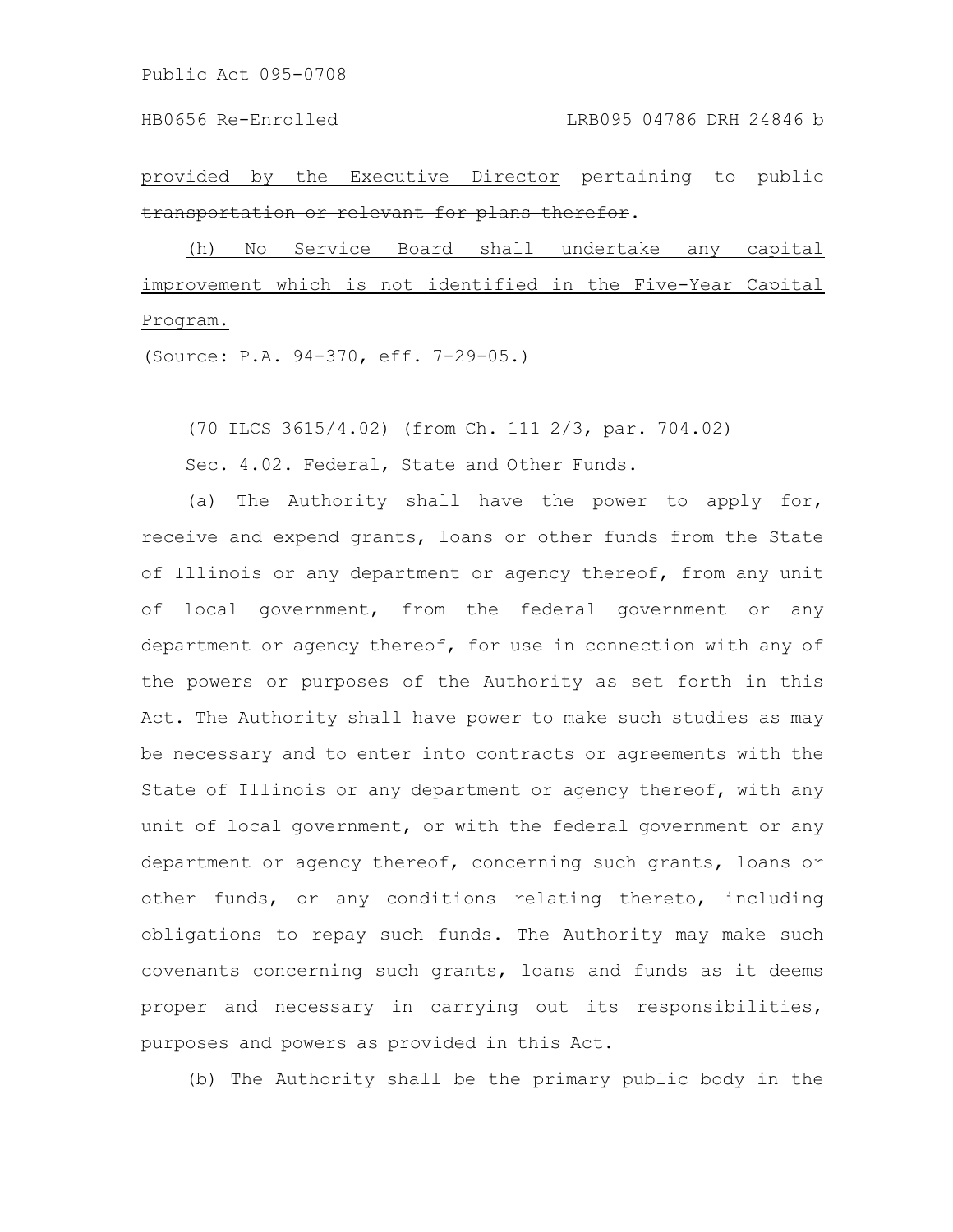metropolitan region with authority to apply for and receive any grants, loans or other funds relating to public transportation programs from the State of Illinois or any department or agency thereof, or from the federal government or any department or agency thereof. Any unit of local government, Service Board or transportation agency may apply for and receive any such federal or state capital grants, loans or other funds, provided, however that a Service Board may not apply for or receive any grant or loan which is not identified in the Five-Year Capital Program. Any Service Board, unit of local government or transportation agency shall notify the Authority prior to making any such application and shall file a copy thereof with the Authority. Nothing in this Section shall be construed to impose any limitation on the ability of the State of Illinois or any department or agency thereof, any unit of local government or Service Board or transportation agency to make any grants or to enter into any agreement or contract with the National Rail Passenger Corporation. Nor shall anything in this Section impose any limitation on the ability of any school district to apply for or receive any grant, loan or other funds for transportation of school children.

(c) The Authority shall provide to the Service Board any monies received relating to public transportation services under the jurisdiction of the Service Boards as provided in Section 4.03.3 of this Act. follows:

As soon as may be practicable after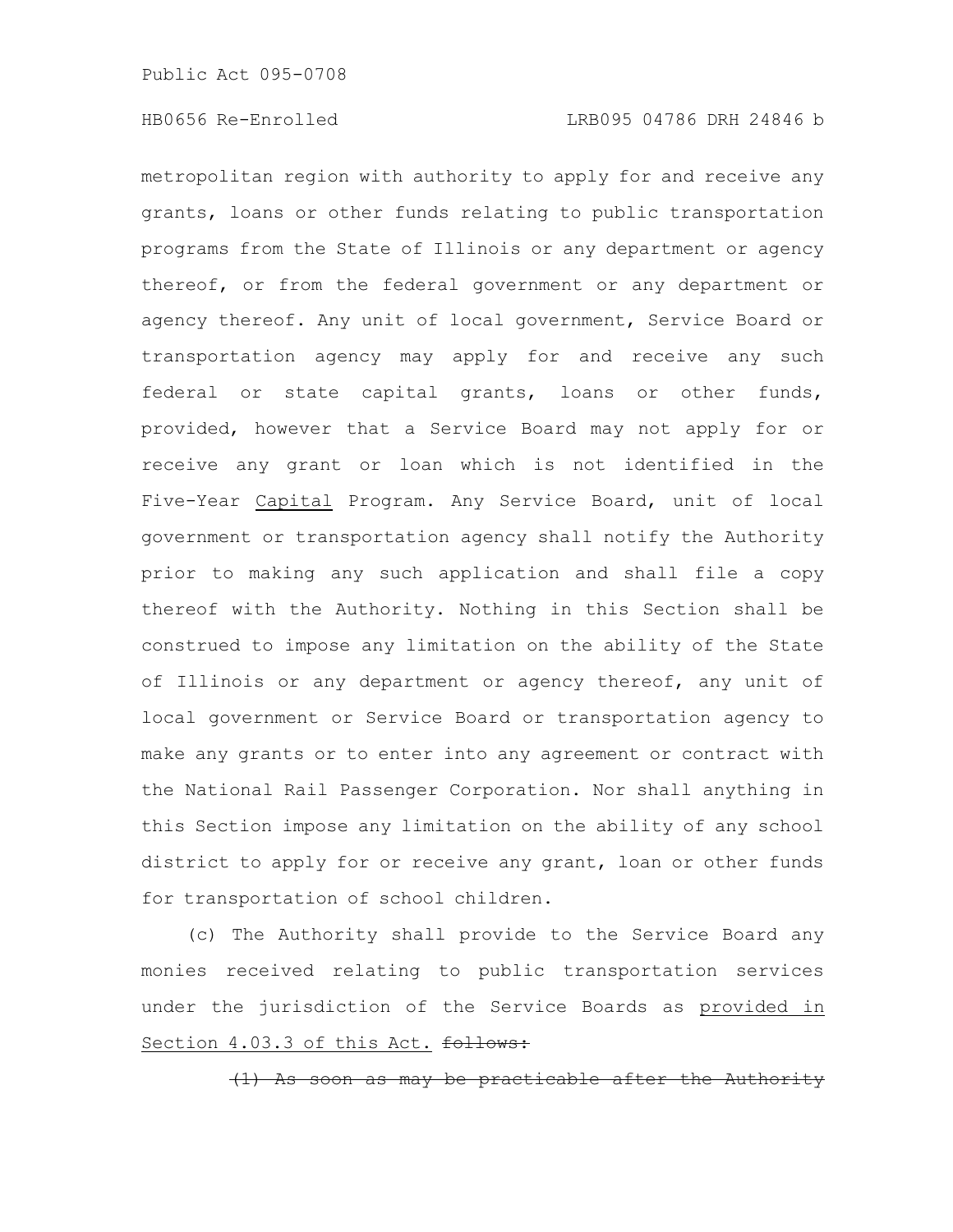receives payment, under Section 4.03(m) or Section 4.03.1(d), of the proceeds of those taxes levied by the Authority, the Authority shall transfer to each Service Board the amount to which it is entitled under Section  $4.01(d)$ .

(2) The Authority by ordinance adopted by 9 of its then Directors shall establish a formula apportioning any federal funds for operating assistance purposes the Authority receives to each Service Board. In establishing the formula, the Board shall consider, among other factors: ridership levels, the efficiency with which the service is provided, the degree of transit dependence of the area served and the cost of service. That portion of any federal funds for operating assistance received by the Authority shall be paid to each Service Board as soon as may be practicable upon their receipt provided the Authority has adopted a balanced budget as required by Section 4.01 and further provided that the Service Boards are in compliance with the requirements in Section 4.11.

(3) The Authority by ordinance adopted by 9 of its then Directors shall apportion to the Service Boards funds provided by the State of Illinois under Section 4.09 and shall make payment of said funds to each Service Board as soon as may be practicable upon their receipt provided the Authority has adopted a balanced budget as required by Section 4.01 and further provided the Service Board is in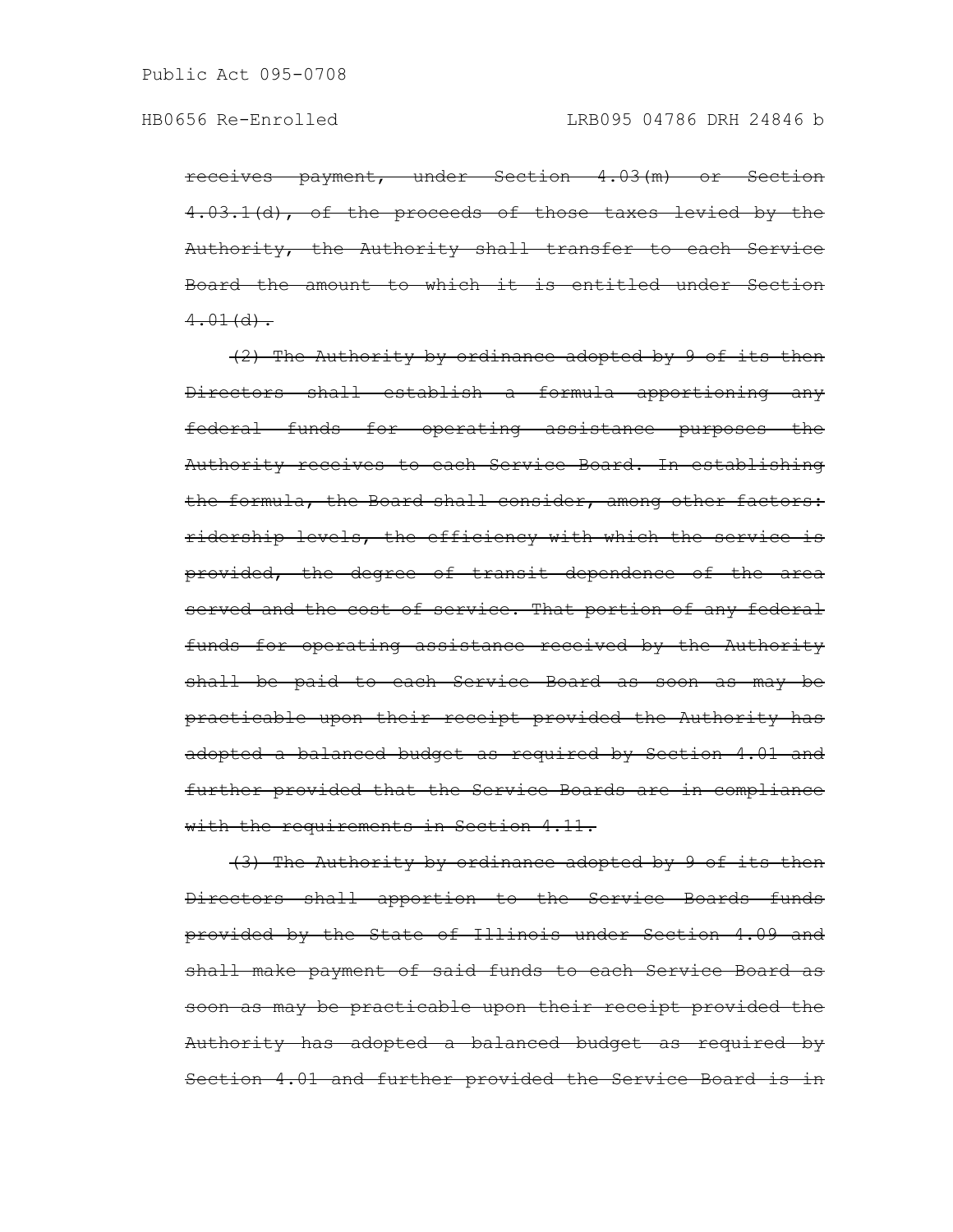compliance with the requirements in Section 4.11.

Beginning January 1, 2009, before making transfers, or expenditures under this Board, the Authority must Section  $4.02a$  or  $4.02b$  of this Act, which applicable.

(Source: P.A. 94-839, eff. 6-6-06; 95-331, eff. 8-21-07.)

(70 ILCS 3615/4.02a)

Sec. 4.02a. Chicago Transit Authority contributions to pension funds.

(a) The Authority shall continually review the Chicago Transit Authority's payment of the required contributions to its retirement system under Section 22-101 of the Illinois Pension Code.

(b) Beginning January 1, 2009, if at any time the Authority determines that the Chicago Transit Authority's payment of any portion of the required contributions to its retirement system under Section 22-101 of the Illinois Pension Code is more than one month overdue, it shall as soon as possible pay the amount of those overdue contributions to the Board of Trustees trustee of the Retirement Plan retirement system on behalf of the Chicago Transit Authority out of moneys otherwise payable to the Chicago Transit Authority under subsection (c) of Section 4.03.3 4.02 of this Act. The Authority shall thereafter have no liability to the Chicago Transit Authority for amounts paid to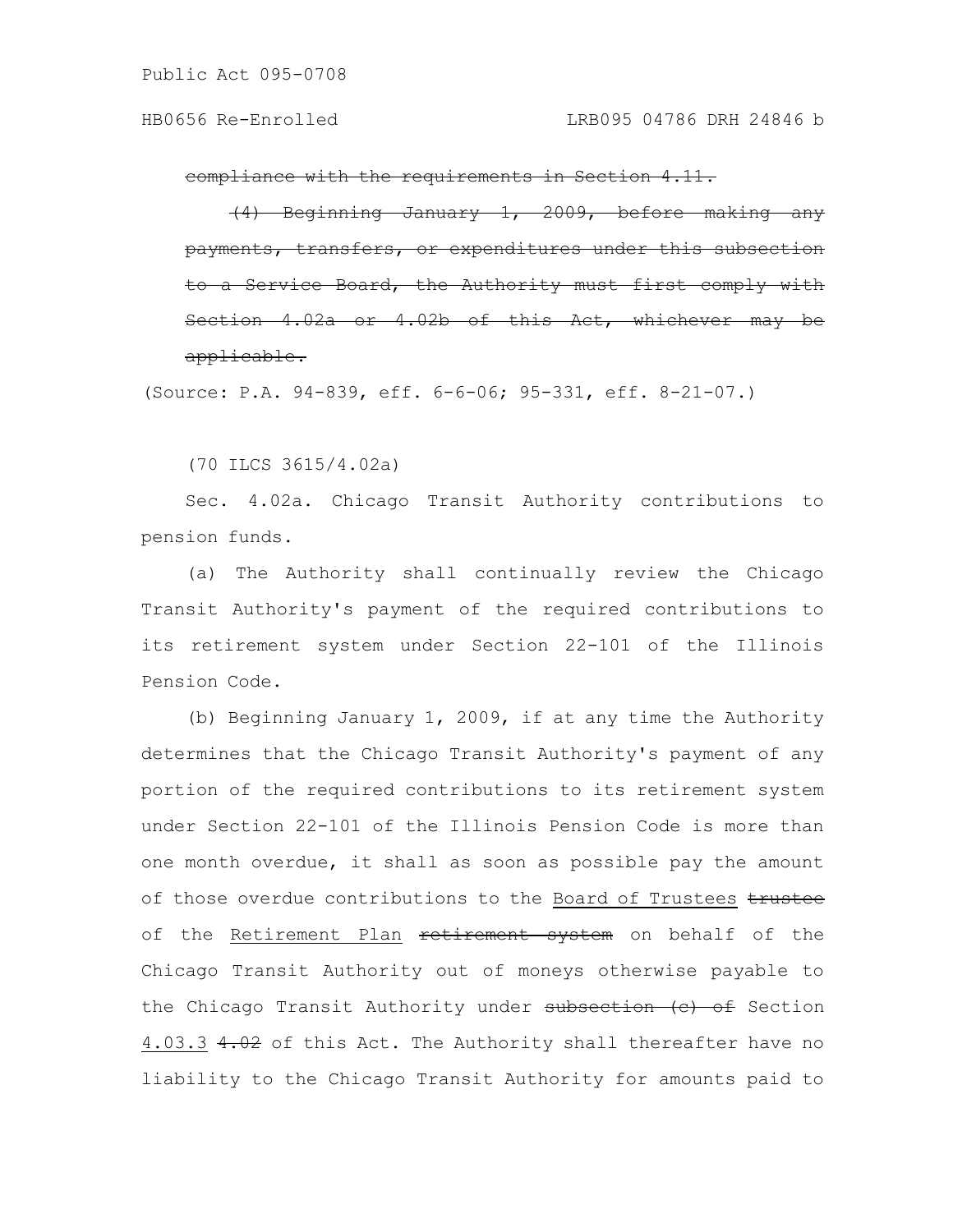the Board of Trustees trustee of the Retirement Plan retirement system under this Section.

(c) Whenever the Authority acts or determines that it is required to act under subsection (b), it shall so notify the Chicago Transit Authority, the Mayor of Chicago, the Governor, the Auditor General of the State of Illinois, and the General Assembly.

(Source: P.A. 94-839, eff. 6-6-06.)

(70 ILCS 3615/4.02b)

Sec. 4.02b. Other contributions to pension funds.

(a) The Authority shall continually review the payment of the required employer contributions to affected pension plans under Section 22-103 of the Illinois Pension Code.

(b) Beginning January 1, 2009, if at any time the Authority determines that the Commuter Rail Board's or Suburban Bus Board's payment of any portion of the required contributions to an affected pension plan under Section 22-103 of the Illinois Pension Code is more than one month overdue, it shall as soon as possible pay the amount of those overdue contributions to the trustee of the affected pension plan on behalf of that Service Board out of moneys otherwise payable to that Service Board under Section 4.03.3 subsection (c) of Section 4.02 of this Act. The Authority shall thereafter have no liability to the Service Board for amounts paid to the trustee of the affected pension plan under this Section.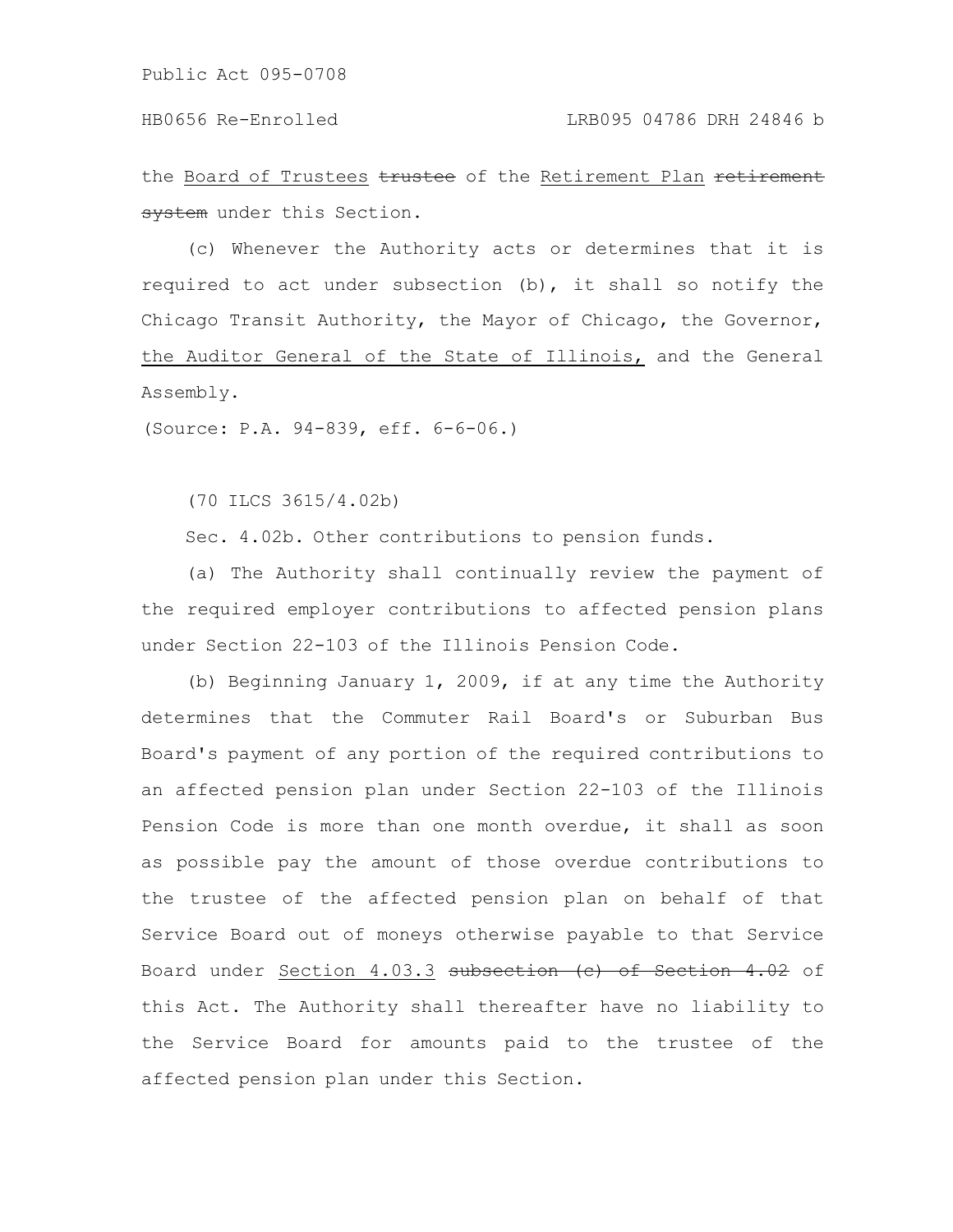(c) Whenever the Authority acts or determines that it is required to act under subsection (b), it shall so notify the affected Service Board, the Mayor of Chicago, the Governor, the Auditor General of the State of Illinois, and the General Assembly.

(d) Beginning January 1, 2009, if the Authority fails to pay to an affected pension fund within 30 days after it is due any employer contribution that it is required to make as a contributing employer under Section 22-103 of the Illinois Pension Code, it shall promptly so notify the Commission on Government Forecasting and Accountability, the Mayor of Chicago, the Governor, and the General Assembly, and it shall promptly pay the overdue amount out of the first money available to the Authority for its administrative expenses, as that term is defined in Section 4.01(c).

(Source: P.A. 94-839, eff. 6-6-06.)

(70 ILCS 3615/4.03) (from Ch. 111 2/3, par. 704.03) Sec. 4.03. Taxes.

(a) In order to carry out any of the powers or purposes of the Authority, the Board may by ordinance adopted with the concurrence of 12 9 of the then Directors, impose throughout the metropolitan region any or all of the taxes provided in this Section. Except as otherwise provided in this Act, taxes imposed under this Section and civil penalties imposed incident thereto shall be collected and enforced by the State Department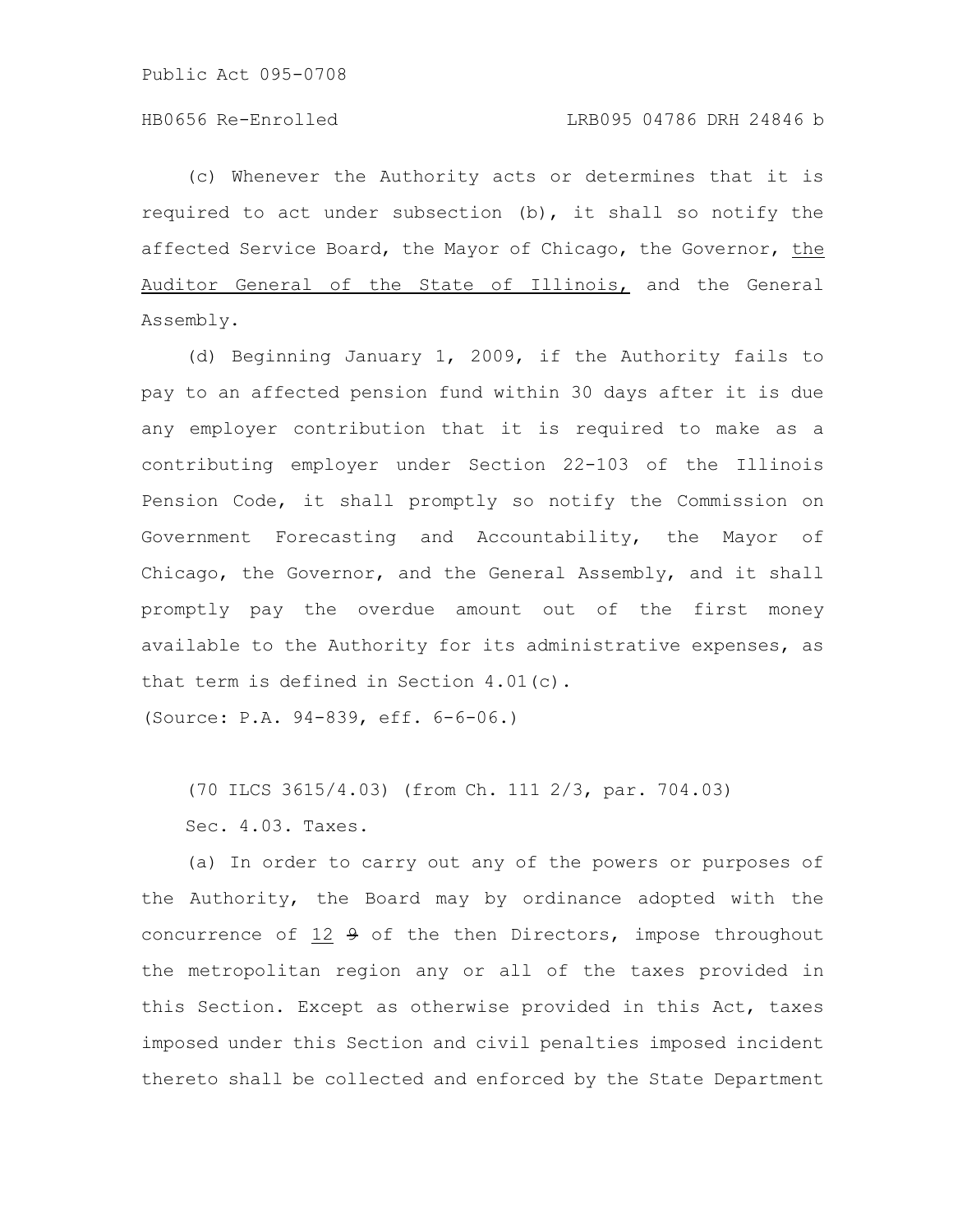of Revenue. The Department shall have the power to administer and enforce the taxes and to determine all rights for refunds for erroneous payments of the taxes. Nothing in this amendatory Act of the 95th General Assembly is intended to invalidate any taxes currently imposed by the Authority. The increased vote requirements to impose a tax shall only apply to actions taken after the effective date of this amendatory Act of the 95th General Assembly.

(b) The Board may impose a public transportation tax upon all persons engaged in the metropolitan region in the business of selling at retail motor fuel for operation of motor vehicles upon public highways. The tax shall be at a rate not to exceed 5% of the gross receipts from the sales of motor fuel in the course of the business. As used in this Act, the term "motor fuel" shall have the same meaning as in the Motor Fuel Tax Law. The Board may provide for details of the tax. The provisions of any tax shall conform, as closely as may be practicable, to the provisions of the Municipal Retailers Occupation Tax Act, including without limitation, conformity to penalties with respect to the tax imposed and as to the powers of the State Department of Revenue to promulgate and enforce rules and regulations relating to the administration and enforcement of the provisions of the tax imposed, except that reference in the Act to any municipality shall refer to the Authority and the tax shall be imposed only with regard to receipts from sales of motor fuel in the metropolitan region, at rates as limited by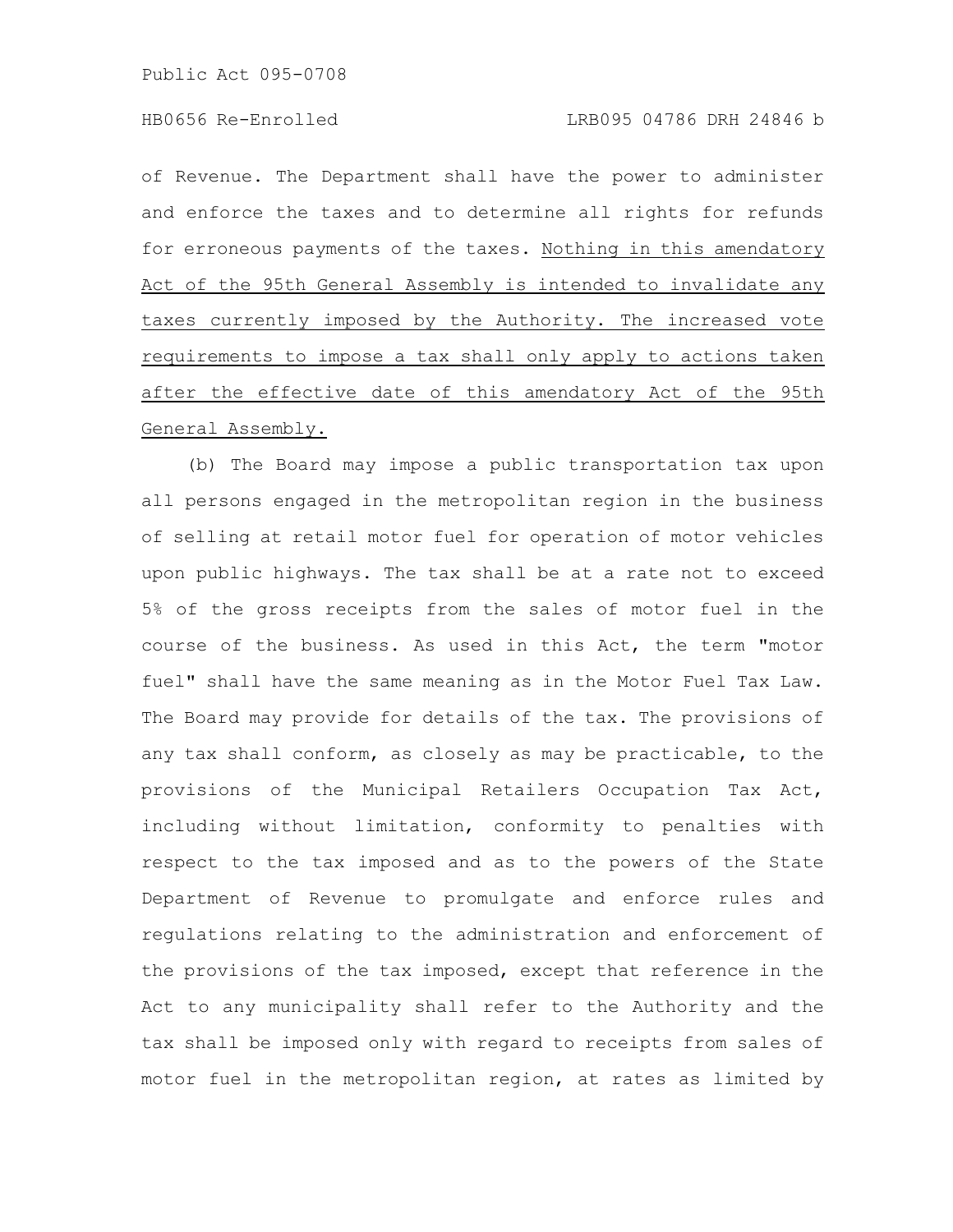this Section.

(c) In connection with the tax imposed under paragraph (b) of this Section the Board may impose a tax upon the privilege of using in the metropolitan region motor fuel for the operation of a motor vehicle upon public highways, the tax to be at a rate not in excess of the rate of tax imposed under paragraph (b) of this Section. The Board may provide for details of the tax.

(d) The Board may impose a motor vehicle parking tax upon the privilege of parking motor vehicles at off-street parking facilities in the metropolitan region at which a fee is charged, and may provide for reasonable classifications in and exemptions to the tax, for administration and enforcement thereof and for civil penalties and refunds thereunder and may provide criminal penalties thereunder, the maximum penalties not to exceed the maximum criminal penalties provided in the Retailers' Occupation Tax Act. The Authority may collect and enforce the tax itself or by contract with any unit of local government. The State Department of Revenue shall have no responsibility for the collection and enforcement unless the Department agrees with the Authority to undertake the collection and enforcement. As used in this paragraph, the term "parking facility" means a parking area or structure having parking spaces for more than 2 vehicles at which motor vehicles are permitted to park in return for an hourly, daily, or other periodic fee, whether publicly or privately owned, but does not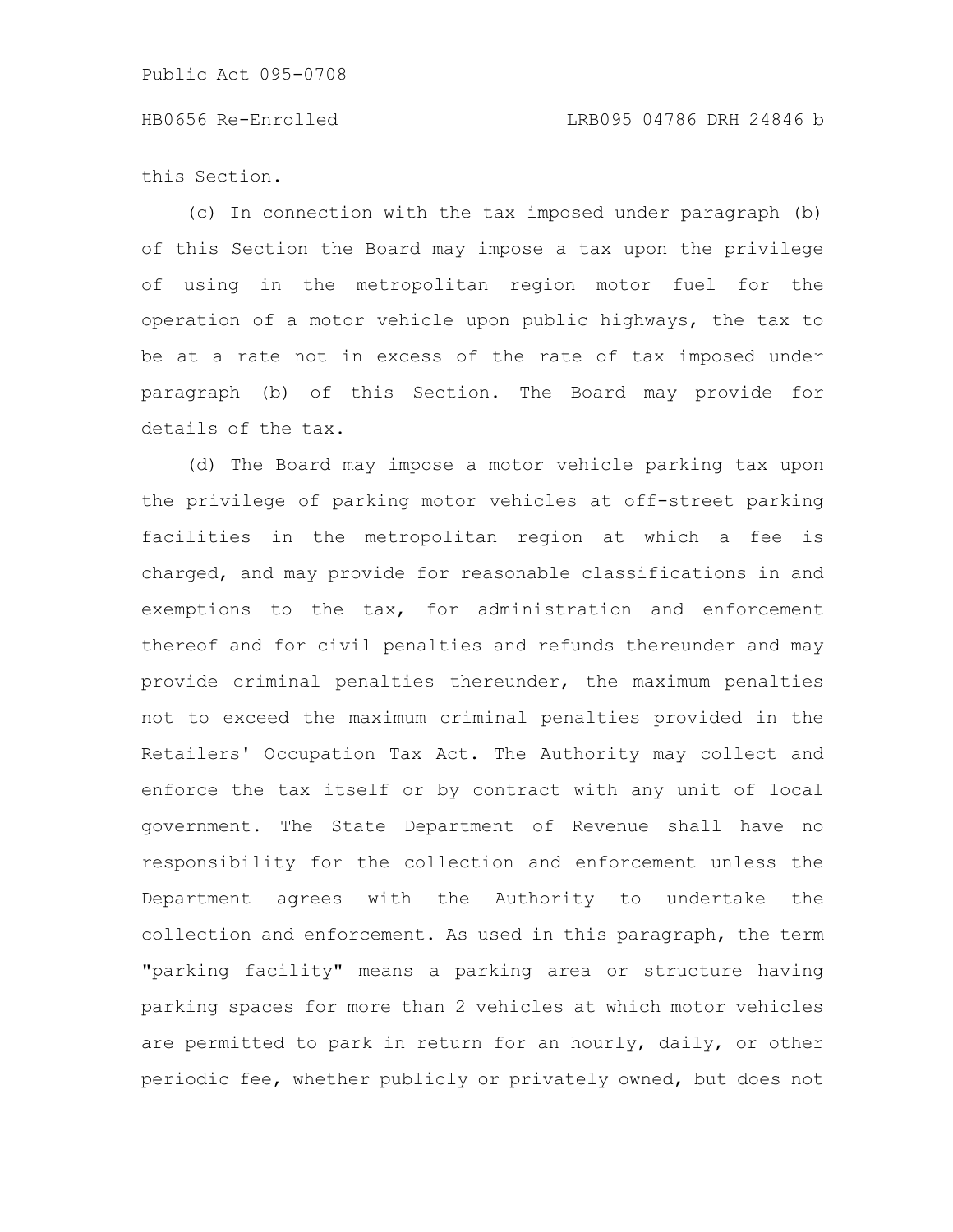include parking spaces on a public street, the use of which is regulated by parking meters.

(e) The Board may impose a Regional Transportation Authority Retailers' Occupation Tax upon all persons engaged in the business of selling tangible personal property at retail in the metropolitan region. In Cook County the tax rate shall be 1.25% 1% of the gross receipts from sales of food for human consumption that is to be consumed off the premises where it is sold (other than alcoholic beverages, soft drinks and food that has been prepared for immediate consumption) and prescription and nonprescription medicines, drugs, medical appliances and insulin, urine testing materials, syringes and needles used by diabetics, and 1% 3/4% of the gross receipts from other taxable sales made in the course of that business. In DuPage, Kane, Lake, McHenry, and Will Counties, the tax rate shall be 0.75%  $\frac{1}{48}$  of the gross receipts from all taxable sales made in the course of that business. The tax imposed under this Section and all civil penalties that may be assessed as an incident thereof shall be collected and enforced by the State Department of Revenue. The Department shall have full power to administer and enforce this Section; to collect all taxes and penalties so collected in the manner hereinafter provided; and to determine all rights to credit memoranda arising on account of the erroneous payment of tax or penalty hereunder. In the administration of, and compliance with this Section, the Department and persons who are subject to this Section shall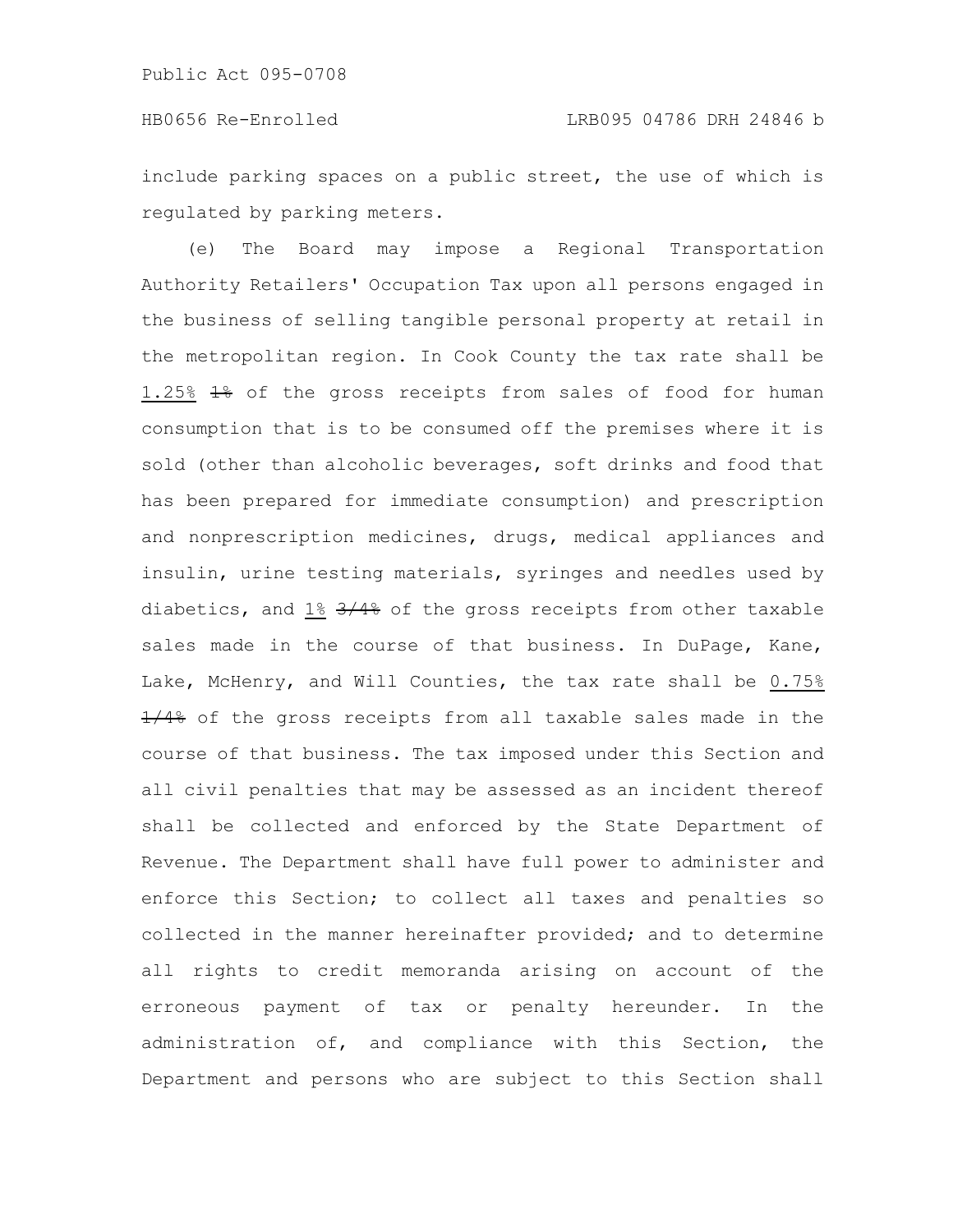have the same rights, remedies, privileges, immunities, powers and duties, and be subject to the same conditions, restrictions, limitations, penalties, exclusions, exemptions and definitions of terms, and employ the same modes of procedure, as are prescribed in Sections 1, 1a, 1a-1, 1c, 1d, 1e, 1f, 1i, 1j, 2 through 2-65 (in respect to all provisions therein other than the State rate of tax), 2c, 3 (except as to the disposition of taxes and penalties collected), 4, 5, 5a, 5b, 5c, 5d, 5e, 5f, 5g, 5h, 5i, 5j, 5k, 5l, 6, 6a, 6b, 6c, 7, 8, 9, 10, 11, 12 and 13 of the Retailers' Occupation Tax Act and Section 3-7 of the Uniform Penalty and Interest Act, as fully as if those provisions were set forth herein.

Persons subject to any tax imposed under the authority granted in this Section may reimburse themselves for their seller's tax liability hereunder by separately stating the tax as an additional charge, which charge may be stated in combination in a single amount with State taxes that sellers are required to collect under the Use Tax Act, under any bracket schedules the Department may prescribe.

Whenever the Department determines that a refund should be made under this Section to a claimant instead of issuing a credit memorandum, the Department shall notify the State Comptroller, who shall cause the warrant to be drawn for the amount specified, and to the person named, in the notification from the Department. The refund shall be paid by the State Treasurer out of the Regional Transportation Authority tax fund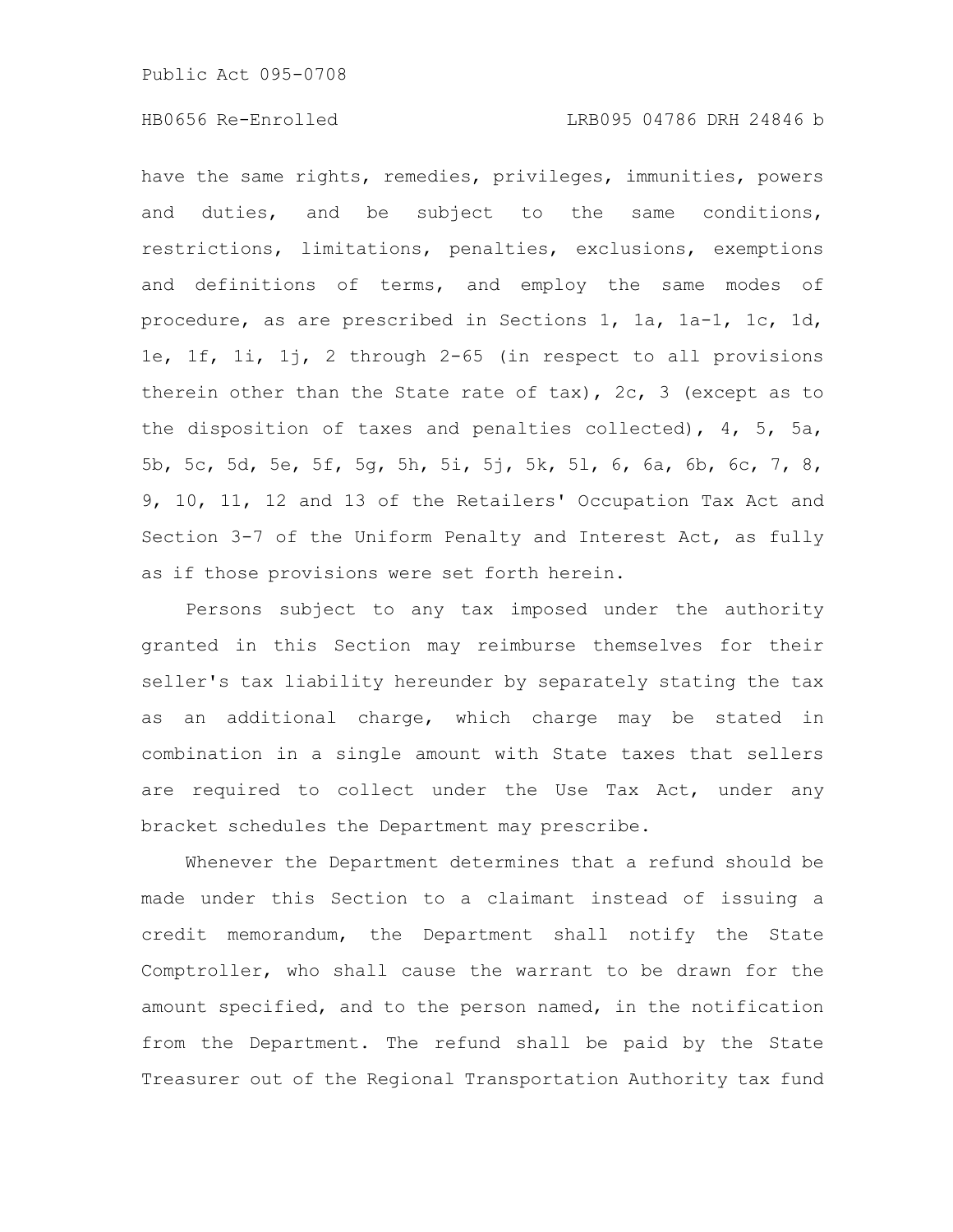established under paragraph (n) of this Section.

If a tax is imposed under this subsection (e), a tax shall also be imposed under subsections (f) and (g) of this Section.

For the purpose of determining whether a tax authorized under this Section is applicable, a retail sale by a producer of coal or other mineral mined in Illinois, is a sale at retail at the place where the coal or other mineral mined in Illinois is extracted from the earth. This paragraph does not apply to coal or other mineral when it is delivered or shipped by the seller to the purchaser at a point outside Illinois so that the sale is exempt under the Federal Constitution as a sale in interstate or foreign commerce.

No tax shall be imposed or collected under this subsection on the sale of a motor vehicle in this State to a resident of another state if that motor vehicle will not be titled in this State.

Nothing in this Section shall be construed to authorize the Regional Transportation Authority to impose a tax upon the privilege of engaging in any business that under the Constitution of the United States may not be made the subject of taxation by this State.

(f) If a tax has been imposed under paragraph (e), a Regional Transportation Authority Service Occupation Tax shall also be imposed upon all persons engaged, in the metropolitan region in the business of making sales of service, who as an incident to making the sales of service, transfer tangible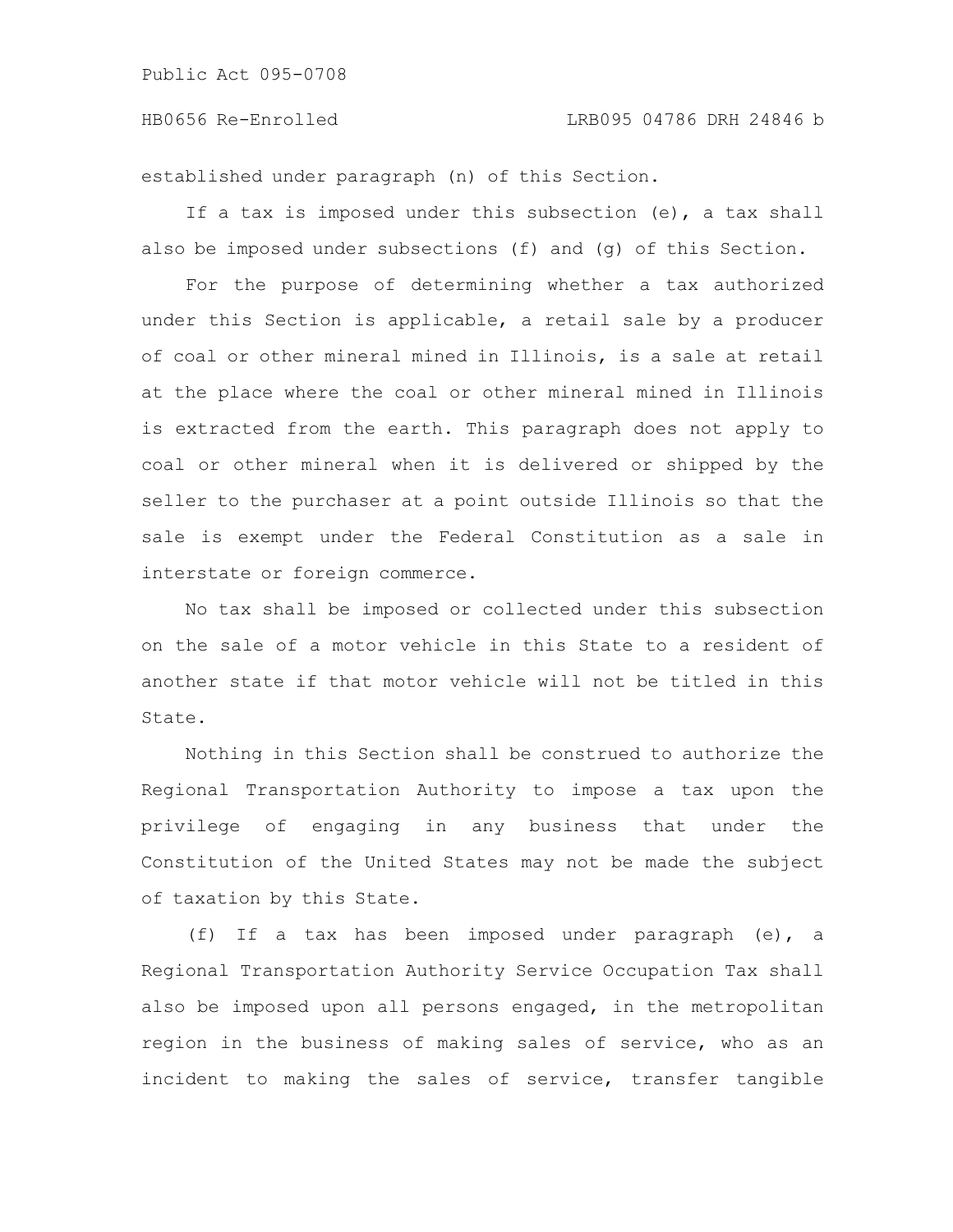personal property within the metropolitan region, either in the form of tangible personal property or in the form of real estate as an incident to a sale of service. In Cook County, the tax rate shall be: (1)  $1.25\%$   $\frac{12}{16}$  of the serviceman's cost price of food prepared for immediate consumption and transferred incident to a sale of service subject to the service occupation tax by an entity licensed under the Hospital Licensing Act or the Nursing Home Care Act that is located in the metropolitan region; (2) 1.25% 1% of the selling price of food for human consumption that is to be consumed off the premises where it is sold (other than alcoholic beverages, soft drinks and food that has been prepared for immediate consumption) and prescription and nonprescription medicines, drugs, medical appliances and insulin, urine testing materials, syringes and needles used by diabetics; and (3)  $1\frac{8}{5}$   $3/4\frac{2}{7}$  of the selling price from other taxable sales of tangible personal property transferred. In DuPage, Kane, Lake, McHenry and Will Counties the rate shall be 0.75%  $\frac{1}{48}$  of the selling price of all tangible personal property transferred.

The tax imposed under this paragraph and all civil penalties that may be assessed as an incident thereof shall be collected and enforced by the State Department of Revenue. The Department shall have full power to administer and enforce this paragraph; to collect all taxes and penalties due hereunder; to dispose of taxes and penalties collected in the manner hereinafter provided; and to determine all rights to credit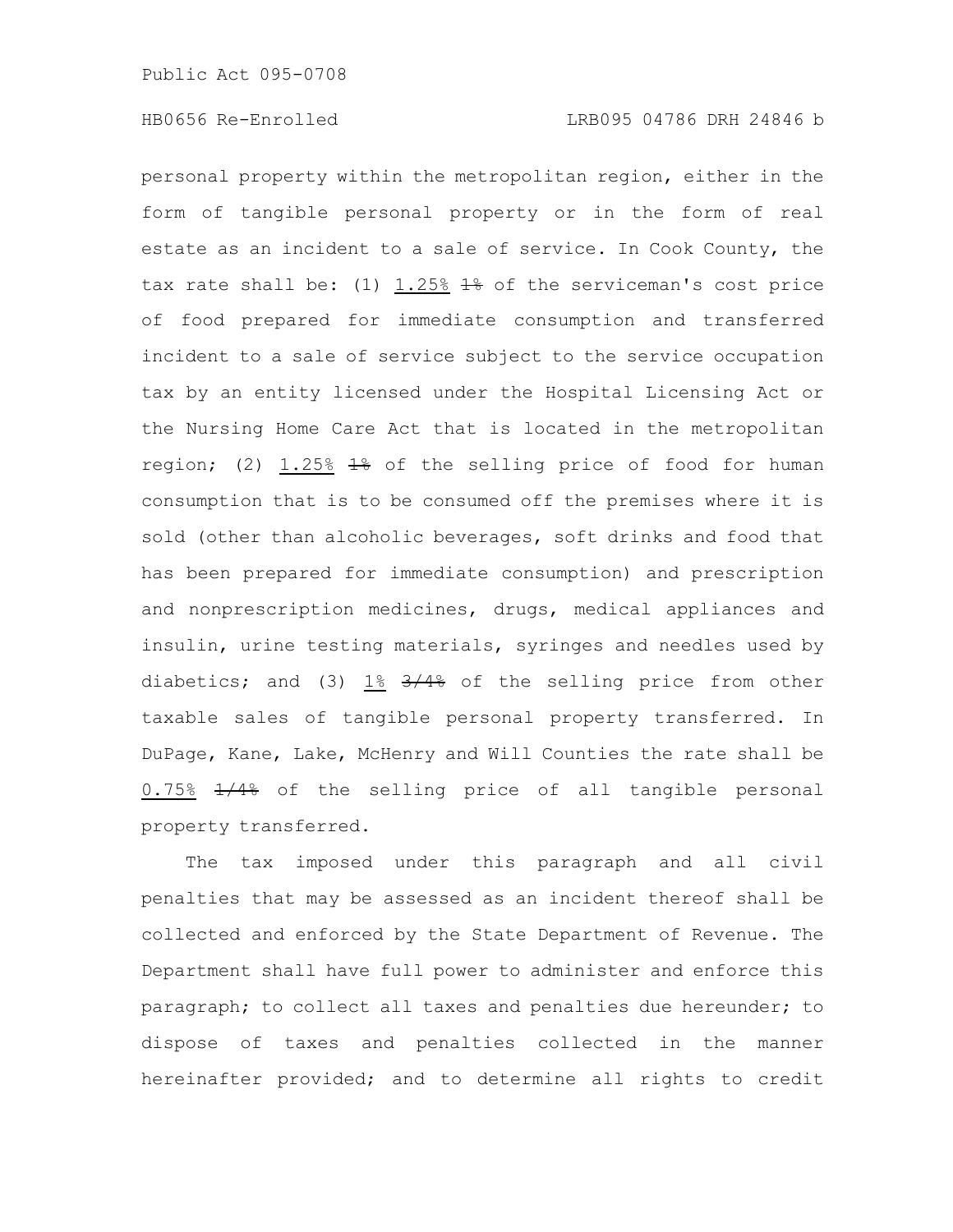memoranda arising on account of the erroneous payment of tax or penalty hereunder. In the administration of and compliance with this paragraph, the Department and persons who are subject to this paragraph shall have the same rights, remedies, privileges, immunities, powers and duties, and be subject to the same conditions, restrictions, limitations, penalties, exclusions, exemptions and definitions of terms, and employ the same modes of procedure, as are prescribed in Sections 1a-1, 2, 2a, 3 through 3-50 (in respect to all provisions therein other than the State rate of  $\text{tax}$ ), 4 (except that the reference to the State shall be to the Authority),  $5, 7, 8$  (except that the jurisdiction to which the tax shall be a debt to the extent indicated in that Section 8 shall be the Authority), 9 (except as to the disposition of taxes and penalties collected, and except that the returned merchandise credit for this tax may not be taken against any State tax), 10, 11, 12 (except the reference therein to Section 2b of the Retailers' Occupation Tax Act), 13 (except that any reference to the State shall mean the Authority), the first paragraph of Section 15, 16, 17, 18, 19 and 20 of the Service Occupation Tax Act and Section 3-7 of the Uniform Penalty and Interest Act, as fully as if those provisions were set forth herein.

Persons subject to any tax imposed under the authority granted in this paragraph may reimburse themselves for their serviceman's tax liability hereunder by separately stating the tax as an additional charge, that charge may be stated in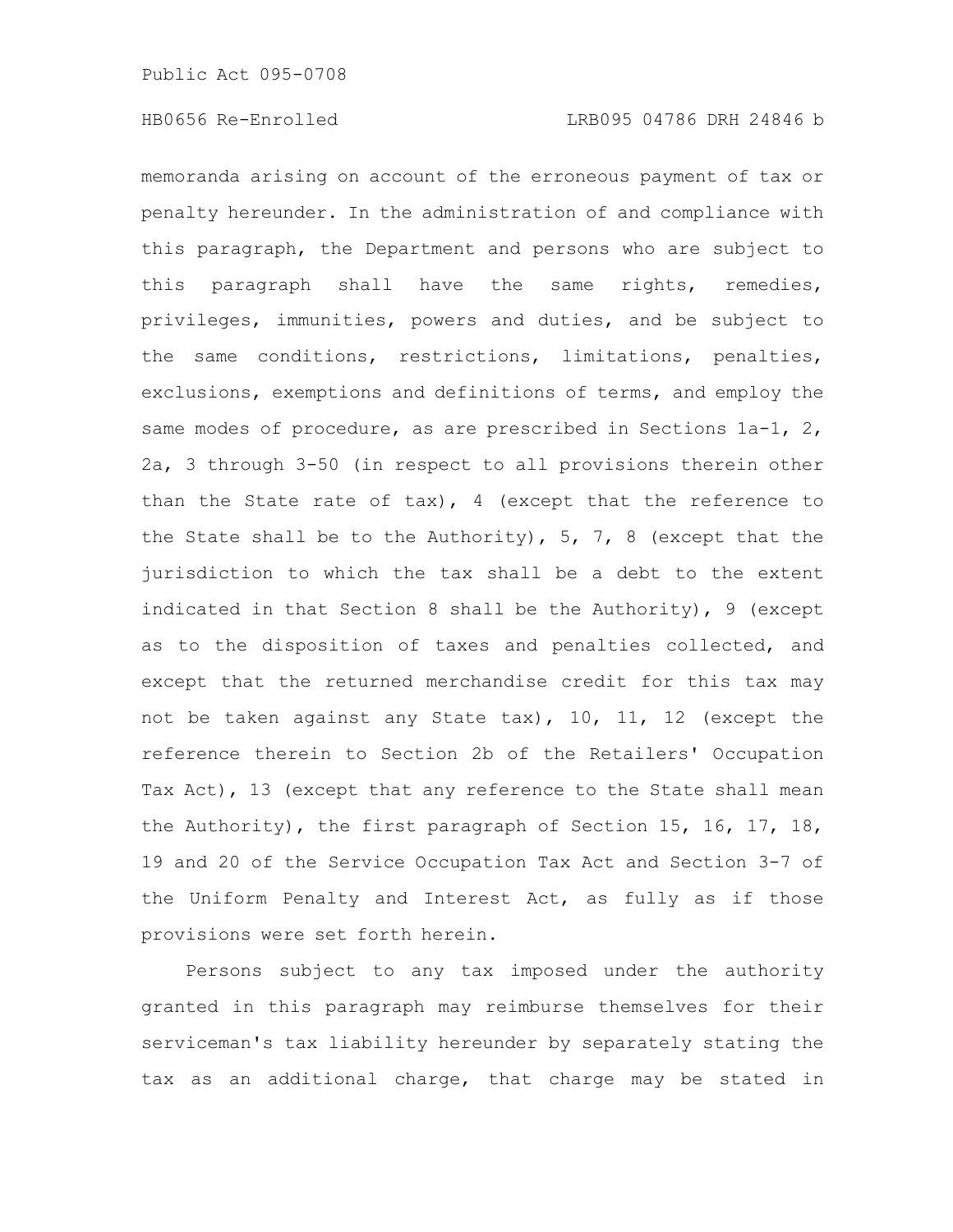combination in a single amount with State tax that servicemen are authorized to collect under the Service Use Tax Act, under any bracket schedules the Department may prescribe.

Whenever the Department determines that a refund should be made under this paragraph to a claimant instead of issuing a credit memorandum, the Department shall notify the State Comptroller, who shall cause the warrant to be drawn for the amount specified, and to the person named in the notification from the Department. The refund shall be paid by the State Treasurer out of the Regional Transportation Authority tax fund established under paragraph (n) of this Section.

Nothing in this paragraph shall be construed to authorize the Authority to impose a tax upon the privilege of engaging in any business that under the Constitution of the United States may not be made the subject of taxation by the State.

(g) If a tax has been imposed under paragraph (e), a tax shall also be imposed upon the privilege of using in the metropolitan region, any item of tangible personal property that is purchased outside the metropolitan region at retail from a retailer, and that is titled or registered with an agency of this State's government. In Cook County the tax rate shall be 1% 3/4% of the selling price of the tangible personal property, as "selling price" is defined in the Use Tax Act. In DuPage, Kane, Lake, McHenry and Will counties the tax rate shall be  $0.75\%$   $\frac{1}{4\%}$  of the selling price of the tangible personal property, as "selling price" is defined in the Use Tax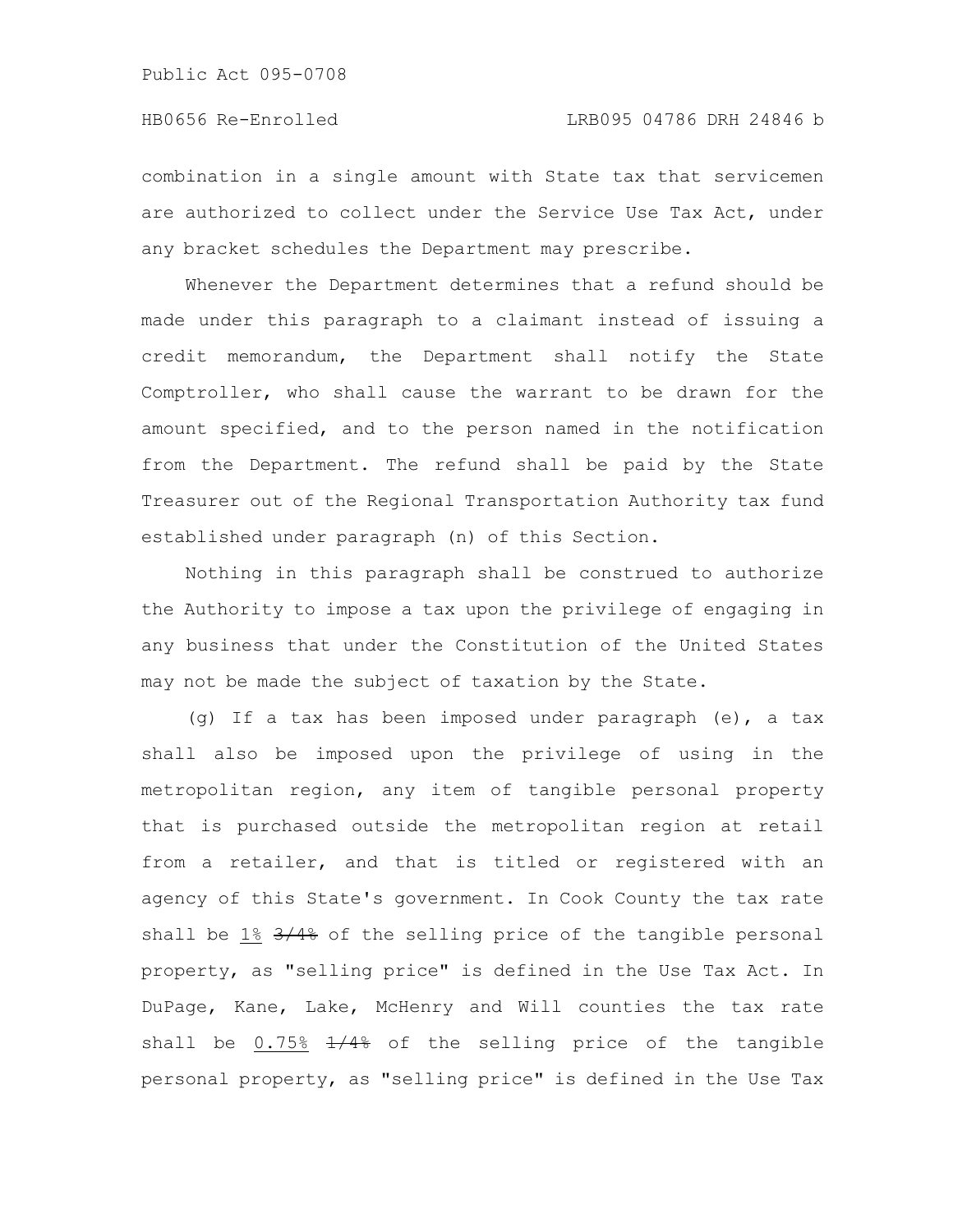Act. The tax shall be collected from persons whose Illinois address for titling or registration purposes is given as being in the metropolitan region. The tax shall be collected by the Department of Revenue for the Regional Transportation Authority. The tax must be paid to the State, or an exemption determination must be obtained from the Department of Revenue, before the title or certificate of registration for the property may be issued. The tax or proof of exemption may be transmitted to the Department by way of the State agency with which, or the State officer with whom, the tangible personal property must be titled or registered if the Department and the State agency or State officer determine that this procedure will expedite the processing of applications for title or registration.

The Department shall have full power to administer and enforce this paragraph; to collect all taxes, penalties and interest due hereunder; to dispose of taxes, penalties and interest collected in the manner hereinafter provided; and to determine all rights to credit memoranda or refunds arising on account of the erroneous payment of tax, penalty or interest hereunder. In the administration of and compliance with this paragraph, the Department and persons who are subject to this paragraph shall have the same rights, remedies, privileges, immunities, powers and duties, and be subject to the same conditions, restrictions, limitations, penalties, exclusions, exemptions and definitions of terms and employ the same modes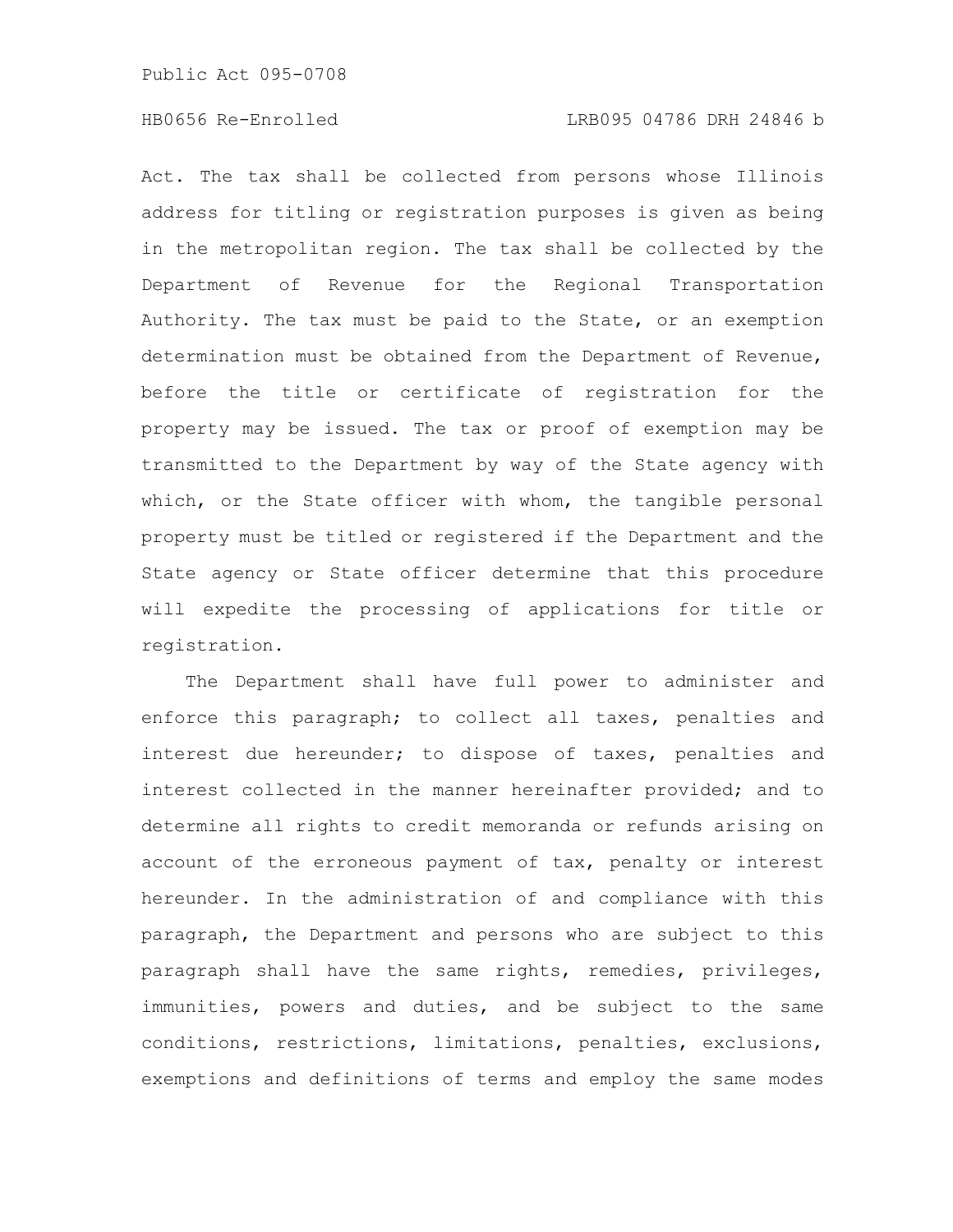of procedure, as are prescribed in Sections 2 (except the definition of "retailer maintaining a place of business in this State"), 3 through 3-80 (except provisions pertaining to the State rate of tax, and except provisions concerning collection or refunding of the tax by retailers),  $4$ ,  $11$ ,  $12$ ,  $12a$ ,  $14$ ,  $15$ , 19 (except the portions pertaining to claims by retailers and except the last paragraph concerning refunds), 20, 21 and 22 of the Use Tax Act, and are not inconsistent with this paragraph, as fully as if those provisions were set forth herein.

Whenever the Department determines that a refund should be made under this paragraph to a claimant instead of issuing a credit memorandum, the Department shall notify the State Comptroller, who shall cause the order to be drawn for the amount specified, and to the person named in the notification from the Department. The refund shall be paid by the State Treasurer out of the Regional Transportation Authority tax fund established under paragraph (n) of this Section.

(h) The Authority may impose a replacement vehicle tax of \$50 on any passenger car as defined in Section 1-157 of the Illinois Vehicle Code purchased within the metropolitan region by or on behalf of an insurance company to replace a passenger car of an insured person in settlement of a total loss claim. The tax imposed may not become effective before the first day of the month following the passage of the ordinance imposing the tax and receipt of a certified copy of the ordinance by the Department of Revenue. The Department of Revenue shall collect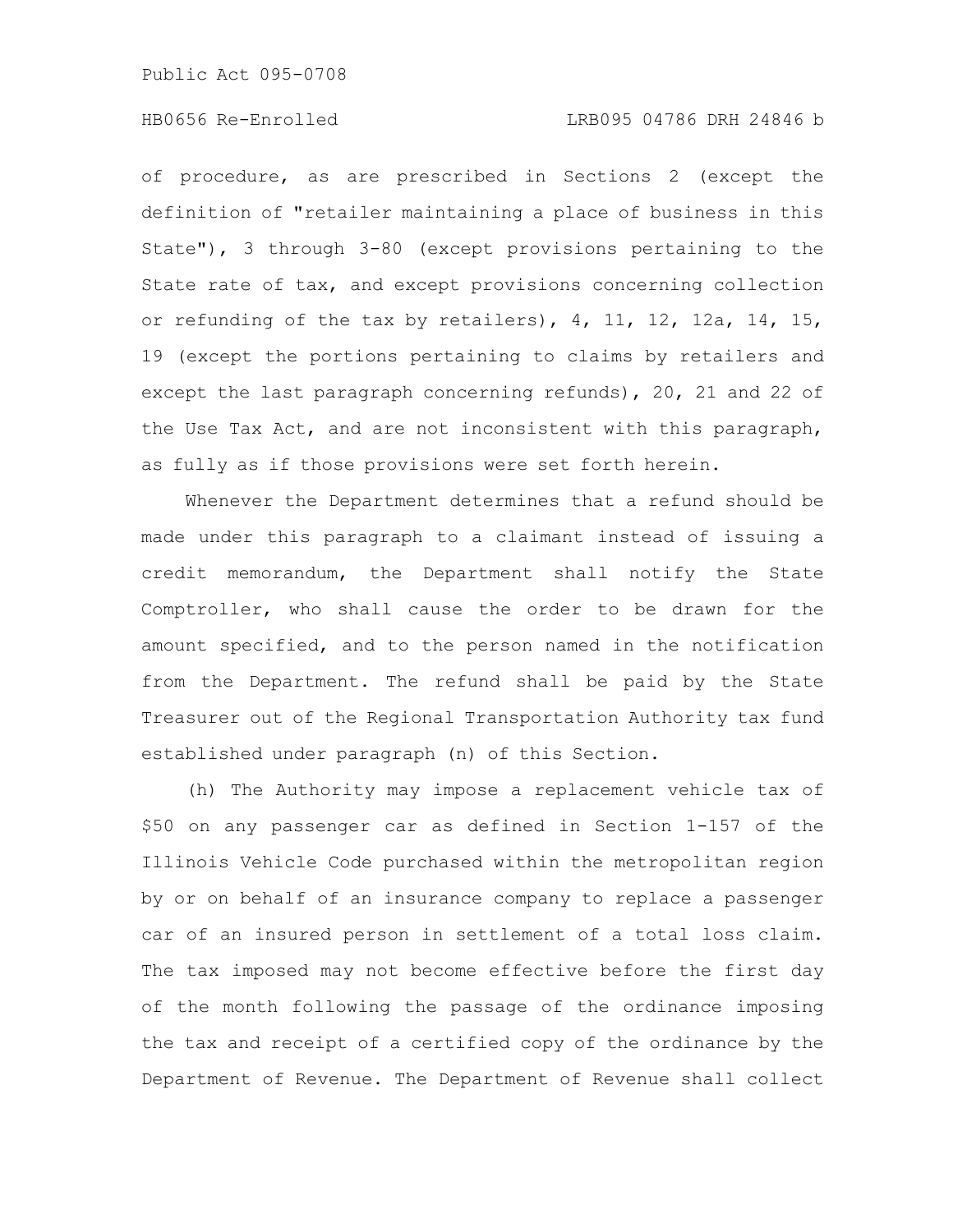the tax for the Authority in accordance with Sections 3-2002 and 3-2003 of the Illinois Vehicle Code.

The Department shall immediately pay over to the State Treasurer, ex officio, as trustee, all taxes collected hereunder. On or before the 25th day of each calendar month, the Department shall prepare and certify to the Comptroller the disbursement of stated sums of money to the Authority. The amount to be paid to the Authority shall be the amount collected hereunder during the second preceding calendar month by the Department, less any amount determined by the Department to be necessary for the payment of refunds. Within 10 days after receipt by the Comptroller of the disbursement certification to the Authority provided for in this Section to be given to the Comptroller by the Department, the Comptroller shall cause the orders to be drawn for that amount in accordance with the directions contained in the certification.

(i) The Board may not impose any other taxes except as it may from time to time be authorized by law to impose.

(j) A certificate of registration issued by the State Department of Revenue to a retailer under the Retailers' Occupation Tax Act or under the Service Occupation Tax Act shall permit the registrant to engage in a business that is taxed under the tax imposed under paragraphs (b), (e), (f) or (g) of this Section and no additional registration shall be required under the tax. A certificate issued under the Use Tax Act or the Service Use Tax Act shall be applicable with regard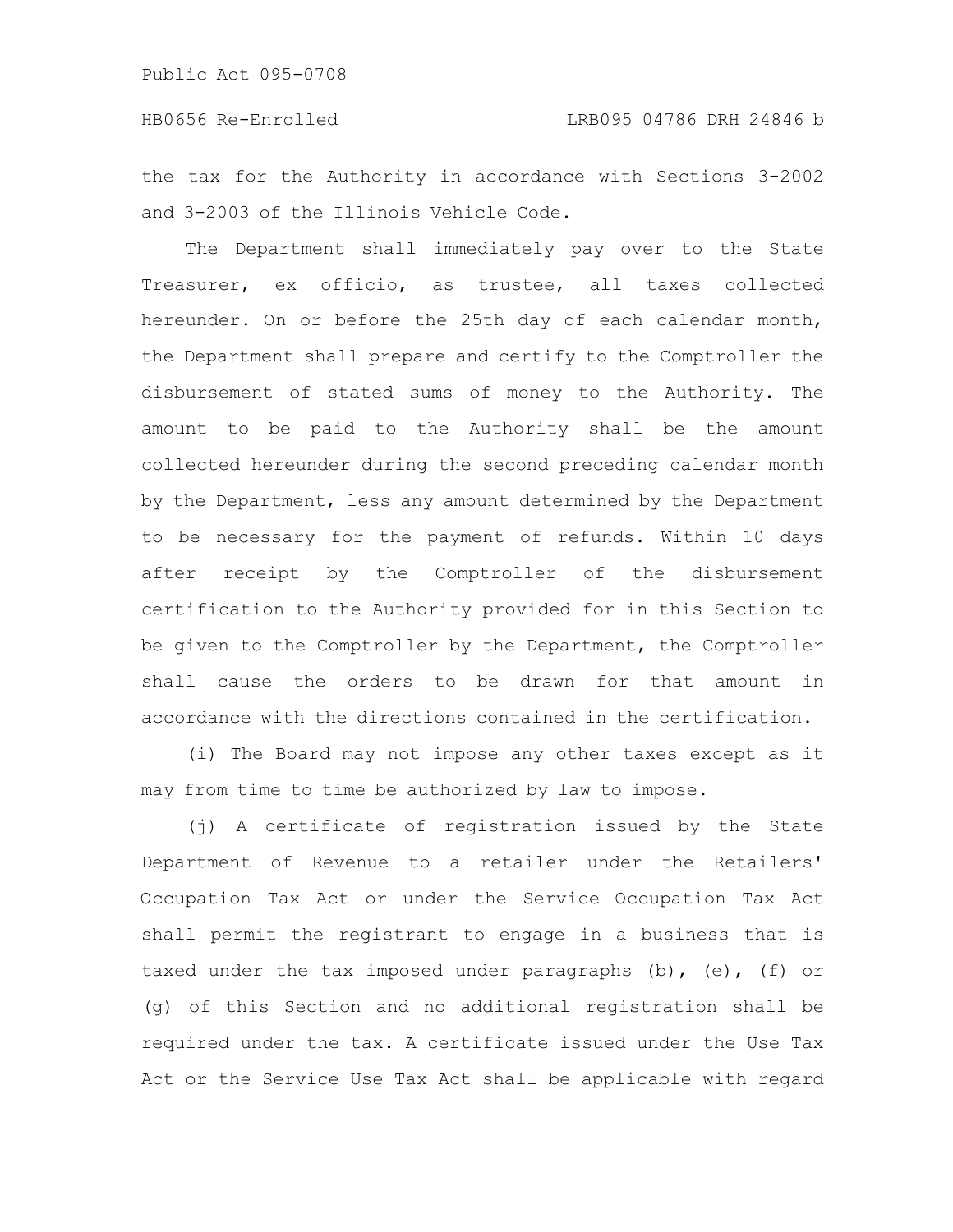to any tax imposed under paragraph (c) of this Section.

(k) The provisions of any tax imposed under paragraph (c) of this Section shall conform as closely as may be practicable to the provisions of the Use Tax Act, including without limitation conformity as to penalties with respect to the tax imposed and as to the powers of the State Department of Revenue to promulgate and enforce rules and regulations relating to the administration and enforcement of the provisions of the tax imposed. The taxes shall be imposed only on use within the metropolitan region and at rates as provided in the paragraph.

(l) The Board in imposing any tax as provided in paragraphs (b) and (c) of this Section, shall, after seeking the advice of the State Department of Revenue, provide means for retailers, users or purchasers of motor fuel for purposes other than those with regard to which the taxes may be imposed as provided in those paragraphs to receive refunds of taxes improperly paid, which provisions may be at variance with the refund provisions as applicable under the Municipal Retailers Occupation Tax Act. The State Department of Revenue may provide for certificates of registration for users or purchasers of motor fuel for purposes other than those with regard to which taxes may be imposed as provided in paragraphs (b) and (c) of this Section to facilitate the reporting and nontaxability of the exempt sales or uses.

(m) Any ordinance imposing or discontinuing any tax under this Section shall be adopted and a certified copy thereof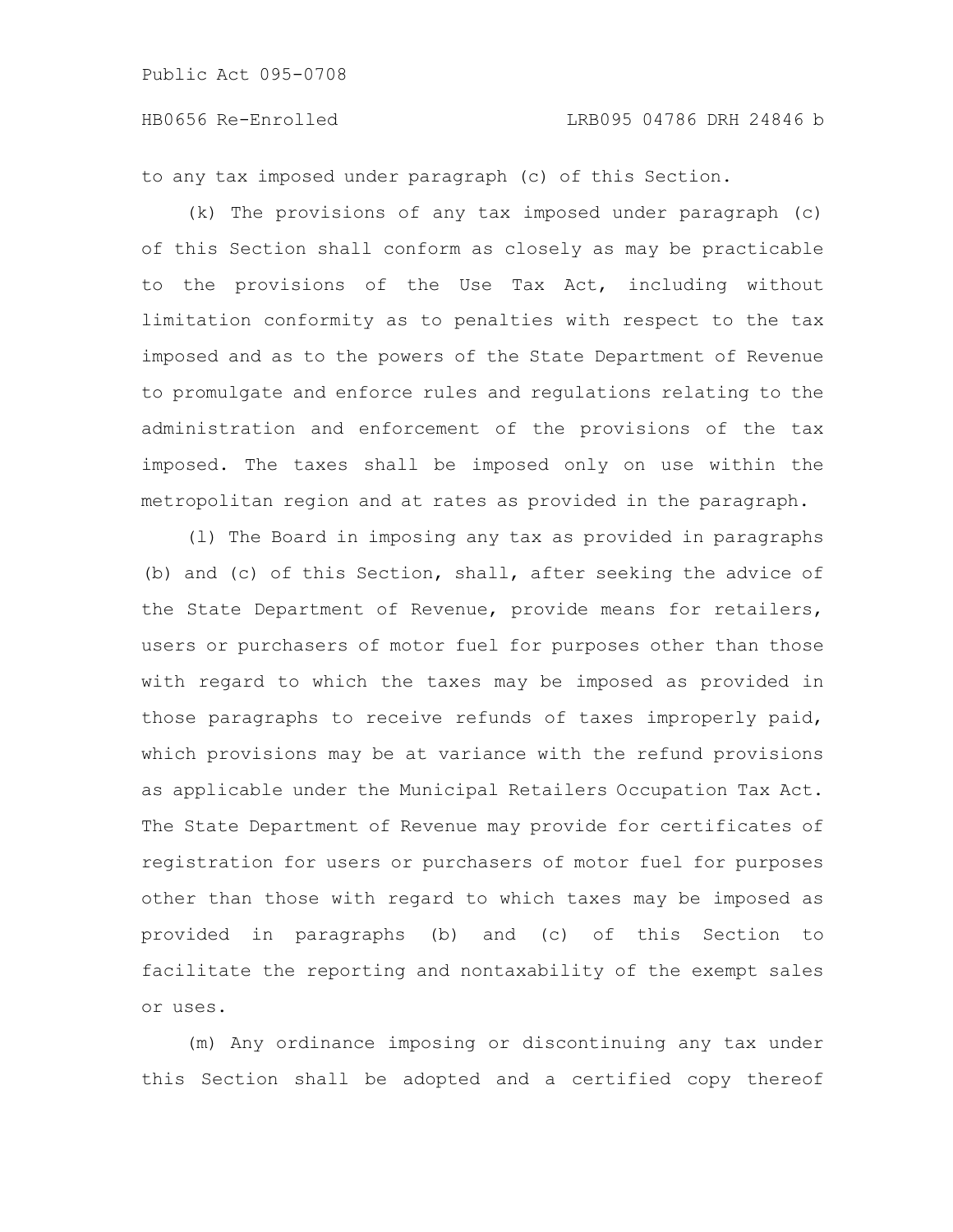filed with the Department on or before June 1, whereupon the Department of Revenue shall proceed to administer and enforce this Section on behalf of the Regional Transportation Authority as of September 1 next following such adoption and filing. Beginning January 1, 1992, an ordinance or resolution imposing or discontinuing the tax hereunder shall be adopted and a certified copy thereof filed with the Department on or before the first day of July, whereupon the Department shall proceed to administer and enforce this Section as of the first day of October next following such adoption and filing. Beginning January 1, 1993, an ordinance or resolution imposing, increasing, decreasing, or discontinuing the tax hereunder shall be adopted and a certified copy thereof filed with the Department on or before the first day of October, whereupon the Department shall proceed to administer and enforce this Section as of the first day of the first month to occur not less than 60 days January next following such adoption and filing. Any ordinance or resolution of the Authority imposing a tax under this Section and in effect on August 1, 2007 shall remain in full force and effect and shall be administered by the Department of Revenue under the terms and conditions and rates of tax established by such ordinance or resolution until the Department begins administering and enforcing an increased tax under this Section as authorized by this amendatory Act of the 95th General Assembly. The tax rates authorized by this amendatory Act of the 95th General Assembly are effective only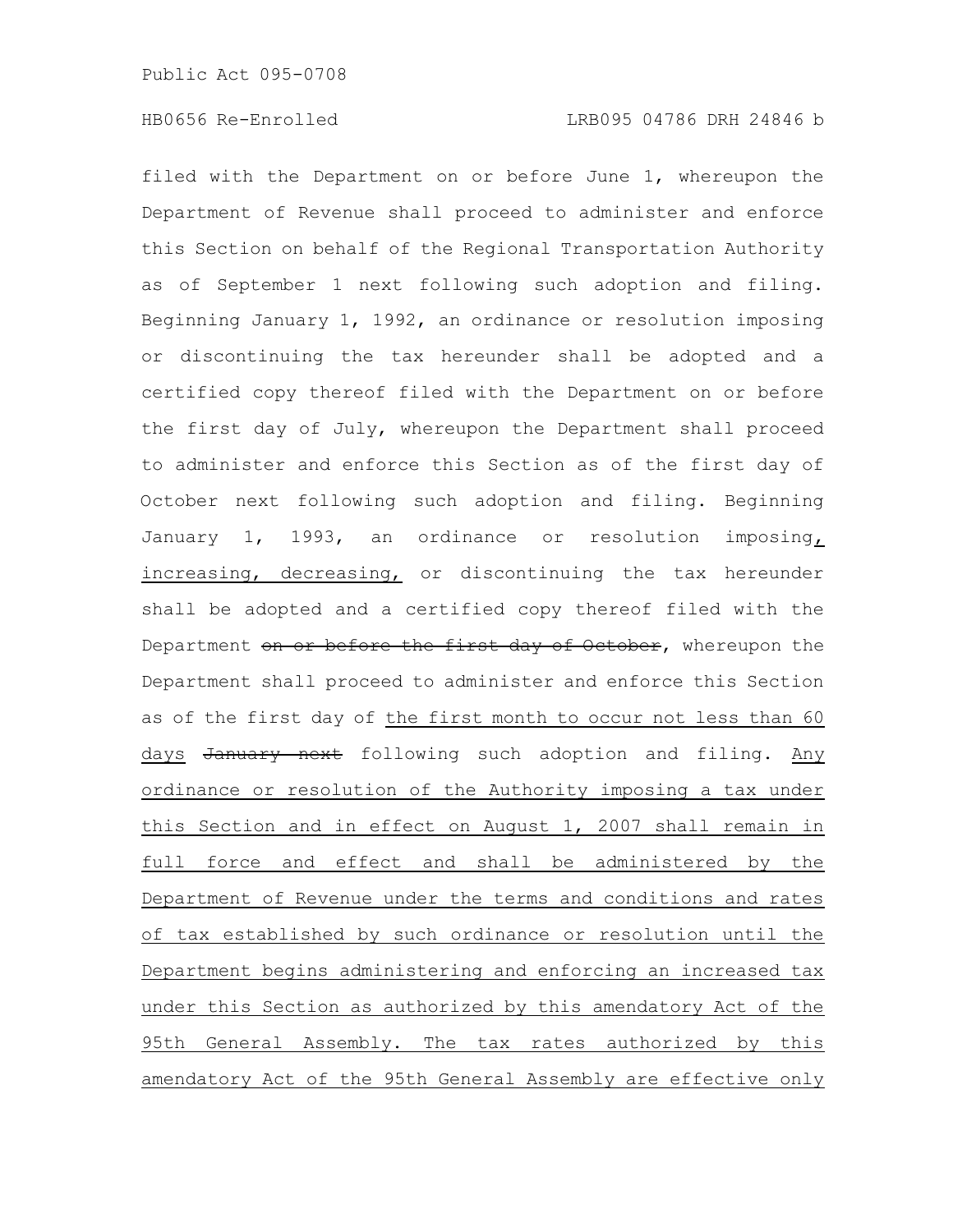## if imposed by ordinance of the Authority.

(n) The State Department of Revenue shall, upon collecting any taxes as provided in this Section, pay the taxes over to the State Treasurer as trustee for the Authority. The taxes shall be held in a trust fund outside the State Treasury. On or before the 25th day of each calendar month, the State Department of Revenue shall prepare and certify to the Comptroller of the State of Illinois and the amount to be paid to the Authority, which shall be the then balance in the fund, less any amount determined by the Department to be necessary for the payment of refunds. The State Department of Revenue shall also certify to the Authority (i) the amount of taxes collected in each County other than Cook County in the metropolitan region, (ii) less the amount necessary for the payment of refunds to taxpayers in the County. With regard to the County of Cook, the certification shall specify the amount of taxes collected within the City of Chicago, less the amount necessary for the payment of refunds to taxpayers in the City of Chicago and (iii) the amount collected in that portion of Cook County outside of Chicago, each amount less the amount necessary for the payment of refunds to taxpayers located in those areas described in items (i), (ii), and (iii)  $\frac{1}{2}$  in that portion of Cook County outside of Chicago. Within 10 days after receipt by the Comptroller of the certification of the amounts amount to be paid to the Authority, the Comptroller shall cause an order to be drawn for the payment of two-thirds of the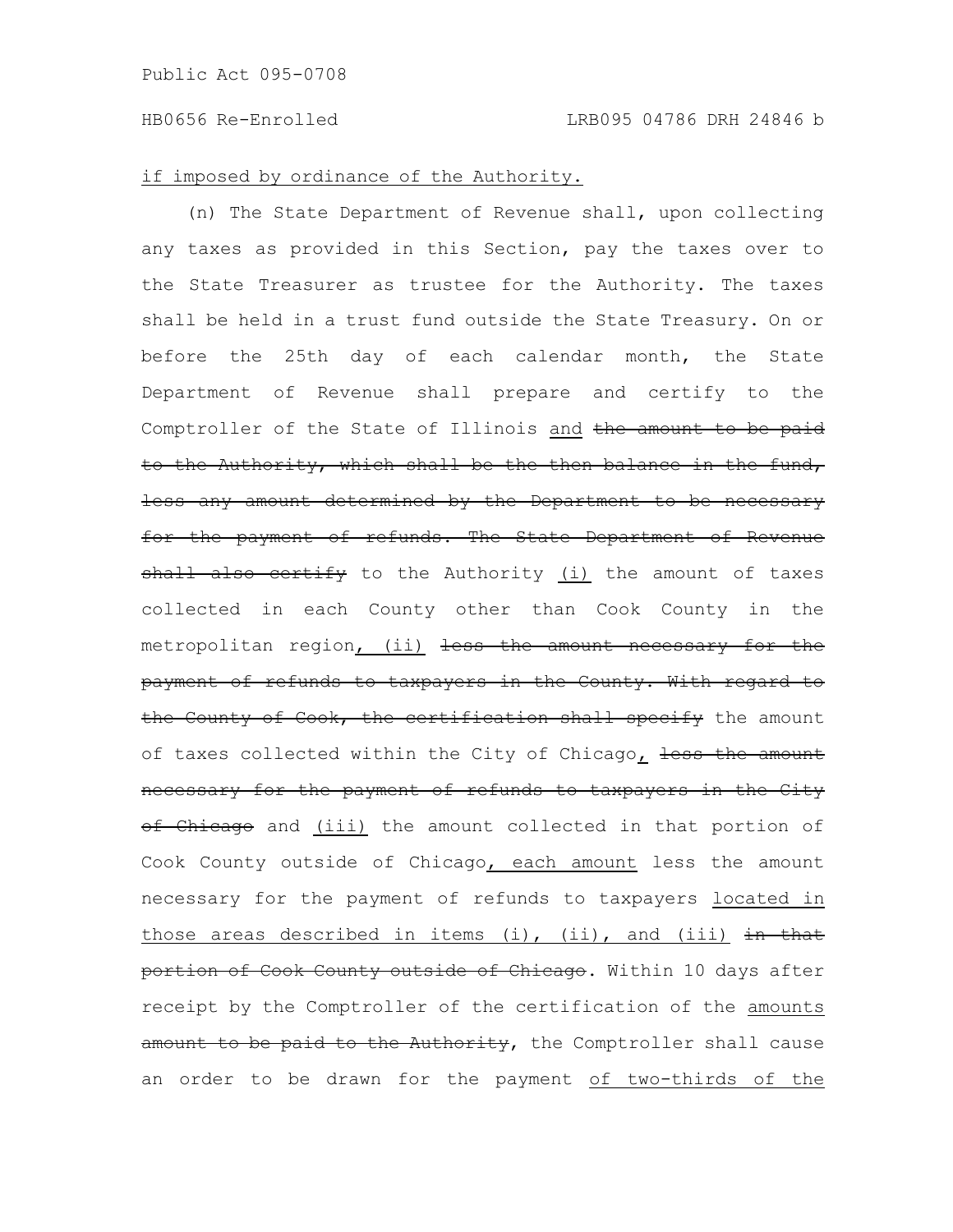amounts certified in item (i) of this subsection to the Authority and one-third of the amounts certified in item (i) of this subsection to the respective counties other than Cook County and the amount certified in items (ii) and (iii) of this subsection to the Authority for the amount in accordance with the direction in the certification.

In addition to the disbursement required by the preceding paragraph, an allocation shall be made in July 1991 and each year thereafter to the Regional Transportation Authority. The allocation shall be made in an amount equal to the average monthly distribution during the preceding calendar year (excluding the 2 months of lowest receipts) and the allocation shall include the amount of average monthly distribution from the Regional Transportation Authority Occupation and Use Tax Replacement Fund. The distribution made in July 1992 and each year thereafter under this paragraph and the preceding paragraph shall be reduced by the amount allocated and disbursed under this paragraph in the preceding calendar year. The Department of Revenue shall prepare and certify to the Comptroller for disbursement the allocations made in accordance with this paragraph.

(o) Failure to adopt a budget ordinance or otherwise to comply with Section 4.01 of this Act or to adopt a Five-year Capital Program or otherwise to comply with paragraph (b) of Section 2.01 of this Act shall not affect the validity of any tax imposed by the Authority otherwise in conformity with law.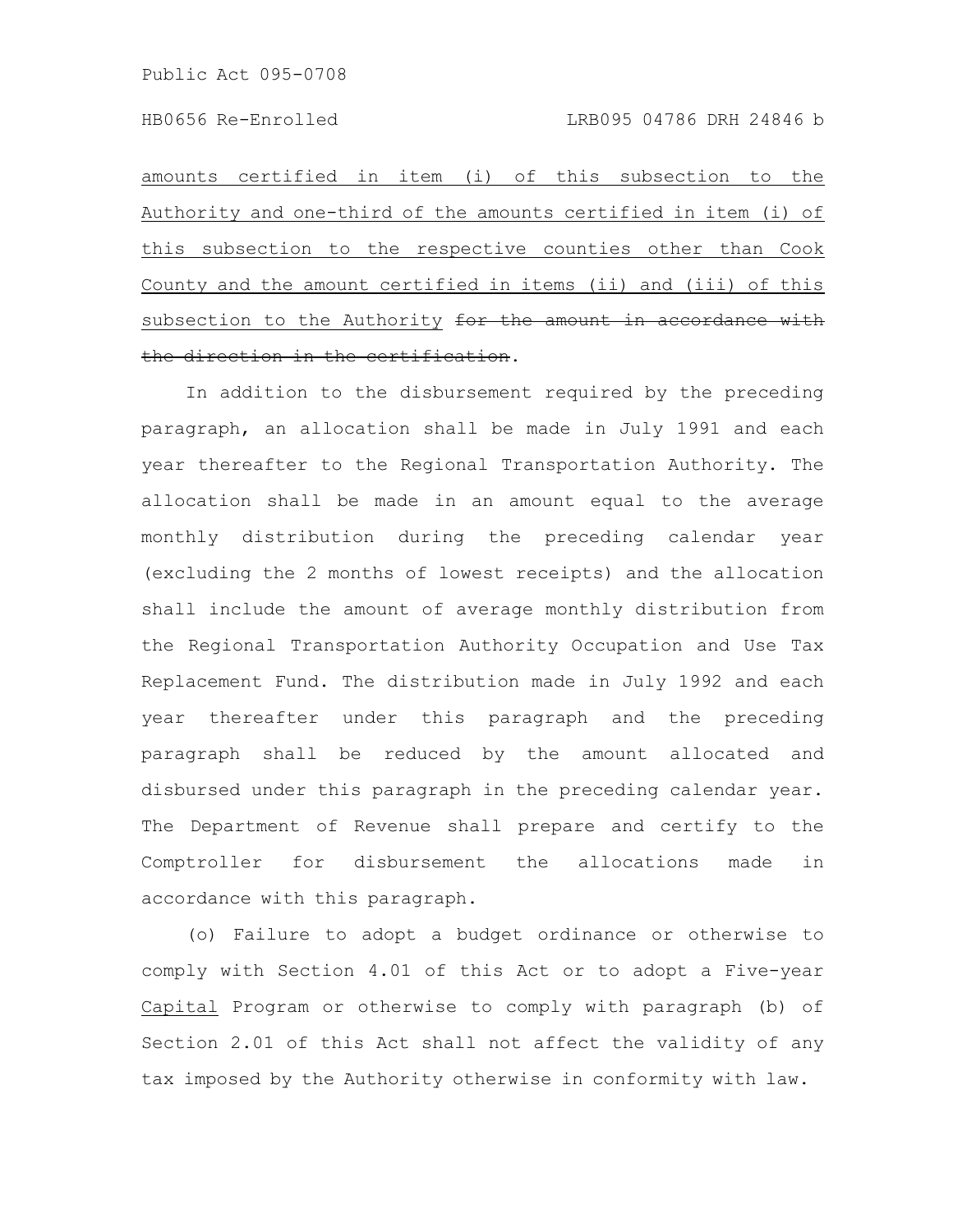## HB0656 Re-Enrolled LRB095 04786 DRH 24846 b

(p) At no time shall a public transportation tax or motor vehicle parking tax authorized under paragraphs (b), (c) and (d) of this Section be in effect at the same time as any retailers' occupation, use or service occupation tax authorized under paragraphs (e), (f) and (q) of this Section is in effect.

Any taxes imposed under the authority provided in paragraphs (b), (c) and (d) shall remain in effect only until the time as any tax authorized by paragraphs (e), (f) or (q) of this Section are imposed and becomes effective. Once any tax authorized by paragraphs (e), (f) or (g) is imposed the Board may not reimpose taxes as authorized in paragraphs (b), (c) and (d) of the Section unless any tax authorized by paragraphs (e), (f) or (g) of this Section becomes ineffective by means other than an ordinance of the Board.

(q) Any existing rights, remedies and obligations (including enforcement by the Regional Transportation Authority) arising under any tax imposed under paragraphs (b), (c) or (d) of this Section shall not be affected by the imposition of a tax under paragraphs (e), (f) or (g) of this Section.

(Source: P.A. 92-221, eff. 8-2-01; 92-651, eff. 7-11-02; 93-1068, eff. 1-15-05.)

(70 ILCS 3615/4.03.3 new) Sec. 4.03.3. Distribution of Revenues. This Section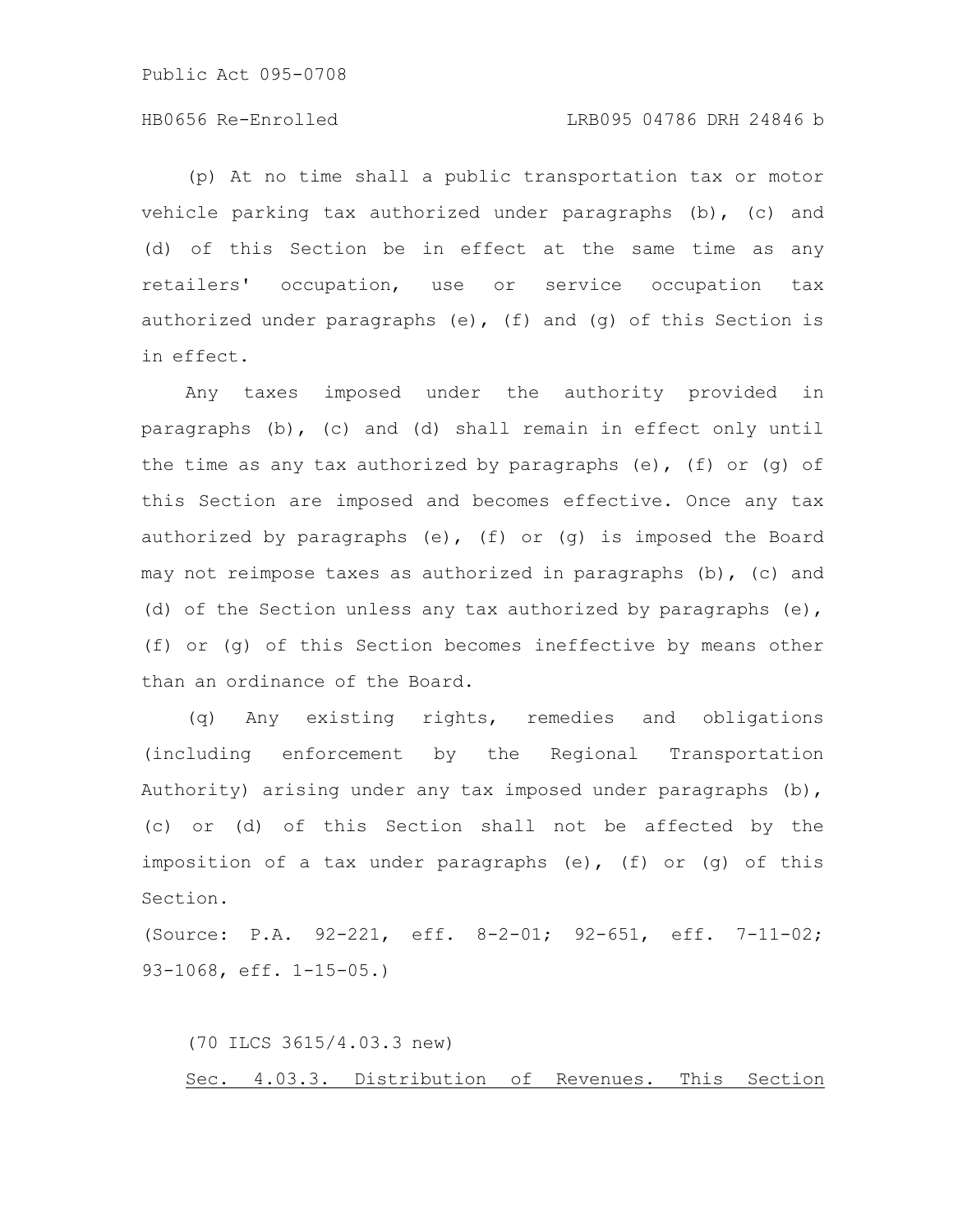applies only after the Department begins administering and enforcing an increased tax under Section 4.03(m) as authorized by this amendatory Act of the 95th General Assembly. After providing for payment of its obligations with respect to bonds and notes issued under the provisions of Section 4.04 and obligations related to those bonds and notes, the Authority shall disburse the remaining proceeds from taxes it has received from the Department of Revenue under this Article IV and the remaining proceeds it has received from the State under Section 4.09(a) as follows:

(a) With respect to taxes imposed by the Authority under Section 4.03, after withholding 15% of 80% of the receipts from those taxes collected in Cook County at a rate of 1.25%, 15% of 75% of the receipts from those taxes collected in Cook County at the rate of 1%, 15% of one-half of the receipts from those taxes collected in DuPage, Kane, Lake, McHenry, and Will Counties, and 15% of money received by the Authority from the Regional Transportation Authority Occupation and Use Tax Replacement Fund or from the Regional Transportation Authority tax fund created in Section 4.03(n), the Board shall allocate the proceeds and money remaining to the Service Boards as follows:

(1) an amount equal to (i) 85% of 80% of the receipts from those taxes collected within the City of Chicago at a rate of 1.25%, (ii) 85% of 75% of the receipts from those taxes collected in the City of Chicago at the rate of 1%,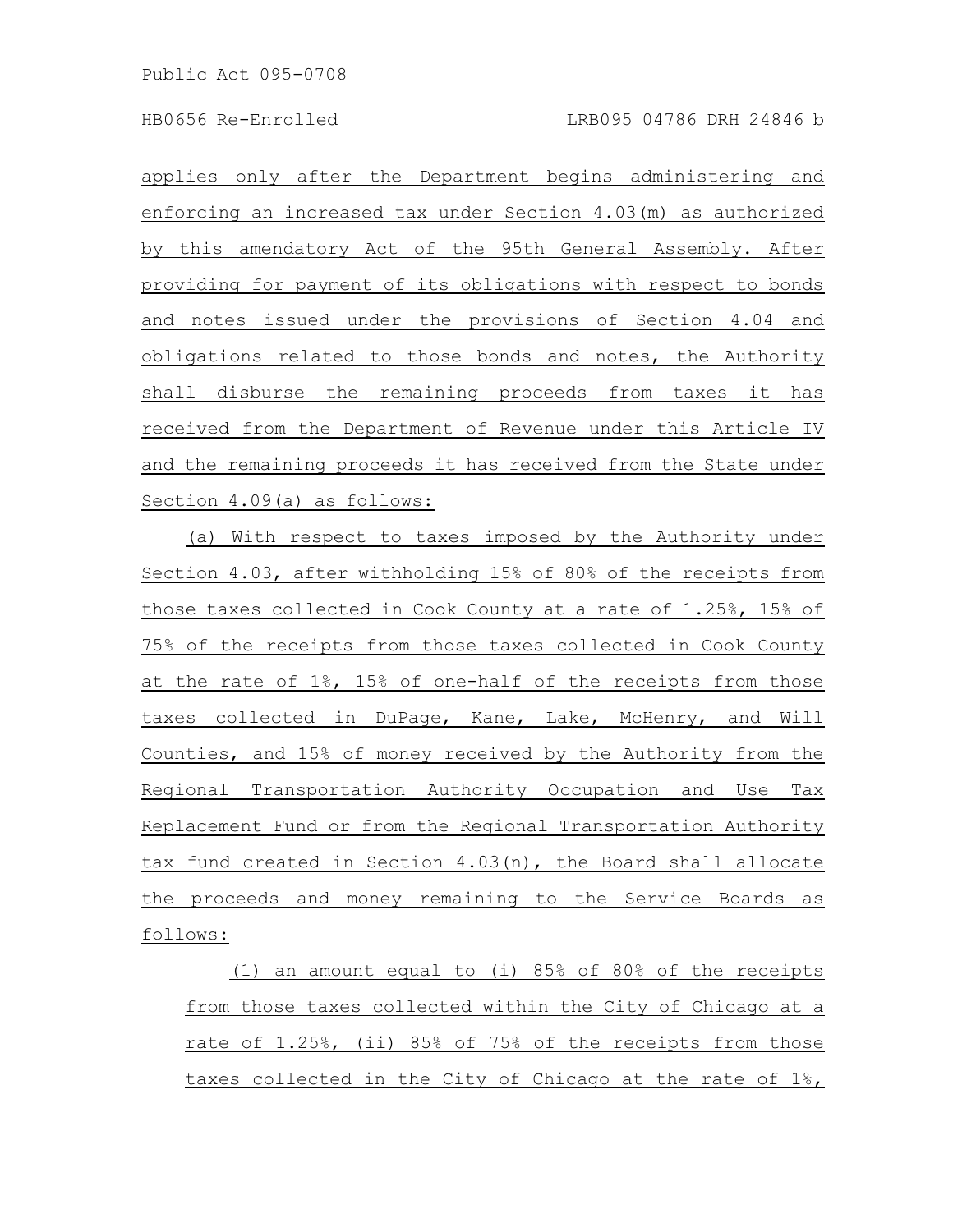and (iii) 85% of the money received by the Authority on account of transfers to the Regional Transportation Authority Occupation and Use Tax Replacement Fund or to the Regional Transportation Authority tax fund created in Section 4.03(n) from the County and Mass Transit District Fund attributable to retail sales within the City of Chicago shall be allocated to the Chicago Transit Authority;

(2) an amount equal to (i) 85% of 80% of the receipts from those taxes collected within Cook County outside of the City of Chicago at a rate of 1.25%, (ii) 85% of 75% of the receipts from those taxes collected within Cook County outside the City of Chicago at a rate of 1%, and (iii) 85% of the money received by the Authority on account of transfers to the Regional Transportation Authority Occupation and Use Tax Replacement Fund or to the Regional Transportation Authority tax fund created in Section 4.03(n) from the County and Mass Transit District Fund attributable to retail sales within Cook County outside of the City of Chicago shall be allocated 30% to the Chicago Transit Authority, 55% to the Commuter Rail Board, and 15% to the Suburban Bus Board; and

(3) an amount equal to 85% of one-half of the receipts from the taxes collected within the Counties of DuPage, Kane, Lake, McHenry, and Will shall be allocated 70% to the Commuter Rail Board and 30% to the Suburban Bus Board.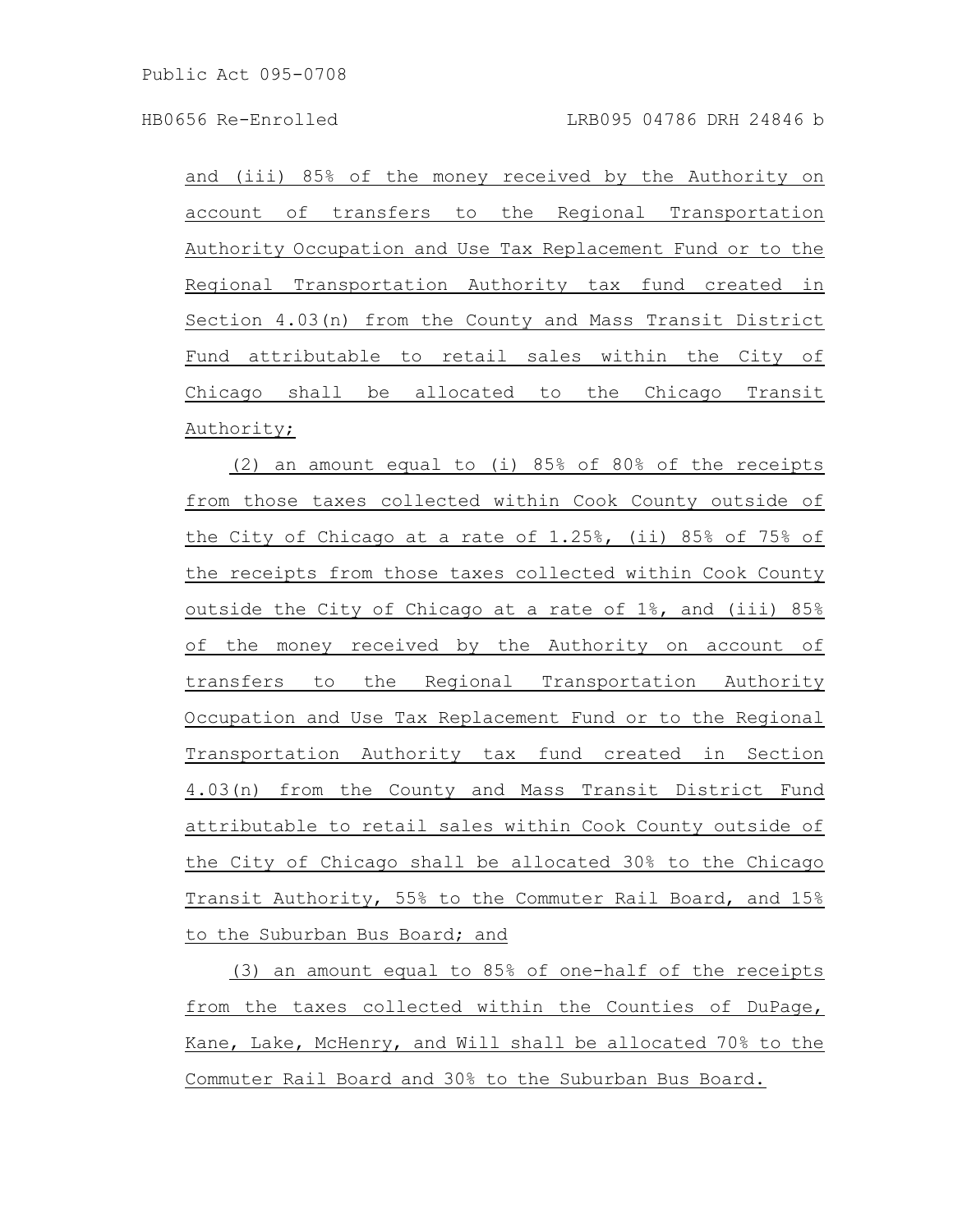(b) Moneys received by the Authority on account of transfers to the Regional Transportation Authority Occupation and Use Tax Replacement Fund from the State and Local Sales Tax Reform Fund shall be allocated among the Authority and the Service Boards as follows: 15% of such moneys shall be retained by the Authority and the remaining 85% shall be transferred to the Service Boards as soon as may be practicable after the Authority receives payment. Moneys which are distributable to the Service Boards pursuant to the preceding sentence shall be allocated among the Service Boards on the basis of each Service Board's distribution ratio. The term "distribution ratio" means, for purposes of this subsection (b), the ratio of the total amount distributed to a Service Board pursuant to subsection (a) of Section 4.03.3 for the immediately preceding calendar year to the total amount distributed to all of the Service Boards pursuant to subsection (a) of Section 4.03.3 for the immediately preceding calendar year.

(c)(i) 20% of the receipts from those taxes collected in Cook County under Section 4.03 at the rate of 1.25%, (ii) 25% of the receipts from those taxes collected in Cook County under Section 4.03 at the rate of 1%, (iii) 50% of the receipts from those taxes collected in DuPage, Kane, Lake, McHenry, and Will Counties under Section 4.03, and (iv) amounts received from the State under Section 4.09 (a)(2) and items (i), (ii), and (iii) of Section 4.09 (a)(3) shall be allocated as follows: in 2008, \$100,000,000 shall be deposited in the ADA Paratransit Fund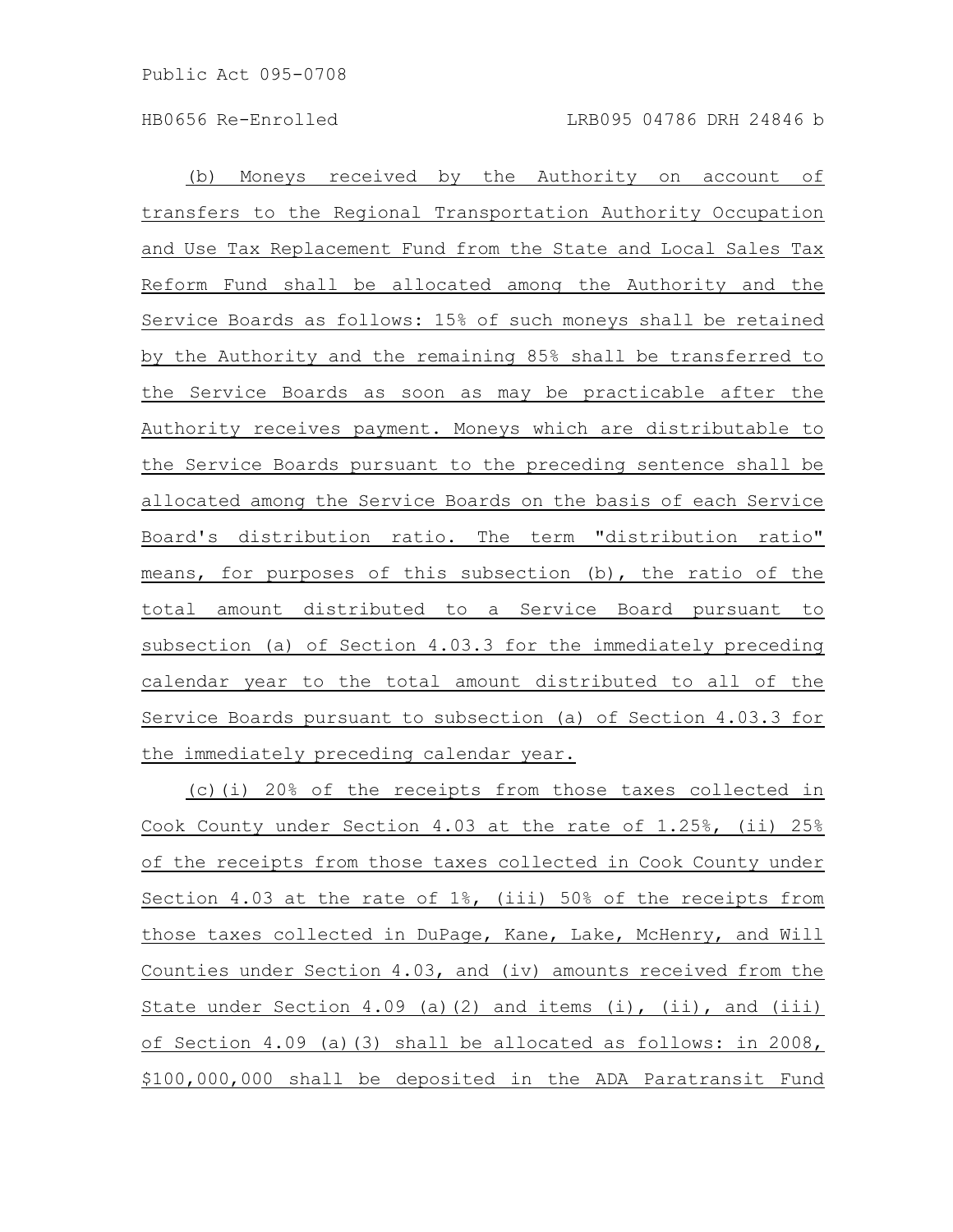described in Section 2.01d, \$20,000,000 shall be deposited in the Suburban Community Mobility Fund described in Section 2.01e, and \$10,000,000 shall be deposited in the Innovation, Coordination and Enhancement Fund described in Section 2.01c, and the balance shall be allocated 48% to the Chicago Transit Authority, 39% to the Commuter Rail Board, and 13% to the Suburban Bus Board; and in 2009 and each year thereafter, the amounts deposited in the ADA Paratransit Fund, the Suburban Community Mobility Fund and the Innovation, Coordination and Enhancement Fund respectively shall equal the amount deposited in the previous year increased or decreased by the percentage growth or decline in revenues received by the Authority from taxes imposed under Section 4.03 in the previous year, and the balance shall be allocated 48% to the Chicago Transit Authority, 39% to the Commuter Rail Board and 13% to the Suburban Bus Board.

(d) Amounts received from the State under Section 4.09 (a)(3)(iv) shall be distributed 100% to the Chicago Transit Authority.

(e) With respect to those taxes collected in DuPage, Kane, Lake, McHenry, and Will Counties and paid directly to the counties under Section 4.03, the County Board of each county shall use those amounts to fund operating and capital costs of public safety and public transportation services or facilities or to fund operating, capital, right-of-way, construction, and maintenance costs of other transportation purposes, including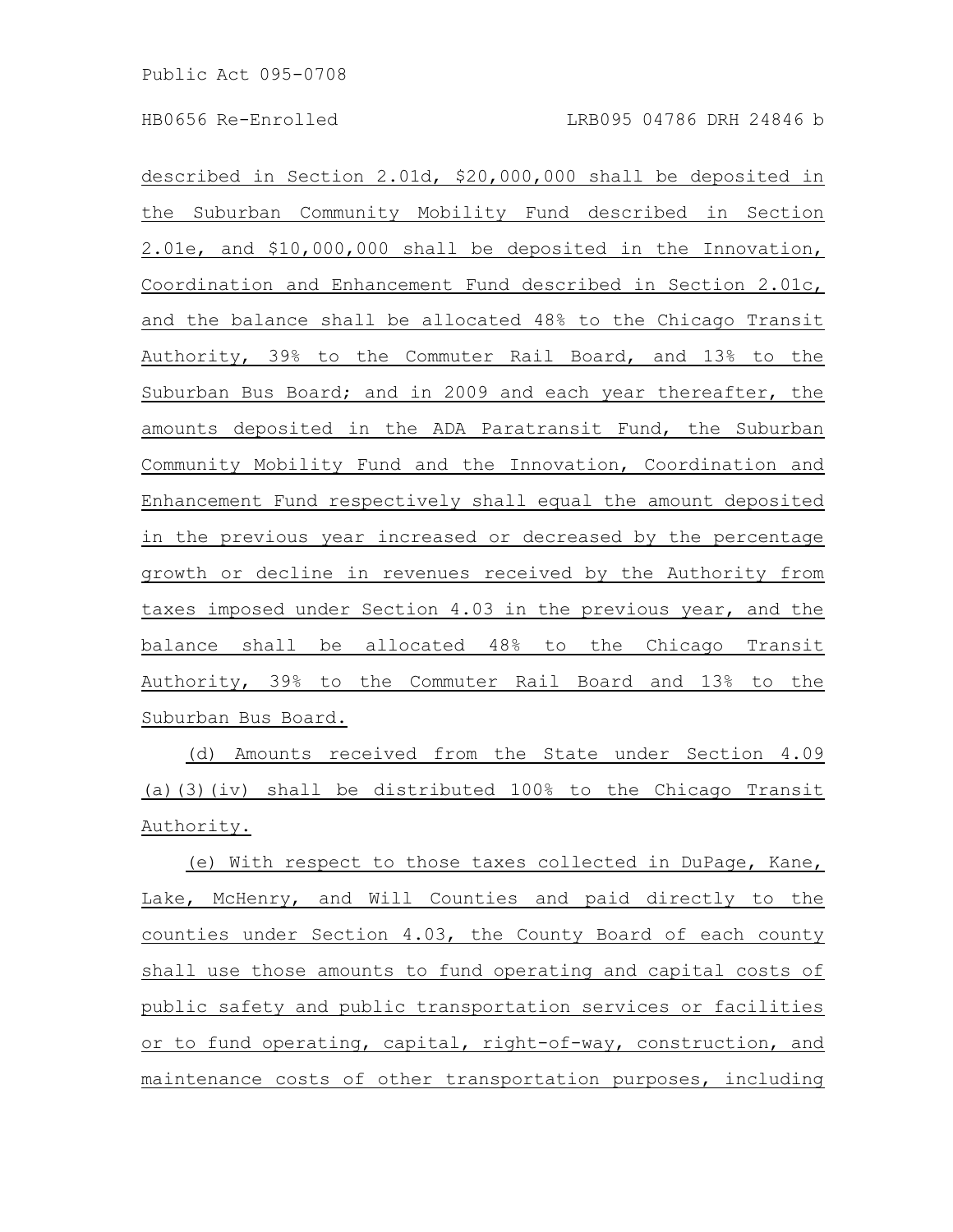road, bridge, public safety, and transit purposes intended to improve mobility or reduce congestion in the county. The receipt of funding by such counties pursuant to this paragraph shall not be used as the basis for reducing any funds that such counties would otherwise have received from the State of Illinois, any agency or instrumentality thereof, the Authority, or the Service Boards.

(f) The Authority by ordinance adopted by 12 of its then Directors shall apportion to the Service Boards funds provided by the State of Illinois under Section 4.09(a)(1) as it shall determine and shall make payment of the amounts to each Service Board as soon as may be practicable upon their receipt provided the Authority has adopted a balanced budget as required by Section 4.01 and further provided the Service Board is in compliance with the requirements in Section 4.11.

(g) Beginning January 1, 2009, before making any payments, transfers, or expenditures under this Section to a Service Board, the Authority must first comply with Section 4.02a or 4.02b of this Act, whichever may be applicable.

(70 ILCS 3615/4.04) (from Ch. 111 2/3, par. 704.04)

Sec. 4.04. Issuance and Pledge of Bonds and Notes.

(a) The Authority shall have the continuing power to borrow money and to issue its negotiable bonds or notes as provided in this Section. Unless otherwise indicated in this Section, the term "notes" also includes bond anticipation notes, which are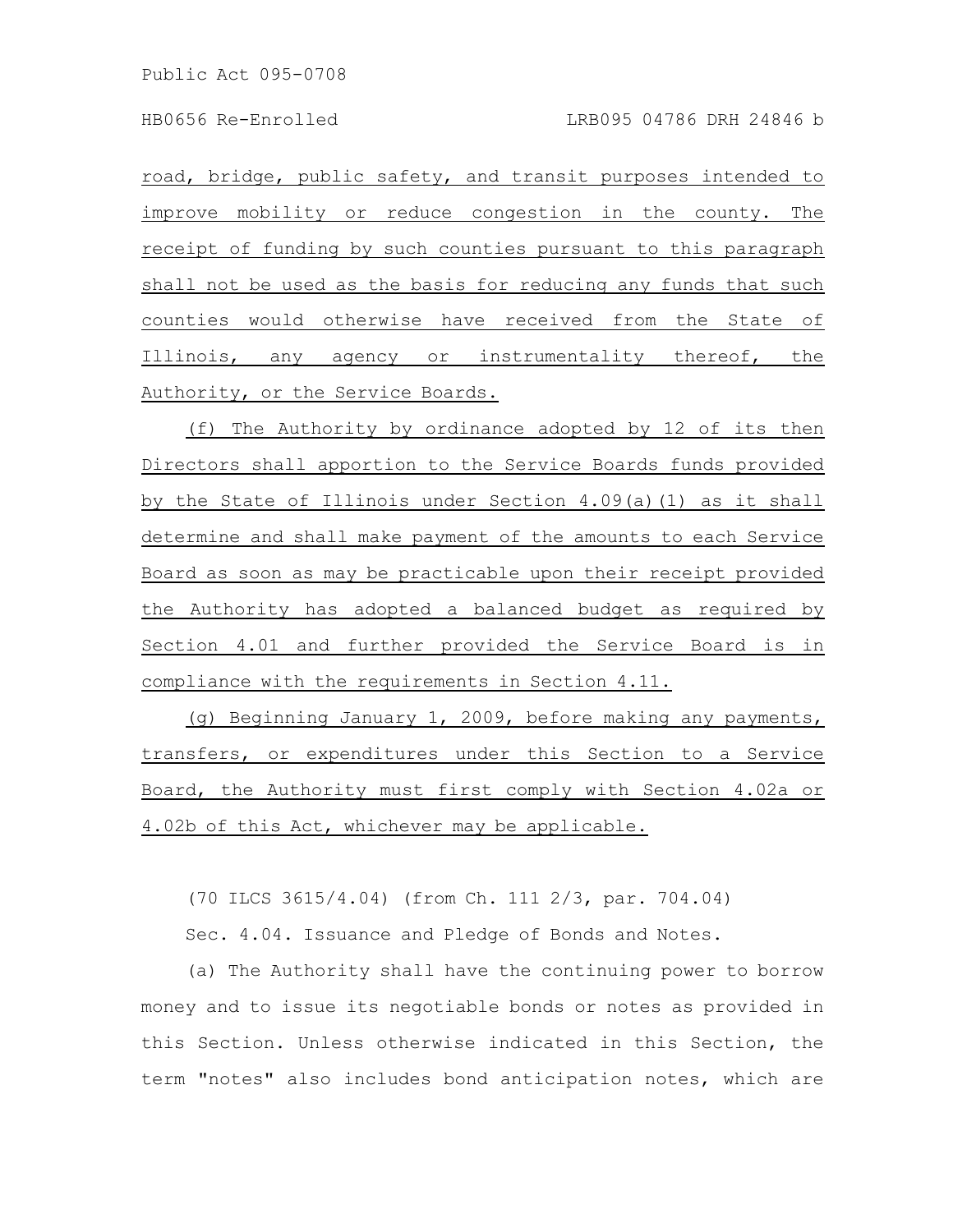notes which by their terms provide for their payment from the proceeds of bonds thereafter to be issued. Bonds or notes of the Authority may be issued for any or all of the following purposes: to pay costs to the Authority or a Service Board of constructing or acquiring any public transportation facilities (including funds and rights relating thereto, as provided in Section 2.05 of this Act); to repay advances to the Authority or a Service Board made for such purposes; to pay other expenses of the Authority or a Service Board incident to or incurred in connection with such construction or acquisition; to provide funds for any transportation agency to pay principal of or interest or redemption premium on any bonds or notes, whether as such amounts become due or by earlier redemption, issued prior to the date of this amendatory Act by such transportation agency to construct or acquire public transportation facilities or to provide funds to purchase such bonds or notes; and to provide funds for any transportation agency to construct or acquire any public transportation facilities, to repay advances made for such purposes, and to pay other expenses incident to or incurred in connection with such construction or acquisition; and to provide funds for payment of obligations, including the funding of reserves, under any self-insurance plan or joint self-insurance pool or entity.

In addition to any other borrowing as may be authorized by this Section, the Authority may issue its notes, from time to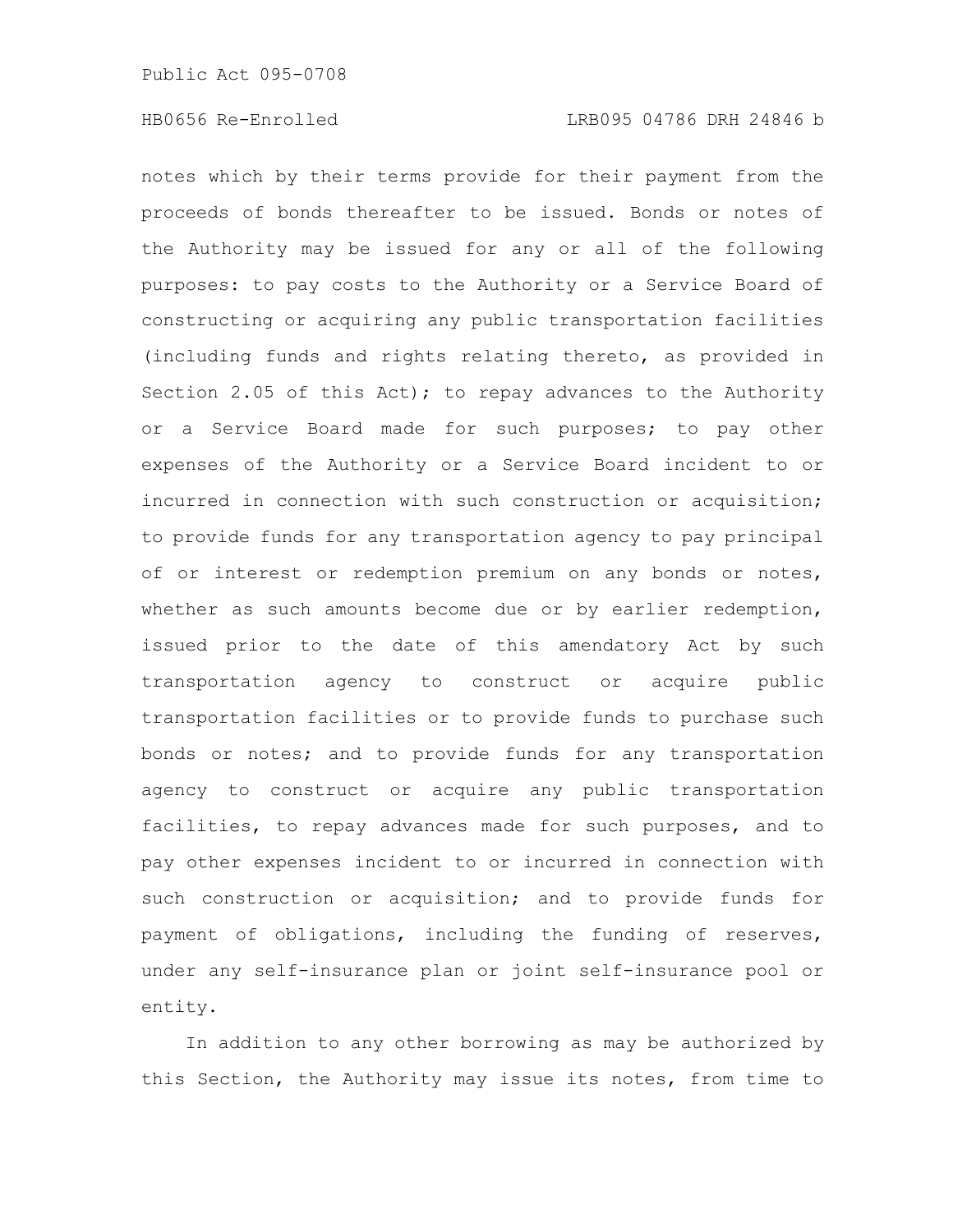time, in anticipation of tax receipts of the Authority or of other revenues or receipts of the Authority, in order to provide money for the Authority or the Service Boards to cover any cash flow deficit which the Authority or a Service Board anticipates incurring. Any such notes are referred to in this Section as "Working Cash Notes". No Working Cash Notes shall be issued for a term of longer than  $24$   $18$  months. Proceeds of Working Cash Notes may be used to pay day to day operating expenses of the Authority or the Service Boards, consisting of wages, salaries and fringe benefits, professional and technical services (including legal, audit, engineering and other consulting services), office rental, furniture, fixtures and equipment, insurance premiums, claims for self-insured amounts under insurance policies, public utility obligations for telephone, light, heat and similar items, travel expenses, office supplies, postage, dues, subscriptions, public hearings and information expenses, fuel purchases, and payments of grants and payments under purchase of service agreements for operations of transportation agencies, prior to the receipt by the Authority or a Service Board from time to time of funds for paying such expenses. In addition to any Working Cash Notes that the Board of the Authority may determine to issue, the Suburban Bus Board, the Commuter Rail Board or the Board of the Chicago Transit Authority may demand and direct that the Authority issue its Working Cash Notes in such amounts and having such maturities as the Service Board may determine.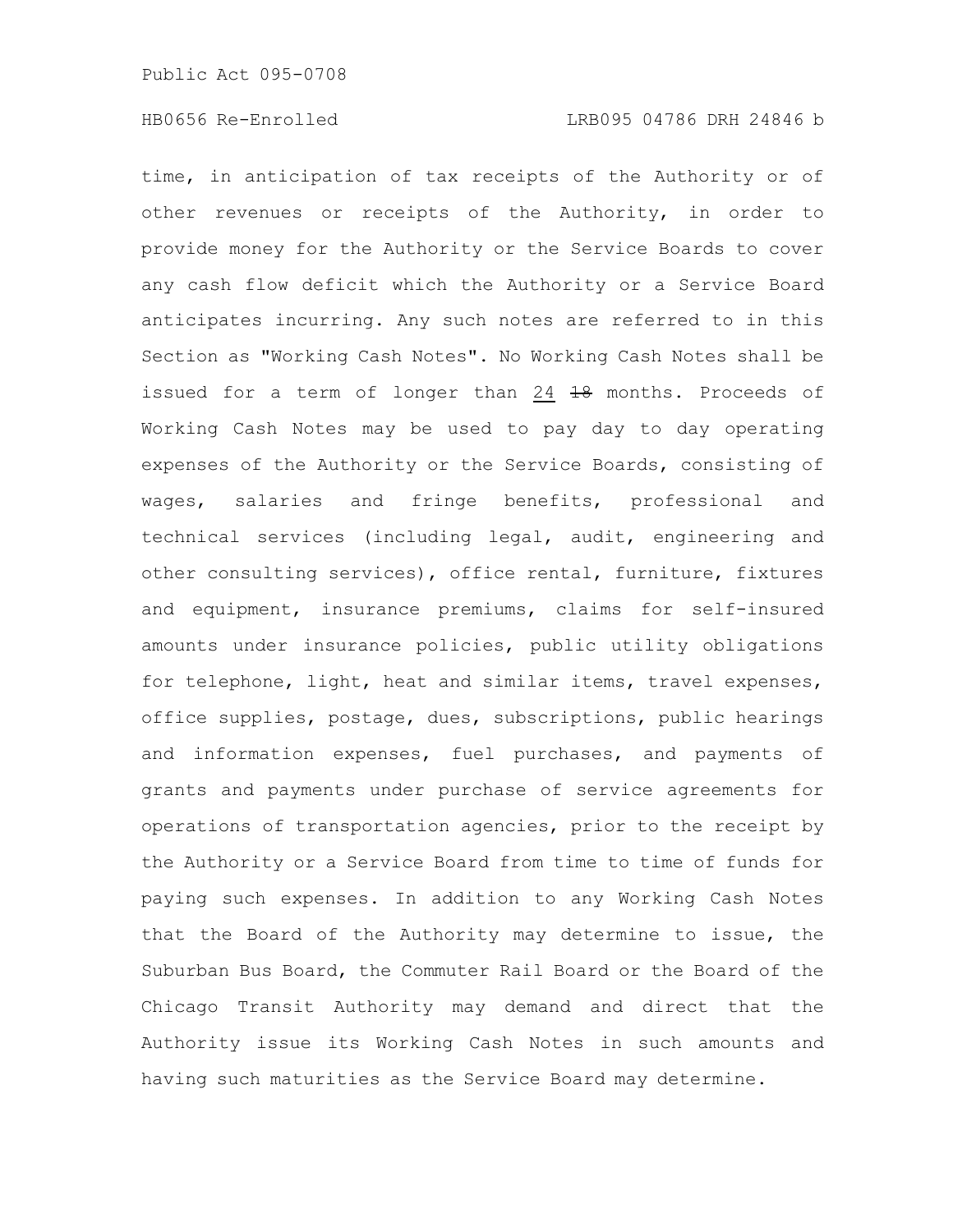Notwithstanding any other provision of this Act, any amounts necessary to pay principal of and interest on any Working Cash Notes issued at the demand and direction of a Service Board or any Working Cash Notes the proceeds of which were used for the direct benefit of a Service Board or any other Bonds or Notes of the Authority the proceeds of which were used for the direct benefit of a Service Board shall constitute a reduction of the amount of any other funds provided by the Authority to that Service Board. The Authority shall, after deducting any costs of issuance, tender the net proceeds of any Working Cash Notes issued at the demand and direction of a Service Board to such Service Board as soon as may be practicable after the proceeds are received. The Authority may also issue notes or bonds to pay, refund or redeem any of its notes and bonds, including to pay redemption premiums or accrued interest on such bonds or notes being renewed, paid or refunded, and other costs in connection therewith. The Authority may also utilize the proceeds of any such bonds or notes to pay the legal, financial, administrative and other expenses of such authorization, issuance, sale or delivery of bonds or notes or to provide or increase a debt service reserve fund with respect to any or all of its bonds or notes. The Authority may also issue and deliver its bonds or notes in exchange for any public transportation facilities, (including funds and rights relating thereto, as provided in Section 2.05 of this Act) or in exchange for outstanding bonds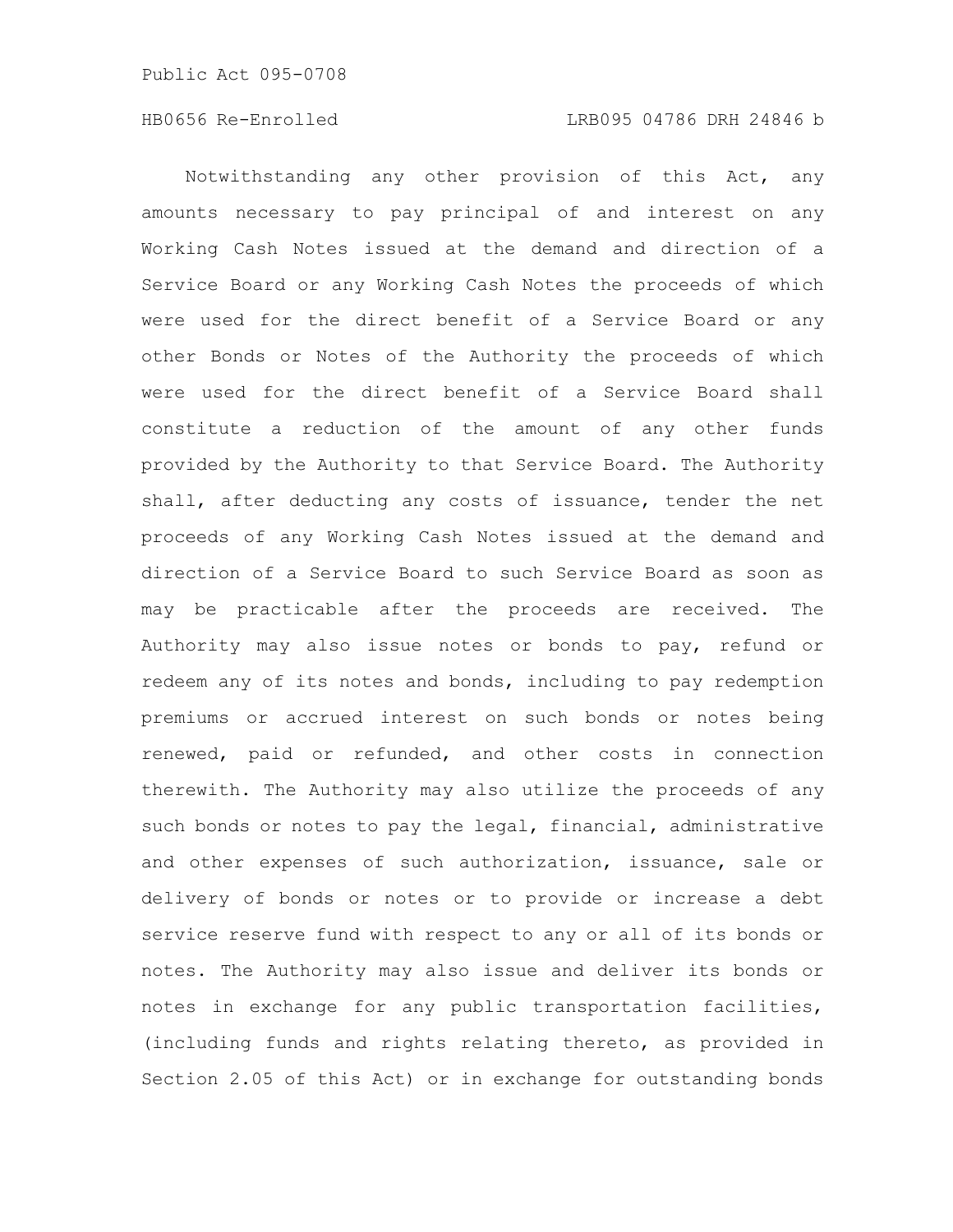or notes of the Authority, including any accrued interest or redemption premium thereon, without advertising or submitting such notes or bonds for public bidding.

(b) The ordinance providing for the issuance of any such bonds or notes shall fix the date or dates of maturity, the dates on which interest is payable, any sinking fund account or reserve fund account provisions and all other details of such bonds or notes and may provide for such covenants or agreements necessary or desirable with regard to the issue, sale and security of such bonds or notes. The rate or rates of interest on its bonds or notes may be fixed or variable and the Authority shall determine or provide for the determination of the rate or rates of interest of its bonds or notes issued under this Act in an ordinance adopted by the Authority prior to the issuance thereof, none of which rates of interest shall exceed that permitted in the Bond Authorization Act. Interest may be payable at such times as are provided for by the Board. Bonds and notes issued under this Section may be issued as serial or term obligations, shall be of such denomination or denominations and form, including interest coupons to be attached thereto, be executed in such manner, shall be payable at such place or places and bear such date as the Authority shall fix by the ordinance authorizing such bond or note and shall mature at such time or times, within a period not to exceed forty years from the date of issue, and may be redeemable prior to maturity with or without premium, at the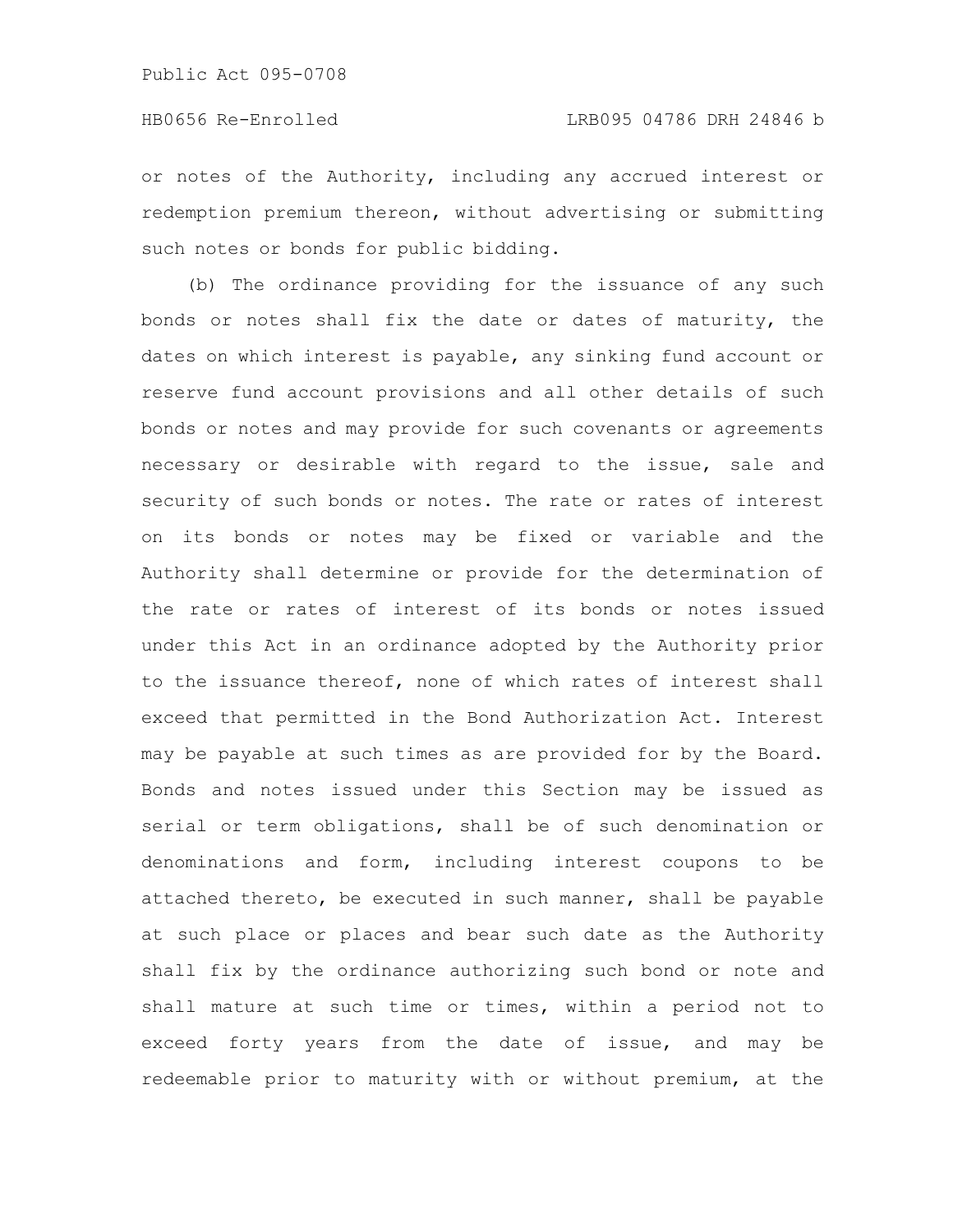option of the Authority, upon such terms and conditions as the Authority shall fix by the ordinance authorizing the issuance of such bonds or notes. No bond anticipation note or any renewal thereof shall mature at any time or times exceeding 5 years from the date of the first issuance of such note. The Authority may provide for the registration of bonds or notes in the name of the owner as to the principal alone or as to both principal and interest, upon such terms and conditions as the Authority may determine. The ordinance authorizing bonds or notes may provide for the exchange of such bonds or notes which are fully registered, as to both principal and interest, with bonds or notes which are registerable as to principal only. All bonds or notes issued under this Section by the Authority other than those issued in exchange for property or for bonds or notes of the Authority shall be sold at a price which may be at a premium or discount but such that the interest cost (excluding any redemption premium) to the Authority of the proceeds of an issue of such bonds or notes, computed to stated maturity according to standard tables of bond values, shall not exceed that permitted in the Bond Authorization Act. The Authority shall notify the Governor's Office of Management and Budget and the State Comptroller at least 30 days before any bond sale and shall file with the Governor's Office of Management and Budget and the State Comptroller a certified copy of any ordinance authorizing the issuance of bonds at or before the issuance of the bonds. After December 31, 1994, any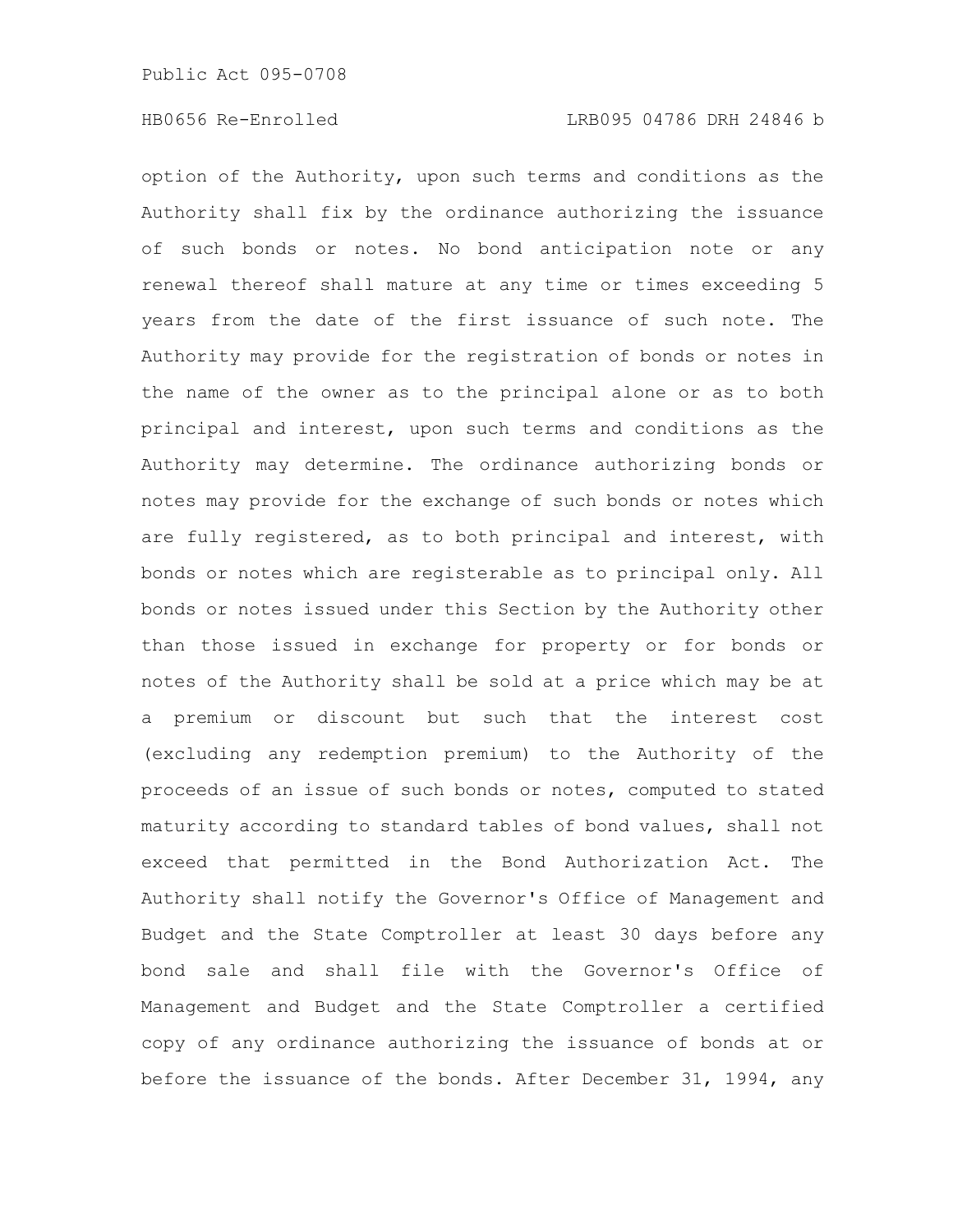such bonds or notes shall be sold to the highest and best bidder on sealed bids as the Authority shall deem. As such bonds or notes are to be sold the Authority shall advertise for proposals to purchase the bonds or notes which advertisement shall be published at least once in a daily newspaper of general circulation published in the metropolitan region at least 10 days before the time set for the submission of bids. The Authority shall have the right to reject any or all bids. Notwithstanding any other provisions of this Section, Working Cash Notes or bonds or notes to provide funds for self-insurance or a joint self-insurance pool or entity may be sold either upon competitive bidding or by negotiated sale (without any requirement of publication of intention to negotiate the sale of such Notes), as the Board shall determine by ordinance adopted with the affirmative votes of at least  $9 \div 7$ Directors. In case any officer whose signature appears on any bonds, notes or coupons authorized pursuant to this Section shall cease to be such officer before delivery of such bonds or notes, such signature shall nevertheless be valid and sufficient for all purposes, the same as if such officer had remained in office until such delivery. Neither the Directors of the Authority nor any person executing any bonds or notes thereof shall be liable personally on any such bonds or notes or coupons by reason of the issuance thereof.

(c) All bonds or notes of the Authority issued pursuant to this Section shall be general obligations of the Authority to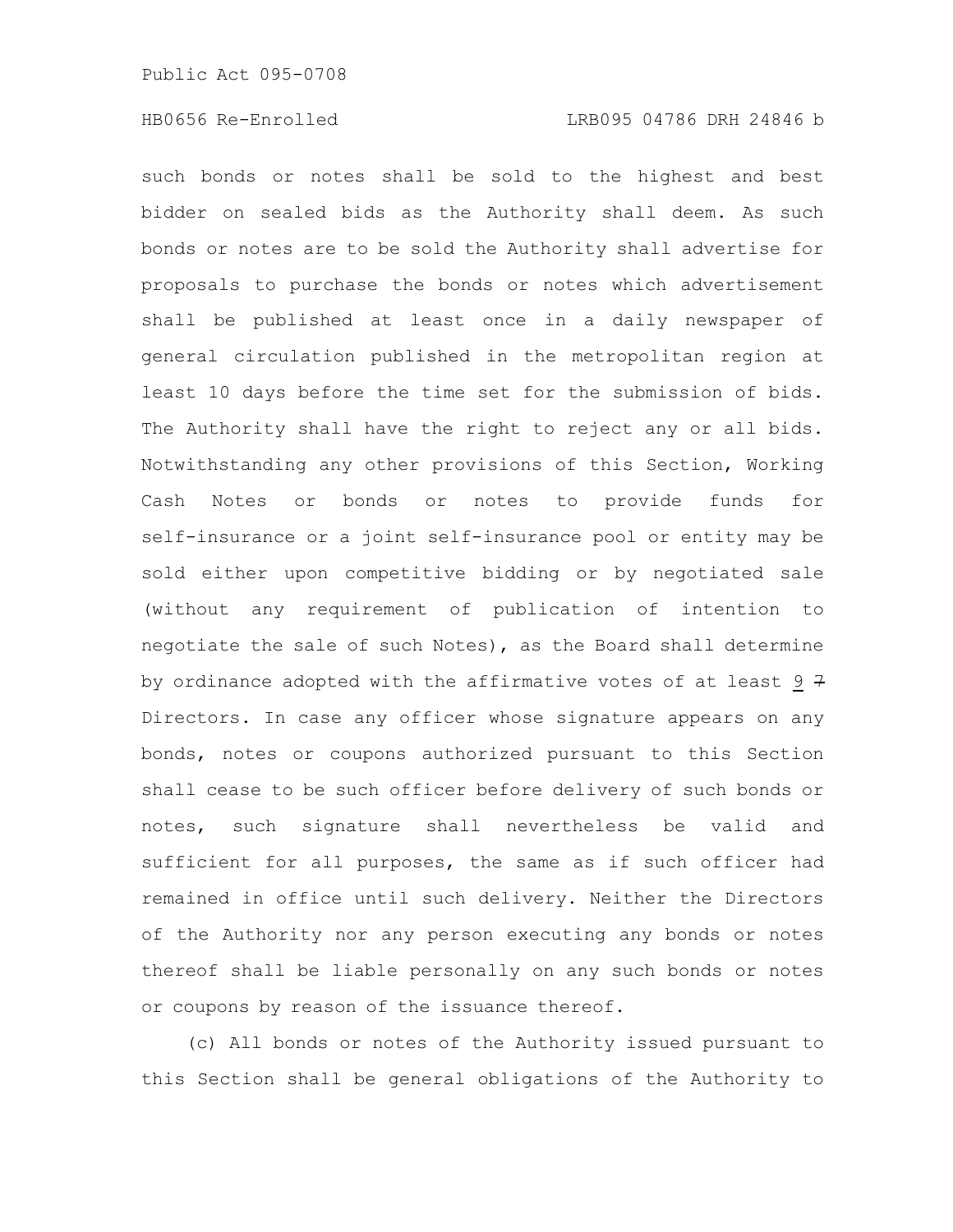which shall be pledged the full faith and credit of the Authority, as provided in this Section. Such bonds or notes shall be secured as provided in the authorizing ordinance, which may, notwithstanding any other provision of this Act, include in addition to any other security, a specific pledge or assignment of and lien on or security interest in any or all tax receipts of the Authority and on any or all other revenues or moneys of the Authority from whatever source, which may by law be utilized for debt service purposes and a specific pledge or assignment of and lien on or security interest in any funds or accounts established or provided for by the ordinance of the Authority authorizing the issuance of such bonds or notes. Any such pledge, assignment, lien or security interest for the benefit of holders of bonds or notes of the Authority shall be valid and binding from the time the bonds or notes are issued without any physical delivery or further act and shall be valid and binding as against and prior to the claims of all other parties having claims of any kind against the Authority or any other person irrespective of whether such other parties have notice of such pledge, assignment, lien or security interest. The obligations of the Authority incurred pursuant to this Section shall be superior to and have priority over any other obligations of the Authority.

The Authority may provide in the ordinance authorizing the issuance of any bonds or notes issued pursuant to this Section for the creation of, deposits in, and regulation and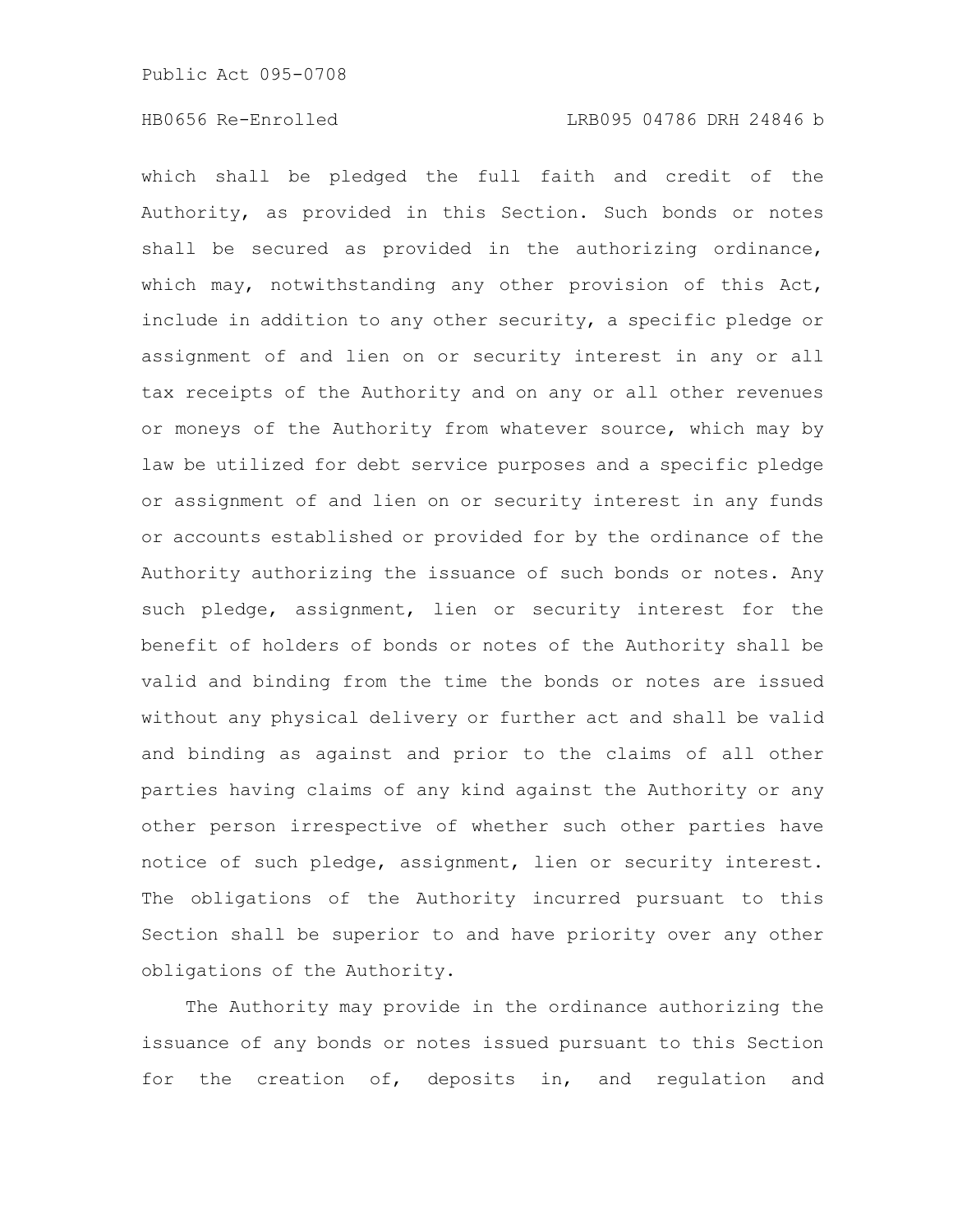disposition of sinking fund or reserve accounts relating to such bonds or notes. The ordinance authorizing the issuance of any bonds or notes pursuant to this Section may contain provisions as part of the contract with the holders of the bonds or notes, for the creation of a separate fund to provide for the payment of principal and interest on such bonds or notes and for the deposit in such fund from any or all the tax receipts of the Authority and from any or all such other moneys or revenues of the Authority from whatever source which may by law be utilized for debt service purposes, all as provided in such ordinance, of amounts to meet the debt service requirements on such bonds or notes, including principal and interest, and any sinking fund or reserve fund account requirements as may be provided by such ordinance, and all expenses incident to or in connection with such fund and accounts or the payment of such bonds or notes. Such ordinance may also provide limitations on the issuance of additional bonds or notes of the Authority. No such bonds or notes of the Authority shall constitute a debt of the State of Illinois. Nothing in this Act shall be construed to enable the Authority to impose any ad valorem tax on property.

(d) The ordinance of the Authority authorizing the issuance of any bonds or notes may provide additional security for such bonds or notes by providing for appointment of a corporate trustee (which may be any trust company or bank having the powers of a trust company within the state) with respect to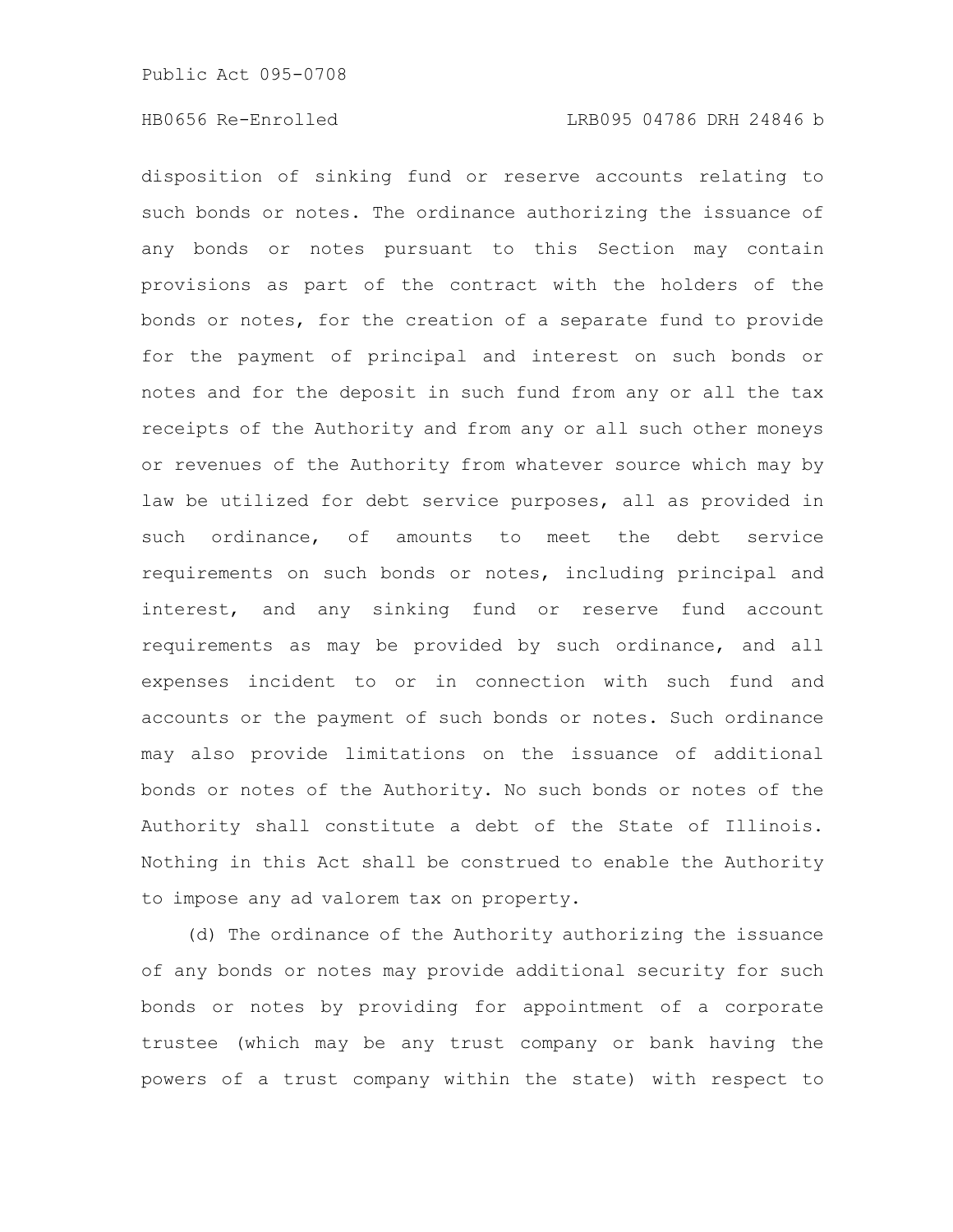such bonds or notes. The ordinance shall prescribe the rights, duties and powers of the trustee to be exercised for the benefit of the Authority and the protection of the holders of such bonds or notes. The ordinance may provide for the trustee to hold in trust, invest and use amounts in funds and accounts created as provided by the ordinance with respect to the bonds or notes. The ordinance may provide for the assignment and direct payment to the trustee of any or all amounts produced from the sources provided in Section 4.03 and Section 4.09 of this Act and provided in Section 6z-17 of "An Act in relation to State finance", approved June 10, 1919, as amended. Upon receipt of notice of any such assignment, the Department of Revenue and the Comptroller of the State of Illinois shall thereafter, notwithstanding the provisions of Section 4.03 and Section 4.09 of this Act and Section 6z-17 of "An Act in relation to State finance", approved June 10, 1919, as amended, provide for such assigned amounts to be paid directly to the trustee instead of the Authority, all in accordance with the terms of the ordinance making the assignment. The ordinance shall provide that amounts so paid to the trustee which are not required to be deposited, held or invested in funds and accounts created by the ordinance with respect to bonds or notes or used for paying bonds or notes to be paid by the trustee to the Authority.

(e) Any bonds or notes of the Authority issued pursuant to this Section shall constitute a contract between the Authority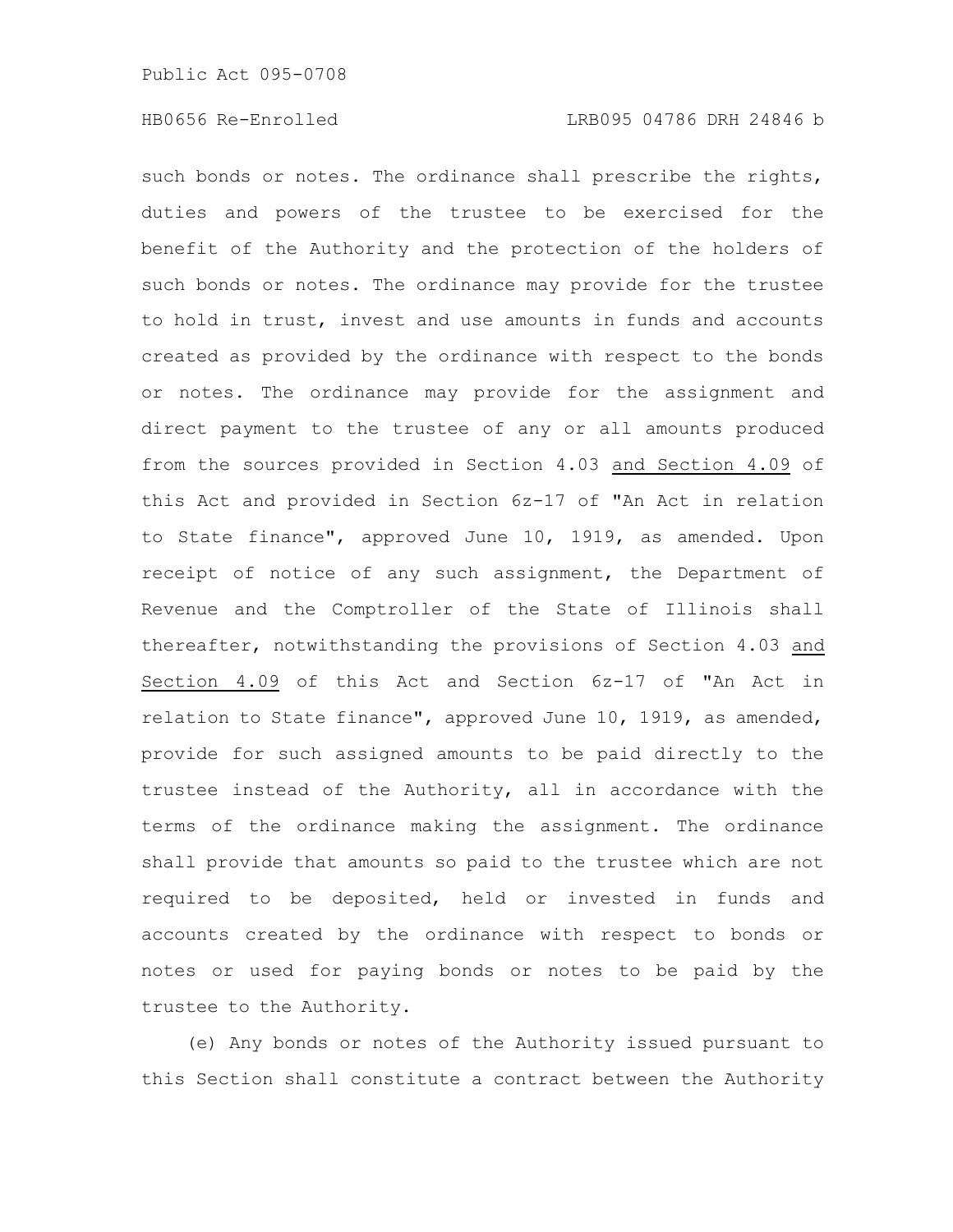and the holders from time to time of such bonds or notes. In issuing any bond or note, the Authority may include in the ordinance authorizing such issue a covenant as part of the contract with the holders of the bonds or notes, that as long as such obligations are outstanding, it shall make such deposits, as provided in paragraph (c) of this Section. It may also so covenant that it shall impose and continue to impose taxes, as provided in Section 4.03 of this Act and in addition thereto as subsequently authorized by law, sufficient to make such deposits and pay the principal and interest and to meet other debt service requirements of such bonds or notes as they become due. A certified copy of the ordinance authorizing the issuance of any such obligations shall be filed at or prior to the issuance of such obligations with the Comptroller of the State of Illinois and the Illinois Department of Revenue.

(f) The State of Illinois pledges to and agrees with the holders of the bonds and notes of the Authority issued pursuant to this Section that the State will not limit or alter the rights and powers vested in the Authority by this Act so as to impair the terms of any contract made by the Authority with such holders or in any way impair the rights and remedies of such holders until such bonds and notes, together with interest thereon, with interest on any unpaid installments of interest, and all costs and expenses in connection with any action or proceedings by or on behalf of such holders, are fully met and discharged. In addition, the State pledges to and agrees with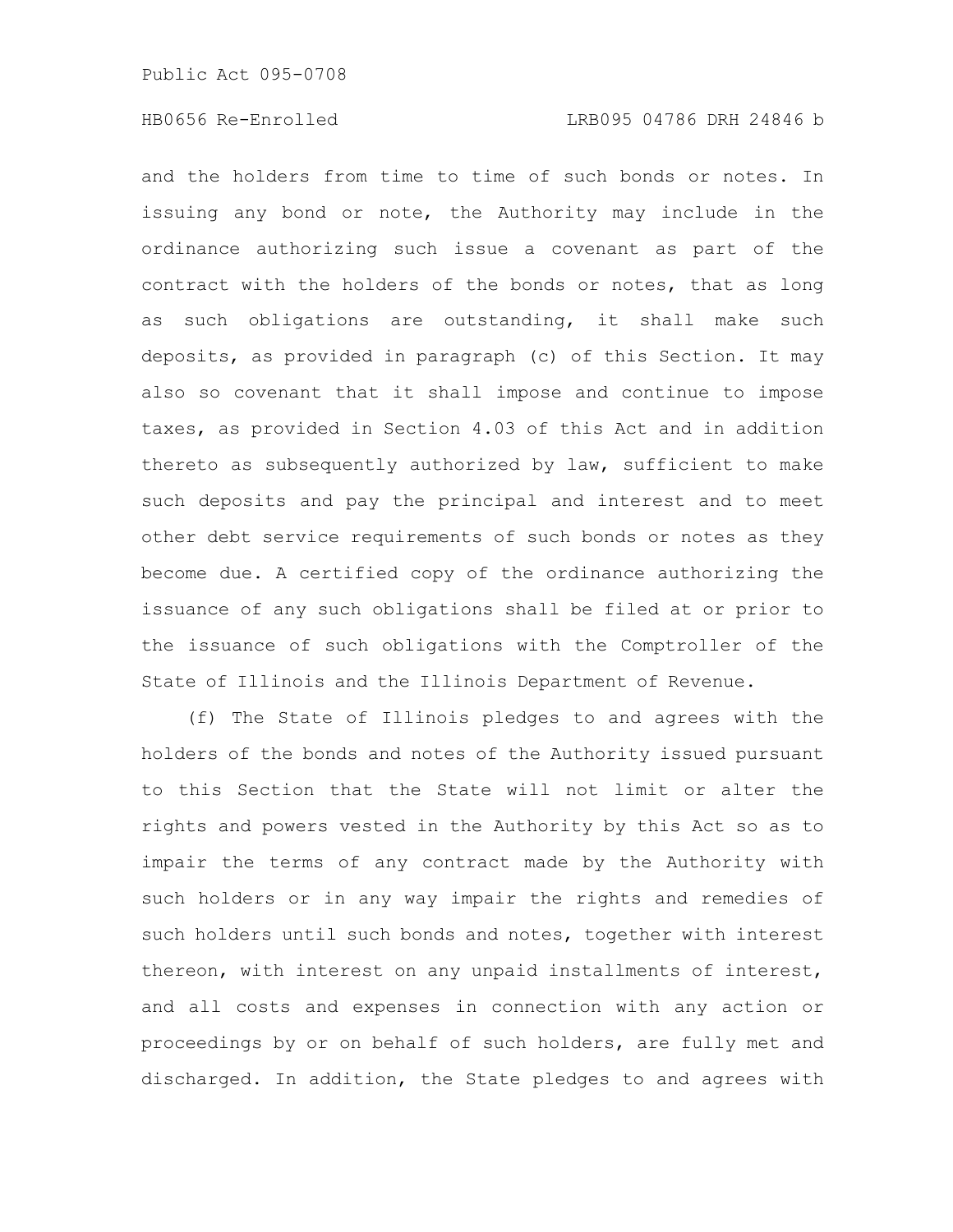# HB0656 Re-Enrolled LRB095 04786 DRH 24846 b

the holders of the bonds and notes of the Authority issued pursuant to this Section that the State will not limit or alter the basis on which State funds are to be paid to the Authority as provided in this Act, or the use of such funds, so as to impair the terms of any such contract. The Authority is authorized to include these pledges and agreements of the State in any contract with the holders of bonds or notes issued pursuant to this Section.

(g) (1) Except as provided in subdivisions (g)(2) and (g)(3) of Section 4.04 of this Act, the Authority shall not at any time issue, sell or deliver any bonds or notes (other than Working Cash Notes) pursuant to this Section 4.04 which will cause it to have issued and outstanding at any time in excess of \$800,000,000 of such bonds and notes (other than Working Cash Notes). The Authority shall not at any time issue, sell, or deliver any Working Cash Notes pursuant to this Section that will cause it to have issued and outstanding at any time in excess of \$100,000,000. Notwithstanding the foregoing, before July 1, 2009, the Authority may issue, sell, and deliver an additional \$300,000,000 in Working Cash Notes, provided that any such additional notes shall mature on or before June 30, 2011. Authority shall not at any time issue, sell or deliver any Working Cash Notes pursuant to this Section which will cause it to have issued and outstanding at any time in xcess of \$100,000,000 of Working Cash Notes. Bonds or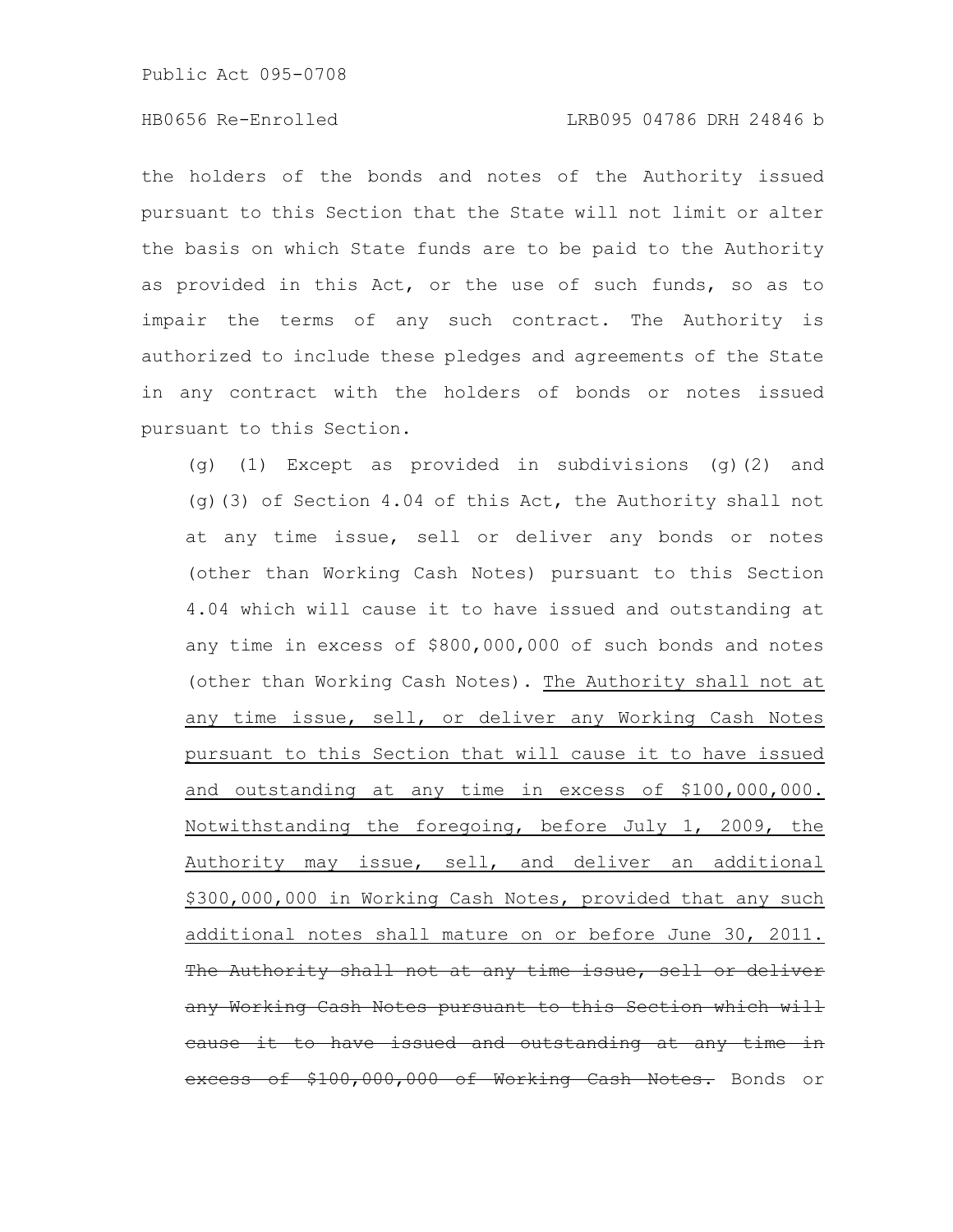# HB0656 Re-Enrolled LRB095 04786 DRH 24846 b

notes which are being paid or retired by such issuance, sale or delivery of bonds or notes, and bonds or notes for which sufficient funds have been deposited with the paying agency of such bonds or notes to provide for payment of principal and interest thereon or to provide for the redemption thereof, all pursuant to the ordinance authorizing the issuance of such bonds or notes, shall not be considered to be outstanding for the purposes of the first two sentences of this subsection.

(2) In addition to the authority provided by paragraphs (1) and (3), the Authority is authorized to issue, sell and deliver bonds or notes for Strategic Capital Improvement Projects approved pursuant to Section 4.13 as follows:

\$100,000,000 is authorized to be issued on or after January 1, 1990;

an additional \$100,000,000 is authorized to be issued on or after January 1, 1991;

an additional \$100,000,000 is authorized to be issued on or after January 1, 1992;

an additional \$100,000,000 is authorized to be issued on or after January 1, 1993;

an additional \$100,000,000 is authorized to be issued on or after January 1, 1994; and

the aggregate total authorization of bonds and notes for Strategic Capital Improvement Projects as of January 1, 1994, shall be \$500,000,000.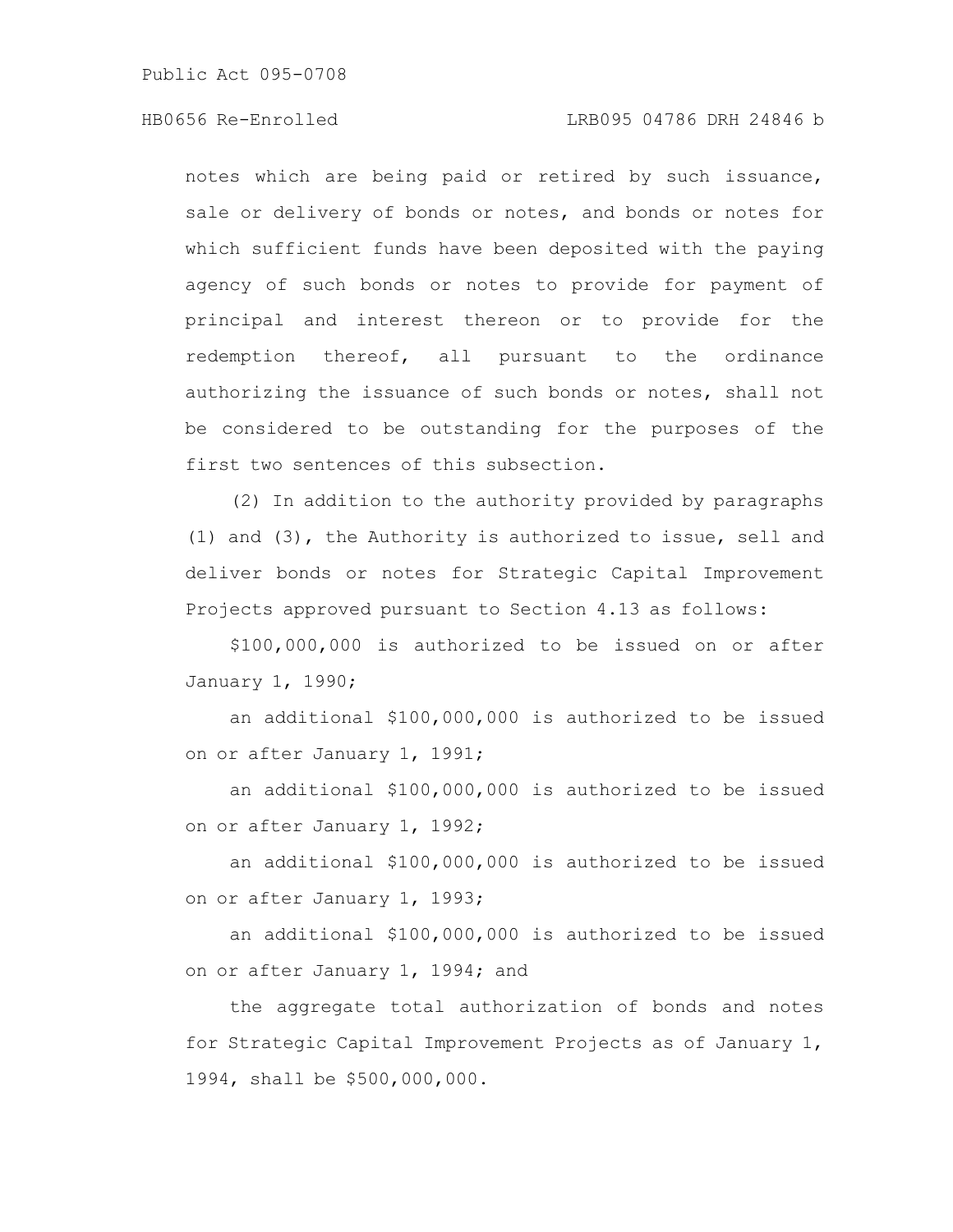# HB0656 Re-Enrolled LRB095 04786 DRH 24846 b

The Authority is also authorized to issue, sell, and deliver bonds or notes in such amounts as are necessary to provide for the refunding or advance refunding of bonds or notes issued for Strategic Capital Improvement Projects under this subdivision  $(q)(2)$ , provided that no such refunding bond or note shall mature later than the final maturity date of the series of bonds or notes being refunded, and provided further that the debt service requirements for such refunding bonds or notes in the current or any future fiscal year shall not exceed the debt service requirements for that year on the refunded bonds or notes.

(3) In addition to the authority provided by paragraphs (1) and (2), the Authority is authorized to issue, sell, and deliver bonds or notes for Strategic Capital Improvement Projects approved pursuant to Section 4.13 as follows:

\$260,000,000 is authorized to be issued on or after January 1, 2000;

an additional \$260,000,000 is authorized to be issued on or after January 1, 2001;

an additional \$260,000,000 is authorized to be issued on or after January 1, 2002;

an additional \$260,000,000 is authorized to be issued on or after January 1, 2003;

an additional \$260,000,000 is authorized to be issued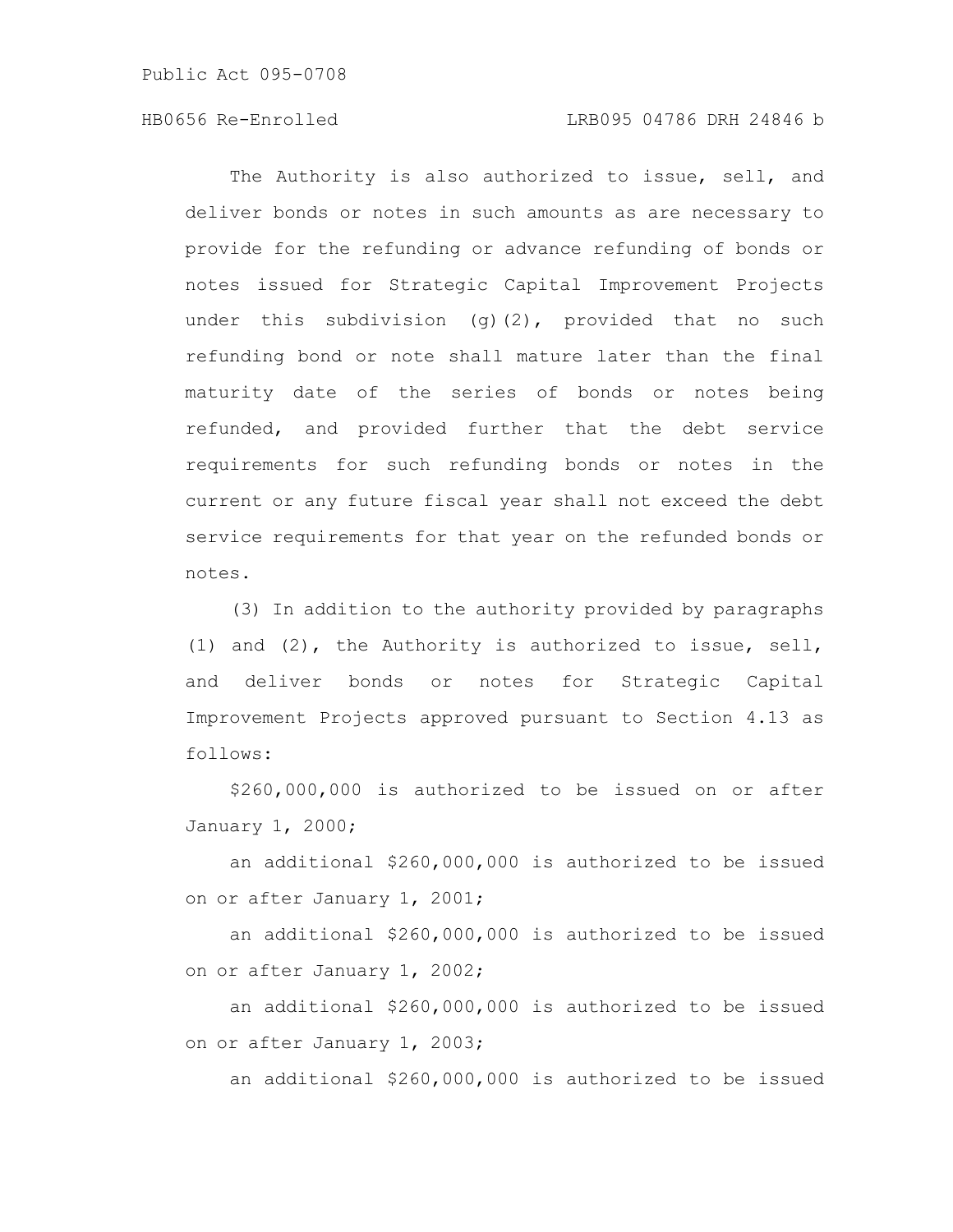### HB0656 Re-Enrolled LRB095 04786 DRH 24846 b

on or after January 1, 2004; and

the aggregate total authorization of bonds and notes for Strategic Capital Improvement Projects pursuant to this paragraph (3) as of January 1, 2004 shall be \$1,300,000,000.

The Authority is also authorized to issue, sell, and deliver bonds or notes in such amounts as are necessary to provide for the refunding or advance refunding of bonds or notes issued for Strategic Capital Improvement projects under this subdivision (q)(3), provided that no such refunding bond or note shall mature later than the final maturity date of the series of bonds or notes being refunded, and provided further that the debt service requirements for such refunding bonds or notes in the current or any future fiscal year shall not exceed the debt service requirements for that year on the refunded bonds or notes.

(h) The Authority, subject to the terms of any agreements with noteholders or bond holders as may then exist, shall have power, out of any funds available therefor, to purchase notes or bonds of the Authority, which shall thereupon be cancelled.

(i) In addition to any other authority granted by law, the State Treasurer may, with the approval of the Governor, invest or reinvest, at a price not to exceed par, any State money in the State Treasury which is not needed for current expenditures due or about to become due in Working Cash Notes.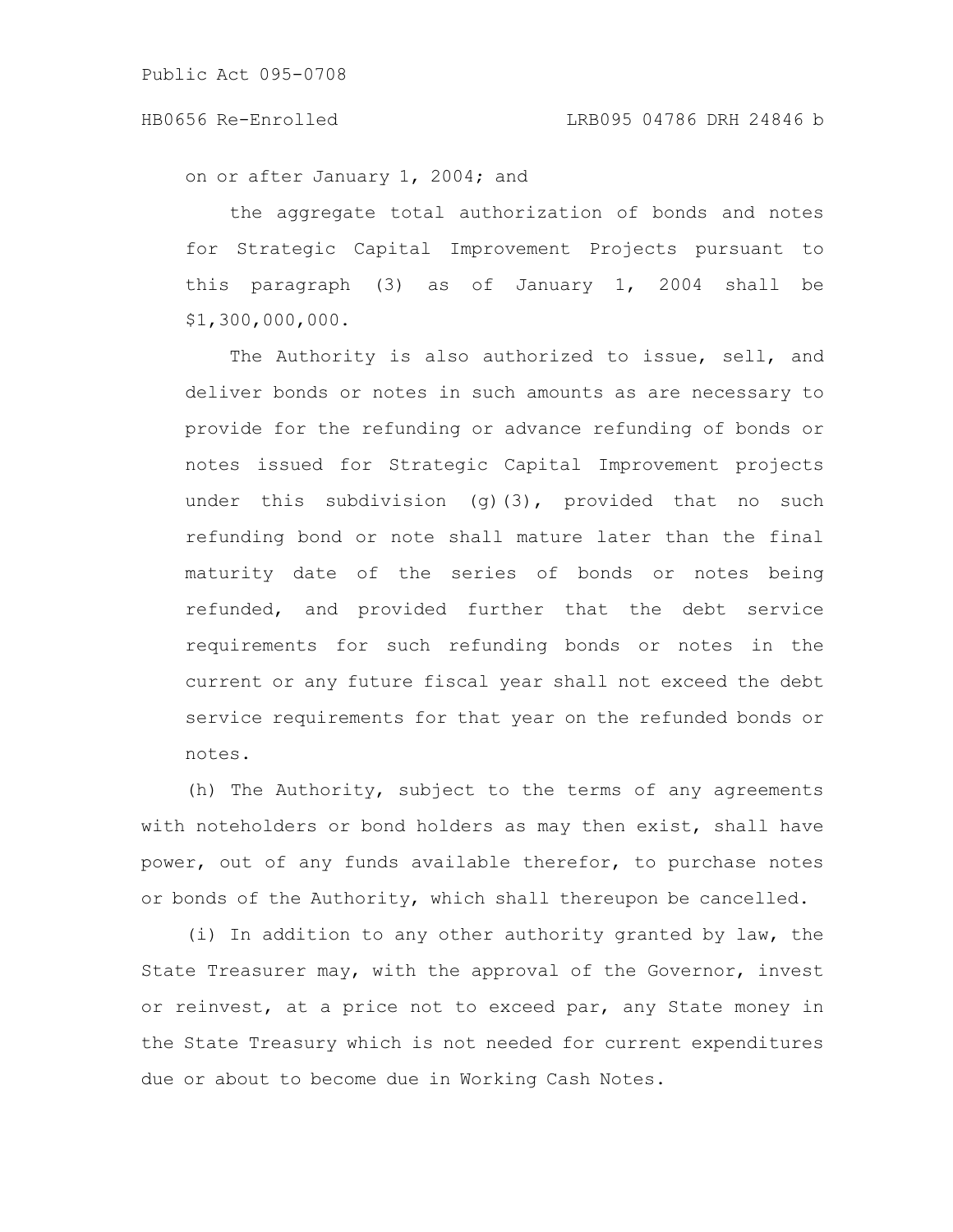```
Public Act 095-0708
```
(Source: P.A. 94-793, eff. 5-19-06.)

(70 ILCS 3615/4.09) (from Ch. 111 2/3, par. 704.09)

Sec. 4.09. Public Transportation Fund and the Regional Transportation Authority Occupation and Use Tax Replacement Fund.

(a)(1)  $(a)$  As soon as possible after the first day of each month, beginning November 1, 1983, the Comptroller shall order transferred and the Treasurer shall transfer from the General Revenue Fund to a special fund in the State Treasury, to be known as the "Public Transportation Fund" \$9,375,000 for each month remaining in State fiscal year 1984. As soon as possible after the first day of each month, beginning July 1, 1984, upon certification of the Department of Revenue, the Comptroller shall order transferred and the Treasurer shall transfer from the General Revenue Fund to a special fund in the State Treasury to be known as the Public Transportation Fund an amount equal to 25% of the net revenue, before the deduction of the serviceman and retailer discounts pursuant to Section 9 of the Service Occupation Tax Act and Section 3 of the Retailers' Occupation Tax Act, realized from any tax imposed by the Authority pursuant to Sections 4.03 and 4.03.1 and 25% of the amounts deposited into the Regional Transportation Authority tax fund created by Section 4.03 of this Act, from the County and Mass Transit District Fund as provided in Section 6z-20 of the State Finance Act and 25% of the amounts deposited into the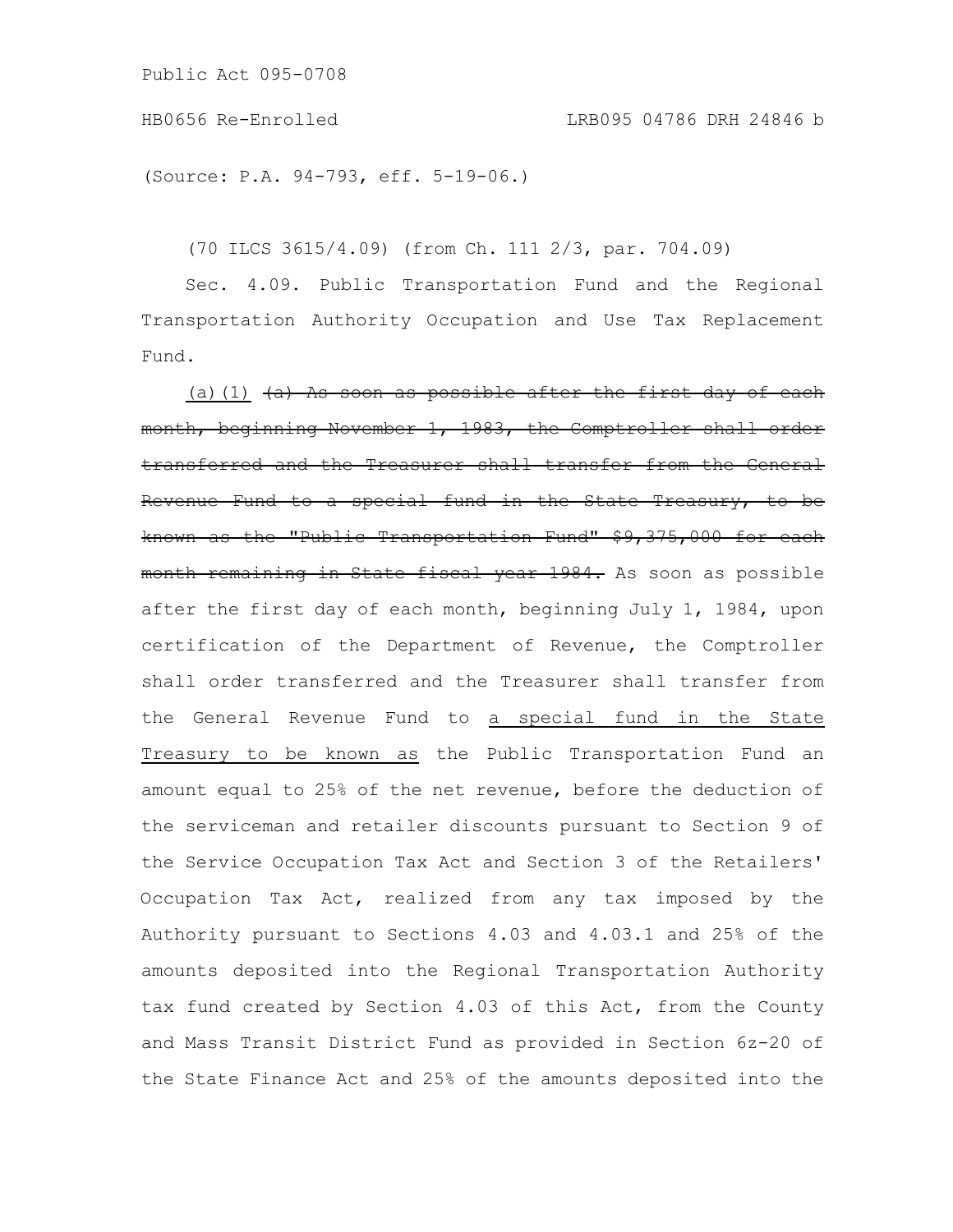Regional Transportation Authority Occupation and Use Tax Replacement Fund from the State and Local Sales Tax Reform Fund as provided in Section 6z-17 of the State Finance Act. On the first day of the month following the date that the Department receives revenues from increased taxes under Section 4.03(m) as authorized by this amendatory Act of the 95th General Assembly, in lieu of the transfers authorized in the preceding sentence, upon certification of the Department of Revenue, the Comptroller shall order transferred and the Treasurer shall transfer from the General Revenue Fund to the Public Transportation Fund an amount equal to 25% of the net revenue, before the deduction of the serviceman and retailer discounts pursuant to Section 9 of the Service Occupation Tax Act and Section 3 of the Retailers' Occupation Tax Act, realized from (i) 80% of the proceeds of any tax imposed by the Authority at a rate of 1.25% in Cook County, (ii) 75% of the proceeds of any tax imposed by the Authority at the rate of 1% in Cook County, and (iii) one-third of the proceeds of any tax imposed by the Authority at the rate of 0.75% in the Counties of DuPage, Kane, Lake, McHenry, and Will, all pursuant to Section 4.03, and 25% of the net revenue realized from any tax imposed by the Authority pursuant to Section 4.03.1, and 25% of the amounts deposited into the Regional Transportation Authority tax fund created by Section 4.03 of this Act from the County and Mass Transit District Fund as provided in Section 6z-20 of the State Finance Act, and 25% of the amounts deposited into the Regional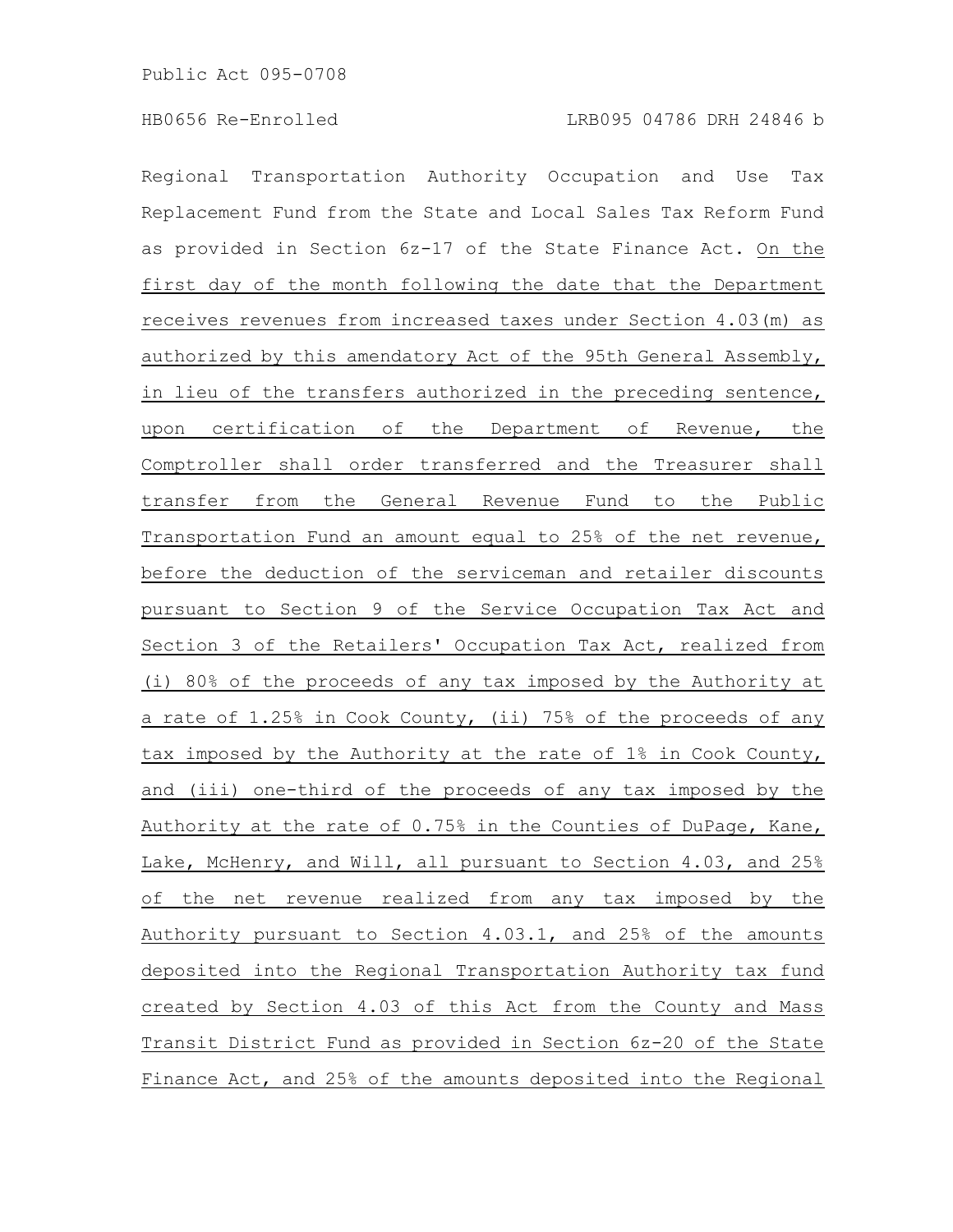Transportation Authority Occupation and Use Tax Replacement Fund from the State and Local Sales Tax Reform Fund as provided in Section 6z-17 of the State Finance Act. As used in this Section, net Net revenue realized for a month shall be the revenue collected by the State pursuant to Sections 4.03 and 4.03.1 during the previous month from within the metropolitan region, less the amount paid out during that same month as refunds to taxpayers for overpayment of liability in the metropolitan region under Sections 4.03 and 4.03.1.

(2) On the first day of the month following the effective date of this amendatory Act of the 95th General Assembly and each month thereafter, upon certification by the Department of Revenue, the Comptroller shall order transferred and the Treasurer shall transfer from the General Revenue Fund to the Public Transportation Fund an amount equal to 5% of the net revenue, before the deduction of the serviceman and retailer discounts pursuant to Section 9 of the Service Occupation Tax Act and Section 3 of the Retailers' Occupation Tax Act, realized from any tax imposed by the Authority pursuant to Sections 4.03 and 4.03.1 and certified by the Department of Revenue under Section 4.03(n) of this Act to be paid to the Authority and 5% of the revenue realized by the Chicago Transit Authority as financial assistance from the City of Chicago from the proceeds of any tax imposed by the City of Chicago under Section 8-3-19 of the Illinois Municipal Code.

(3) As soon as possible after the first day of January,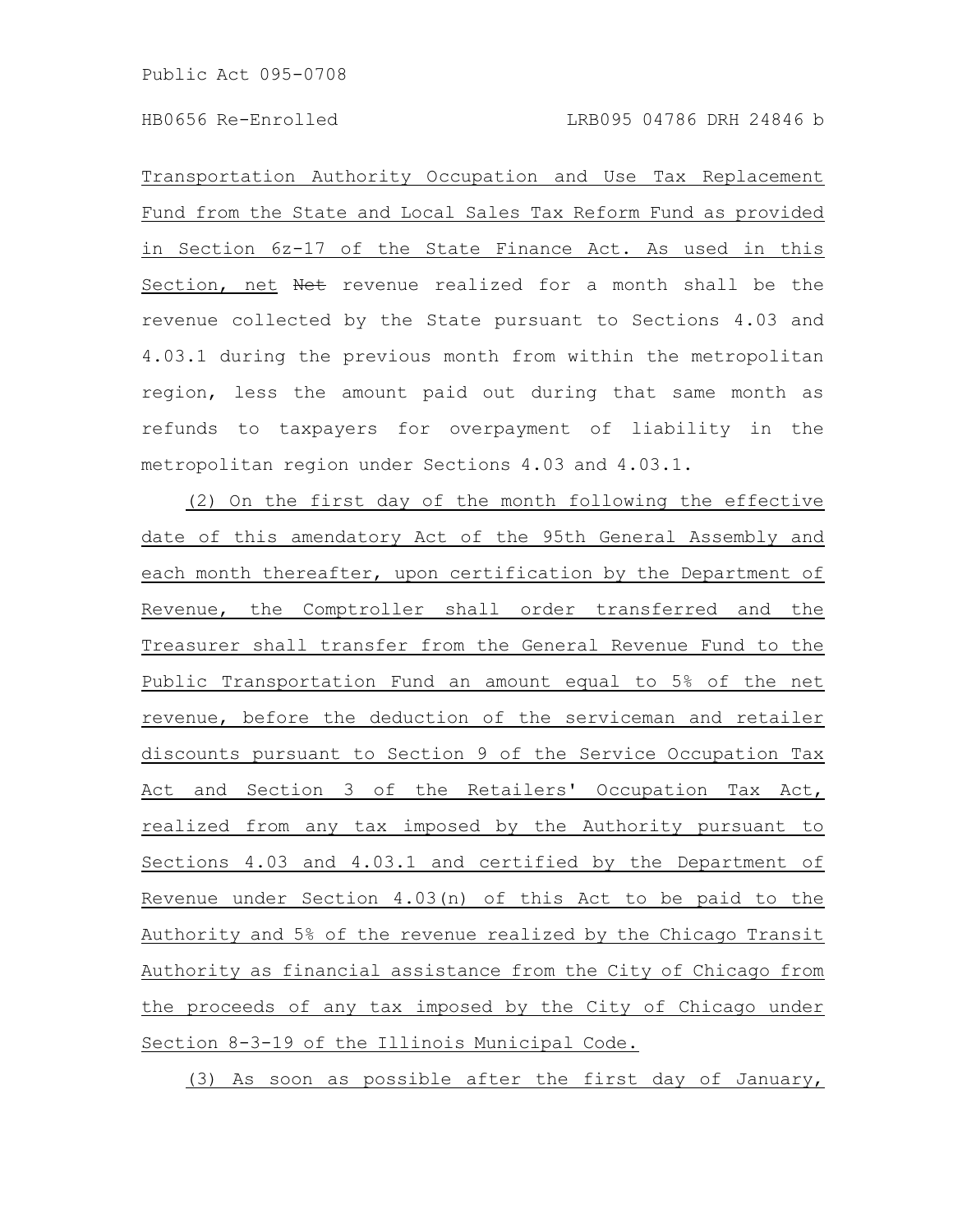2009 and each month thereafter, upon certification of the Department of Revenue with respect to the taxes collected under Section 4.03, the Comptroller shall order transferred and the Treasurer shall transfer from the General Revenue Fund to the Public Transportation Fund an amount equal to 25% of the net revenue, before the deduction of the serviceman and retailer discounts pursuant to Section 9 of the Service Occupation Tax Act and Section 3 of the Retailers' Occupation Tax Act, realized from (i) 20% of the proceeds of any tax imposed by the Authority at a rate of 1.25% in Cook County, (ii) 25% of the proceeds of any tax imposed by the Authority at the rate of 1% in Cook County, and (iii) one-third of the proceeds of any tax imposed by the Authority at the rate of 0.75% in the Counties of DuPage, Kane, Lake, McHenry, and Will, all pursuant to Section 4.03, and the Comptroller shall order transferred and the Treasurer shall transfer from the General Revenue Fund to the Public Transportation Fund (iv) an amount equal to 25% of the revenue realized by the Chicago Transit Authority as financial assistance from the City of Chicago from the proceeds of any tax imposed by the City of Chicago under Section 8-3-19 of the Illinois Municipal Code.

(b)(1) All moneys deposited in the Public Transportation Fund and the Regional Transportation Authority Occupation and Use Tax Replacement Fund, whether deposited pursuant to this Section or otherwise, are allocated to the Authority. The Pursuant to appropriation, the Comptroller, as soon as possible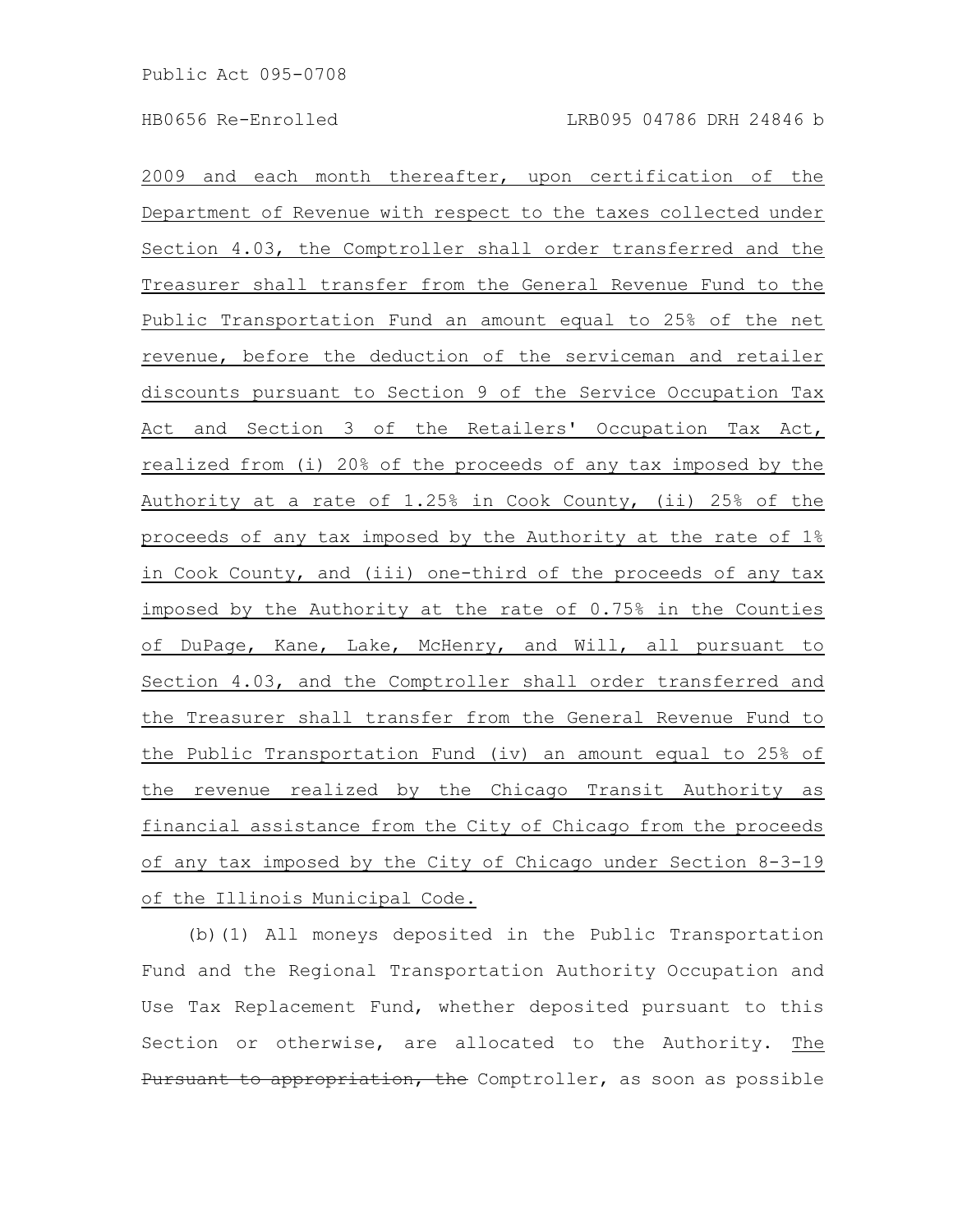after each monthly transfer provided in this Section and after each deposit into the Public Transportation Fund, shall order the Treasurer to pay to the Authority out of the Public Transportation Fund the amount so transferred or deposited. Any Additional State Assistance and Additional Financial Assistance paid to the Authority under this Section shall be expended by the Authority for its purposes as provided in this Act. The balance of the amounts paid to the Authority from the Public Transportation Fund shall be expended by the Authority as provided in Section 4.03.3. The Such amounts paid to the Authority may be expended by it for its purposes as provided in this Act. Subject to appropriation to the Department of Revenue, the Comptroller, as soon as possible after each deposit into the Regional Transportation Authority Occupation and Use Tax Replacement Fund provided in this Section and Section 6z-17 of the State Finance Act, shall order the Treasurer to pay to the Authority out of the Regional Transportation Authority Occupation and Use Tax Replacement Fund the amount so deposited. Such amounts paid to the Authority may be expended by it for its purposes as provided in this Act. The provisions directing the distributions from the Public Transportation Fund and the Regional Transportation Authority Occupation and Use Tax Replacement Fund provided for in this Section shall constitute an irrevocable and continuing appropriation of all amounts as provided herein. The State Treasurer and State Comptroller are hereby authorized and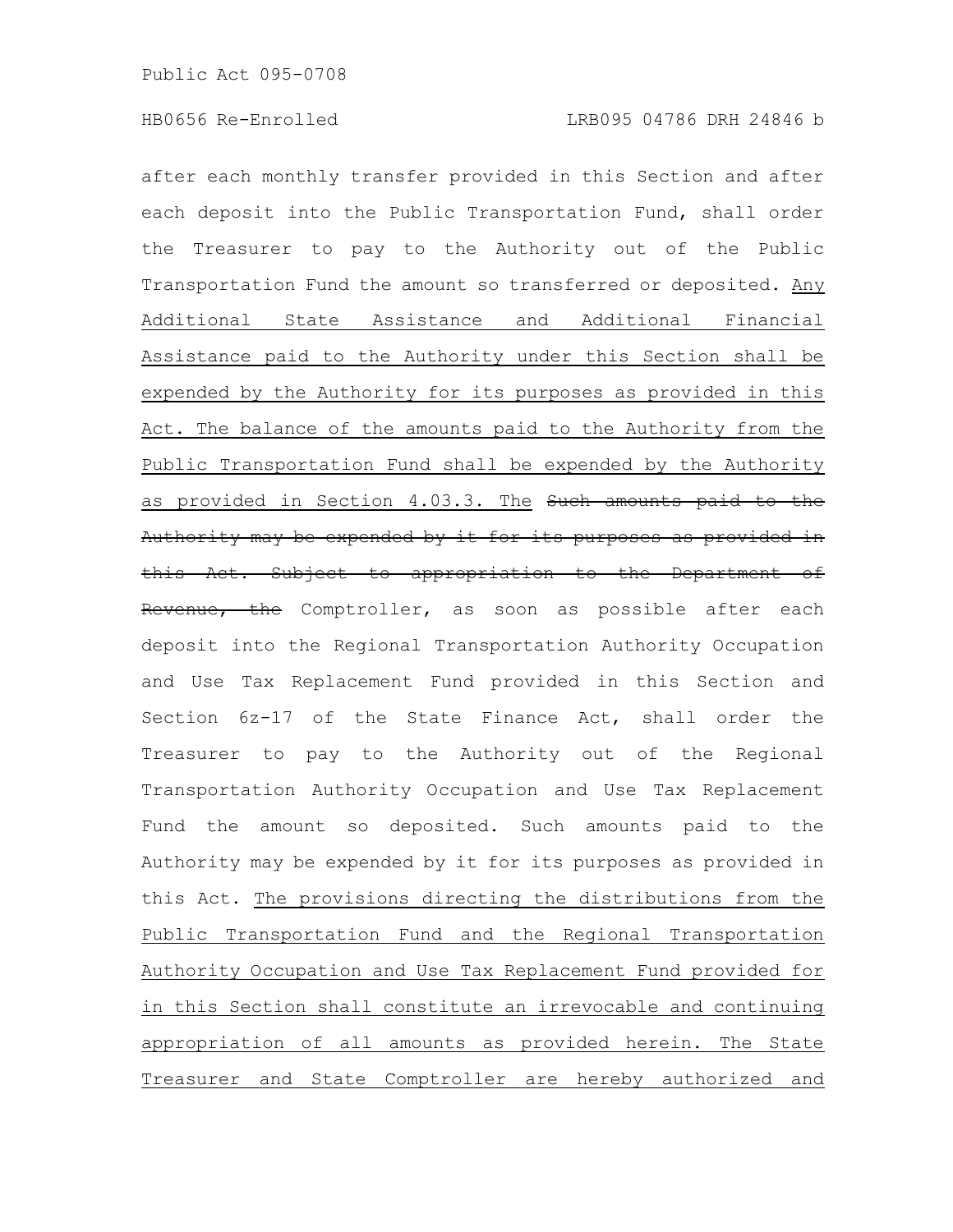# HB0656 Re-Enrolled LRB095 04786 DRH 24846 b

directed to make distributions as provided in this Section. (2) Provided, however, no moneys deposited under subsection (a) of this Section shall be paid from the Public Transportation Fund to the Authority or its assignee for any fiscal year beginning after the effective date of this amendatory Act of 1983 until the Authority has certified to the Governor, the Comptroller, and the Mayor of the City of Chicago that it has adopted for that fiscal year an Annual Budget and Two-Year Financial Plan  $\alpha$ budget and financial plan meeting the requirements in Section 4.01(b).

(c) In recognition of the efforts of the Authority to enhance the mass transportation facilities under its control, the State shall provide financial assistance ("Additional State Assistance") in excess of the amounts transferred to the Authority from the General Revenue Fund under subsection (a) of this Section. Additional State Assistance shall be calculated as provided in subsection (d), but shall in no event exceed the following specified amounts with respect to the following State fiscal years:

| 1990 | \$5,000,000;  |
|------|---------------|
| 1991 | \$5,000,000;  |
| 1992 | \$10,000,000; |
| 1993 | \$10,000,000; |
| 1994 | \$20,000,000; |
| 1995 | \$30,000,000; |
| 1996 | \$40,000,000; |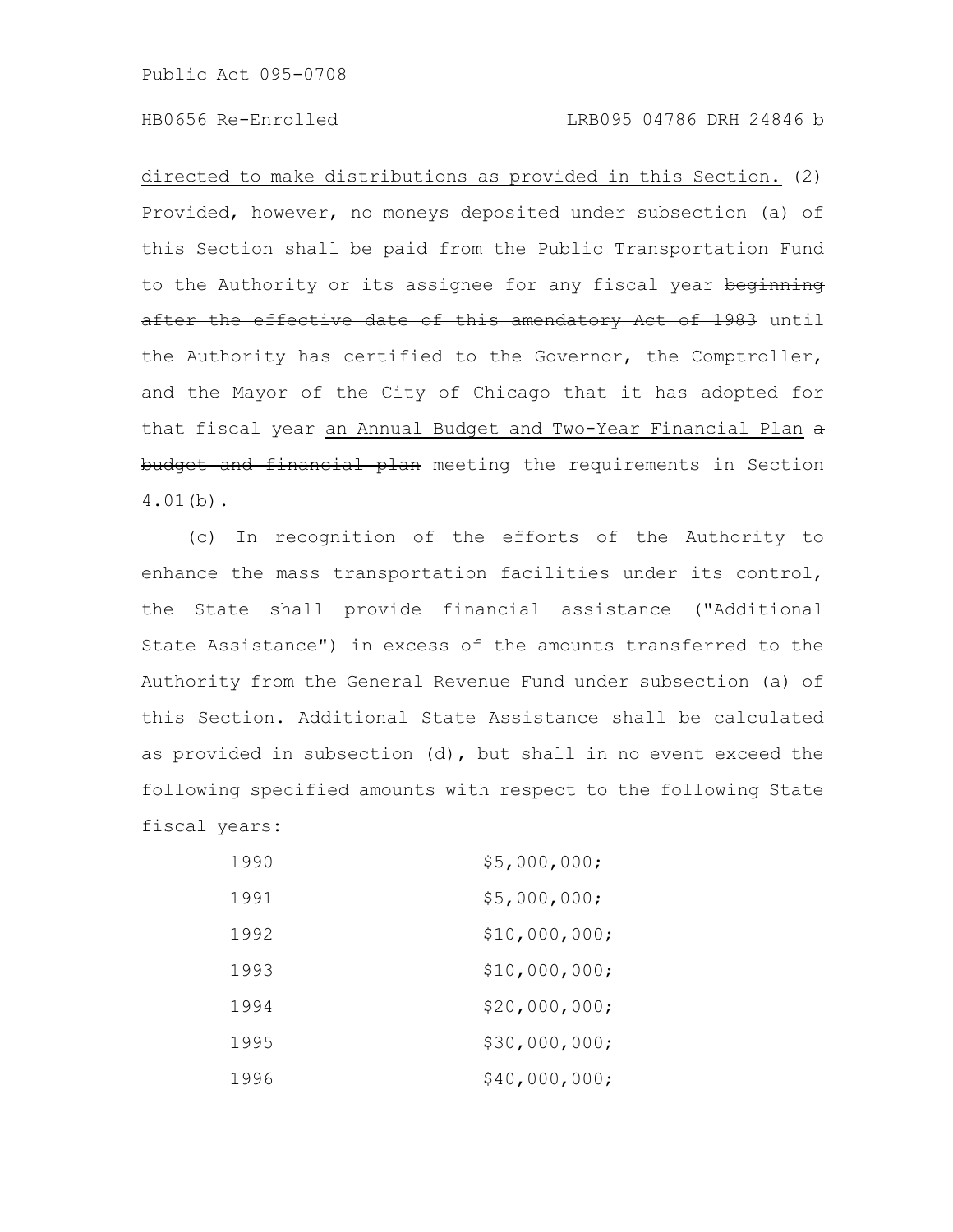HB0656 Re-Enrolled LRB095 04786 DRH 24846 b

| 1997                 | \$50,000,000;      |
|----------------------|--------------------|
| 1998                 | $$55,000,000;$ and |
| each year thereafter | \$55,000,000.      |

(c-5) The State shall provide financial assistance ("Additional Financial Assistance") in addition to the Additional State Assistance provided by subsection (c) and the amounts transferred to the Authority from the General Revenue Fund under subsection (a) of this Section. Additional Financial Assistance provided by this subsection shall be calculated as provided in subsection (d), but shall in no event exceed the following specified amounts with respect to the following State fiscal years:

| 2000                 | \$0:              |
|----------------------|-------------------|
| 2001                 | \$16,000,000;     |
| 2002                 | \$35,000,000;     |
| 2003                 | \$54,000,000;     |
| 2004                 | \$73,000,000;     |
| 2005                 | \$93,000,000; and |
| each year thereafter | \$100,000,000.    |

(d) Beginning with State fiscal year 1990 and continuing for each State fiscal year thereafter, the Authority shall annually certify to the State Comptroller and State Treasurer, separately with respect to each of subdivisions (g)(2) and (g)(3) of Section 4.04 of this Act, the following amounts:

(1) The amount necessary and required, during the State fiscal year with respect to which the certification is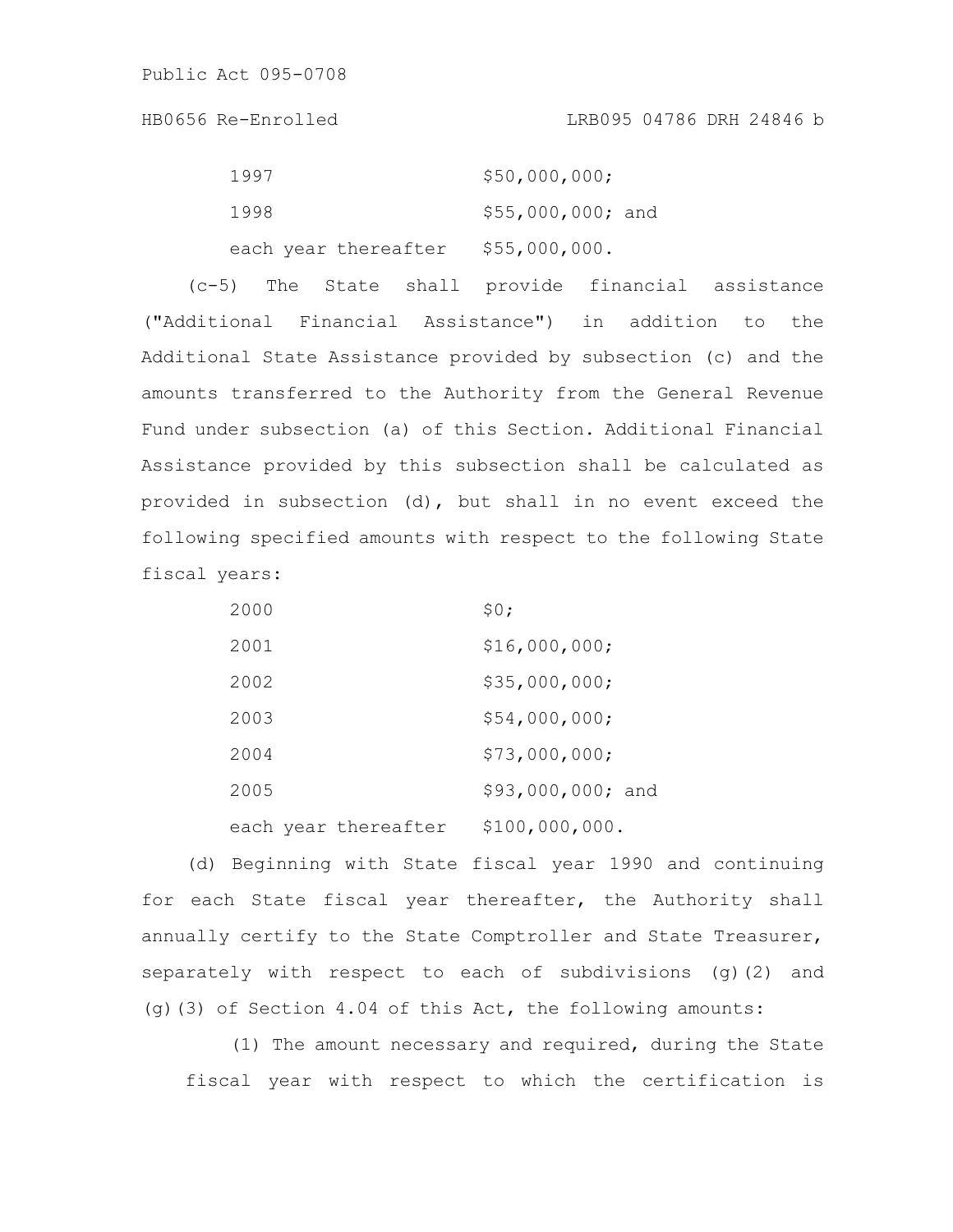# HB0656 Re-Enrolled LRB095 04786 DRH 24846 b

made, to pay its obligations for debt service on all outstanding bonds or notes issued by the Authority under subdivisions (g)(2) and (g)(3) of Section 4.04 of this Act.

(2) An estimate of the amount necessary and required to pay its obligations for debt service for any bonds or notes which the Authority anticipates it will issue under subdivisions (g)(2) and (g)(3) of Section 4.04 during that State fiscal year.

(3) Its debt service savings during the preceding State fiscal year from refunding or advance refunding of bonds or notes issued under subdivisions (g)(2) and (g)(3) of Section 4.04.

(4) The amount of interest, if any, earned by the Authority during the previous State fiscal year on the proceeds of bonds or notes issued pursuant to subdivisions (g)(2) and (g)(3) of Section 4.04, other than refunding or advance refunding bonds or notes.

The certification shall include a specific schedule of debt service payments, including the date and amount of each payment for all outstanding bonds or notes and an estimated schedule of anticipated debt service for all bonds and notes it intends to issue, if any, during that State fiscal year, including the estimated date and estimated amount of each payment.

Immediately upon the issuance of bonds for which an estimated schedule of debt service payments was prepared, the Authority shall file an amended certification with respect to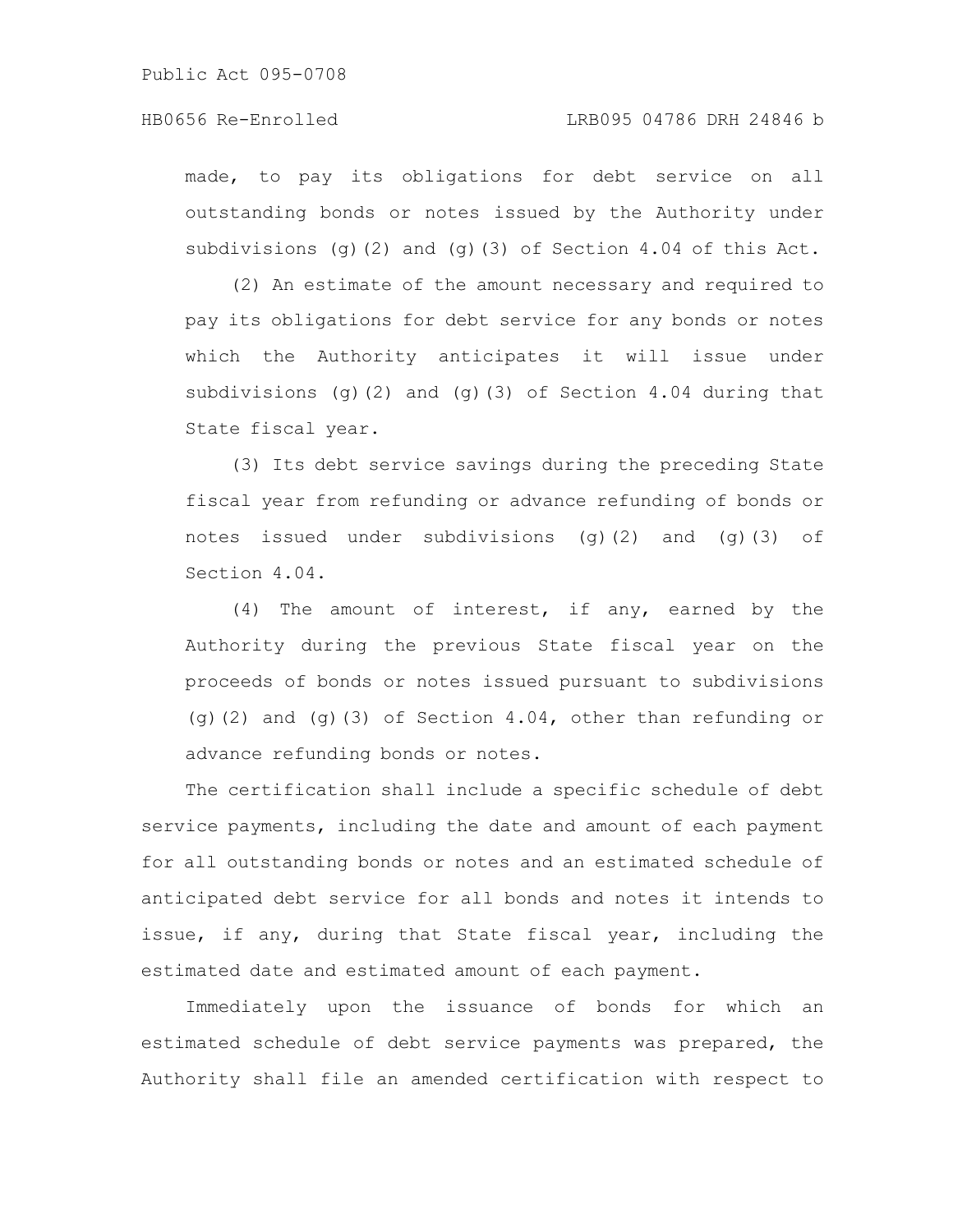item (2) above, to specify the actual schedule of debt service payments, including the date and amount of each payment, for the remainder of the State fiscal year.

On the first day of each month of the State fiscal year in which there are bonds outstanding with respect to which the certification is made, the State Comptroller shall order transferred and the State Treasurer shall transfer from the General Revenue Fund to the Public Transportation Fund the Additional State Assistance and Additional Financial Assistance in an amount equal to the aggregate of (i) one-twelfth of the sum of the amounts certified under items (1) and (3) above less the amount certified under item (4) above, plus (ii) the amount required to pay debt service on bonds and notes issued during the fiscal year, if any, divided by the number of months remaining in the fiscal year after the date of issuance, or some smaller portion as may be necessary under subsection (c) or (c-5) of this Section for the relevant State fiscal year, plus (iii) any cumulative deficiencies in transfers for prior months, until an amount equal to the sum of the amounts certified under items (1) and (3) above, plus the actual debt service certified under item (2) above, less the amount certified under item (4) above, has been transferred; except that these transfers are subject to the following limits:

(A) In no event shall the total transfers in any State fiscal year relating to outstanding bonds and notes issued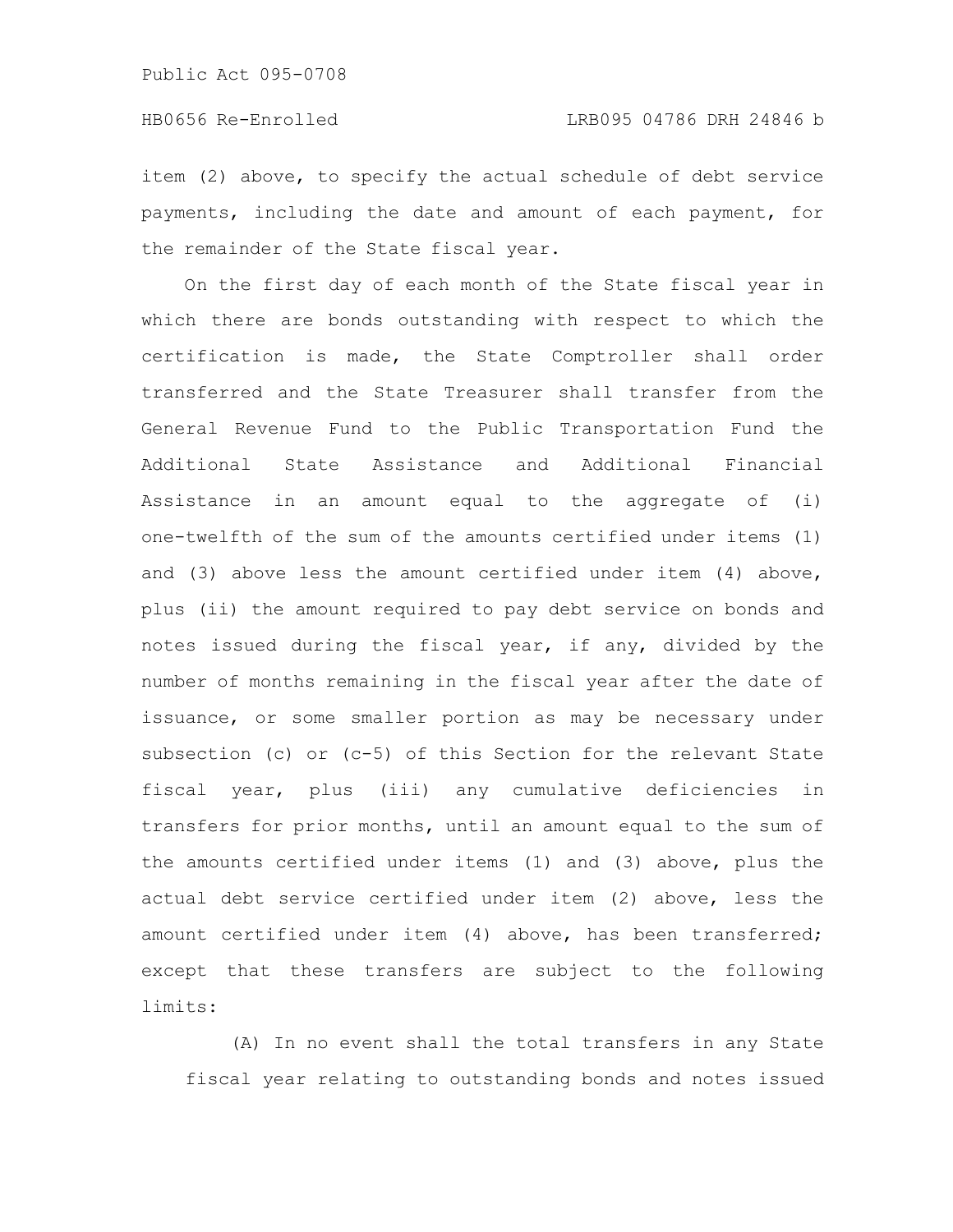## HB0656 Re-Enrolled LRB095 04786 DRH 24846 b

by the Authority under subdivision (g)(2) of Section 4.04 exceed the lesser of the annual maximum amount specified in subsection (c) or the sum of the amounts certified under items (1) and (3) above, plus the actual debt service certified under item (2) above, less the amount certified under item (4) above, with respect to those bonds and notes.

(B) In no event shall the total transfers in any State fiscal year relating to outstanding bonds and notes issued by the Authority under subdivision (g)(3) of Section 4.04 exceed the lesser of the annual maximum amount specified in subsection (c-5) or the sum of the amounts certified under items (1) and (3) above, plus the actual debt service certified under item (2) above, less the amount certified under item (4) above, with respect to those bonds and notes.

The term "outstanding" does not include bonds or notes for which refunding or advance refunding bonds or notes have been issued.

(e) Neither Additional State Assistance nor Additional Financial Assistance may be pledged, either directly or indirectly as general revenues of the Authority, as security for any bonds issued by the Authority. The Authority may not assign its right to receive Additional State Assistance or Additional Financial Assistance, or direct payment of Additional State Assistance or Additional Financial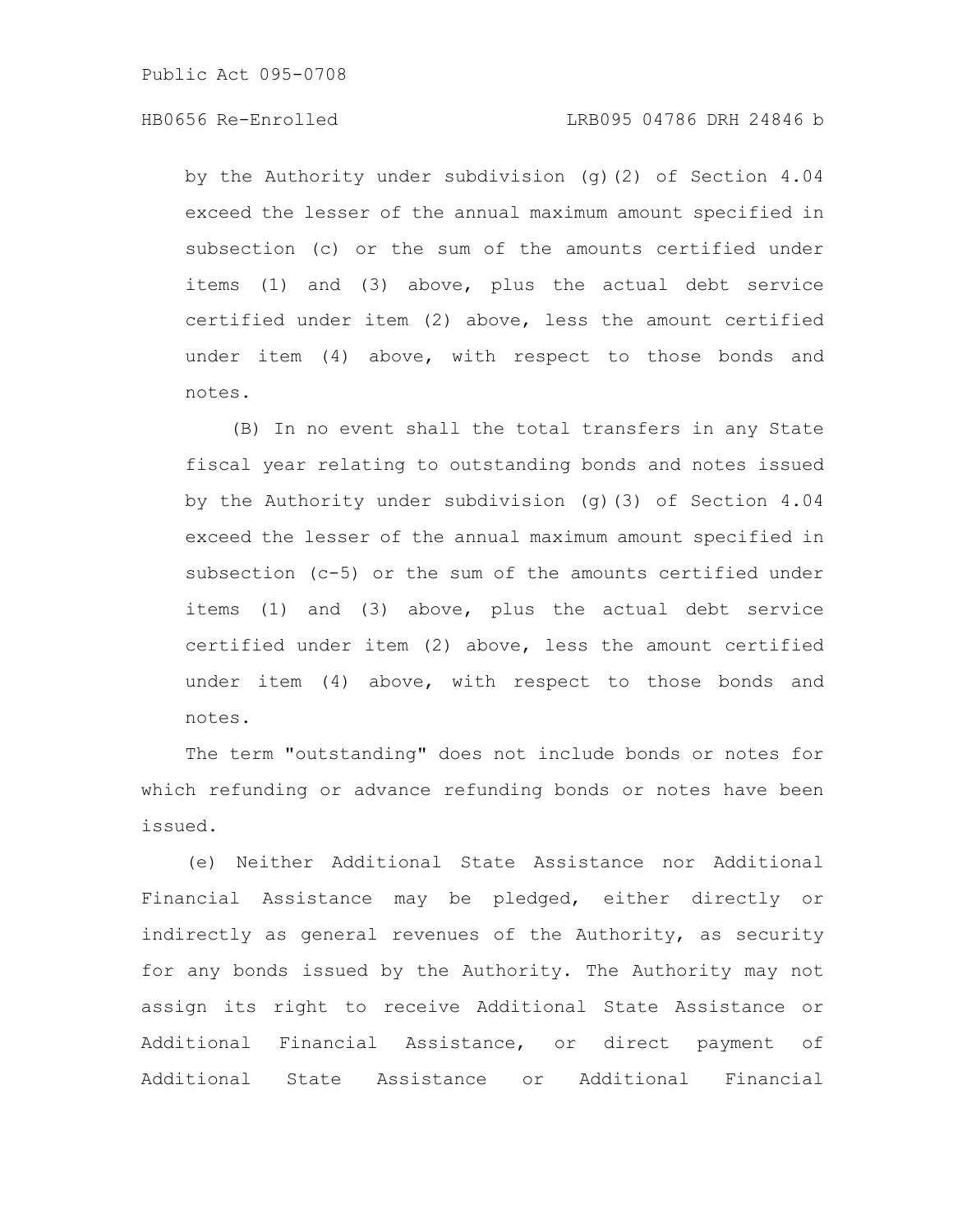Assistance, to a trustee or any other entity for the payment of debt service on its bonds.

(f) The certification required under subsection (d) with respect to outstanding bonds and notes of the Authority shall be filed as early as practicable before the beginning of the State fiscal year to which it relates. The certification shall be revised as may be necessary to accurately state the debt service requirements of the Authority.

(g) Within 6 months of the end of  $the$  3 month period ending December 31, 1983, and each fiscal year thereafter, the Authority shall determine:

(i) whether the aggregate of all system generated revenues for public transportation in the metropolitan region which is provided by, or under grant or purchase of service contracts with, the Service Boards equals 50% of the aggregate of all costs of providing such public transportation. "System generated revenues" include all the proceeds of fares and charges for services provided, contributions received in connection with public transportation from units of local government other than the Authority, except for contributions received by the Chicago Transit Authority from a real estate transfer tax imposed under subsection (i) of Section 8-3-19 of the Illinois Municipal Code, and from the State pursuant to subsection (i) of Section 2705-305 of the Department of Transportation Law (20 ILCS 2705/2705-305), and all other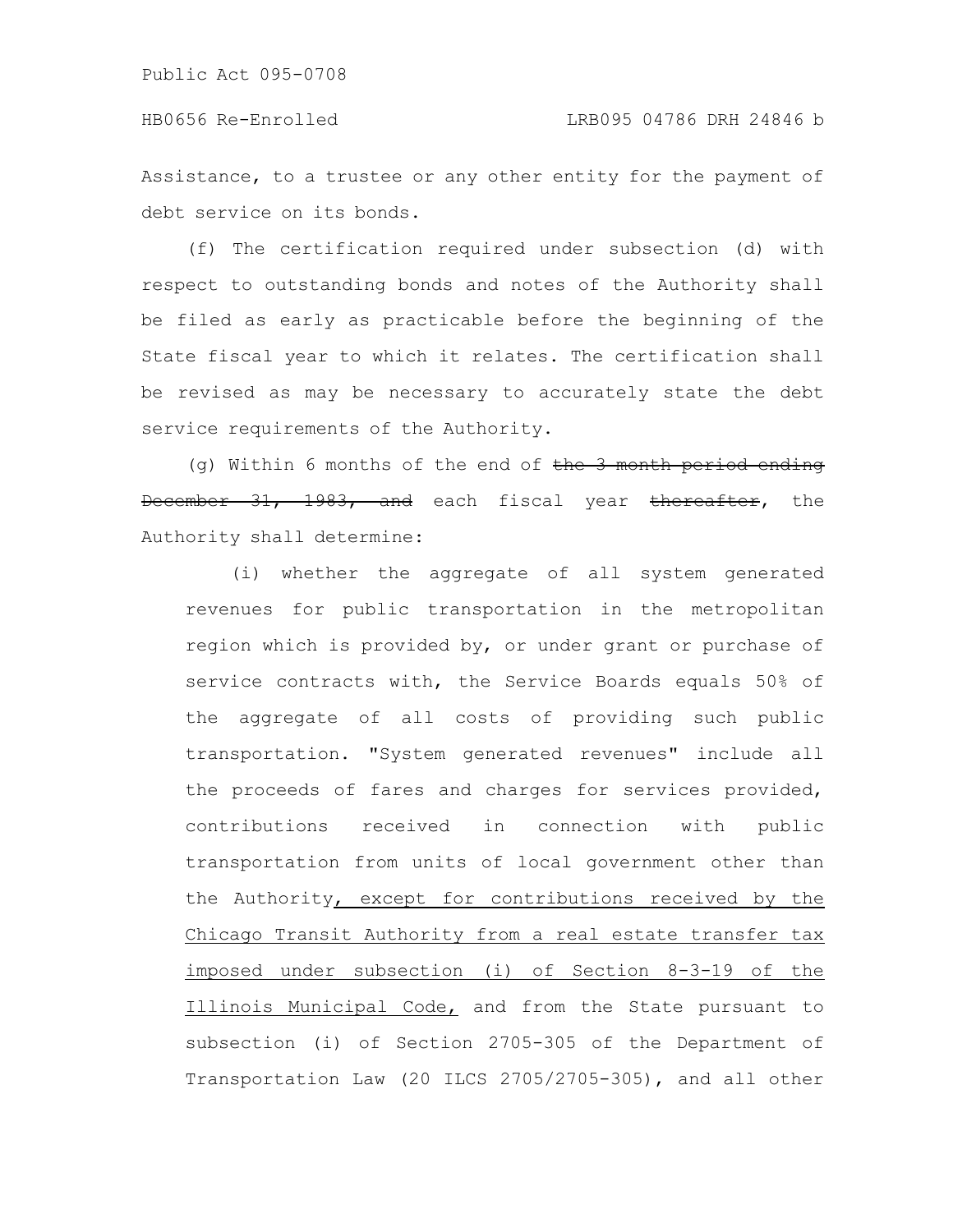### HB0656 Re-Enrolled LRB095 04786 DRH 24846 b

revenues properly included consistent with generally accepted accounting principles but may not include: the proceeds from any borrowing, and, beginning with the 2007 fiscal year, all revenues and receipts, including but not limited to fares and grants received from the federal, State or any unit of local government or other entity, derived from providing ADA paratransit service pursuant to Section 2.30 of the Regional Transportation Authority Act. "Costs" include all items properly included as operating costs consistent with generally accepted accounting principles, including administrative costs, but do not include: depreciation; payment of principal and interest on bonds, notes or other evidences of obligations for borrowed money of the Authority; payments with respect to public transportation facilities made pursuant to subsection (b) of Section 2.20; any payments with respect to rate protection contracts, credit enhancements or liquidity agreements made under Section 4.14; any other cost as to which it is reasonably expected that a cash expenditure will not be made; costs up to \$5,000,000 annually for passenger security including grants, contracts, personnel, equipment and administrative expenses, except in the case of the Chicago Transit Authority, in which case the term does not include costs spent annually by that entity for protection against crime as required by Section 27a of the Metropolitan Transit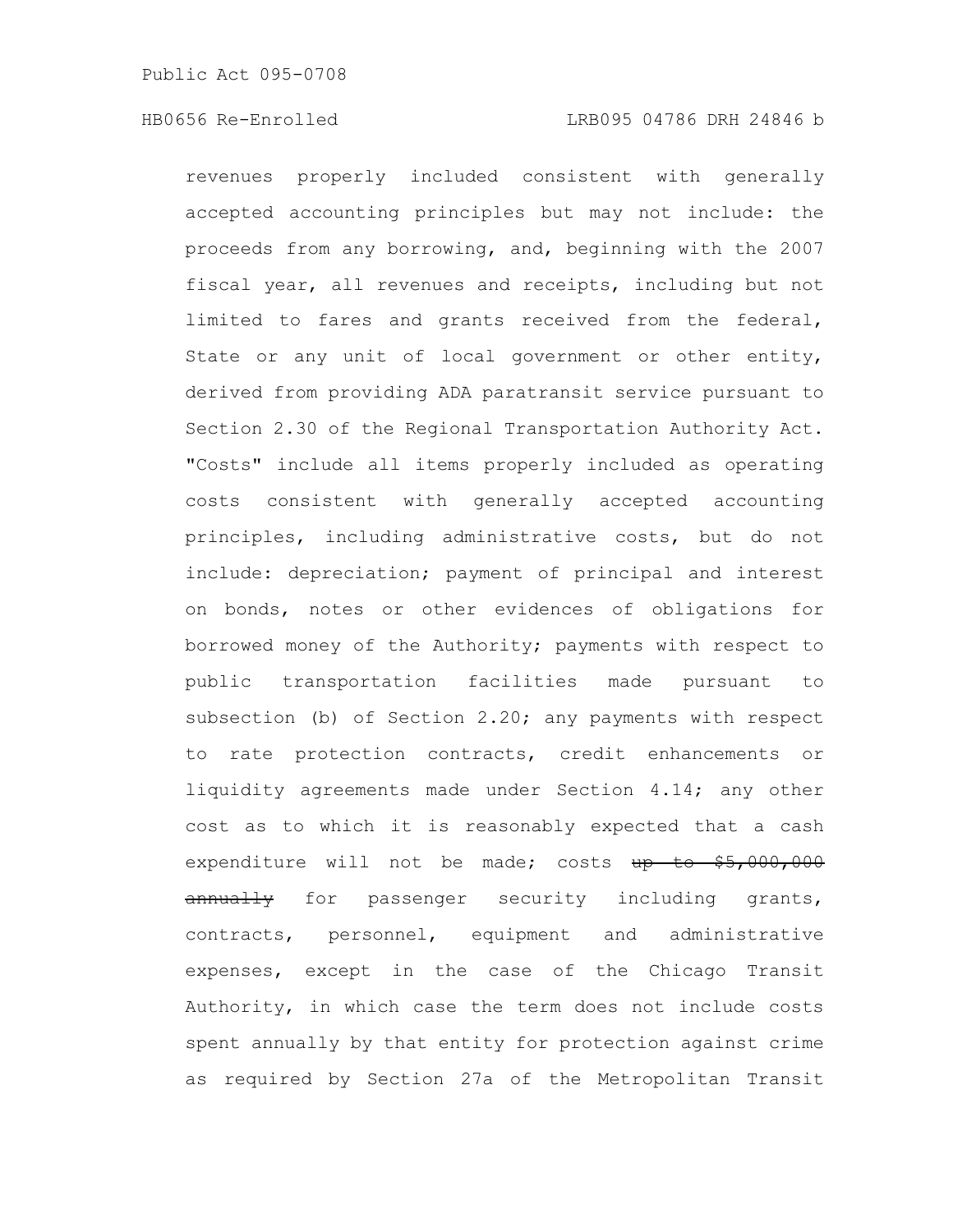Authority Act; the costs of Debt Service paid by the Chicago Transit Authority, as defined in Section 12c of the Metropolitan Transit Authority Act, or bonds or notes issued pursuant to that Section; the payment by the Commuter Rail Division of debt service on bonds issued pursuant to Section 3B.09; expenses incurred by the Suburban Bus Division for the cost of new public transportation services funded from grants pursuant to Section 2.01e of this amendatory Act of the 95th General Assembly for a period of 2 years from the date of initiation of each such service; costs as exempted by the Board for projects pursuant to Section 2.09 of this Act; or, beginning with the 2007 fiscal year, expenses related to providing ADA paratransit service pursuant to Section 2.30 of the Regional Transportation Authority Act; or in fiscal years 2008 through 2012 inclusive, costs in the amount of \$200,000,000 in fiscal year 2008, reducing by \$40,000,000 in each fiscal year thereafter until this exemption is eliminated. If said system generated revenues are less than 50% of said costs, the Board shall remit an amount equal to the amount of the deficit to the State. The Treasurer shall deposit any such payment in the General Revenue Fund; and

(ii) whether, beginning with the 2007 fiscal year, the aggregate of all fares charged and received for ADA paratransit services equals the system generated ADA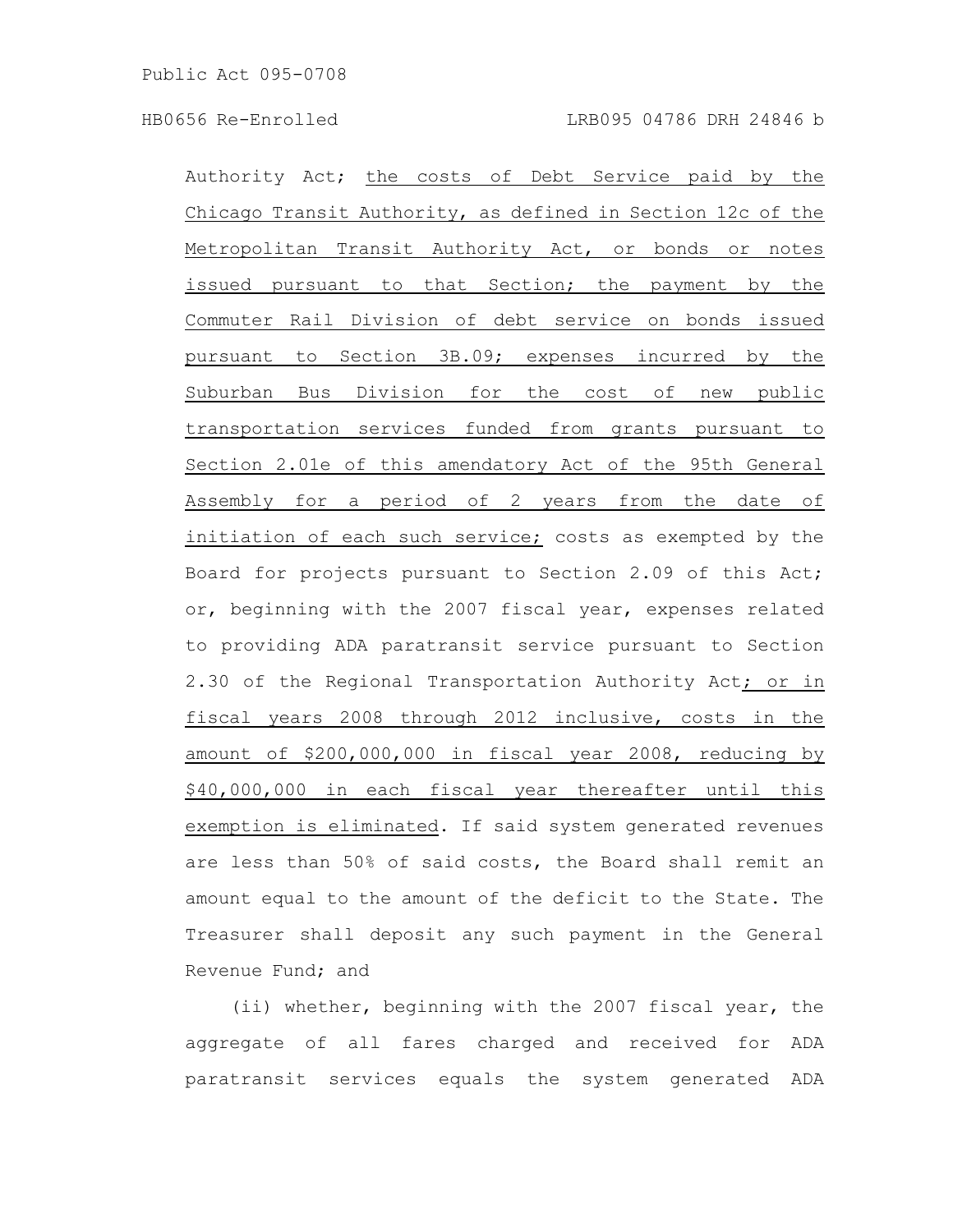paratransit services revenue recovery ratio percentage of the aggregate of all costs of providing such ADA paratransit services.

(h) If the Authority makes any payment to the State under paragraph (g), the Authority shall reduce the amount provided to a Service Board from funds transferred under paragraph (a) in proportion to the amount by which that Service Board failed to meet its required system generated revenues recovery ratio. A Service Board which is affected by a reduction in funds under this paragraph shall submit to the Authority concurrently with its next due quarterly report a revised budget incorporating the reduction in funds. The revised budget must meet the criteria specified in clauses (i) through (vi) of Section 4.11(b)(2). The Board shall review and act on the revised budget as provided in Section 4.11(b)(3).

(Source: P.A. 94-370, eff. 7-29-05.)

(70 ILCS 3615/4.11) (from Ch. 111 2/3, par. 704.11)

Sec. 4.11. Budget Review Powers.

(a) The provisions of this Section shall only be app to financial periods beginning after December 31, 1983. The Transition Board shall adopt a timetable governing the <u>eertification of estimates and any submissions required</u> this Section for fiscal year 1984 which shall control over the provisions of this Act. Based upon estimates which shall be given to the Authority by the Director of the Governor's Office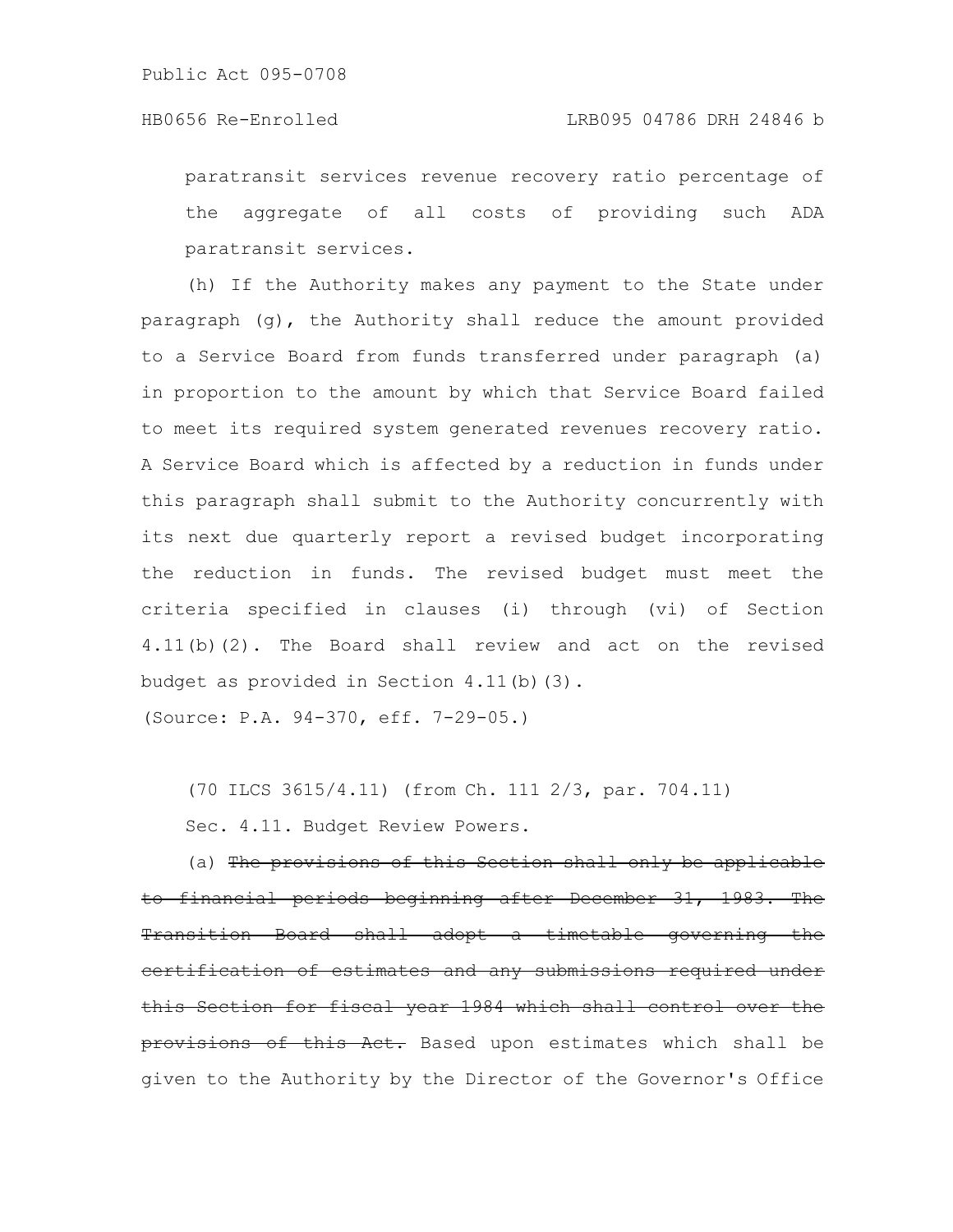of Management and Budget (formerly Bureau of the Budget) of the receipts to be received by the Authority from the taxes imposed by the Authority and the authorized estimates of amounts to be available from State and other sources to the Service Boards, and the times at which such receipts and amounts will be available, the Board shall, not later than the next preceding September 15th prior to the beginning of the Authority's next fiscal year, advise each Service Board of the amounts estimated by the Board to be available for such Service Board during such fiscal year and the two following fiscal years and the times at which such amounts will be available. The Board shall, at the same time, also advise each Service Board of its required system generated revenues recovery ratio for the next fiscal year which shall be the percentage of the aggregate costs of providing public transportation by or under jurisdiction of that Service Board which must be recovered from system generated revenues. The Board shall, at the same time, beginning with the 2007 fiscal year, also advise each Service Board that provides ADA paratransit services of its required system generated ADA paratransit services revenue recovery ratio for the next fiscal year which shall be the percentage of the aggregate costs of providing ADA paratransit services by or under jurisdiction of that Service Board which must be recovered from fares charged for such services, except that such required system generated ADA paratransit services revenue recovery ratio shall not exceed the minimum percentage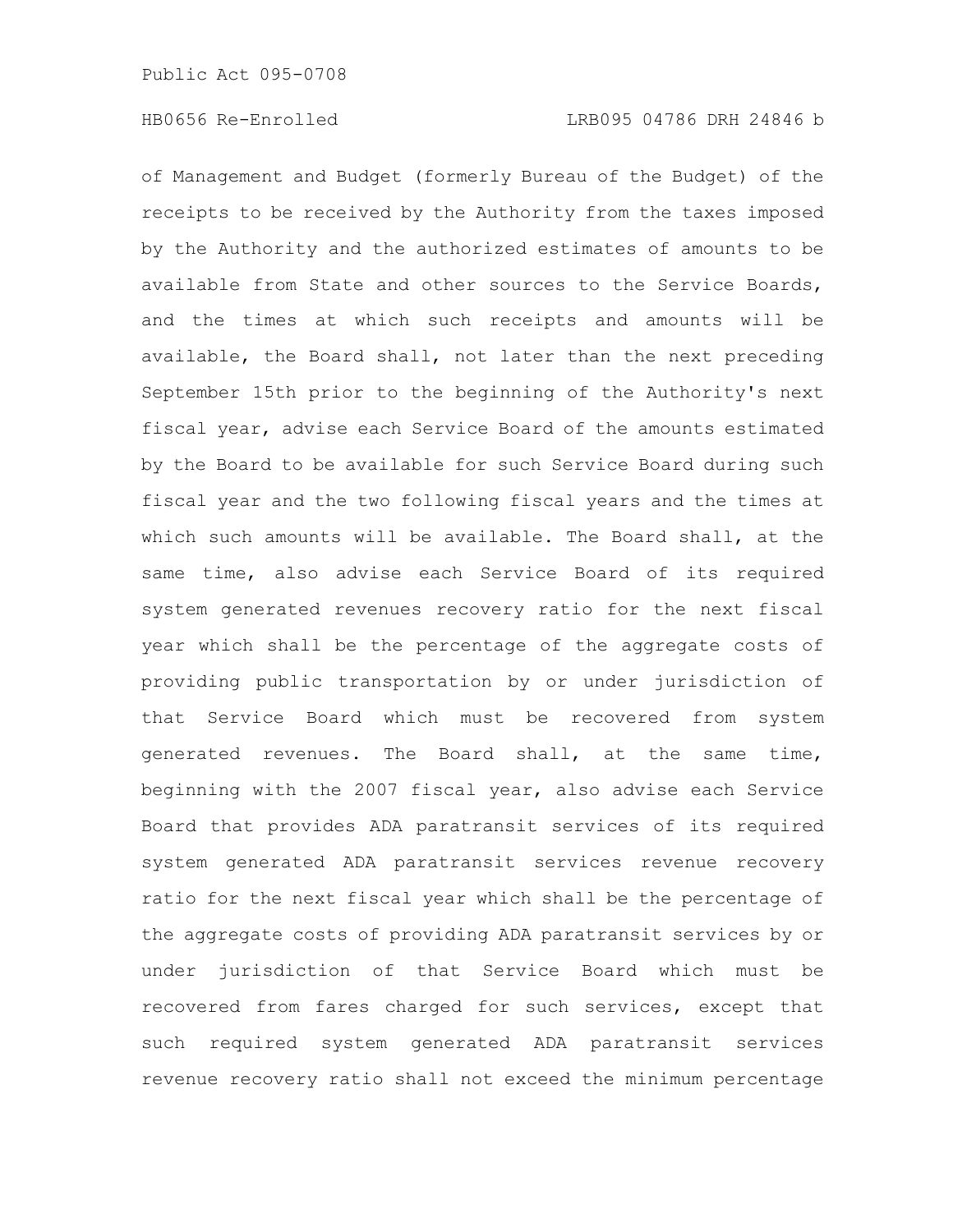established pursuant to Section 4.01(b)(ii) of this Act. In determining a Service Board's system generated revenue recovery ratio, the Board shall consider the historical system generated revenues recovery ratio for the services subject to the jurisdiction of that Service Board. The Board shall not increase a Service Board's system generated revenues recovery ratio for the next fiscal year over such ratio for the current fiscal year disproportionately or prejudicially to increases in such ratios for other Service Boards. The Board may, by ordinance, provide that (i) the cost of research and development projects in the fiscal year beginning January 1, 1986 and ending December 31, 1986 conducted pursuant to Section 2.09 of this Act, and (ii) up to  $$5,000,000$  annually of the costs for passenger security, and (iii) expenditures of amounts granted to a Service Board from the Innovation, Coordination, and Enhancement Fund for operating purposes may be exempted from the farebox recovery ratio or the system generated revenues recovery ratio of the Chicago Transit Authority, the Suburban Bus Board, and the Commuter Rail Board, or any of them. During fiscal years 2008 through 2012, the Board may also allocate the exemption of \$200,000,000 and the reducing amounts of costs provided by this amendatory Act of the 95th General Assembly from the farebox recovery ratio or system generated revenues recovery ratio of each Service Board. For the fiscal year beginning January 1, 1986 and ending December 31, 1986, and for the fiscal year beginning January 1, 1987 and ending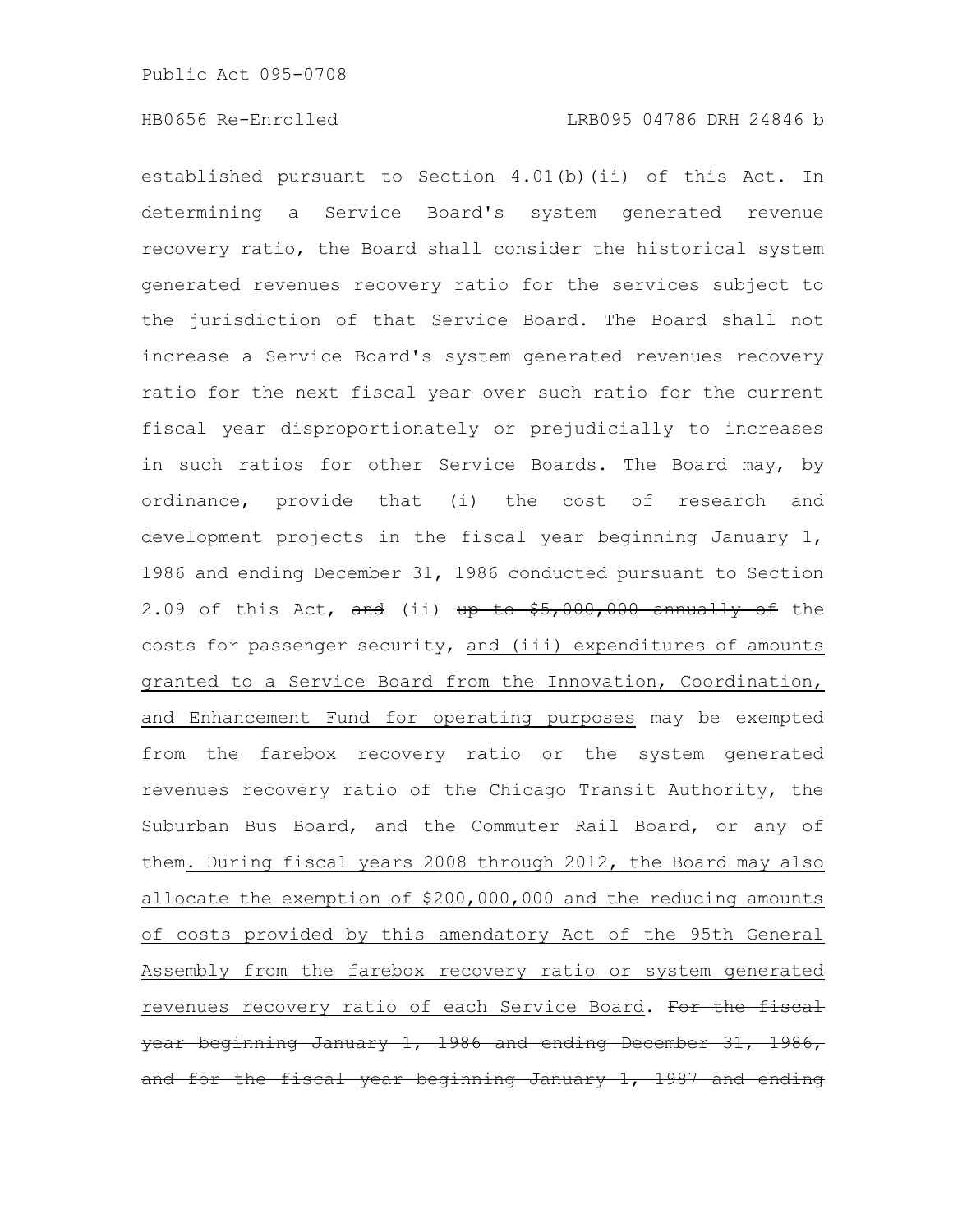December 31, 1987, the Board shall, by ordinance, provide (1) the amount of a grant, pursuant to Section 2705-310 of the Department of Transportation Law (20 ILCS 2705/2705-310), from the Department of Transportation for the cost of the mobility limited provided by the Chicago Transit Authority, and (2) the amount of a grant, pursuant to Section 2705 310 of the Department of Transportation Law (20 ILCS 2705/2705 310), from the Department of Transportation for the cost of services for the mobility limited by the Suburban Bus Board or the Commuter Rail Board, be exempt from the farebox recovery ratio or the system generated revenues recovery ratio.

(b)(1) Not later than the next preceding November 15 prior to the commencement of such fiscal year, each Service Board shall submit to the Authority its proposed budget for such fiscal year and its proposed financial plan for the two following fiscal years. Such budget and financial plan shall (i) be prepared in the format, follow the financial and budgetary practices, and be based on any assumptions and projections required by the Authority and (ii) not project or assume a receipt of revenues from the Authority in amounts greater than those set forth in the estimates provided by the Authority pursuant to subsection (a) of this Section.

(2) The Board shall review the proposed budget and two-year financial plan submitted by each Service Board, and shall adopt a consolidated budget and financial plan. The Board shall approve the budget and two-year financial plan of a Service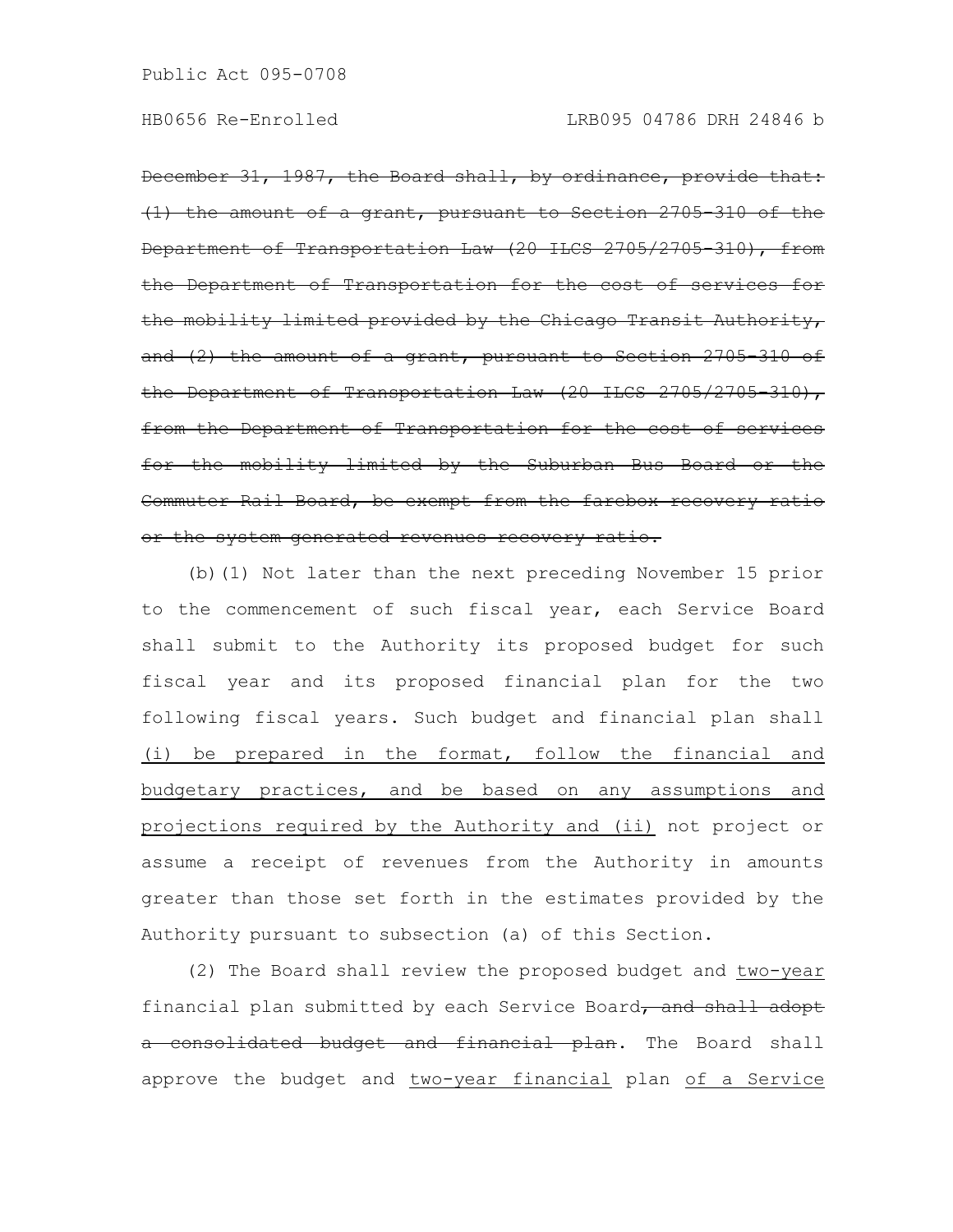Board if:

 $(i)$  the Board has approved the proposed budget for such fiscal year <u>-conditions</u> through (vii) of this paragraph;

(i)  $\overleftrightarrow{++}$  such budget and plan show a balance between (A) anticipated revenues from all sources including operating subsidies and (B) the costs of providing the services specified and of funding any operating deficits or encumbrances incurred in prior periods, including provision for payment when due of principal and interest on outstanding indebtedness;

(ii)  $\overline{(\text{iii})}$  such budget and plan show cash balances including the proceeds of any anticipated cash flow borrowing sufficient to pay with reasonable promptness all costs and expenses as incurred;

(iii)  $\overleftrightarrow{iv}$  such budget and plan provide for a level of fares or charges and operating or administrative costs for the public transportation provided by or subject to the jurisdiction of such Service Board sufficient to allow the Service Board to meet its required system generated revenue recovery ratio and, beginning with the 2007 fiscal year, system generated ADA paratransit services revenue recovery ratio;

(iv)  $\left\langle v\right\rangle$  such budget and plan are based upon and employ assumptions and projections which are reasonable and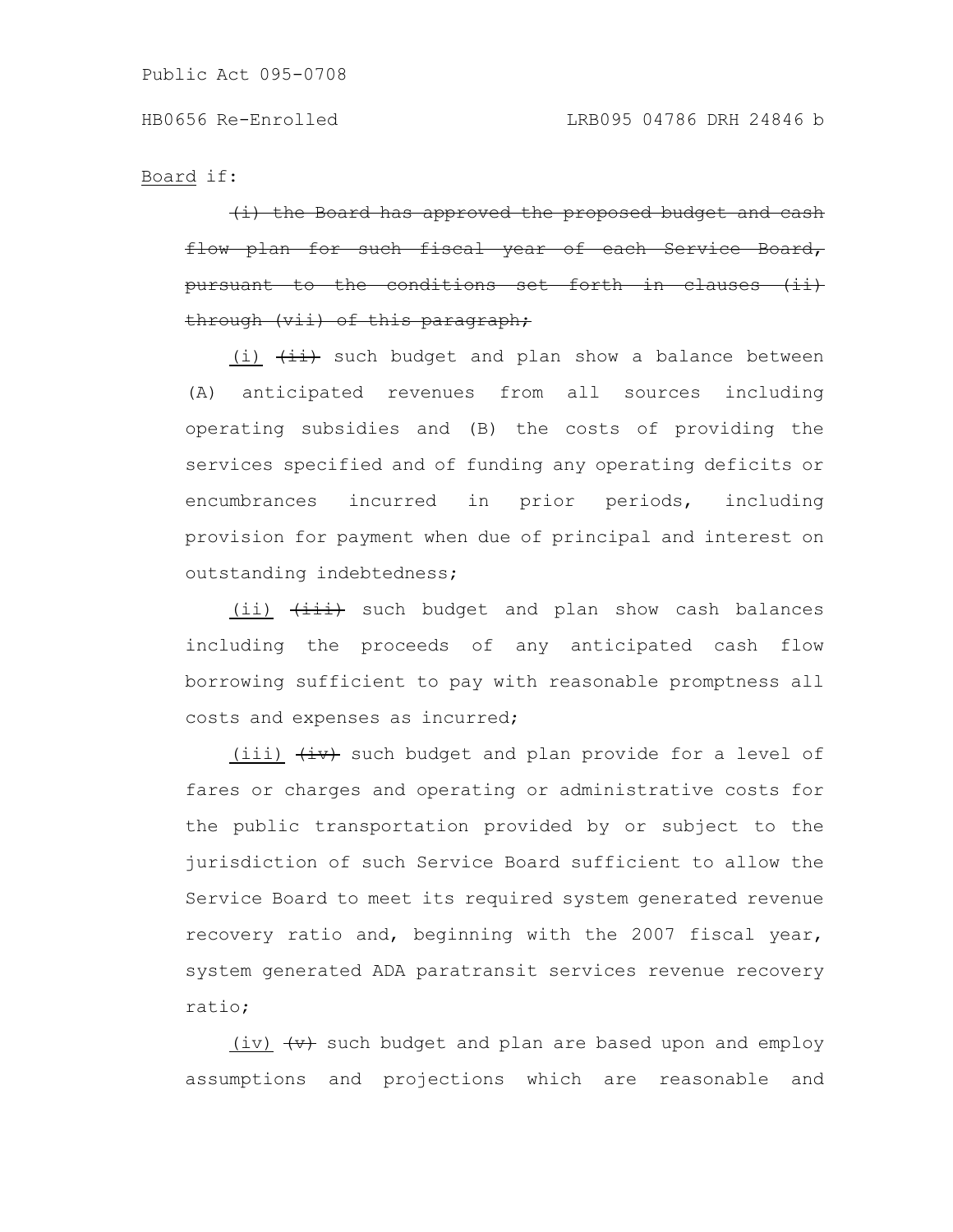prudent;

(v)  $\overleftrightarrow{v}$  such budget and plan have been prepared in accordance with sound financial practices as determined by the Board; and

(vi)  $\overline{+ \overline{v} + \overline{v}}$  such budget and plan meet such other financial, budgetary, or fiscal requirements that the Board may by rule or regulation establish; and  $\div$ 

(vii) such budget and plan are consistent with the goals and objectives adopted by the Authority in the Strategic Plan.

(3) (Blank) In determining whether the budget and financial plan provide a level of fares or charges sufficient to allow a Service Board to meet its required system generated recovery ratio and, beginning with the 2007 fiscal year, system generated ADA paratransit services revenue recovery under clause (iv) in subparagraph  $(2)$ , the Board shall Service Board to carry over cash from farebox revenues subsequent fiscal years.

(4) Unless the Board by an affirmative vote of 12 9 of the then Directors determines that the budget and financial plan of a Service Board meets the criteria specified in clauses (i)  $\overline{(\texttt{iii})}$  through (vii) of subparagraph (2) of this paragraph (b), the Board shall withhold from not release to that Service Board 25% of any funds for the periods covered by such budget and financial plan except for the cash proceeds of taxes imposed by the Authority under Section 4.03 and Section 4.03.1 and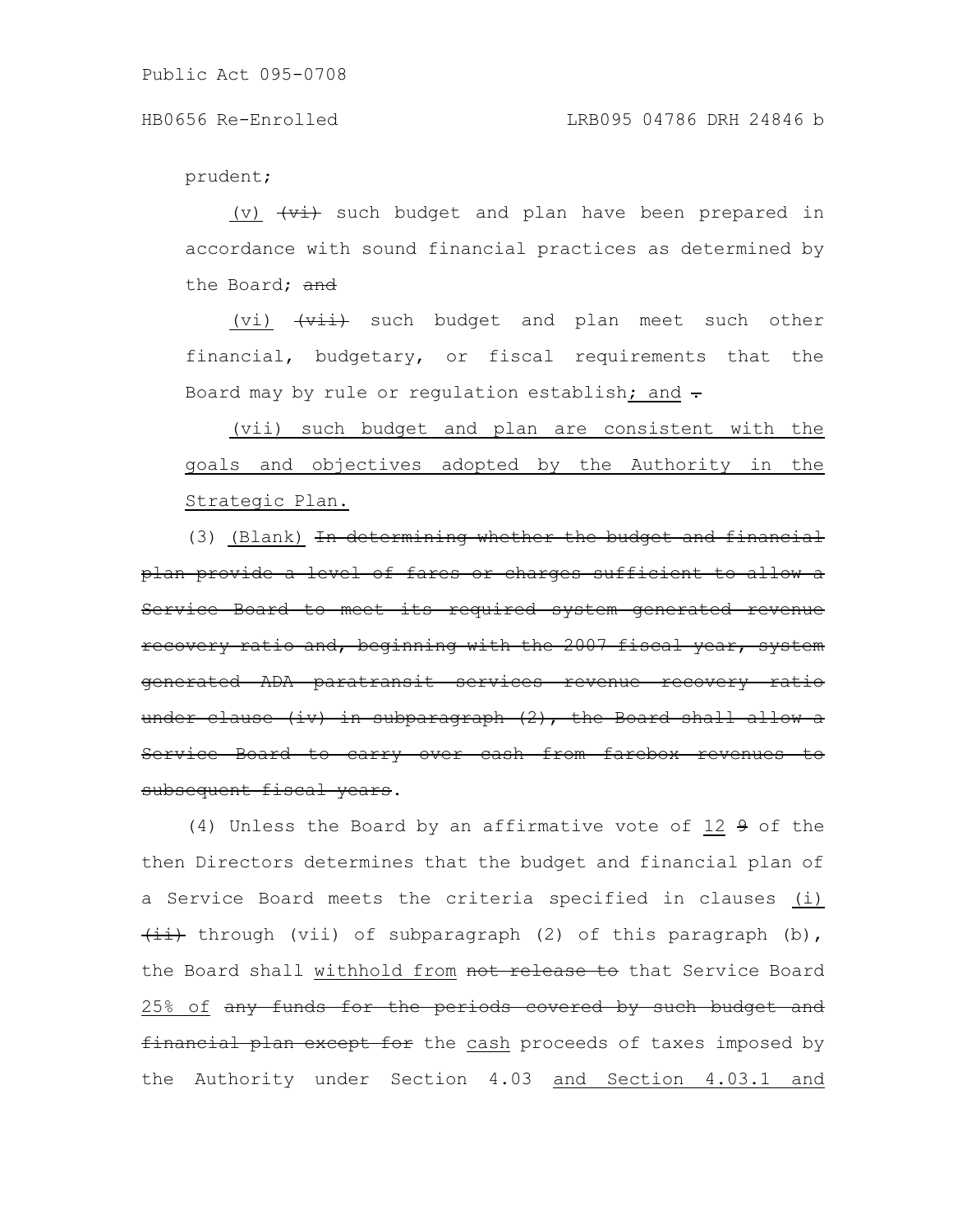received after February 1 and 25% of the amounts transferred to the Authority from the Public Transportation Fund under Section 4.09(a) (but not including Section 4.09(a)(3)(iv)) after February 1 that the Board has estimated to be available to that Service Board under Section 4.11(a). Such funding shall be released to the Service Board only upon approval of a budget and financial plan under this Section or adoption of a budget and financial plan on behalf of the Service Board by the Authority which are allocated to the Service Board under Section 4.01.

(5) If the Board has not found that the budget and financial plan of a Service Board meets the criteria specified in clauses (i) through (vii) of subparagraph (2) of this paragraph (b), the Board, by the affirmative vote of at least 12 of its then Directors, shall shall, five working days after the start of the Service Board's fiscal year adopt a budget and financial plan meeting such criteria for that Service Board.

(c)(1) If the Board shall at any time have received a revised estimate, or revises any estimate the Board has made, pursuant to this Section of the receipts to be collected by the Authority which, in the judgment of the Board, requires a change in the estimates on which the budget of any Service Board is based, the Board shall advise the affected Service Board of such revised estimates, and such Service Board shall within 30 days after receipt of such advice submit a revised budget incorporating such revised estimates. If the revised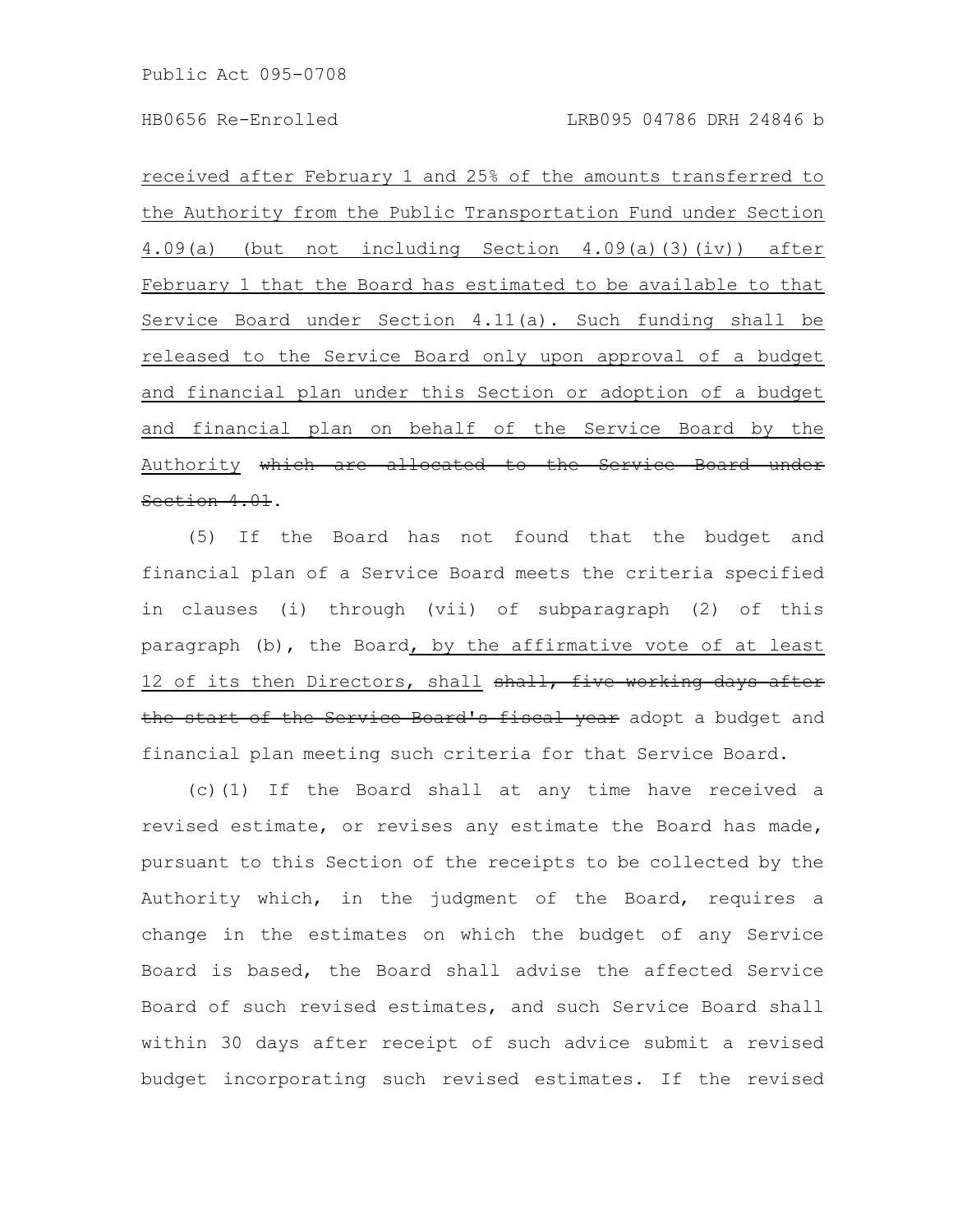# HB0656 Re-Enrolled LRB095 04786 DRH 24846 b

estimates require, in the judgment of the Board, that the system generated revenues recovery ratio of one or more Service Boards be revised in order to allow the Authority to meet its required ratio, the Board shall advise any such Service Board of its revised ratio and such Service Board shall within 30 days after receipt of such advice submit a revised budget incorporating such revised estimates or ratio.

(2) Each Service Board shall, within such period after the end of each fiscal quarter as shall be specified by the Board, report to the Authority its financial condition and results of operations and the financial condition and results of operations of the public transportation services subject to its jurisdiction, as at the end of and for such quarter. If in the judgment of the Board such condition and results are not substantially in accordance with such Service Board's budget for such period, the Board shall so advise such Service Board and such Service Board shall within the period specified by the Board submit a revised budget incorporating such results.

(3) If the Board shall determine that a revised budget submitted by a Service Board pursuant to subparagraph (1) or (2) of this paragraph (c) does not meet the criteria specified in clauses (i)  $\overline{4i}$  through (vii) of subparagraph (2) of paragraph (b) of this Section, the Board shall withhold from not release any monies to that Service Board 25% of except the cash proceeds of taxes imposed by the Authority under Section 4.03 or 4.03.1 and received by the Authority after February 1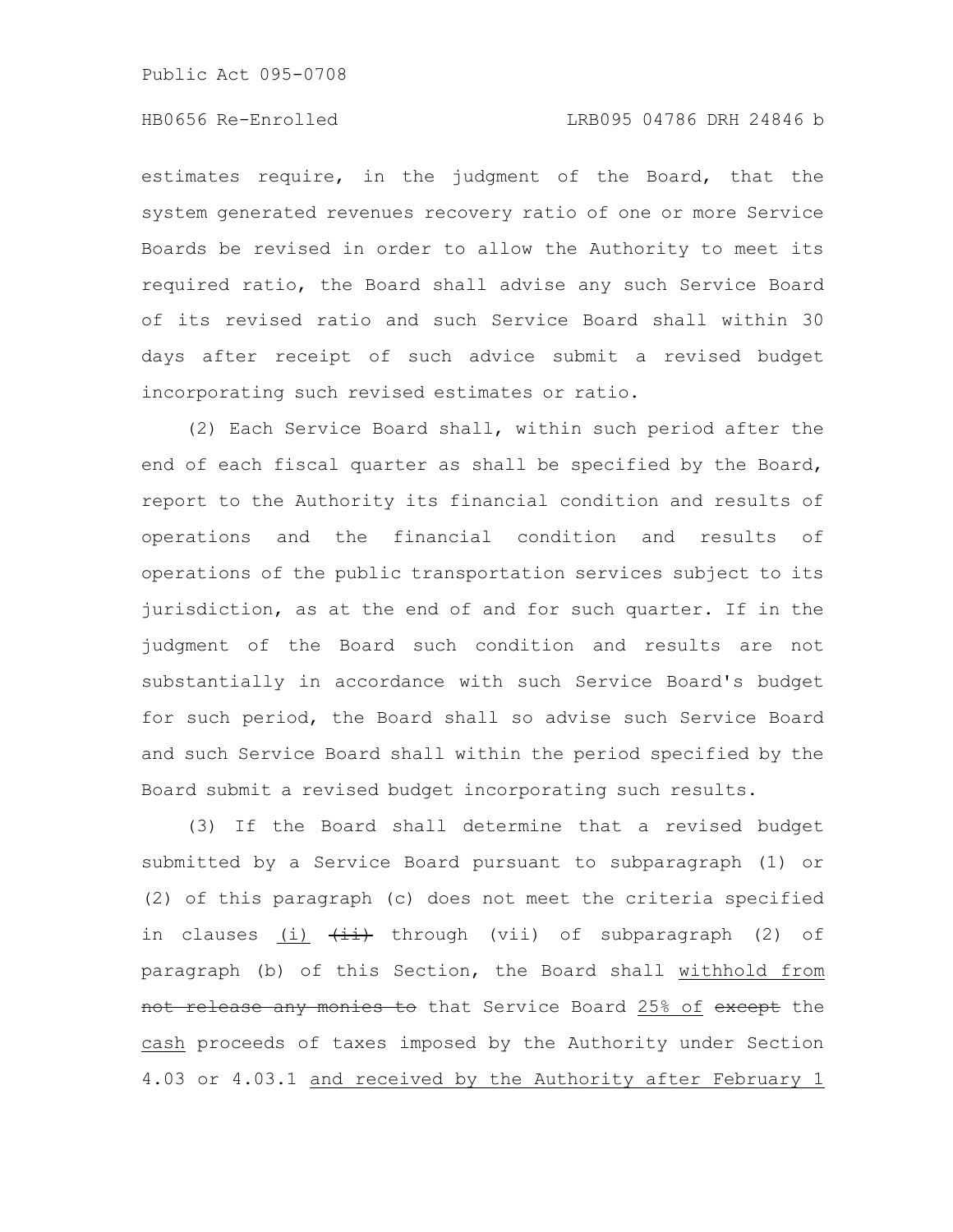and 25% of the amounts transferred to the Authority from the Public Transportation Fund under Section 4.09(a) (but not including Section 4.09(a)(3)(iv)) after February 1 that the Board has estimated to be available which are allocated to that the Service Board under Section  $4.11(a)$   $4.01$ . If the Service Board submits a revised financial plan and budget which plan and budget shows that the criteria will be met within a four quarter period, the Board shall continue to release any such withheld funds to the Service Board. The Board by the affirmative vote of at least  $12$   $\frac{a}{b}$  9 vote of its then Directors may require a Service Board to submit a revised financial plan and budget which shows that the criteria will be met in a time period less than four quarters.

(d) All budgets and financial plans, financial statements, audits and other information presented to the Authority pursuant to this Section or which may be required by the Board to permit it to monitor compliance with the provisions of this Section shall be prepared and presented in such manner and frequency and in such detail as shall have been prescribed by the Board, shall be prepared on both an accrual and cash flow basis as specified by the Board, shall present such information as the Authority shall prescribe that fairly presents the condition of any pension plan or trust for health care benefits with respect to retirees established by the Service Board and describes the plans of the Service Board to meet the requirements of Sections 4.02a and 4.02b, and shall identify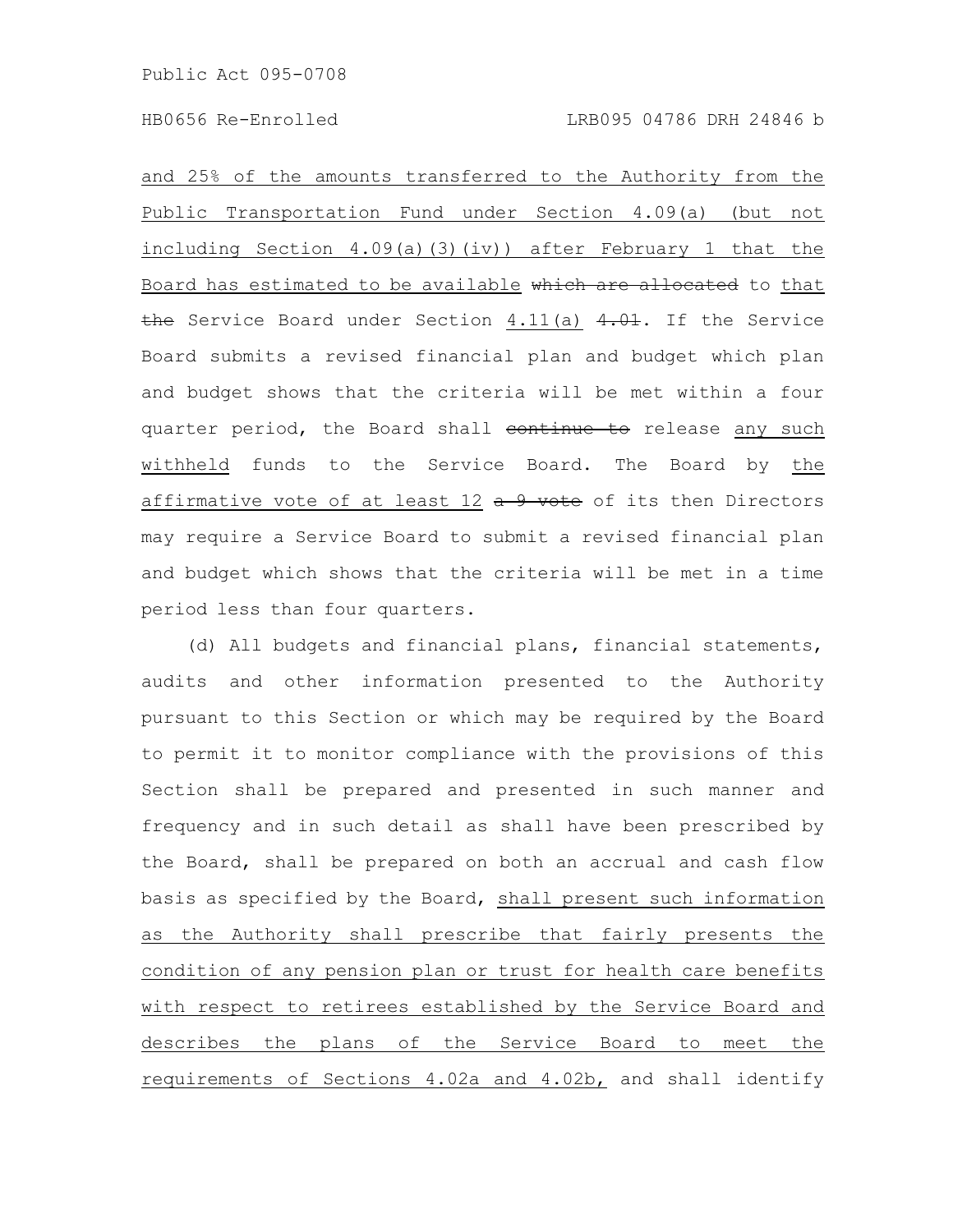and describe the assumptions and projections employed in the preparation thereof to the extent required by the Board. If the Executive Director certifies that a Service Board has not presented its budget and two-year financial plan in conformity with the rules adopted by the Authority under the provisions of Section 4.01(f) and this subsection (d), and such certification is accepted by the affirmative vote of at least 12 of the then Directors of the Authority, the Authority shall not distribute to that Service Board any funds for operating purposes in excess of the amounts distributed for such purposes to the Service Board in the previous fiscal year. Except when the Board adopts a budget and a financial plan for a Service Board under paragraph  $(b)$  (5), a Service Board shall provide for such levels of transportation services and fares or charges therefor as it deems appropriate and necessary in the preparation of a budget and financial plan meeting the criteria set forth in clauses (i)  $\overleftrightarrow{t}$  through (vii) of subparagraph (2) of paragraph (b) of this Section. The Authority Board shall have access to and the right to examine and copy all books, documents, papers, records, or other source data of a Service Board relevant to any information submitted pursuant to this Section.

(e) Whenever this Section requires the Board to make determinations with respect to estimates, budgets or financial plans, or rules or regulations with respect thereto such determinations shall be made upon the affirmative vote of at least 12 9 of the then Directors and shall be incorporated in a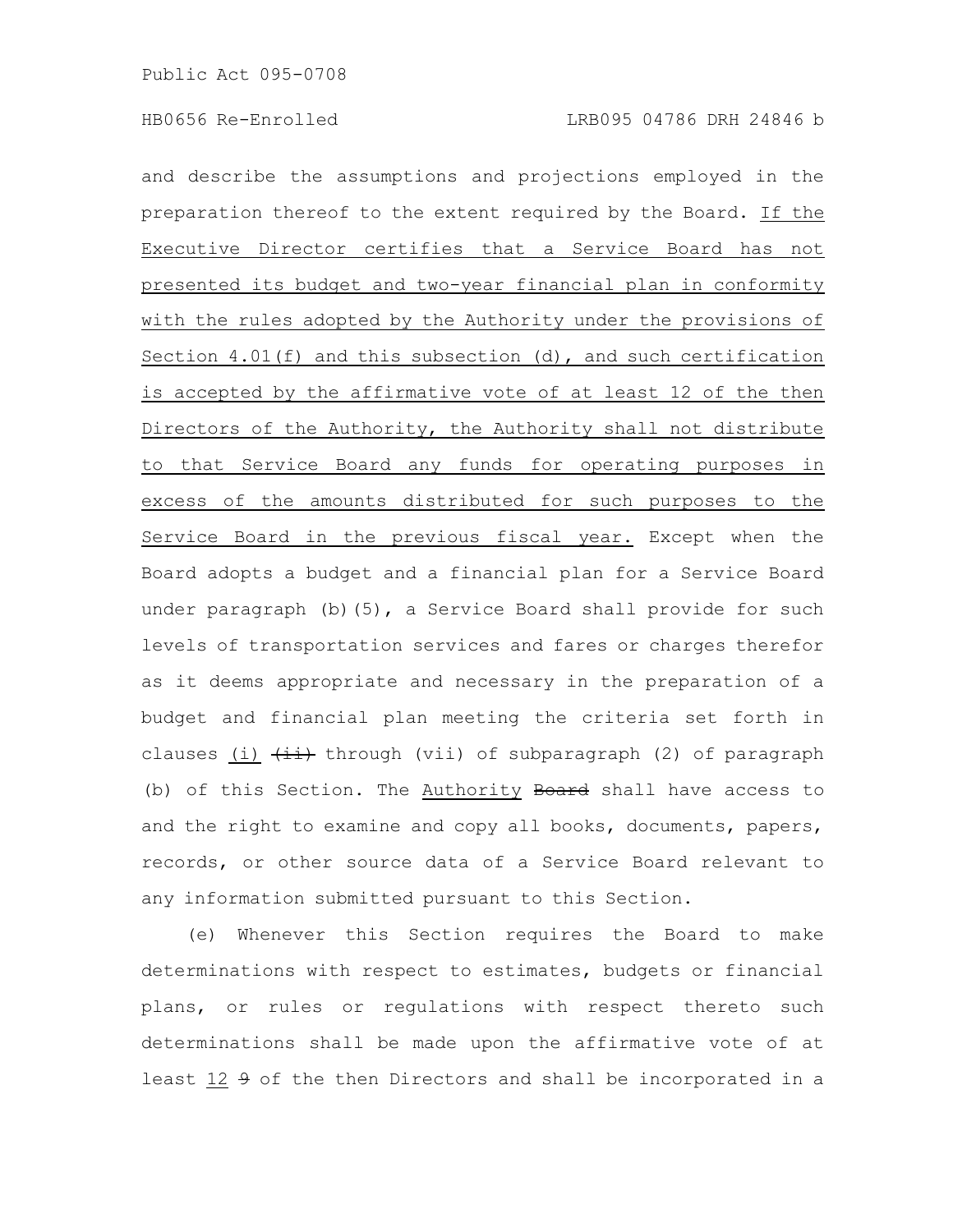# HB0656 Re-Enrolled LRB095 04786 DRH 24846 b

written report of the Board and such report shall be submitted within 10 days after such determinations are made to the Governor, the Mayor of Chicago (if such determinations relate to the Chicago Transit Authority), and the Auditor General of Illinois.

(Source: P.A. 94-370, eff. 7-29-05.)

(70 ILCS 3615/4.13) (from Ch. 111 2/3, par. 704.13)

Sec. 4.13. Annual Capital Improvement Plan.

(a) With respect to each calendar year, the Authority shall prepare as part of its Five Year Program an Annual Capital Improvement Plan (the "Plan") which shall describe its intended development and implementation of the Strategic Capital Improvement Program. The Plan shall include the following information:

(i) a list of projects for which approval is sought from the Governor, with a description of each project stating at a minimum the project cost, its category, its location and the entity responsible for its implementation;

(ii) a certification by the Authority that the Authority and the Service Boards have applied for all grants, loans and other moneys made available by the federal government or the State of Illinois during the preceding federal and State fiscal years for financing its capital development activities;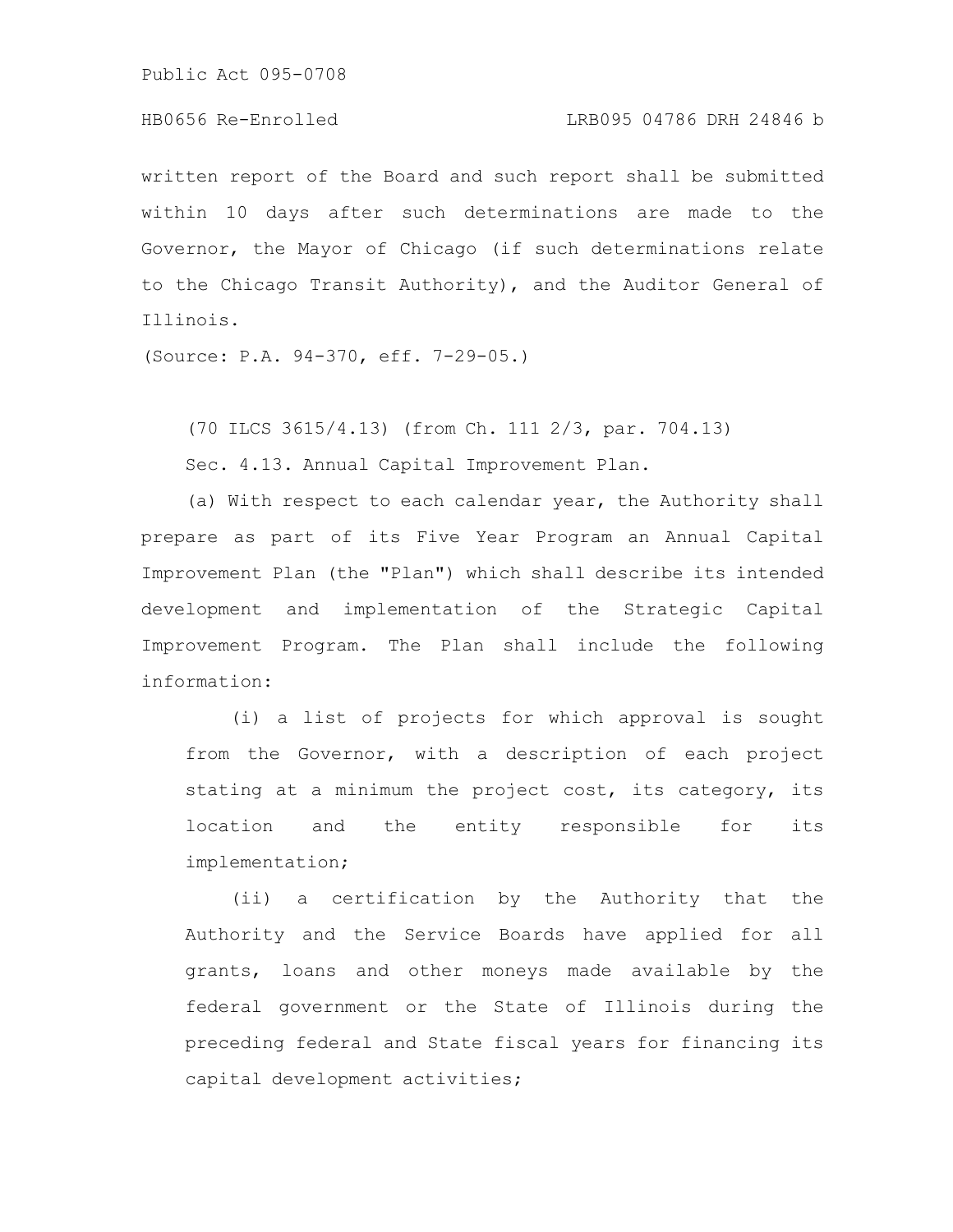(iii) a certification that, as of September 30 of the preceding calendar year or any later date, the balance of all federal capital grant funds and all other funds to be used as matching funds therefor which were committed to or possessed by the Authority or a Service Board but which had not been obligated was less than \$350,000,000, or a greater amount as authorized in writing by the Governor (for purposes of this subsection (a), "obligated" means committed to be paid by the Authority or a Service Board under a contract with a nongovernmental entity in connection with the performance of a project or committed under a force account plan approved by the federal government);

(iv) a certification that the Authority has adopted a balanced budget with respect to such calendar year under Section 4.01 of this Act;

(v) a schedule of all bonds or notes previously issued for Strategic Capital Improvement Projects and all debt service payments to be made with respect to all such bonds and the estimated additional debt service payments through June 30 of the following calendar year expected to result from bonds to be sold prior thereto;

(vi) a long-range summary of the Strategic Capital Improvement Program describing the projects to be funded through the Program with respect to project cost, category, location, and implementing entity, and presenting a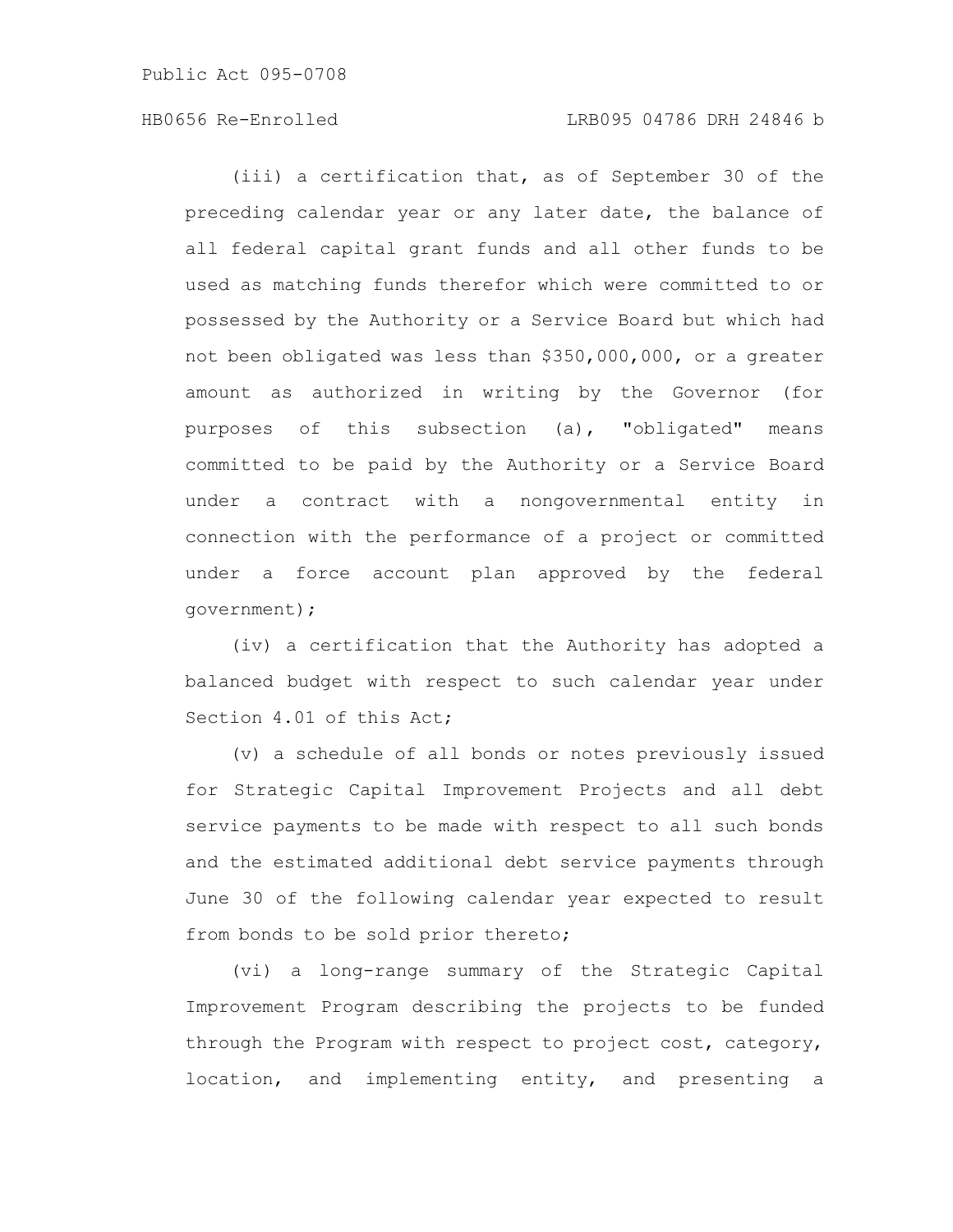financial plan including an estimated time schedule for obligating funds for the performance of approved projects, issuing bonds, expending bond proceeds and paying debt service throughout the duration of the Program; and

(vii) the source of funding for each project in the Plan. For any project for which full funding has not yet been secured and which is not subject to a federal full funding contract, the Authority must identify alternative, dedicated funding sources available to complete the project. The Governor may waive this requirement on a project by project basis.

(b) The Authority shall submit the Plan with respect to any calendar year to the Governor on or before January 15 of that year, or as soon as possible thereafter; provided, however, that the Plan shall be adopted on the affirmative votes of 12 9 of the then Directors. The Plan may be revised or amended at any time, but any revision in the projects approved shall require the Governor's approval.

(c) The Authority shall seek approval from the Governor only through the Plan or an amendment thereto. The Authority shall not request approval of the Plan from the Governor in any calendar year in which it is unable to make the certifications required under items (ii), (iii) and (iv) of subsection (a). In no event shall the Authority seek approval of the Plan from the Governor for projects in an aggregate amount exceeding the proceeds of bonds or notes for Strategic Capital Improvement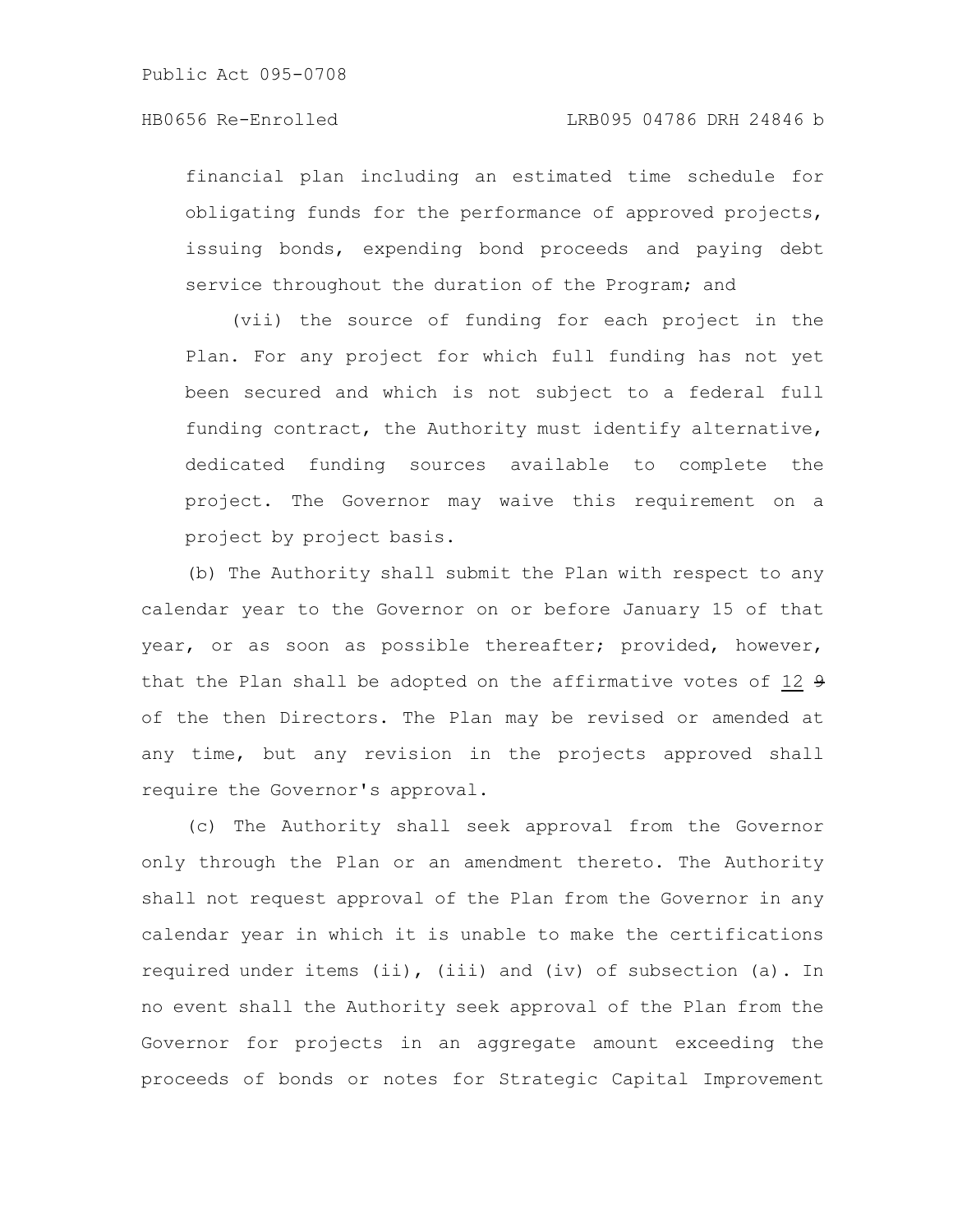Projects issued under Section 4.04 of this Act.

(d) The Governor may approve the Plan for which approval is requested. The Governor's approval is limited to the amount of the project cost stated in the Plan. The Governor shall not approve the Plan in a calendar year if the Authority is unable to make the certifications required under items (ii), (iii) and (iv) of subsection (a). In no event shall the Governor approve the Plan for projects in an aggregate amount exceeding the proceeds of bonds or notes for Strategic Capital Improvement Projects issued under Section 4.04 of this Act.

(e) With respect to capital improvements, only those capital improvements which are in a Plan approved by the Governor shall be financed with the proceeds of bonds or notes issued for Strategic Capital Improvement Projects.

(f) Before the Authority or a Service Board obligates any funds for a project for which the Authority or Service Board intends to use the proceeds of bonds or notes for Strategic Capital Improvement Projects, but which project is not included in an approved Plan, the Authority must notify the Governor of the intended obligation. No project costs incurred prior to approval of the Plan including that project may be paid from the proceeds of bonds or notes for Strategic Capital Improvement Projects issued under Section 4.04 of this Act. (Source: P.A. 94-839, eff. 6-6-06.)

(70 ILCS 3615/4.14) (from Ch. 111 2/3, par. 704.14)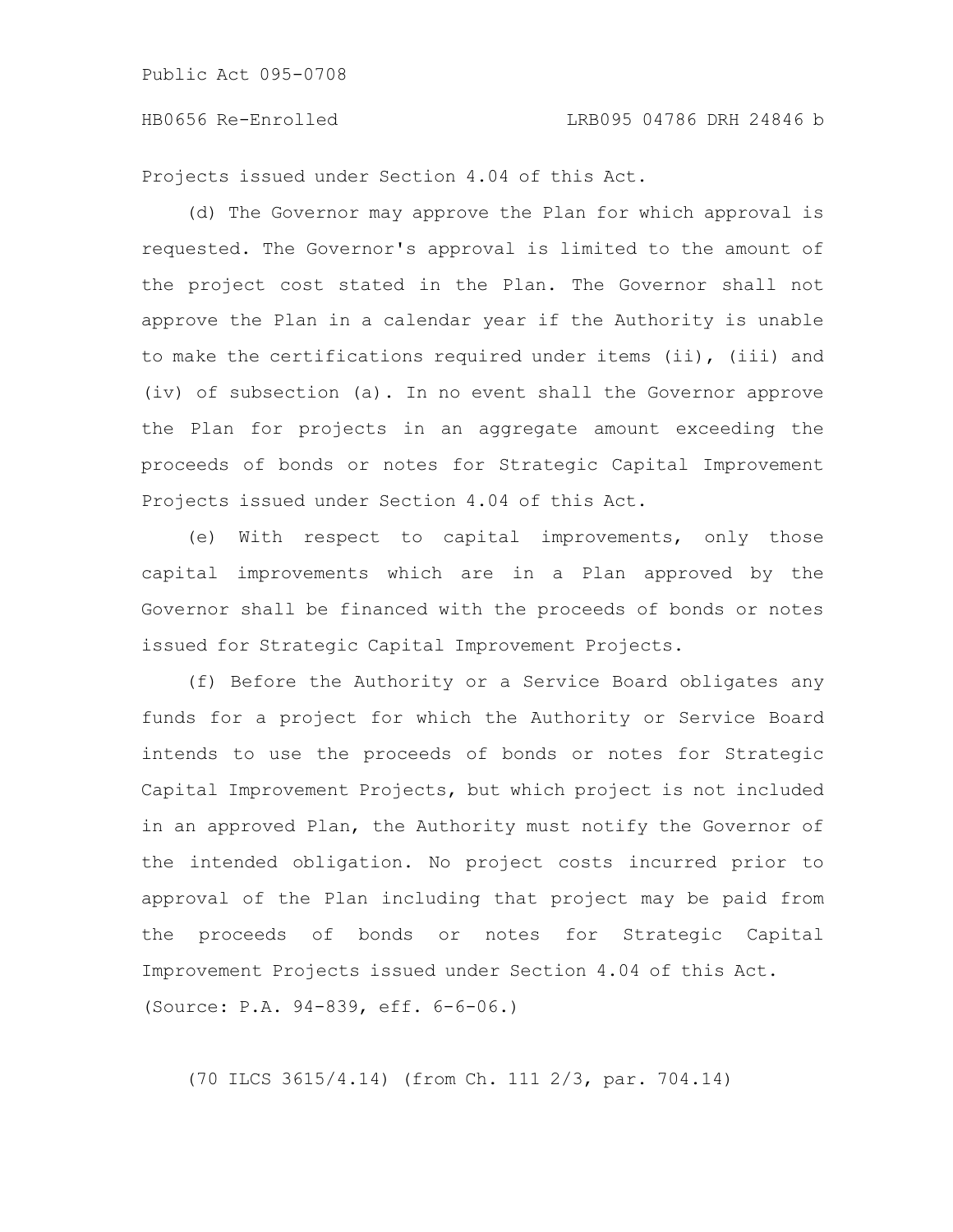Sec. 4.14. Rate Protection Contract. "Rate Protection Contract" means interest rate price exchange agreements; currency exchange agreements; forward payment conversion agreements; contracts providing for payment or receipt of funds based on levels of, or changes in, interest rates, currency exchange rates, stock or other indices; contracts to exchange cash flows or a series of payments; contracts, including without limitation, interest rate caps; interest rate floor; interest rate locks; interest rate collars; rate of return guarantees or assurances, to manage payment, currency, rate, spread or similar exposure; the obligation, right, or option to issue, put, lend, sell, grant a security interest in, buy, borrow or otherwise acquire, a bond, note or other security or interest therein as an investment, as collateral, as a hedge, or otherwise as a source or assurance of payment to or by the Authority or as a reduction of the Authority's or an obligor's risk exposure; repurchase agreements; securities lending agreements; and other agreements or arrangements similar to the foregoing.

Notwithstanding any provision in Section 2.20 (a) (ii) of this Act to the contrary, in connection with or incidental to the issuance by the Authority of its bonds or notes under the provisions of Section 4.04 or the exercise of its powers under subsection (b) of Section 2.20, the Authority, for its own benefit or for the benefit of the holders of its obligations or their trustee, may enter into rate protection contracts. The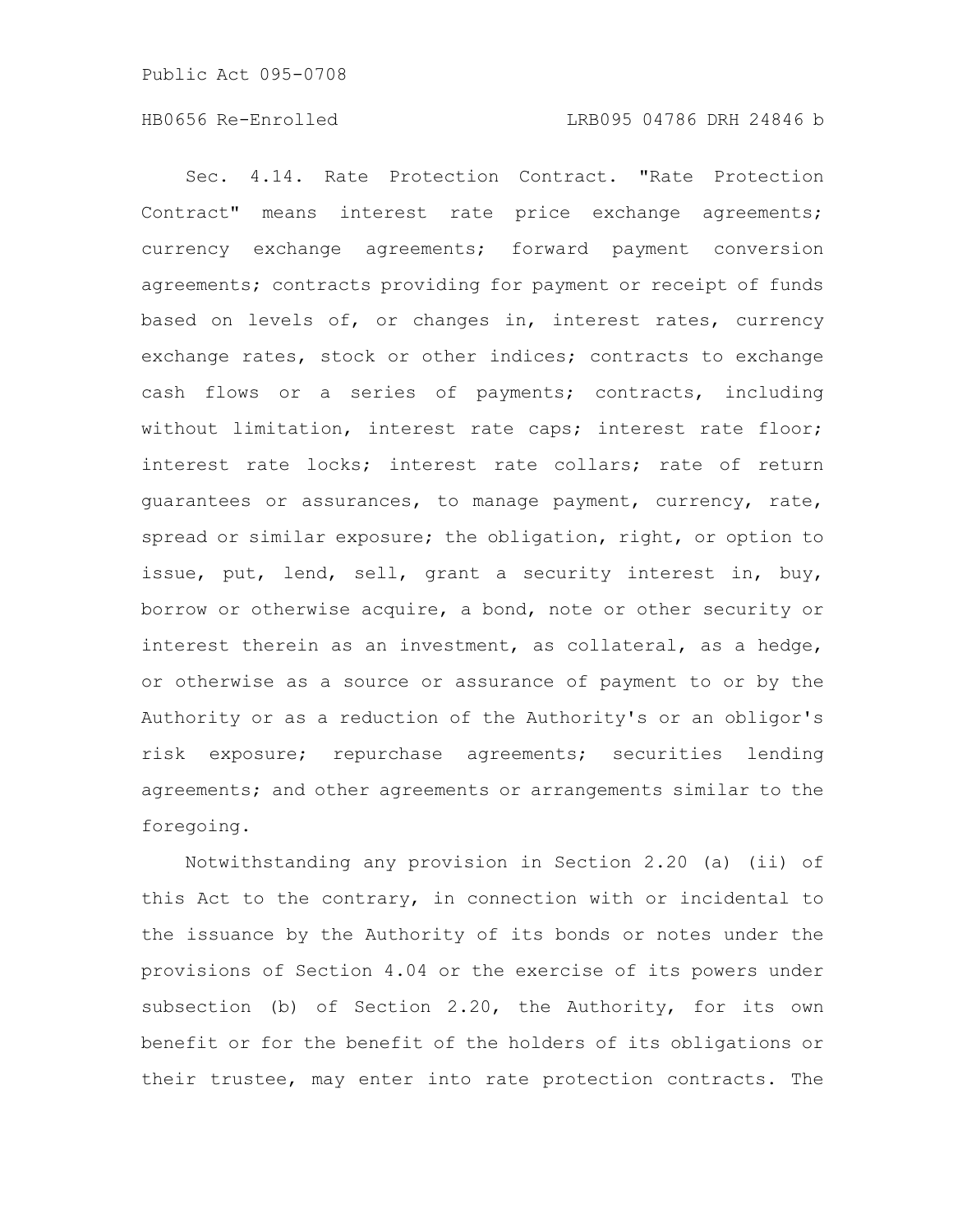Authority may enter into rate protection contracts only pursuant to a determination by a vote of 12 9 of the then Directors that the terms of the contracts and any related agreements reduce the risk of loss to the Authority, or protect, preserve or enhance the value of its assets, or provide compensation to the Authority for losses resulting from changes in interest rates. The Authority's obligations under any rate protection contract or credit enhancement or liquidity agreement shall not be considered bonds or notes for purposes of this Act. For purposes of this Section a rate protection contract is a contract determined by the Authority as necessary or appropriate to permit it to manage payment, currency or interest rate risks or levels.

(Source: P.A. 87-764.)

(70 ILCS 3615/5.01) (from Ch. 111 2/3, par. 705.01)

Sec. 5.01. Hearings and Citizen Participation.

(a) The Authority shall provide for and encourage participation by the public in the development and review of public transportation policy, and in the process by which major decisions significantly affecting the provision of public transportation are made. The Authority shall coordinate such public participation processes with the Chicago Metropolitan Agency for Planning to the extent practicable.

(b) The Authority shall hold such public hearings as may be required by this Act or as the Authority may deem appropriate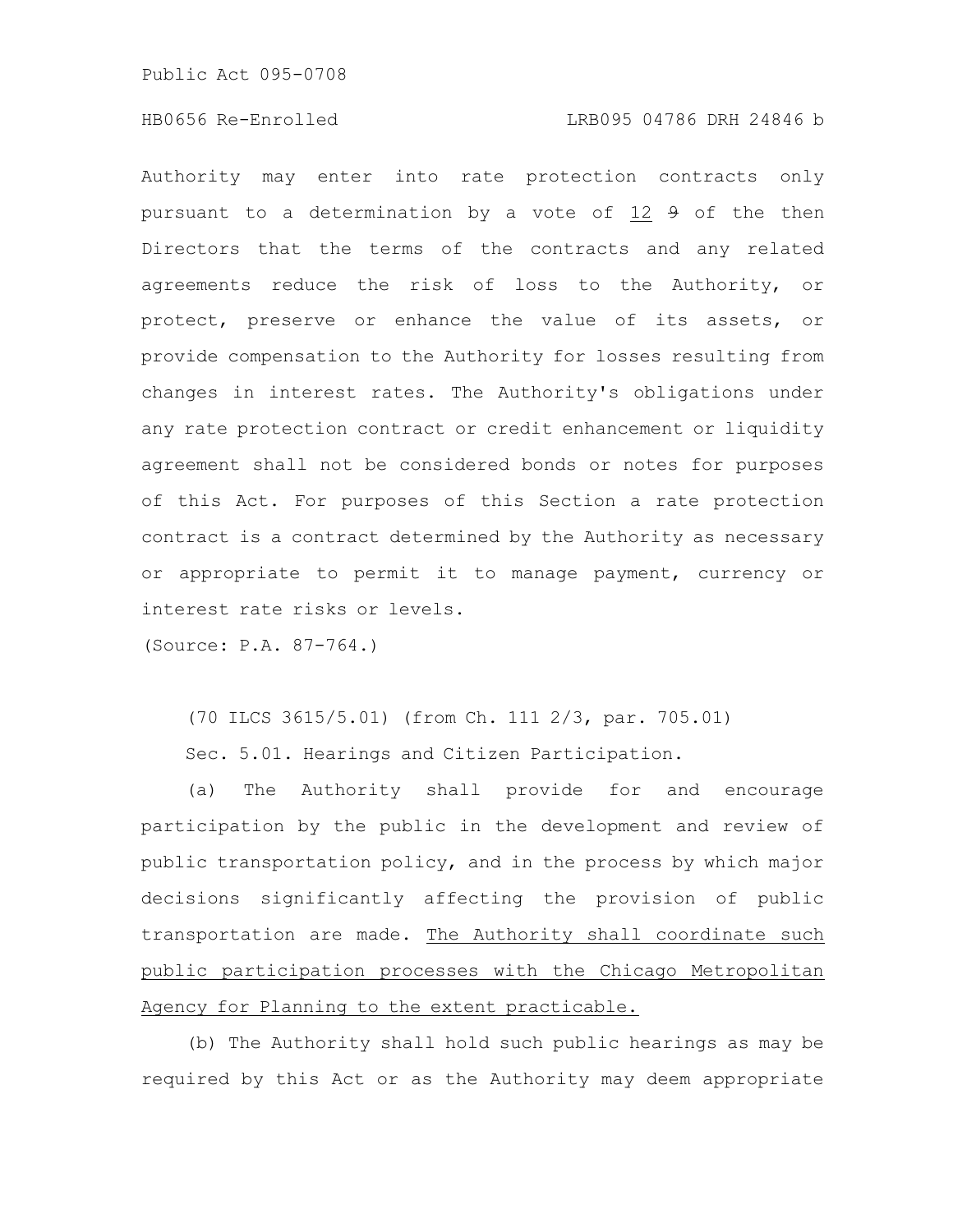to the performance of any of its functions. The Authority shall coordinate such public hearings with the Chicago Metropolitan Agency for Planning to the extent practicable.

(c) Unless such items are specifically provided for either in the Five-Year Capital Program or in the annual budget program which has been the subject of public hearings as provided in Sections 2.01 or 4.01 of this Act, the Board shall hold public hearings at which citizens may be heard prior to:

(i) the construction or acquisition of any public transportation facility, the aggregate cost of which exceeds \$5 million; and

(ii) the extension of, or major addition to services provided by the Authority or by any transportation agency pursuant to a purchase of service agreement with the Authority.

(d) Unless such items are specifically provided for in the annual budget and program which has been the subject of public hearing, as provided in Section 4.01 of this Act, the Board shall hold public hearings at which citizens may be heard prior to the providing for or allowing, by means of any purchase of service agreement or any grant pursuant to Section 2.02 of this Act, any general increase or series of increases in fares or charges for public transportation, whether by the Authority or by any transportation agency, which increase or series of increases within any twelve months affects more than 25% of the consumers of service of the Authority or of the transportation agency; or so providing for or allowing any discontinuance of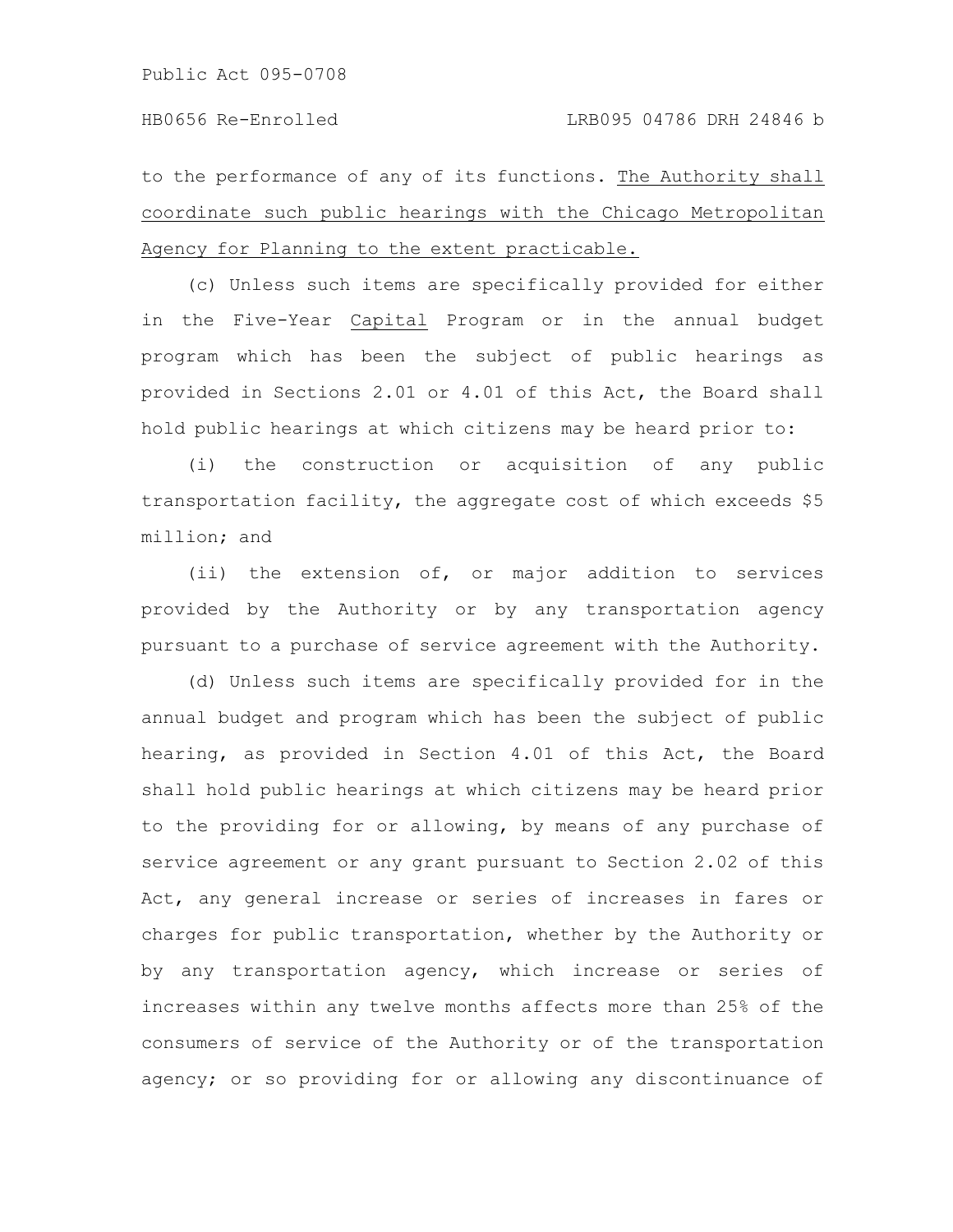any public transportation route, or major portion thereof, which has been in service for more than a year.

(e) At least twenty days prior notice of any public hearing, as required in this Section, shall be given by public advertisement in a newspaper of general circulation in the metropolitan region.

(f) The Authority may designate one or more Directors or may appoint one or more hearing officers to preside over any hearing pursuant to this Act. The Authority shall have the power in connection with any such hearing to issue subpoenas to require the attendance of witnesses and the production of documents, and the Authority may apply to any circuit court in the State to require compliance with such subpoenas.

(g) The Authority may require any Service Board to hold one or more public hearings with respect to any item described in paragraphs (c) and (d) of this Section 5.01, notwithstanding whether such item has been the subject of a public hearing under this Section 5.01 or Section 2.01 or 4.01 of this Act. (Source: P.A. 78-3rd S.S.-5.)

(70 ILCS 3615/2.12a rep.)

- (70 ILCS 3615/3.09 rep.)
- (70 ILCS 3615/3.10 rep.)

Section 25. The Regional Transportation Authority Act is amended by repealing Sections 2.12a, 3.09, and 3.10.